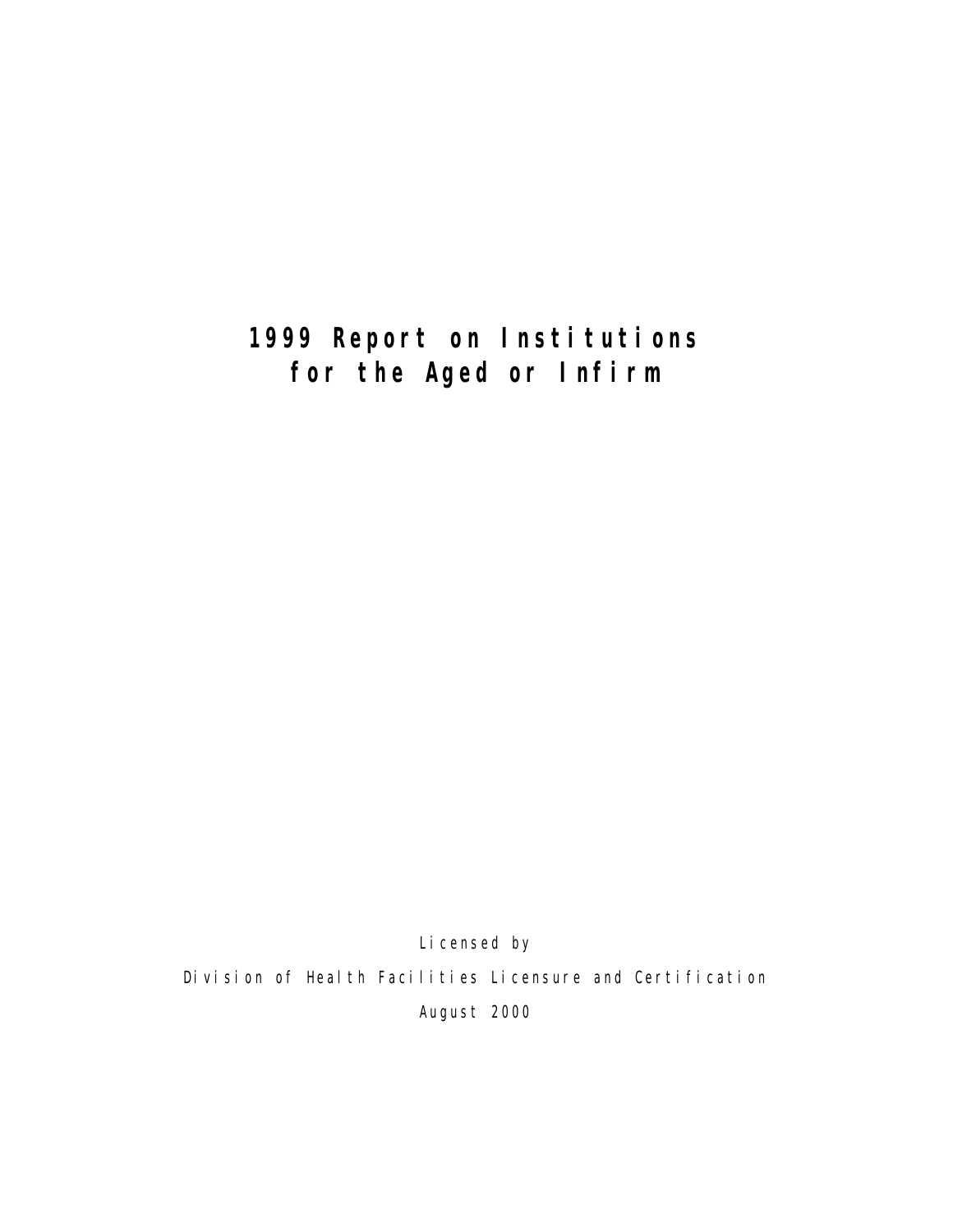1999

Annual Report on

Institutions for the Aged or Infirm

Licensed by

Mississippi State Department of Health P.O. Box 1700 Jackson, Mississippi 39216

Published August 2000

Health Facilities Licensure and Certification Vanessa Phipps, Chief

and

Public Health Statistics Nita Gunter, Director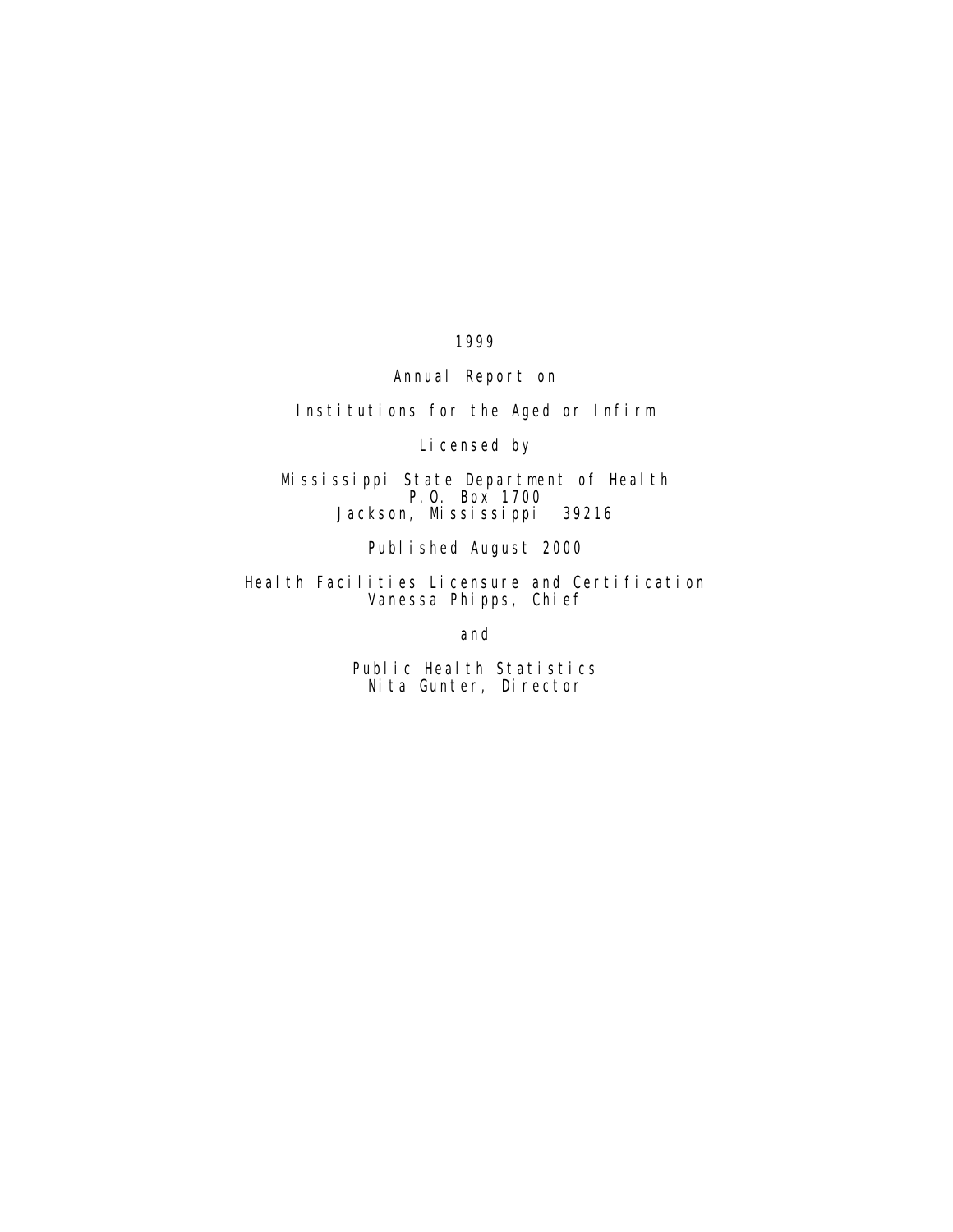Table of Contents

| Preface     |                                                                                                              |
|-------------|--------------------------------------------------------------------------------------------------------------|
| Map $l$ :   | Distribution of Nursing Facilities by County<br>as of December 31, 1999                                      |
| Table I:    | Nursing Facility Bed Count, Patient Census, Patients Served,<br>and New Admissions as of December 31, 1999   |
| Table II:   | Nursing Facility Ownership and Percentage Distribution by<br>Number of Nursing Homes and Licensed Beds as of |
| Table III:  | Nursing Facility Employees and Percentage Distribution<br>by Title and Whether Full-Time or Part-Time        |
| Table IV:   | Licensed Bed Capacity and Beds Set Up and Staffed for<br>Nursing Facilities as of December 31, 1999          |
| Table V:    | 1999 Nursing Facility Licensed Beds, Occupancy Rates                                                         |
| Table VI:   | Nursing Facility Bed Count by County and Type of<br>Accommodation as of December 31, 19991                   |
| Table VII:  | Nursing Facility Bed Count and Percentage<br>Distribution by Type of Accommodation as of                     |
| Table VIII: |                                                                                                              |
| Map II:     | Distribution of Nursing Facilities by Bed Size                                                               |
| Table IX:   | Nursing Facilities by Bed Size and County                                                                    |
| Table X:    | Patients Served During 1999 in Nursing Facilities                                                            |
| Table XI:   |                                                                                                              |
| Table XII:  | Ambulation Status of Patients in Nursing Facilities as of<br>December 31, 1999 and Total Days of             |
| Table XIII: | 1999 Nursing Facility Admissions by Place from                                                               |
| Table XIV:  | 1999 Nursing Facility Admissions by Fee Source                                                               |
| Table XV:   | Destination of Patients Discharged from Nursing                                                              |
| Table XVI:  |                                                                                                              |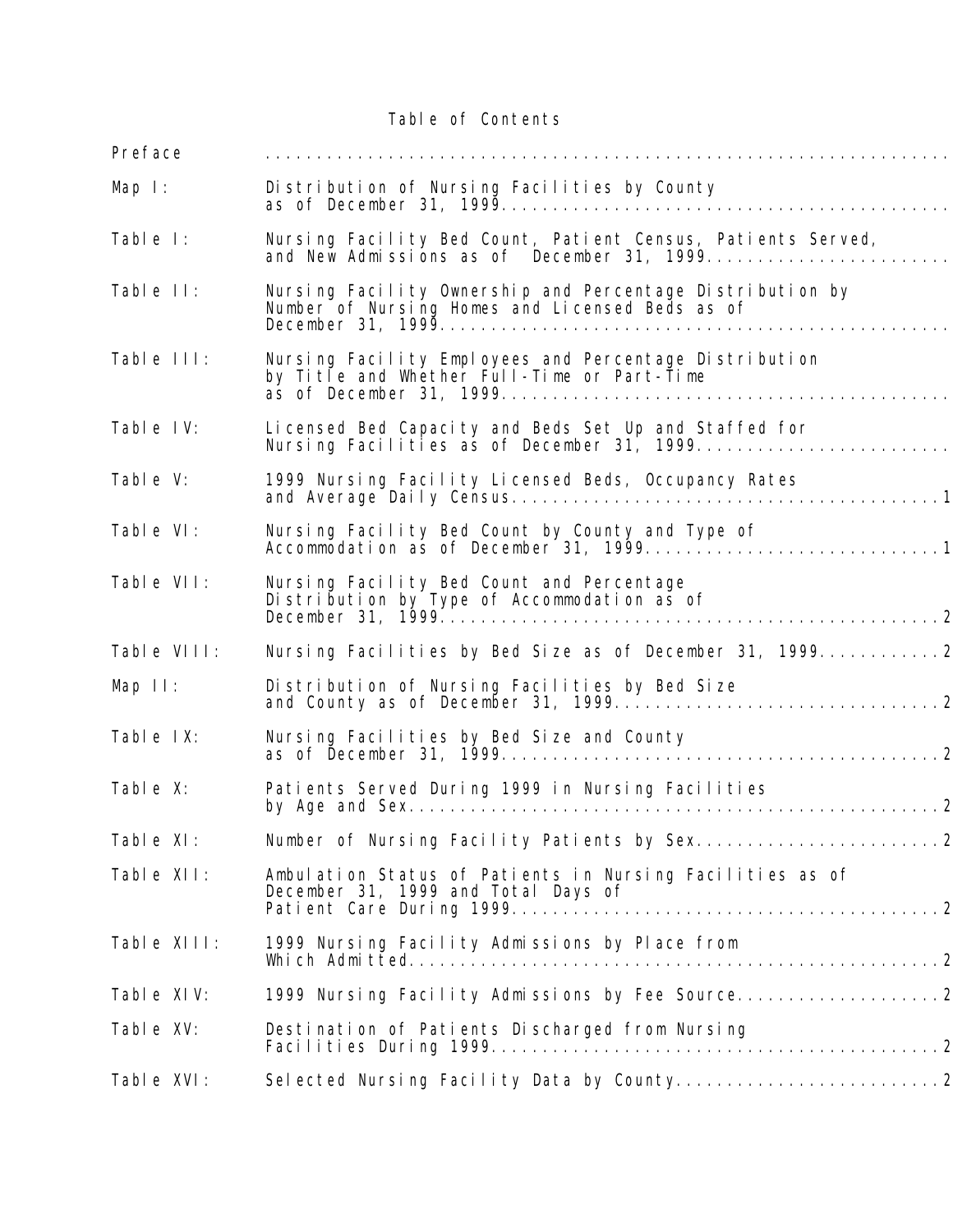| Map III:      | Distribution of ICF/MRs by County as of                                                                      |
|---------------|--------------------------------------------------------------------------------------------------------------|
| Table XVII:   | ICF/MR Bed Count, Patient Census, Patients Served,                                                           |
| Table XVIII:  | ICF/MR Ownership and Percentage Distribution by Number of                                                    |
| Table XIX     | ICF/MR Employees and Percentage Distribution by Title<br>and Whether Full-Time or Part-Time as of            |
| Table XX:     | Licensed Bed Capacity and Beds Set Up and Staffed for                                                        |
| Table XXI:    | 1999 I CF/MR Li censed Beds, Occupancy Rates                                                                 |
| Table XXII:   | ICF/MR Bed Count by County and Type of Accommodation                                                         |
| Table XXIII:  | ICF/MR Bed Count and Percentage Distribution by Type of                                                      |
| Map $IV:$     | Distribution of ICF/MRs by Bed Size and County as of                                                         |
| Table XXIV:   | ICF/MRs by Bed Size as of December 31, 19993                                                                 |
| Table XXV:    | ICF/MRs by Bed Size and County as of December 31, 19993                                                      |
| Table XXVI:   | ICF/MR Patients Served During 1999 by Age and Sex 4                                                          |
| Table XXVII:  |                                                                                                              |
| Table XXVIII: | Ambulation Status of ICF/MR patients as of<br>December 31, 1999 and Total Days of Patient Care               |
| Table XXIX:   | 1999 ICF/MR Admissions During 1999 by Place from                                                             |
| Table XXX:    | 1999 ICF/MR Admissions by Fee Source 4                                                                       |
| Table XXXI:   | Destination of Patients Discharged from ICF/MRs                                                              |
| Table XXXII:  |                                                                                                              |
| Map $V:$      | Distribution of Psychiatric Residential Treatment                                                            |
| Table XXXIII: | Psychiatric Residential Treatment Facility Bed Count,<br>Patient Census, Patients Served, and New Admissions |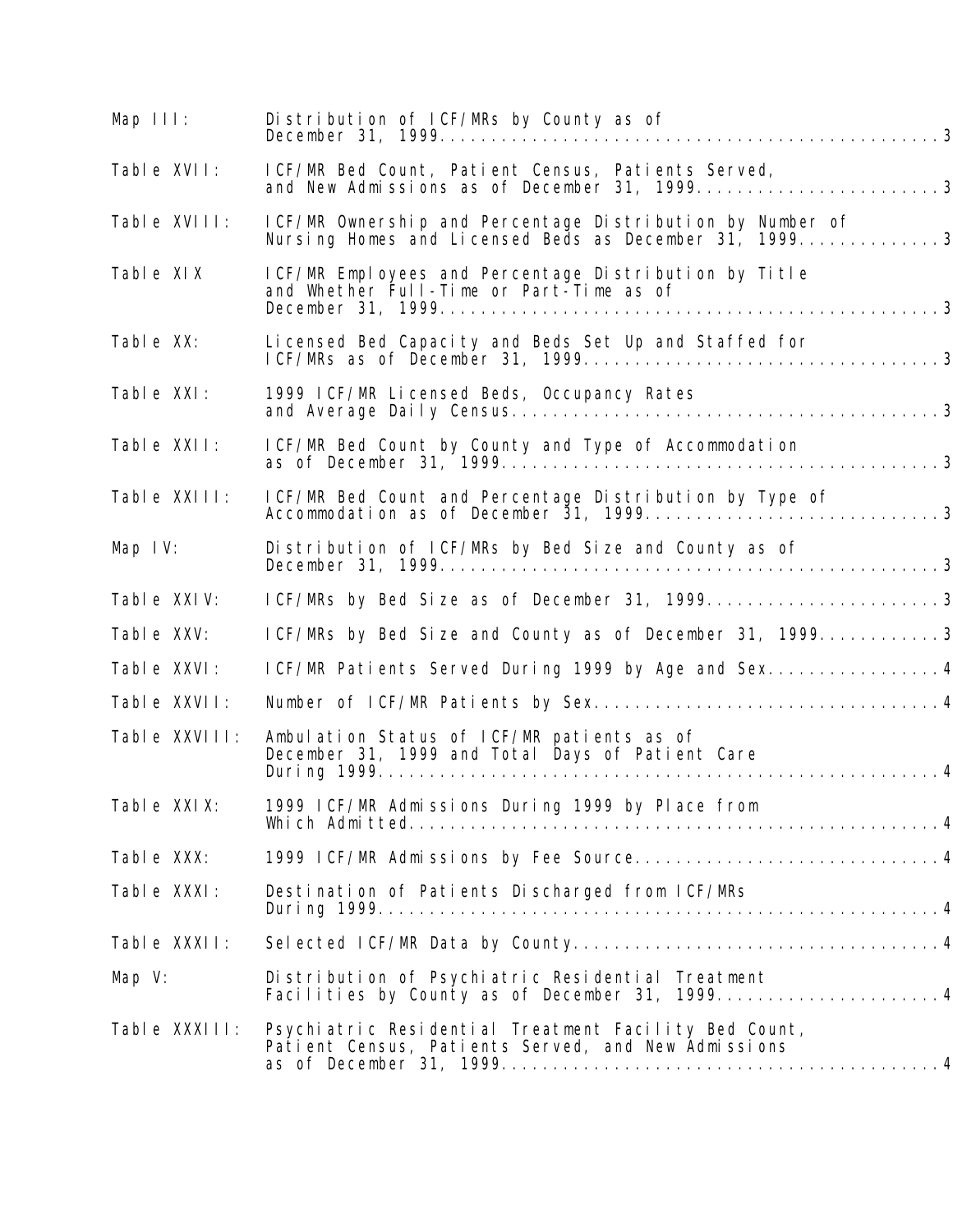| Table XXXIV:   | Psychiatric Residential Treatment Facility Ownership<br>and Percentage Distribution by Number of Nursing Homes<br>and Licensed Beds as December 31, 1999 |
|----------------|----------------------------------------------------------------------------------------------------------------------------------------------------------|
| Table XXXV:    | Psychiatric Residential Treatment Facility Employees and<br>Percentage Distribution by Title and Whether Full-Time                                       |
| Table XXXVI:   | Licensed Bed Capacity and Beds Set Up and Staffed for<br>Psychiatric Residential Treatment Facilities                                                    |
| Table XXXVII:  | 1999 Psychiatric Residential Treatment Facilities<br>Licensed Beds, Occupancy Rates and Average Daily Census 4                                           |
| Table XXXVIII: | Psychiatric Residential Treatment Facility Bed Count<br>by County and Type of Accommodation as of                                                        |
| Table XXXIX:   | Psychiatric Residential Treatment Facilities by Bed Size                                                                                                 |
| Table XL:      | Patients Served During 1999 in Psychiatric Residential                                                                                                   |
| Table XLI:     | Number of Psychiatric Residential Treatment Facility                                                                                                     |
| Table XLII:    | Ambulation Status of Patients in Residential Treatment<br>Facility as of December 31, 1999 and Total Days                                                |
| Table XLIII:   | 1999 Psychiatric Residential Treatment Facility                                                                                                          |
| Table XLIV:    | 1999 Psychiatric Residential Treatment Facility                                                                                                          |
| Table XLV:     | Destination of Patients Discharged from Psychiatric                                                                                                      |
| Table XLVI:    | Selected Psychiatric Residential Treatment Facility                                                                                                      |
| Map $VI$ :     | Distribution of Personal Care Homes by County as of                                                                                                      |
| Table XLVII:   | Personal Care Homes, Bed Count, Patient Census, Patients<br>Served, and New Admissions as of December 31, 19995                                          |
| Table XLVIII:  | Personal Care Home Ownership and Percentage Distribution<br>by Number of Personal Care Homes and Licensed Beds                                           |
| Table XLIX:    | Personal Care Home Employees and Percentage Distribution<br>by Title and Whether Full-Time or Part-Time as of                                            |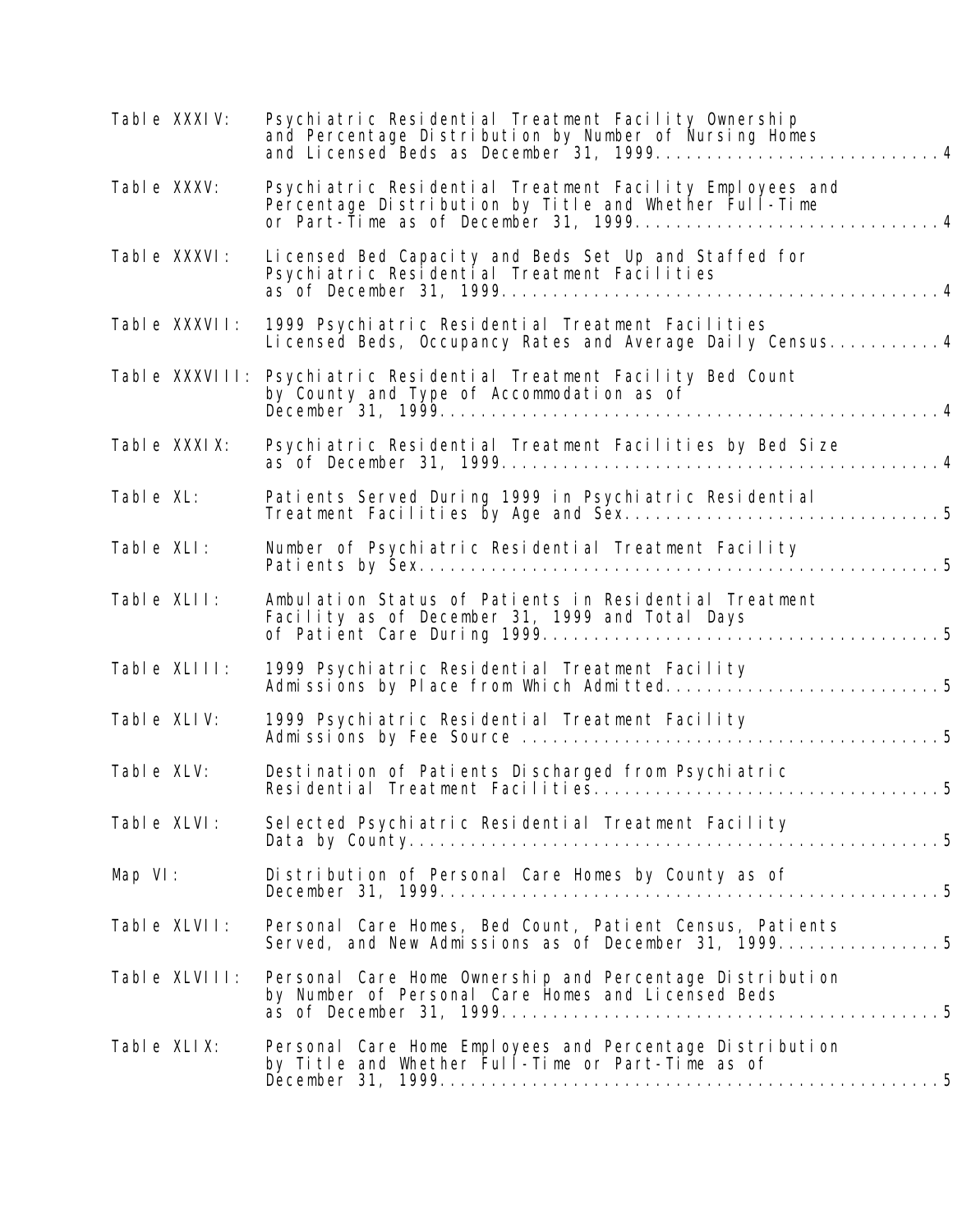| Table L:     | Licensed Bed Capacity and Beds Set Up and Staffed for                                                          |
|--------------|----------------------------------------------------------------------------------------------------------------|
| Table LI:    | 1999 Personal Care Home Licensed Beds, Occupancy Rates                                                         |
| Table LII:   |                                                                                                                |
| Table LIII:  | Personal Care Home Bed Count and Percentage Distribution                                                       |
| Table LIV:   |                                                                                                                |
| Map VII:     | Distribution of Personal Care Homes by Bed Size and                                                            |
| Table LV:    | Personal Care Homes by Bed Size and County as of                                                               |
| Table LVI:   | Patients Served During 1999 in Personal Care Homes by                                                          |
| Table LVII:  |                                                                                                                |
| Table LVIII: | Ambulation Status of Patients in Personal Care Homes<br>as of December 31, 1999 and Total Days of Patient Care |
| Table LIX:   | 1999 Personal Care Home Admissions by Place from                                                               |
| Table LX:    | 1999 Personal Care Home Admissions by Fee Source                                                               |
| Table LXI:   | Destination of Patients Discharged from Personal Care                                                          |
| Table LXII:  |                                                                                                                |
| Appendi x A: |                                                                                                                |
| Appendi x B: |                                                                                                                |
| Appendix C:  | Licensed and Certified Long-Term Care Facilities as of                                                         |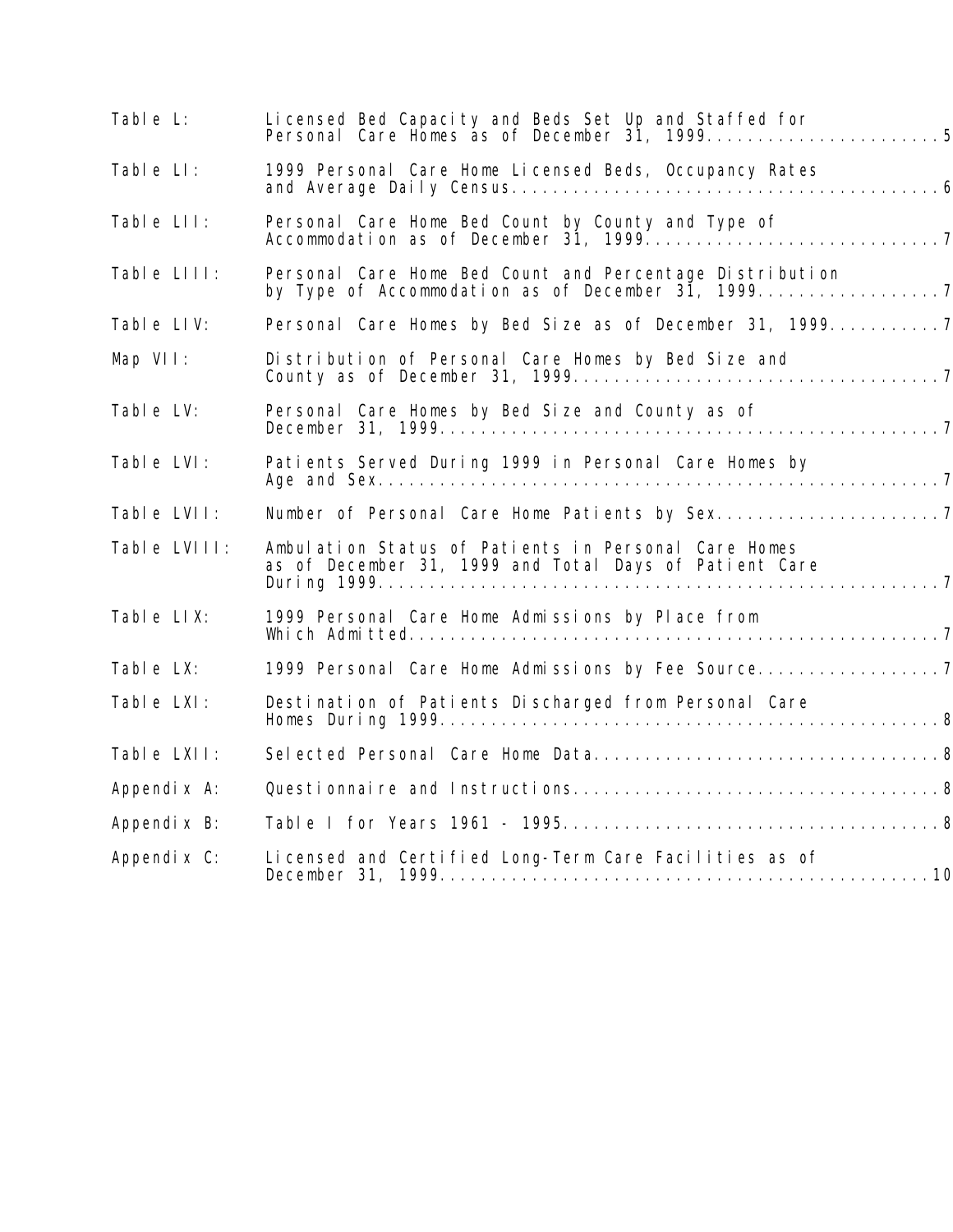### **Preface**

### **Skilled Nursing Facilities**

#### **Overview**

 One-hundred eighty-one licensed skilled nursing facilities, 13 intermediate care facilities for the mentally retarded, 4 psychiatric residential treatment facilities and 194 licensed personal care homes responded to the 1999 survey. The data in this report is based upon the information supplied by these respondents.

Four nursing facilities changed names during the reporting period.

Old Name New Name

| Centreville Heal thcare Center | Beverly Healthcare Center - Centreville |
|--------------------------------|-----------------------------------------|
| Lakel and Nursing Center       | Beverly Heal thcare Center - Lakel and  |
| Pinehaven Care Center          | Care Center of Clinton                  |
| Restful Acres                  | Pine View Health Care Center            |

 The following nursing facilities changed licensed bed capacity during the reporting period:

Benchmark Heal thcare from 109 to 119 Beverly Heal thcare Eupora from 99 to 109 Beverly Healthcare Southwest from 120 to 130 Bruce Nursing Center from 28 to 31 Claiborne County Nursing Center from 73 to 75 The Courtyards Nursing Center from 60 to 66 (April 1, 2000) Crawford Nursing Home from 71 to 79 Greenbough Nursing Center from 60 to 66 Haven Hall Healthcare Center from 66 to 73 Jaquith Nursing Home from 452 to 479 Jasper County Nursing Home from 104 to 107 Kemper Community Hospital from 19 to 21 The Myrtles Heal thcare Facility from 81 to 89 NMMC Baldwyn Nursing Facility from 97 to 99 Perry County Hospital Nursing Center from 66 to 73 Reginald P. White Nursing Center from 226 to 228 Walter B. Crook from 42 to 47 Webster Health Services from 33 to 36

 The Windsor Place Nursing and Rehabilitation Center, a 60 bed facility in Lowndes County, was licensed February 2, 1999.

 Map I shows that 79 counties are served by nursing care homes. This coverage represents 96.3% of all 82 Mississippi counties leaving 3.7% or 3 counties without nursing home facilities of some type. These counties are: Amite, Carroll, and Issaquena.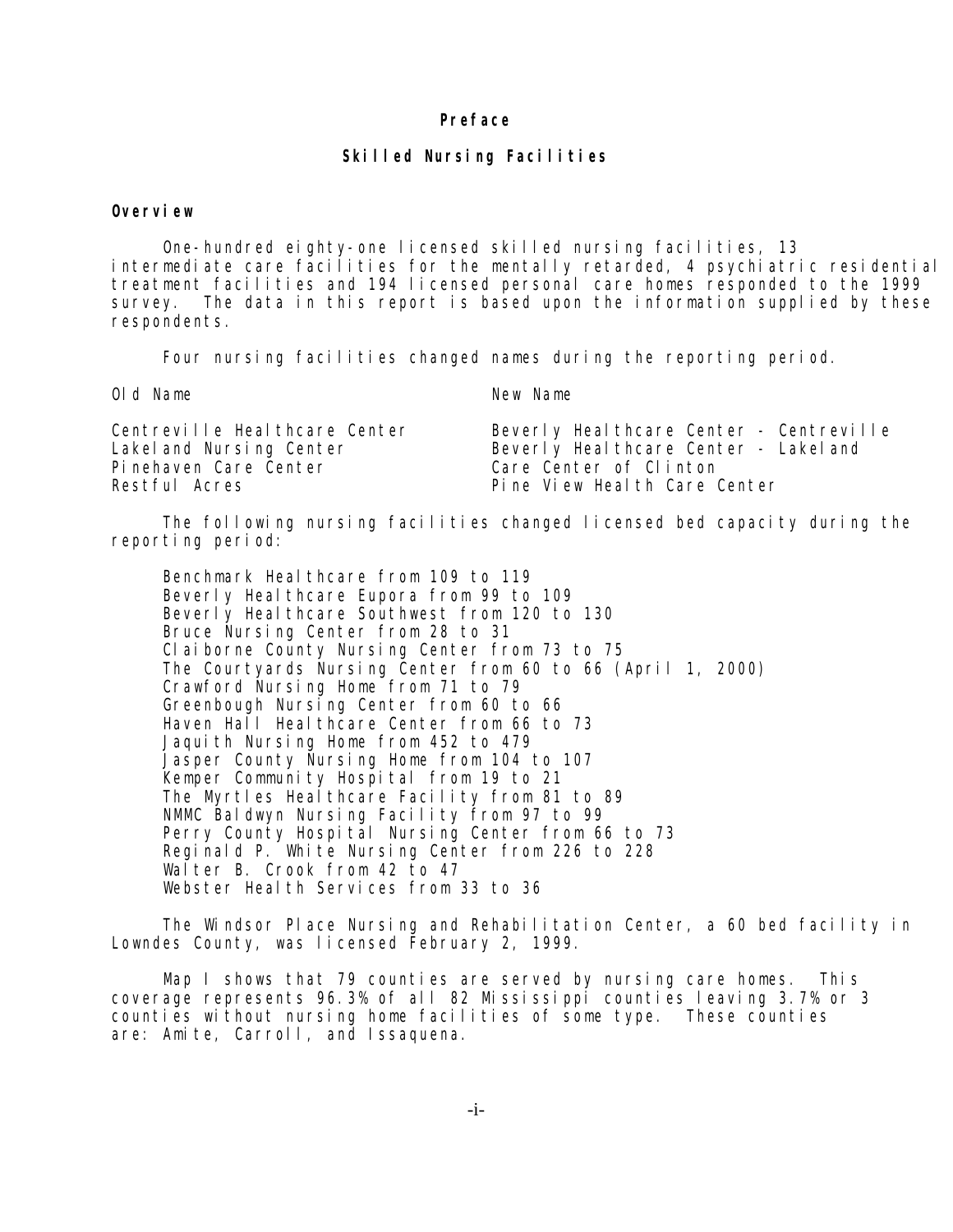Since 1981, personal care home data has been shown and discussed separately to give a clearer picture of nursing care homes in Mississippi. Also, the classification of nursing homes was changed in 1981 making comparisons of data collected before and after 1981 difficult. Nursing home classifications changed again in 1989. Now nursing homes are either licensed as skilled nursing facilities, intermediate/care facilities for the mentally retarded, or psychiatric residential treatment facilities.

 In order to more accurately reflect data for current and subsequent years, Table I for years 1961-1996 is a separate table found in Appendix B. There were 17,631 skilled nursing facility beds. This figure represents an increase of 184 beds from the previous year. Crawford Nursing Home was not licensed during 1998 a was not included in the total.

The total patient census on December 31, 1999, was 16,588. This represents a statewide skilled nursing facility occupancy rate of 93.9%. The patient count also represents an average of 91.6 patients per nursing home.

 The total number of patients served during the year, 28,003, was an increase of 205 from 1998. New admissions to nursing homes increased by 180 patients.

### **Ownership**

 Table II shows that 128 or 70.7% of the nursing homes had proprietary ownership and accounted for 71.5% of all licensed nursing home beds. In contrast, nonprofit nursing homes accounted for 31 or 17.1% of all nursing homes and 14.4% of the licensed nursing home beds. The remaining 22 or 12.1% of nursing homes were publicly owned and leased with 14% of the licensed nursing home beds.

### Employees

 Table III shows that 18,456 people were employed in Skilled Nursing Facilities in Mississippi in 1999. Full-time employees were 14,884 or 80.6% of this number while 3,572 or 19.4% were part-time employees. Nursing service employees including R.N.s, L.P.N.s, Aides, and Orderlies accounted for 12,043 or 65.2% of the total number of employees.

### **Beds**

 Table IV lists the 181 skilled nursing facilities in alphabetical order, showing that all but 31 of the 17,631 licensed nursing home beds are set up and staffed. County of location is also shown.

 Table V shows a state skilled nursing facility occupancy rate of 93.8%, and an average daily census of 16,511.1. Occupancy rates are calculated on licensed beds, therefore occupancy rates calculated on beds set up and staffed would be hi gher.

 Tables VI gives a breakdown by county of the number of licensed nursing home beds and the type of accommodation available by number of beds set up and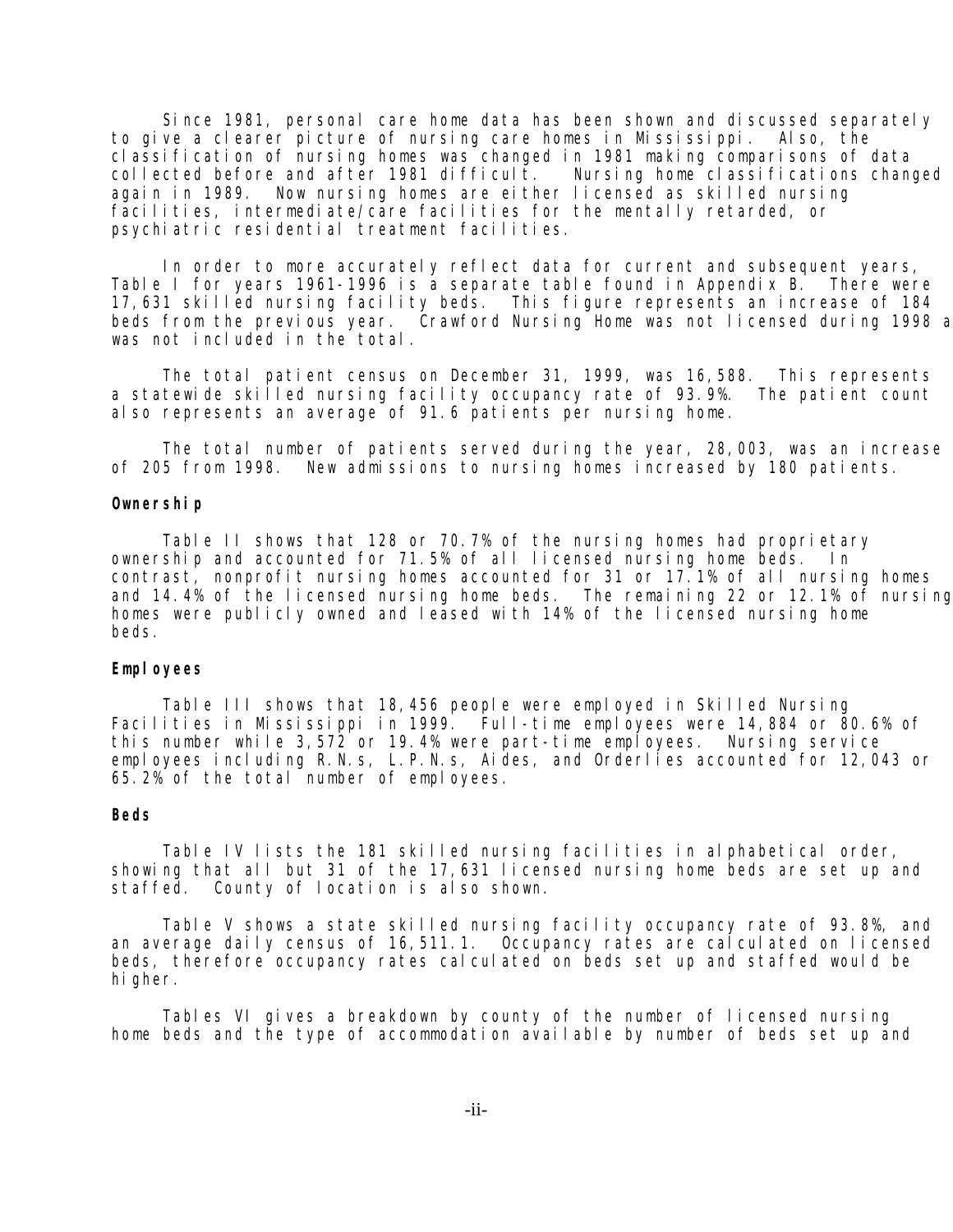staffed. The county having the most Skilled Nursing Facility beds was Hinds, with 1,471 beds licensed and 1,470 set up and staffed for use.

 Table VII shows that there were 17,631 licensed nursing care beds in Mississippi, an increase of 184 beds over 1998. Semi-private rooms accounted for 13,720 or 78% of the beds set up and staffed; private rooms accounted for 2,393 or 13.6% and wards accounted for 1,487 or 8.4%.

 Table VIII shows that 91 or 50.3% of all nursing care facilities had between 60 and 119 beds, 60 facilities or 33.2% had between 120-179 beds, 18 facilities or 10% had less than 60 beds, 10 or 5.5% had between 180 and 239, and two facilities had more than 240 beds. Map II gives a pictorial view of the distribution of Skilled Nursing Facilities by bed size and county and Table IX shows the bed count groups by county.

### **Patient Characteristics**

 Table X shows that there were 28,003 patients served by the 181 nursing homes in Mississippi during 1999, for an average of 155 patients served per facility. There was an increase of 205 patients reported served in 1999 than 1998. There were 21,507 patients, age 75 years and older, accounting for 76.8% of all patients served. Females comprised 19,744 or 70.5% of the patients served during 1999.

 Beginning and ending patient census by sex are shown in Table XI. On December 31, 1999 there were 16,588 patients in skilled nursing facilities.

 Total patient days are shown in Table XII along with the ambulation status of nursing home patients. During 1999 nursing homes reported 6,026,899 patient days, a slight increase from 5,991,645 patient days reported in 1998. Approximately 47% skilled nursing facility patients were ambulant.

#### **New Admissions**

 Table XIII indicates that 11,460 new patients were admitted in 1999, for an average of 63 new admissions per facility. New admissions increased by 280. Admissions from hospitals accounted for 7,515 or 65.6%; admissions from own or relatives home accounted for 1,871 or 16.3; admissions from another nursing home accounted for 1,233 or 11.2% and the remaining 791 or 6.9% were admitted from other places.

#### **Source of Payments**

 Table XIV reveals the fee sources for the 11,460 new admissions in 1999. The combined 9,416 Medicare and Medicaid funded patients were 82.2% of all fee sources. One thousand four hundred thirty-three or 12.5%, of admissions were sel f-pay. VA sponsored admissions were 326 or 2.8% of fee sources. Other sources of pay accounted for 2.4 percent of the total.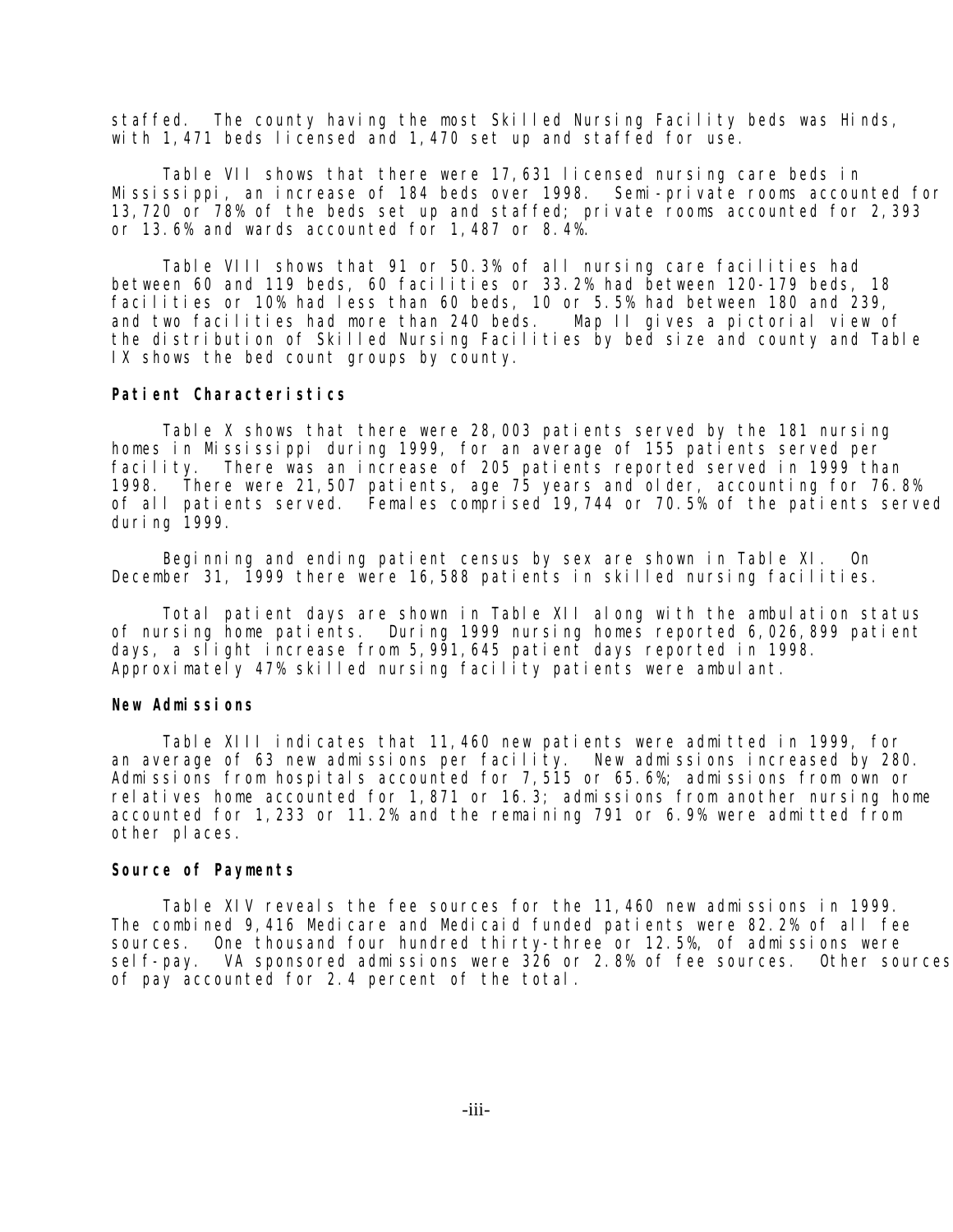#### **Discharges and Deaths**

Table XV shows that live discharges accounted for 67.7% of patients discharge from nursing homes. The majority of these were to hospitals 44.6%, or homes 30.7% Approximately 16% were transferred to another nursing facility, and the remaining 8.5% were discharged to other locations.

 Table XVI displays total patient days, total admissions and total patients served by county for skilled nursing facilities.

#### **Intermediate Care Facilities for the Mentally Retarded**

 Map III shows the location of the 13 ICF/MRs. Jones County has the most ICF/MRs with 4, followed by Simpson County with 2, Coahoma County, Harrison County, Lafayette County, Lincoln County, Madison County, Oktibbeha County and Rankin County with 1 each.

 ICF/MR licensed beds increased from 2,480 in 1998 to 2,538 in 1999. Approximately 26% of ICF/MR beds are located in Jones County.

The following five facilities changed bedsize during the reporting period:

 Hudspeth Regional Center from 355 to 375 W. L. Jaquith ICF/MR from 190 to 198 Pecan Grove ICF/MR from 256 to 267 South Miss. Regional Center 240 to 260 Woodlane from 389 to 390

The total patient census on December 31, 1999, was 2,484. This represents an ICF-MR occupancy rate of 96.7%. The patient count also represents an average of 191.1 patients per facility.

 The total number of patients served during the year, 2,740 was an increase of 75 from 1998.

### **Ownership**

 Table XVIII shows that 6 or 46.2% of the ICF/MRs were publicly owned and accounted for approximately 49% of all licensed ICF/MR beds. Proprietary ownershi accounted for 6 or 36% of the homes. The remaining 375 beds were non-profit.

#### **Employees**

Employees at ICF/MRs are depicted in Table XIX. In 1999 4,008 people were employed at ICF/MR facilities. Approximately 95% of the employees are full-time. Nursing service employees including R.N.s, L.P.N.s, Aides, and Orderlies accounted for 2,404 or 60% of the total number of employees.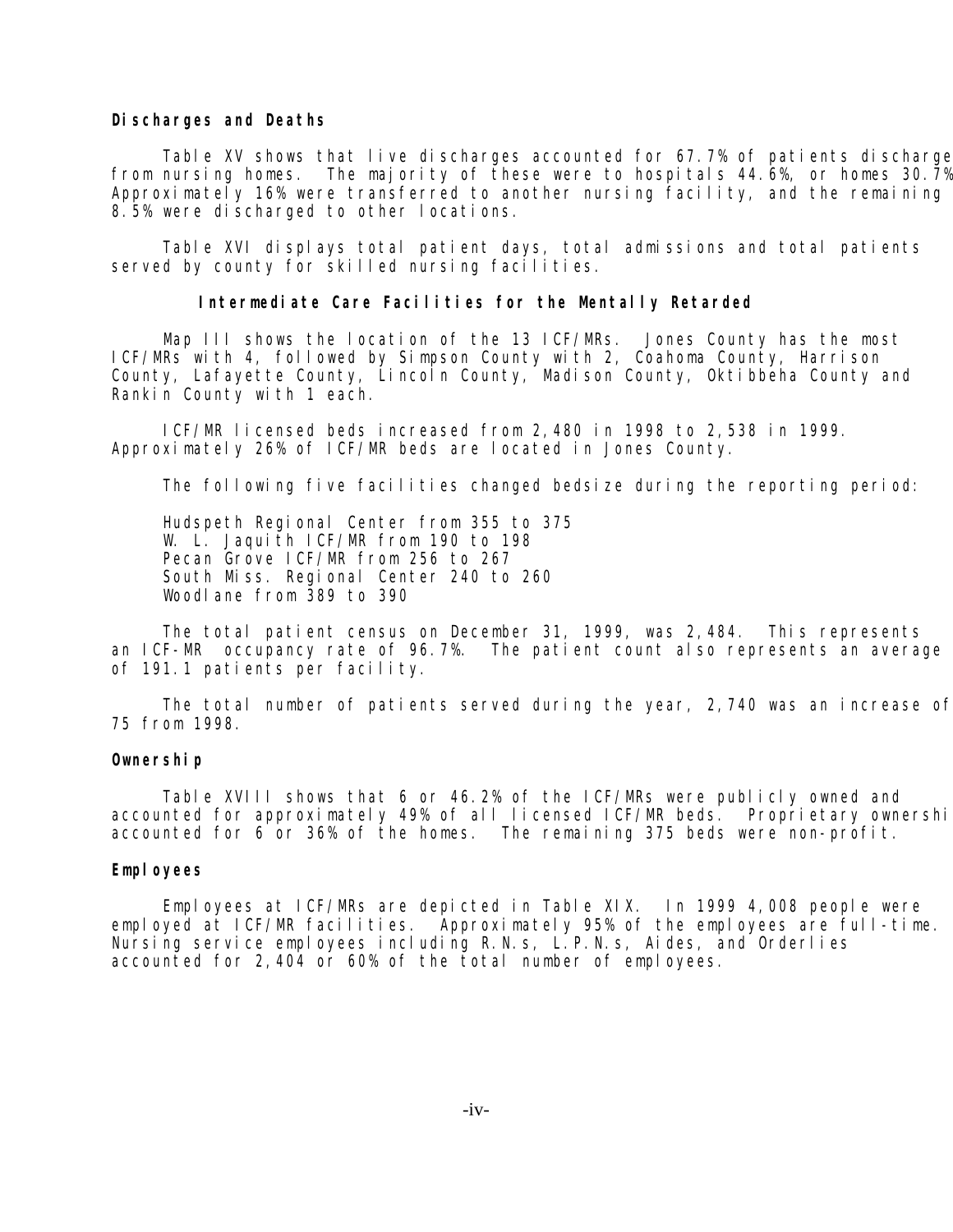### **Beds**

 Table XX lists the 13 nursing homes in alphabetical order, showing that all but 28 of the 2,538 licensed nursing home beds are set up and staffed. County of location is also shown.

 Licensed beds, occupancy rates and average daily census are shown by county in Table XXI. Occupancy rates are calculated on licensed beds, therefore occupancy rates calculated on beds set up and staffed would be higher.

 The state ICF-MR occupancy was 96.7% and the average daily census was 2,447.6.

 Table XXII gives a breakdown by county of the number of licensed nursing home beds and the type of accommodation available by number of beds set up and staffed. The county having the most ICF/MR beds was Jones, with 661 beds licensed, followed by Lafayette County with 390 beds, Rankin County with 375, Simpson with 316 beds, Harrison with 260, Lincoln with 140 and Coahoma, Madison an Oktibbeha with 132 each.

 Table XXIII shows that there were 2,538 licensed ICF/MR beds in Mississippi. Semi-private rooms accounted for 1,454 or 57.9% of the beds set up and staffed; wards accounted for 987 or 39.3%; and private rooms accounted for 69 or 2.8%.

 Map IV gives a pictorial view of the distribution of ICF/MRs by bed size and county. Table XXIV shows that 6 or 46.2% of all nursing care facilities had between 120 and 179 beds, 4 facilities had more than 240 beds, 1 or 7.7% had between 180 and 239, and 2 had between 60-119 or 15.4%. A county listing of licensed beds by type is depicted in Table XXV.

### **Patient Characteristics**

 Table XXVI shows that there were 2,740 patients served by the 13 ICF/MRs in Mississippi during 1999, for an average of 210 patients served per facility. There was a slight decrease of patients reported served in 1999 than 1998. Approximately 65% of ICF/MR patients were under 45 years of age, 27.9% were aged 4 to 64, and 7.1% were aged 65 and older. Males made up 57.4% of the ICF/MR population.

 Beginning and ending patient census by sex are shown in Table XXVII. On December 31, 1998 there were 2,409 patients in ICF/MRs, and on December 31, 1999 there were 2,484 patients in ICF/MRs.

 Total patient days by classification are shown in Table XXVIII along with the ambulation status of ICF/MR patients. During 1999 ICF/MRs reported 893,381 patient days, a slight increase from 862,708 patient days reported in 1998. Approximately 79% ICF/MR patients were ambulant.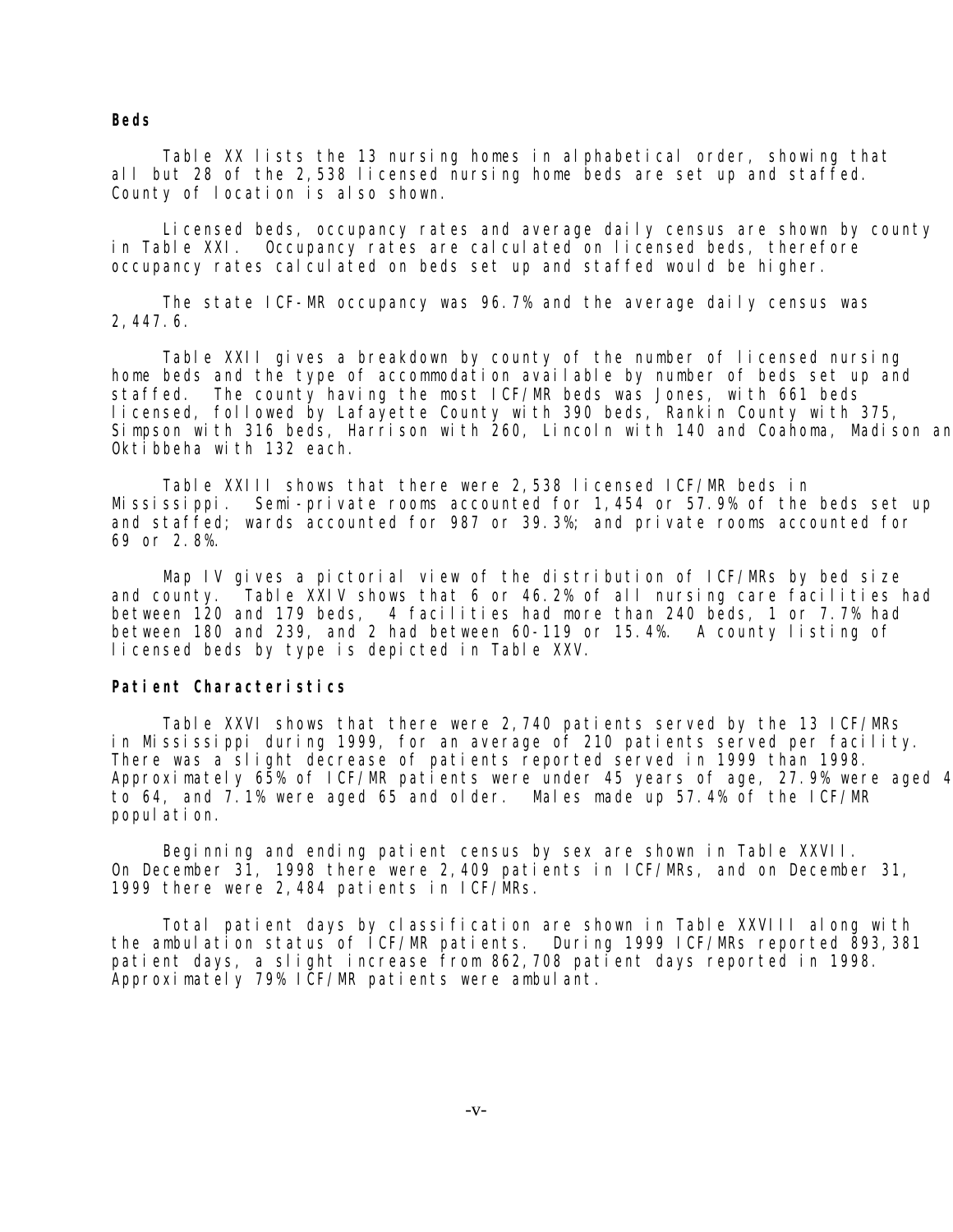### **New Admissions**

 Table XXIX indicates that 331 new patients were admitted in 1999, for an average of 25 new admissions per facility. New admissions increased by 2. Admissions from home or relatives home accounted for 195 or 58.9% of all new admissions, 28 or 8.5% were admitted from hospitals, 65 or 19.6% were admitted from other nursing homes. The remaining 43 admissions, 13%, were admitted from other places.

### **Source of Payments**

 Table XXX reveals the fee sources for the 331 new admissions in 1999. Approximately 93% were Medicaid admissions. The remaining 9.7% came from Medicare, patients and/or relatives and other sources.

#### **Discharges and Deaths**

 Live discharges decreased while deaths increased slightly from 1998's statistics. Total number of live discharges and deaths shown in Table XXXI. ICF/MR live discharges accounted for 87.1%. The majority of live discharges, 52%, were to homes, 9% were discharged to hospitals, 29.6% were transferred to another nursing home, and 9.4% were discharged to other places.

 Table XXXII displays total patient days, total admissions and total patients served by county for ICF/MRs.

#### **Psychiatric Residential Treatment Facilities**

Map V shows the location of the 4 psychiatric residential treatment facilities. BHC Sand Hill Hospital closed during 1999.

 Total patient census on December 31, 1999 was 142. This represents a decrease over 1998.

#### **Ownership**

 Table XXXIV shows that 50% of the 166 beds were proprietary and 50% were nonprofit.

### Employees

 Employees at psychiatric residential treatment facilities are depicted in Table XXXV. In 1999 381 people were employed, of which 76% were full-time. Nursing service employees including R.N.s, L.P.N.s, Aides and Orderlies accounted for 237 or 62.2% of the total number of employees.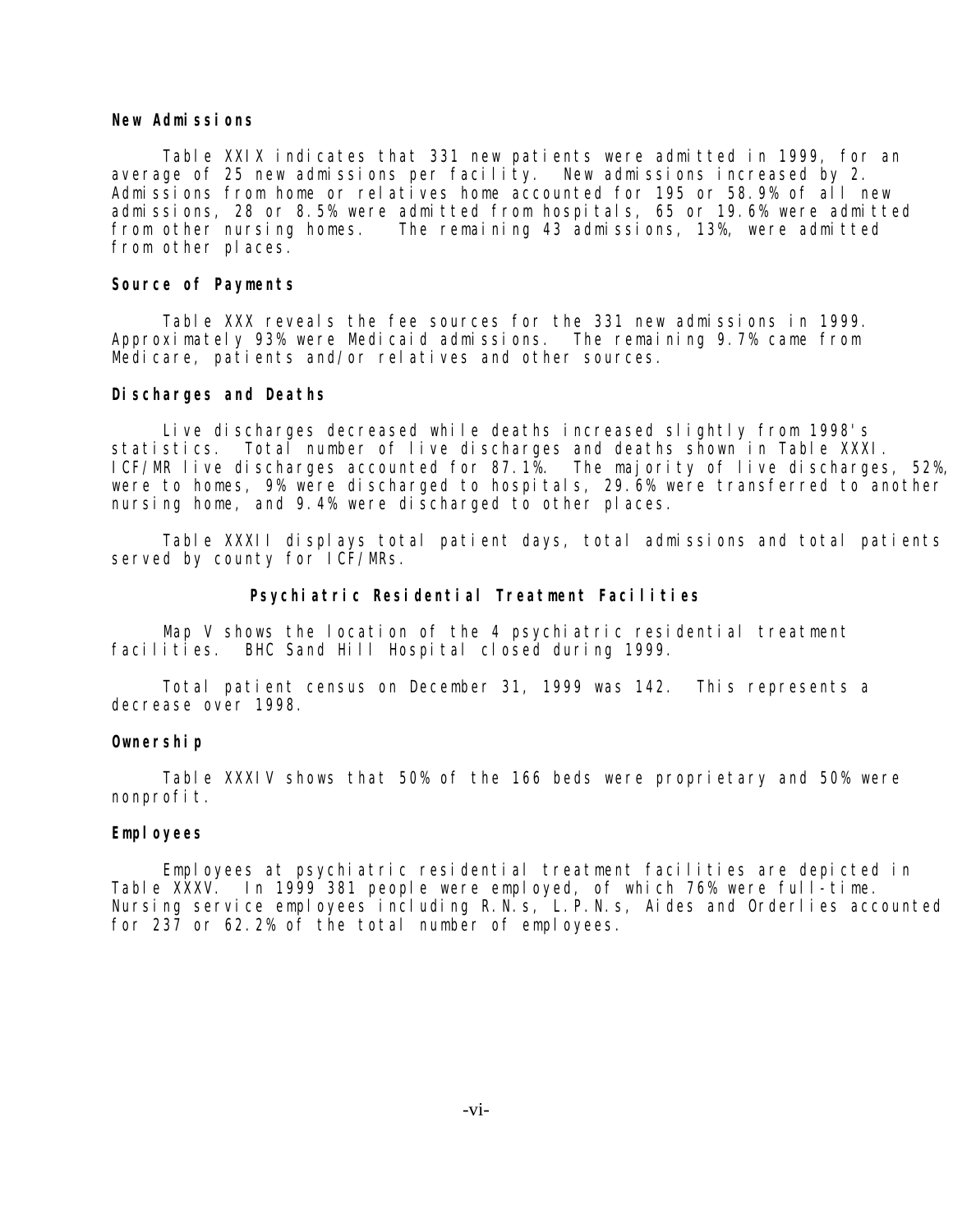### **Beds**

Table XXXVI shows that all 166 licensed beds are set up and staffed.

 Licensed beds, occupancy rates and average daily census are shown by county in Table XXXVII. The state psychiatric residential treatment facility occupancy rate was 82.6% and average daily census was 140.2.

 Table XXXVIII gives a breakdown by county of the number of licensed psychiatric residential treatment facility beds and the type of accommodation available by number of beds set up and staffed.

 Table XXXIX shows that there were 166 licensed psychiatric residential treatment facility beds in Mississippi. Semi-private rooms accounted for 126 or 75.9% of the beds set up and staffed, wards accounted for 40 or 24.1%.

### **Patient Characteristics**

 Table XL shows that there were 476 patients served by the 4 facilities. All patients were under 18.

 Beginning and ending patient census by sex are shown in Table XLI. On December 31, 1998 there were 144 patients in psychiatric residential treatment facilities and on December 31, 1999 there were 142 patients.

 Total patient days are shown in Table XLII along with ambulation status. There were 51,160 patient days reported in 1999 and all 142 patients were ambul ant.

### **New Admissions**

 Of the 332 new patients admitted during 1999, 36.4% were admitted from hospitals, 25% were admitted from home, 15.4% were admitted from another nursing home and the remaining 23.2% were admitted from other places.

### **Source of Payments**

 Table XLIV reveals that 302, 91%, new admissions during 1999 were admitted under Medicaid. The remaining 9% were admitted by other sources.

### **Discharges and Deaths**

 Of the 334 discharges, 59% returned home, 29.9% transferred to other places, 5.1% transferred to another nursing home and the remaining 6.0% was discharged to hospitals.

 Table XLVI displays total patient days, total admissions and total patients served by county.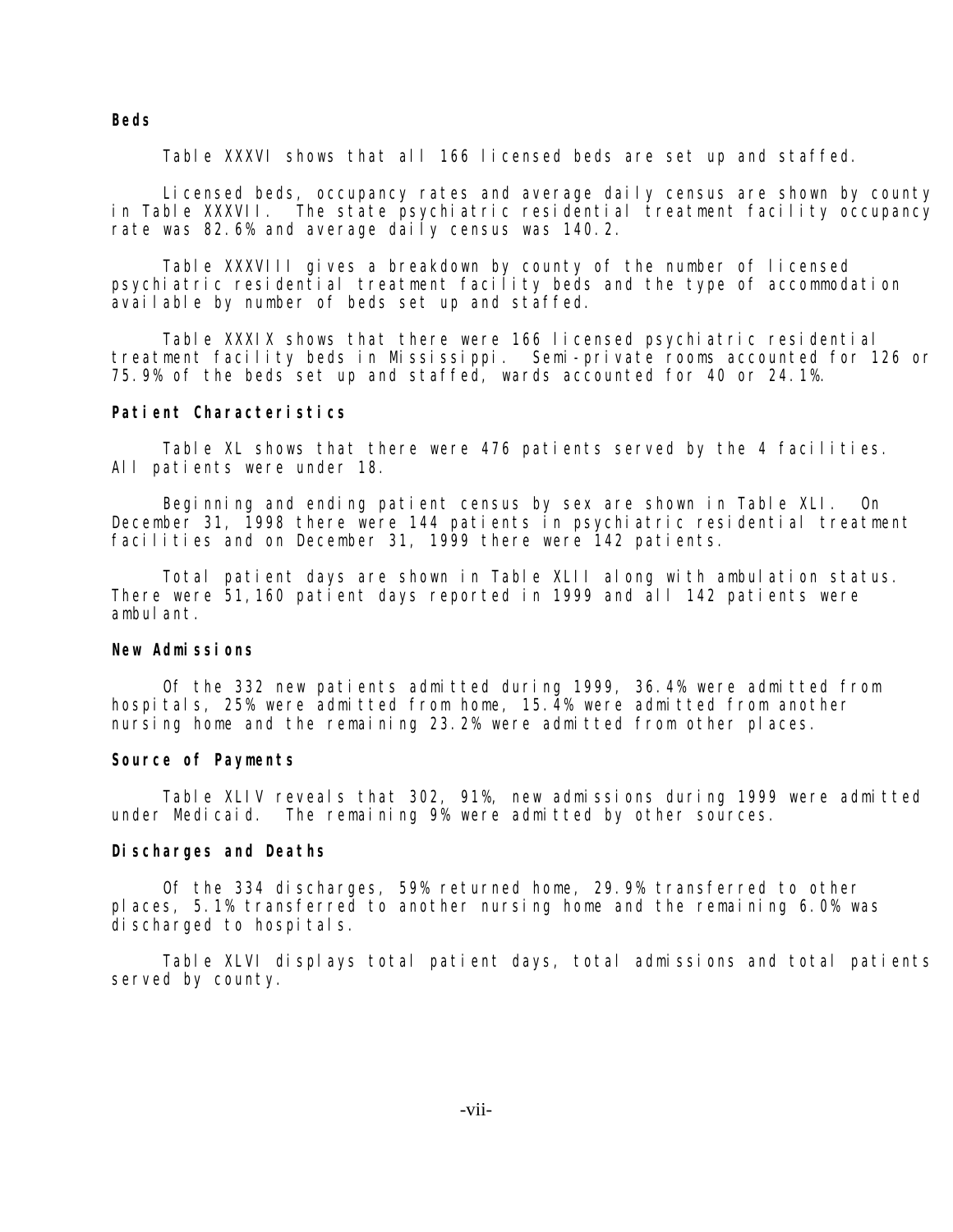### **Personal Care Homes**

One hundred ninety-four personal care homes responded to the survey, which represents an increase of 20 over those responding in 1998. Map VI shows the distribution by county of licensed personal care homes. The following 33 personal care homes opened during 1999.

| County                                                                                                              | Personal Care Home                                                                                                                                                                                                                                                                                                                                                                                               |
|---------------------------------------------------------------------------------------------------------------------|------------------------------------------------------------------------------------------------------------------------------------------------------------------------------------------------------------------------------------------------------------------------------------------------------------------------------------------------------------------------------------------------------------------|
| Adams<br>Al corn<br>Bol i var<br>Forrest                                                                            | Prosperity House<br>Country Cottage Assisted Living<br>Lawson Personal Care Home<br>Loyal ton of Hattiesburg<br>Pine Meadow Personal Care Home                                                                                                                                                                                                                                                                   |
| Harri son<br>Hi nds                                                                                                 | Loyal ton of Biloxi<br>Ammon's Personal Care Home<br>Catherine's Personal Care Home<br>Jordan's Personal Care Home<br>Meena's Personal Care Home<br>Trace Point Assisted Living<br>Vi rgi e Care Assisted Living                                                                                                                                                                                                 |
| Jackson                                                                                                             | Al ternative Personal Care Home<br>The Gardens Assisted Living Facility<br>Settlers Point                                                                                                                                                                                                                                                                                                                        |
| Kemper<br>Lawrence<br>Lee<br>Li ncol n<br>Marshall<br>Monroe<br>Panol a<br>Pearl River<br>Pi ke<br>Rankin<br>Warren | Kemper Community Personal Care Home<br>Heri tage Manor Personal Care Home<br>Samaritan Garden Personal Care Assisted Living<br>New Dawn Retirement Center<br>Christopher's Personal Care Home<br>Garden Suites Assisted Living<br>Fairfield of Batesville<br>Southern Pines Assisted Care<br>Beverly Heal thcare Southwest Personal Care<br>Heri tage House of Castlewoods<br>Belmont Place<br>Heri tage Gardens |
| Washi ngton                                                                                                         | Magnolia Gardens of Greenville<br>Wellington Place of Greenville                                                                                                                                                                                                                                                                                                                                                 |
| Wayne                                                                                                               | Azal ea Pl ace                                                                                                                                                                                                                                                                                                                                                                                                   |
| Webster                                                                                                             | Chestnut Log Personal Care Home<br>Eupora Personal Care                                                                                                                                                                                                                                                                                                                                                          |
| Wi nston                                                                                                            | Sereni ty House                                                                                                                                                                                                                                                                                                                                                                                                  |

The following 7 personal care homes changed names during 1999.

| New Name                          | Old Name                        |
|-----------------------------------|---------------------------------|
| Best Quality Care                 | Quality Care Personal Home      |
| Central Miss. Personal Care Home  | Bradley/Cain Personal Care Home |
| Magnolia South Personal Care Home | Angel Personal Care Home        |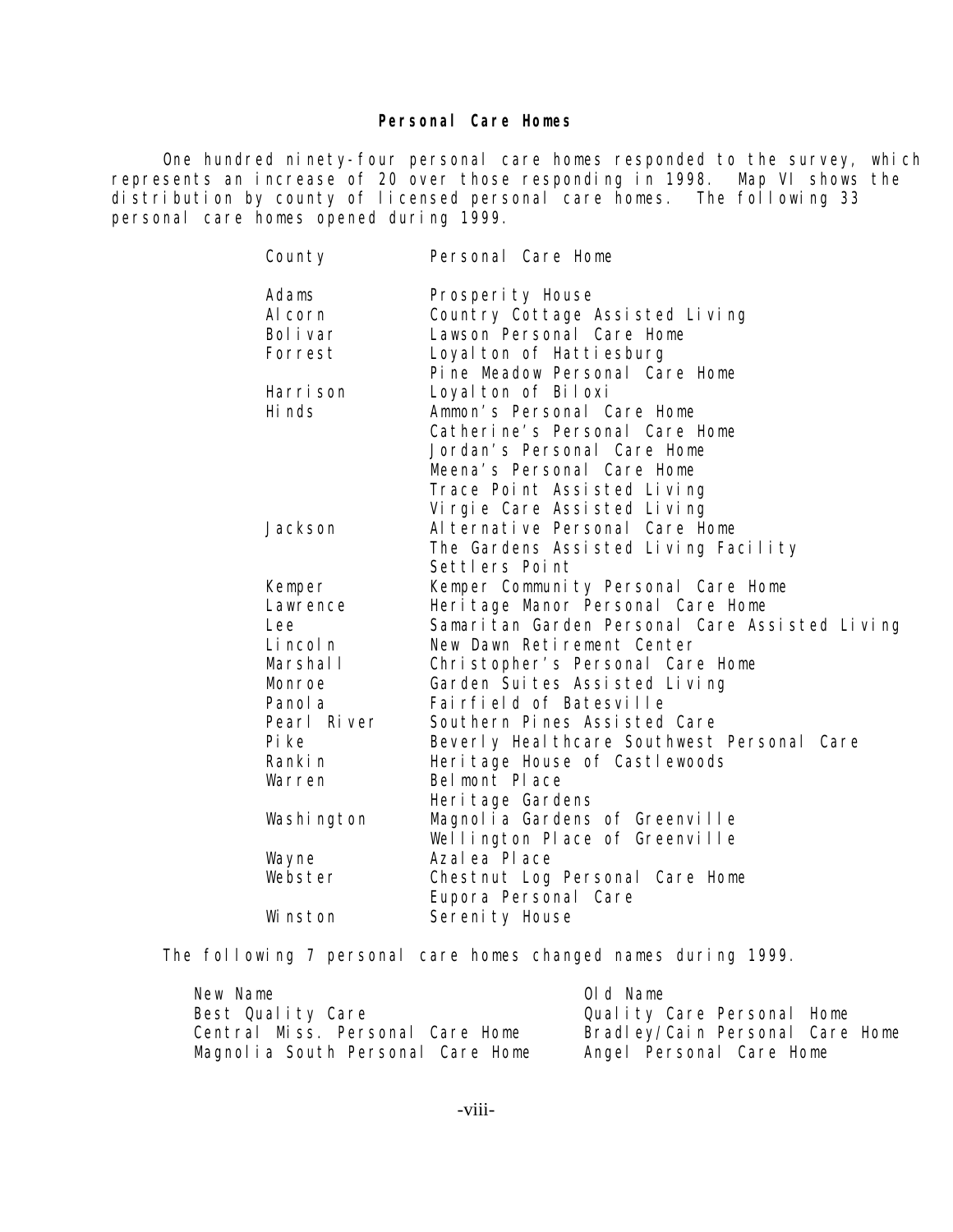| New Name                                                                                                  | Old Name                                                         |
|-----------------------------------------------------------------------------------------------------------|------------------------------------------------------------------|
| O'Brian Personal Care Home East<br>Park View Heal thcare Personal Care<br>Ridgeland Point Assisted Living | Fulgham's Personal Care Home<br>Restful Acres<br>Ridgeland Court |

Vicker's Personal Care Home Spring Valley Personal Care Home

 The following 20 personal care homes changed licensed bed capacity during the reporting period.

|                                      | 1998 Beds | 1999 Beds |
|--------------------------------------|-----------|-----------|
| Arnold's Personal Care Home          | 16        | 15        |
| Atwood Personal Care Home            | 14        | 24        |
| Benchmark Personal Care              | 43        | 33        |
| Billdora Personal Care Home          | 10        | 4         |
| Box Personal Care Home               | 5         |           |
| Brookwood Villa Personal Care Home   |           | 20        |
| Cantrell's Personal Care Home        | 16        | 15        |
| Dale Personal Care Home #2           | 30        | 53        |
| Gena's Four Season                   | 9         | 8         |
| Haven Hall Heal thcare Center        | 30        | 23        |
| Jackson's Personal Care Home         | 11        | 6         |
| Rev. McAllister's Personal Care Home | 12        | 11        |
| Magnolia Place                       | 26        | 39        |
| The Myrtles Personal Care Home       | 37        | 11        |
| Ramsey Springs Village               | 17        | 31        |
| Riverbirch Residence                 |           | 22        |
| Smith Manor                          | 8         | 12        |
| Sougl angi ana Pl ace                | 9         | 10        |
| Star B Rest Personal Care Home       | 15        | 23        |
| TLC Personal Care Home               |           | 14        |

The following 12 personal care homes closed or did not respond to the survey.

| George<br>Hi nds | Benndal e<br>Crawford Place       |
|------------------|-----------------------------------|
|                  | Walker's Personal Care Home       |
|                  | Emma Wheeler's Personal Care Home |
| Jasper           | South Magnolia Care               |
| Lowndes          | Dale Personal Care Home #1        |
| Monroe           | Personal Place Assisted Living    |
| Okti bbeha       | Country Care Personal Care Home   |
| Pearl River      | Seni or Retreat                   |
| Smi th           | Meadow Ridge Personal Residence   |
| Uni on           | Best Friends Personal Care Home   |
|                  | Haven Hill                        |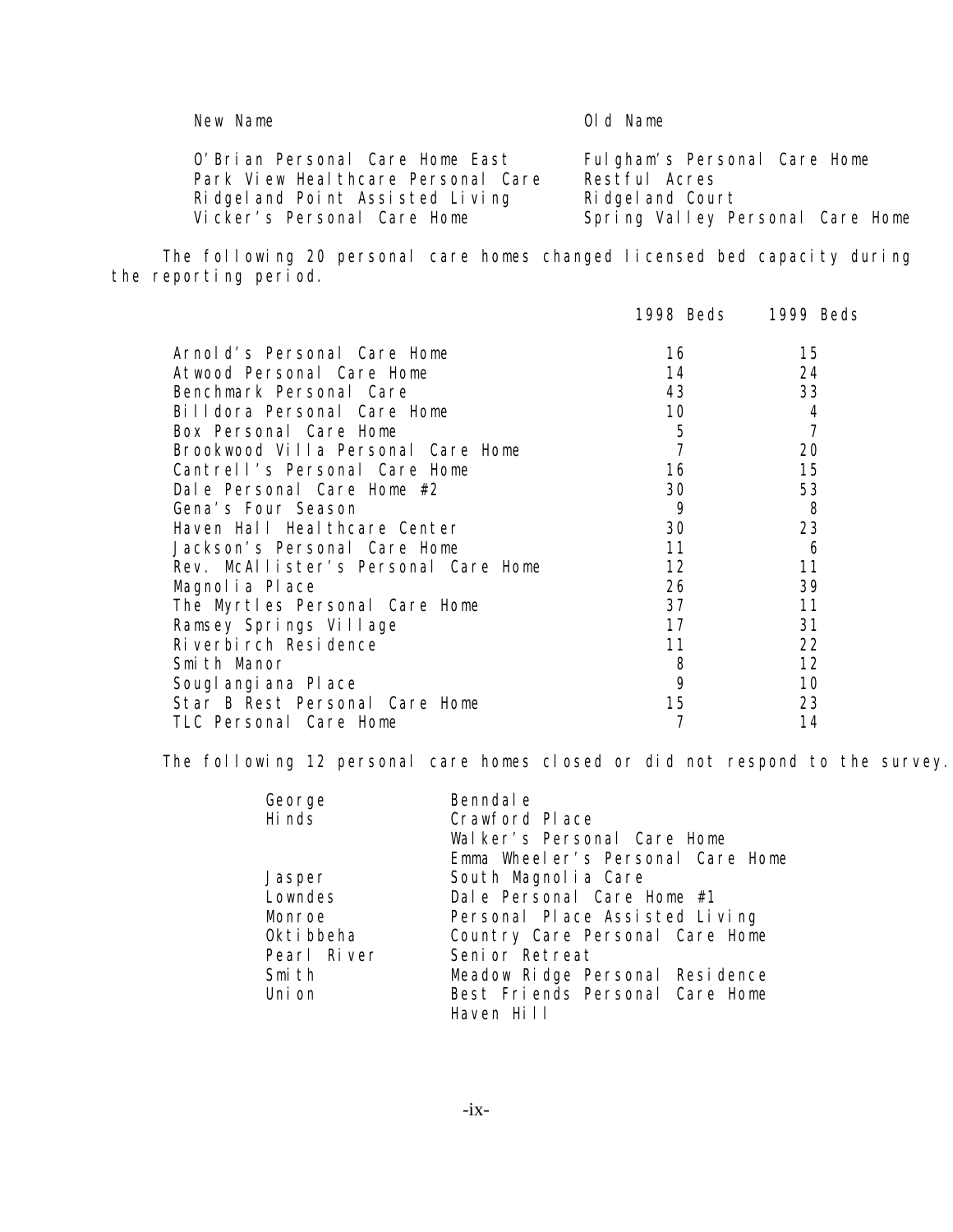

Map I Distribution of Nursing Facilities by County As of December 31, 1999

 $8 - 21 - 00$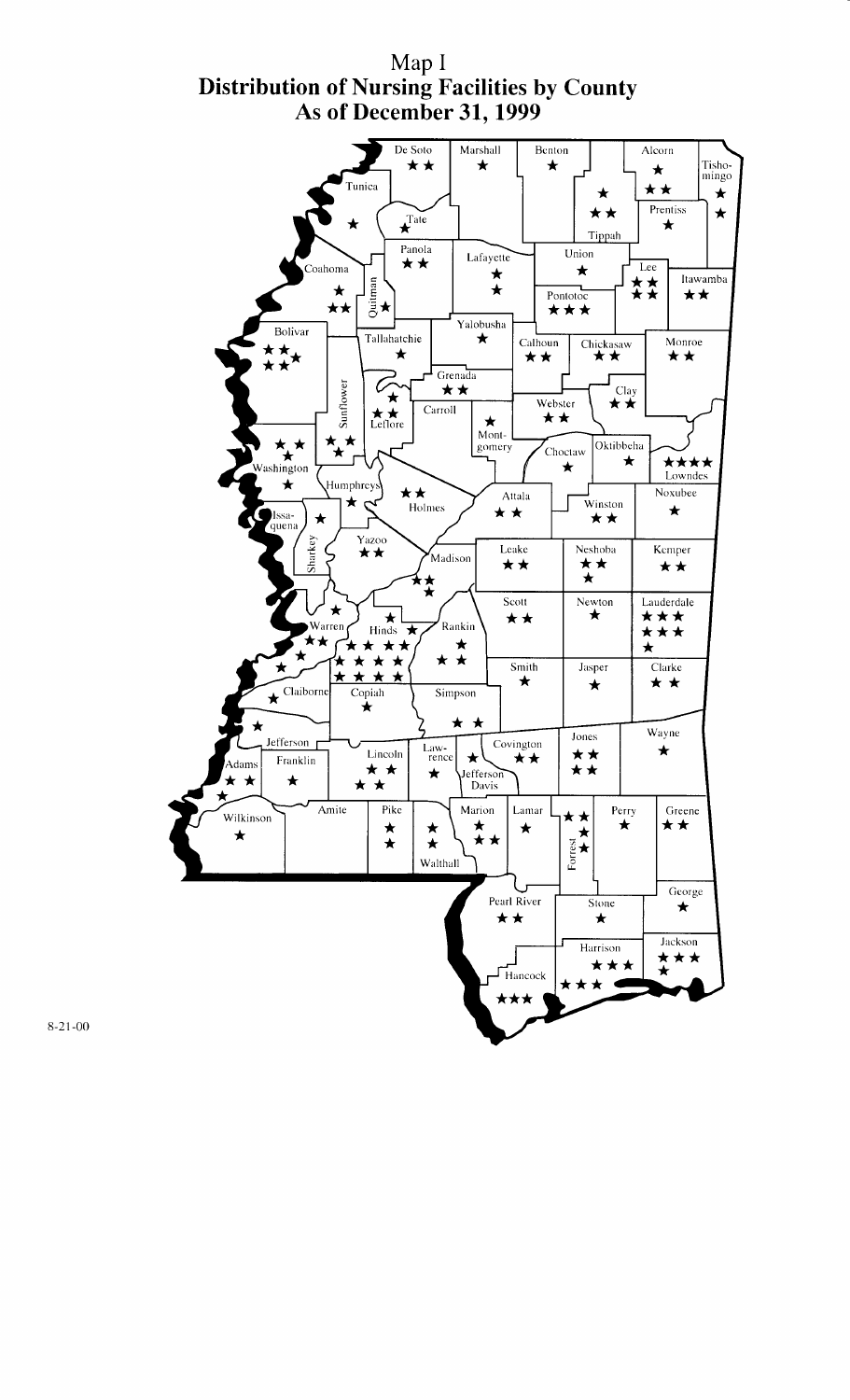### Table I

### Nursing Facility Bed Count, Patient Census, Patients Served, and New Admissions as of December 31, 1999

|                                                  | 1997    | 1998                                | 1999    |
|--------------------------------------------------|---------|-------------------------------------|---------|
| Counties with Nursing Facilities on December 31: | 79      | 79                                  | 79      |
| Nursing Homes on December 31:                    | 179     | $179*$                              | 181     |
| Bed Count on December 31:                        | 17, 335 | 17, 376                             | 17,631  |
| Patients on December 31:                         | 16, 576 | 16,508                              | 16,588  |
| Patients Served During the Year:                 | 27, 211 | 27,798                              | 28,003  |
| New Admissions During the Year:                  | 10, 957 | 11, 280                             | 11, 460 |
| Live Discharges During the Year:                 | 7, 144  | 7,670                               | 7,729   |
| Deaths During the Year:                          | 3, 491  | 3,620                               | 3,686   |
| Patient Days During the Year:                    |         | 5, 967, 856 5, 991, 645 6, 026, 899 |         |

\*Crawford Nursing Home in Hinds County is not included.

Appendix B has data for 1961-1996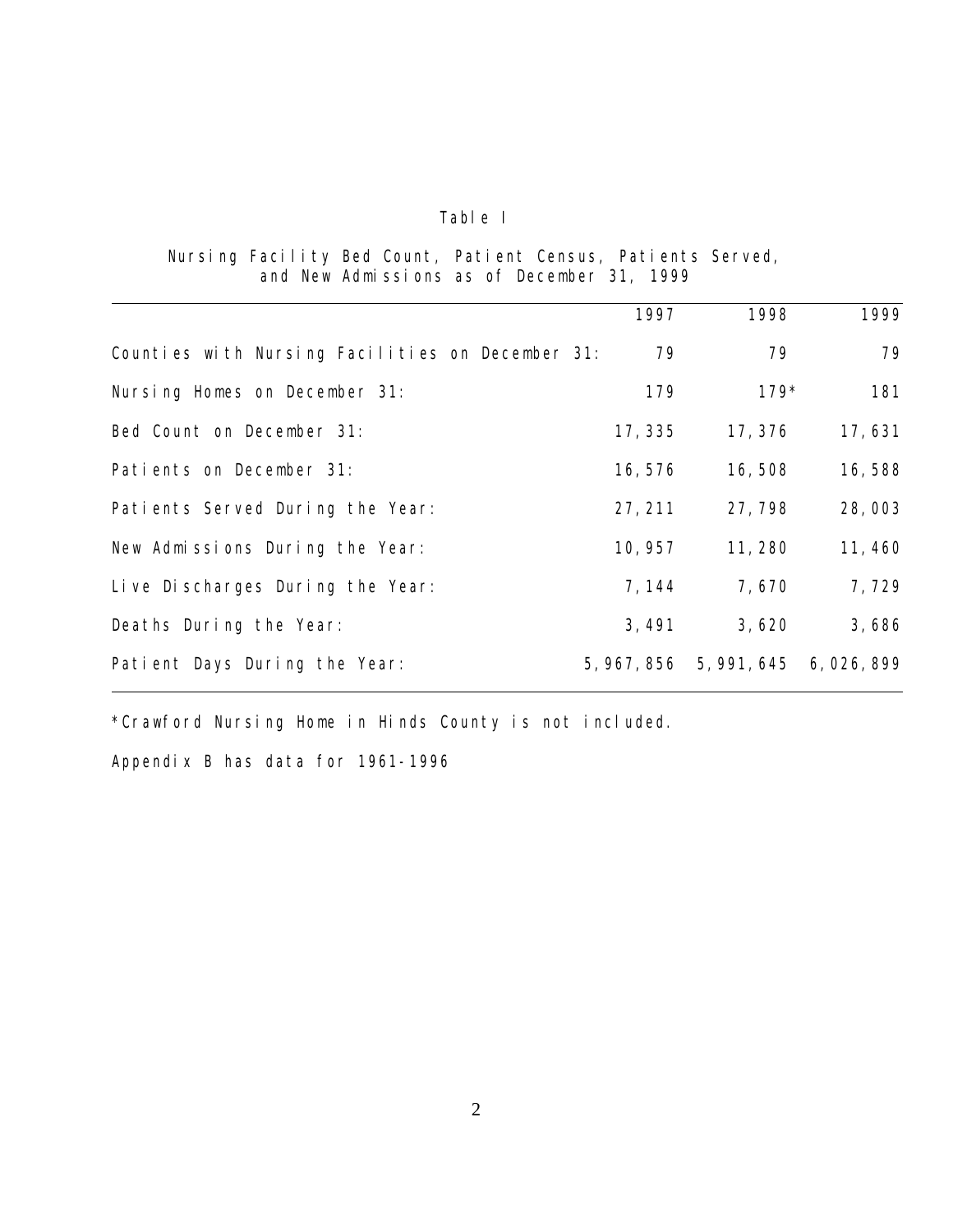### Table II

|                                                                                                                | Number                                           | Nursing Homes<br>Percent         | Li censed Beds<br>Number        | Percent                     |
|----------------------------------------------------------------------------------------------------------------|--------------------------------------------------|----------------------------------|---------------------------------|-----------------------------|
| Total                                                                                                          | 181                                              | 100.0                            | 17,631                          | 100.0                       |
| Propri etary<br>Nonprofit<br>Public<br>Public Leased                                                           | 128<br>31<br>16<br>6                             | 70.7<br>17.1<br>8.8<br>3.3       | 12,611<br>2,542<br>1,982<br>496 | 71.5<br>14.4<br>11.2<br>2.8 |
| $\star$ $\star$<br>$\star$ $\star$<br>$\star$ $\star$<br>$\star$ $\star$<br>$\star\,\star$                     |                                                  |                                  |                                 |                             |
| $\star\,\star$<br>$\star$ $\star$<br>$\star\star$<br>$\star\star$                                              | $\sqrt{ }$<br>$\star$ $\star$<br>$\star$ $\star$ | $\sqrt{2}$<br>$\vert ** \vert /$ |                                 |                             |
| 128                                                                                                            | 31                                               | 16                               | 6                               |                             |
| Proprietary                                                                                                    | Nonprofit<br>Nursing Homes by Type of Ownership  | Public                           | Public Leased                   |                             |
| $\star$ $\star$<br>$\star$ $\star$<br>$\star$ $\star$<br>$\star$ $\star$<br>$\star$ $\star$<br>$\star$ $\star$ |                                                  |                                  |                                 |                             |
| $\star\,\star$<br>$\star$ $\star$<br>$\star$ $\star$<br>$\star\star$                                           | $\star\star$                                     | $* *  $                          |                                 |                             |
| 12,611                                                                                                         | 2,542                                            | 1,982                            | 496                             |                             |
| Proprietary                                                                                                    | Nonprofit<br>Li censed Beds by Type of Ownership | Public                           | Public Leased                   |                             |

Nursing Facility Ownership and Percentage Distribution by Number of Nursing Homes and Licensed Beds as of December 31, 1999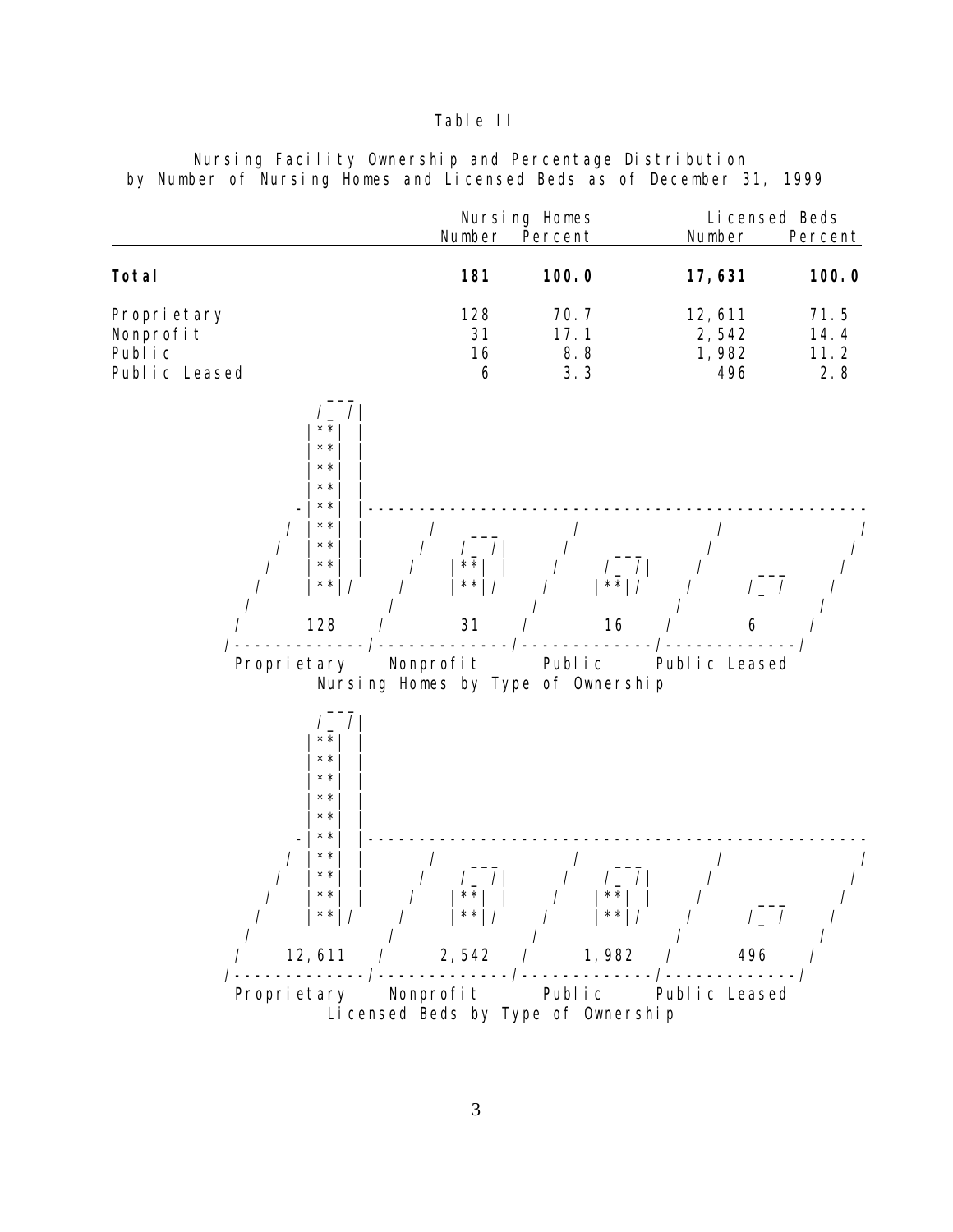### Table III

### Nursing Facility Employees and Percentage Distribution By Title and Whether Full-Time or Part-Time as of December 31, 1999

|                          |         | Total   |        | Full-Time |        | Part-Time |
|--------------------------|---------|---------|--------|-----------|--------|-----------|
| <b>Employees by Type</b> | Number  | Percent | Number | Percent   | Number | Percent   |
| Total                    | 18, 456 | 100.0   | 14,884 | 100.0     | 3,572  | 100.0     |
| Administrator            | 220     | 1.2     | 212    | 1.4       | 8      | 0.2       |
| CI eri cal               | 534     | 2.9     | 486    | 3.3       | 48     | 1.3       |
| R. N.                    | 1,355   | 7.3     | 913    | 6.1       | 442    | 12.4      |
| L. P. N.                 | 3,085   | 16.7    | 2,413  | 16.2      | 672    | 18.8      |
| Aide, Orderly            | 7,603   | 41.2    | 6,557  | 44.1      | 1,046  | 29.3      |
| Maid, Housekeeper        | 1,360   | 7.4     | 1,158  | 7.8       | 202    | 5.7       |
| Laundry Worker           | 646     | 3.5     | 527    | 3.5       | 119    | 3.3       |
| Dietitian (ADA)          | 166     | 0.9     | 19     | 0.1       | 147    | 4.1       |
| Food Service Supervisor  | 210     | 1. 1    | 197    | 1.3       | 13     | 0.4       |
| Cook, Other Food Worker  | 1,784   | 9.7     | 1,408  | 9.5       | 376    | 10.5      |
| Physical Therapist       | 143     | 0.8     | 34     | 0.2       | 109    | 3.1       |
| Pharmacist               | 162     | 0.9     | 14     | 0.1       | 148    | 4.1       |
| Other                    | 1,188   | 6.4     | 946    | 6.4       | 242    | 6.8       |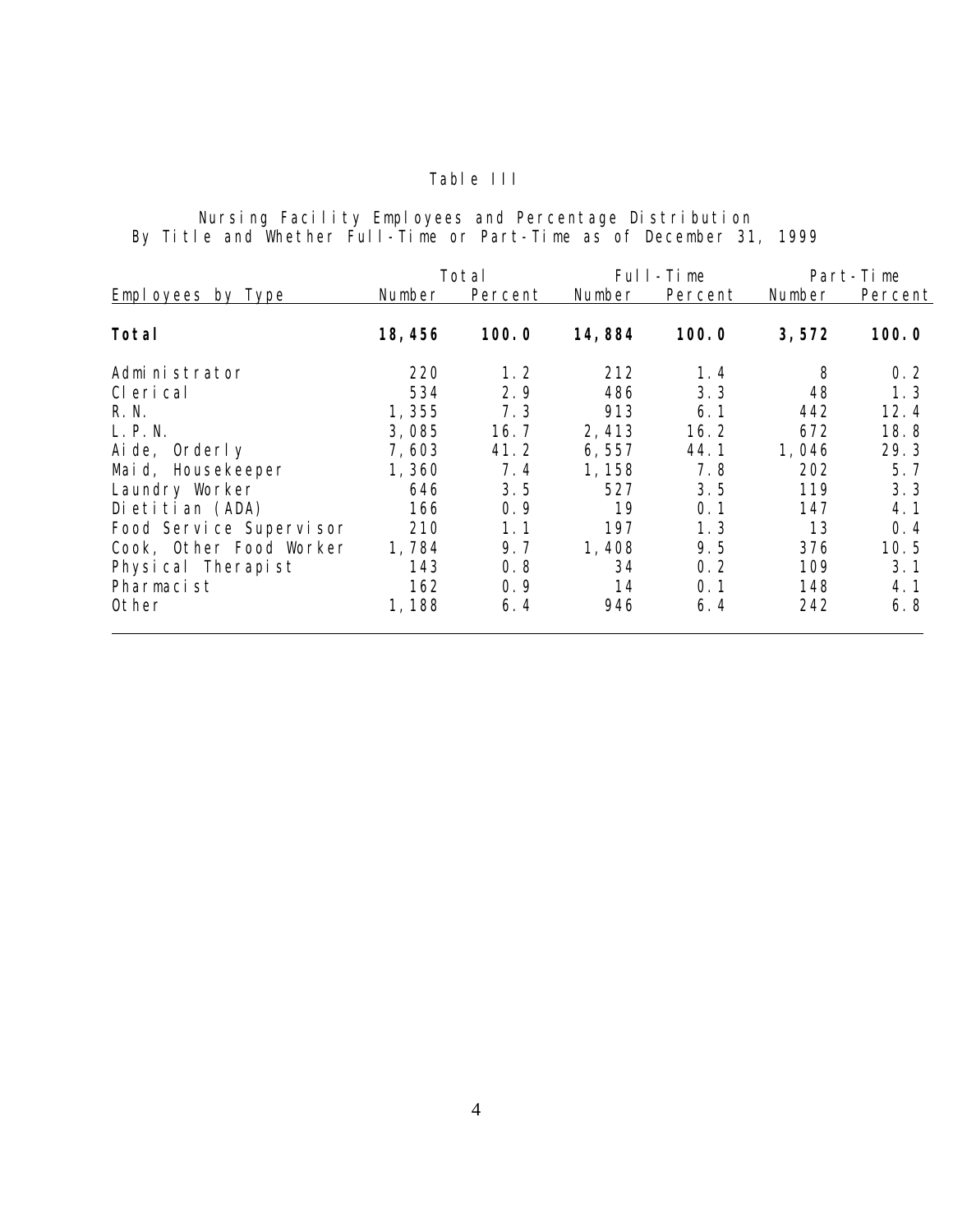### Table IV

| <u>Nursing Facility</u>               | County      | Li censed<br>Beds | Beds<br>Set Up<br>and Staffed |
|---------------------------------------|-------------|-------------------|-------------------------------|
| Total                                 |             | 17,631            | 17,600                        |
| Adams County Nursing Center           | Adams       | 120               | 120                           |
| Adventist Heal th Center              | Lamar       | 120               | 120                           |
| Al corn County Care Inn               | Al corn     | 125               | 125                           |
| Arnold Avenue Nursing Home            | Washi ngton | 60                | 60                            |
| Attal a County Nursing Center         | Attal a     | 120               | 120                           |
| Aurora Australis Lodge                | Lowndes     | 120               | 120                           |
| Autumn Leaves Nursing Home            | Washi ngton | 60                | 60                            |
| Azal ea Gardens Nursing Center        | Stone       | 149               | 149                           |
| Baptist Progressive Care Center       | DeSoto      | 120               | 120                           |
| Bel haven Nursing Home                | Hi nds      | 60                | 60                            |
| Benchmark Heal th Care, Inc.          | Lauderdal e | 119               | 119                           |
| Beverly Heal thcare Amory             | Monroe      | 120               | 120                           |
| Beverly Heal thcare Batesville        | Panol a     | 130               | 130                           |
| Beverly Heal thcare Broadmoor         | Lauderdal e | 120               | 120                           |
| Beverly Heal thcare Brookhaven        | Li ncol n   | 58                | 58                            |
| Beverly Heal thcare Centreville       | Wilkinson   | 105               | 105                           |
| Beverly Heal thcare Clevel and        | Bol i var   | 120               | 120                           |
| Beverly Heal thcare Crossgate         | Ranki n     | 230               | 230                           |
| Beverly Heal thcare Eason Blvd.       | Lee         | 120               | 120                           |
| Beverly Heal thcare Eupora            | Webster     | 109               | 109                           |
| Beverly Heal thcare Grenada           | Grenada     | 120               | 120                           |
| Beverly Heal thcare Inglewood         | Hi nds      | 102               | 102                           |
| Beverly Heal th Care Center Lakel and | Hi nds      | 105               | 105                           |
| Beverly Heal thcare Manhattan         | Hi nds      | 180               | 180                           |
| Beverly Heal thcare Northwest         | Hi nds      | 119               | 119                           |
| Beverly Heal thcare Ripley            | Ti ppah     | 120               | 120                           |
| Beverly Heal thcare Ruleville         | Sunfl ower  | 99                | 99                            |
| Beverly Heal thcare Southaven         | DeSoto      | 120               | 120                           |
| Beverly Heal thcare Southwest         | Pi ke       | 130               | 130                           |
| Beverly Heal thcare Tupelo            | Lee         | 120               | 120                           |
| Beverly Heal thcare Tylertown         | Wal thal I  | 60                | 60                            |
| Billdora Nursing Home                 | Wal thal I  | 73                | 73                            |
| Bolivar Health & Rehab Center         | Bol i var   | 75                | 75                            |
| Bolivar Medical Center                | Bol i var   | 35                | 35                            |
| The Boyington Nursing Facility        | Harri son   | 120               | 120                           |
| Briar Hill Rest Home, Inc.            | Ranki n     | 60                | 60                            |
| Bri arcrest Extended Care             | Benton      | 60                | 60                            |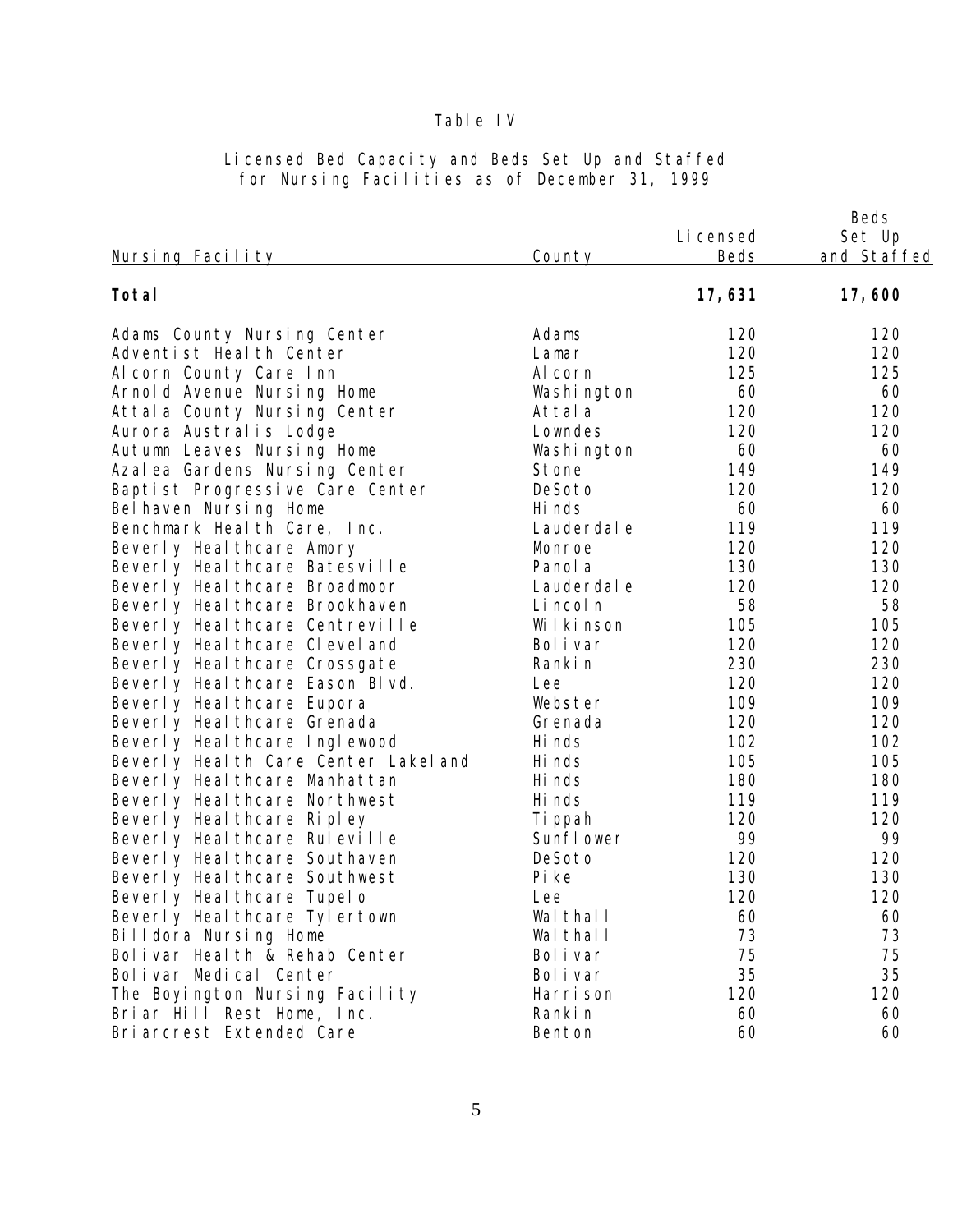|                                                                 |                        |            | Beds        |
|-----------------------------------------------------------------|------------------------|------------|-------------|
|                                                                 |                        | Li censed  | Set Up      |
| <u>Nursing Facility</u>                                         | County                 | Beds       | and Staffed |
|                                                                 | Greene                 | 60         | 60          |
| Brookwood Manor Nursing Center<br>Bruce Nursing Center          | Cal houn               | 31         | 31          |
|                                                                 | Cal houn               | 120        | 120         |
| Cal houn County Nursing Home<br>Care Center of Aberdeen         |                        | 120        | 120         |
|                                                                 | Monroe                 |            |             |
| Care Center of Clinton                                          | Hi nds                 | 121        | 121         |
| Care Center of Laurel Nursing Home<br>Care Center of Louisville | Jones                  | 130<br>60  | 130<br>60   |
|                                                                 | Wi nston               | 99         | 99          |
| Carthage Heal th Care Center                                    | Leake                  |            |             |
| Cedars Heal th Center                                           | Lee<br>Jackson         | 140<br>160 | 138         |
| Chateau Deville Nursing Center                                  |                        | 120        | 160         |
| Chateau Manor Nursing Center                                    | Bol i var              |            | 120         |
| Choctaw County Medical Center<br>Choctaw Residential Center     | Choctaw                | 68         | 68          |
|                                                                 | Neshoba                | 120        | 120         |
| Cl ai borne County Nursing Center                               | CI ai borne<br>Hi nds  | 75         | 75          |
| Clinton Health & Rehab Center                                   |                        | 135        | 134         |
| Col umbi a Heal th & Rehab Center                               | Mari on                | 119        | 119         |
| ComfortCare Nursing Care                                        | Jones                  | 60         | 60          |
| Community Nursing Home                                          | Hi nds                 | 60         | 60          |
| Compere's Nursing Home                                          | Hi nds                 | 60         | 60          |
| Conva-Rest of Hattiesburg                                       | Forrest                | 192        | 192         |
| Conva-Rest of Hattiesburg Northgate<br>Conva-Rest of Mendenhall | Forrest                | 220        | 220         |
|                                                                 | Si mpson               | 60         | 60          |
| Conva-Rest of Newton                                            | Newton                 | 120        | 120         |
| Conva-Rest of Petal                                             | Forrest                | 60<br>95   | 60          |
| Corinth Health & Rehab. Center                                  | Al corn                | 120        | 95<br>120   |
| Cottage Grove Nursing Home                                      | Hi nds                 | 121        |             |
| Countrybrook Living Center                                      | Li ncol n              | 60         | 121<br>60   |
| The Courtyards Nursing & Rehab                                  | I tawamba              |            |             |
| Covington County Nursing Center                                 | Covi ngton<br>Hi nds   | 60         | 60          |
| Crawford Nursing Home                                           |                        | 79         | 79          |
| Daniel Heal th Care Complex                                     | I tawamba<br>Harri son | 130        | 130         |
| Di xi e Whi te House Nursing Home                               |                        | 60<br>151  | 60<br>146   |
| Driftwood Nursing Center                                        | Harri son              |            |             |
| Dugan Memorial Home                                             | Cl ay                  | 60         | 60          |
| Dunbar Village Terrace                                          | Hancock                | 60         | 60          |
| Floy Dyer Manor                                                 | Chi ckasaw             | 66         | 66          |
| GI enburney Nursing Home                                        | Adams                  | 96         | 96          |
| Glenoaks Nursing Center                                         | George                 | 60         | 60          |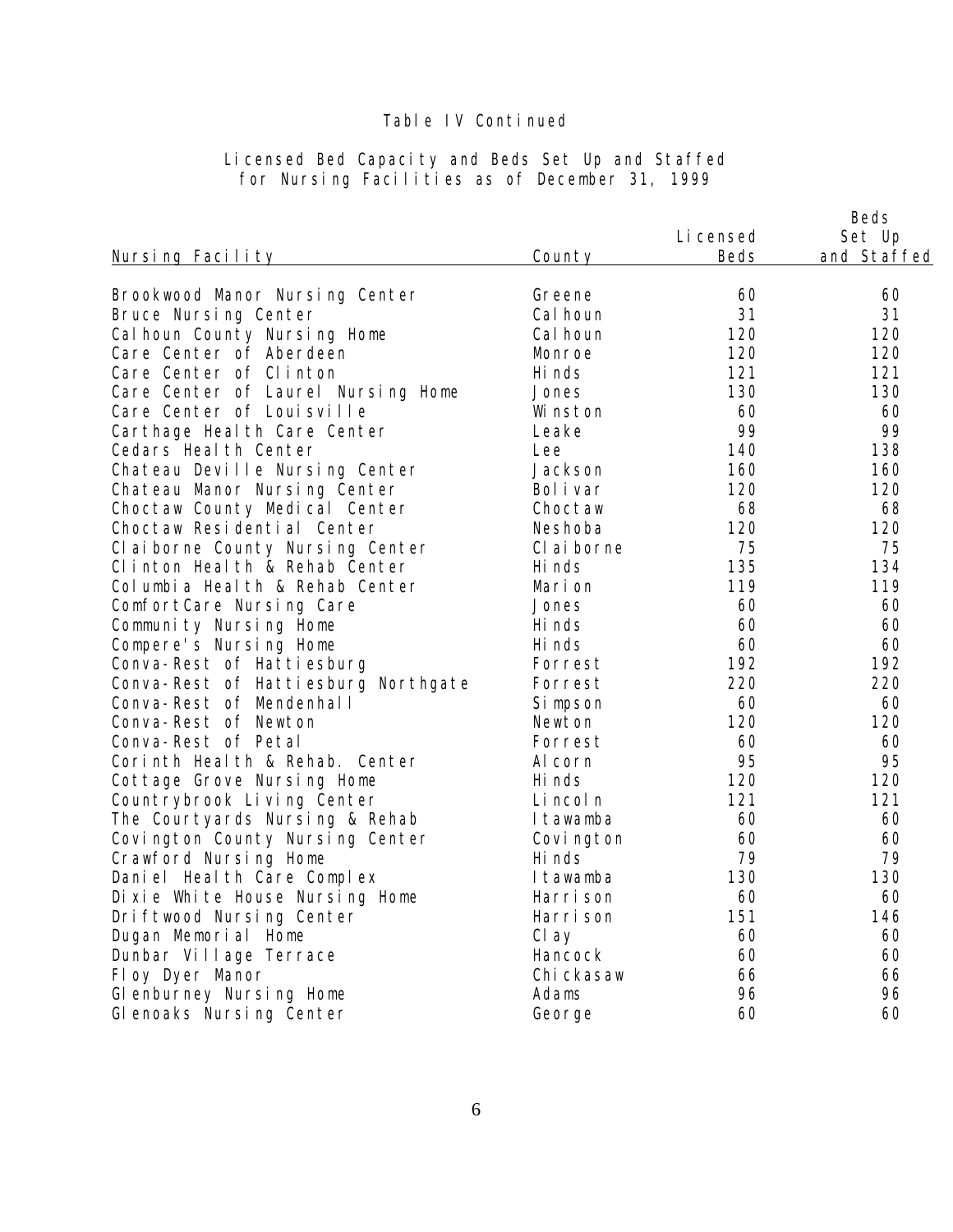|                                      |             | Li censed | Beds<br>Set Up |
|--------------------------------------|-------------|-----------|----------------|
| <u>Nursing Facility</u>              | County      | Beds      | and Staffed    |
| Golden Age, Inc.                     | Lefl ore    | 180       | 180            |
| Gracel and Care Center of New Albany | Uni on      | 120       | 120            |
| Gracel and Care Center of Oxford     | Lafayette   | 180       | 180            |
| Gracel and Care Center of Pontotoc   | Pontotoc    | 60        | 60             |
| Greenbough Nursing Center            | Coahoma     | 66        | 60             |
| Greene Rural Health Center           | Greene      | 60        | 60             |
| Greenwood Heal th & Rehab Center     | Lefl ore    | 110       | 110            |
| Grenada Heal th & Rehab Center       | Grenada     | 137       | 137            |
| Greenville Convalescent Center       | Washi ngton | 120       | 120            |
| The Grove                            | Marion      | 66        | 66             |
| H.C. Watkins Memorial Hospital       | CI arke     | 13        | 13             |
| Hattiesburg Convalescent Center      | Forrest     | 184       | 184            |
| Haven Hall Heal thcare Center        | Li ncol n   | 73        | 73             |
| Heri tage House Nursing Center       | Warren      | 60        | 60             |
| Heritage Manor Rolling Fork          | Sharkey     | 60        | 60             |
| Hill crest Heal th Center            | Si mpson    | 120       | 120            |
| Hilltop Manor                        | Neshoba     | 60        | 60             |
| Holly Springs Health & Rehab         | Marshall    | 120       | 120            |
| Hotel Reed Nursing Center            | Hancock     | 89        | 89             |
| Humphreys County Nursing Home        | Humphreys   | 60        | 60             |
| Indianol a Heal th Care & Rehab      | Sunfl ower  | 75        | 75             |
| Jaquith Nursing Home                 | Ranki n     | 479       | 479            |
| Jasper County Nursing Home           | Jasper      | 107       | 107            |
| Jefferson County Nursing Home        | Jefferson   | 55        | 55             |
| Jones County Rest Home               | Jones       | 122       | 122            |
| The Kare Centre                      | Harri son   | 240       | 240            |
| Kemper Community Nursing Facility    | Kemper      | 21        | 21             |
| King's Daughters & Sons Rest Home    | Lauderdal e | 130       | 130            |
| Lackey Conval escent Home            | Scott       | 30        | 30             |
| Lakesi de Living Center              | CI arke     | 120       | 120            |
| Lakeview Nursing Center              | Harri son   | 60        | 60             |
| Laurel wood Manor                    | Jones       | 60        | 60             |
| Lawrence County Nursing Center       | Lawrence    | 60        | 60             |
| Leake Memorial Extended Care         | Leake       | 44        | 44             |
| Lexington Manor, Inc.                | Hol mes     | 66        | 66             |
| Longwood Manor                       | Prentiss    | 64        | 64             |
| Madison County Nursing Home          | Madi son    | 60        | 60             |
| Magnolia Nursing Home                | Hi nds      | 60        | 60             |
| Martha Coker Conval escent Home      | Yazoo       | 41        | 41             |
| McComb Extended Care                 | Pi ke       | 145       | 145            |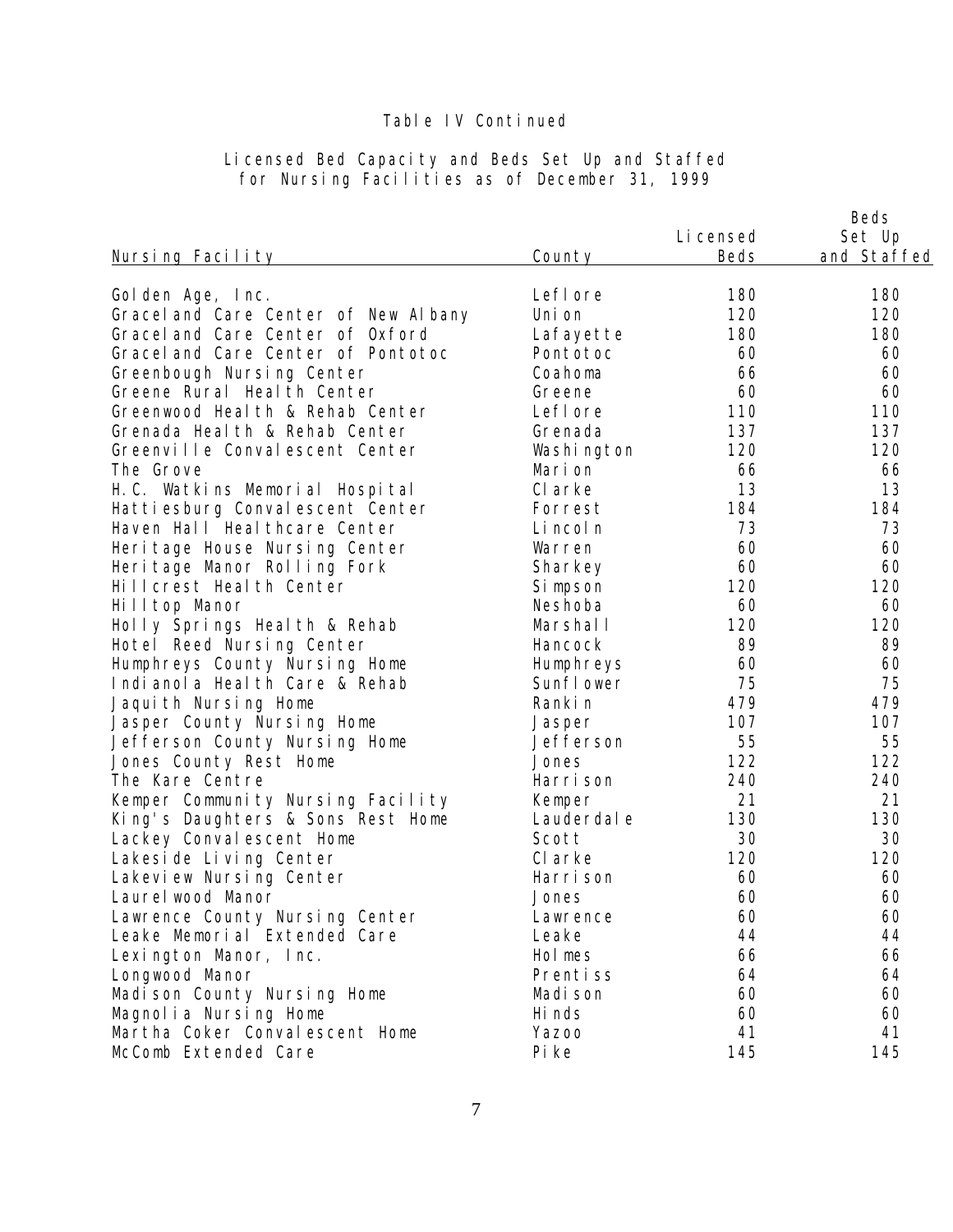|                                       |                         |           | Beds        |
|---------------------------------------|-------------------------|-----------|-------------|
|                                       |                         | Li censed | Set Up      |
| Nursing Facility                      | County                  | Beds      | and Staffed |
|                                       |                         |           |             |
| Meadville Convalescent Home           | Franklin<br>Lauderdal e | 60<br>58  | 60<br>58    |
| Meridian Convalescent Home            |                         |           |             |
| Miramar Lodge Heal thcare Facility    | Harri son               | 180       | 180<br>60   |
| Miss. Care Center of DeKalb           | Kemper                  | 60        |             |
| Miss. Care Center of Greenville       | Washi ngton             | 116       | 116         |
| Care Center of Morton<br>Mi ss.       | Scott                   | 120       | 120         |
| Miss. State Veterans Home Collins     | Covi ngton              | 150       | 150         |
| Miss. State Veterans Home Jackson     | Hi nds                  | 150       | 150         |
| Miss. State Veterans Home Kosciusko   | Attala                  | 150       | 150         |
| Miss. State Veterans Home Oxford      | Lafayette               | 150       | 150         |
| The Myrtles Health Care Facility      | Mari on                 | 89        | 89          |
| NMMC Pontotoc Nursing Home            | Pontotoc                | 44        | 44          |
| NMMC/Baldwyn Nursing Facility         | Lee                     | 99        | 99          |
| Neshoba County Nursing Home           | Neshoba                 | 118       | 118         |
| Northwest Miss. Reg. Medical Center   | Coahoma                 | 20        | 20          |
| Noxubee County Nursing Home           | Noxubee                 | 60        | 60          |
| Oak Grove Retirement Home, Inc.       | Bolivar                 | 60        | 60          |
| Ocean Springs Nursing Center          | Jackson                 | 105       | 105         |
| Pearl River County Nursing Home       | Pearl River             | 66        | 66          |
| Pemberton Manor Nursing Home          | Lefl ore                | 120       | 120         |
| Perry County Hospital Nursing Center  | Perry                   | 73        | 73          |
| Pi cayune Conval escent Center        | Pearl River             | 120       | 120         |
| Pine Crest Guest Home                 | Copi ah                 | 120       | 120         |
| Pine View Health Care Center          | Wayne                   | 81        | 81          |
| Plaza Nursing Center                  | Jackson                 | 120       | 120         |
| Pleasant Hills Nursing Home           | Hi nds                  | 120       | 120         |
| Prentiss Regional ECF                 | Jeff Davis              | 60        | 60          |
| Queen City Nursing Center             | Lauderdal e             | 84        | 84          |
| Quitman County Nursing Home           | Qui tman                | 60        | 60          |
| Reginald P. White Nursing Facility    | Lauderdal e             | 228       | 226         |
| Rest Haven Nursing Home               | Ti ppah                 | 60        | 60          |
| Riley Nursing Center                  | Lauderdal e             | 82        | 82          |
| River Oaks Conval escent Center       | Coahoma                 | 120       | 120         |
| River Region Skilled Nursing Facility | Warren                  | 31        | 17          |
| Rolling Acres Retirement Center       | Smi th                  | 121       | 121         |
| Sardis Community Nursing Home         | Panol a                 | 60        | 60          |
| Senatobi a Conval escent Center       | Tate                    | 120       | 120         |
| Shady Lawn Nursing Home               | Warren                  | 100       | 100         |
| Shearer Richardson Mem. Nursing Home  | Chi ckasaw              | 66        | 66          |
| Silver Cross Home                     | Li ncol n               | 60        | 60          |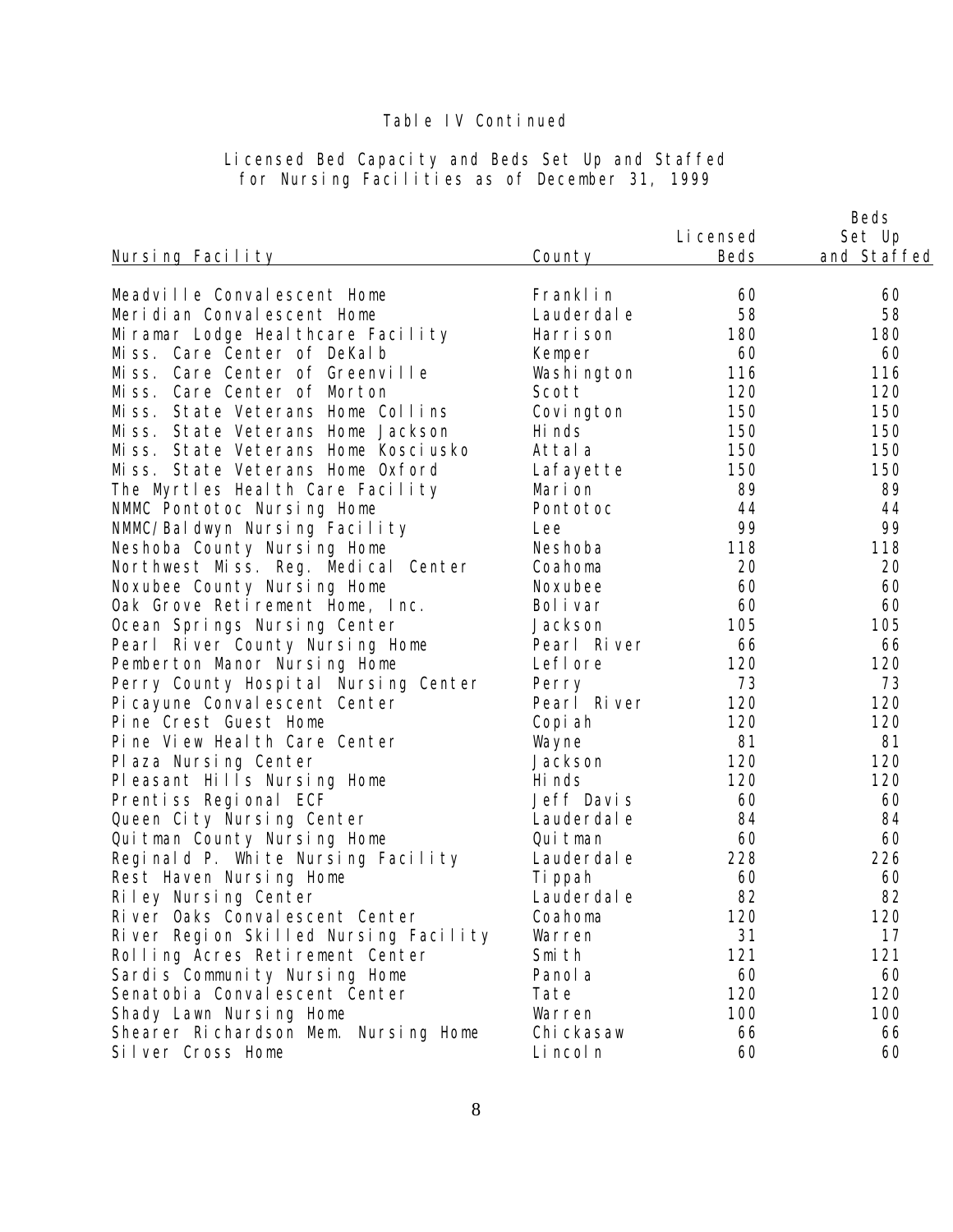|                                        |              |             | Beds        |
|----------------------------------------|--------------|-------------|-------------|
|                                        |              | Li censed   | Set Up      |
| Nursing Facility                       | County       | <b>Beds</b> | and Staffed |
|                                        |              |             |             |
| St Catherine's Village Sienna Center   | Madi son     | 120         | 120         |
| Starkville Manor                       | Okti bbeha   | 119         | 119         |
| Sunplex Subacute Center                | Jackson      | 66          | 66          |
| Sunshine Rest Home                     | Pontotoc     | 60          | 60          |
| Tallahatchie General Hospital          | Tallahatchie | 61          | 61          |
| Tippah County Nursing Home             | Ti ppah      | 40          | 40          |
| Ti shomingo Living Center              | Ti shomi ngo | 66          | 66          |
| Ti shomi ngo Manor                     | Ti shomi ngo | 120         | 120         |
| Trace Haven Heal th & Rehab            | Adams        | 58          | 58          |
| Trinity Heal thcare Center             | Lowndes      | 60          | 60          |
| Tuni ca Conval escent Center           | Tuni ca      | 60          | 60          |
| University Hosp. Nursing Center Durant | Hol mes      | 60          | 60          |
| Vicksburg Conval escent Home           | Warren       | 100         | 100         |
| Vicksburg Trace Haven Nursing          | Warren       | 120         | 120         |
| Vineyard Court Nursing Center          | Lowndes      | 60          | 60          |
| Walter B. Crook Nursing Facility       | Sunflower    | 47          | 47          |
| Webster Heal th Services               | Webster      | 36          | 35          |
| West Point Nursing Home                | Cl ay        | 120         | 120         |
| Whitfield Nursing Home                 | Al corn      | 44          | 44          |
| Willard F. Bond Home                   | Madi son     | 60          | 60          |
| The Windsor Place Nursing & Rehab      | Lowndes      | 60          | 60          |
| Winona Manor Nursing Home              | Montgomery   | 120         | 120         |
| Winston County Nursing Home            | Wi nston     | 120         | 120         |
| Woodl and Village Nursing Center       | Hancock      | 60          | 60          |
| Yal obusha County Nursing Home         | Yal obusha   | 65          | 65          |
| Yazoo City Health & Rehab. Center      | Yazoo        | 180         | 180         |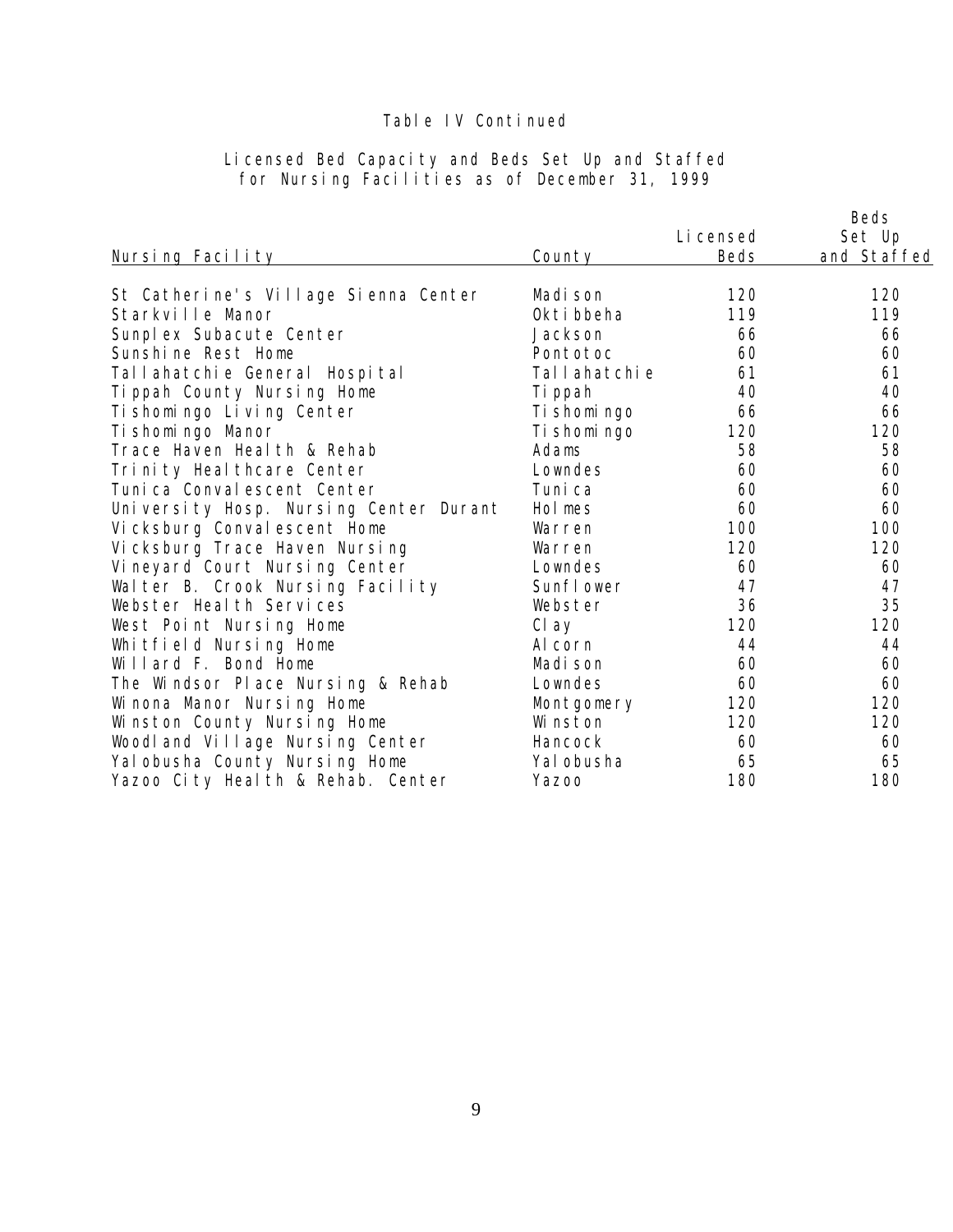# Table V

| Nursing Facility                                      | Li censed<br><b>Beds</b> | Occupancy<br>Rate | Average<br>Daily<br>Census |
|-------------------------------------------------------|--------------------------|-------------------|----------------------------|
| Total                                                 | 17,631                   | 93.89             | 16, 511. 14                |
| Adams County                                          | 274                      | 92.71             | 255.44                     |
| Adams County Nursing Center                           | 120                      | 93.99             | 112.79                     |
| Glenburney Nursing Home                               | 96                       | 94.33             | 90.55                      |
| Trace Haven Heal th & Rehab                           | 58                       | 89.82             | 52.10                      |
| Al corn County                                        | 264                      | 92.45             | 241.79                     |
| Al corn County Care Inn                               | 125                      | 89.55             | 111.94                     |
| Corinth Health & Rehab. Center                        | 95                       | 92.60             | 87.97                      |
| Whitfield Nursing Home                                | 44                       | 95.19             | 41.88                      |
| Attal a County                                        | 270                      | 96.58             | 260.18                     |
| Attal a County Nursing Center                         | 120                      | 98.58             | 118.30                     |
| Miss. State Veterans Home Kos.                        | 150                      | 94.58             | 141.88                     |
| Benton County<br>Bri arcrest Extended Care            | 60                       | 90.51             | 54.31                      |
| Bolivar County                                        | 410                      | 92.71             | 382.42                     |
| Beverly Heal thcare Clevel and                        | 120                      | 96.17             | 115.41                     |
| Bolivar Medical Center                                | 35                       | 98.86             | 34.60                      |
| Bolivar Health & Rehab Center                         | 75                       | 84.45             | 63.34                      |
| Chateau Manor Nursing Center                          | 120                      | 97.71             | 117.25                     |
| Oak Grove Retirement Home, Inc                        | 60                       | 86.37             | 51.82                      |
| Cal houn County                                       | 151                      | 97.65             | 143.45                     |
| Bruce Nursing Center                                  | 31                       | 98.99             | 27.89                      |
| Cal houn County Nursing Home                          | 120                      | 96.30             | 115.56                     |
| Chi ckasaw County                                     | 132                      | 98.83             | 130.45                     |
| Floy Dyer Manor                                       | 66                       | 99.21             | 65.48                      |
| Shearer Richardson Memorial Nursing Home              | 66                       | 98.44             | 64.97                      |
| Choctaw County<br>Choctaw County Medical Center       | 68                       | 98.20             | 66.77                      |
| Cl ai borne County<br>Claiborne County Nursing Center | 75                       | 98.73             | 73.90                      |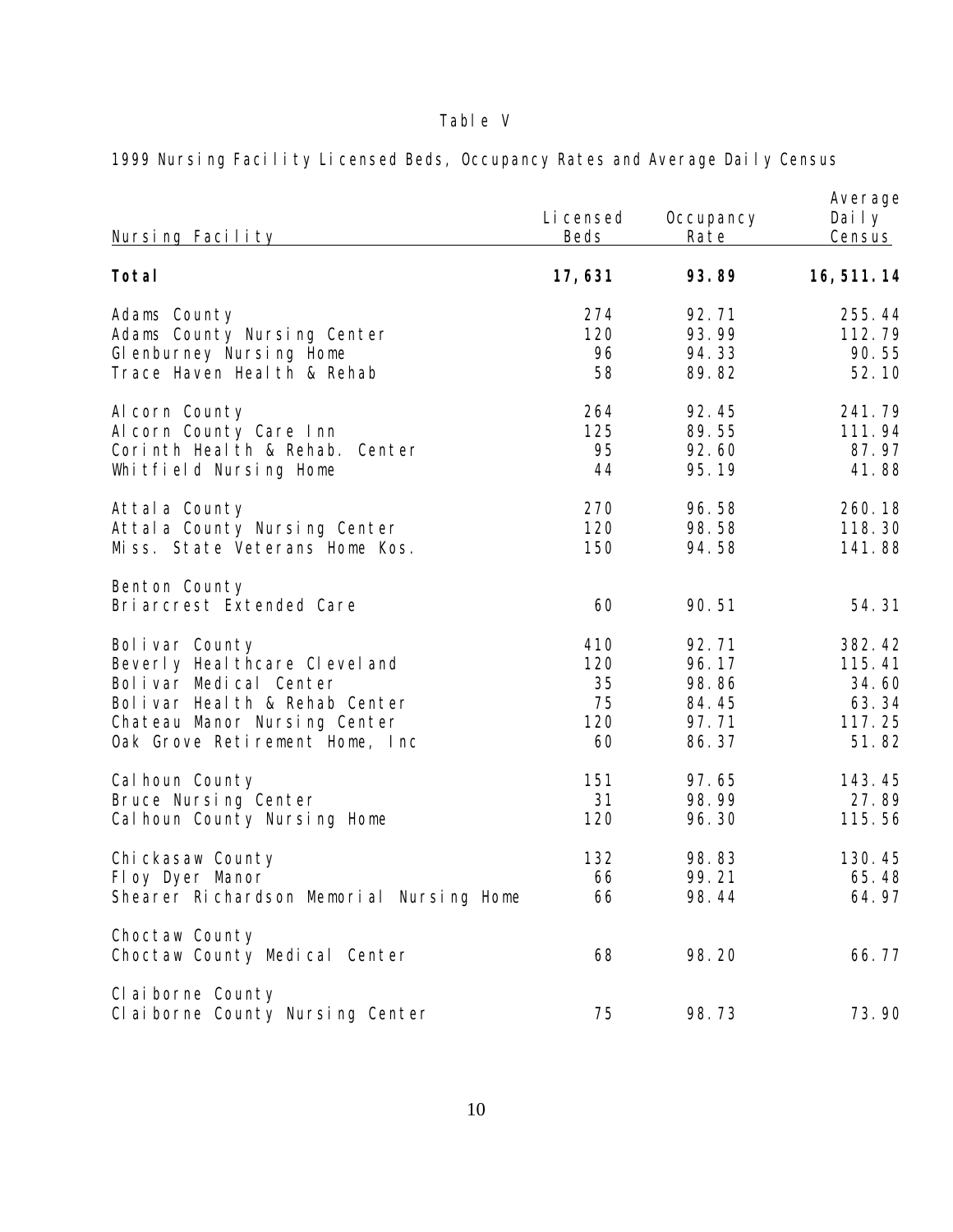| Nursing Facility                               | Li censed<br><b>Beds</b> | Occupancy<br>Rate | Average<br>Daily<br>Census |
|------------------------------------------------|--------------------------|-------------------|----------------------------|
| Clarke County                                  | 133                      | 95.57             | 131.39                     |
| H.C. Watkins Memorial Hospital                 | 13                       | 91.55             | 11.90                      |
| Lakesi de Living Center                        | 120                      | 99.58             | 119.49                     |
| Cl ay County                                   | 180                      | 85.59             | 162.30                     |
| Dugan Memorial Home                            | 60                       | 71.83             | 43.10                      |
| West Point Nursing Home                        | 120                      | 99.34             | 119.20                     |
| Coahoma County                                 | 206                      | 95.54             | 194.01                     |
| Northwest Miss. Regional Medical Center        | 20                       | 93.30             | 18.66                      |
| Greenbough Nursing Center                      | 66                       | 94.37             | 56.62                      |
| River Oaks Conval escent Center                | 120                      | 98.94             | 118.73                     |
| Copi ah County<br>Pine Crest Guest Home        | 120                      | 96.92             | 116.31                     |
| Covington County                               | 210                      | 99.06             | 208.36                     |
| Covington County Nursing Center                | 60                       | 98.68             | 59.21                      |
| Miss. State Veterans Home Collins              | 150                      | 99.43             | 149.15                     |
| DeSoto County                                  | 240                      | 90.35             | 216.82                     |
| Baptist Progressive Care Center                | 120                      | 83.27             | 99.92                      |
| Beverly Heal thcare Southaven                  | 120                      | 97.42             | 116.90                     |
| Forrest County                                 | 656                      | 95.31             | 628.61                     |
| Conva-Rest of Hattiesburg                      | 192                      | 97.16             | 186.55                     |
| Conva-Rest of Hattiesburg Northgate            | 220                      | 93.00             | 204.61                     |
| Conva-Rest of Petal                            | 60                       | 92.02             | 55.21                      |
| Hattiesburg Convalescent Center                | 184                      | 99.04             | 182.24                     |
| Franklin County<br>Meadville Convalescent Home | 60                       | 97.77             | 58.66                      |
| George County<br>Glenoaks Nursing Center       | 60                       | 97.53             | 58.52                      |
| Greene County                                  | 120                      | 94.44             | 113.32                     |
| Brookwood Manor Nursing Center                 | 60                       | 90.51             | 54.31                      |
| Greene Rural Heal th Center                    | 60                       | 98.36             | 59.01                      |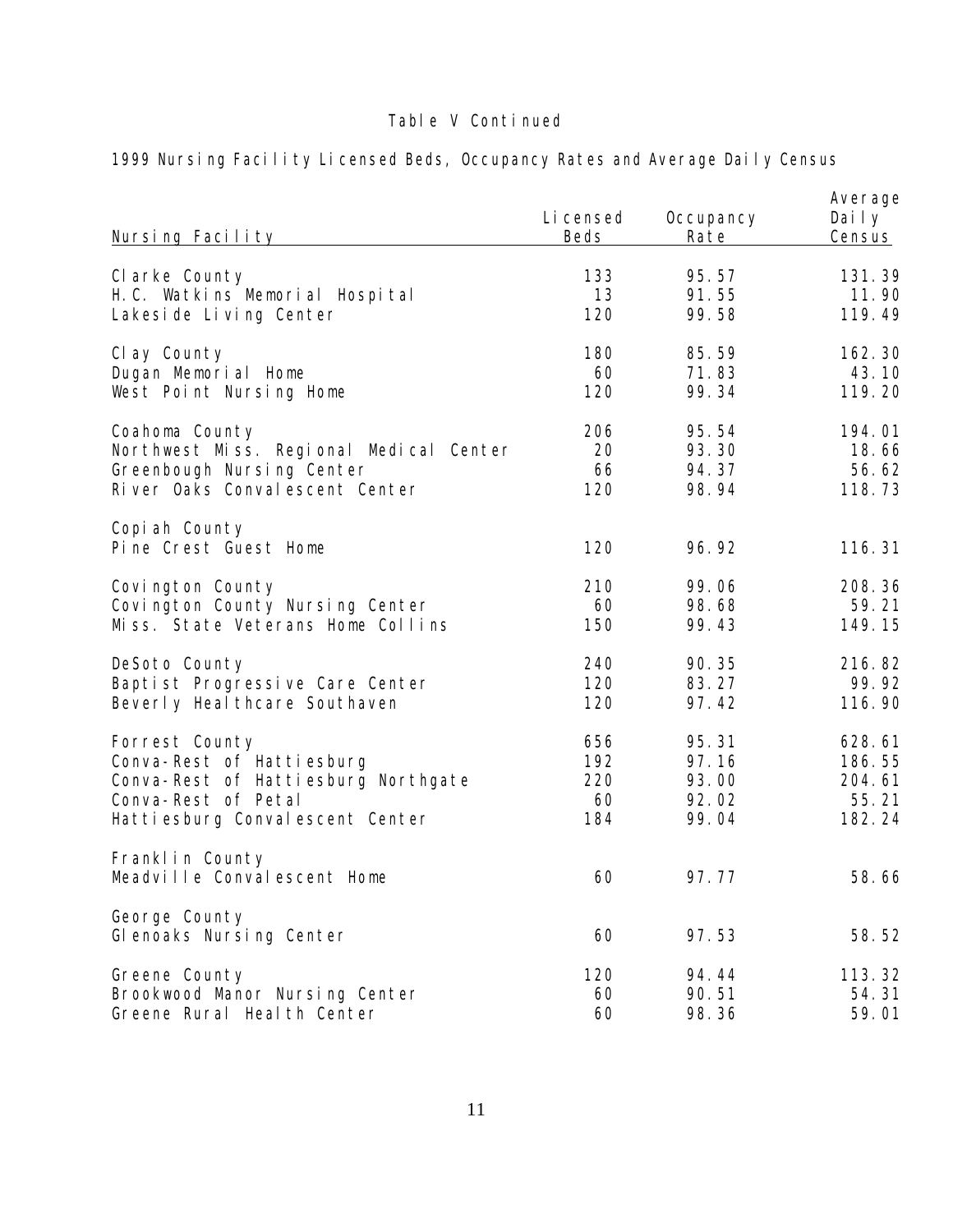| <u>Nursing Facility</u>                           | Li censed<br><b>Beds</b> | Occupancy<br>Rate | Average<br>Daily<br><u>Census</u> |
|---------------------------------------------------|--------------------------|-------------------|-----------------------------------|
| Grenada County                                    | 257                      | 93.42             | 239.70                            |
| Beverly Heal thcare Grenada                       | 120                      | 95.63             | 114.76                            |
| Grenada Heal th & Rehab Center                    | 137                      | 91.20             | 124.94                            |
| Hancock County                                    | 209                      | 75.02             | 157.54                            |
| Dunbar Village Terrace                            | 60                       | 60.29             | 36.17                             |
| Hotel Reed Nursing Center                         | 89                       | 77.62             | 69.08                             |
| Woodland Village Nursing Center                   | 60                       | 87.16             | 52.29                             |
| Harrison County                                   | 811                      | 86.03             | 674.48                            |
| The Boyington Nursing Facility                    | 120                      | 91.84             | 110.20                            |
| Di xi e Whi te House Nursing Home                 | 60                       | 96.85             | 58.11                             |
| Driftwood Nursing Center                          | 151                      | 83.59             | 126.22                            |
| The Kare Centre                                   | 240                      | 69.78             | 167.47                            |
| Lakevi ew Nursing Center                          | 60                       | 84.10             | 50.46                             |
| Miramar Lodge Heal thcare Facility                | 180                      | 90.01             | 162.02                            |
| Hinds County                                      | 1, 471                   | 94.10             | 1, 378.85                         |
| Bel haven Nursing Home                            | 60                       | 97.01             | 58.21                             |
| Beverly Heal thcare Inglewood                     | 102                      | 96.88             | 98.82                             |
| Beverly Heal th Care Center Lakel and             | 105                      | 95.12             | 99.88                             |
| Beverly Heal thcare Manhattan                     | 180                      | 95.64             | 172.15                            |
| Beverly Heal thcare Northwest                     | 119                      | 97.30             | 115.79                            |
| Care Center of Clinton                            | 121                      | 91.58             | 110.81                            |
| Clinton Health & Rehab Center                     | 135                      | 90.87             | 122.67                            |
| Community Nursing Home                            | 60                       | 99.29             | 59.57                             |
| Compere's Nursing Home                            | 60                       | 94.97             | 56.98                             |
| Cottage Grove Nursing Home                        | 120                      | 76.70             | 92.04                             |
| Crawford Nursing Home                             | 79                       | 88.16             | 69.65                             |
| Magnolia Nursing Home                             | 60                       | 99.47             | 59.68                             |
| Miss. State Veterans Home                         | 150                      | 97.95             | 146.92                            |
| Pleasant Hills Nursing Home                       | 120                      | 96.40             | 115.68                            |
| Holmes County                                     | 126                      | 97.49             | 122.88                            |
| Lexington Manor, Inc.                             | 66                       | 98.35             | 64.91                             |
| University Hospital Nursing Center Durant         | 60                       | 96.62             | 57.97                             |
| Humphreys County<br>Humphreys County Nursing Home | 60                       | 97.23             | 58.34                             |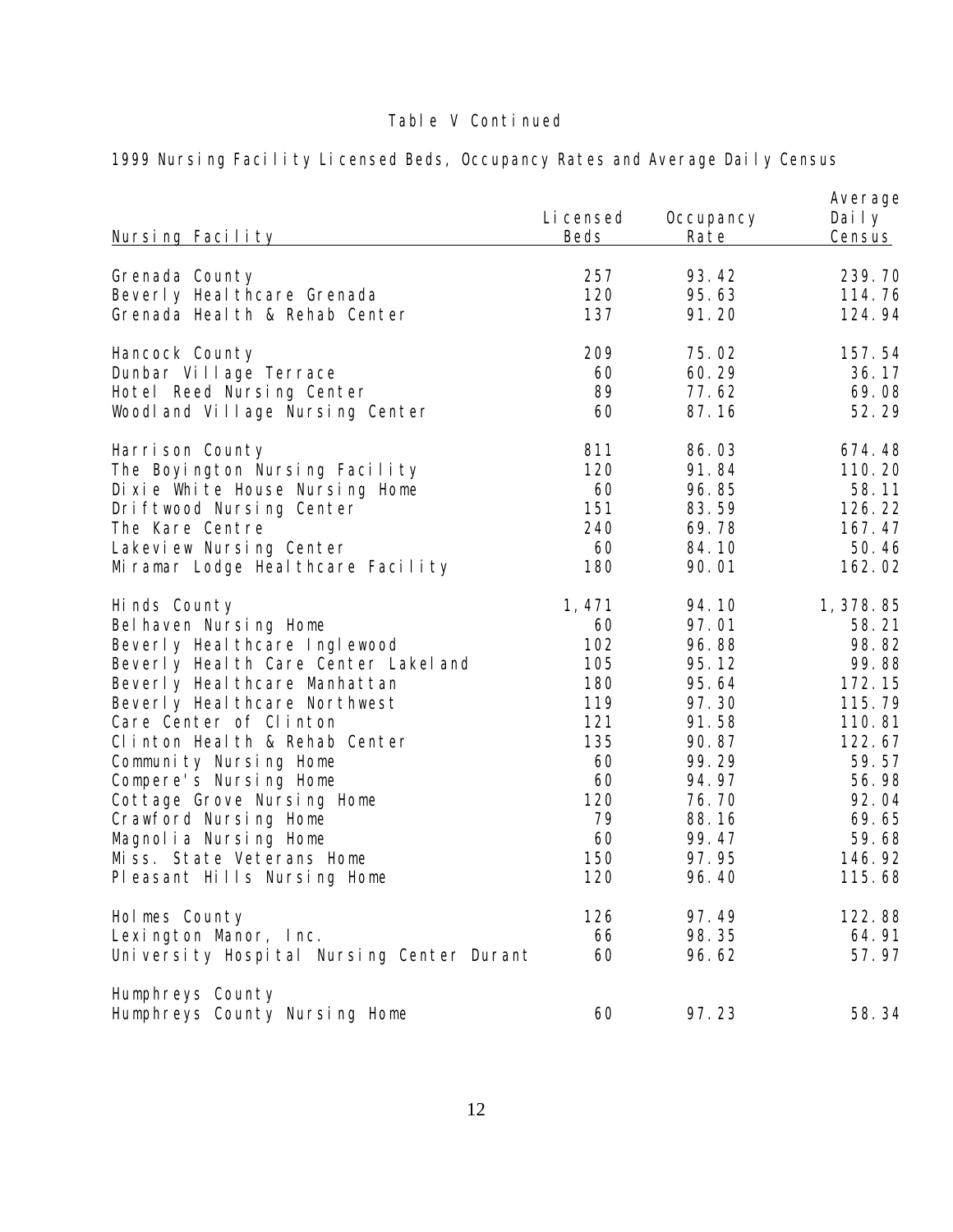| Nursing Facility                                  | Li censed<br>Beds | Occupancy<br>Rate | Average<br>Daily<br><b>Census</b> |
|---------------------------------------------------|-------------------|-------------------|-----------------------------------|
| I tawamba County                                  | 190               | 86.50             | 168.77                            |
| The Courtyards Nursing & Rehab                    | 60                | 80.17             | 48.10                             |
| Daniel Heal th Care Complex                       | 130               | 92.82             | 120.67                            |
| Jackson County                                    | 451               | 76.89             | 334.90                            |
| Chateau Deville Nursing Center                    | 160               | 84.66             | 135.45                            |
| Ocean Springs Nursing Center                      | 105               | 93.66             | 98.35                             |
| Plaza Nursing Center                              | 120               | 29.25             | 35.10                             |
| Sunplex Subacute Center                           | 66                | 100.00            | 66.00                             |
| Jasper County<br>Jasper County Nursing Home       | 107               | 99.45             | 103.61                            |
| Jefferson County<br>Jefferson County Nursing Home | 55                | 93.11             | 51.21                             |
| Jeff Davis County<br>Prentiss Regional ECF        | 60                | 99.38             | 59.63                             |
| Jones County                                      | 372               | 98.12             | 364.18                            |
| Care Center of Laurel Nursing Home                | 130               | 96.23             | 125.10                            |
| ComfortCare Nursing Care                          | 60                | 99.74             | 59.84                             |
| Jones County Rest Home                            | 122               | 98.93             | 120.69                            |
| Laurel wood Manor                                 | 60                | 97.58             | 58.55                             |
| Kemper County                                     | 81                | 98.02             | 78.31                             |
| Kemper Community Nursing Facility                 | 21                | 97.19             | 19.01                             |
| Miss. Care Center of DeKalb                       | 60                | 98.84             | 59.30                             |
| Lafayette County                                  | 330               | 99.00             | 326.94                            |
| Gracel and Care Center of Oxford                  | 180               | 99.76             | 179.58                            |
| Miss. State Veterans Home Oxford                  | 150               | 98.24             | 147.36                            |
| Lamar County<br>Adventist Heal th Center          | 120               | 97.91             | 117.50                            |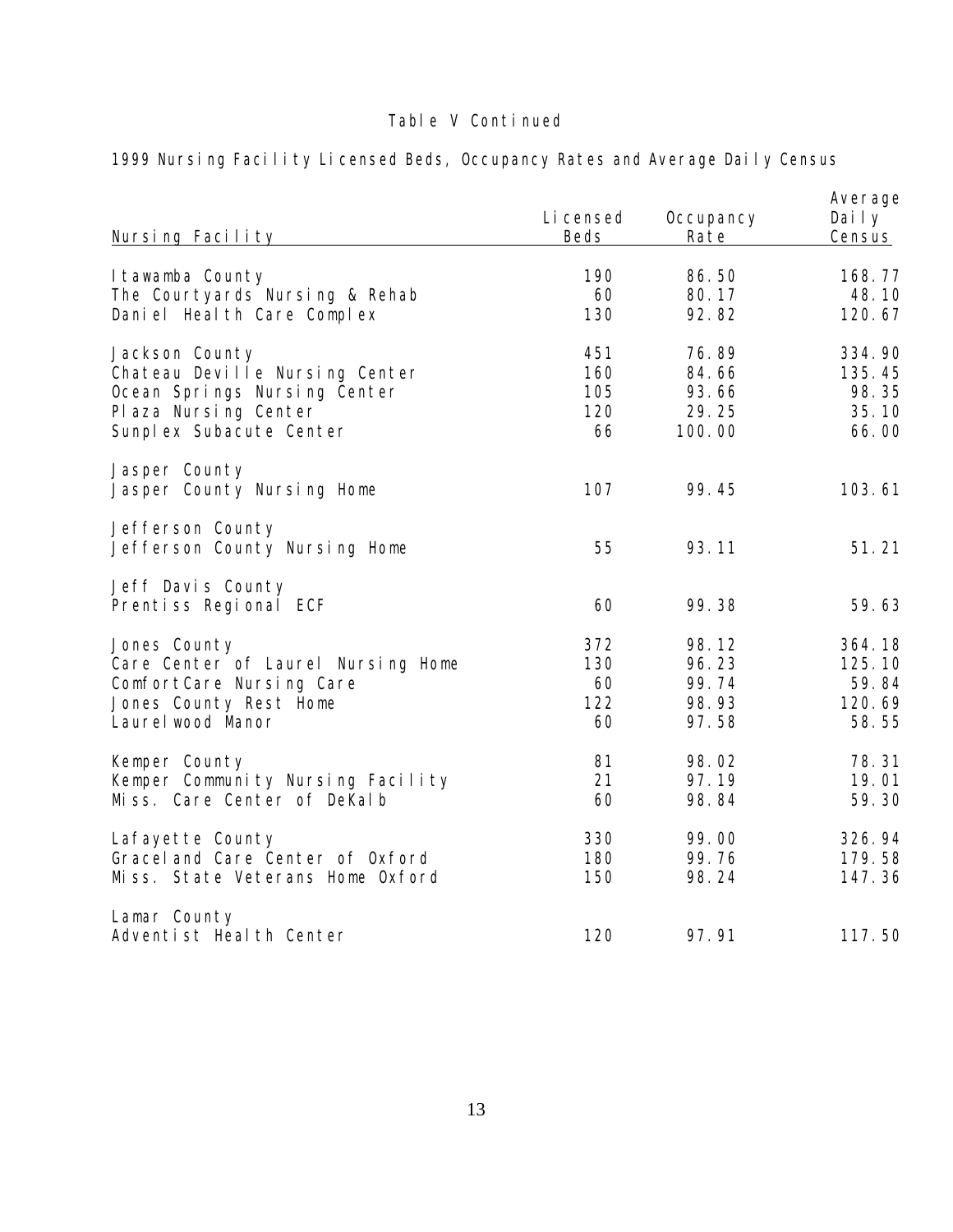| <u>Nursing Facility</u>                           | Li censed<br>Beds | Occupancy<br>Rate | Average<br>Daily<br>Census |
|---------------------------------------------------|-------------------|-------------------|----------------------------|
| Lauderdal e County                                | 821               | 95.61             | 763.45                     |
| Benchmark Heal th Care, Inc.                      | 119               | 97.05             | 108.34                     |
| Beverly Heal thcare Broadmoor                     | 120               | 97.84             | 117.41                     |
| King's Daughters & Sons Rest Home                 | 130               | 91.69             | 107.19                     |
| Meridian Convalescent Home                        | 58                | 99.97             | 57.98                      |
| Queen City Nursing Center                         | 84                | 90.11             | 75.69                      |
| Riley Nursing Center                              | 82                | 97.44             | 79.90                      |
| Reginald P. White Nursing Facility                | 228               | 95.15             | 216.94                     |
| Lawrence County<br>Lawrence County Nursing Center | 60                | 99.06             | 59.44                      |
| Leake County                                      | 143               | 98.00             | 140.34                     |
| Carthage Heal th Care Center                      | 99                | 98.37             | 97.39                      |
| Leake Memorial Extended Care                      | 44                | 97.62             | 42.95                      |
| Lee County                                        | 479               | 97.30             | 464.03                     |
| Beverly Heal thcare Eason Blvd.                   | 120               | 98.06             | 117.67                     |
| Beverly Heal thcare Tupelo                        | 120               | 96.47             | 115.77                     |
| Cedars Heal th Center                             | 140               | 96.11             | 134.56                     |
| NMMC/Baldwyn Nursing Facility                     | 99                | 98.57             | 96.03                      |
| Lefl ore County                                   | 410               | 95.91             | 395.54                     |
| Golden Age, Inc.                                  | 180               | 99.55             | 179.20                     |
| Greenwood Heal th & Rehab Center                  | 110               | 94.59             | 104.05                     |
| Pemberton Manor Nursing Home                      | 120               | 93.58             | 112.29                     |
| Lincoln County                                    | 312               | 96.49             | 299.69                     |
| Beverly Heal thcare Brookhaven                    | 58                | 98.72             | 57.26                      |
| Countrybrook Living Center                        | 121               | 95.54             | 115.61                     |
| Haven Hall Heal thcare Center                     | 73                | 95.64             | 69.18                      |
| Silver Cross Home                                 | 60                | 96.06             | 57.64                      |
| Lowndes County                                    | 300               | 80.38             | 250.98                     |
| Aurora Australis Lodge                            | 120               | 96.78             | 116.13                     |
| Tri ni ty Heal thcare Center                      | 60                | 93.69             | 56.22                      |
| Vineyard Court Nursing Center                     | 60                | 97.88             | 58.73                      |
| The Windsor Place Nursing & Rehab                 | 60                | 33.17             | 19.90                      |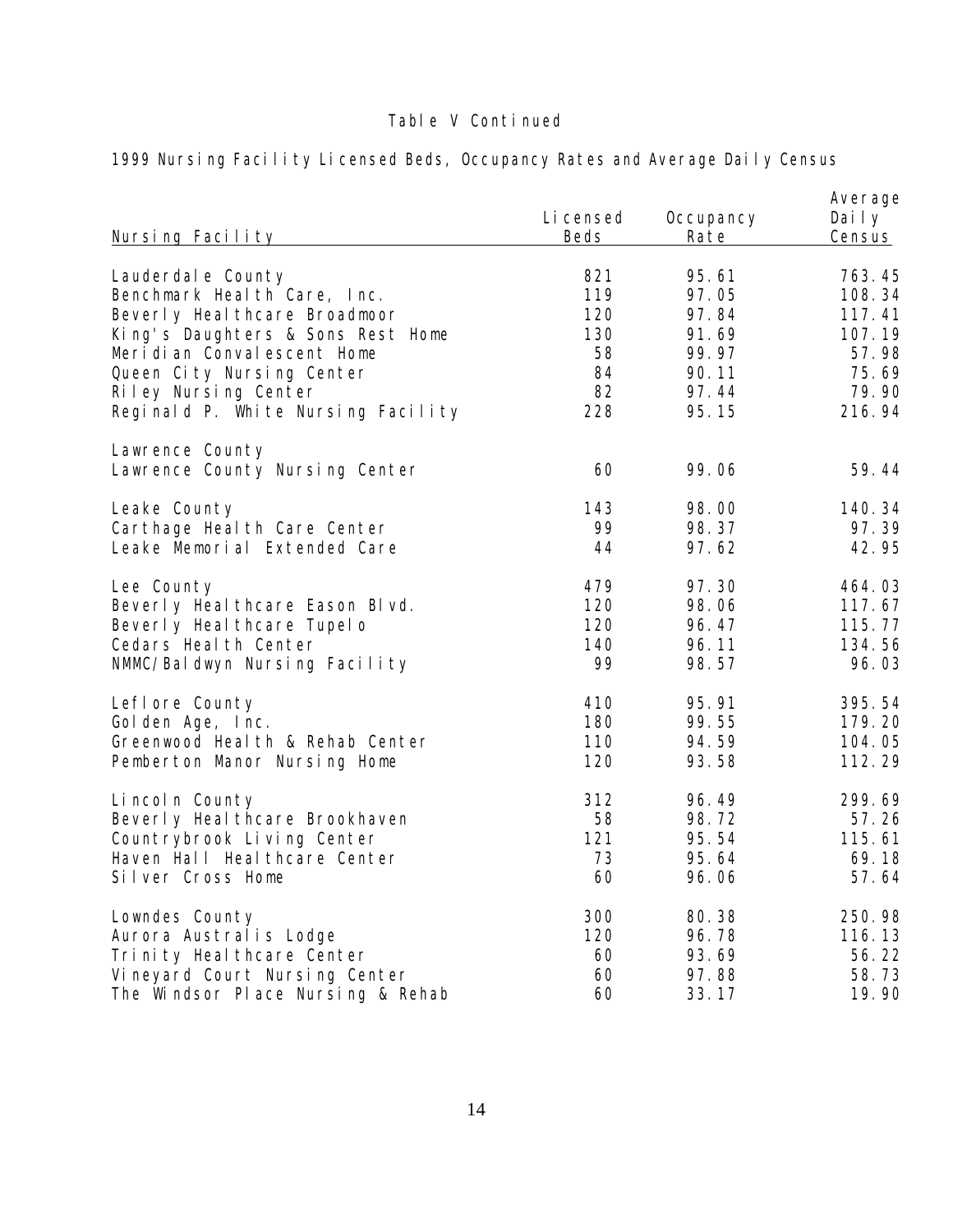| Nursing Facility                                                                                               | Li censed<br><b>Beds</b> | Occupancy<br>Rate                 | Average<br>Daily<br>Census          |
|----------------------------------------------------------------------------------------------------------------|--------------------------|-----------------------------------|-------------------------------------|
| Madi son County<br>Madison County Nursing Home<br>St Catherine's Village Sienna Center<br>Willard F. Bond Home | 240<br>60<br>120<br>60   | 96.28<br>100.13<br>98.41<br>90.30 | 232.35<br>60.08<br>118.09<br>54.18  |
| Marion County<br>Col umbi a Heal th & Rehab Center<br>The Grove<br>The Myrtles Health Care Facility            | 274<br>119<br>66<br>89   | 92.25<br>83.95<br>95.30<br>97.51  | 244.50<br>99.90<br>62.90<br>81.70   |
| Marshall County<br>Holly Springs Health & Rehab                                                                | 120                      | 91.52                             | 109.82                              |
| Monroe County<br>Beverly Heal thcare Amory<br>Care Center of Aberdeen                                          | 240<br>120<br>120        | 97.75<br>98.00<br>97.50           | 234.60<br>117.60<br>117.00          |
| Montgomery County<br>Winona Manor Nursing Home                                                                 | 120                      | 99.25                             | 119.10                              |
| Neshoba County<br>Choctaw Residential Center<br>Hilltop Manor<br>Neshoba County Nursing Home                   | 298<br>120<br>60<br>118  | 98.86<br>99.45<br>97.37<br>99.76  | 295.48<br>119.34<br>58.42<br>117.72 |
| Newton County<br>Conva-Rest of Newton                                                                          | 120                      | 96.97                             | 116.37                              |
| Noxubee County<br>Noxubee County Nursing Home                                                                  | 60                       | 100.00                            | 60.00                               |
| Okti bbeha County<br>Starkville Manor                                                                          | 119                      | 96.95                             | 115.37                              |
| Panol a County<br>Beverly Heal thcare Batesville<br>Sardis Community Nursing Home                              | 190<br>130<br>60         | 97.63<br>97.50<br>97.75           | 185.40<br>126.75<br>58.65           |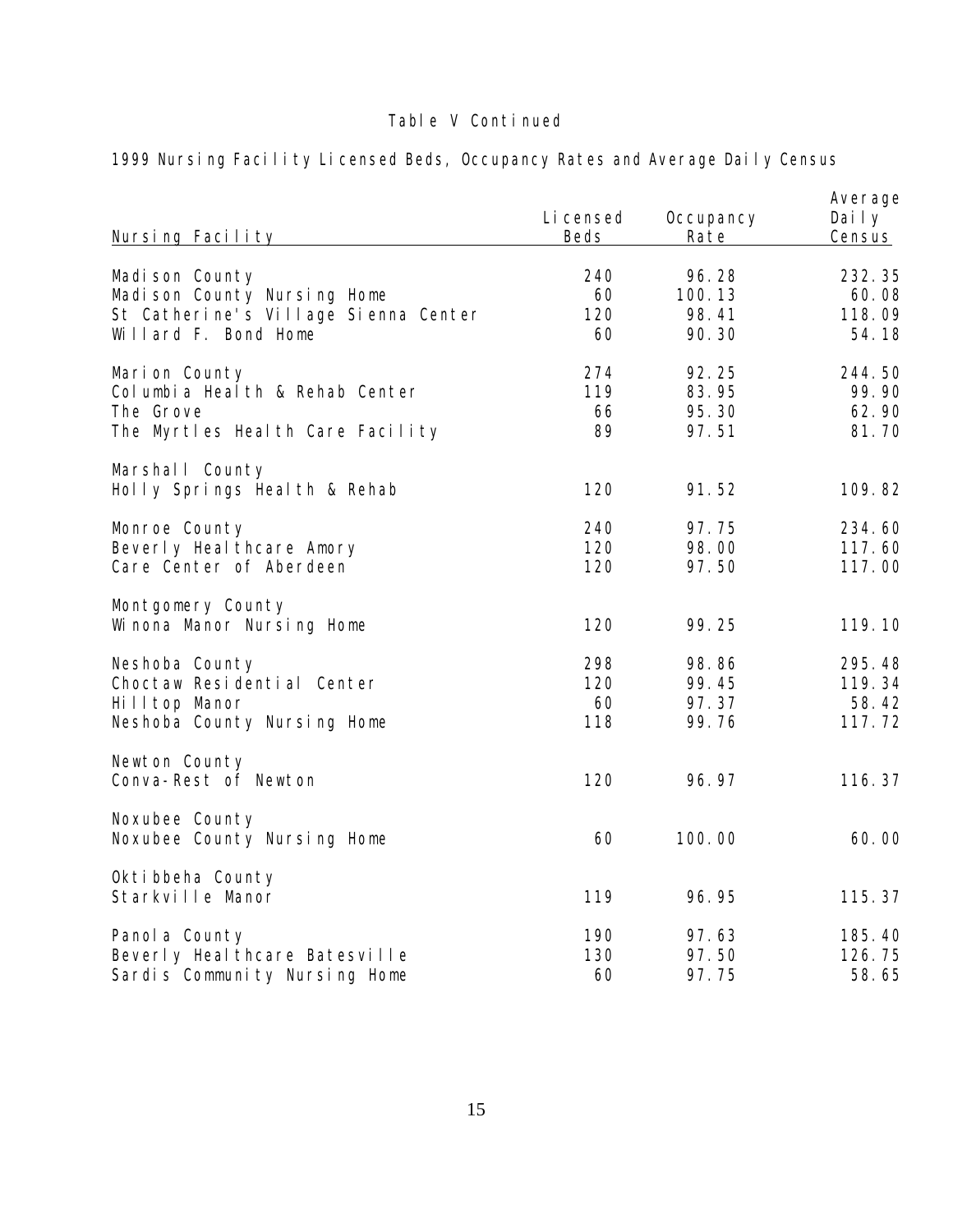| Nursing Facility                                     | Li censed<br><b>Beds</b> | Occupancy<br>Rate | Average<br>Daily<br>Census |
|------------------------------------------------------|--------------------------|-------------------|----------------------------|
| Pearl River County                                   | 186                      | 96.78             | 178.61                     |
| Pearl River County Nursing Home                      | 66                       | 99.39             | 65.60                      |
| Pi cayune Conval escent Center                       | 120                      | 94.17             | 113.01                     |
| Perry County<br>Perry County Hospital Nursing Center | 73                       | 94.27             | 66.43                      |
| Pike County                                          | 275                      | 91.41             | 251.66                     |
| Beverly Heal thcare Southwest                        | 130                      | 89.57             | 116.44                     |
| McComb Extended Care                                 | 145                      | 93.25             | 135.22                     |
| Pontotoc County                                      | 164                      | 99.59             | 163.26                     |
| Gracel and Care Center of Pontotoc                   | 60                       | 99.72             | 59.83                      |
| NMMC Pontotoc Nursing Home                           | 44                       | 100.00            | 44.00                      |
| Sunshine Rest Home                                   | 60                       | 99.05             | 59.43                      |
| Prentiss County<br>Longwood Manor                    | 64                       | 99.84             | 63.90                      |
| Qui tman County<br>Quitman County Nursing Home       | 60                       | 90.78             | 54.47                      |
| Rankin County                                        | 769                      | 97.28             | 748.75                     |
| Beverly Heal thcare Crossgate                        | 230                      | 96.29             | 221.48                     |
| Briar Hill Rest Home, Inc.                           | 60                       | 97.39             | 58.43                      |
| Jaquith Nursing Home                                 | 479                      | 98.15             | 468.84                     |
| Scott County                                         | 150                      | 97.23             | 147.23                     |
| Lackey Conval escent Home                            | 30                       | 95.70             | 28.71                      |
| Miss. Care Center of Morton                          | 120                      | 98.76             | 118.52                     |
| Sharkey County<br>Heritage Manor Rolling Fork        | 60                       | 95.60             | 57.36                      |
| Simpson County                                       | 180                      | 97.79             | 176.77                     |
| Conva-Rest of Mendenhall                             | 60                       | 96.53             | 57.92                      |
| Hillcrest Health Center                              | 120                      | 99.04             | 118.85                     |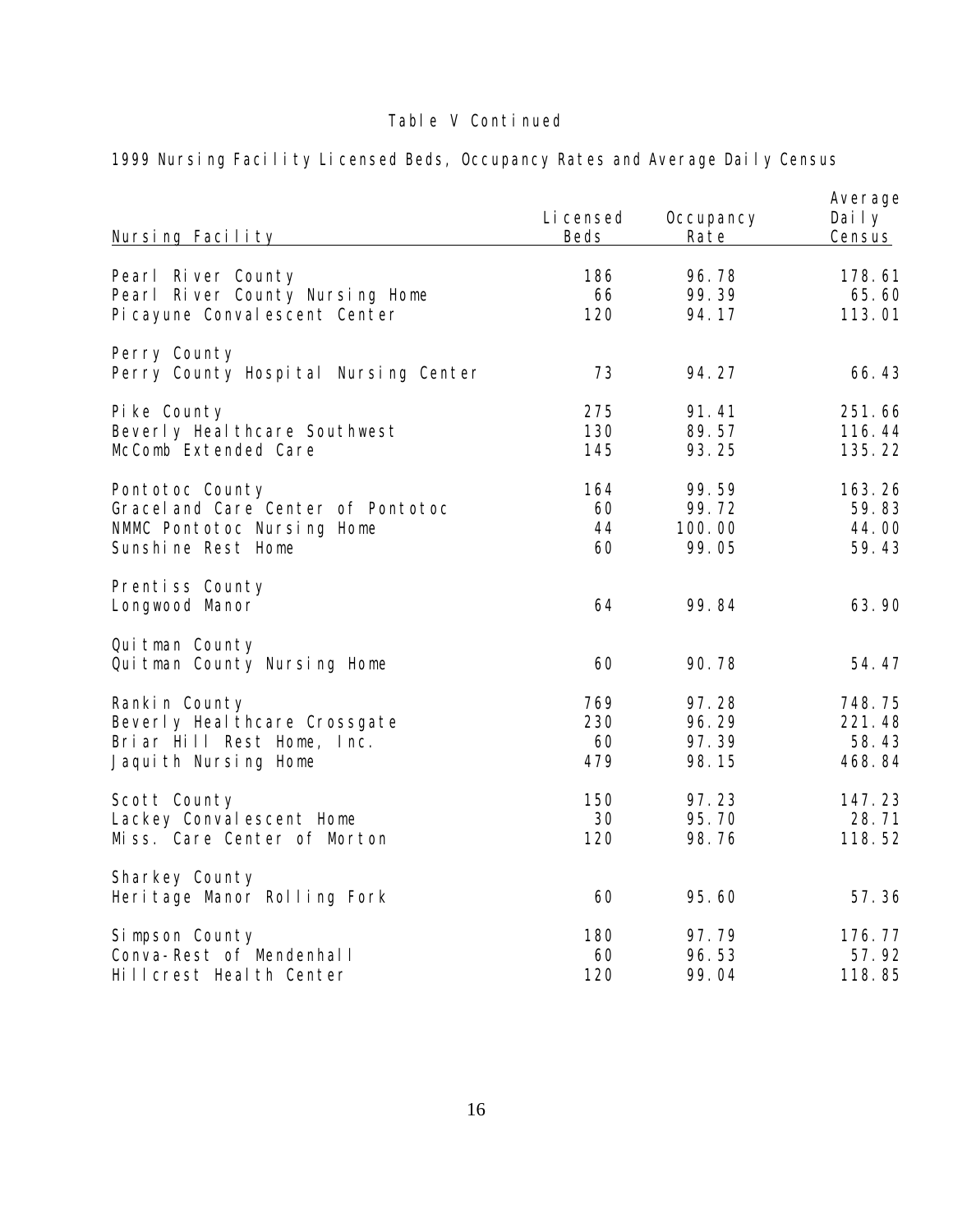| Nursing Facility                                                                                                        | Li censed<br><b>Beds</b> | Occupancy<br>Rate                | Average<br>Daily<br>Census         |
|-------------------------------------------------------------------------------------------------------------------------|--------------------------|----------------------------------|------------------------------------|
| Smith County<br>Rolling Acres Retirement Center                                                                         | 121                      | 95.23                            | 115.23                             |
| Stone County<br>Azal ea Gardens Nursing Center                                                                          | 149                      | 86.20                            | 128.44                             |
| Sunflower County<br>Beverly Heal thcare Ruleville<br>Indianola Heal th Care & Rehab<br>Walter B. Crook Nursing Facility | 221<br>99<br>75<br>47    | 97.61<br>97.99<br>95.45<br>99.39 | 213.35<br>97.01<br>71.59<br>44.75  |
| Tallahatchie County<br>Tallahatchie General Hospital                                                                    | 61                       | 98.90                            | 60.33                              |
| Tate County<br>Senatobi a Conval escent Center                                                                          | 120                      | 98.48                            | 118.17                             |
| Ti ppah County<br>Beverly Heal thcare Ripley<br>Rest Haven Nursing Home<br>Tippah County Nursing Home                   | 220<br>120<br>60<br>40   | 96.87<br>99.16<br>94.17<br>97.27 | 214.41<br>119.00<br>56.50<br>38.91 |
| Ti shomi ngo County<br>Ti shomi ngo Li vi ng Center<br>Ti shomi ngo Manor                                               | 186<br>66<br>120         | 182.81<br>83.53<br>99.28         | 174.27<br>55.13<br>119.14          |
| Tuni ca County<br>Tuni ca Conval escent Center                                                                          | 60                       | 89.54                            | 53.72                              |
| Uni on County<br>Gracel and Care Center of New Albany                                                                   | 120                      | 99.68                            | 119.62                             |
| Wal thall County<br>Beverly Heal thcare Tylertown<br>Billdora Nursing Home                                              | 133<br>60<br>73          | 98.30<br>99.42<br>97.18          | 126.06<br>59.65<br>66.41           |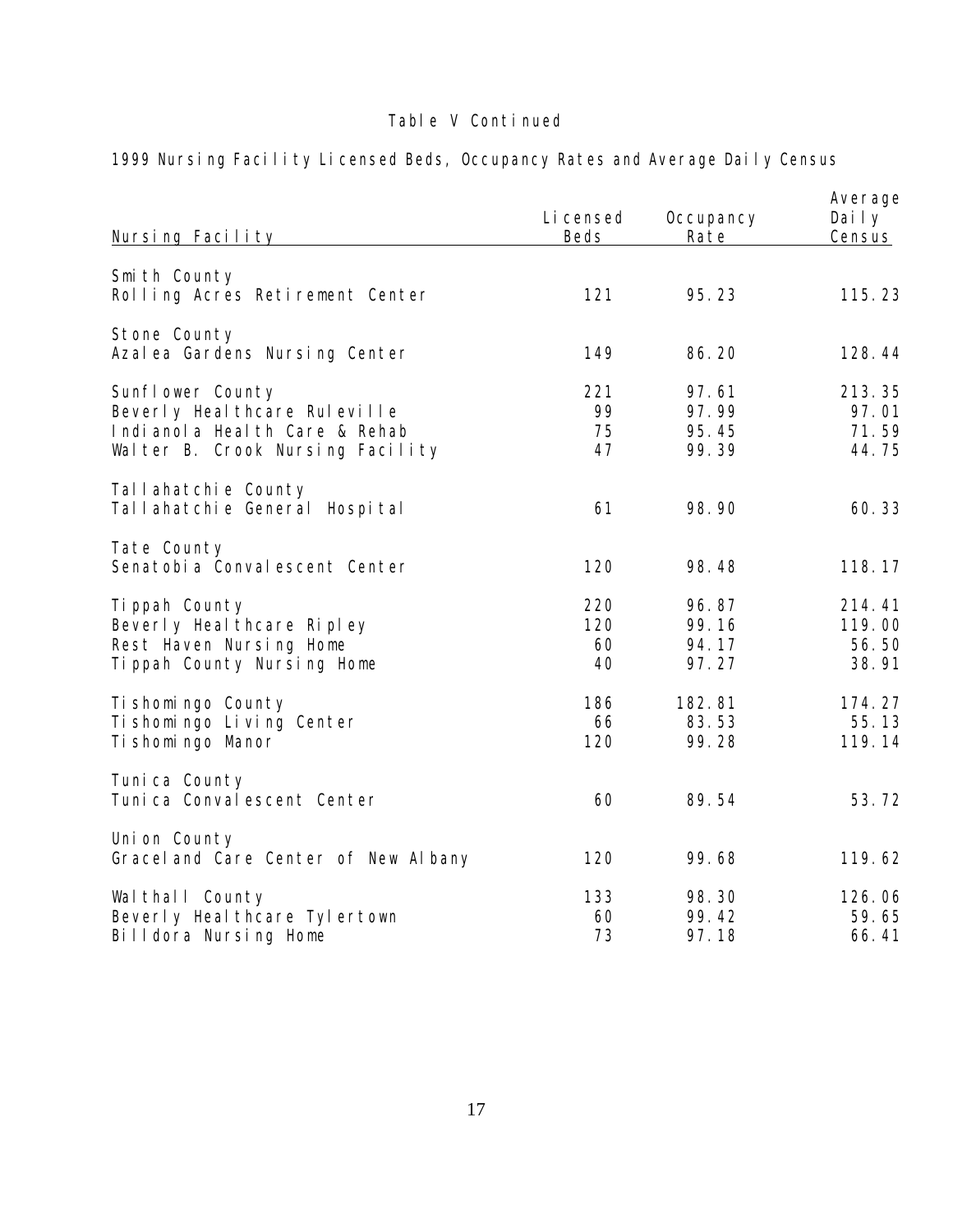| Nursing Facility                                    | Li censed<br><b>Beds</b> | Occupancy<br>Rate | Average<br>Daily<br><b>Census</b> |
|-----------------------------------------------------|--------------------------|-------------------|-----------------------------------|
| Warren County                                       | 411                      | 83.71             | 372.10                            |
| Heri tage House Nursing Center                      | 60                       | 90.17             | 54.10                             |
| River Region Skilled Nursing Facility               | 31                       | 42.70             | 13.24                             |
| Shady Lawn Nursing Home                             | 100                      | 94.54             | 94.54                             |
| Vicksburg Conval escent Home                        | 100                      | 95.75             | 95.75                             |
| Vicksburg Trace Haven Nursing                       | 120                      | 95.39             | 114.47                            |
| Washington County                                   | 356                      | 95.42             | 342.22                            |
| Arnold Avenue Nursing Home                          | 60                       | 92.29             | 55.37                             |
| Autumn Leaves Nursing Home                          | 60                       | 94.11             | 56.46                             |
| Greenville Convalescent Center                      | 120                      | 96.59             | 115.90                            |
| Miss. Care Center of Greenville                     | 116                      | 98.70             | 114.49                            |
| Wayne County<br>Pine View Health Care Center        | 81                       | 98.32             | 79.64                             |
| Webster County                                      | 145                      | 95.16             | 131.59                            |
| Beverly Heal thcare Eupora                          | 109                      | 97.77             | 98.27                             |
| Webster Heal th Services                            | 36                       | 92.54             | 33.32                             |
| Wilkinson County<br>Beverly Heal thcare Centreville | 105                      | 96.68             | 101.51                            |
| Winston County                                      | 180                      | 99.34             | 178.93                            |
| Care Center of Louisville                           | 60                       | 99.24             | 59.54                             |
| Winston County Nursing Home                         | 120                      | 99.50             | 119.39                            |
| Yal obusha County<br>Yal obusha County Nursing Home | 65                       | 99.79             | 64.86                             |
| Yazoo County                                        | 221                      | 89.35             | 187.94                            |
| Martha Coker Conval escent Home                     | 41                       | 96.18             | 39.43                             |
| Yazoo City Health & Rehab. Center                   | 180                      | 82.51             | 148.51                            |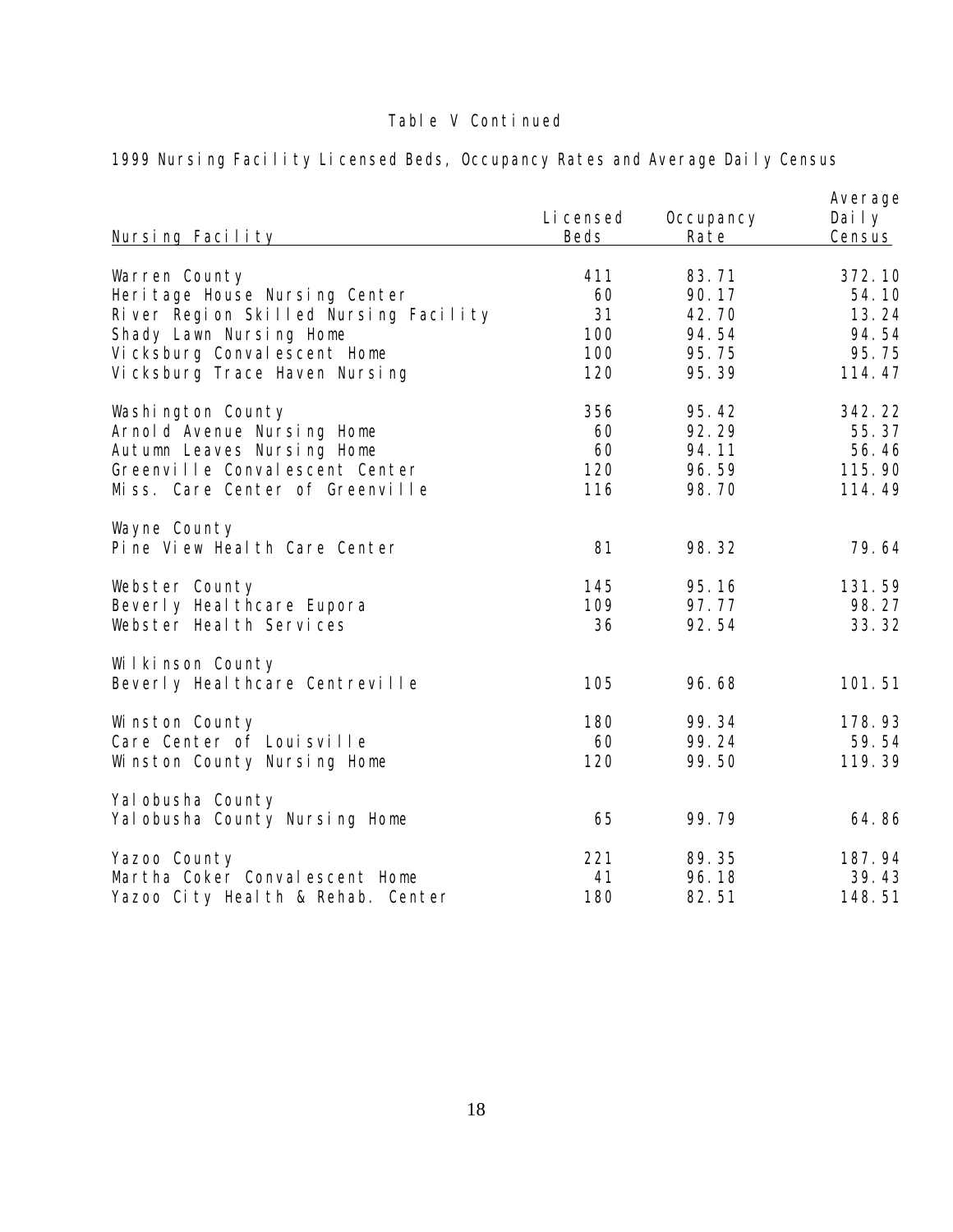### Table VI

| <b>County</b>                                                                                                                                                                                                                                                                                                                                                                                      | Total<br>Li censed<br><b>Beds</b>                                                                                                                                                                                                                                       | Beds<br>Set up &<br>Staffed                                                                                                                                                                                                                                     | Private                                                                                                                                                                                                                                                      | Semi-<br>Private                                                                                                                                                                                                                                                         | Ward                                                                                                                                                                                                                                                                                                                                                                                                                                |
|----------------------------------------------------------------------------------------------------------------------------------------------------------------------------------------------------------------------------------------------------------------------------------------------------------------------------------------------------------------------------------------------------|-------------------------------------------------------------------------------------------------------------------------------------------------------------------------------------------------------------------------------------------------------------------------|-----------------------------------------------------------------------------------------------------------------------------------------------------------------------------------------------------------------------------------------------------------------|--------------------------------------------------------------------------------------------------------------------------------------------------------------------------------------------------------------------------------------------------------------|--------------------------------------------------------------------------------------------------------------------------------------------------------------------------------------------------------------------------------------------------------------------------|-------------------------------------------------------------------------------------------------------------------------------------------------------------------------------------------------------------------------------------------------------------------------------------------------------------------------------------------------------------------------------------------------------------------------------------|
| Total                                                                                                                                                                                                                                                                                                                                                                                              | 17,631                                                                                                                                                                                                                                                                  | 17,600                                                                                                                                                                                                                                                          | 2,393                                                                                                                                                                                                                                                        | 13,720                                                                                                                                                                                                                                                                   | 1, 487                                                                                                                                                                                                                                                                                                                                                                                                                              |
| Adams<br>Al corn<br>Ami te<br>Attal a<br>Benton<br>Bol i var<br>Cal houn<br>Carrol I<br>Chi ckasaw<br>Choctaw<br>CI ai borne<br>CI arke<br>Cl ay<br>Coahoma<br>Copi ah<br>Covi ngton<br>DeSoto<br>Forrest<br>Franklin<br>George<br>Greene<br>Grenada<br>Hancock<br>Harri son<br>Hi nds<br>Hol mes<br>Humphreys<br>I ssaquena<br>I tawamba<br>Jackson<br>Jasper<br>Jefferson<br>Jeff Davis<br>Jones | 274<br>264<br>$\overline{O}$<br>270<br>60<br>410<br>151<br>$\bigcirc$<br>132<br>68<br>75<br>133<br>180<br>206<br>120<br>210<br>240<br>656<br>60<br>60<br>120<br>257<br>209<br>811<br>1,471<br>126<br>60<br>$\overline{O}$<br>190<br>451<br>107<br>55<br>60<br>372<br>81 | 274<br>264<br>$\bigcirc$<br>270<br>60<br>410<br>151<br>$\bigcirc$<br>132<br>68<br>75<br>133<br>180<br>200<br>120<br>210<br>240<br>656<br>60<br>60<br>120<br>257<br>209<br>806<br>1,470<br>126<br>60<br>$\bigcirc$<br>190<br>451<br>107<br>55<br>60<br>372<br>81 | 12<br>36<br>$\bigcirc$<br>16<br>4<br>48<br>31<br>$\bigcirc$<br>68<br>44<br>3<br>19<br>20<br>27<br>20<br>16<br>34<br>30<br>12<br>$\overline{4}$<br>42<br>11<br>22<br>62<br>167<br>10<br>$\overline{2}$<br>$\bigcirc$<br>12<br>49<br>63<br>5<br>28<br>14<br>25 | 254<br>228<br>$\overline{0}$<br>242<br>56<br>310<br>120<br>$\overline{0}$<br>64<br>24<br>72<br>114<br>160<br>170<br>100<br>182<br>202<br>566<br>48<br>56<br>78<br>186<br>184<br>594<br>1,126<br>116<br>58<br>$\overline{O}$<br>178<br>378<br>44<br>50<br>32<br>338<br>56 | 8<br>$\bigcirc$<br>$\bigcirc$<br>12<br>$\overline{O}$<br>52<br>$\bigcirc$<br>$\bigcirc$<br>$\bigcirc$<br>$\bigcirc$<br>$\cal O$<br>$\cal O$<br>$\begin{array}{c} 0 \\ 3 \end{array}$<br>$\bigcirc$<br>12<br>$\overline{4}$<br>60<br>$\overline{0}$<br>$\bigcirc$<br>$\bigcirc$<br>60<br>3<br>150<br>177<br>$\bigcirc$<br>$\bigcirc$<br>$\bigcirc$<br>$\bigcirc$<br>24<br>$\bigcirc$<br>$\bigcirc$<br>$\sqrt{a}$<br>20<br>$\bigcirc$ |
| Kemper<br>Lafayette<br>Lamar<br>Lauderdal e<br>Lawrence                                                                                                                                                                                                                                                                                                                                            | 330<br>120<br>821<br>60                                                                                                                                                                                                                                                 | 330<br>120<br>819<br>60                                                                                                                                                                                                                                         | 28<br>8<br>87<br>10                                                                                                                                                                                                                                          | 290<br>112<br>530<br>50                                                                                                                                                                                                                                                  | 12<br>$\overline{O}$<br>202<br>$\overline{O}$                                                                                                                                                                                                                                                                                                                                                                                       |
| Leake<br>Lee                                                                                                                                                                                                                                                                                                                                                                                       | 143<br>479                                                                                                                                                                                                                                                              | 143<br>477                                                                                                                                                                                                                                                      | 43<br>48                                                                                                                                                                                                                                                     | 100<br>390                                                                                                                                                                                                                                                               | $\overline{O}$<br>39                                                                                                                                                                                                                                                                                                                                                                                                                |

### Nursing Facility Bed Count by County and Type of Accommodation as of December 31, 1999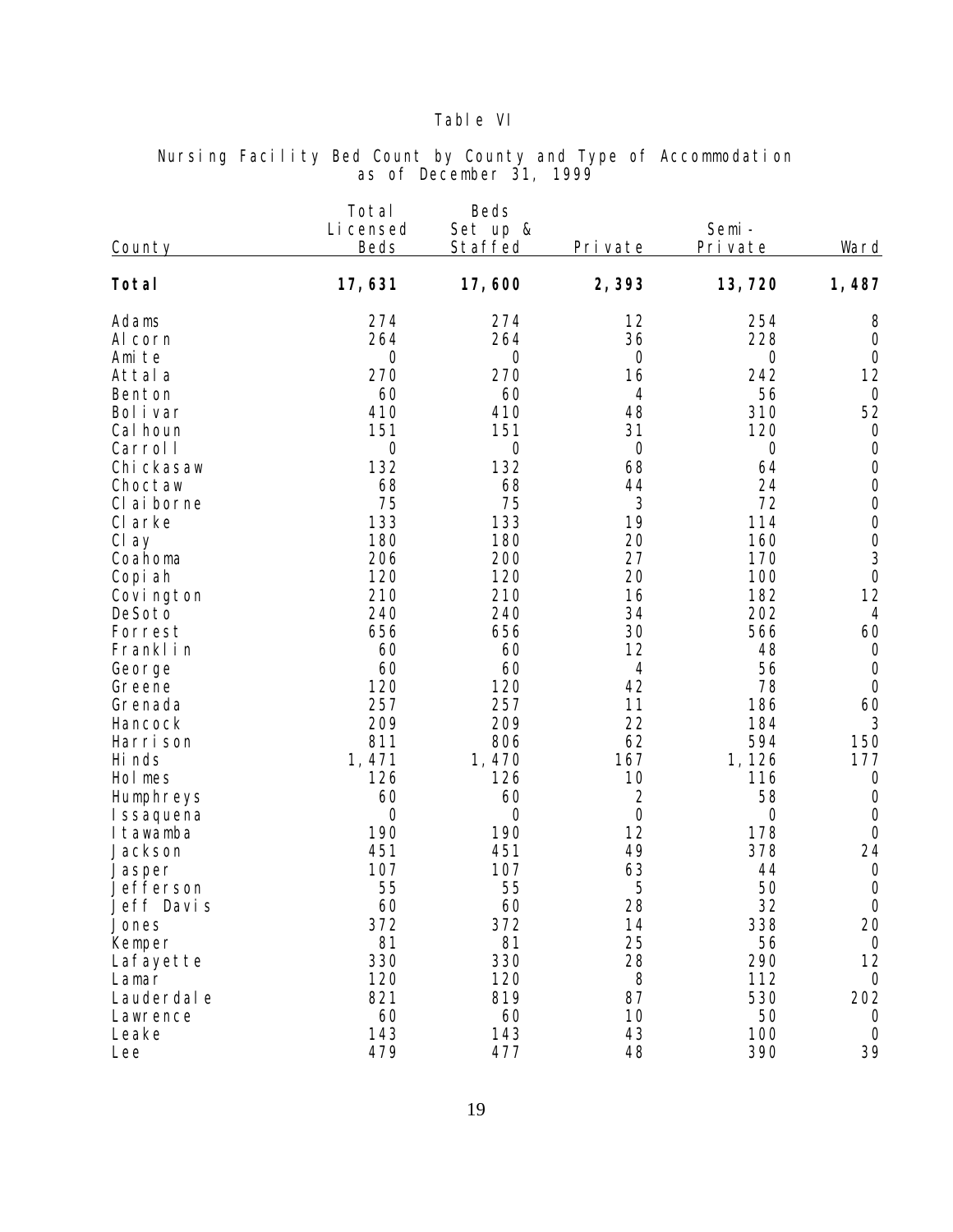| County       | Total<br>Li censed<br>Beds | Beds<br>Set up &<br>Staffed | Private        | Semi-<br>Private | Ward                                  |
|--------------|----------------------------|-----------------------------|----------------|------------------|---------------------------------------|
| LefI ore     | 410                        | 410                         | 70             | 316              | 24                                    |
| Li ncol n    | 312                        | 312                         | 22             | 290              | $\overline{O}$                        |
| Lowndes      | 300                        | 300                         | 34             | 242              | 24                                    |
| Madi son     | 240                        | 240                         | 88             | 152              | $\bigcirc$                            |
| Marion       | 274                        | 274                         | 40             | 216              | 18                                    |
| Marshal I    | 120                        | 120                         | $\overline{2}$ | 114              | $\overline{4}$                        |
| Monroe       | 240                        | 240                         | 11             | 220              | 9                                     |
| Montgomery   | 120                        | 120                         | 38             | 82               | $\bigcirc$                            |
| Neshoba      | 298                        | 298                         | 104            | 194              | $\bigcirc$                            |
| Newton       | 120                        | 120                         | 4              | 116              | $\bigcirc$                            |
| Noxubee      | 60                         | 60                          | 4              | 56               | $\bigcirc$                            |
| Okti bbeha   | 119                        | 119                         | 5              | 114              | $\overline{O}$                        |
| Panol a      | 190                        | 190                         | 49             | 102              | 39                                    |
| Pearl River  | 186                        | 186                         | 44             | 142              | $\bigcirc$                            |
| Perry        | 73                         | 73                          | 15             | 58               | $\bigcirc$                            |
| Pi ke        | 275                        | 275                         | 35             | 240              | $\bigcirc$                            |
| Pontotoc     | 164                        | 164                         | 46             | 118              |                                       |
| Prentiss     | 64                         | 64                          | 3              | 58               | $\begin{array}{c} 0 \\ 3 \end{array}$ |
| Qui tman     | 60                         | 60                          | $\overline{2}$ | 58               | $\overline{O}$                        |
| Ranki n      | 769                        | 769                         | 77             | 310              | 382                                   |
| Scott        | 150                        | 150                         | 15             | 132              | 3                                     |
| Sharkey      | 60                         | 60                          | $\sqrt{4}$     | 56               | $\bigcirc$                            |
| Si mpson     | 180                        | 180                         | 6              | 174              | $\bigcirc$                            |
| Smi th       | 121                        | 121                         | 7              | 114              | $\bigcirc$                            |
| Stone        | 149                        | 149                         | 9              | 104              | 36                                    |
| Sunfl ower   | 221                        | 221                         | 57             | 164              | $\bigcirc$                            |
| Tallahatchie | 61                         | 61                          | 57             | 4                | $\bigcirc$                            |
| Tate         | 120                        | 120                         | 6              | 114              | $\bigcirc$                            |
| Ti ppah      | 220                        | 220                         | 38             | 182              | $\bigcirc$                            |
| Ti shomi ngo | 186                        | 186                         | 42             | 132              | 12                                    |
| Tuni ca      | 60                         | 60                          | $\overline{2}$ | 58               | $\bigcirc$                            |
| Uni on       | 120                        | 120                         | 4              | 108              | 8                                     |
| Wal thal I   | 133                        | 133                         | $\overline{7}$ | 126              | $\bigcirc$                            |
| Warren       | 411                        | 397                         | 46             | 298              | 53                                    |
| Washi ngton  | 356                        | 356                         | 30             | 314              | 12                                    |
| Wayne        | 81                         | 81                          | $\mathfrak{Z}$ | 78               | $\overline{O}$                        |
| Webster      | 145                        | 144                         | 42             | 102              | $\bigcirc$                            |
| Wilkinson    | 105                        | 105                         | 9              | 96               | $\bigcirc$                            |
| Wi nston     | 180                        | 180                         | 66             | 114              | $\overline{O}$                        |
| Yal obusha   | 65                         | 65                          | 55             | 10               | $\overline{O}$                        |
| Yazoo        | 221                        | 221                         | 15             | 184              | 22                                    |

### Nursing Facility Bed Count by County and Type of Accommodation as of December 31, 1999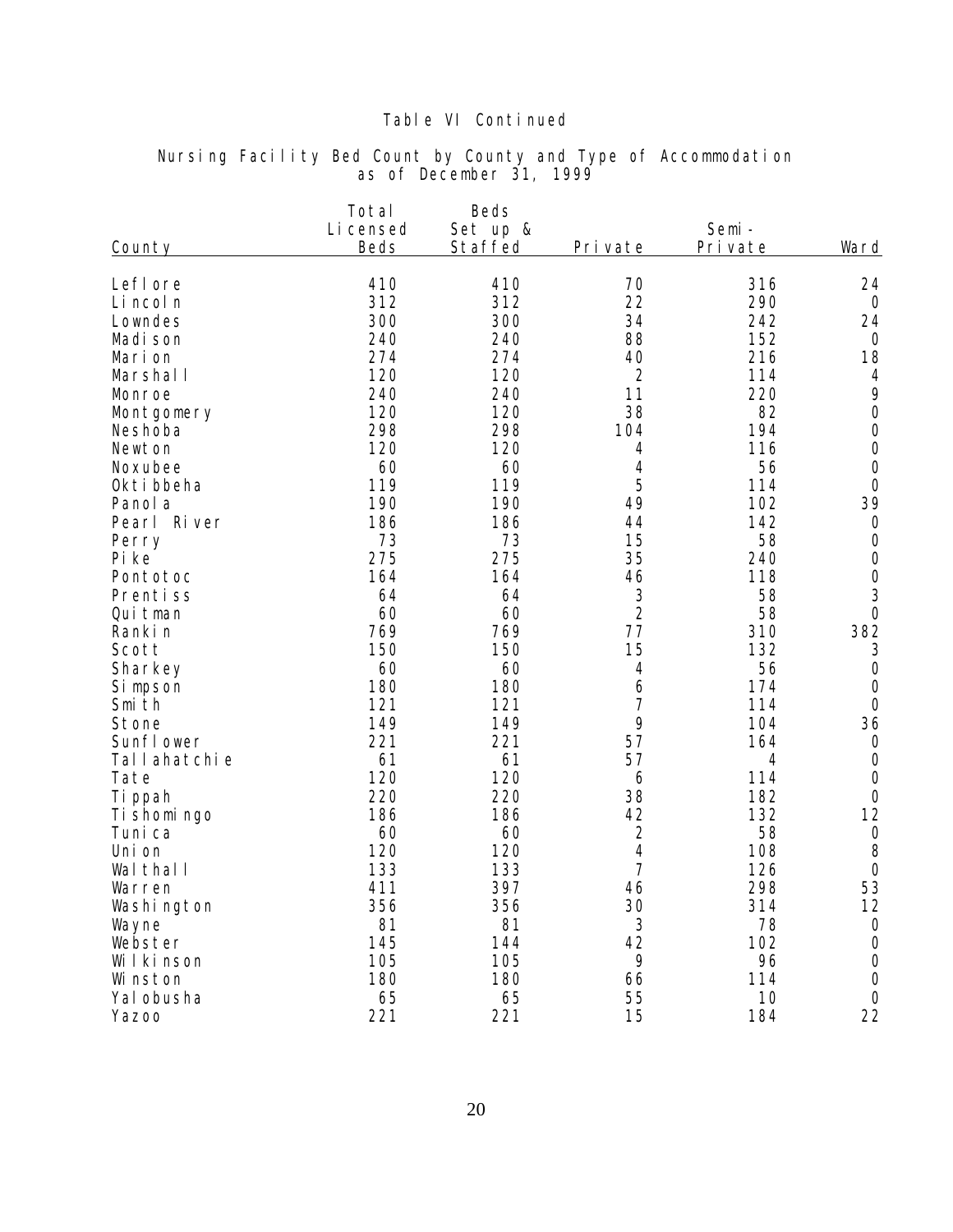### Table VII

Nursing Facility Bed Count and Percentage Distribution by Type of Accommodation as of December 31, 1999

|                        | Total   | Percent |
|------------------------|---------|---------|
| Li censed Bed Capacity | 17,631  | 100.0   |
| Beds Set Up<br>Total   | 17,600  | 99.8    |
| Pri vate               | 2,393   | 13.6    |
| Semi-Private           | 13, 720 | 77.8    |
| Ward                   | 1,487   | 8.4     |

### Table VIII

Nursing Facilities by Bed Size as of December 31, 1999

| Bed Size   | Total          | Percent |
|------------|----------------|---------|
| Total      | 181            | 100.0   |
| <60        | 18             | 9.9     |
| 60 to 119  | 91             | 50.3    |
| 120 to 179 | 60             | 33.2    |
| 180 to 239 | 10             | 5.5     |
| $>= 240$   | $\overline{2}$ | 1.1     |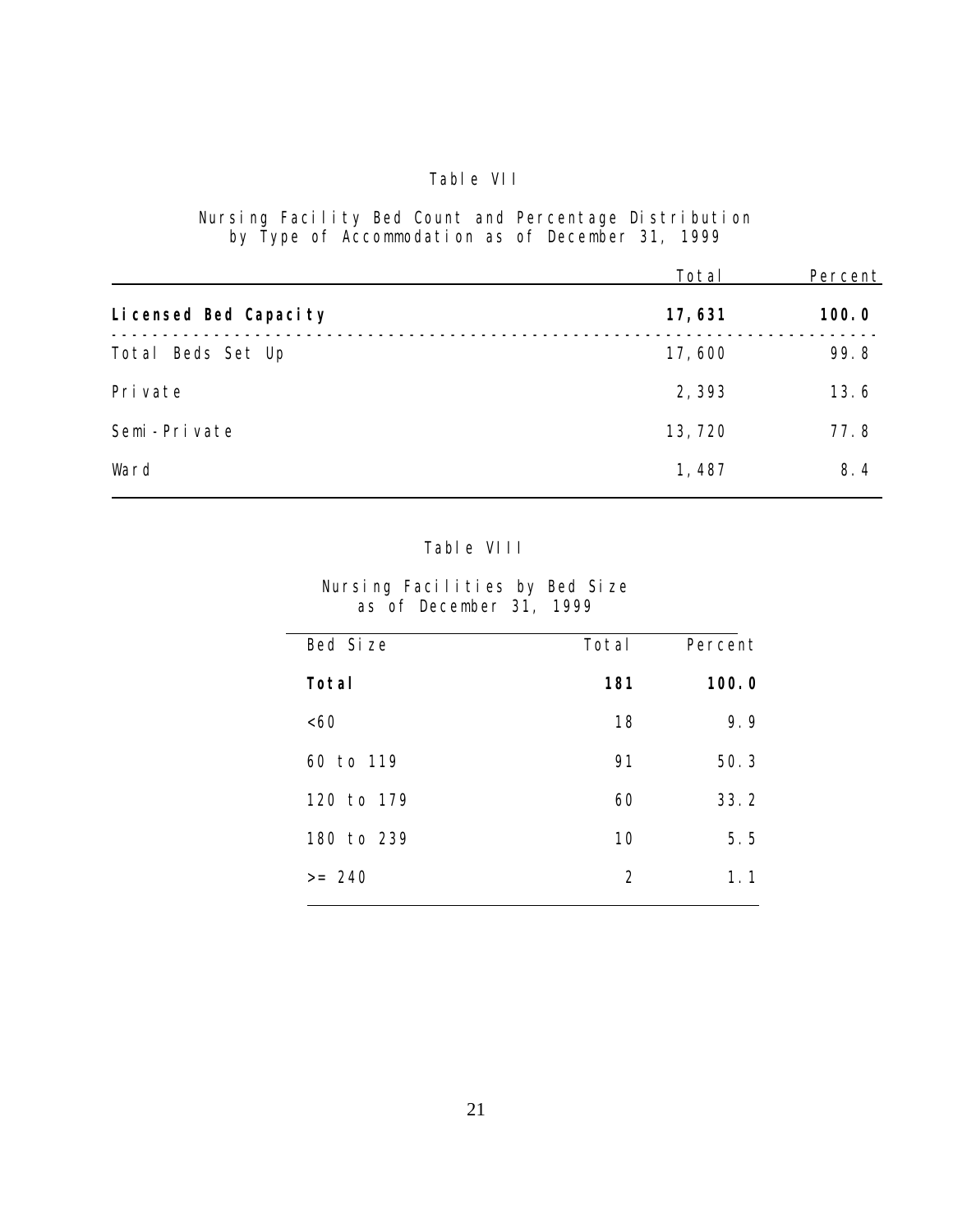

Map II **Distribution of Nursing Facilities by Bed Size and County**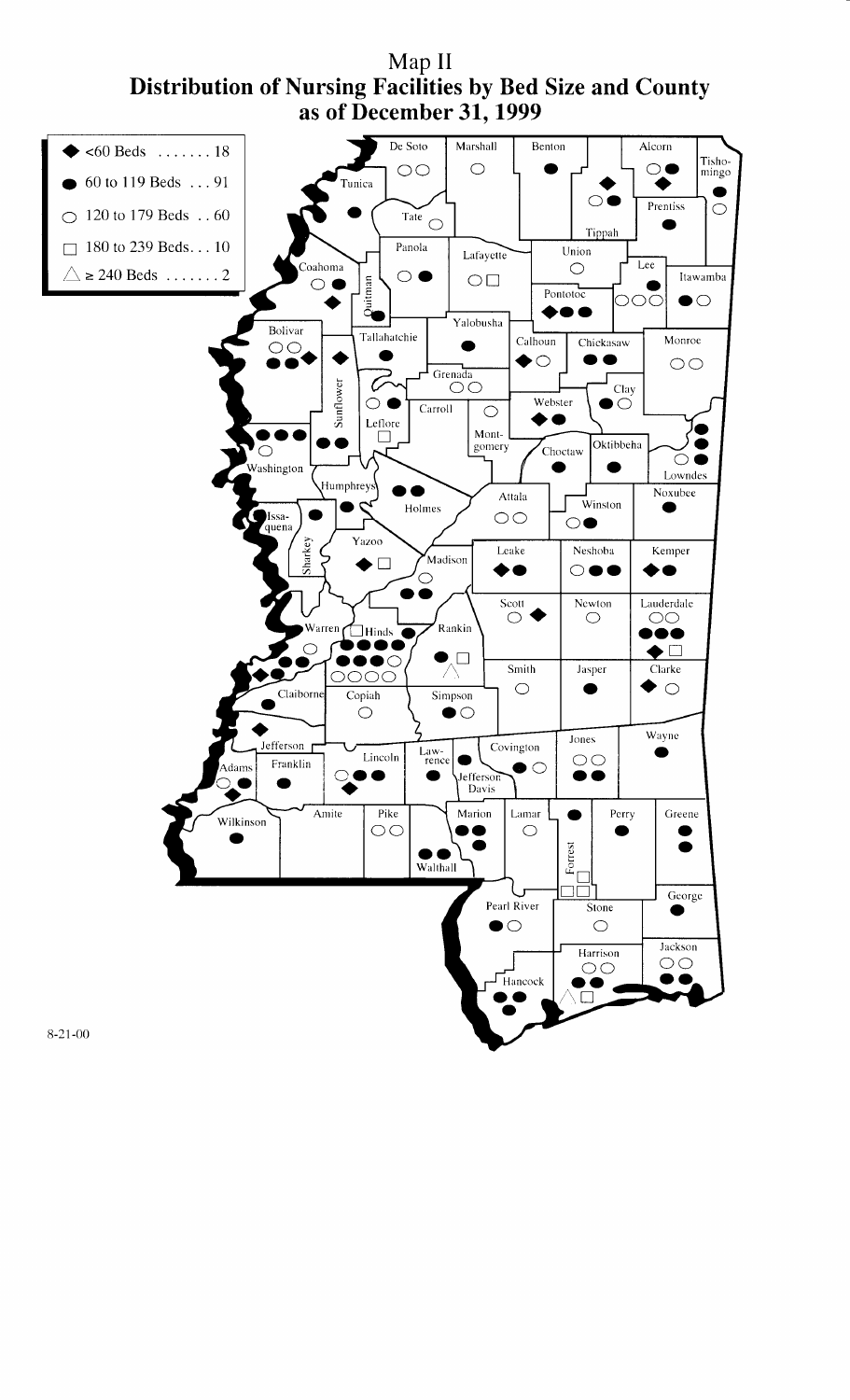### Table IX

|             | <60              | 60<br>199<br>to    | 120<br>179<br>to | 239<br>180<br>to | $>=240$        | Total          |
|-------------|------------------|--------------------|------------------|------------------|----------------|----------------|
| Total       | 18               | 91                 | 60               | 10               | $\overline{2}$ | 181            |
| Adams       |                  |                    |                  | 0                | $\bigcirc$     | 3              |
| Al corn     |                  |                    |                  | Ο                | $\bigcirc$     | 3              |
| Attal a     |                  | $\left(\right)$    | 2                | 0                | $\overline{O}$ | $\overline{2}$ |
| Benton      |                  |                    | $\bigcirc$       | 0                | $\bigcirc$     | 1              |
| Bol i var   |                  | 2                  | $\overline{2}$   | 0                | $\bigcirc$     | 5              |
| Cal houn    |                  | 0                  |                  | 0                | 0              |                |
| Chi ckasaw  | 0                | $\overline{2}$     | Ω                | Ο                | 0              | $\frac{2}{2}$  |
| Choctaw     | Ω                |                    | Ω                | Ω                | 0              | 1              |
| CI ai borne | 0                |                    |                  | 0                | $\overline{O}$ | 1              |
| CI arke     |                  |                    |                  | 0                | $\bigcirc$     | $\overline{2}$ |
| Cl ay       | 0                |                    |                  | 0                | 0              | $\overline{2}$ |
| Coahoma     |                  |                    |                  | 0                | 0              | 3              |
| Copi ah     | $\left( \right)$ | ( )                |                  | 0                | 0              | 1              |
| Covi ngton  | $\Omega$         |                    |                  | 0                | 0              | $\overline{2}$ |
| DeSoto      | Ω                | $\left( \ \right)$ | 2                | 0                | $\overline{O}$ | $\overline{2}$ |
| Forrest     | 0                |                    | 0                | 3                | $\bigcirc$     | 4              |
| Franklin    | 0                |                    | Ω                | 0                | 0              |                |
| George      | Ω                |                    | Ω                | 0                | 0              | 1              |
| Greene      | Ω                | 2                  | Ο                | Ο                | 0              |                |
| Grenada     | Ω                | $\overline{O}$     | $\overline{2}$   | Ω                | 0              | $\frac{2}{2}$  |
| Hancock     | Ω                | 3                  | 0                |                  | 0              | 3              |
| Harri son   | 0                | $\overline{2}$     | $\overline{2}$   |                  | 1              | 6              |
| Hi nds      | 0                | 8                  | 5                |                  | 0              | 14             |
| Hol mes     | 0                | $\overline{2}$     | 0                |                  | 0              | $\overline{2}$ |
| Humphreys   | 0                |                    | 0                | U                | 0              | 1              |
| I tawamba   | $\Omega$         |                    |                  | 0                | 0              | $\overline{2}$ |
| Jackson     | $\left( \right)$ | $\overline{2}$     | $\overline{2}$   | 0                | $\bigcirc$     | 4              |
| Jasper      | 0                |                    | $\bigcirc$       | 0                | $\bigcirc$     |                |
| Jefferson   |                  | Ω                  | 0                | Ο                | $\overline{O}$ |                |
| Jeff Davis  | 0                |                    | 0                | 0                | 0              |                |
| Jones       | 0                | $\overline{2}$     | $\overline{2}$   | O                | 0              | 4              |
| Kemper      |                  | 1                  | $\overline{O}$   | $\overline{O}$   | $\bigcirc$     | $\overline{2}$ |
| Lafayette   | $\left( \right)$ | 0                  |                  |                  | $\bigcirc$     | $\overline{2}$ |
| Lamar       |                  | Ω                  |                  |                  | 0              |                |
| Lauderdal e |                  | 3                  | 2                |                  | 0              |                |
| Lawrence    |                  |                    | 0                |                  | 0              |                |
| Leake       |                  |                    | 0                |                  | 0              | $\overline{2}$ |
| Lee         |                  |                    | 3                |                  | 0              | 4              |
| Lefl ore    |                  |                    |                  |                  | 0              | 3              |
| Li ncol n   |                  |                    |                  | 0                | $\overline{O}$ | 4              |

#### Nursing Facilities by Bed Size and County as of December 31, 1999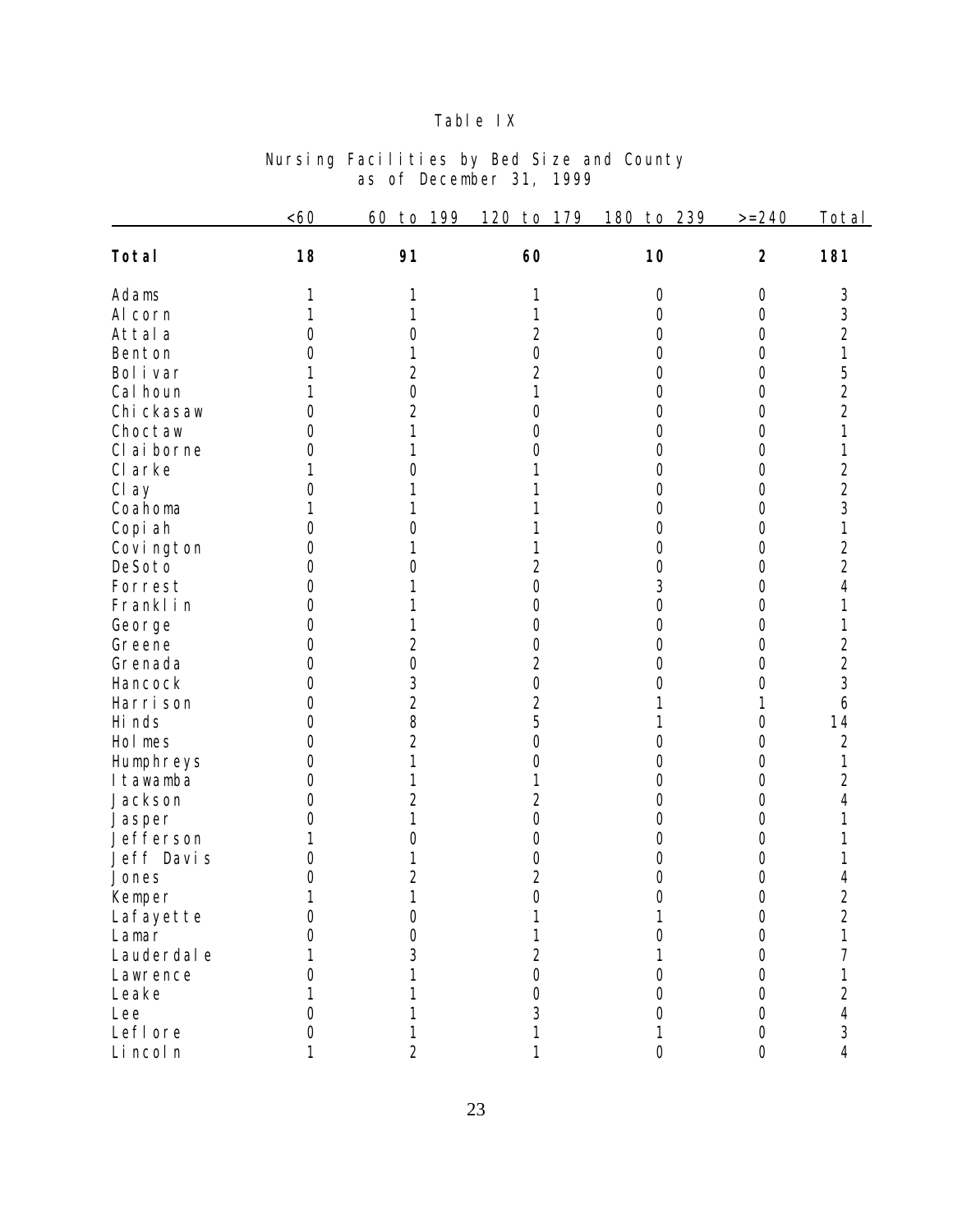### Table IX Continued

| Nursing Facilities by Bed Size and County |                         |  |  |  |
|-------------------------------------------|-------------------------|--|--|--|
|                                           | as of December 31, 1999 |  |  |  |

|                 | <60            | 199<br>60<br>to | 120<br>179<br>to | 239<br>180<br>to | $>=240$        | Total          |
|-----------------|----------------|-----------------|------------------|------------------|----------------|----------------|
| Lowndes         | $\bigcirc$     | 3               |                  | $\bigcirc$       | $\bigcirc$     | 4              |
| Madi son        | $\overline{O}$ | $\overline{2}$  |                  | $\overline{O}$   | $\bigcirc$     | 3              |
| Mari on         | $\overline{O}$ | 3               | 0                | $\overline{O}$   | $\overline{O}$ | 3              |
| Marshall        | $\overline{O}$ | $\overline{O}$  | 1                | $\overline{O}$   | $\overline{O}$ | 1              |
| Monroe          | $\bigcirc$     | $\overline{O}$  | $\overline{2}$   | $\bigcirc$       | $\bigcirc$     | $\overline{2}$ |
| Montgomery      | $\bigcirc$     | $\overline{O}$  | 1                | $\bigcirc$       | $\bigcirc$     | 1              |
| Neshoba         | $\overline{O}$ | $\overline{2}$  |                  | $\overline{O}$   | $\overline{O}$ | 3              |
| Newton          | $\overline{O}$ | $\overline{O}$  |                  | $\bigcirc$       | $\bigcirc$     | 1              |
| Noxubee         | 0              | 1               | 0                | $\overline{O}$   | $\bigcirc$     | 1              |
| Okti bbeha      | $\overline{O}$ |                 | Ω                | $\overline{O}$   | $\overline{O}$ | 1              |
| Panol a         | $\overline{O}$ |                 |                  | $\bigcirc$       | $\overline{O}$ | $\overline{2}$ |
| Pearl River     | $\overline{O}$ |                 |                  | $\overline{O}$   | $\bigcirc$     | $\overline{2}$ |
| Perry           | $\overline{O}$ |                 | 0                | $\bigcirc$       | $\bigcirc$     | 1              |
| Pi ke           | $\overline{O}$ | $\bigcirc$      | $\overline{2}$   | $\bigcirc$       | $\bigcirc$     | $\overline{2}$ |
| Pontotoc        | 1              | $\overline{2}$  | $\overline{O}$   | $\bigcirc$       | $\overline{O}$ | 3              |
| Prentiss        | $\overline{O}$ | 1               | $\overline{O}$   | $\bigcirc$       | $\bigcirc$     | 1              |
| Qui tman        | $\overline{O}$ | 1               | $\bigcirc$       | $\overline{O}$   | $\bigcirc$     | 1              |
| Ranki n         | $\overline{O}$ | 1               | 0                | 1                | 1              | 3              |
| Scott           | 1              | $\overline{O}$  |                  | $\overline{O}$   | $\bigcirc$     | $\overline{2}$ |
| Sharkey         | 0              | 1               | Ω                | $\overline{O}$   | $\overline{O}$ | 1              |
| Si mpson        | $\overline{O}$ | 1               |                  | $\overline{O}$   | $\bigcirc$     | $\overline{2}$ |
| Smi th          | $\overline{O}$ | $\bigcirc$      |                  | $\bigcirc$       | $\bigcirc$     | 1              |
| Stone           | $\overline{O}$ | $\overline{O}$  |                  | $\bigcirc$       | $\bigcirc$     | 1              |
| Sunfl ower      | 1              | $\overline{2}$  | 0                | $\overline{O}$   | $\bigcirc$     | 3              |
| Tal I ahatchi e | $\overline{O}$ | 1               | 0                | $\bigcirc$       | $\bigcirc$     | 1              |
| Tate            | $\overline{O}$ | $\overline{O}$  |                  | $\overline{O}$   | $\overline{O}$ | 1              |
| Ti ppah         | 1              | 1               |                  | $\overline{O}$   | $\overline{O}$ | 3              |
| Ti shomi ngo    | $\overline{O}$ |                 |                  | $\overline{O}$   | $\bigcirc$     | $\overline{2}$ |
| Tuni ca         | $\overline{O}$ | 1               | 0                | $\bigcirc$       | $\overline{O}$ | 1              |
| Uni on          | $\overline{O}$ | $\bigcirc$      |                  | $\bigcirc$       | $\bigcirc$     | 1              |
| Wal thal I      | $\overline{O}$ | $\overline{2}$  | 0                | $\bigcirc$       | $\bigcirc$     | $\overline{2}$ |
| Warren          | 1              | 3               |                  | $\overline{O}$   | $\overline{O}$ | 5              |
| Washi ngton     | $\overline{O}$ | 3               |                  | $\overline{O}$   | $\bigcirc$     | $\overline{4}$ |
| Wayne           | $\overline{O}$ | 1               | $\overline{O}$   | $\bigcirc$       | $\bigcirc$     | 1              |
| Webster         | 1              |                 | 0                | $\overline{O}$   | $\overline{O}$ | $\overline{2}$ |
| Wilkinson       | $\Omega$       |                 | 0                | $\bigcirc$       | $\bigcirc$     | 1              |
| Wi nston        | $\Omega$       |                 |                  | $\overline{O}$   | $\bigcirc$     | $\overline{2}$ |
| Yal obusha      | $\overline{O}$ |                 | 0                | 0                | $\overline{O}$ | 1              |
| <b>Yazoo</b>    | 1              | 0               | $\overline{O}$   | 1                | $\overline{O}$ | $\overline{2}$ |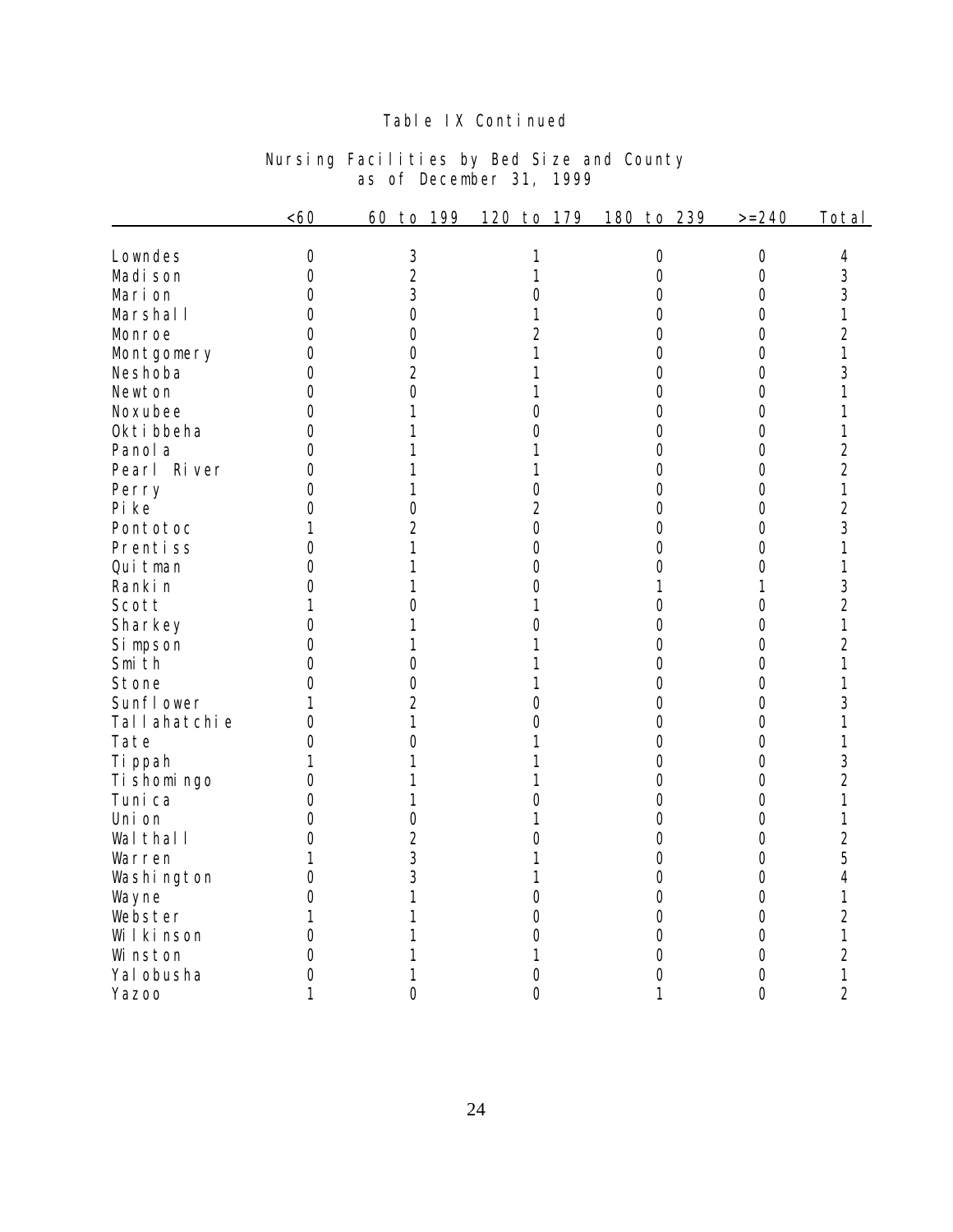# Table X

|  | Patients Served During 1999          |  |  |
|--|--------------------------------------|--|--|
|  | in Nursing Facilities by Age and Sex |  |  |

| Age       | Total  | Percent |
|-----------|--------|---------|
| Total     | 28,003 | 100.0   |
| < 18      | 6      | $0.0*$  |
| $18 - 44$ | 317    | 1.1     |
| $45 - 64$ | 2,037  | 7.3     |
| $65 - 74$ | 4,136  | 14.8    |
| $75 - 84$ | 9,639  | 34.4    |
| $>= 85$   | 11,868 | 42.4    |
| Sex       | Total  | Percent |
| Total     | 28,003 | 100.0   |
| Mal e     | 8,259  | 29.5    |
| Femal e   | 19,744 | 70.5    |
|           |        |         |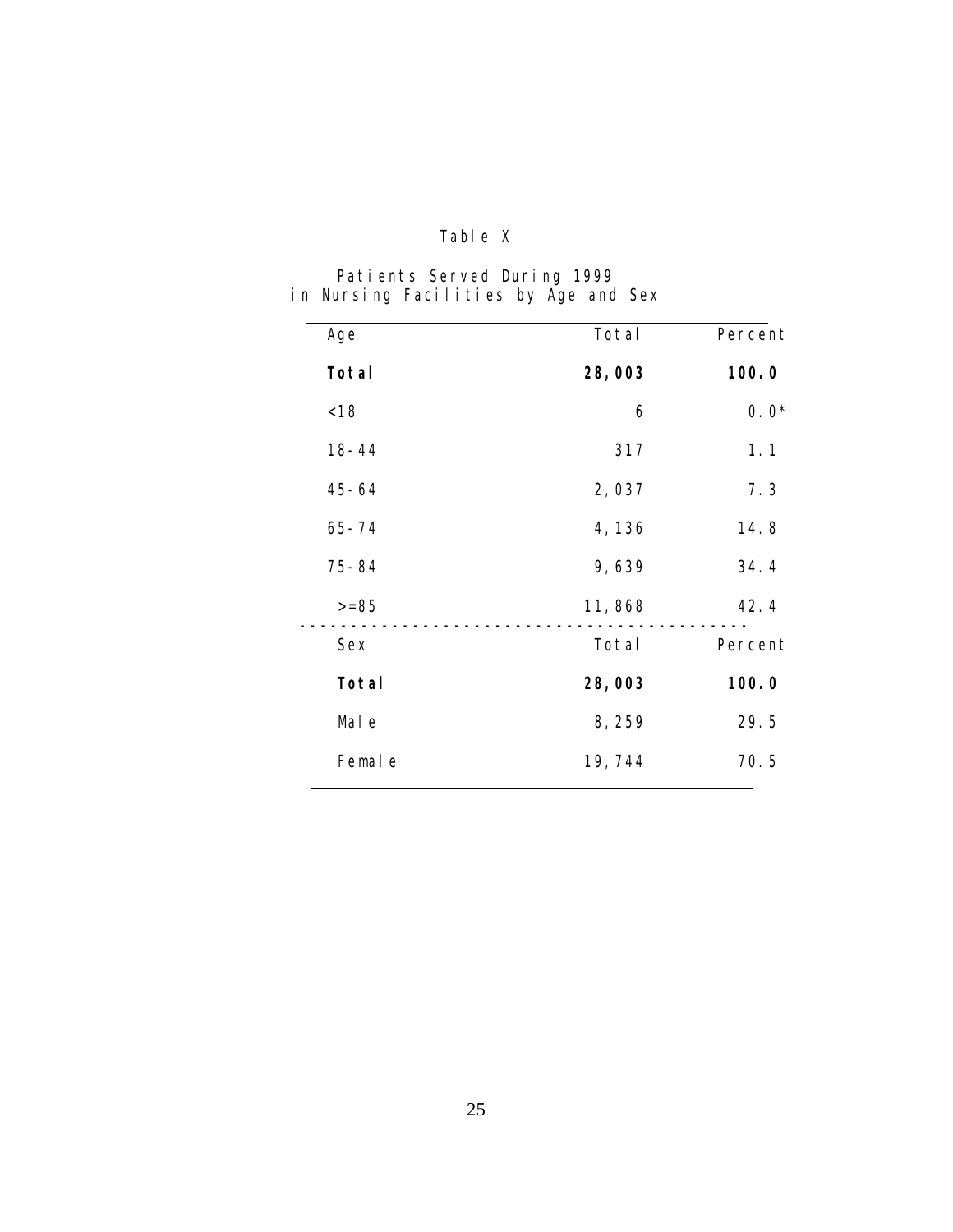#### Table XI

# Number of Nursing Facility Patients by Sex

|                                  | Total   | Mal e  | Femal e |
|----------------------------------|---------|--------|---------|
| Total Patients December 31, 1998 | 16, 543 | 4,345  | 12, 198 |
| New Admissions 1999              | 11, 460 | 3, 914 | 7,546   |
| Live Discharges 1999             | 7,729   | 2,665  | 5,064   |
| Deaths                           | 3,686   | 1, 195 | 2,491   |
| Total Patients December 31, 1999 | 16,588  | 4,399  | 12, 189 |

# Table XII

Ambulation Status of Patients in Nursing Facilities as of December 31, 1999 and Total Days of Patient Care During 1999

|                       | Total     | Percent |
|-----------------------|-----------|---------|
| Total Patients        | 16,588    | 100.0   |
| Ambulant Patients     | 7,796     | 47.0    |
| Non Ambulant Patients | 8,792     | 53.0    |
| Total Patient Days    | 6,026,899 |         |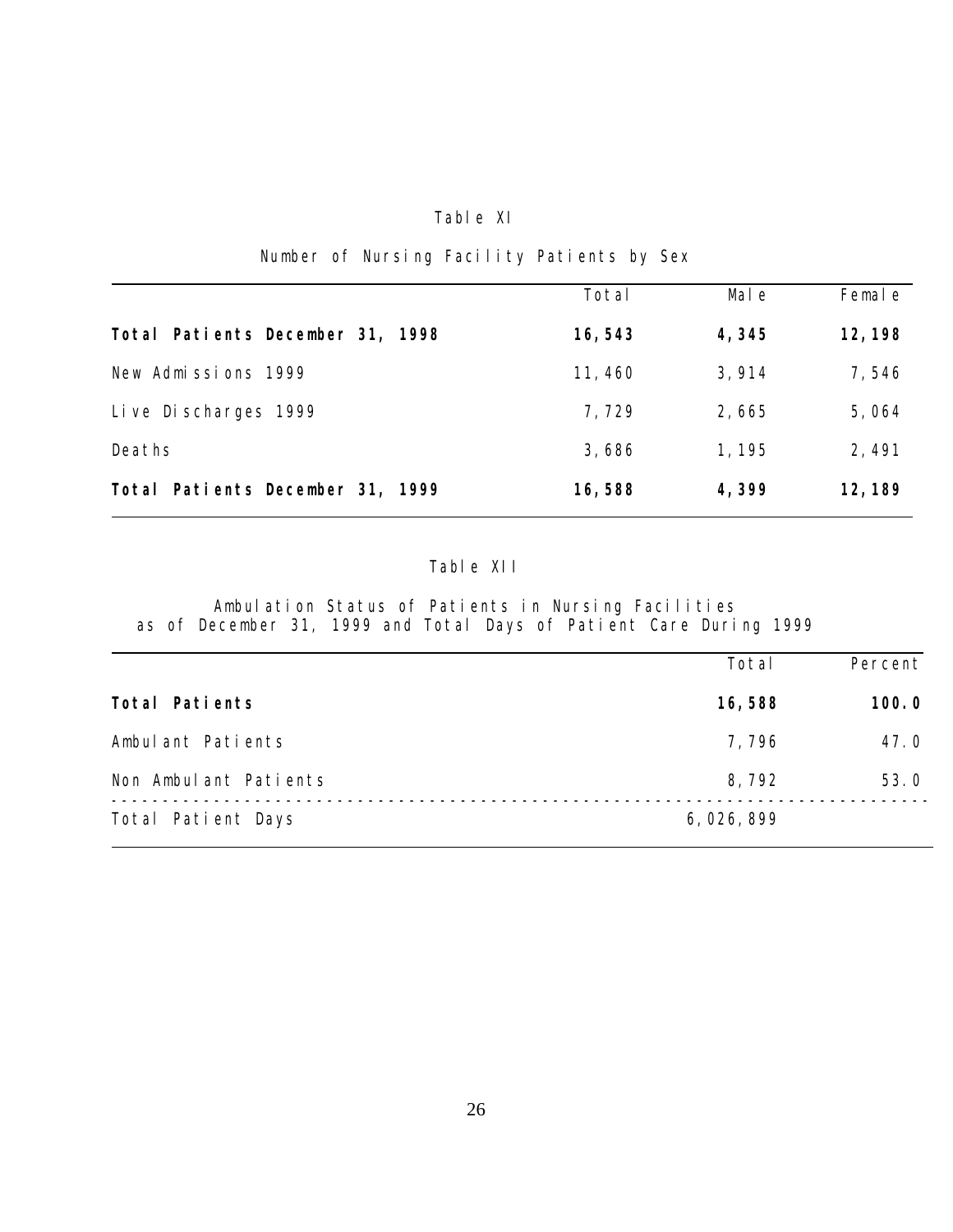### Table XIII

#### 1999 Nursing Facility Admissions by Place from Which Admitted

|                        | Total   | Percent |
|------------------------|---------|---------|
| Total                  | 11, 460 | 100.0   |
| Hospi tal              | 7,515   | 65.6    |
| Another Nursing Home   | 1,283   | 11.2    |
| Own or Relative's Home | 1,871   | 16.3    |
| Other                  | 791     | 6.9     |

### Table XIV

# 1999 Nursing Facility Admissions by Fee Source

|                            | Total      | Percent |
|----------------------------|------------|---------|
| Total                      | 11, 460    | 100.0   |
| Medi care                  | 5,692      | 49.7    |
| Medi cai d                 | 3,724      | 32.5    |
| Patients and/or Relatives  | 1,433      | 12.5    |
| VA Sponsored               | 326        | 2.8     |
| Wel fare Only              | 10         | $0.0*$  |
| Wel fare and Other Sources | $\bigcirc$ | 0.0     |
| Other Sources<br>$AI$ $I$  | 275        | 2.4     |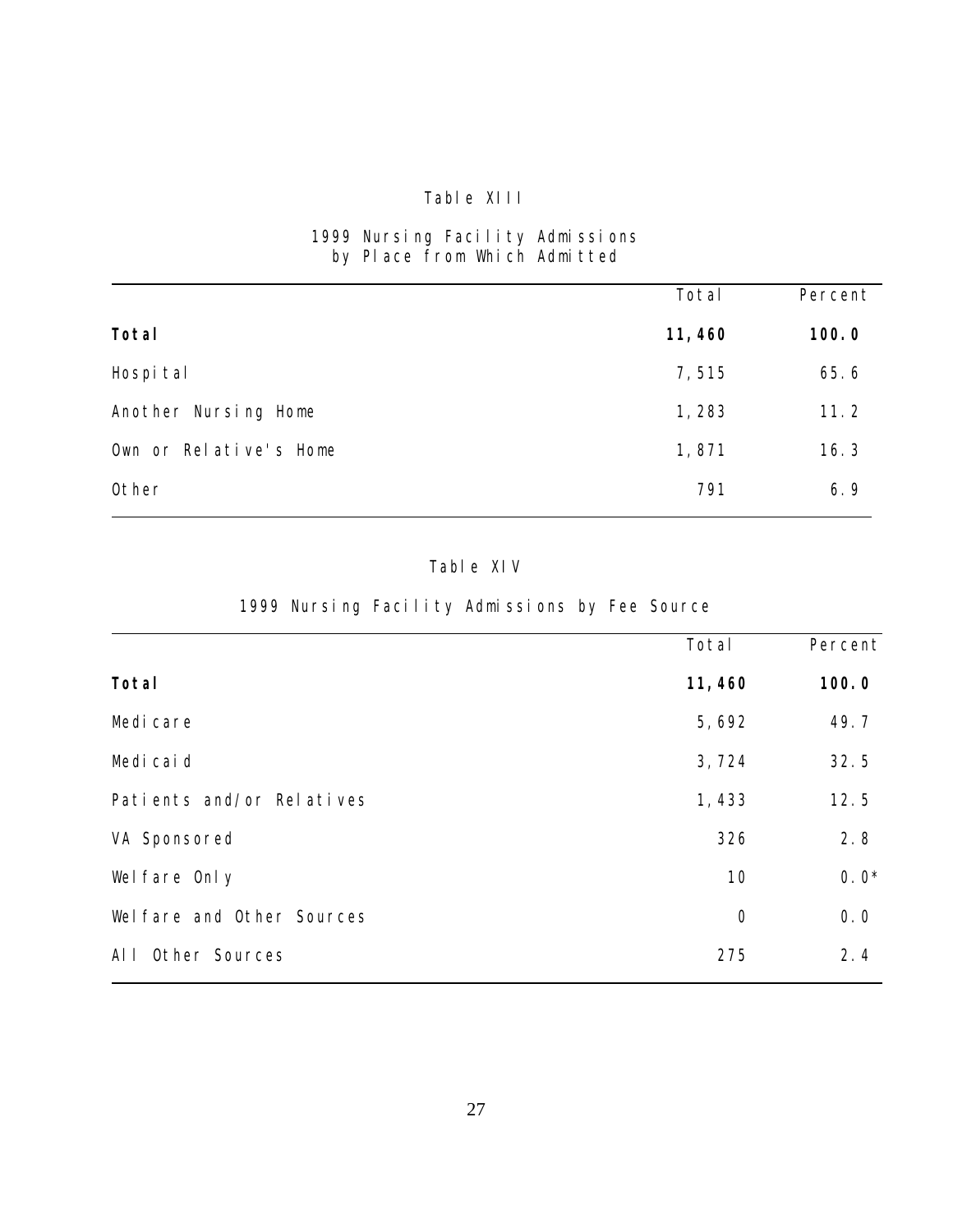# Table XV

Destination of Patients Discharged from Nursing Facilities During 1999

|                                     | Total   | Percent |
|-------------------------------------|---------|---------|
| Total                               | 11, 415 | 100.0   |
| Deaths                              | 3,686   | 32.3    |
| Live Discharges                     | 7,729   | 67.7    |
| Returned to Own or Relatives Home   | 2,374   | 30.7    |
| Transferred to Hospital             | 3,446   | 44.6    |
| Transferred to Another Nursing Home | 1,251   | 16.2    |
| Others<br>Al I                      | 658     | 8.5     |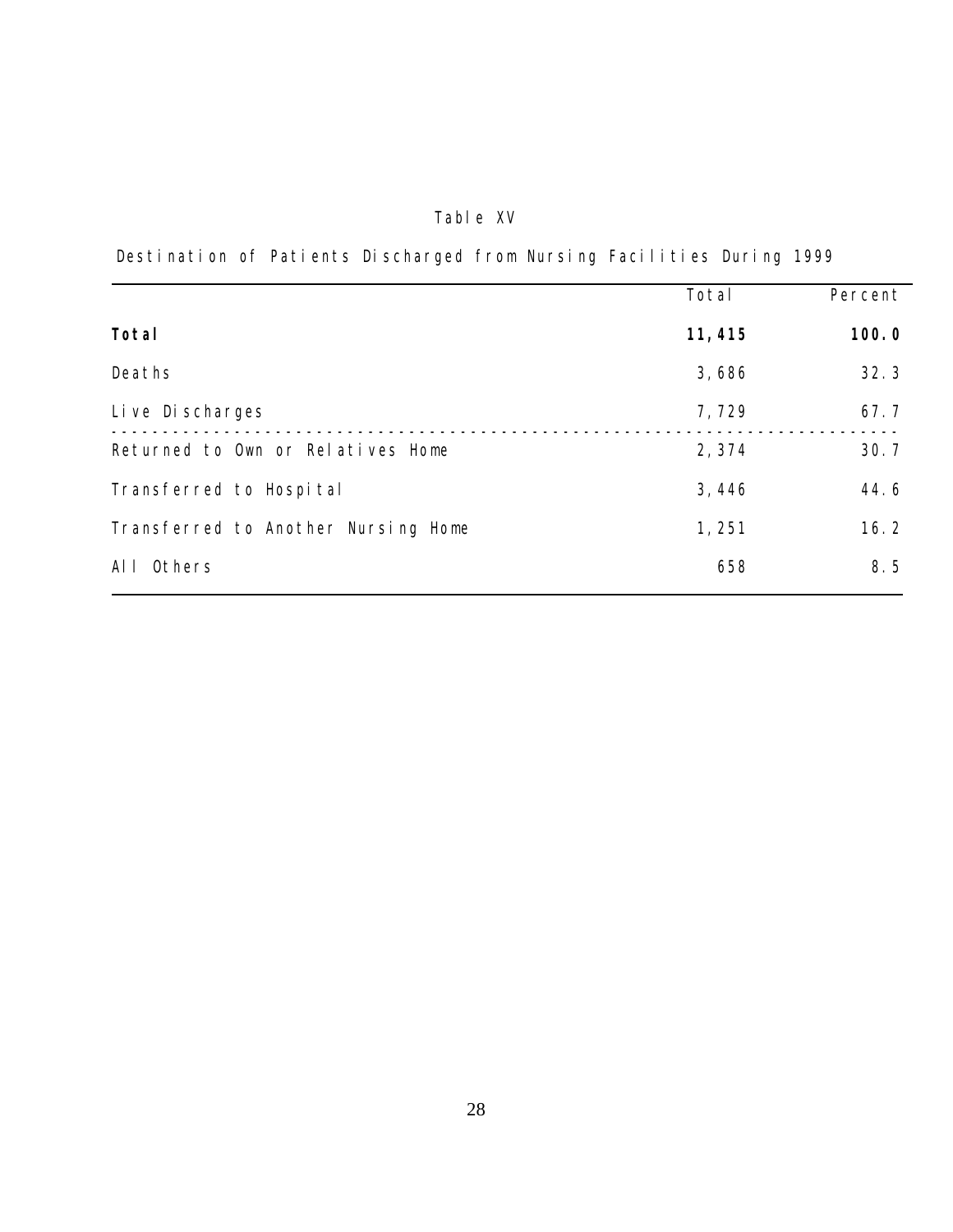# Table XVI

|             | Pati ent<br>Days | Total<br><u>Admissions</u> | Total<br>Pati ents<br>Served |
|-------------|------------------|----------------------------|------------------------------|
| Total       | 6, 026, 899      | 11, 460                    | 28,003                       |
| Adams       | 93, 234          | 179                        | 438                          |
| Al corn     | 88, 253          | 183                        | 438                          |
| Attal a     | 94, 963          | 146                        | 403                          |
| Benton      | 19,822           | 60                         | 110                          |
| Bol i var   | 139, 583         | 186                        | 575                          |
| Cal houn    | 52, 357          | 50                         | 197                          |
| Chi ckasaw  | 47, 614          | 63                         | 194                          |
| Choctaw     | 24, 372          | 27                         | 94                           |
| CI ai borne | 26, 973          | 31                         | 102                          |
| CI arke     | 47, 958          | 52                         | 184                          |
| Cl ay       | 59, 239          | 76                         | 242                          |
| Coahoma     | 70,812           | 127                        | 326                          |
| Copi ah     | 42, 453          | 50                         | 168                          |
| Covi ngton  | 76,051           | 86                         | 293                          |
| DeSoto      | 79, 140          | 400                        | 619                          |
| Forrest     | 229, 445         | 434                        | 1,067                        |
| Franklin    | 21, 411          | 16                         | 76                           |
| George      | 21,360           | 21                         | 79                           |
| Greene      | 41, 362          | 56                         | 168                          |
| Grenada     | 87, 491          | 190                        | 436                          |
| Hancock     | 57, 506          | 546                        | 707                          |
| Harri son   | 246, 189         | 579                        | 1,317                        |
| Hi nds      | 503, 281         | 898                        | 2, 277                       |
| Hol mes     | 44,853           | 43                         | 165                          |
| Humphreys   | 21, 293          | 11                         | 69                           |
| I tawamba   | 61,601           | 322                        | 472                          |
| Jackson     | 122, 238         | 550                        | 844                          |
| Jasper      | 37, 818          | 20                         | 123                          |
| Jefferson   | 18,691           | 25                         | 80                           |
| Jeff Davis  | 21,764           | 27                         | 87                           |
| Jones       | 132, 928         | 143                        | 506                          |
| Kemper      | 28, 585          | 39                         | 116                          |
| Lafayette   | 119, 331         | 130                        | 455                          |
| Lamar       | 42,886           | 82                         | 201                          |
| Lauderdal e | 278, 663         | 559                        | 1,323                        |
| Lawrence    | 21,695           | 33                         | 91                           |
| Leake       | 51, 225          | 61                         | 200                          |
| Lee         | 169, 371         | 419                        | 882                          |
| Lefl ore    | 144, 373         | 176                        | 572                          |

# Selected Skilled Nursing Facility Data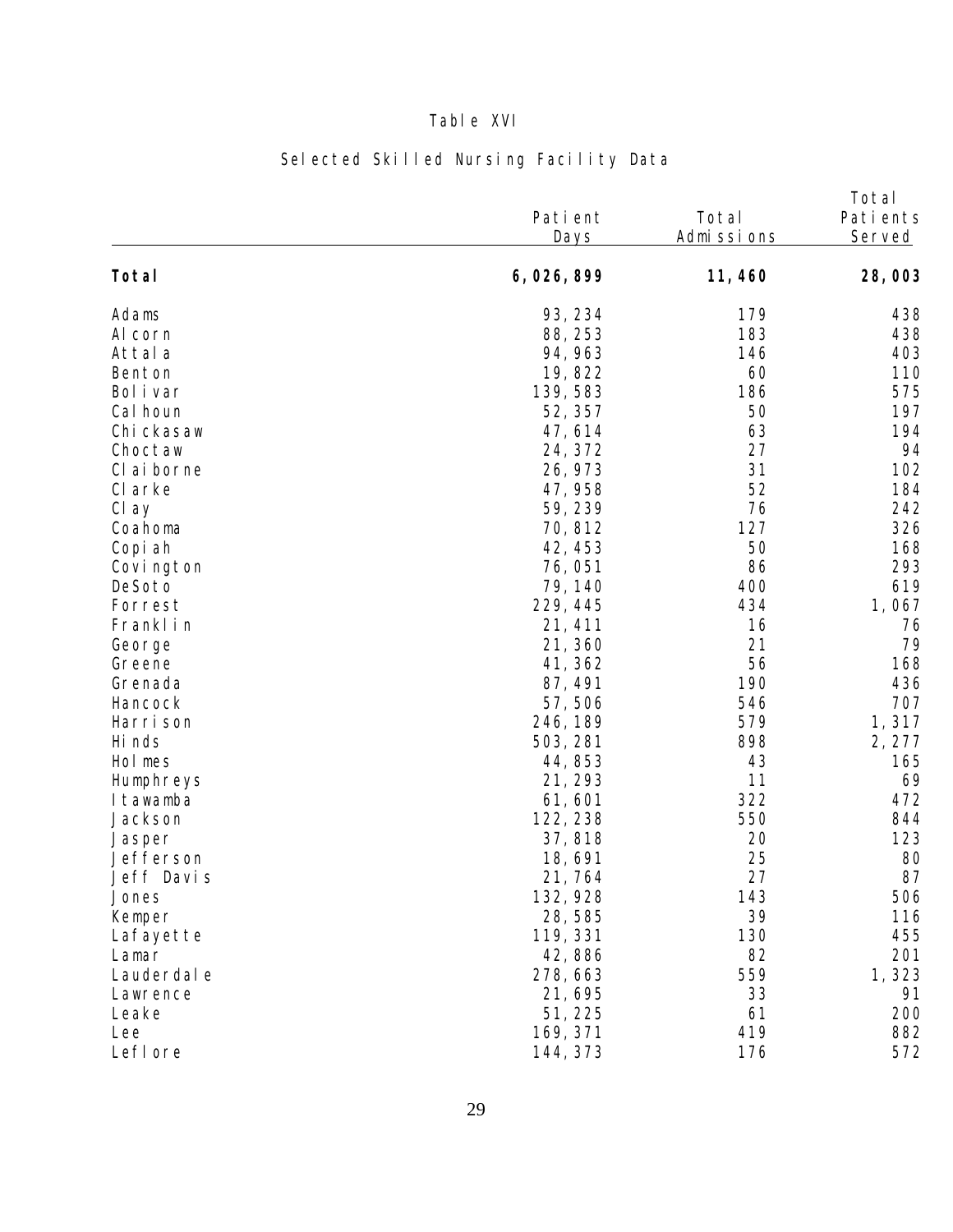# Table XVI Continued

# Selected Skilled Nursing Facility Data

|              | Pati ent | Total      | Total<br>Pati ents |
|--------------|----------|------------|--------------------|
|              | Days     | Admissions | Served             |
| Li ncol n    | 109, 381 | 210        | 508                |
| Lowndes      | 90, 972  | 207        | 436                |
| Madi son     | 84,806   | 114        | 349                |
| Marion       | 89, 243  | 171        | 417                |
| Marshal I    | 40,086   | 112        | 227                |
| Monroe       | 85, 628  | 131        | 364                |
| Montgomery   | 43, 471  | 44         | 162                |
| Neshoba      | 107, 851 | 108        | 406                |
| Newton       | 42, 474  | 69         | 180                |
| Noxubee      | 21,900   | 17         | 77                 |
| Okti bbeha   | 42, 111  | 81         | 194                |
| Panol a      | 67, 670  | 110        | 299                |
| Pearl River  | 65, 191  | 87         | 265                |
| Perry        | 24, 248  | 39         | 105                |
| Pi ke        | 91,853   | 423        | 679                |
| Pontotoc     | 60, 562  | 58         | 221                |
| Prentiss     | 23, 322  | 20         | 83                 |
| Qui tman     | 19,880   | 23         | 81                 |
| Ranki n      | 273, 293 | 304        | 1,029              |
| Scott        | 53, 737  | 60         | 207                |
| Sharkey      | 20, 937  | 17         | 76                 |
| Si mpson     | 64,520   | 68         | 240                |
| Smi th       | 42,059   | 60         | 179                |
| Stone        | 46,881   | 86         | 223                |
| Sunfl ower   | 77,870   | 172        | 380                |
| Tallahatchie | 22,019   | 13         | 74                 |
| Tate         | 43, 133  | 43         | 160                |
| Ti ppah      | 78, 258  | 128        | 346                |
| Ti shomi ngo | 63, 609  | 117        | 286                |
| Tuni ca      | 19,609   | 30         | 86                 |
| Uni on       | 43, 662  | 52         | 171                |
| Wal thal I   | 46, 012  | 52         | 177                |
| Warren       | 135, 819 | 618        | 1,000              |
| Washi ngton  | 124, 915 | 171        | 513                |
| Wayne        | 29,068   | 36         | 117                |
| Webster      | 48,028   | 70         | 201                |
| Wilkinson    | 37,051   | 25         | 130                |
| Wi nston     | 65, 312  | 71         | 245                |
| Yal obusha   | 23, 674  | 12         | 77                 |
| Yazoo        | 68,600   | 135        | 337                |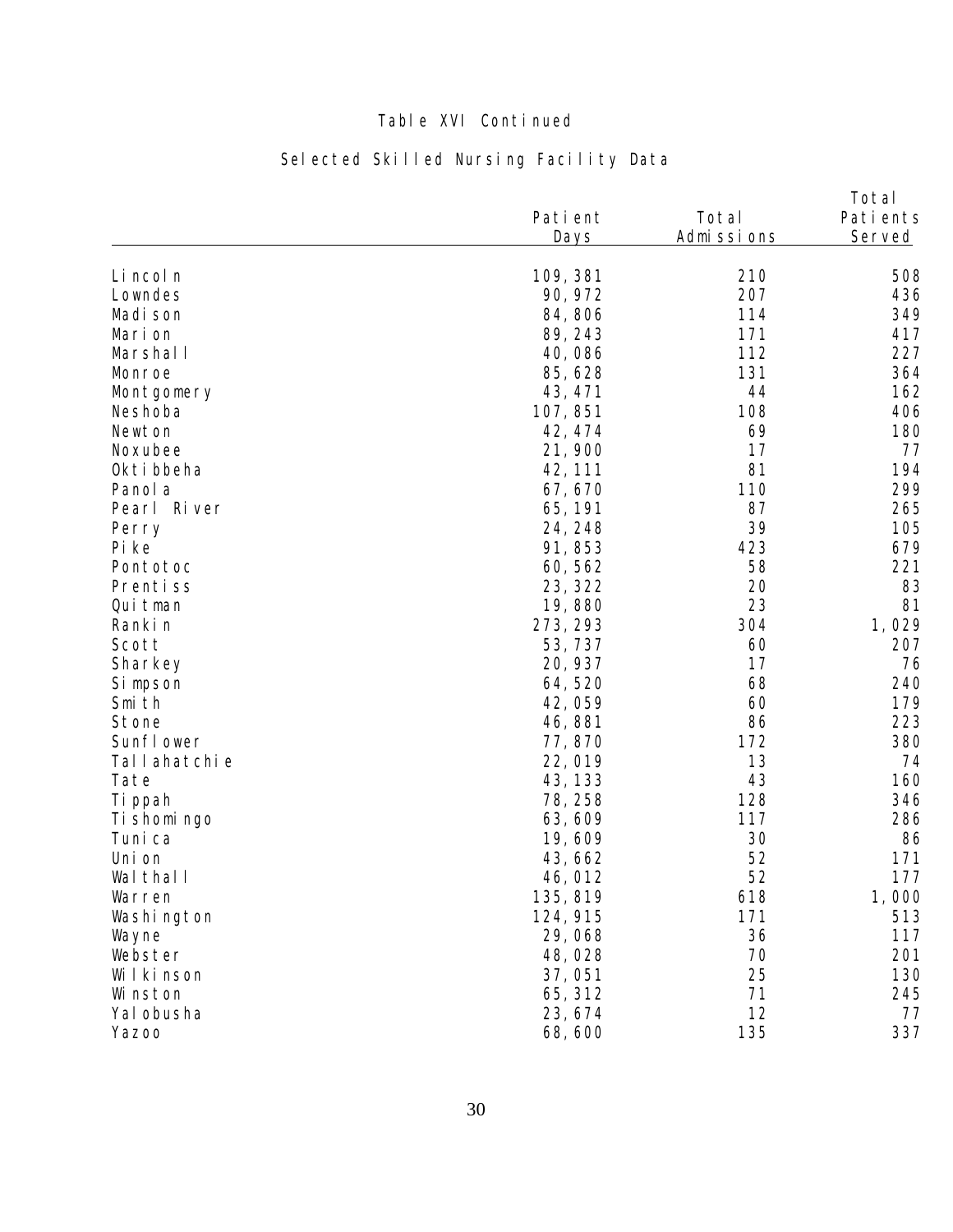

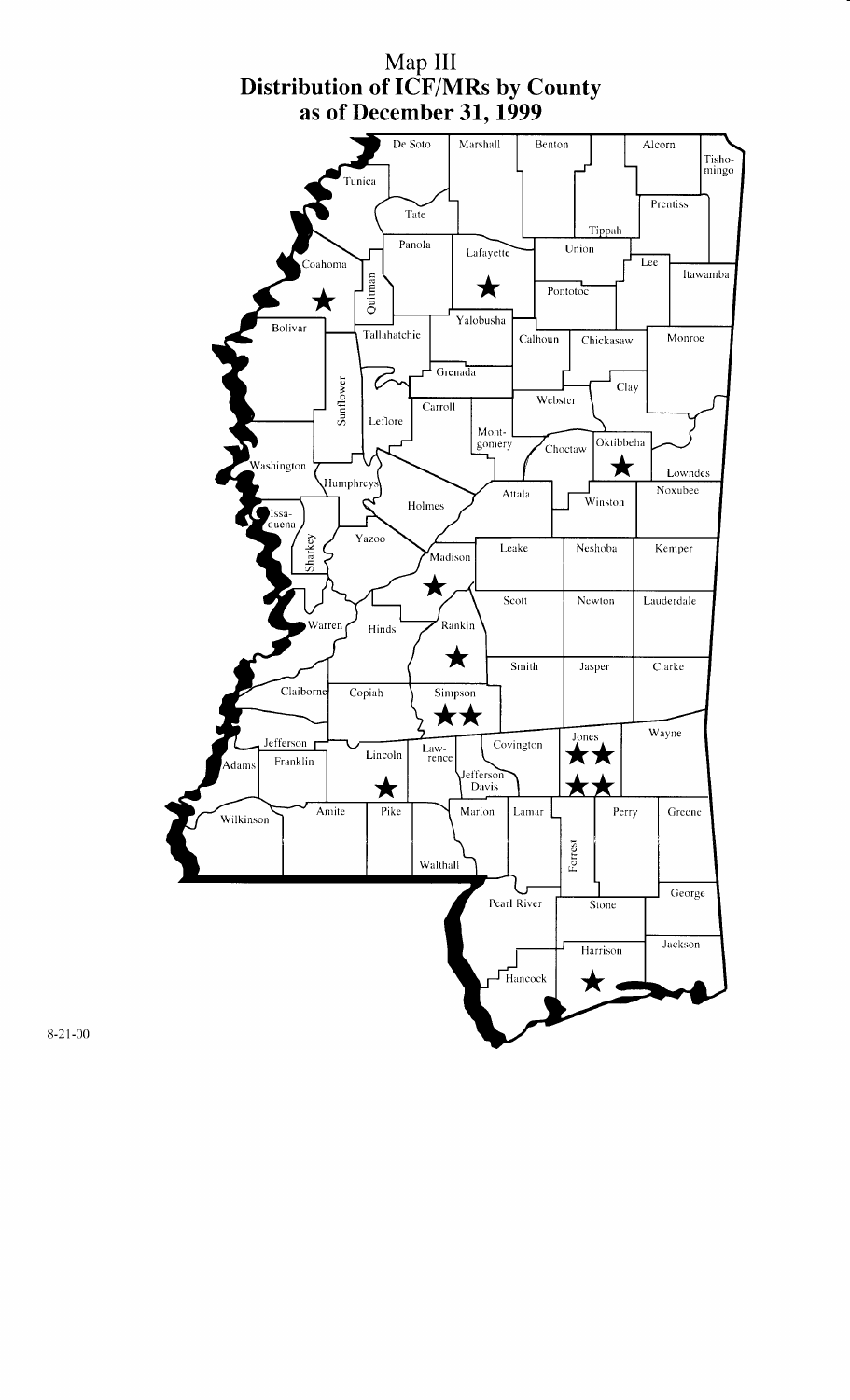## Table XVII

ICF/MR Bed Count, Patient Census, Patients Served, and New Admissions as of December 31, 1999

|                                       | 1997     | 1998     | 1999     |
|---------------------------------------|----------|----------|----------|
| Counties with ICF/MRs on December 31: | 9        | 9        | 9        |
| ICF/MRs on December 31:               | 13       | 13       | 13       |
| Bed Count on December 31:             | 2,409    | 2,480    | 2,538    |
| Patients on December 31:              | 2,335    | 2,409    | 2,484    |
| Patients Served During the Year:      | 2,775    | 2,665    | 2,740    |
| New Admissions During the Year:       | 514      | 329      | 331      |
| Live Discharges During the Year:      | 406      | 218      | 223      |
| Deaths During the Year:               | 34       | 39       | 33       |
| Patient Days During the Year:         | 834, 604 | 834, 604 | 893, 381 |

Appendix B has data for 1961-1996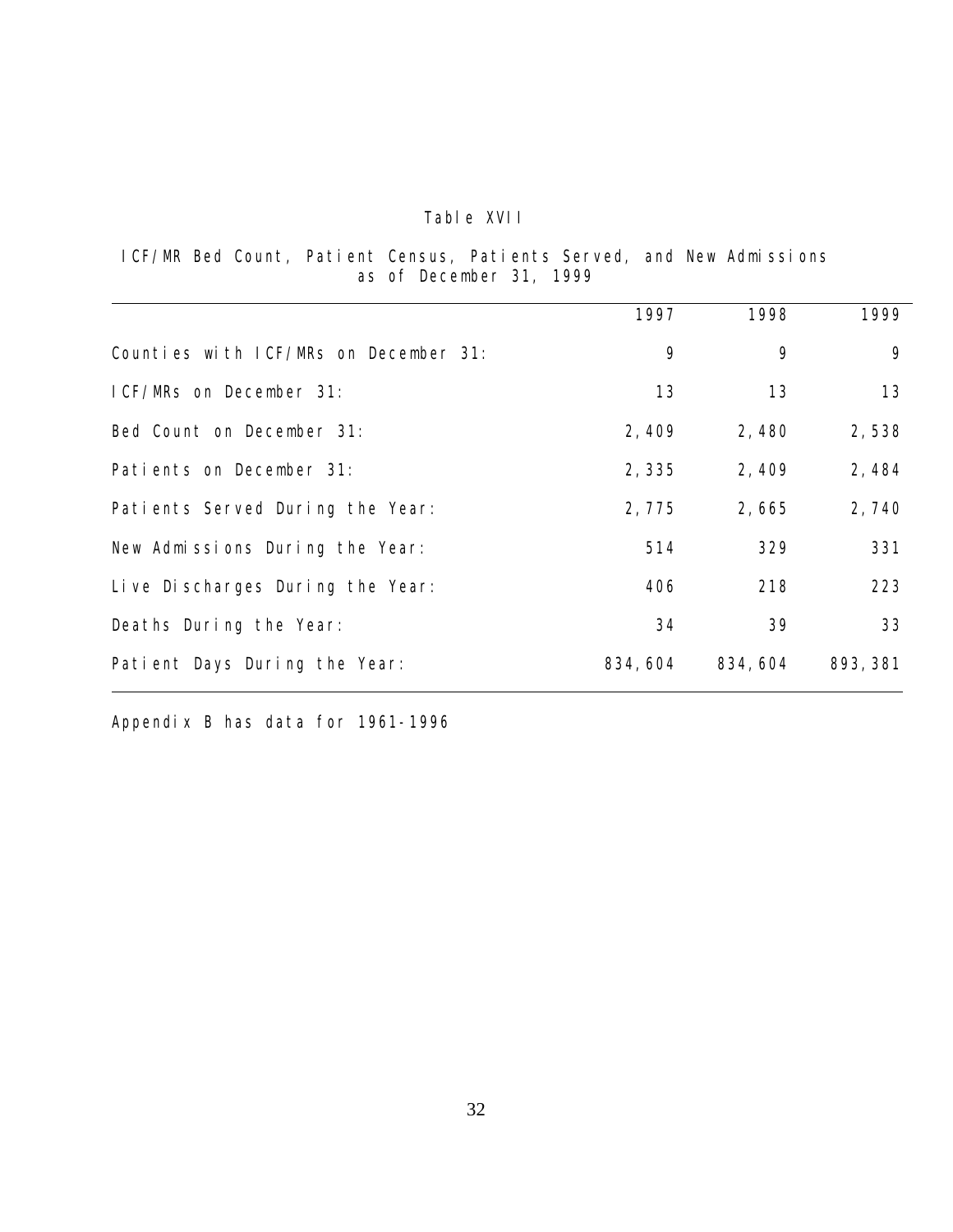#### Table XVIII

#### ICF/MR Ownership and Percentage Distribution by Number of Homes and Licensed Beds as of December 31, 1999

|                                       | I CF/MR |                    |                      | Li censed Beds       |
|---------------------------------------|---------|--------------------|----------------------|----------------------|
|                                       | Number  | Percent            | Number               | Percent              |
| Total                                 | 13      | 100.0              | 2,538                | 100.0                |
| Propri etary<br>Nonprofit<br>Publ i c | 6<br>6  | 46.2<br>77<br>46.2 | 921<br>375<br>1, 242 | 36.3<br>14.8<br>48.9 |

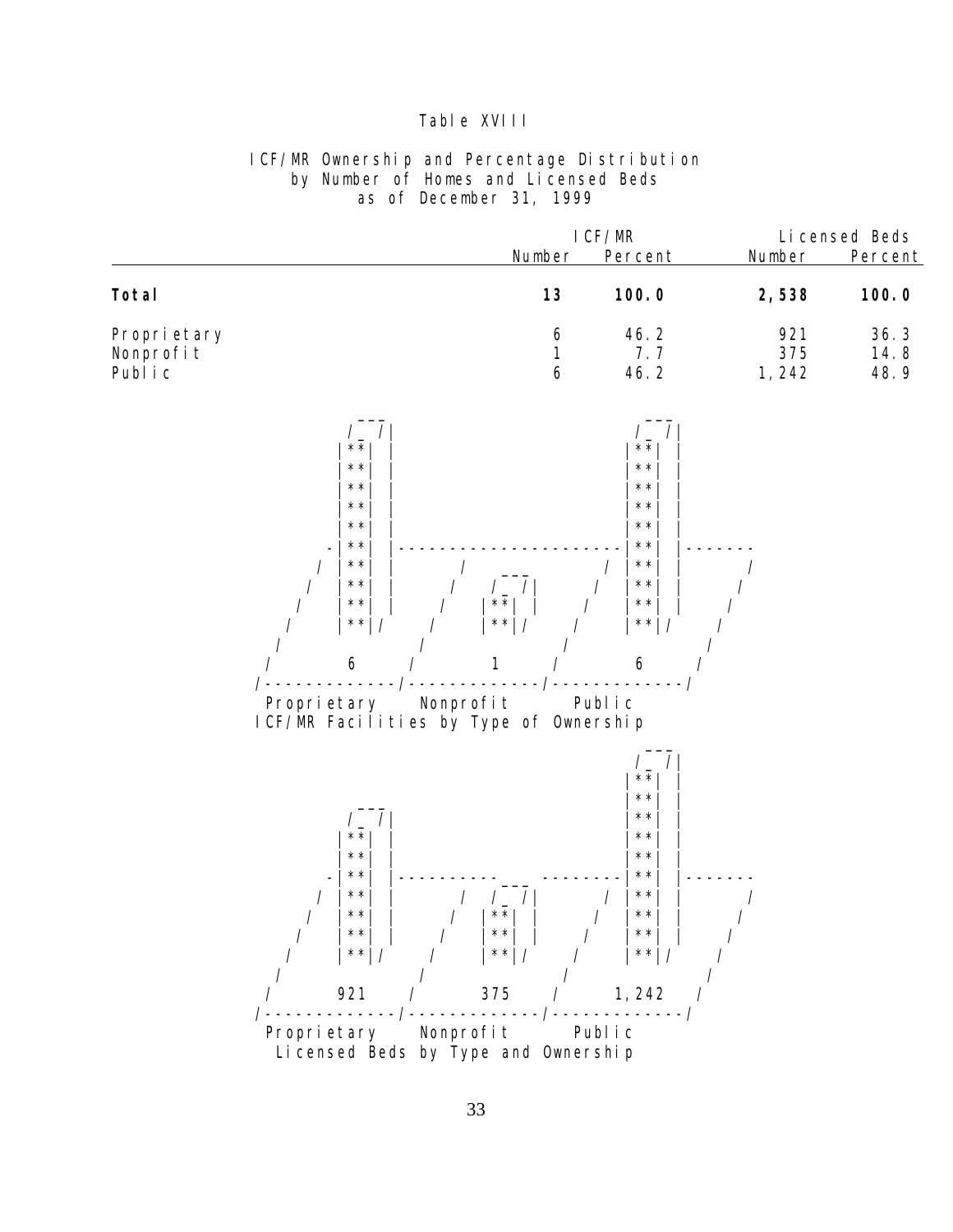### Table XIX

#### ICF/MR Facility Employees and Percentage Distribution By Title and Whether Full-Time or Part-Time as of December 31, 1999

|                         |        | Total   |        | Full-Time |        | Part-Time |  |
|-------------------------|--------|---------|--------|-----------|--------|-----------|--|
| Employees by Type       | Number | Percent | Number | Percent   | Number | Percent   |  |
| Total                   | 4,008  | 100.0   | 3,798  | 100.0     | 210    | 100.0     |  |
| Admi ni strator         | 78     | 1.9     | 77     | 2.0       |        | 0.5       |  |
| CI eri cal              | 146    | 3.6     | 139    | 3.7       |        | 3.3       |  |
| R. N.                   | 88     | 2.2     | 86     | 2.3       | 2      | 1.0       |  |
| L. P. N.                | 255    | 6.4     | 235    | 6.2       | 20     | 9.5       |  |
| Aide, Orderly           | 2,061  | 51.4    | 1,964  | 51.7      | 97     | 46.2      |  |
| Maid, Housekeeper       | 93     | 2.3     | 80     | 2.1       | 13     | 6.2       |  |
| Laundry Worker          | 30     | 0.7     | 25     | 0.7       | 5      | 2.4       |  |
| Dietitian (ADA)         | 23     | 0.6     | 15     | 0.4       | 8      | 3.8       |  |
| Food Service Supervisor | 23     | 0.6     | 22     | 0.6       |        | 0.5       |  |
| Cook, Other Food Worker | 160    | 4.0     | 147    | 3.9       | 13     | 6.2       |  |
| Physical Therapist      | 23     | 0.6     | 3      | 0.1       | 20     | 9.5       |  |
| Pharmacist              | 18     | 0.4     | 6      | 0.2       | 12     | 5.7       |  |
| Other                   | 1,010  | 25.2    | 999    | 26.3      | 11     | 5.2       |  |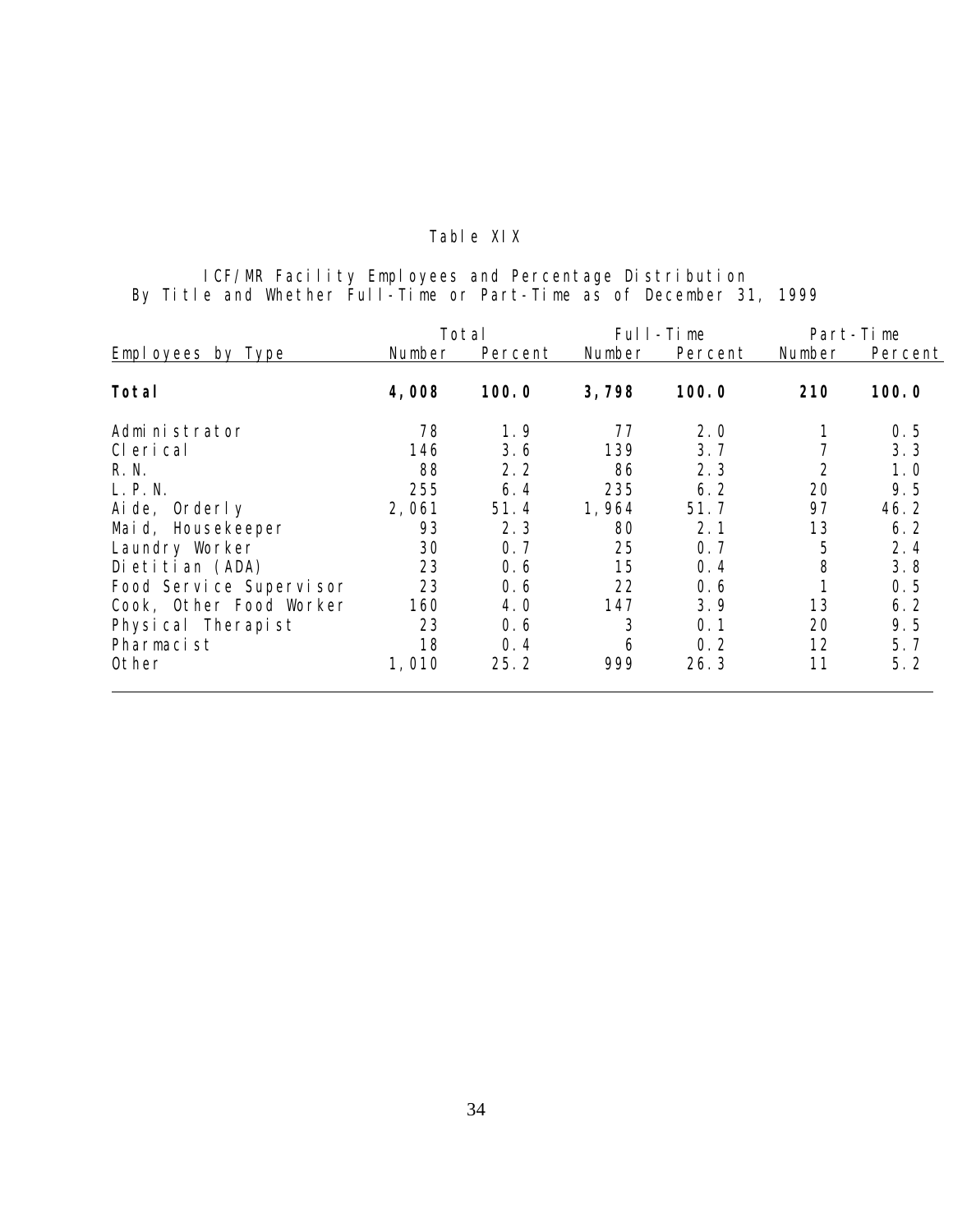### Table XX

#### Licensed Bed Capacity and Beds Set Up and Staffed for ICF/MR Facilities as of December 31, 1999

|                                                       |           | Beds        |
|-------------------------------------------------------|-----------|-------------|
|                                                       | Li censed | Set Up      |
| County                                                | Beds      | and Staffed |
|                                                       | 2,538     | 2,510       |
| Madi son                                              | 132       | 132         |
| Jones                                                 | 162       | 162         |
| Coahoma                                               | 132       | 132         |
| Ranki n                                               | 375       | 363         |
| Jones                                                 | 94        | 94          |
| Li ncol n                                             | 140       | 140         |
| Jones                                                 | 138       | 138         |
| Si mpson                                              | 118       | 118         |
| Jones                                                 | 267       | 266         |
| Okti bbeha                                            | 132       | 120         |
| Harri son                                             | 260       | 257         |
| Si mpson                                              | 198       | 198         |
| Woodlane ICF/MR North MS Regional Center<br>Lafayette | 390       | 390         |
|                                                       |           |             |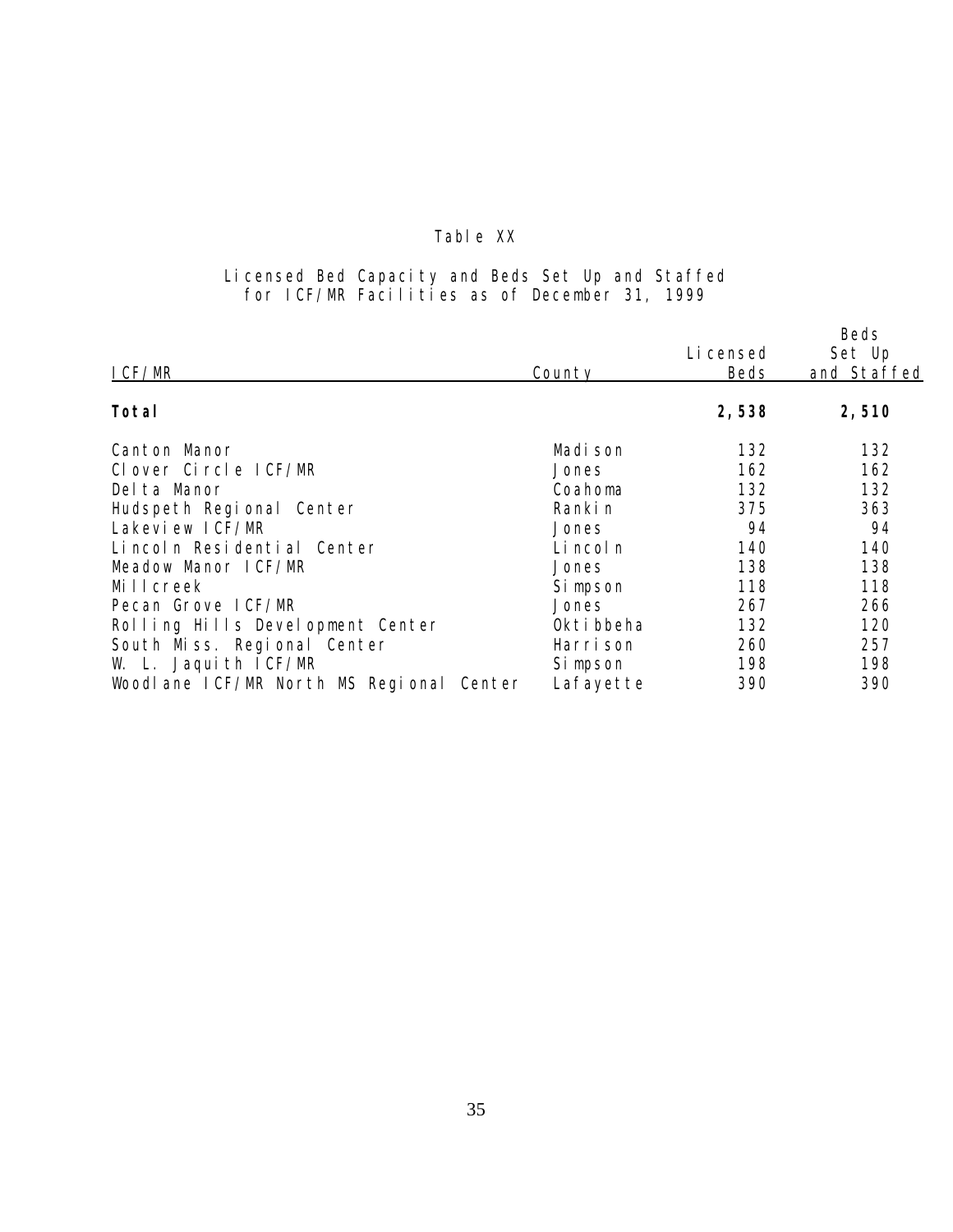# Table XXI

1999 ICF/MR Licensed Beds, Occupancy Rates and Average Daily Census

| Nursing Facility                                                                                      | Li censed<br>Beds              | Occupancy<br>Rate                         | Average<br>Daily<br>Census                    |
|-------------------------------------------------------------------------------------------------------|--------------------------------|-------------------------------------------|-----------------------------------------------|
| Total                                                                                                 | 2,538                          | 96.67                                     | 2, 447.61                                     |
| Coahoma County<br>Del ta Manor                                                                        | 132                            | 99.68                                     | 131.58                                        |
| Harrison County<br>South Miss. Regional Center                                                        | 260                            | 92.74                                     | 241.13                                        |
| Jones County<br>Clover Circle ICF/MR<br>Lakevi ew ICF/MR<br>Meadow Manor ICF/MR<br>Pecan Grove ICF/MR | 661<br>162<br>94<br>138<br>267 | 92.91<br>95.84<br>80.91<br>98.70<br>96.17 | 616.54<br>155.26<br>76.05<br>136.20<br>249.03 |
| Lafayette County<br>Woodlane ICF/MR North MS Regional Center                                          | 390                            | 99.90                                     | 389.60                                        |
| Lincoln County<br>Lincoln Residential Center                                                          | 140                            | 99.91                                     | 139.87                                        |
| Madi son County<br>Canton Manor                                                                       | 132                            | 99.58                                     | 131.45                                        |
| Okti bbeha County<br>Rolling Hills Development Center                                                 | 132                            | 99.89                                     | 131.86                                        |
| Rankin County<br>Hudspeth Regional Center                                                             | 375                            | 95.75                                     | 357.37                                        |
| Simpson County<br>W. L. Jaquith ICF/MR<br>Millcreek                                                   | 316<br>198<br>118              | 98.83<br>97.83<br>99.83                   | 308.21<br>190.41<br>117.80                    |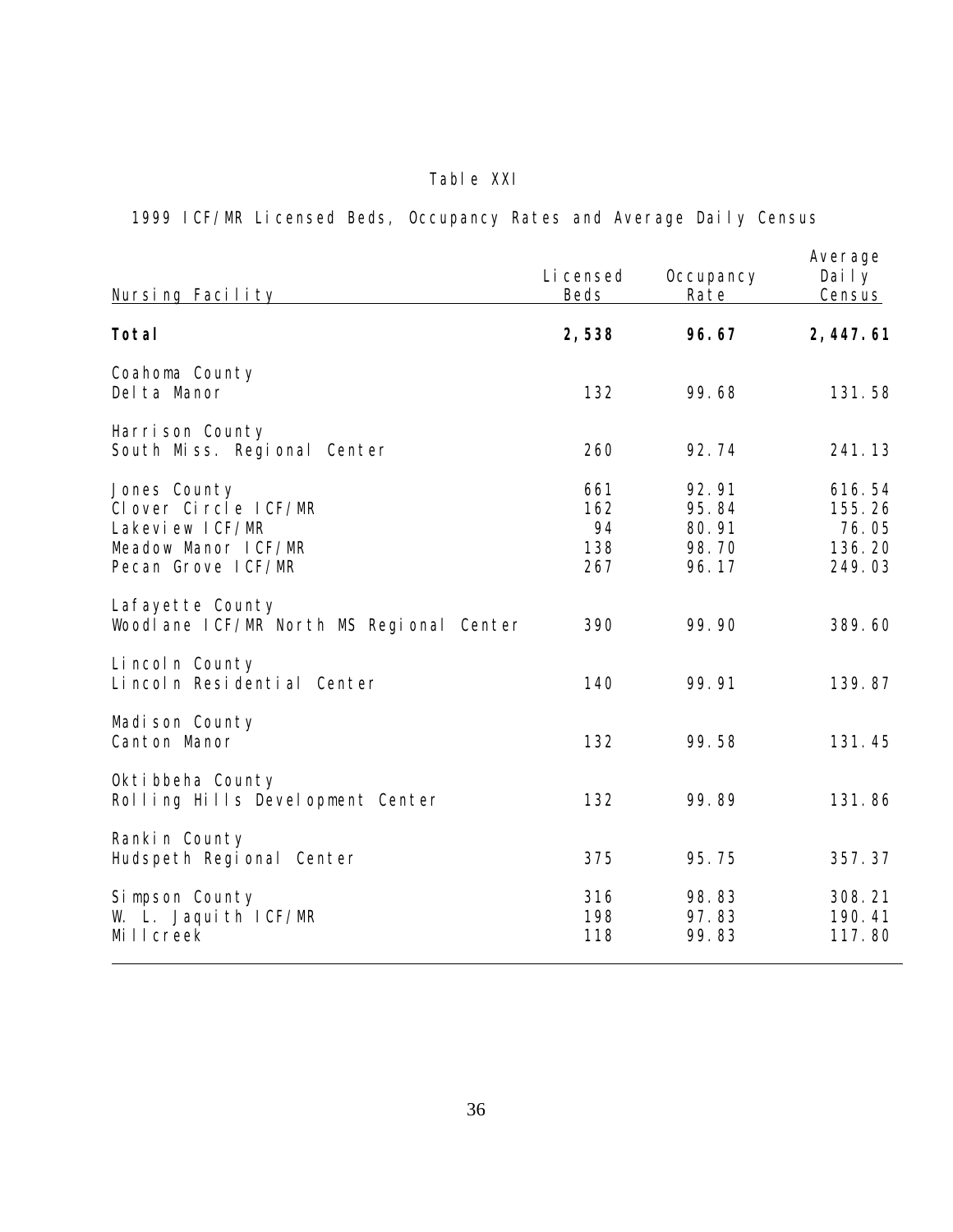#### Table XXII

#### ICF/MR Facility Bed Count by County and Type of Accommodation as of December 31, 1999

| County     | Total<br>Li censed<br>Beds | Beds<br>Set up &<br>Staffed | Pri vate | Semi-<br>Pri vate | Ward           |
|------------|----------------------------|-----------------------------|----------|-------------------|----------------|
| Total      | 2,538                      | 2,510                       | 69       | 1,454             | 987            |
| Coahoma    | 132                        | 132                         | 5        | 58                | 69             |
| Harri son  | 260                        | 257                         | 5        | 252               | $\Omega$       |
| Jones      | 661                        | 660                         | 14       | 228               | 418            |
| Lafayette  | 390                        | 390                         | 0        | 390               | $\overline{O}$ |
| Li ncol n  | 140                        | 140                         |          | 124               | 9              |
| Madi son   | 132                        | 132                         |          | 62                | 69             |
| Okti bbeha | 132                        | 120                         | 3        | 48                | 69             |
| Ranki n    | 375                        | 363                         | 22       | 116               | 225            |
| Si mpson   | 316                        | 316                         | 12       | 176               | 128            |

# Table XXIII

ICF/MR Facility Bed Count and Percentage Distribution by Type of Accommodation as of December 31, 1999

|                        | Total | Percent |
|------------------------|-------|---------|
| Li censed Bed Capacity | 2,538 | 100.0   |
| Total<br>Beds Set Up   | 2,510 | 98.9    |
| Pri vate               | 69    | 2.8     |
| Semi-Private           | 1,454 | 57.9    |
| Ward                   | 987   | 39.3    |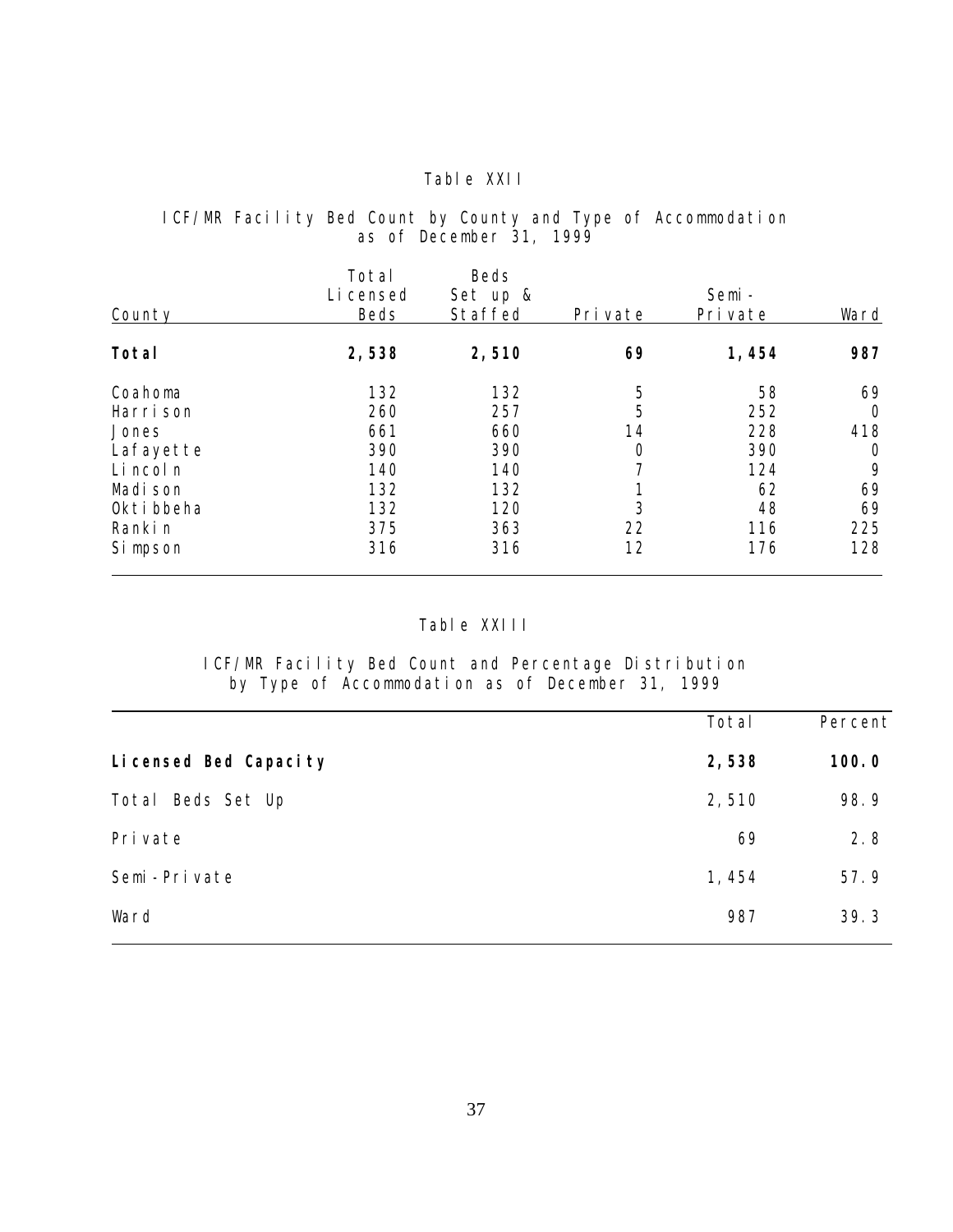

Map IV **Distribution of ICF/MRs by Bed Size and County**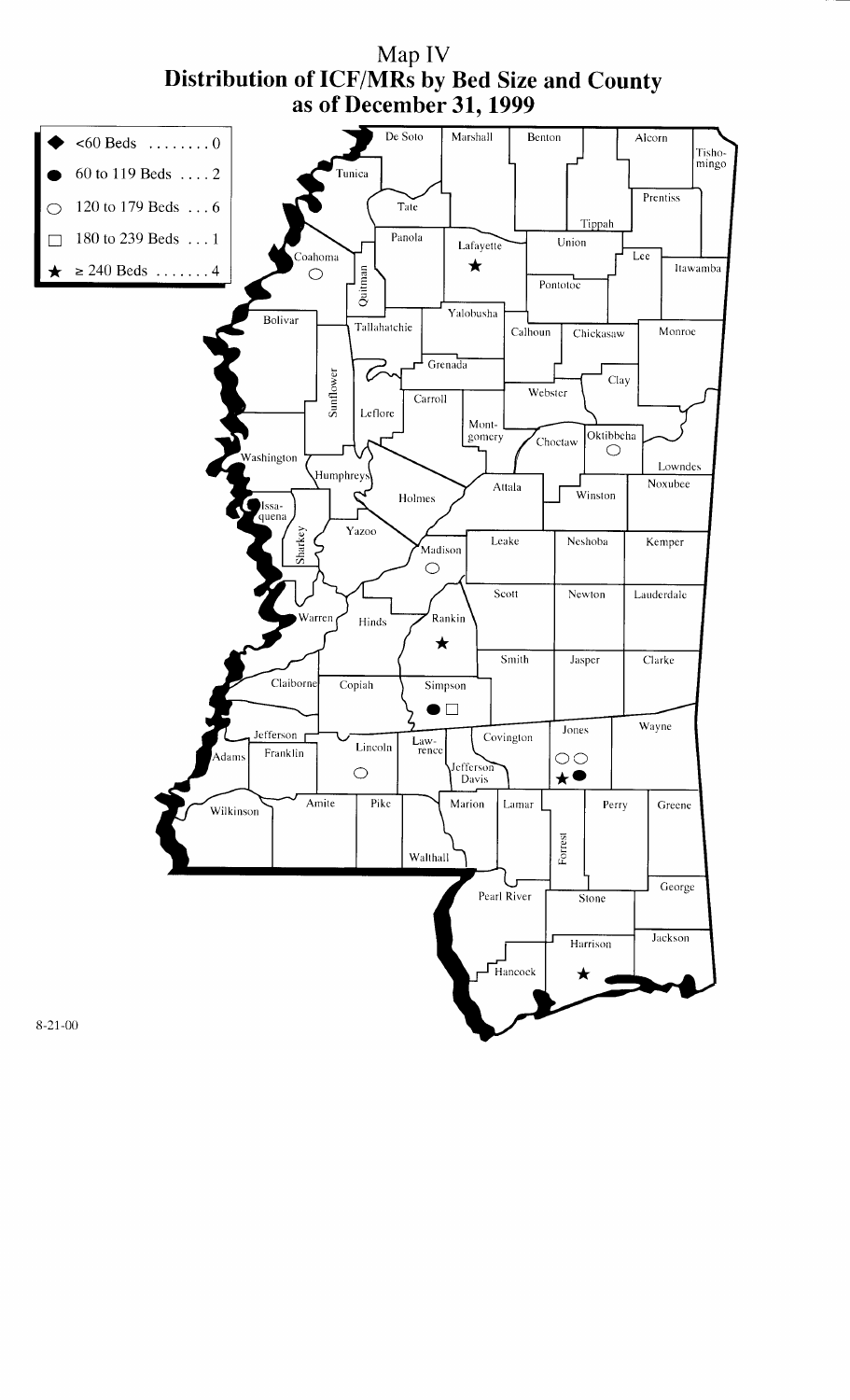### Table XXIV

ICF/MRs by Bed Size as of December 31, 1999

| Bed Size   | Total          | Percent |
|------------|----------------|---------|
| Total      | 13             | 100.0   |
| &50        | $\Omega$       | 0.0     |
| 60 to 119  | $\overline{2}$ | 15.4    |
| 120 to 179 | 6              | 46.2    |
| 180 to 239 | 1              | 7.7     |
| $>= 240$   | $\overline{4}$ | 30.8    |
|            |                |         |

# Table XXV

ICF/MRs by Bed Size and County as of December 31, 1999

|            | &50 | 199<br>60<br>to | 120 to 179 | 180 to 239 | $>=240$ | Total |
|------------|-----|-----------------|------------|------------|---------|-------|
| Total      |     |                 |            |            |         | 13    |
| Coahoma    |     |                 |            |            |         |       |
| Harri son  |     |                 |            |            |         |       |
| Jones      |     |                 |            |            |         |       |
| Lafayette  |     |                 |            |            |         |       |
| Li ncol n  |     |                 |            |            |         |       |
| Madi son   |     |                 |            |            |         |       |
| Okti bbeha |     |                 |            |            |         |       |
| Ranki n    |     |                 |            |            |         |       |
| Si mpson   |     |                 |            |            |         |       |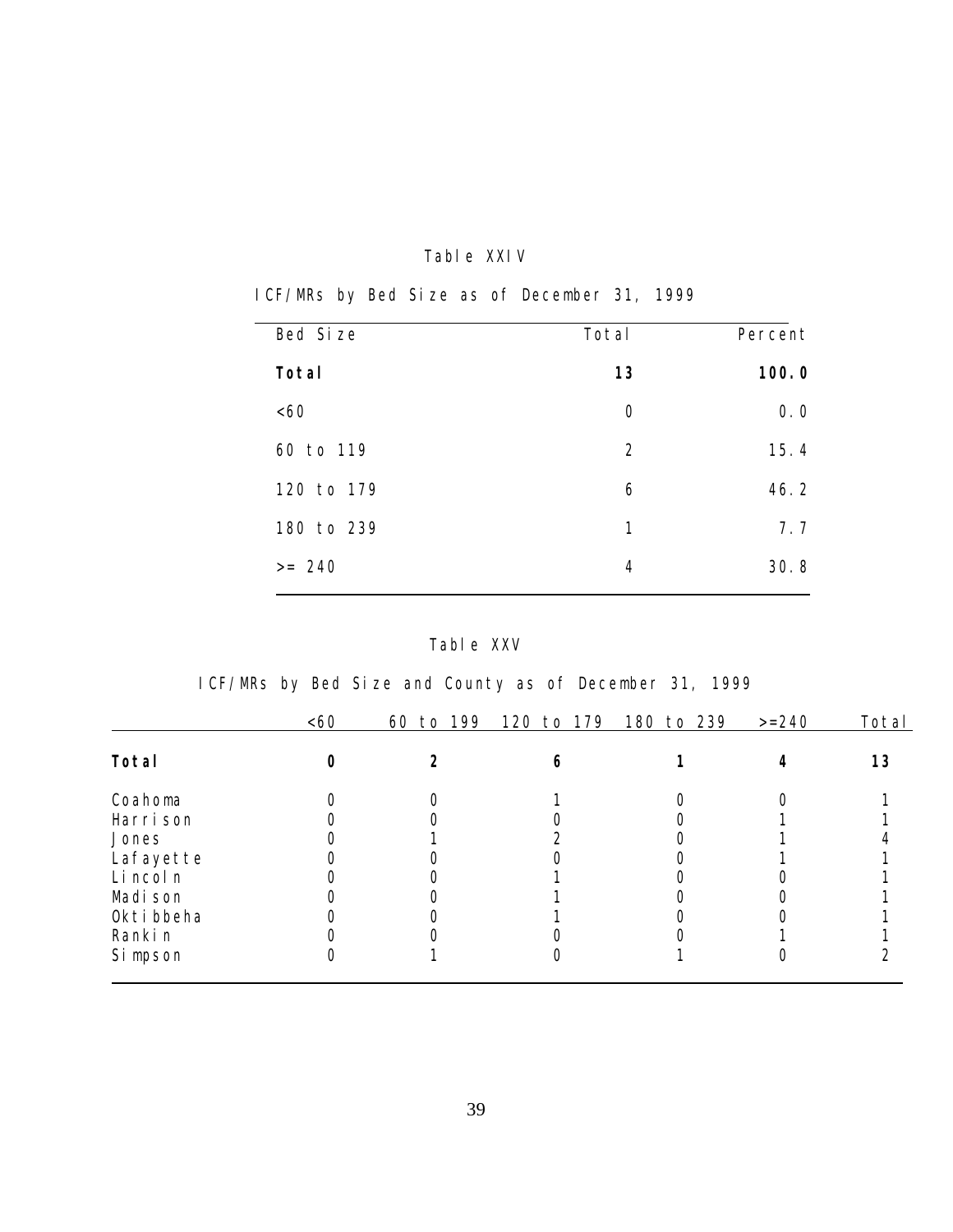| Age       | Total  | Percent |
|-----------|--------|---------|
| Total     | 2,740  | 100.0   |
| < 18      | 320    | 11.7    |
| $18 - 44$ | 1,460  | 53.3    |
| $45 - 64$ | 765    | 27.9    |
| 65 - 74   | 146    | 5.3     |
| 75 - 84   | 37     | 1.4     |
| $>= 85$   | 12     | 0.4     |
| Sex       | Total  | Percent |
| Total     | 2,740  | 100.0   |
| Mal e     | 1,573  | 57.4    |
| Femal e   | 1, 167 | 42.6    |
|           |        |         |

# Table XXVI

ICF/MR Patients Served During 1999 by Age Group and Sex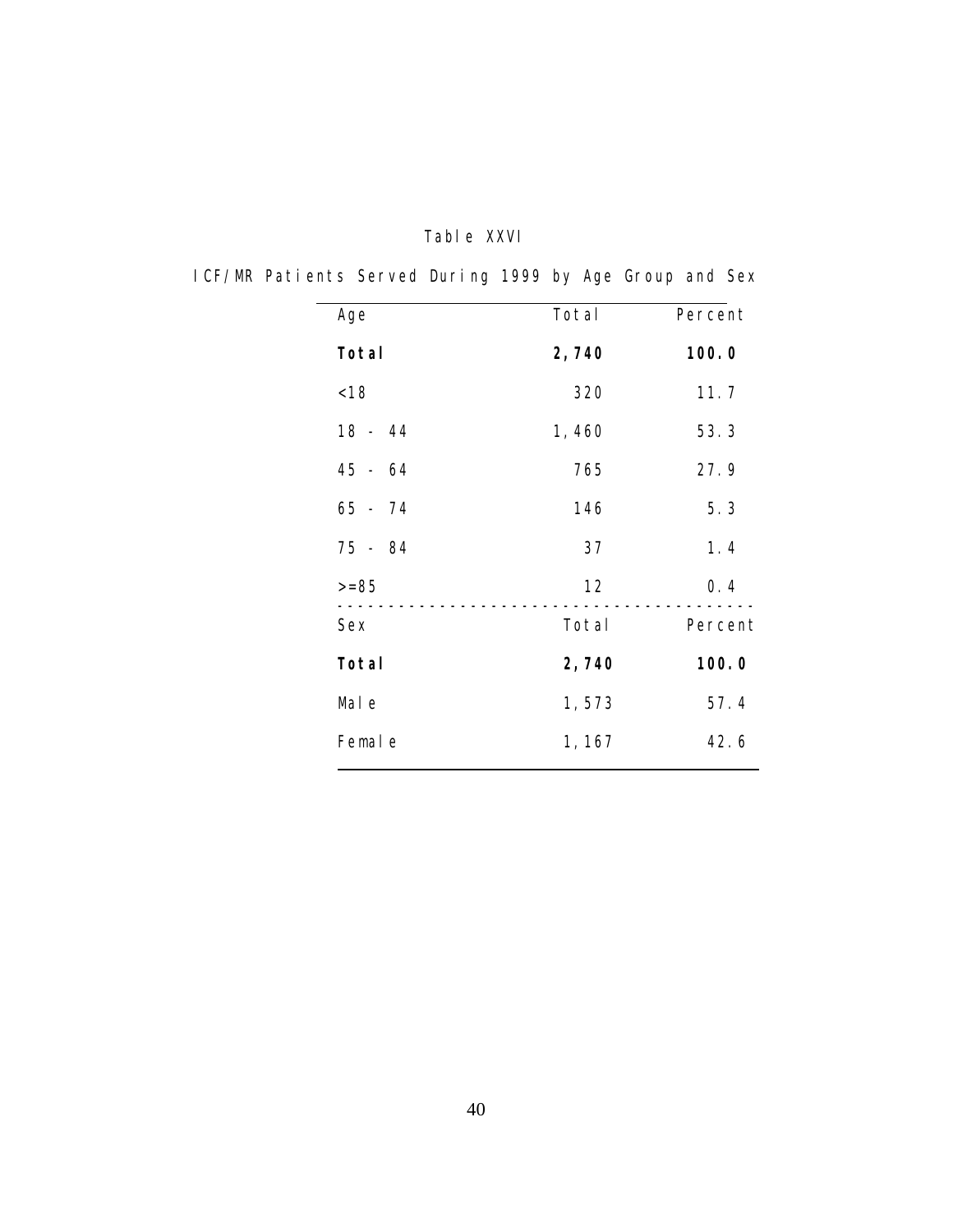### Table XXVII

|  |  |  | Number of ICF/MR Patients by Sex |  |  |
|--|--|--|----------------------------------|--|--|
|--|--|--|----------------------------------|--|--|

|                                  | Total | Mal e | Female |
|----------------------------------|-------|-------|--------|
| Total Patients December 31, 1998 | 2,409 | 1,389 | 1,020  |
| New Admissions 1999              | 331   | 184   | 147    |
| Live Discharges 1999             | 223   | 141   | 82     |
| Deaths                           | 33    | 23    | 10     |
| Total Patients December 31, 1999 | 2,484 | 1,409 | 1,075  |

# Table XXVIII

Ambulation Status of ICF/MR Patients as of December 31, 1999 and Total Days of Patient Care During 1999

|                       | Total    | Percent |
|-----------------------|----------|---------|
| Total Patients        | 2,484    | 100.0   |
| Ambulant Patients     | 1,944    | 78.3    |
| Non Ambulant Patients | 540      | 21.7    |
| Total Patient Days    | 893, 381 |         |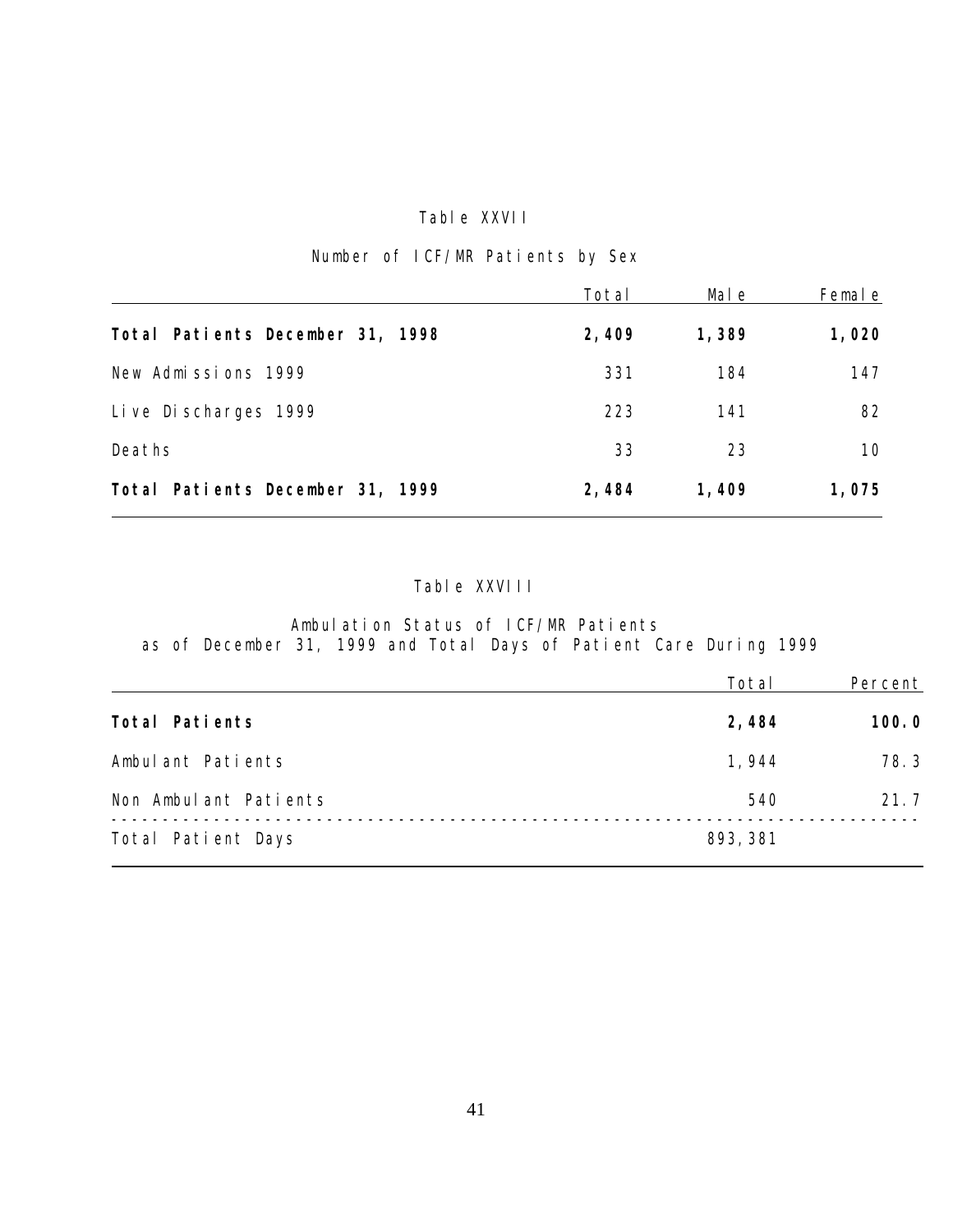# Table XXIX

### 1999 ICF/MR Admissions by Place from Which Admitted

|                        | Total | Percent |
|------------------------|-------|---------|
| Total                  | 331   | 100.0   |
| Hospi tal              | 28    | 8.5     |
| Another Nursing Home   | 65    | 19.6    |
| Own or Relative's Home | 195   | 58.9    |
| Other                  | 43    | 13.0    |

# Table XXX

# 1999 ICF/MR Admissions by Fee Source

|                            | Total          | Percent |
|----------------------------|----------------|---------|
| Total                      | 331            | 100.0   |
| Medi care                  | 8              | 2.4     |
| Medi cai d                 | 308            | 93.0    |
| Patients and/or Relatives  | $\overline{0}$ | 0.0     |
| VA Sponsored               | $\overline{0}$ | 0.0     |
| Wel fare Only              | $\overline{O}$ | 0.0     |
| Wel fare and Other Sources | $\overline{0}$ | 0.0     |
| Other Sources<br>Al I      | 15             | 4.5     |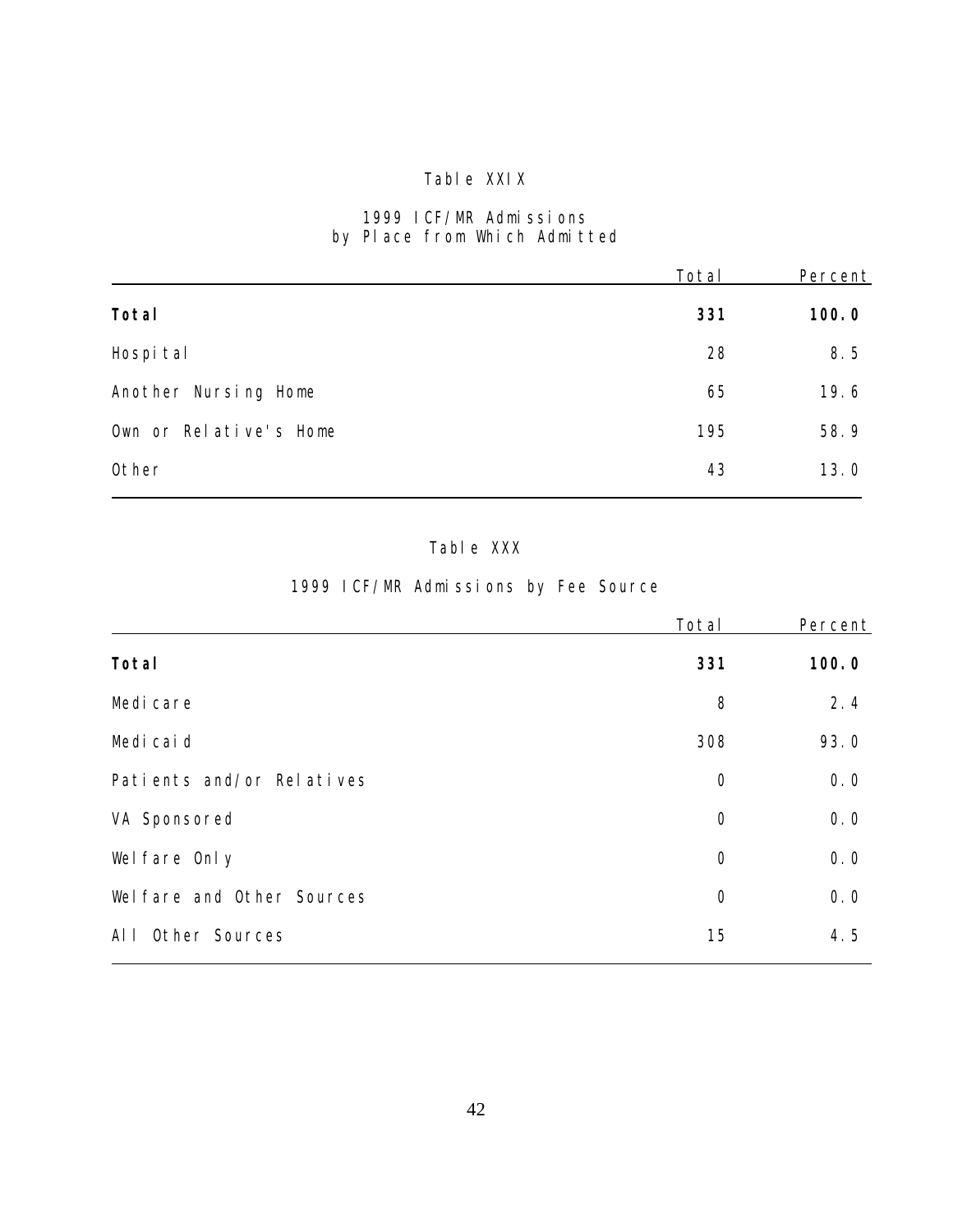# Table XXXI

# Destination of ICF/MR Patients Discharged During 1999

|                                     | Total | Percent |
|-------------------------------------|-------|---------|
| Total                               | 256   | 100.0   |
| Deaths                              | 33    | 12.9    |
| Live Discharges                     | 223   | 87.1    |
| Returned to Own or Relatives Home   | 116   | 52.0    |
| Transferred to Hospital             | 20    | 9.0     |
| Transferred to Another Nursing Home | 66    | 29.6    |
| AI<br>Others                        | 21    | 9.4     |

# Table XXXII

# Selected ICF/MR Data by County

|            | Total        | Total      | Total           |
|------------|--------------|------------|-----------------|
|            | Patient Days | Admissions | Patients Served |
| Total      | 893, 381     | 331        | 2,740           |
| Coahoma    | 48,025       | 11         | 143             |
| Harri son  | 88,014       | 29         | 267             |
| Jones      | 225,038      | 87         | 694             |
| Lafayette  | 142, 203     | 62         | 451             |
| Li ncol n  | 51,053       | 13         | 153             |
| Madi son   | 47, 979      | 12         | 142             |
| Okti bbeha | 48, 129      | 15         | 147             |
| Ranki n    | 130, 441     | 50         | 385             |
| Si mpson   | 112, 499     | 52         | 358             |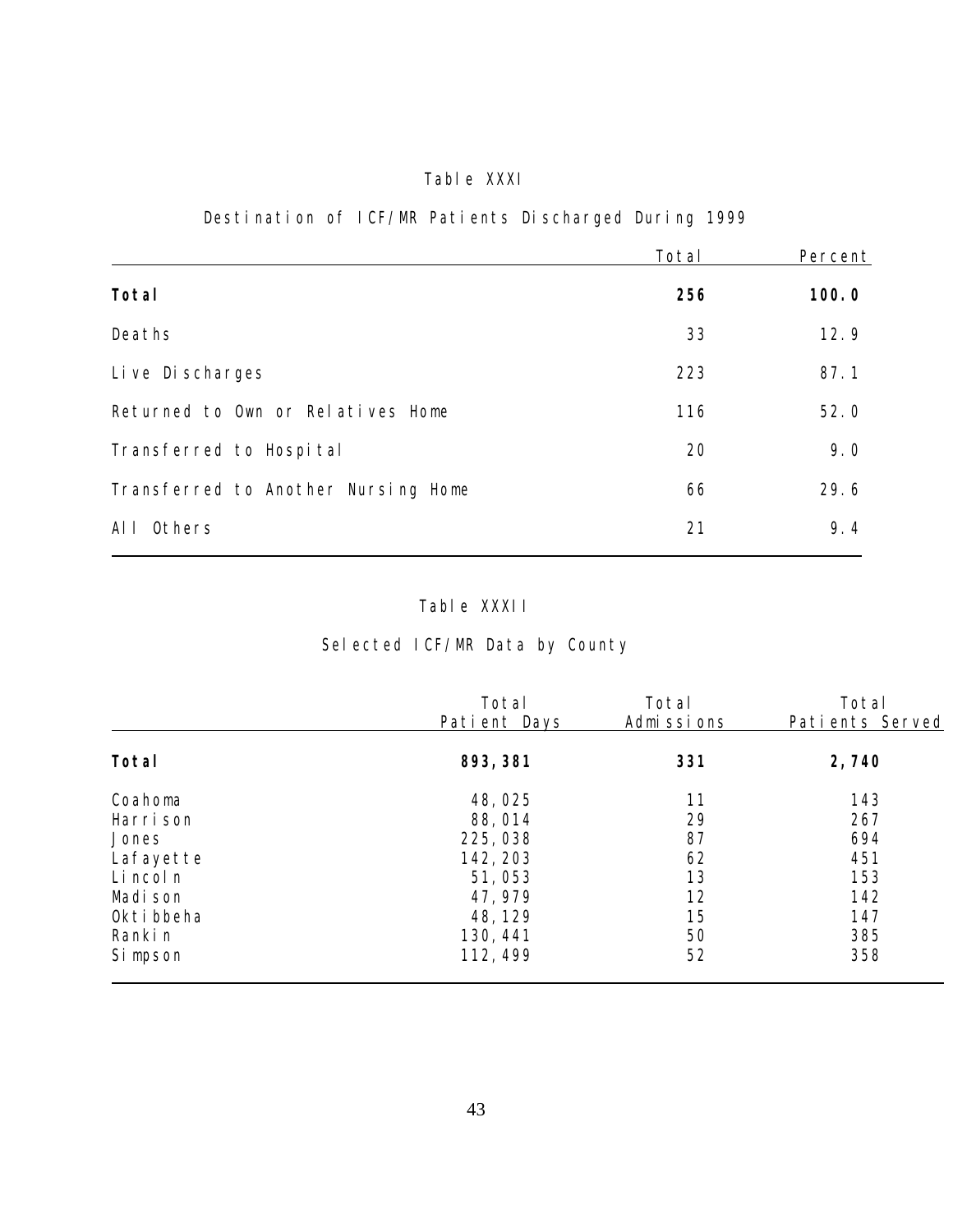

 $8 - 21 - 00$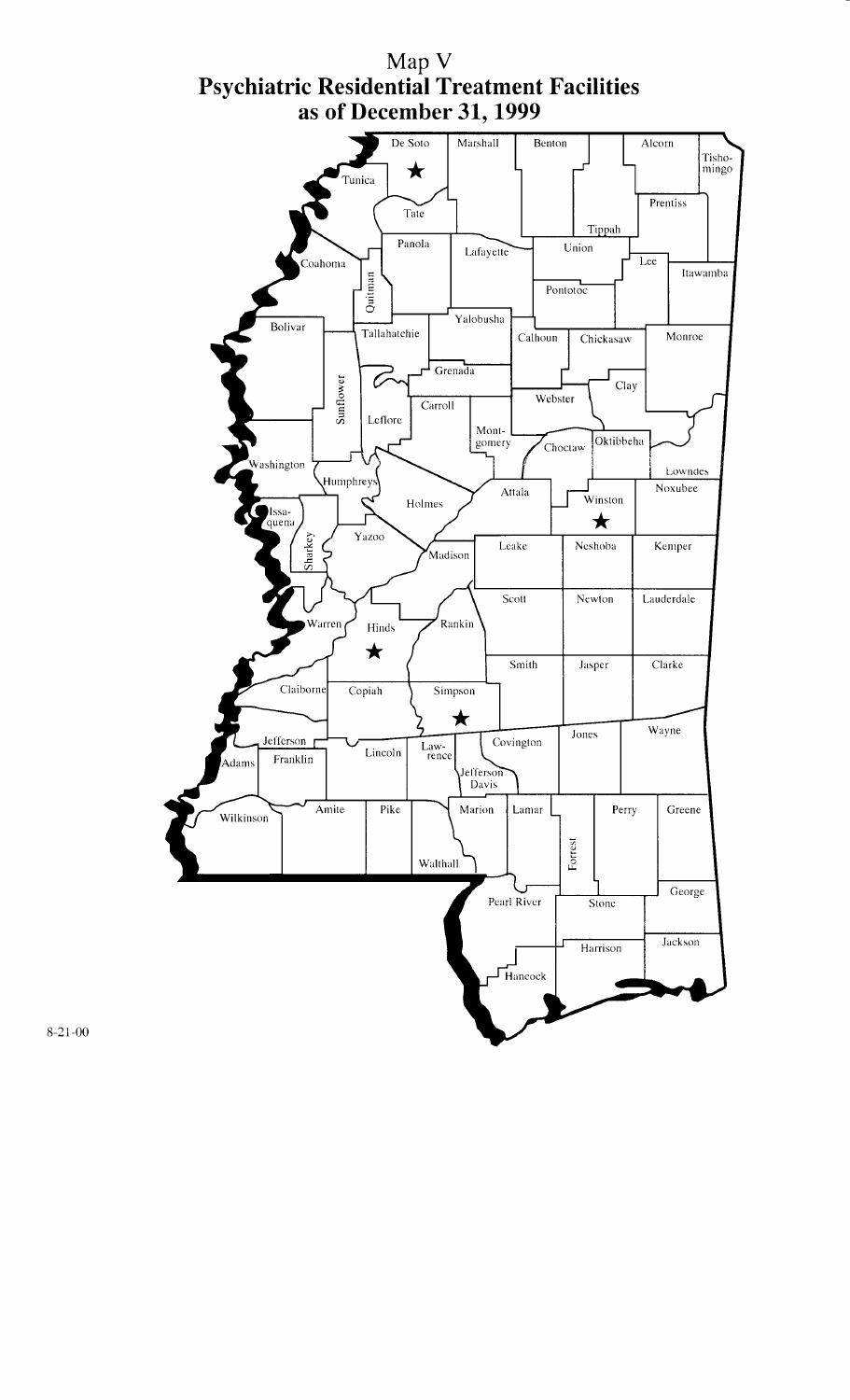# Table XXXIII

Psychiatric Residential Treatment Facility Bed Count, Patient Census, Patients Served, and New Admissions as of December 31, 1999

|                                            | 1995           | 1996           | 1997           | 1998                    | 19             |
|--------------------------------------------|----------------|----------------|----------------|-------------------------|----------------|
| Counties with Psy/Res Fac. on December 31: | $\overline{4}$ | $\overline{4}$ | 5              | 5                       |                |
| Facilities on December 31:                 | $\overline{4}$ | $\overline{4}$ | 5              | 5                       |                |
| Bed Count on December 31:                  | 158            | 147            | 177            | 196                     |                |
| Patients on December 31:                   | 111            | 98             | 135            | 160                     | 1              |
| Patients Served During the Year:           | 234            | 385            | 480            | 758                     | $\overline{4}$ |
| New Admissions During the Year:            | 147            | 274            | 382            | 391                     | 3              |
| Live Discharges During the Year:           | 123            | 287            | 345            | 367                     | 3              |
| Deaths During the Year:                    | $\overline{O}$ | $\overline{O}$ | $\overline{O}$ | $\overline{O}$          |                |
| Patient Days During the Year:              | 35, 103        |                |                | 40, 344 44, 965 58, 569 | 51, 1          |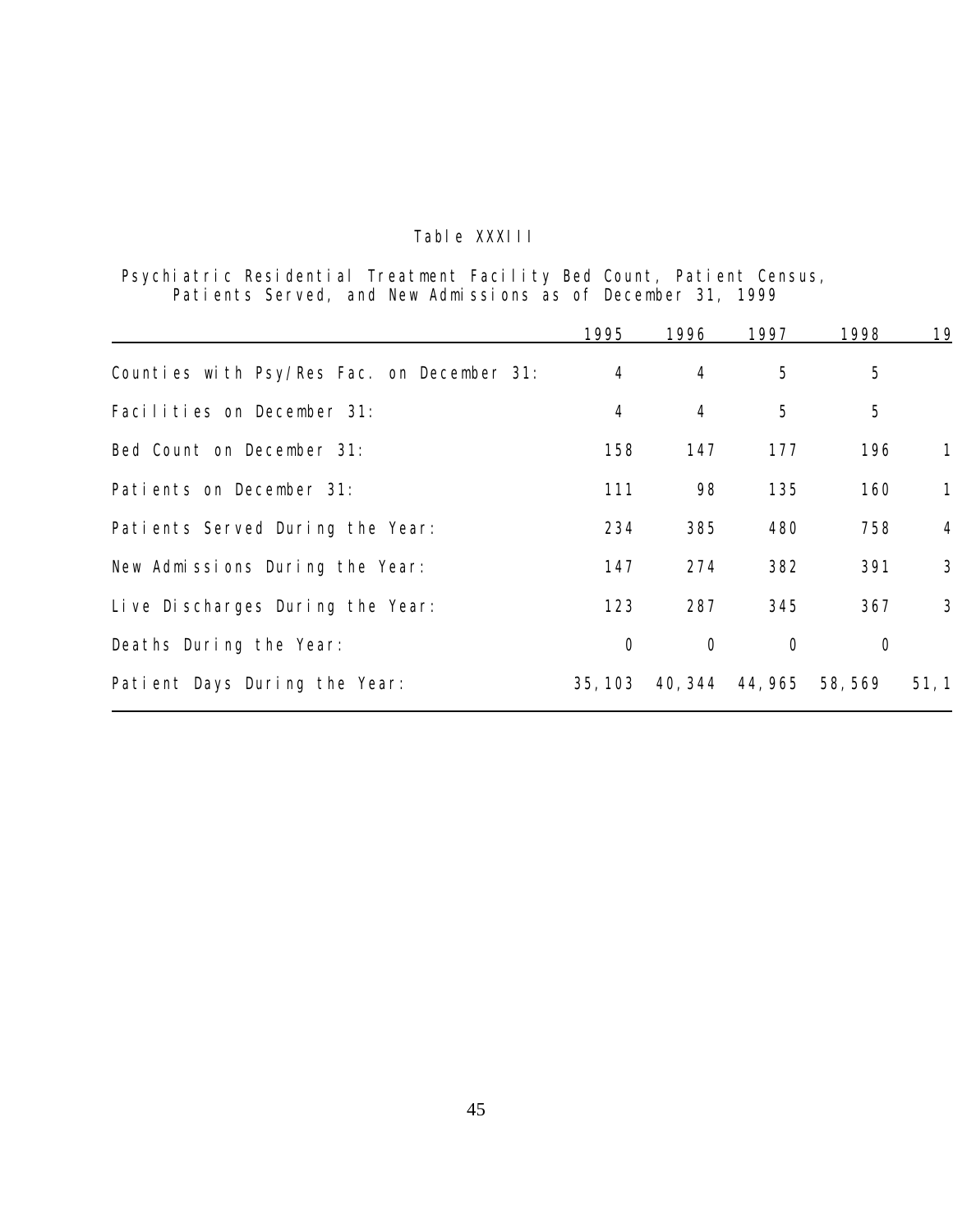#### Table XXXIV

#### Psychiatric Residential Treatment Facility Ownership and Percentage Distribution by Number of Facilities and Licensed Beds as of December 31, 1999

|                           |               | Facilities   |           | Li censed Beds |
|---------------------------|---------------|--------------|-----------|----------------|
|                           | Number        | Percent      | Number    | Percent        |
| Total                     | 4             | 100.0        | 166       | 100.0          |
| Propri etary<br>Nonprofit | $\mathcal{P}$ | 50.0<br>50.0 | 106<br>60 | 63.9<br>36.1   |
|                           |               |              |           |                |



Psychiatric Residential Facilities by Type of Ownership

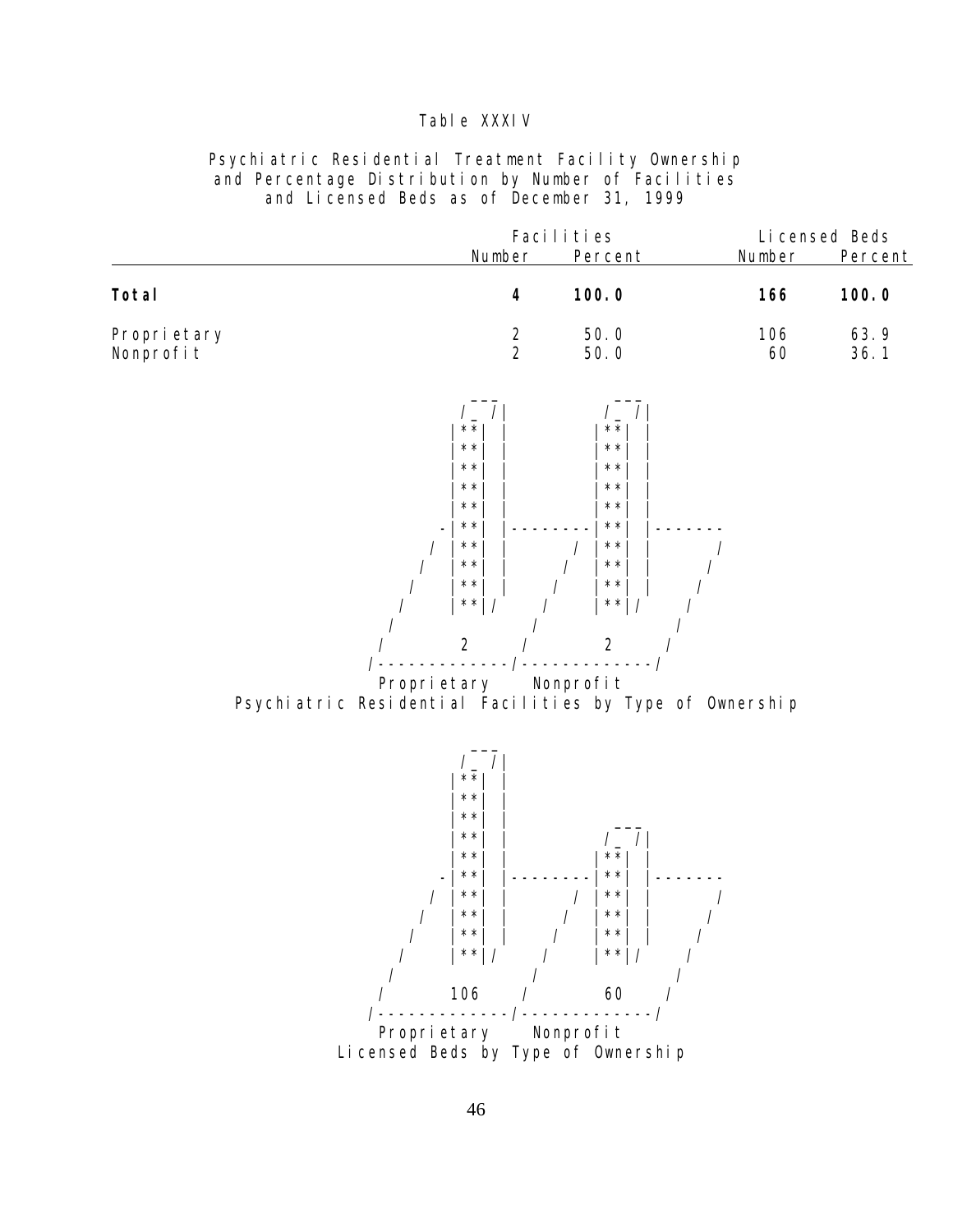### Table XXXV

Psychiatric Residential Treatment Facility Employees and Percentage Distribution By Title and Whether Full-Time or Part-Time as of December 31, 1999

|                         |                | Total   |        | Full-Time |                | Part-Time |
|-------------------------|----------------|---------|--------|-----------|----------------|-----------|
| Employees by Type       | Number         | Percent | Number | Percent   | Number         | Percent   |
| Total                   | 381            | 100.0   | 292    | 100.0     | 89             | 100.0     |
| Administrator           | 4              | 1.0     | 4      | 1.4       | $\circ$        | 0.0       |
| CI eri cal              | 12             | 3.1     | 11     | 3.8       |                | 1.1       |
| R. N.                   | 22             | 5.8     | 16     | 5.5       | 6              | 6.7       |
| L. P. N.                | 31             | 8.1     | 22     | 7.5       | 9              | 10.1      |
| Aide, Orderly           | 184            | 48.3    | 136    | 46.6      | 48             | 53.9      |
| Maid, Housekeeper       | 15             | 3.9     | 11     | 3.8       | 4              | 4.5       |
| Laundry Worker          | 4              | 1. 0    |        | 0.3       | 3              | 3.4       |
| Dietitian (ADA)         | $\overline{2}$ | 0.5     |        | 0.0       | $\overline{2}$ | 2.2       |
| Food Service Supervisor |                | 1. 0    | 3      | 1.0       |                | 1. 1      |
| Cook, Other Food Worker | 15             | 3.9     | 14     | 4.8       |                | 1. 1      |
| Physical Therapist      | $\overline{2}$ | 0.5     |        | 0.0       | $\overline{2}$ | 2.2       |
| Pharmacist              | 4              | 1.0     |        | 0.3       | 3              | 3.4       |
| Other                   | 82             | 21.5    | 73     | 25.0      | 9              | 10.1      |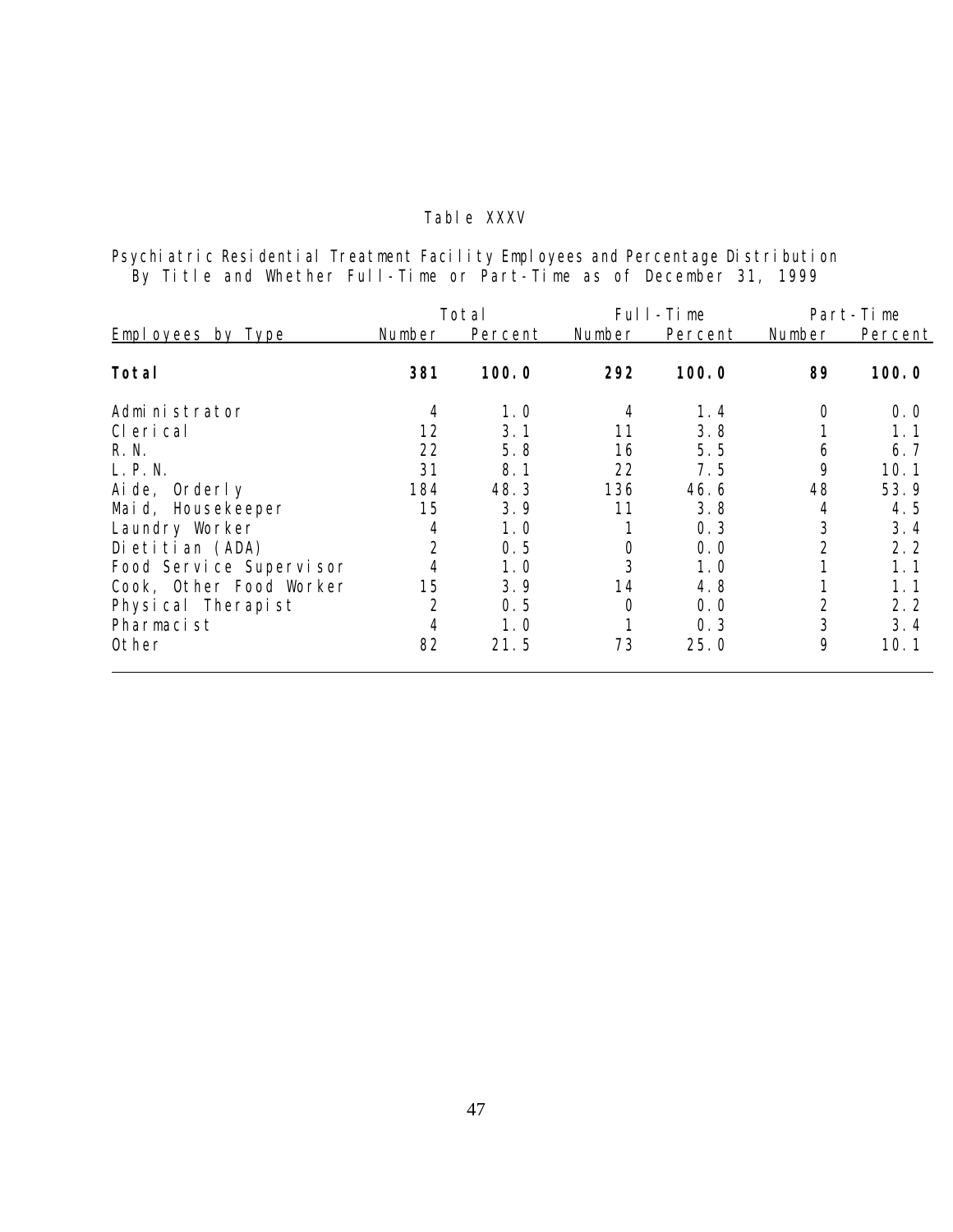#### Table XXXVI

#### Licensed Bed Capacity and Beds Set Up and Staffed for Psychiatric Residential Facilities as of December 31, 1999

| Facility                                                                                                              | County                                   | Li censed<br>Beds    | Beds<br>Set Up<br>and Staffed |
|-----------------------------------------------------------------------------------------------------------------------|------------------------------------------|----------------------|-------------------------------|
| Total                                                                                                                 |                                          | 166                  | 166                           |
| Cares Center, Inc.<br>Charter Parkwood Behay. Heal th<br>Diamond Grove Center<br>Millcreek Psy Res Treatment Facility | Hi nds<br>DeSoto<br>Wi nston<br>Si mpson | 30<br>40<br>30<br>66 | 30<br>40<br>30<br>66          |

#### Table XXXVII

#### 1999 Psychiatric Residential Treatment Facility Licensed Beds, Occupancy Rates and Average Daily Census

| County                                                 | Li censed<br>Beds | Occupancy<br>Rate | Average<br>Daily<br>Census |
|--------------------------------------------------------|-------------------|-------------------|----------------------------|
| Total                                                  | 166               | 82.58             | 140.16                     |
| DeSoto County<br>Charter Parkwood Behav. Heal th       | 40                | 75.30             | 30.12                      |
| Hinds County<br>Cares Center, Inc.                     | 30                | 91.55             | 27.47                      |
| Simpson County<br>Millcreek Psy Res Treatment Facility | 66                | 93.17             | 61.49                      |
| Winston County<br>Di amond Grove Center                | 30                | 70.28             | 21.08                      |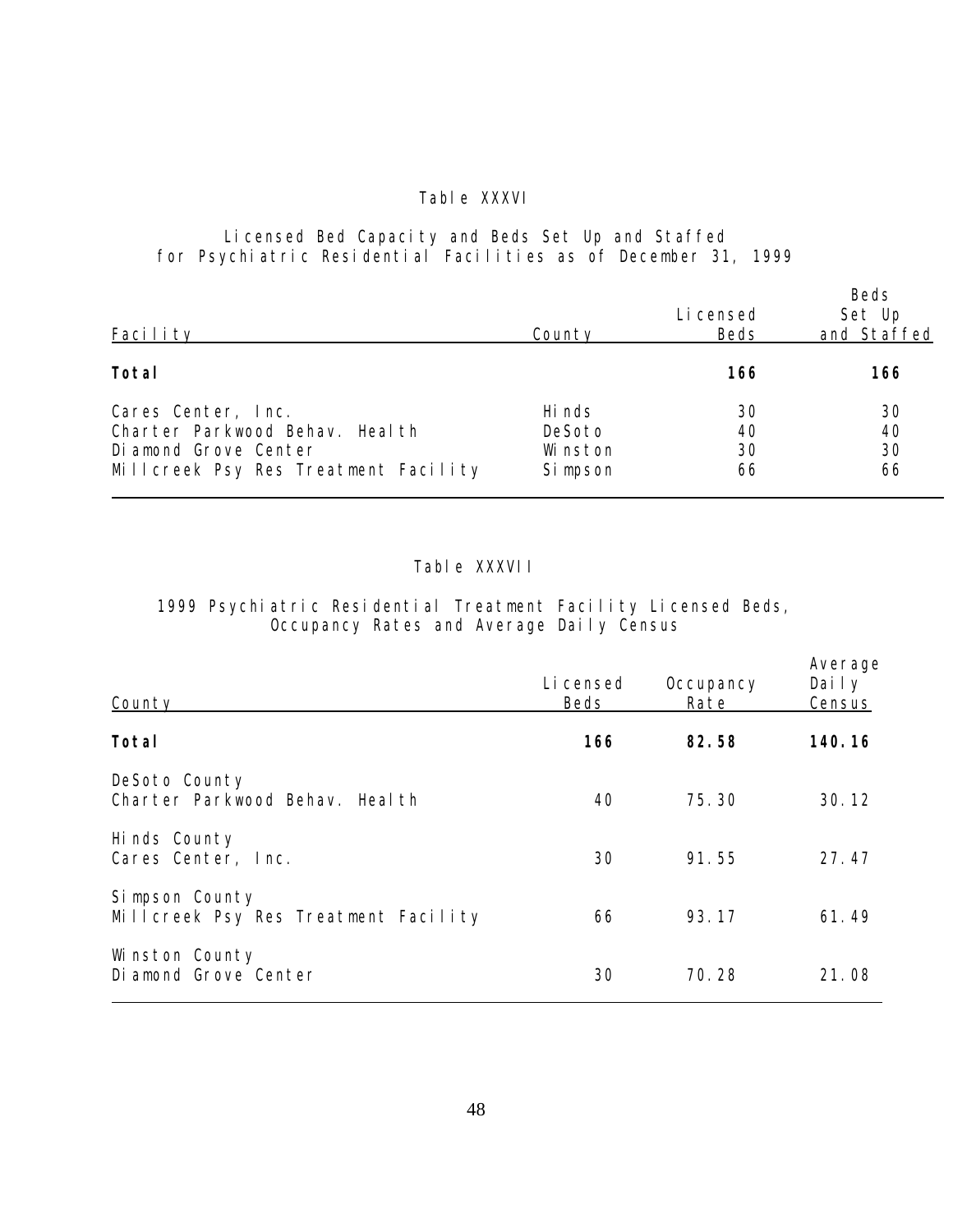#### Table XXXVIII

#### Psychiatric Residential Treatment Facility Bed Count by County and Type of Accommodation as of December 31, 1999

| County               | Total<br>Li censed<br>Beds | Beds<br>Set up &<br>Staffed | Pri vate | Semi-<br>Pri vate | Ward                            |
|----------------------|----------------------------|-----------------------------|----------|-------------------|---------------------------------|
| Total                | 166                        | 166                         |          | 126               | 40                              |
| DeSoto<br>Hi nds     | 40<br>30<br>66             | 40<br>30<br>66              |          | Ω<br>30<br>66     | 40<br>$\circ$<br>$\overline{O}$ |
| Si mpson<br>Wi nston | 30                         | 30                          | Ω        | 30                | $\overline{O}$                  |

#### Table XXXIX

#### Psychiatric Residential Facility Bed Count and Percentage Distribution as of December 31, 1999

|                        | Total          | Percent |
|------------------------|----------------|---------|
| Li censed Bed Capacity | 166            | 100.0   |
| Beds Set Up<br>Total   | 166            | 100.0   |
| Pri vate               | $\overline{O}$ | 0.0     |
| Semi-Private           | 126            | 75.9    |
| Ward                   | 40             | 24.1    |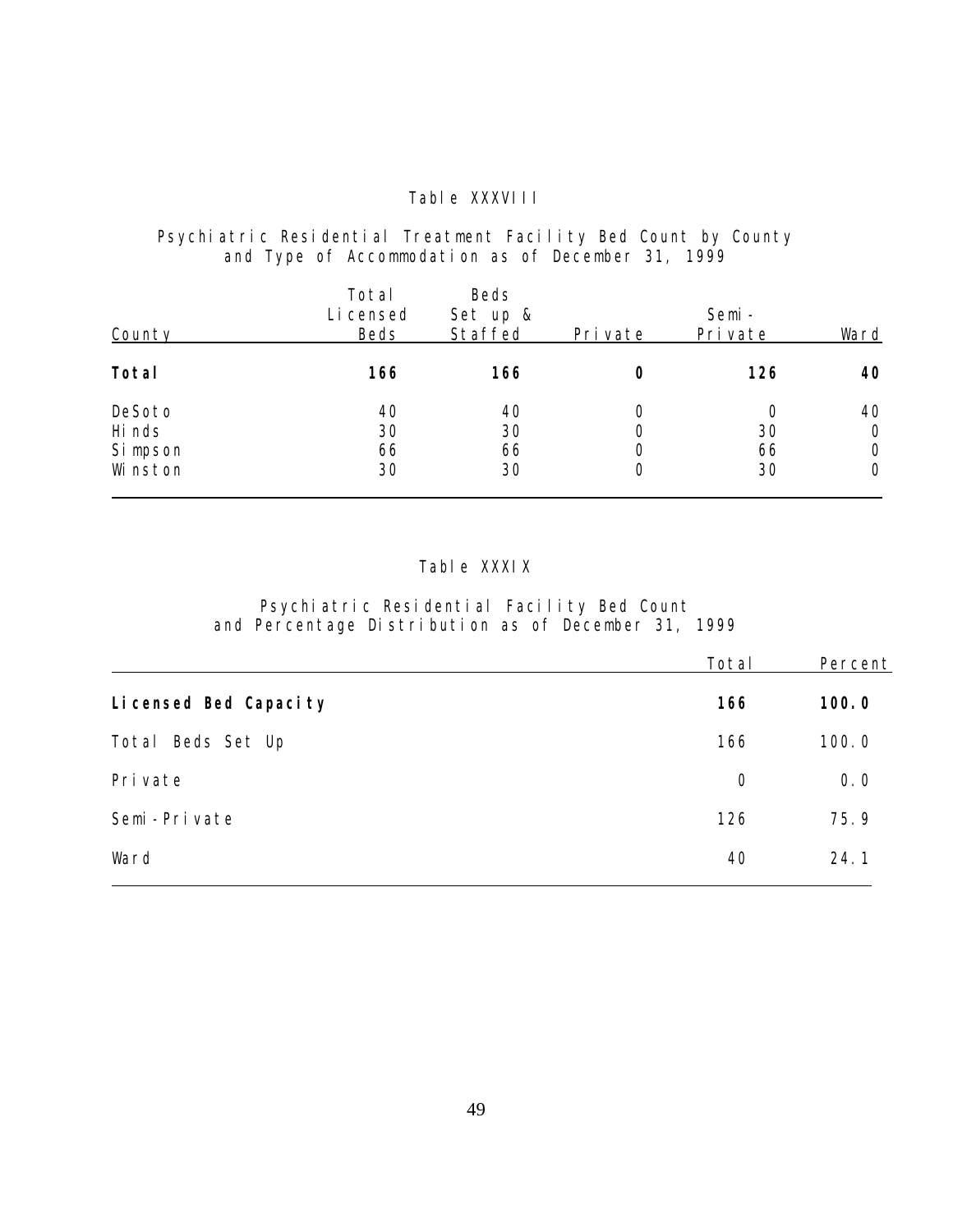# Table XL

Patients Served During 1999 in Psychiatric Residential Treatment Facilities by Age and Sex

| Age     | Total | Percent |
|---------|-------|---------|
| Total   | 476   | 100.0   |
| < 18    | 476   | 100.0   |
| Sex     |       |         |
| Total   | 476   | 100.0   |
| Mal e   | 316   | 66.4    |
| Femal e | 160   | 33.6    |
|         |       |         |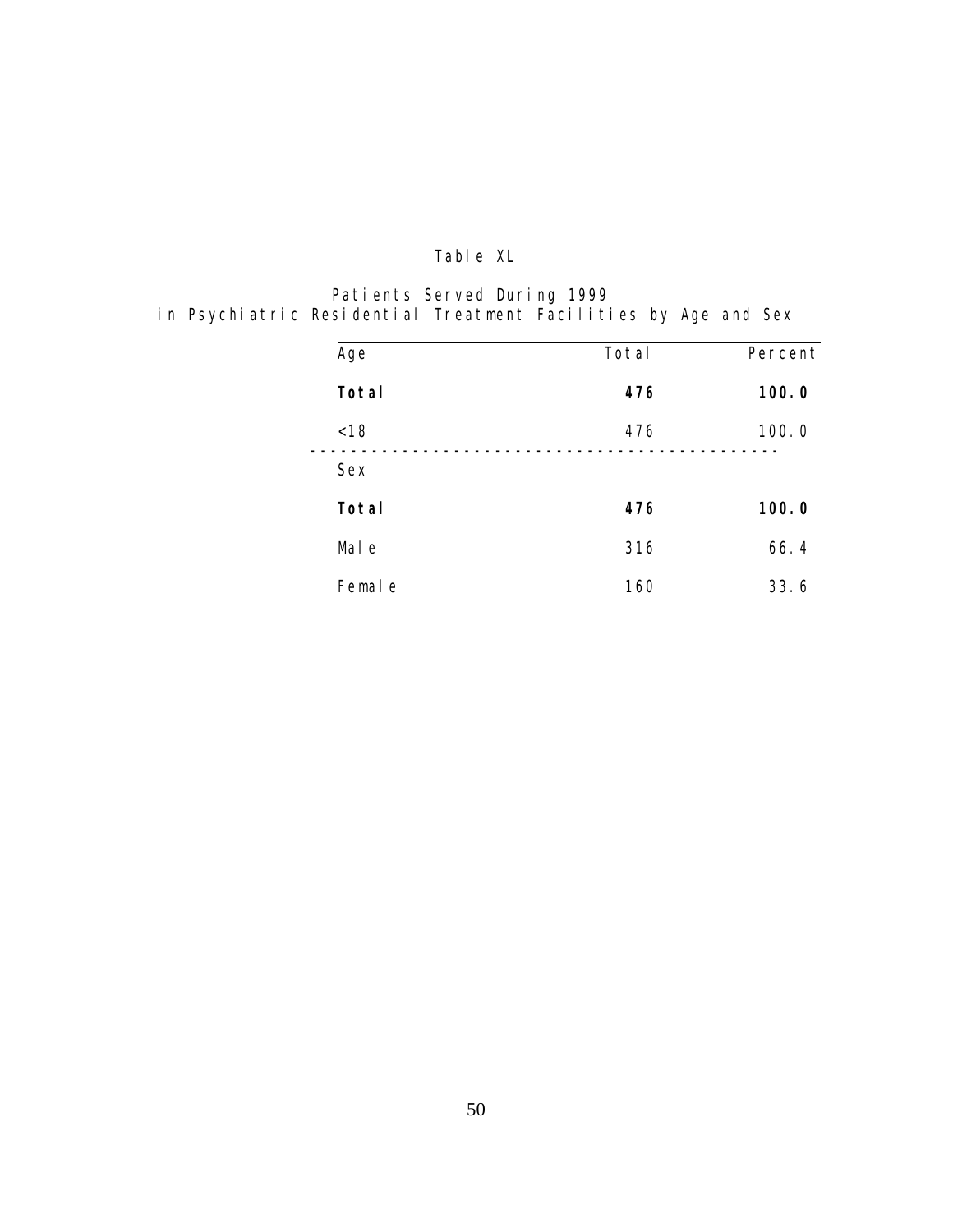### Table XLI

Number of Psychiatric Residential Treatment Facility Patients by Sex

|                                  | Total     | Mal e      | Femal e |
|----------------------------------|-----------|------------|---------|
| Total Patients December 31, 1998 | 144       | 108        | 36      |
| New Admissions 1999              | 332       | 208        | 124     |
| Live Discharges 1999             | 334       | 215        | 119     |
| Deaths                           | $\bigcap$ | $\bigcirc$ |         |
| Total Patients December 31, 1999 | 142       | 101        | 41      |

### Table XLII

Ambulation Status of Patients in Psychiatric Residential Treatment Facilities as of December 31, 1999 and Total Days of Patient Care During 1999

|                       | Total     | Percent |
|-----------------------|-----------|---------|
| Total Patients        | 142       | 100.0   |
| Ambulant Patients     | 142       | 100.0   |
| Non Ambulant Patients | $\bigcap$ | 0.0     |
| Total Patient Days    | 51, 160   |         |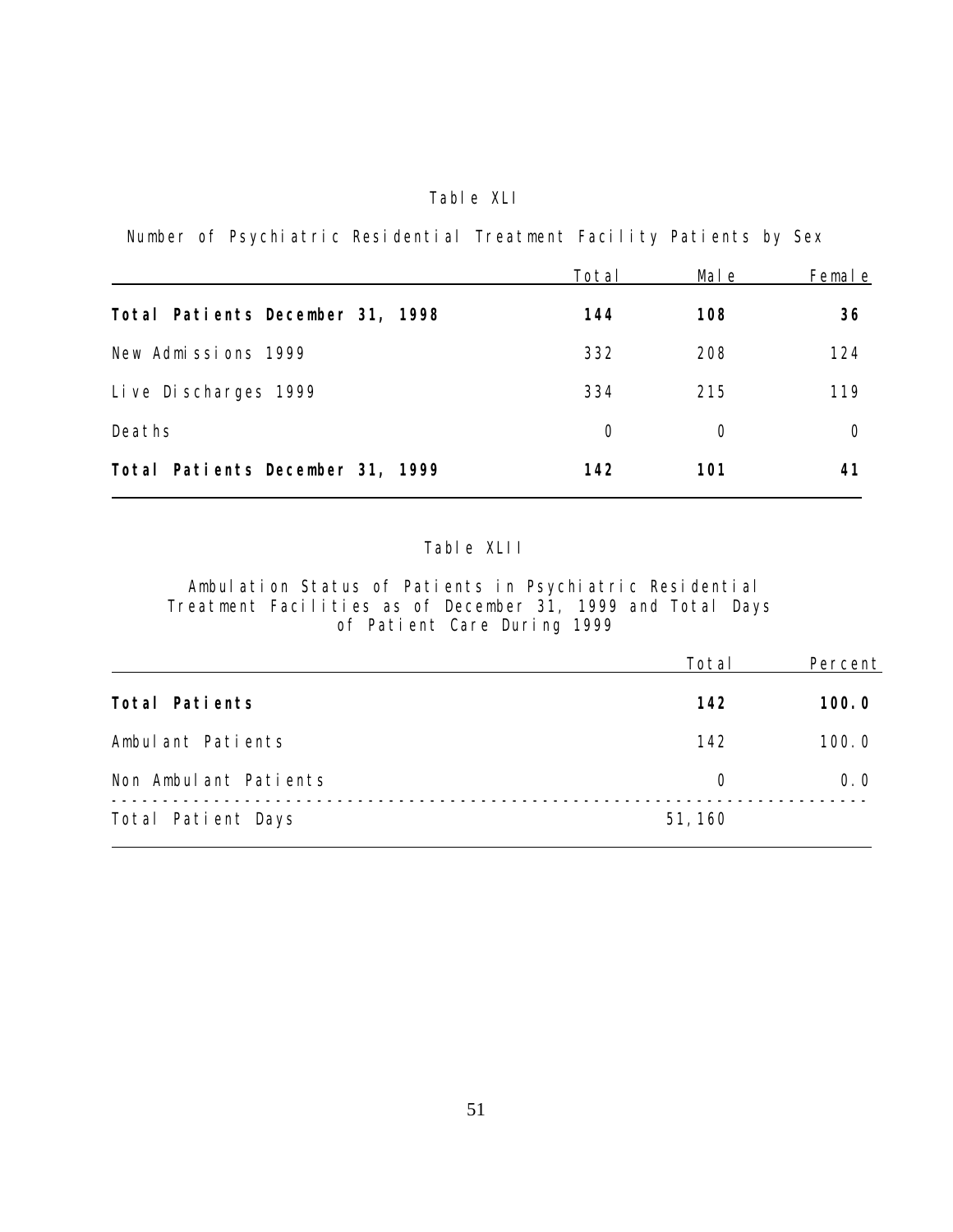#### Table XLIII

### 1999 Psychiatric Residential Treatment Facility Admissions by Place from Which Admitted

|                        | Total | Percent |
|------------------------|-------|---------|
| Total                  | 332   | 100.0   |
| Hospi tal              | 121   | 36.4    |
| Another Nursing Home   | 51    | 15.4    |
| Own or Relative's Home | 83    | 25.0    |
| Other                  | 77    | 23.2    |

# Table XLIV

### 1999 Psychiatric Residential Treatment Facility Admissions by Fee Source

|                            | Total          | Percent |
|----------------------------|----------------|---------|
| Total                      | 332            | 100.0   |
| Medi care                  | $\overline{O}$ | 0.0     |
| Medi cai d                 | 302            | 91.0    |
| Patients and/or Relatives  | $\overline{O}$ | 0.0     |
| VA Sponsored               | $\overline{O}$ | 0.0     |
| Wel fare Only              | $\overline{O}$ | 0.0     |
| Wel fare and Other Sources | $\overline{O}$ | 0.0     |
| Other Sources<br>$AI$ $I$  | 30             | 9.0     |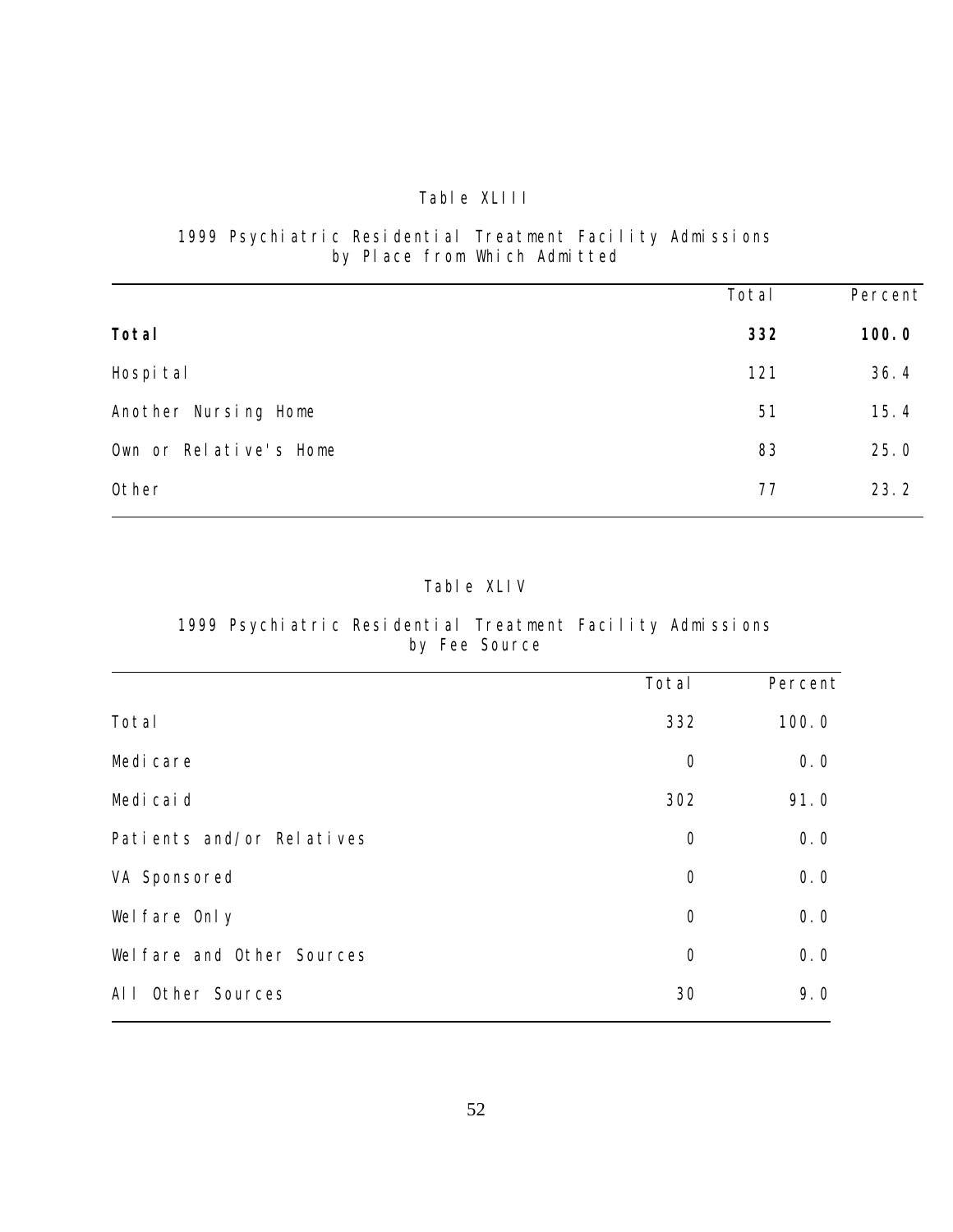# Table XLV

#### Destination of Patients Discharged from Psychiatric Residential Treatment Facilities During 1999

|                                     | Total          | Percen |
|-------------------------------------|----------------|--------|
|                                     |                |        |
| Total                               | 334            | 100.0  |
| Deaths                              | $\overline{0}$ | 0.0    |
| Live Discharges                     | 334            | 100.0  |
| Returned to Own or Relatives Home   | 197            | 59.0   |
| Transferred to Hospi tal            | 20             | 6.0    |
| Transferred to Another Nursing Home | 17             | 5.1    |
| Others<br>AI I                      | 100            | 29.9   |

### Table XLVI

Selected Psychiatric Residential Treatment Facility Data by County

|                                          | Pati ent<br>Days                      | Total<br>Admissions   | Total<br>Pati ents<br>Served |
|------------------------------------------|---------------------------------------|-----------------------|------------------------------|
| Total                                    | 51, 160                               | 332                   | 476                          |
| DeSoto<br>Hi nds<br>Si mpson<br>Wi nston | 10, 994<br>10,025<br>22, 445<br>7,696 | 73<br>62<br>122<br>75 | 104<br>87<br>188<br>97       |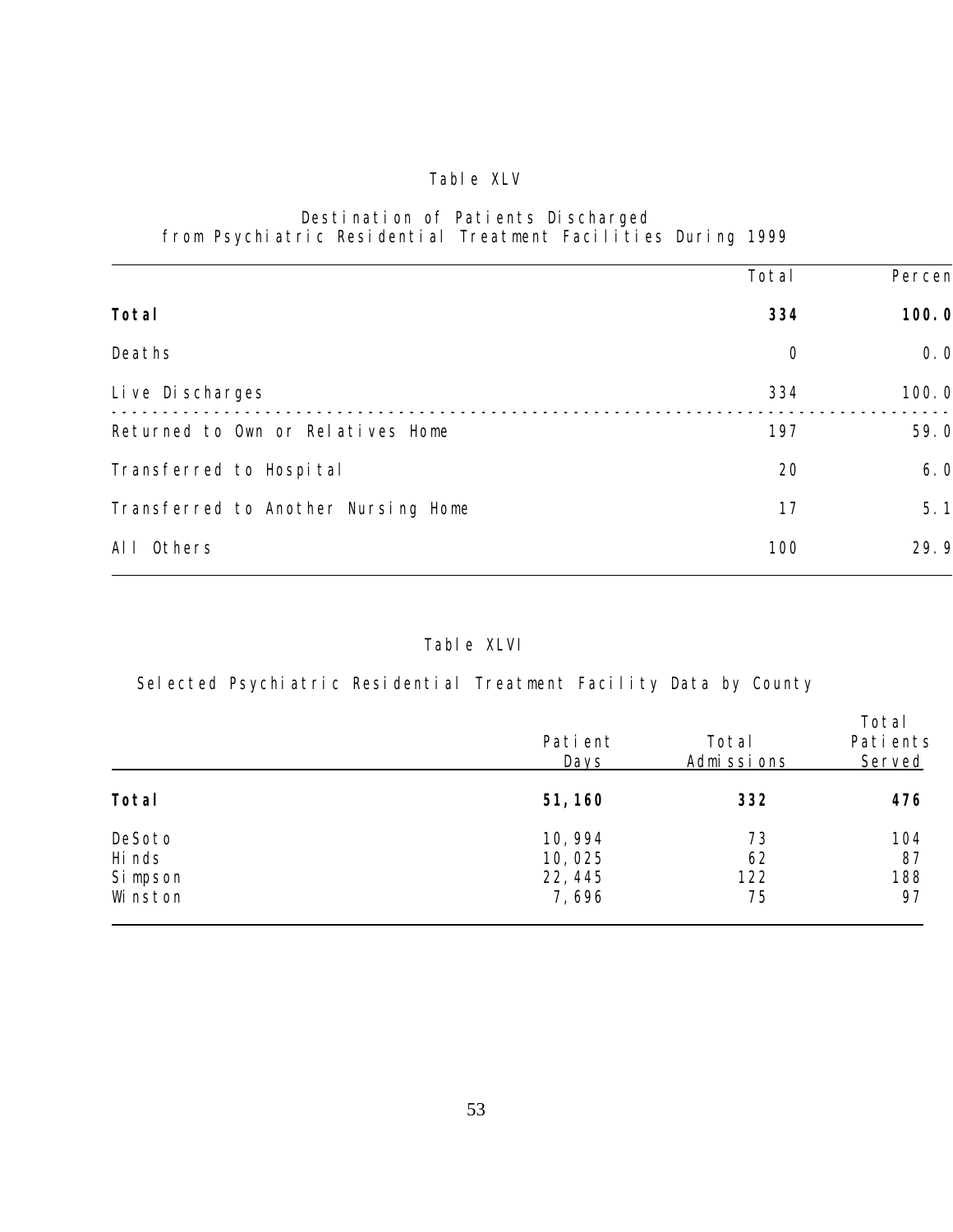Map VI<br>Distribution of Personal Care Homes by County as of December 31, 1999

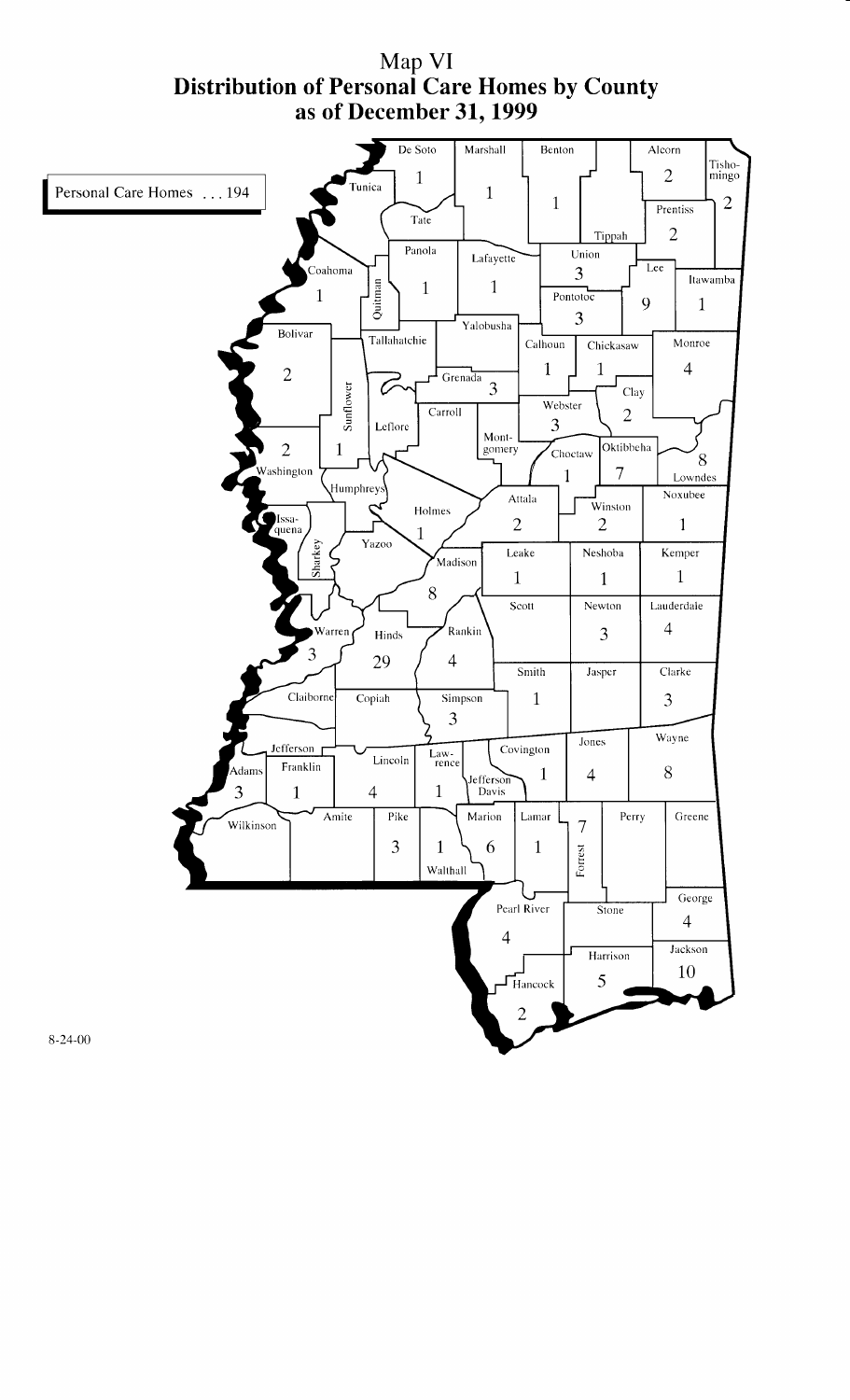### Table XLVII

#### Personal Care Home Bed Count, Patient Census, Patients Served, and New Admissions as of December 31, 1999

|                                                   | 1997*   | 1998**  | 1999     |
|---------------------------------------------------|---------|---------|----------|
| Counties with Personal Care Homes on December 31: | 51      | 51      | 56       |
| Personal Care Homes on December 31:               | 159     | 174     | 194      |
| Bed Count on December 31:                         | 3,392   | 3,860   | 4,710    |
| Patients on December 31:                          | 2, 242  | 2,561   | 3,074    |
| Patients Served During the Year:                  | 3,439   | 3,805   | 4,569    |
| New Admissions During the Year:                   | 1,544   | 1,633   | 2, 115   |
| Live Discharges During the Year:                  | 1,040   | 1,044   | 1,265    |
| Deaths During the Year:                           | 158     | 200     | 230      |
| Patient Days During the Year:                     | 643,081 | 643,007 | 713, 486 |

\*Number is not complete because 32 personal care homes submitted incomplete data. \*\*Number is not complete because 56 personal care homes reported incomplete data.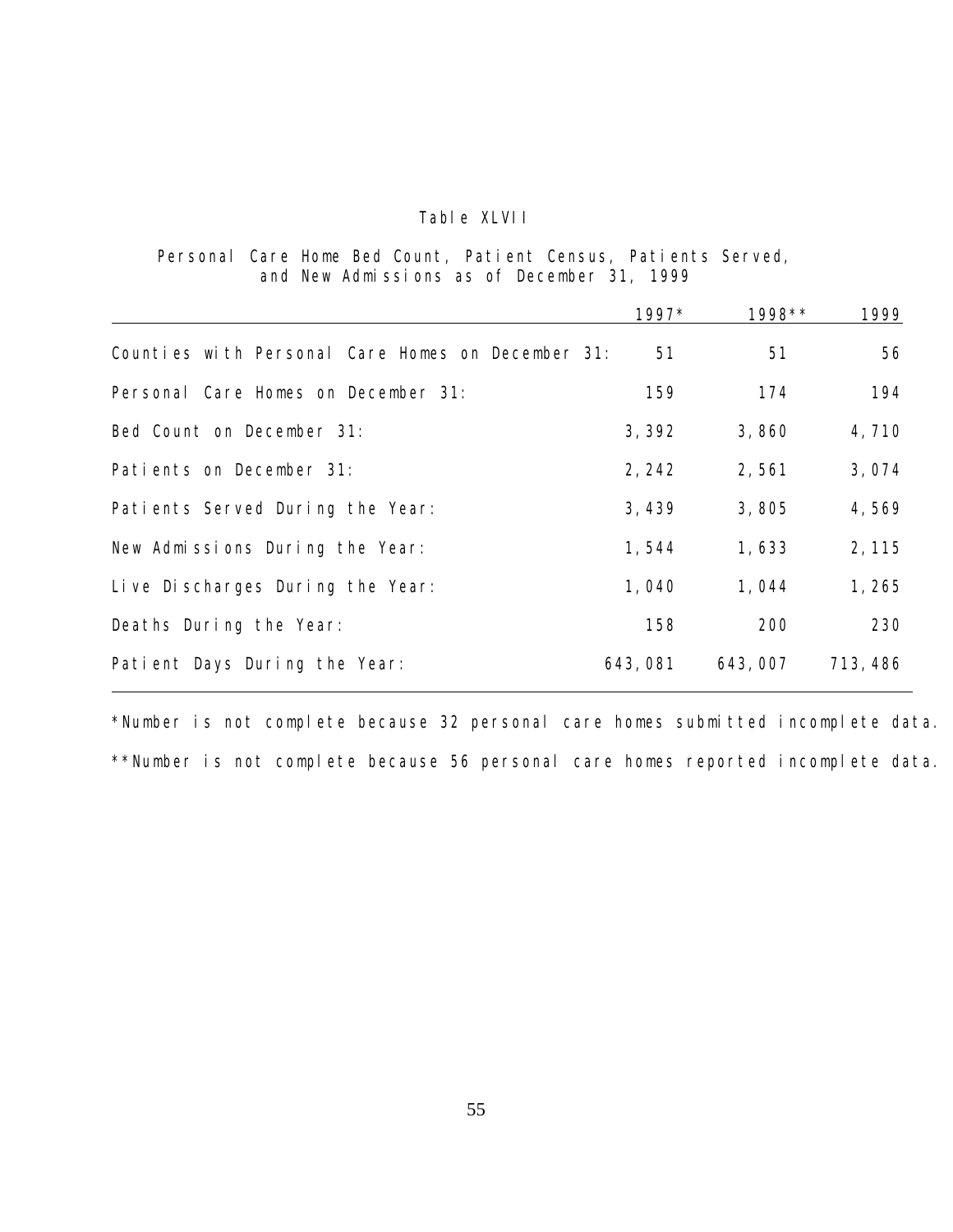#### Table XLVIII

Personal Care Home Ownership and Percentage Distribution by Number of Personal Care Homes and Licensed Beds as of December 31, 1999

|                                                                                                                                                                                                                                                                                                                                | Personal<br>Number               | Care Homes<br>Percent                            | Li censed Beds<br>Number   | Percent                    |
|--------------------------------------------------------------------------------------------------------------------------------------------------------------------------------------------------------------------------------------------------------------------------------------------------------------------------------|----------------------------------|--------------------------------------------------|----------------------------|----------------------------|
| Total                                                                                                                                                                                                                                                                                                                          | 194                              | 100.0                                            | 4,710                      | 100.0                      |
| Propri etary<br>Nonprofit<br>Public<br>Public Leased                                                                                                                                                                                                                                                                           | 139<br>42<br>$\overline{7}$<br>6 | 71.6<br>21.6<br>3.6<br>3.1                       | 3,402<br>857<br>349<br>102 | 72.2<br>18.3<br>7.4<br>2.2 |
| $\mathcal{L}_{\perp}$<br>$\star$ $\star$<br>$\star$ $\star$<br>$\star$ $\star$<br>$\star\star$<br>$\star$ $\star$<br>$\star\,\star$<br>$\star$ $\star$<br>$\sqrt{2}$<br>$\overline{\phantom{a}}$<br>$\star$ $\star$<br>$\star$ $\star$<br>$\star$ $\star$<br>$\star$ $\star$<br>$\star$ $\star$<br>$\star\,\star$<br>139<br>42 |                                  | $\frac{1}{x}$<br>$\frac{1}{x}$<br>$\overline{7}$ | 6                          |                            |
| Proprietary<br>Nonprofit<br>Care Homes by Type of Ownership<br>Personal                                                                                                                                                                                                                                                        | Public                           | Public Leased                                    |                            |                            |
| $\sqrt{\phantom{a}}$<br>$\star$ $\star$<br>$\star\star$<br>$\star\star$<br>$\star$ $\star$<br>$\star$ $\star$<br>$\star\star$<br>$\star$ $\star$<br>$\star\star$<br>$\prime$  <br>$\sqrt{2}$<br>$\star$ $\star$<br>$\star\star$<br>$\star\star$<br>$\star \star$                                                               |                                  | $\prime$<br>$ ** $                               | $\left/$                   |                            |
| 3,402<br>857                                                                                                                                                                                                                                                                                                                   |                                  | 349                                              | 102                        |                            |
| Proprietary<br>Nonprofit<br>Li censed Beds by Type of Ownership                                                                                                                                                                                                                                                                | Public                           | Public Leased                                    |                            |                            |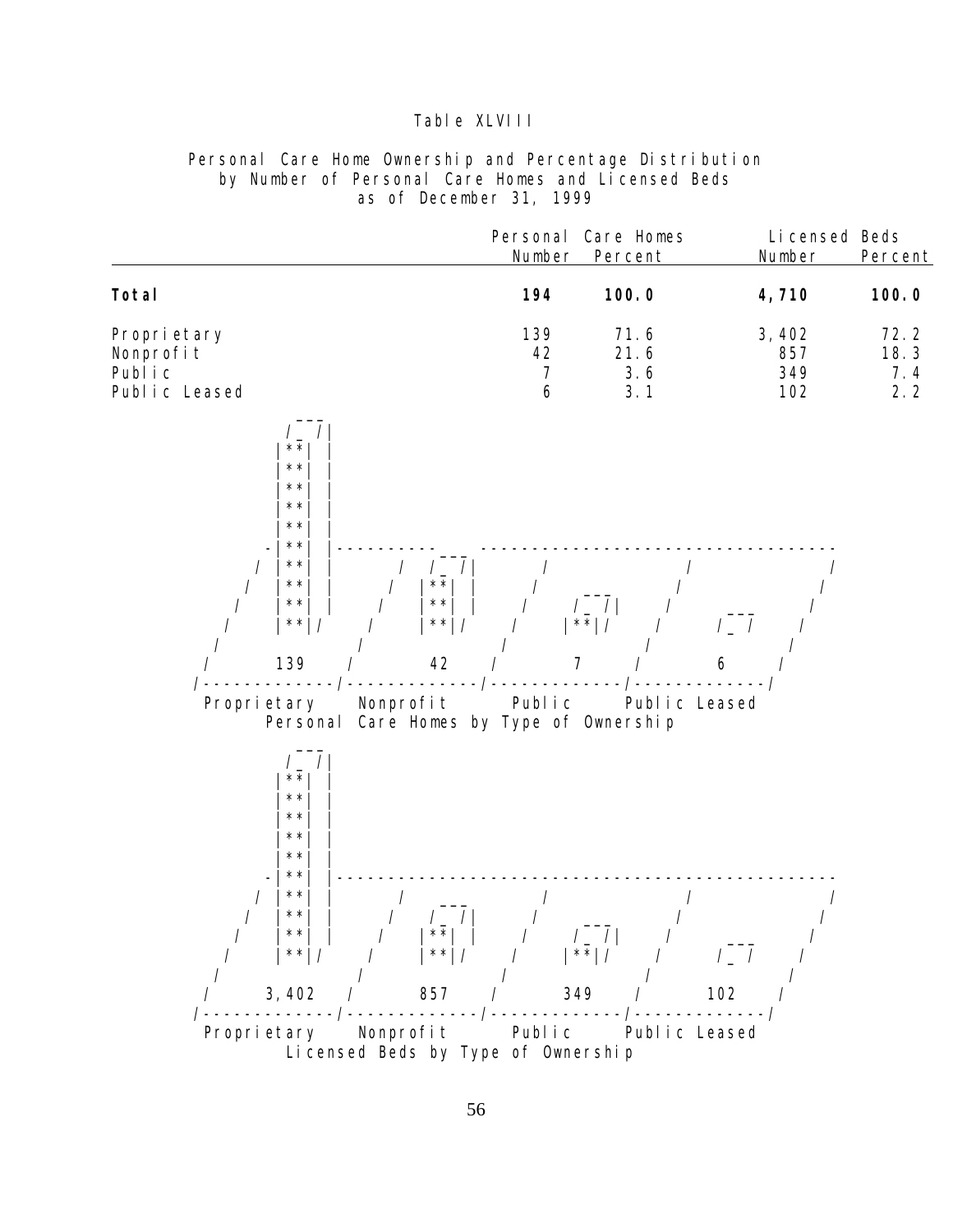# Table XLIX

Personal Care Home Employees and Percentage Distribution By Title and Whether Full-Time or Part-Time as of December 31, 1999

|                         |        | Total   |        | Full-Time |        | Part-Time |
|-------------------------|--------|---------|--------|-----------|--------|-----------|
| Employees by Type       | Number | Percent | Number | Percent   | Number | Percent   |
| Total                   | 2,823  | 100.0   | 1,975  | 100.0     | 848    | 100.0     |
| Admi ni strator         | 175    | 6.2     | 164    | 8.3       | 11     | 1.3       |
| CI eri cal              | 89     | 3.2     | 68     | 3.4       | 21     | 2.5       |
| R. N.                   | 75     | 2.7     | 40     | 2.0       | 35     | 4.1       |
| L. P. N.                | 231    | 8.2     | 169    | 8.6       | 62     | 7.3       |
| Aide, Orderly           | 1,236  | 43.8    | 875    | 44.3      | 361    | 42.6      |
| Maid, Housekeeper       | 233    | 8.2     | 163    | 8.3       | 70     | 8.3       |
| Laundry Worker          | 54     | 1.9     | 31     | 1.6       | 23     | 2.7       |
| Dietitian (ADA)         | 26     | 0.9     | 8      | 0.4       | 18     | 2.1       |
| Food Service Supervisor | 64     | 2.3     | 55     | 2.8       | 9      | 1.1       |
| Cook, Other Food Worker | 401    | 14.2    | 242    | 12.3      | 159    | 18.8      |
| Physical Therapist      | 14     | 0.5     | 4      | 0.2       | 10     | 1.2       |
| Pharmacist              | 20     | 0.7     | 6      | 0.3       | 14     | 1.7       |
| Other                   | 205    | 7.3     | 150    | 7.6       | 55     | 6.5       |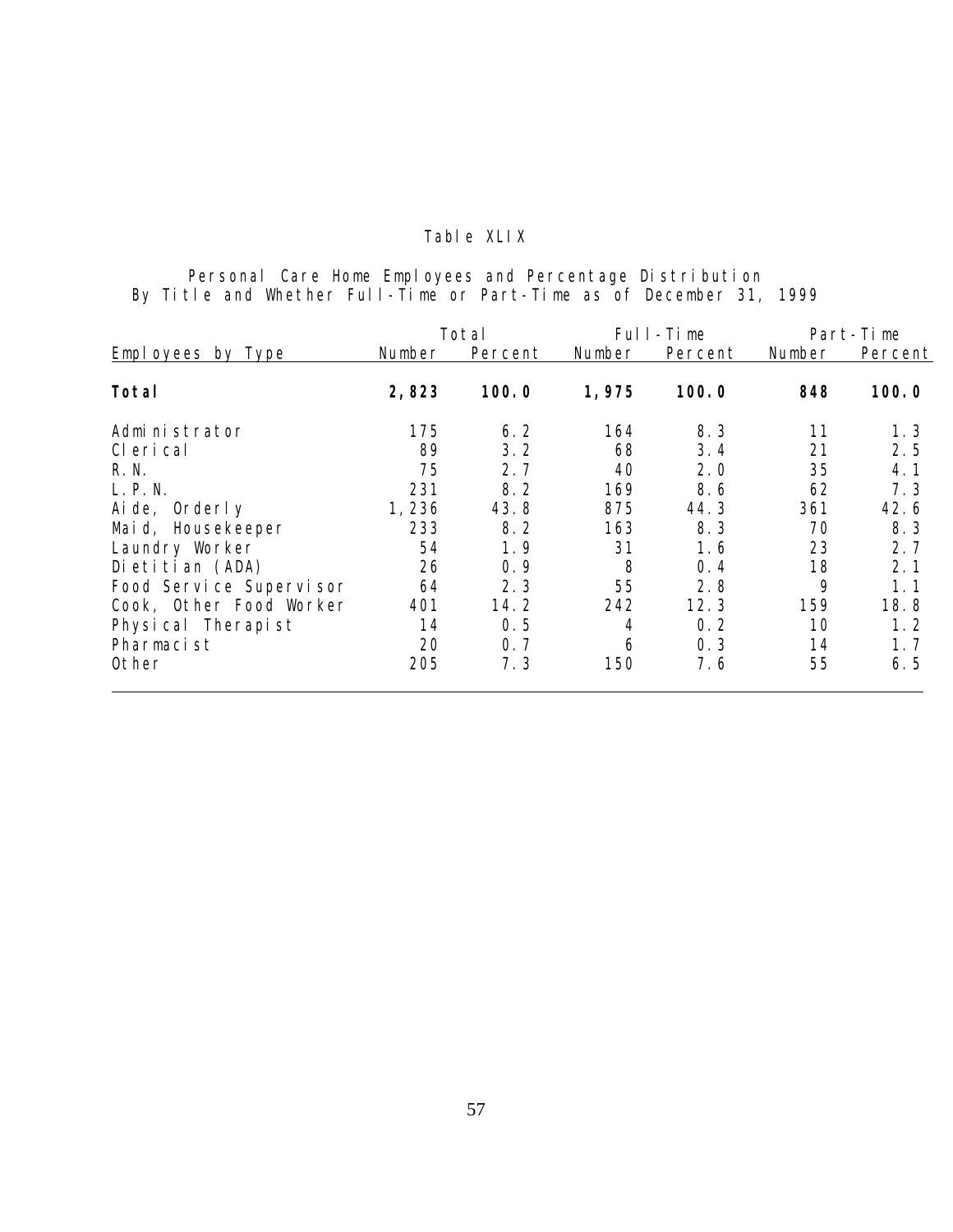## Table L

| Personal Care Home                 | County      | Li censed<br><b>Beds</b> | Beds<br>Set Up<br>and Staffed |
|------------------------------------|-------------|--------------------------|-------------------------------|
| Total                              |             | 4,710                    | 4,083                         |
| Al dersgate Personal Care          | Lauderdal e | 60                       | 55                            |
| Al pha & Omega Personal Care Home  | Hi nds      | 13                       | 13                            |
| Al ternative Personal Care Home    | Jackson     | 12                       | 12                            |
| Ammon's Personal Care Home         | Hi nds      | 8                        | 8                             |
| Ann's Personal Care                | Hi nds      | 18                       | 18                            |
| The Arlington                      | Forrest     | 72                       | 34                            |
| Arnold's Personal Care Home        | Adams       | 15                       | 14                            |
| The Arrington                      | Lowndes     | 42                       | 42                            |
| Aston Court Retirement Community   | Pi ke       | 35                       | 23                            |
| Atwood Personal Care Home #1       | Attal a     | $\overline{7}$           | $\overline{7}$                |
| Atwood Personal Care Home #2       | Attala      | 24                       | 24                            |
| Autumn Light, Inc.                 | Hi nds      | 23                       | 23                            |
| Azal ea Pl ace                     | Wayne       | 6                        | 6                             |
| Azalea Villas                      | Lafayette   | 24                       | 18                            |
| Bar-Sel Personal Care Home         | Mari on     | 11                       | 11                            |
| Bay Towers Personal Care           | Jackson     | 57                       | 57                            |
| Bel mont Place                     | Warren      | $\overline{7}$           | 7                             |
| Benchmark Heal th Care, Inc.       | Lauderdal e | 33                       | 30                            |
| Best Quality Care                  | Lowndes     | 18                       | 18                            |
| Beverly Heal thcare Southwest      | Pi ke       | 20                       | 20                            |
| Billdora Personal Care Home        | Wal thal I  | $\overline{4}$           | $\overline{4}$                |
| Box Personal Care Home             | Choctaw     | $\overline{7}$           | $\overline{7}$                |
| Briar Hill Rest Home               | Ranki n     | $\overline{4}$           | $\overline{4}$                |
| Brookwood Villa                    | Wayne       | 20                       | 12                            |
| Bruce Personal Care Home           | Cal houn    | 20                       | 14                            |
| Bryant's Residential Care Facility | Si mpson    | 21                       | 21                            |
| Camellia Estates                   | Pi ke       | 69                       | 69                            |
| Cantrell's Personal Care Home      | Okti bbeha  | 15                       | 15                            |
| Care & Love Personal Care          | Madi son    | 6                        | 6                             |
| The Castin Home, Inc.              | Si mpson    | 15                       | 15                            |
| Catherine's Personal Care Home     | Hi nds      | 6                        | 6                             |
| Central MS Personal Care Home      | Hi nds      | 13                       | 13                            |
| Chapman Oaks Inc.                  | Harri son   | 20                       | 20                            |
| Chateau Ray                        | Si mpson    | 14                       | 14                            |
| Chateau Ridgel and Retirement      | Madi son    | 45                       | 45                            |
| Cherubs Personal Care              | Lowndes     | 10                       | 10                            |
| Chestnut Log Personal Care         | Webster     | 6                        | 6                             |
| Christian Care Assisted Living     | Madi son    | 31                       | 31                            |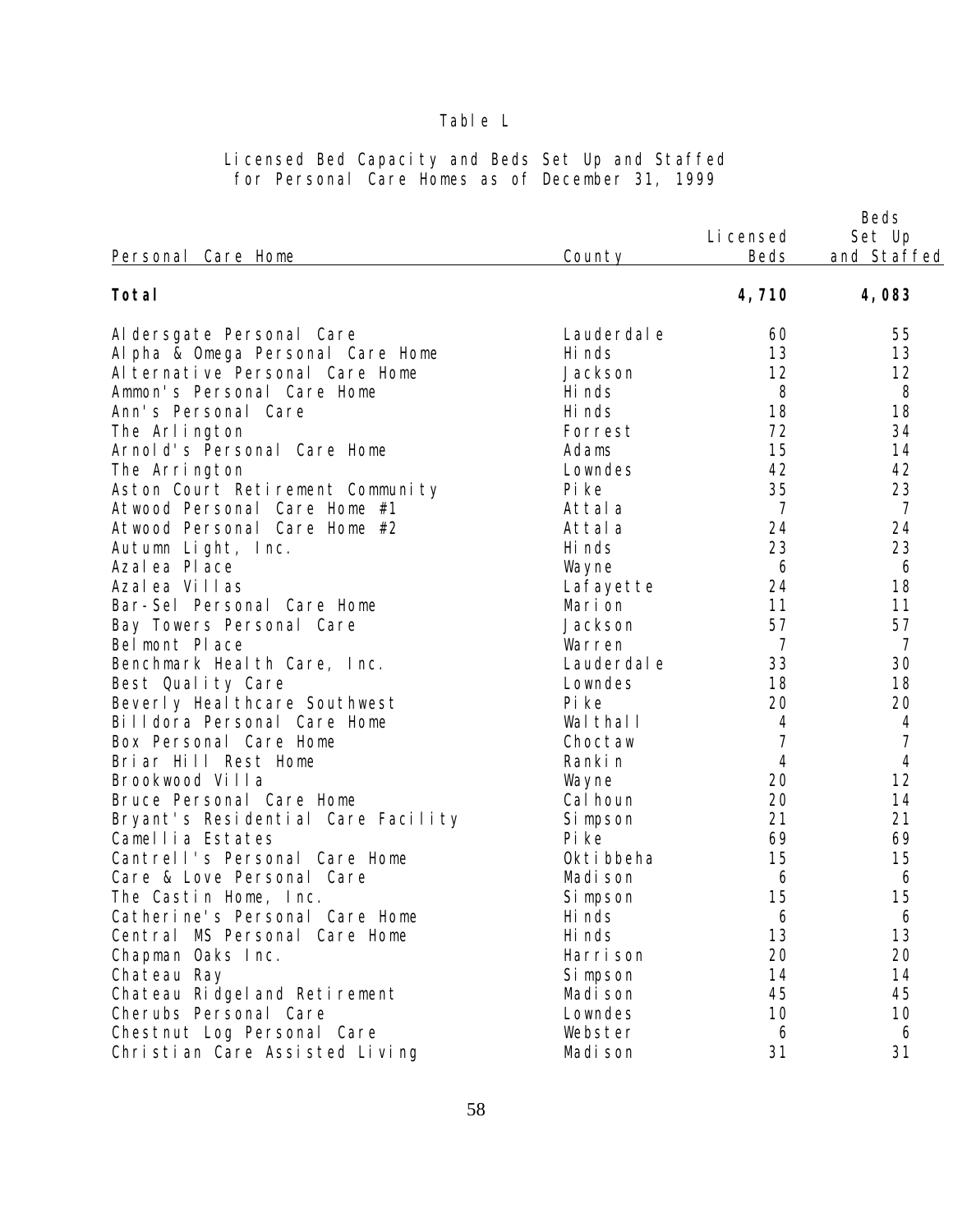| Personal Care Home              | County     | Li censed<br><b>Beds</b> | Beds<br>Set Up<br>and Staffed |
|---------------------------------|------------|--------------------------|-------------------------------|
| Christopher's Personal Care     | Marshal I  | 20                       | 20                            |
| Church Street Personal Care     | Pontotoc   | 14                       | 14                            |
| Collegeview Personal Care Home  | Lowndes    | 6                        | 6                             |
| Community Care Inn              | Wi nston   | $\overline{7}$           | $\overline{7}$                |
| Community Welfare and Health    | Hi nds     | 14                       | 14                            |
| Cornerstone Personal Care Home  | Bol i var  | 16                       | 16                            |
| Cottonwood Manor, Inc.          | Jones      | 24                       | 21                            |
| Country Cottage Assisted Living | Al corn    | 29                       | 15                            |
| Country Living Too Personal     | Hancock    | 9                        | 9                             |
| Covington Ridge Retirement      | Covi ngton | 29                       | 14                            |
| Dale Personal Care Home         | Lowndes    | 53                       | 53                            |
| Dogwood Plantation              | Lee        | 24                       | 20                            |
| Dogwood Plantation #2           | Lee        | 24                       | 20                            |
| Dogwood Plantation #3           | Lee        | 17                       | 15                            |
| Dogwood of Corinth              | Al corn    | 24                       | 20                            |
| Dorcester Arms, Inc.            | Jackson    | 34                       | 34                            |
| Dorcester West Personal Care    | Harri son  | 23                       | 23                            |
| Dunbar Village Courtyard        | Hancock    | 35                       | 32                            |
| El dercare Personal Care Home   | Hi nds     | 11                       | 11                            |
| Elderly Care Center, Inc.       | Noxubee    | 15                       | 14                            |
| Erie Personal Care Home         | Hi nds     | 5                        | 5                             |
| Eupora Personal Care            | Webster    | 11                       | 11                            |
| Evergreen Personal Care         | Forrest    | 18                       | 10                            |
| F & K Personal Care Home        | Hi nds     | $\overline{4}$           | $\overline{4}$                |
| Fairfield of Batesville         | Panol a    | 32                       | 24                            |
| Fairfield of Grenada            | Grenada    | 36                       | 30                            |
| Family Estate Personal Care     | Lee        | 10                       | 10                            |
| Flowers Glen Personal Care      | Coahoma    | 26                       | 24                            |
| Fondren's Personal Care Home    | Cl ay      | $\overline{7}$           | $\overline{7}$                |
| Garden Suites Assisted Living   | Monroe     | 19                       | 19                            |
| The Gardens                     | Jackson    | 36                       | 7                             |
| The Gardens at Hurley           | Jackson    | 20                       | 20                            |
| Gautier Personal Care Home      | Jackson    | 39                       | 32                            |
| Gena's Four Season              | Hi nds     | 8                        | $\overline{7}$                |
| George County Retirement Crtr   | George     | 10                       | 10                            |
| Golden Age Care Home            | Lowndes    | 9                        | 9                             |
| Golden Meadow Speciality Care   | CI arke    | 23                       | 23                            |
| Gracel and of Grenada           | Grenada    | 36                       | 34                            |
| Green Oak Manor                 | Uni on     | 10                       | 12                            |
| The Grove                       | Marion     | 10                       | 10                            |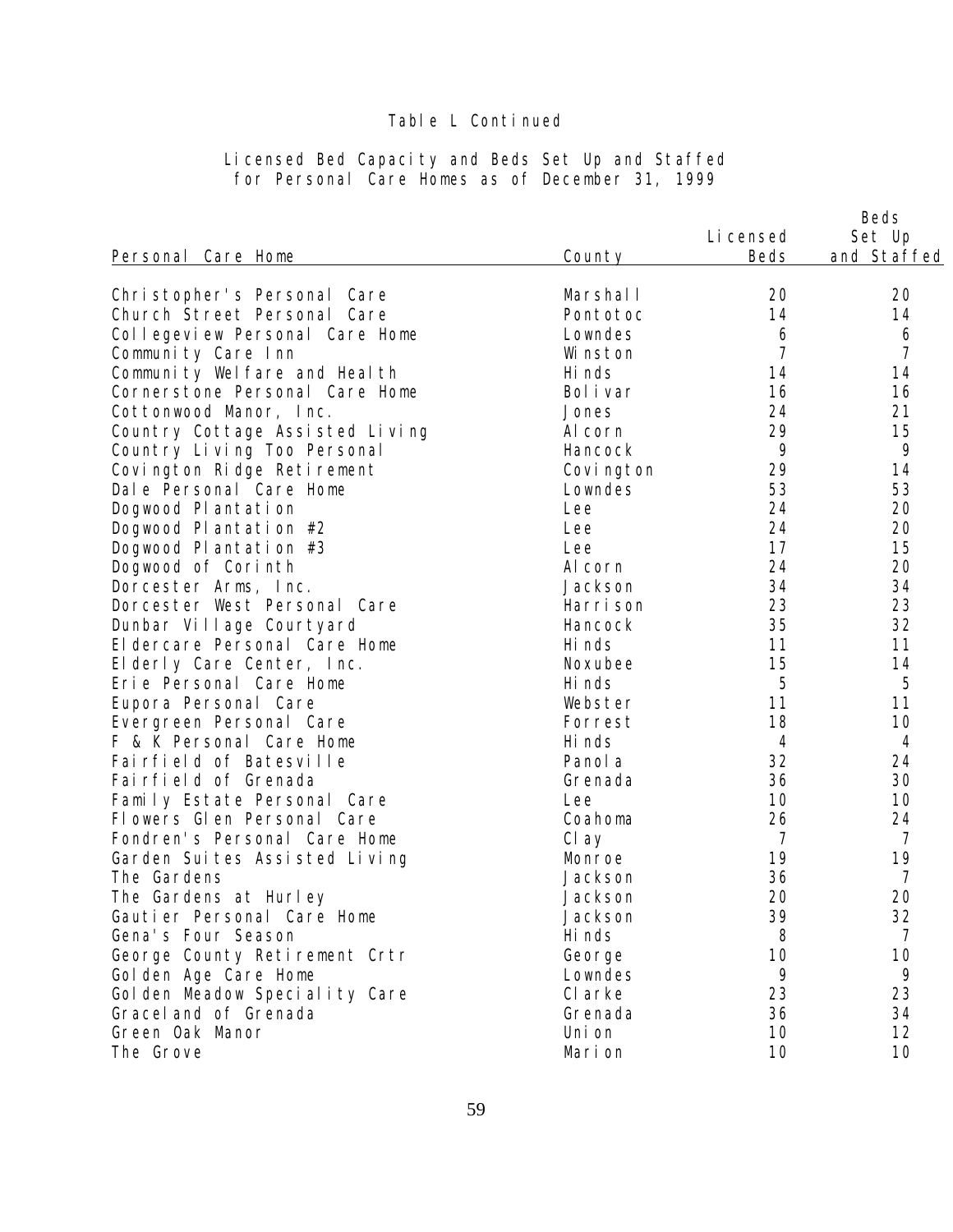| Personal Care Home                         | County      | Li censed<br><b>Beds</b> | Beds<br>Set Up<br>and Staffed |
|--------------------------------------------|-------------|--------------------------|-------------------------------|
| H.C. Watkins Memorial Hospital             | CI arke     | 5                        | 5                             |
| Hartford Place                             | Forrest     | 20                       | 19                            |
| Haven Hall Health Care Center              | Li ncol n   | 23                       | 23                            |
| Haven House                                | Marion      | 14                       | 14                            |
| Heri tage Gardens                          | Warren      | 11                       | 11                            |
| Heri tage House Assisted Living            | Warren      | 41                       | 41                            |
| Heri tage House Personal Care              | Pontotoc    | 10                       | $\overline{7}$                |
| Heri tage House of Castlewoods             | Ranki n     | 100                      | 43                            |
| Heri tage Manor Personal Care              | Lawrence    | 10                       | 6                             |
| Home Share of Ocean Springs                | Jackson     | 10                       | 8                             |
| Indywood Personal Care Home                | Sunfl ower  | 28                       | 24                            |
| Izora's Personal Care Home                 | Hi nds      | 12                       | 12                            |
| Jackson's Personal Care Home               | Harri son   | 11                       | 6                             |
| Jamison Personal Care Home                 | Forrest     | 10                       | 10                            |
| Jordan's Personal Care Home                | Hi nds      | 13                       | 13                            |
| Kemper Community Personal Care             | Kemper      | 6                        | 6                             |
| Lakewood Personal Care                     | Lowndes     | $\overline{7}$           | $\overline{7}$                |
| The Landmark Community, Personal Care Home | Prentiss    | 40                       | 40                            |
| Langford's Magnolia Personal Care Home     | Chi ckasaw  | 20                       | 20                            |
| Lawson Personal Care Home                  | Bol i var   | $\overline{7}$           | $\overline{7}$                |
| Lou's Personal Care Home                   | Hi nds      | 6                        | 6                             |
| Loyal ton of Biloxi                        | Harri son   | 83                       | 66                            |
| Loyal ton of Hattiesburg                   | Forrest     | 83                       | 83                            |
| Maben Personal Care Home                   | Okti bbeha  | 13                       | 13                            |
| Madden Memories                            | Leake       | 39                       | 39                            |
| Magnolia Bend Personal Care                | Prentiss    | 23                       | 17                            |
| Magnolia Gardens of Greenville             | Washi ngton | 48                       | 48                            |
| Magnol i a House                           | Adams       | 53                       | 46                            |
| Magnolia Personal Care Home                | Pearl River | 78                       | 67                            |
| Magnolia Place, Inc.                       | Uni on      | 39                       | 33                            |
| Magnolia Plantation                        | Monroe      | 10                       | 10                            |
| Magnolia Plantation Easy Living            | CI arke     | 13                       | 13                            |
| Magnolia Regional Personal                 | Newton      | 14                       | 14                            |
| Magnolia South Personal Care               | Newton      | 18                       | 18                            |
| Majestic Personal Care Home                | Jackson     | 20                       | 20                            |
| McAllister Personal Care Home              | Hi nds      | 11                       | 11                            |
| McCoy Personal Care Home                   | Lauderdal e | 15                       | 15                            |
| Meena's Personal Care Home                 | Hi nds      | 16                       | 16                            |
| Mitchell Center Personal Care              | Lee         | 60                       | 52                            |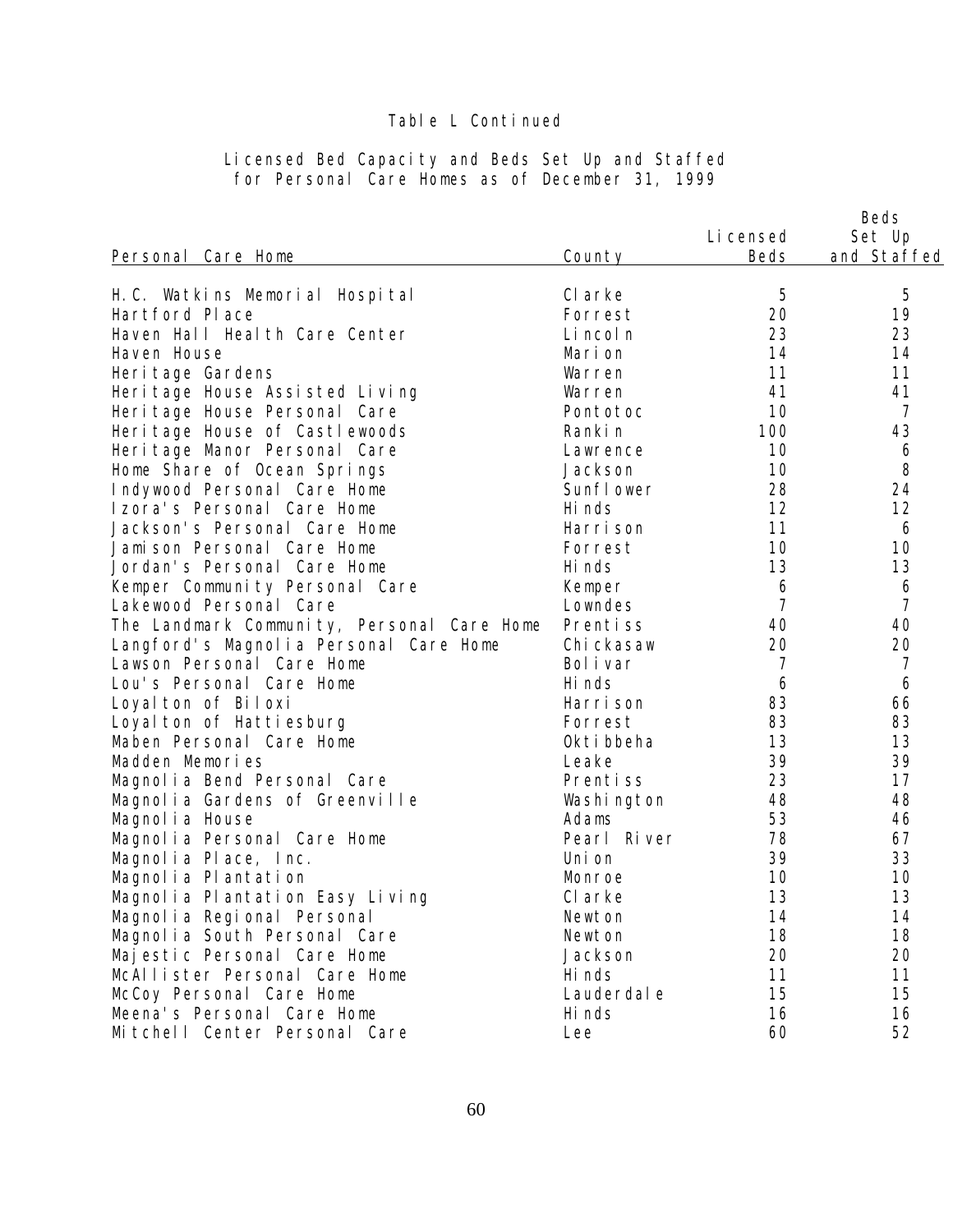| Personal Care Home                        | County      | Li censed<br><b>Beds</b> | Beds<br>Set Up<br>and Staffed |
|-------------------------------------------|-------------|--------------------------|-------------------------------|
|                                           |             |                          |                               |
| Monroe County Rest Home                   | Monroe      | 12                       | 12                            |
| Moore Personal Care Home                  | Hi nds      | 6                        | 3                             |
| The Myrtles Personal Care                 | Mari on     | 11                       | 11                            |
| Neshoba County Nursing Home               | Neshoba     | $\overline{2}$           | $\overline{2}$                |
| New Country Living Personal Care Home     | Pearl River | 14                       | 14                            |
| New Dawn Retirement Center                | Li ncol n   | $\overline{7}$           | $\overline{7}$                |
| North Grove Personal Care Home            | Hi nds      | 34                       | 34                            |
| Northview Villa Personal Care             | Jones       | 54                       | 33                            |
| O' Bri an Personal Care Home              | Okti bbeha  | 12                       | 12                            |
| O' Brian Personal Care Home East          | Okti bbeha  | 22                       | 22                            |
| O' McDougle's Love & Care Home            | Ranki n     | 11                       | 11                            |
| Oak Hill Personal Care Home               | Benton      | 39                       | 39                            |
| Oak Tree Plantation                       | Monroe      | 34                       | 34                            |
| Old Ladies Home                           | Madi son    | 20                       | 20                            |
| The Orchard Personal Care Home            | Madi son    | 61                       | 56                            |
| Our Place Personal Care Home              | Pearl River | 12                       | 10                            |
| Parker's Personal Care Home               | Hi nds      | 16                       | 16                            |
| Peach Tree Village                        | Ranki n     | 71                       | 62                            |
| Personal Care Retirement Home             | Wayne       | 11                       | 11                            |
| Phillips Personal Care Home               | I tawamba   | 14                       | 14                            |
| Pillars of Laurel                         | Jones       | 52                       | 52                            |
| Pine Meadow Personal Care Home            | Forrest     | 56                       | 56                            |
| Pine View Heal th Care Center             | Wayne       | 12                       | 12                            |
| The Plantation House                      | Franklin    | 30                       | 16                            |
| Pope's Personal Care Home                 | Hi nds      | 6                        | 6                             |
| Prosperity House                          | Adams       | 12                       | 8                             |
| R&R Personal Care Home                    | Hi nds      | 10                       | 10                            |
| Ramsey Springs Village Personal Care Home | George      | 17                       | 17                            |
| Ramsey's Personal Care Home               | Hi nds      | 12                       | 12                            |
| Restoration Adult Extended Care           | Jackson     | 11                       | 11                            |
| Ridgel and Point Assisted Living          | Madi son    | 160                      | 74                            |
| Riggs Manor Retirement Community          | Hi nds      | 32                       | 24                            |
| Ri verbi rch Resi dence                   | Lee         | 22                       | 22                            |
| Rolling Hills Personal Care               | Uni on      | 15                       | 15                            |
| Rosewood Personal Care Home               | Lee         | 75                       | 53                            |
| Samaritan Garden Personal Care            | Lee         | 20                       | 20                            |
| Sanders Personal Care Home                | Lee         | 10                       | 10                            |
| Sandy Hook Estate                         | Mari on     | 14                       | 14                            |
| Scribner Personal Care Home               | Okti bbeha  | 18                       | 18                            |
| Seashore Personal Care                    | Harri son   | 50                       | 50                            |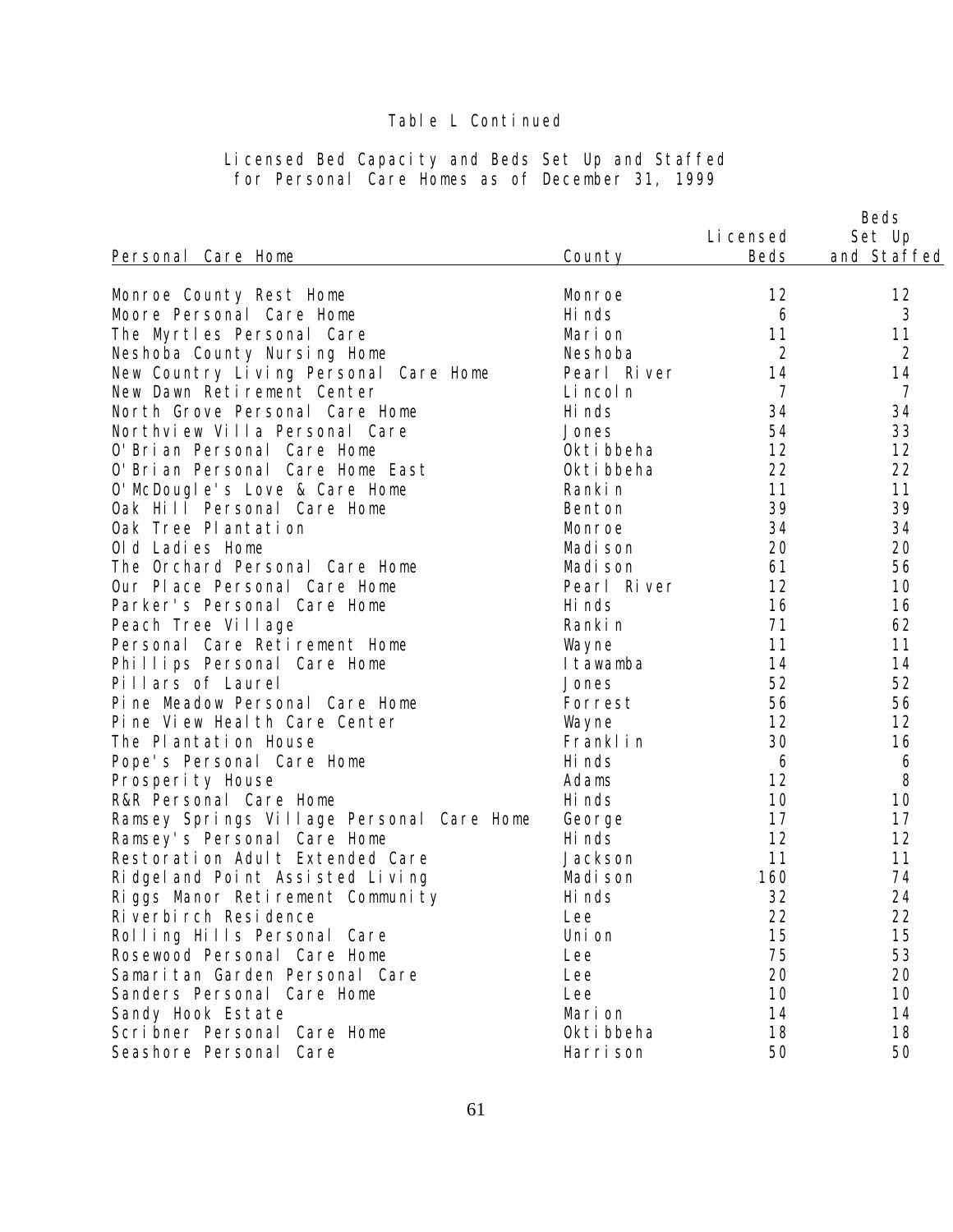|                                        |              |                   | Beds                  |
|----------------------------------------|--------------|-------------------|-----------------------|
| Personal Care Home                     | County       | Li censed<br>Beds | Set Up<br>and Staffed |
|                                        |              |                   |                       |
| Sereni ty House                        | Wi nston     | 9                 | 9                     |
| Serenity Personal Care Home            | Li ncol n    | 9                 | 9                     |
| Settler's Point                        | Jackson      | 10                | 10                    |
| Shady Oaks Personal Care Home          | Li ncol n    | 13                | 13                    |
| Silvercrest Adult Care                 | George       | 9                 | 9                     |
| Silverleaf Manor                       | Lauderdal e  | 148               | 63                    |
| Smi th Manor                           | George       | 12                | 9                     |
| Soul angi ana PI ace                   | Wayne        | 10                | 10                    |
| Southern Living Special Care           | Wayne        | 6                 | 6                     |
| Southern Magnolia Estates              | Ti shomi ngo | 34                | 30                    |
| Southern Pines Assisted Care           | Pearl River  | 10                | 10                    |
| Southern Plantation Personal Care Home | Wayne        | 8                 | 8                     |
| St Catherine's Village Campbell Cove   | Madi son     | 36                | 36                    |
| St Catherine's Village Marian Hall     | Madi son     | 60                | 60                    |
| St David's Personal Care Home          | Hi nds       | 5                 | 5                     |
| Stanford House Personal Care           | Grenada      | 6                 | 6                     |
| Star B Rest Personal Care Home         | Mari on      | 23                | 23                    |
| Stat Manor                             | Jones        | 9                 | 9                     |
| Strickland's Personal Care Home        | Hi nds       | 6                 | 6                     |
| T's Personal Care Home                 | Hi nds       | 10                | 10                    |
| T. L. C. Personal Care Home            | Forrest      | 14                | 13                    |
| TLC Home #1                            | Okti bbeha   | 10                | 10                    |
| TLC Homes #2                           | Okti bbeha   | 8                 | 8                     |
| Ti shomingo Living Center              | Ti shomi ngo | 46                | 46                    |
| Total Care                             | Wayne        | 8                 | 8                     |
| Trace Pointe Assisted Living           | Hi nds       | 88                | 88                    |
| Trinity Personal Care Center           | Lowndes      | 62                | 53                    |
| University Hosp Nursing Center         | Hol mes      | 20                | 20                    |
| Vicker's Personal Care Home            | Webster      | 13                | 13                    |
| Vi rgi e Care Assi sted Living Center  | Hi nds       | 6                 | $\bigcirc$            |
| Waverly Care Home                      | Cl ay        | 21                | 21                    |
| Wellington Place of Greenville         | Washi ngton  | 55                | 52                    |
| Wells Personal Care Home               | Hi nds       | 5                 | 5                     |
| Wesley Meadows Personal Care           | DeSoto       | 30                | 24                    |
| Windham House of Hattiesburg           | Lamar        | 62                | 62                    |
| Windham House, Inc. Main Unit          | Pontotoc     | 40                | 40                    |
| Woodland Court, Inc.                   | Newton       | 24                | 9                     |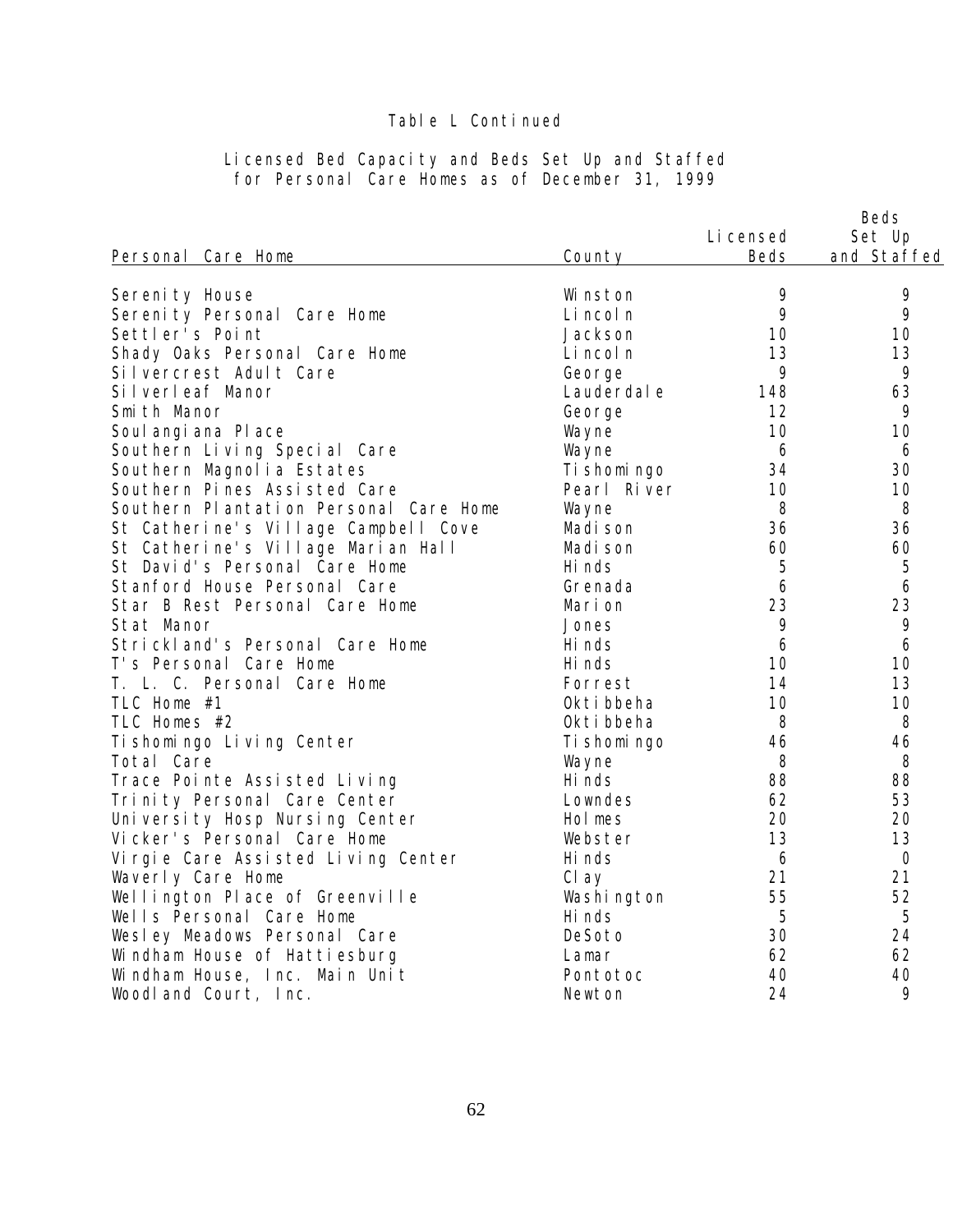| Personal Care Home                                                                                                   | Li censed<br>Beds          | Occupancy<br>Rate               | Average<br>Daily<br><b>Census</b> |
|----------------------------------------------------------------------------------------------------------------------|----------------------------|---------------------------------|-----------------------------------|
| Total                                                                                                                | 4,710                      | 70.76                           | 1, 941. 46                        |
| Adams County<br>Arnold's Personal Care Home<br>Magnol i a House<br>Prosperity House                                  | 80<br>15<br>53<br>12       | 72.22<br>72.36<br>72.07<br>N/A  | 49.22<br>11.03<br>38.19<br>N/A    |
| Al corn County<br>Country Cottage Assisted Living<br>Dogwood of Corinth                                              | 53<br>29<br>24             | $\overline{O}$<br>N/A<br>N/A    | $\overline{O}$<br>N/A<br>N/A      |
| Attal a County<br>Atwood Personal Care Home #1<br>Care Home #2<br>Atwood Personal                                    | 31<br>7<br>24              | 86.37<br>91.27<br>81.47         | 22.28<br>6.39<br>15.89            |
| Benton County<br>Oak Hill Personal Care Home                                                                         | 39                         | 83.40                           | 32.53                             |
| Bolivar County<br>Cornerstone Personal Care Home<br>Lawson Personal Care Home                                        | 23<br>16<br>$\overline{7}$ | $\overline{O}$<br>N/A<br>N/A    | $\overline{O}$<br>N/A<br>N/A      |
| Cal houn County<br>Bruce Personal Care Home                                                                          | 20                         | 65.84                           | 13.17                             |
| Chi ckasaw County<br>Langford's Magnolia Personal Care Home                                                          | 20                         | 83.27                           | 14.60                             |
| Choctaw County<br>Box Personal Care Home                                                                             | $\overline{7}$             | N/A                             | N/A                               |
| Clarke County<br>Golden Meadow Speciality Care<br>H. C. Watkins Memorial Hospital<br>Magnolia Plantation Easy Living | 41<br>23<br>5<br>13        | 97.37<br>108.70<br>86.03<br>N/A | 29.30<br>25.00<br>4.30<br>N/A     |
| Cl ay County<br>Fondren's Personal Care Home<br>Waverly Care Home                                                    | 28<br>7<br>21              | 72.32<br>89.00<br>55.64         | 17.91<br>6.23<br>11.68            |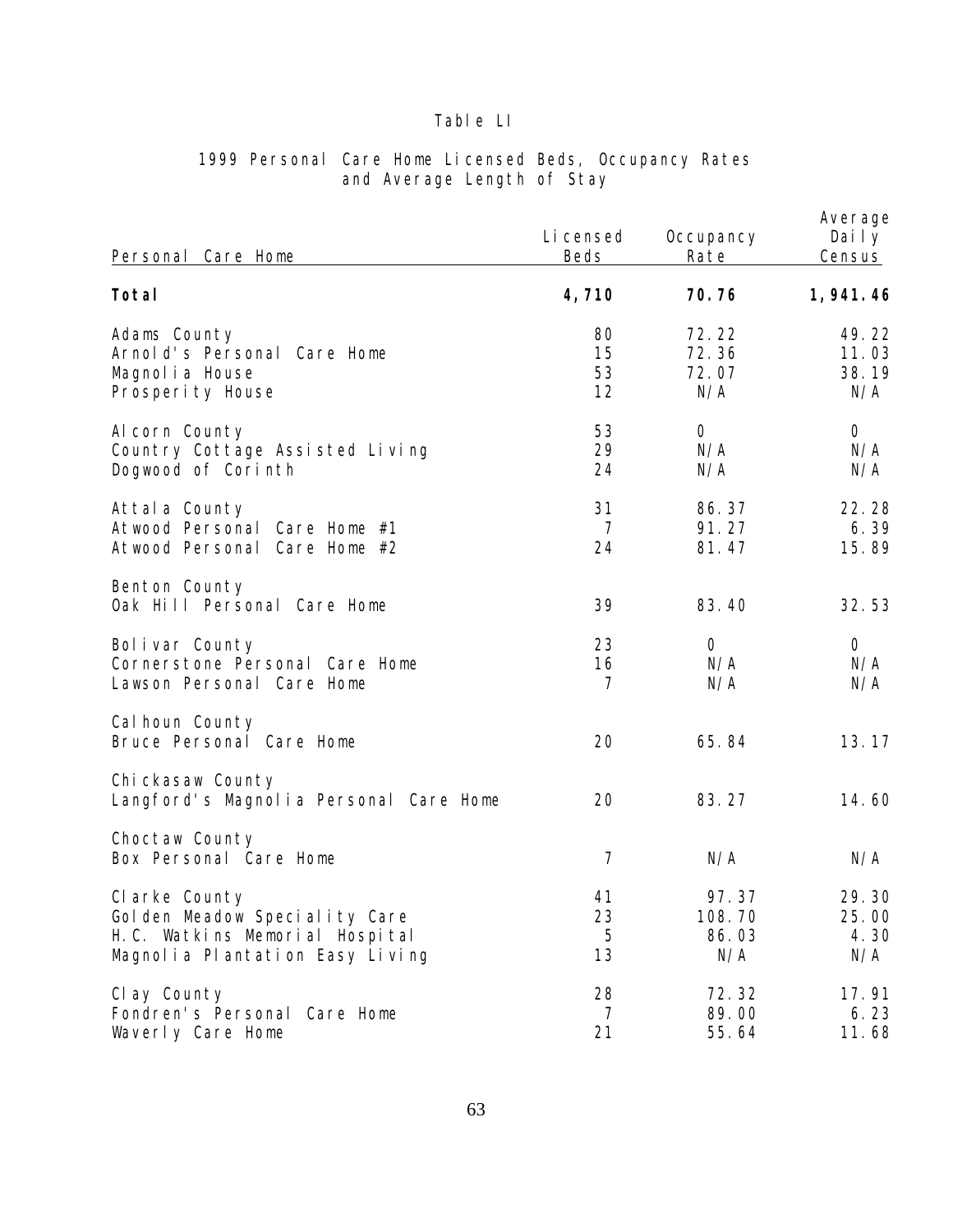| Personal Care Home                                                                                                                                                                                      | Li censed<br><b>Beds</b>                      | Occupancy<br>Rate                                            | Average<br>Daily<br>Census                                   |
|---------------------------------------------------------------------------------------------------------------------------------------------------------------------------------------------------------|-----------------------------------------------|--------------------------------------------------------------|--------------------------------------------------------------|
| Coahoma County<br>Flowers Glen Personal Care                                                                                                                                                            | 26                                            | 88.35                                                        | 22.97                                                        |
| Covington County<br>Covington Ridge Retirement                                                                                                                                                          | 29                                            | N/A                                                          | N/A                                                          |
| DeSoto County<br>Wesley Meadows Personal Care Center                                                                                                                                                    | 30                                            | 79.30                                                        | 23.79                                                        |
| Forrest County<br>The Arlington<br>Evergreen Personal Care<br>Hartford Place<br>Jamison Personal Care Home<br>Loyal ton of Hattiesburg<br>Pine Meadow Personal Care Home<br>T. L. C. Personal Care Home | 273<br>72<br>18<br>20<br>10<br>83<br>56<br>14 | 53.53<br>43.39<br>N/A<br>78.52<br>N/A<br>38.68<br>N/A<br>N/A | 79.04<br>31.24<br>N/A<br>15.70<br>N/A<br>32.10<br>N/A<br>N/A |
| Franklin County<br>The Plantation House                                                                                                                                                                 | 30                                            | 42.73                                                        | 12.82                                                        |
| George County<br>George County Retirement Center<br>Ramsey Springs Village Personal Care Home<br>Silvercrest Adult Care<br>Smith Manor                                                                  | 48<br>10<br>17<br>9<br>12                     | $\overline{O}$<br>N/A<br>N/A<br>N/A<br>N/A                   | $\overline{O}$<br>N/A<br>N/A<br>N/A<br>N/A                   |
| Grenada County<br>Fairfield of Grenada<br>Gracel and of Grenada<br>Stanford House Personal Care                                                                                                         | 78<br>36<br>36<br>6                           | 85.37<br>76.59<br>86.11<br>93.42                             | 64.18<br>27.57<br>31.00<br>5.61                              |
| Hancock County<br>Country Living Too Personal Care Home<br>Dunbar Village Courtyard                                                                                                                     | 44<br>9<br>35                                 | 64.66<br>55.56<br>73.75                                      | 30.81<br>5.00<br>25.81                                       |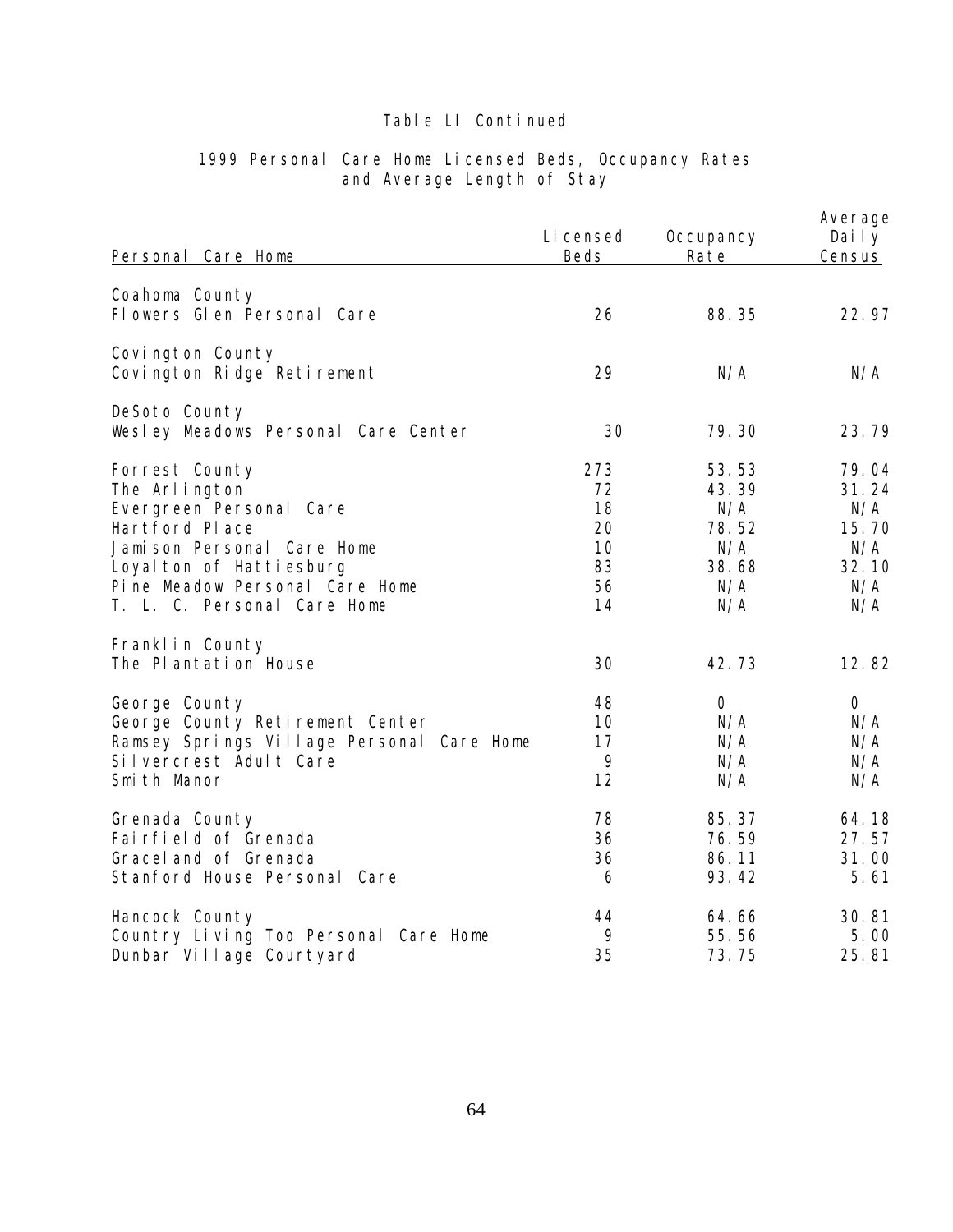| Personal Care Home                    | Li censed<br>Beds | Occupancy<br>Rate | Average<br>Daily<br><b>Census</b> |
|---------------------------------------|-------------------|-------------------|-----------------------------------|
| Harrison County                       | 187               | 91.74             | 119.24                            |
| Chapman Oaks Inc.                     | 20                | 54.11             | 10.82                             |
| Dorcester West Personal Care Home     | 23                | 80.07             | 18.42                             |
| Jackson's Personal Care Home          | 11                | N/A               | N/A                               |
| Loyal ton of Biloxi                   | 83                | 59.04             | 49.00                             |
| Seashore Personal Care                | 50                | 82.00             | 41.00                             |
| Hinds County                          | 417               | 68.30             | 68.34                             |
| Al pha & Omega Personal Care          | 13                | N/A               | N/A                               |
| Ammon's Personal Care Home            | 8                 | 37.31             | 2.99                              |
| Ann's Personal Care                   | 18                | N/A               | N/A                               |
| Autumn Light, Inc.                    | 23                | N/A               | N/A                               |
| Catherine's Personal Care Home        | 6                 | N/A               | N/A                               |
| Central MS Personal Care Home         | 13                | N/A               | N/A                               |
| Community Welfare and Health Center   | 14                | 93.78             | 13.13                             |
| El dercare Personal Care Home         | 11                | 64.53             | 7.10                              |
| Erie Personal Care Home               | 5                 | N/A               | N/A                               |
| F & K Personal Care Home              | $\overline{4}$    | N/A               | N/A                               |
| Gena's Four Season                    | 8                 | N/A               | N/A                               |
| Izora's Personal Care Home            | 12                | 75.00             | 9.00                              |
| Jordan's Personal Care Home           | 13                | N/A               | N/A                               |
| Lou's Personal Care Home              | 6                 | 61.28             | 3.68                              |
| McAllister Personal Care Home         | 11                | N/A               | N/A                               |
| Meena's Personal Care Home            | 16                | N/A               | N/A                               |
| Moore Personal Care Home              | 6                 | N/A               | N/A                               |
| North Grove Personal Care Home        | 34                | N/A               | N/A                               |
| Parker's Personal Care Home           | 16                | 87.50             | 14.00                             |
| Pope's Personal Care Home             | 6                 | N/A               | N/A                               |
| R&R Personal Care Home                | 10                | 45.04             | 4.50                              |
| Ramsey's Personal Care Home           | 12                | 82.08             | 9.85                              |
| Riggs Manor Retirement Community      | 32                | N/A               | N/A                               |
| St David's Personal Care Home         | 5                 | N/A               | N/A                               |
| Strickland's Personal Care Home       | 6                 | 68.17             | 4.09                              |
| T's Personal Care Home                | 10                | N/A               | N/A                               |
| Trace Pointe Assisted Living          | 88                | N/A               | N/A                               |
| Vi rgi e Care Assi sted Living Center | 6                 | N/A               | N/A                               |
| Wells Personal Care Home              | 5                 | N/A               | N/A                               |
| Holmes County                         |                   |                   |                                   |
| University Hosp Nursing Center        | 20                | N/A               | N/A                               |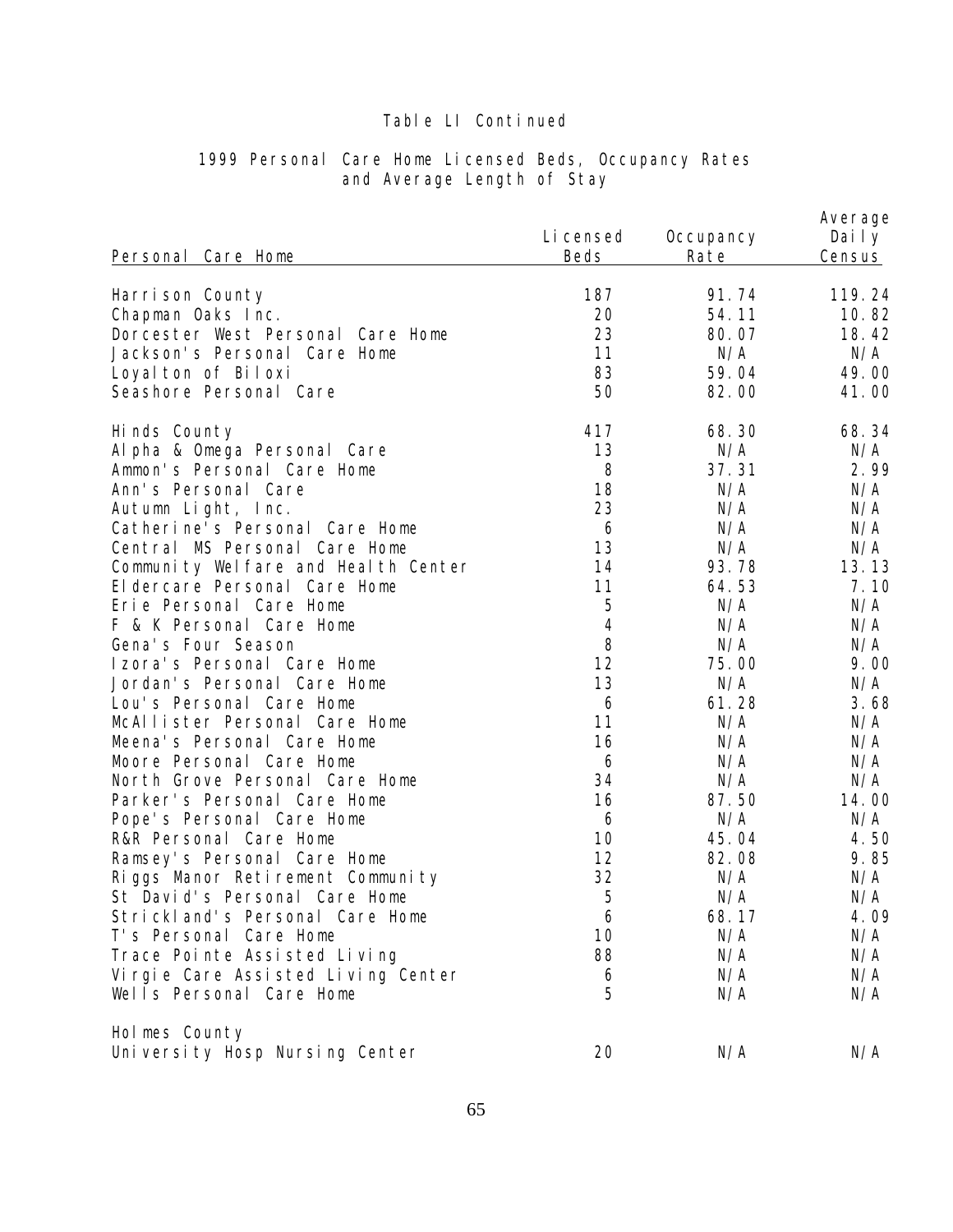| Personal Care Home                                                                                                                                                                                                                                                                                          | Li censed<br>Beds                                               | Occupancy<br>Rate                                                                     | Average<br>Daily<br>Census                                                            |
|-------------------------------------------------------------------------------------------------------------------------------------------------------------------------------------------------------------------------------------------------------------------------------------------------------------|-----------------------------------------------------------------|---------------------------------------------------------------------------------------|---------------------------------------------------------------------------------------|
|                                                                                                                                                                                                                                                                                                             |                                                                 |                                                                                       |                                                                                       |
| I tawamba County<br>Phillips Personal Care Home                                                                                                                                                                                                                                                             | 14                                                              | 59.90                                                                                 | 8.39                                                                                  |
| Jackson County<br>Al ternative Personal Care Home<br>Bay Towers Personal Care<br>Dorcester Arms, Inc.<br>The Gardens<br>Gautier Personal Care Home<br>Home Share of Ocean Springs<br>Jackson County Personal Care Home<br>Majestic Personal Care Home<br>Restoration Adult Extended Care<br>Settler's Point | 249<br>12<br>57<br>34<br>36<br>39<br>10<br>20<br>20<br>11<br>10 | 70.31<br>N/A<br>84.08<br>87.51<br>N/A<br>71.19<br>N/A<br>37.00<br>71.77<br>N/A<br>N/A | 135.30<br>N/A<br>47.93<br>29.75<br>N/A<br>27.76<br>N/A<br>7.40<br>14.35<br>N/A<br>N/A |
| Jones County<br>Cottonwood Manor, Inc.<br>Northview Villa Personal Care<br>Pillars of Laurel<br>Stat Manor                                                                                                                                                                                                  | 139<br>24<br>54<br>52<br>9                                      | 55.05<br>N/A<br>35.87<br>54.70<br>74.58                                               | 54.53<br>N/A<br>19.37<br>28.45<br>6.71                                                |
| Kemper County<br>Kemper Community Personal Care                                                                                                                                                                                                                                                             | 6                                                               | N/A                                                                                   | N/A                                                                                   |
| Lafayette County<br>Azal ea Villas                                                                                                                                                                                                                                                                          | 24                                                              | N/A                                                                                   | N/A                                                                                   |
| Lamar County<br>Windham House of Hattiesburg                                                                                                                                                                                                                                                                | 62                                                              | 66.81                                                                                 | 41.42                                                                                 |
| Lauderdal e County<br>Al dersgate Personal Care<br>Benchmark Heal th Care, Inc.<br>McCoy Personal Care Home<br>Silverleaf Manor                                                                                                                                                                             | 256<br>60<br>33<br>15<br>148                                    | 66.20<br>87.22<br>45.59<br>93.33<br>38.64                                             | 143.36<br>52.33<br>19.85<br>14.00<br>57.18                                            |
| Lawrence County<br>Heri tage Manor Personal Care                                                                                                                                                                                                                                                            | 10                                                              | N/A                                                                                   | N/A                                                                                   |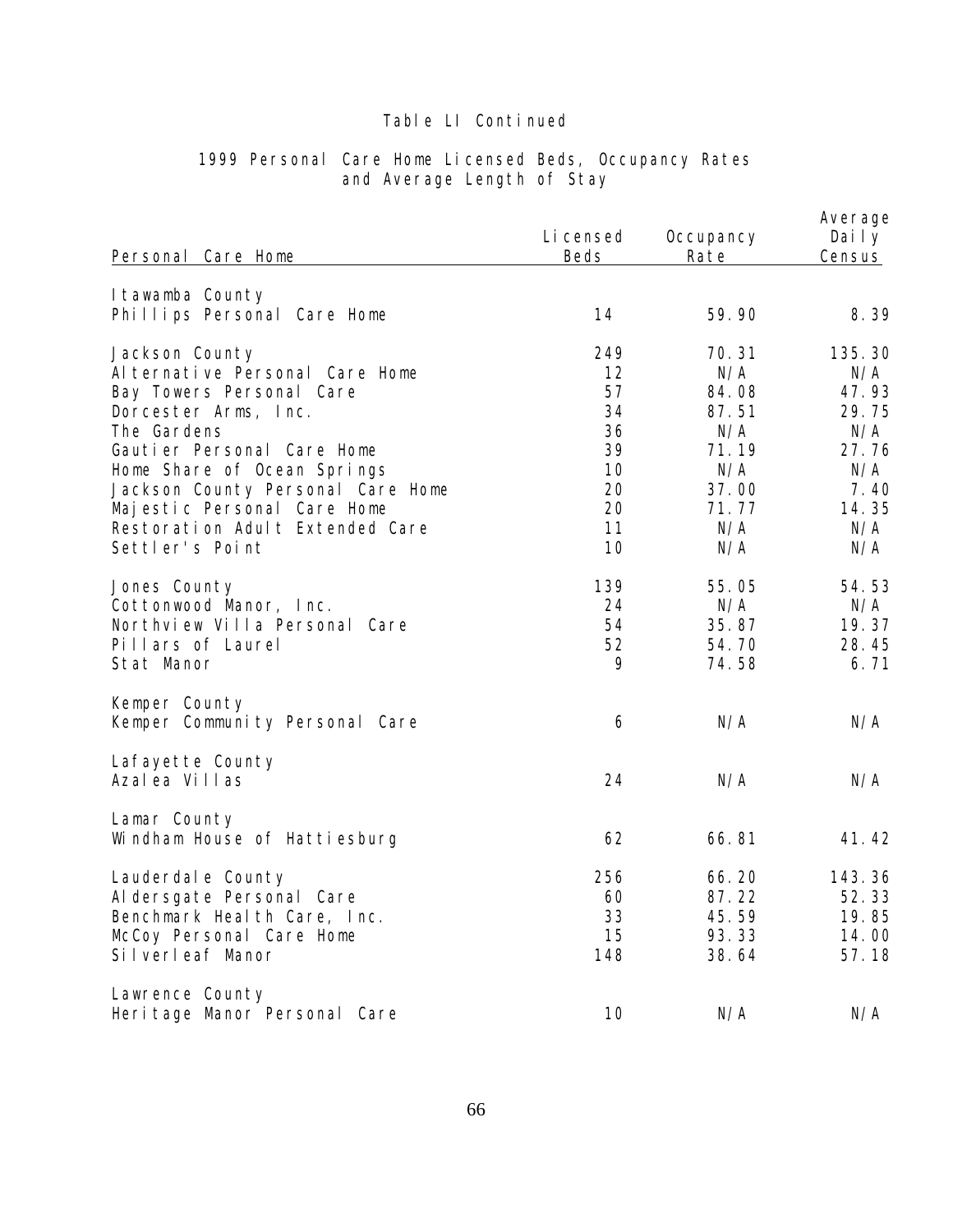| Personal Care Home                                            | Li censed<br><b>Beds</b> | Occupancy<br>Rate | Average<br>Daily<br>Census |
|---------------------------------------------------------------|--------------------------|-------------------|----------------------------|
| Leake County                                                  |                          |                   |                            |
| Madden Memories                                               | 39                       | 55.43             | 21.62                      |
| Lee County                                                    | 262                      | 81.06             | 103.57                     |
| Dogwood Plantation                                            | 24                       | 71.21             | 17.09                      |
| Dogwood Plantation #2                                         | 24                       | 81.78             | 19.63                      |
| Dogwood Plantation #3                                         | 17                       | 83.46             | 14.19                      |
| Family Estate Personal Care Home                              | 10                       | N/A               | N/A                        |
| Mitchell Center Personal Care                                 | 60                       | 87.77             | 52.66                      |
| Ri verbi rch Resi dence                                       | 22<br>75                 | N/A               | N/A                        |
| Rosewood Personal Care Home<br>Samaritan Garden Personal Care | 20                       | N/A<br>N/A        | N/A<br>N/A                 |
| Sanders Personal Care Home                                    | 10                       | N/A               | N/A                        |
| Lincoln County                                                | 52                       | 48.68             | 25.51                      |
| Haven Hall Health Care Center                                 | 23                       | 38.02             | 9.00                       |
| New Dawn Retirement Center                                    | $\overline{7}$           | 8.84              | 0.62                       |
| Serenity Personal Care Home                                   | 9                        | 83.29             | 7.50                       |
| Shady Oaks Personal Care Home                                 | 13                       | 64.55             | 8.39                       |
| Lowndes County                                                | 207                      | 76.39             | 89.89                      |
| The Arrington                                                 | 42                       | 63.65             | 26.73                      |
| Best Quality Care                                             | 18                       | N/A               | N/A                        |
| Cherubs Personal Care                                         | 10                       | N/A               | N/A                        |
| Collegeview Personal Care Home                                | 6                        | 78.86             | 4.73                       |
| Dale Personal Care Home                                       | 53<br>9                  | N/A<br>N/A        | N/A<br>N/A                 |
| Golden Age Care Home<br>Lakewood Personal Care                | $\overline{7}$           | 77.57             | 5.43                       |
| Trinity Personal Care Center                                  | 62                       | 85.48             | 53.00                      |
|                                                               |                          |                   |                            |
| Madi son County                                               | 419                      | 76.08             | 167.49                     |
| Care & Love Personal Care                                     | 6                        | N/A               | N/A                        |
| Chateau Ridgel and Retirement                                 | 45                       | 22.22             | 10.00                      |
| Christian Care Assisted Living Center                         | 31                       | N/A               | N/A                        |
| Old Ladies Home                                               | 20                       | 87.68             | 17.54                      |
| The Orchard Personal Care Home                                | 61                       | 85.78             | 52.33                      |
| Ridgel and Point Assisted Living                              | 160                      | N/A               | N/A                        |
| St Catherine's Village Campbell Cove                          | 36                       | 96.74             | 34.83                      |
| St Catherine's Village Marian Hall                            | 60                       | 87.98             | 52.79                      |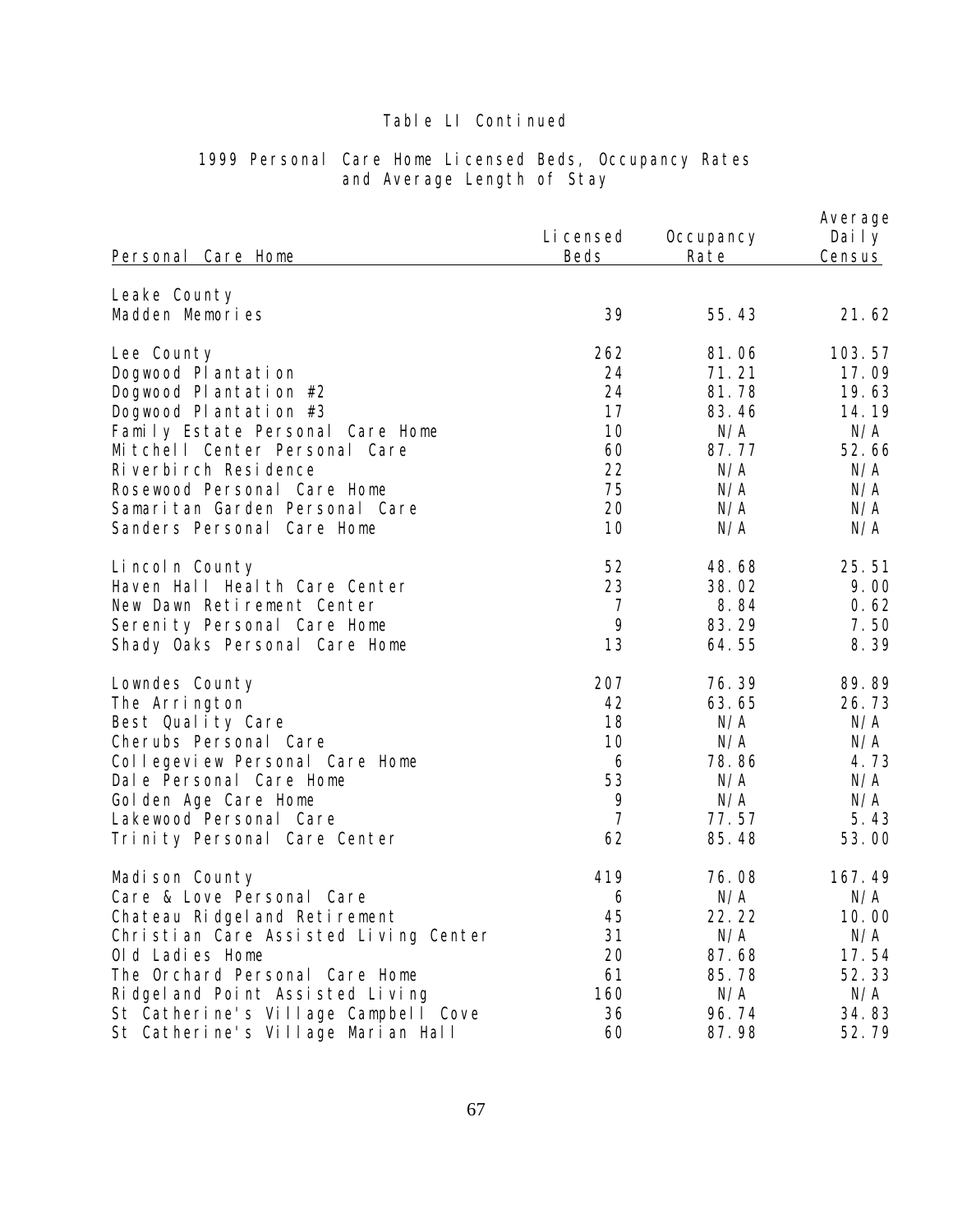| Personal Care Home                                                                                                                                                                                                | Li censed<br>Beds                           | Occupancy<br>Rate                                                     | Average<br>Daily<br>Census                                        |
|-------------------------------------------------------------------------------------------------------------------------------------------------------------------------------------------------------------------|---------------------------------------------|-----------------------------------------------------------------------|-------------------------------------------------------------------|
| Marian County<br>Bar-Sel Personal Care Home<br>The Grove<br>Haven House<br>The Myrtles Personal Care<br>Sandy Hook Estate<br>Star B Rest Personal Care Home                                                       | 83<br>11<br>10<br>14<br>11<br>14<br>23      | 63.80<br>90.91<br>31.70<br>95.23<br>5.95<br>62.35<br>96.64            | 56.76<br>10.00<br>3.17<br>13.33<br>1.65<br>8.73<br>19.88          |
| Marshall County<br>Christopher's Personal Care                                                                                                                                                                    | 20                                          | N/A                                                                   | N/A                                                               |
| Monroe County<br>Garden Suites Assisted Living<br>Magnolia Plantation<br>Monroe County Rest Home<br>Oak Tree Plantation                                                                                           | 75<br>19<br>10<br>12<br>34                  | 84.58<br>N/A<br>72.05<br>97.10<br>N/A                                 | 18.86<br>N/A<br>7.21<br>11.65<br>N/A                              |
| Neshoba County<br>Neshoba County Nursing Home                                                                                                                                                                     | $\overline{2}$                              | 100.00                                                                | 2.0                                                               |
| Newton County<br>Magnolia Regional Personal Care<br>Magnolia South Personal Care<br>Woodland Court, Inc.                                                                                                          | 56<br>14<br>18<br>24                        | 62.84<br>93.91<br>31.77<br>N/A                                        | 18.87<br>13.15<br>5.72<br>N/A                                     |
| Noxubee County<br>Elderly Care Center, Inc.                                                                                                                                                                       | 15                                          | 74.52                                                                 | 11.18                                                             |
| Okti bbeha County<br>Cantrell's Personal Care Home<br>Maben Personal Care Home<br>O' Bri an Personal Care Home<br>O' Bri an Personal Care Home East<br>Scribner Personal Care Home<br>TLC Home #1<br>TLC Homes #2 | 98<br>15<br>13<br>12<br>22<br>18<br>10<br>8 | 81.97<br>81.92<br>54.60<br>100.00<br>87.63<br>94.75<br>79.42<br>75.45 | 81.70<br>12.29<br>7.10<br>12.00<br>19.28<br>17.05<br>7.94<br>6.04 |
| Panol a County<br>Fairfield of Batesville                                                                                                                                                                         | 32                                          | 43.99                                                                 | 8.02                                                              |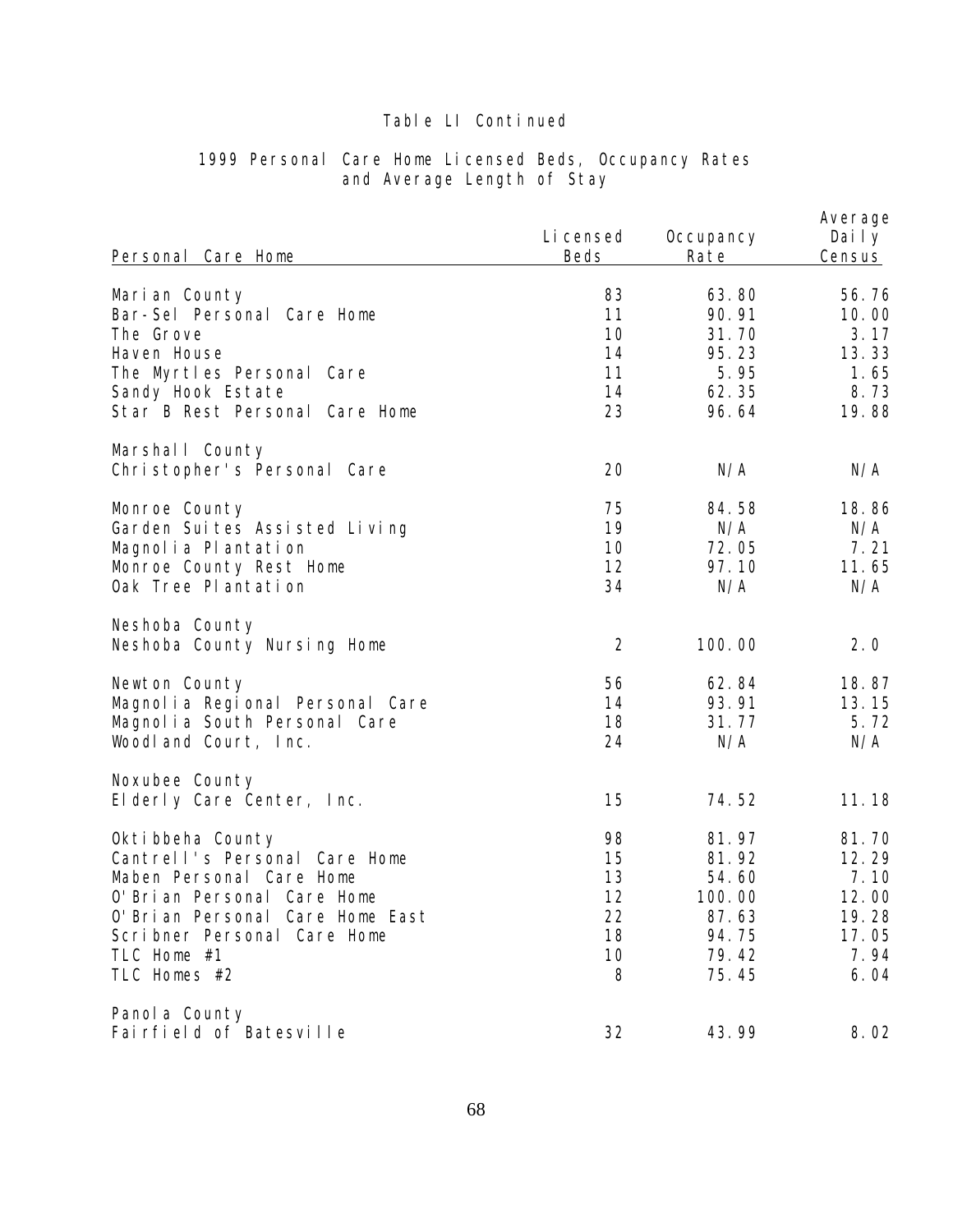| Personal Care Home                              | Li censed<br>Beds | Occupancy<br>Rate | Average<br>Daily<br>Census |
|-------------------------------------------------|-------------------|-------------------|----------------------------|
| Pearl River County                              | 114               | 67.60             | 17.52                      |
| Magnolia Personal Care Home                     | 78                | N/A               | N/A                        |
| New Country Living Personal Care Home           | 14                | 65.09             | 9.11                       |
| Our Place Personal Care Home                    | 12                | 70.11             | 8.41                       |
| Southern Pines Assisted Care                    | 10                | N/A               | N/A                        |
| Pike County                                     | 124               | 39.77             | 33.62                      |
| Aston Court Retirement Community                | 35                | 62.52             | 21.88                      |
| Beverly Heal thcare Southwest Personal Care     | 20                | N/A               | N/A                        |
| Camellia Estates                                | 69                | 17.01             | 11.74                      |
| Pontotoc County                                 | 64                | 79.80             | 31.92                      |
| Church Street Personal Care Home                | 14                | N/A               | N/A                        |
| Heri tage House Personal Care                   | 10                | N/A               | N/A                        |
| Windham House, Inc. Main Unit                   | 40                | 79.80             | 31.92                      |
| Prentiss County                                 | 63                | 39.92             | 15.97                      |
| The Landmark Community, Personal Care Home      | 40                | 39.92             | 15.97                      |
| Magnolia Bend Personal Care Home                | 23                | N/A               | N/A                        |
| Rankin County                                   | 186               | 62.68             | 77.55                      |
| Briar Hill Rest Home                            | 4                 | 94.52             | 3.78                       |
| Heri tage House of Castlewoods                  | 100               | 25.43             | 25.43                      |
| O' McDougle's Love & Care Home                  | 11                | N/A               | N/A                        |
| Peach Tree Village                              | 71                | 68.08             | 48.34                      |
| Simpson County                                  | 50                | 83.98             | 42.71                      |
| Bryant's Residential Care Facility              | 21                | 93.02             | 19.53                      |
| The Castin Home, Inc.                           | 15                | 93.33             | 14.00                      |
| Chateau Ray                                     | 14                | 65.60             | 9.18                       |
| Sunflower County<br>Indywood Personal Care Home | 28                | 79.21             | 22.18                      |
| Ti shomi ngo County                             | 80                | 48.80             | 22.45                      |
| Southern Magnolia Estates                       | 34                | N/A               | N/A                        |
| Ti shomingo Living Center                       | 46                | 48.80             | 22.45                      |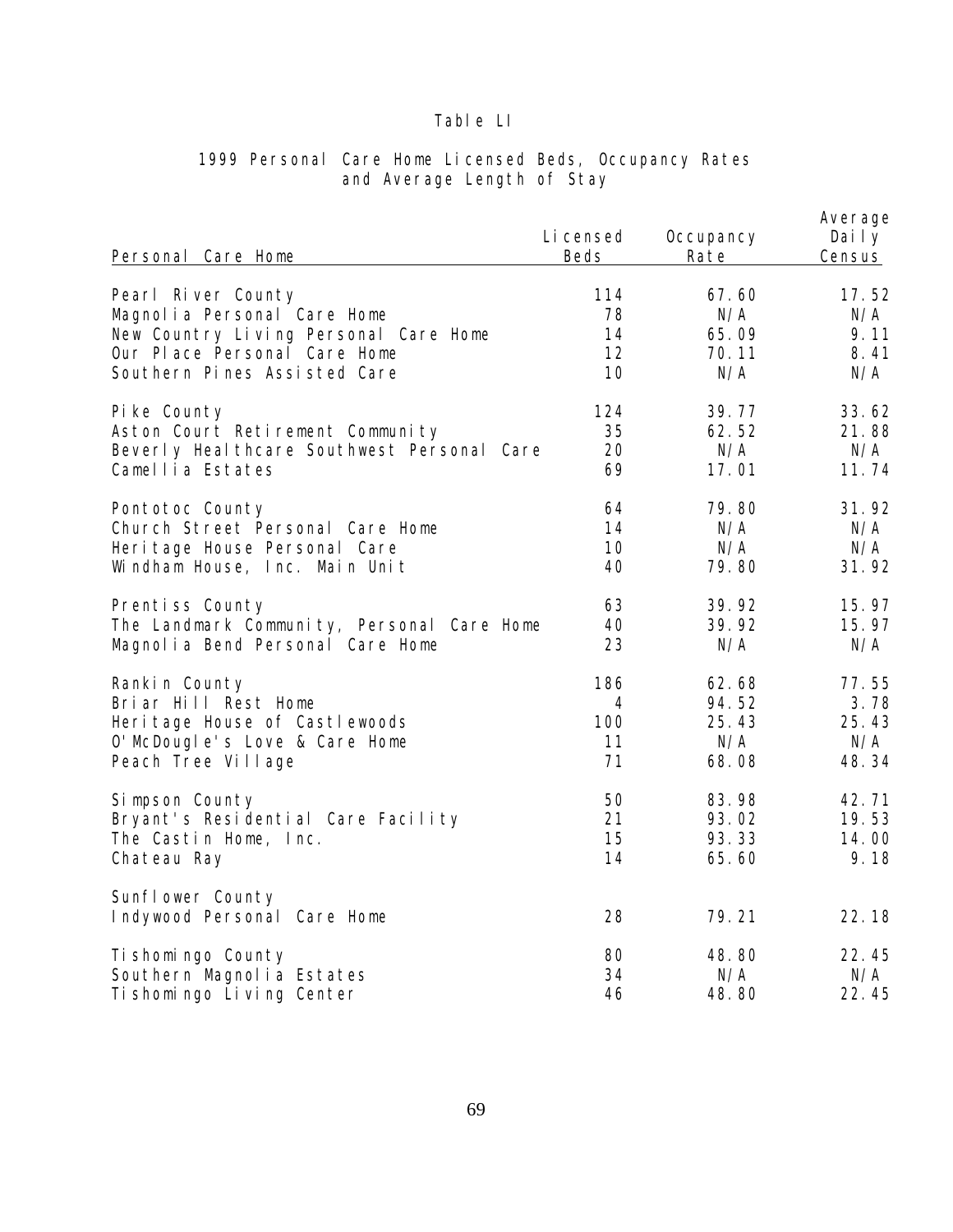| Personal Care Home                              | Li censed<br>Beds | Occupancy<br>Rate | Average<br>Daily<br>Census |
|-------------------------------------------------|-------------------|-------------------|----------------------------|
| Uni on County                                   | 64                | 81.82             | 19.50                      |
| Green Oak Manor                                 | 10                | 100.80            | 10.08                      |
| Magnolia Place, Inc.                            | 39                | N/A               | N/A                        |
| Rolling Hills Personal Care Home                | 15                | 62.83             | 9.42                       |
| Wal thall County<br>Billdora Personal Care Home | $\overline{4}$    | 123.68            | 7.43                       |
| Warren County                                   | 59                | 28.70             | 18.54                      |
| Bel mont Place                                  | $\overline{7}$    | 14.68             | 1.03                       |
| Heri tage Gardens                               | 11                | N/A               | N/A                        |
| Heri tage House Assisted Living Center          | 41                | 42.71             | 17.51                      |
| Washington County                               | 103               | 31.75             | 31.58                      |
| Magnolia Gardens of Greenville                  | 48                | 20.79             | 8.09                       |
| Wellington Place of Greenville                  | 55                | 42.71             | 23.49                      |
| Wayne County                                    | 81                | 75.29             | 14.49                      |
| Azal ea Pl ace                                  | 6                 | N/A               | N/A                        |
| Brookwood Villa                                 | 20                | 50.57             | 8.49                       |
| Personal Care Retirement Home                   | 11                | N/A               | N/A                        |
| Pine View Heal th Care Center                   | 12                | N/A               | N/A                        |
| Soul angi ana PI ace                            | 10                | N/A               | N/A                        |
| Southern Living Spec. Care                      | 6                 | 100.00            | 6.00                       |
| Southern Plantation Personal Care Home          | 8                 | N/A               | N/A                        |
| Total Care                                      | 8                 | N/A               | N/A                        |
| Webster County                                  | 30                | $\overline{O}$    | $\overline{O}$             |
| Chestnut Log Personal Care Home                 | 6                 | N/A               | N/A                        |
| Eupora Personal Care                            | 11                | N/A               | N/A                        |
| Vicker's Personal Care Home                     | 13                | N/A               | N/A                        |
| Winston County                                  | 16                | 77.69             | 5.44                       |
| Community Care Inn                              | $\overline{7}$    | 77.69             | 5.44                       |
| Sereni ty House                                 | 9                 | N/A               | N/A                        |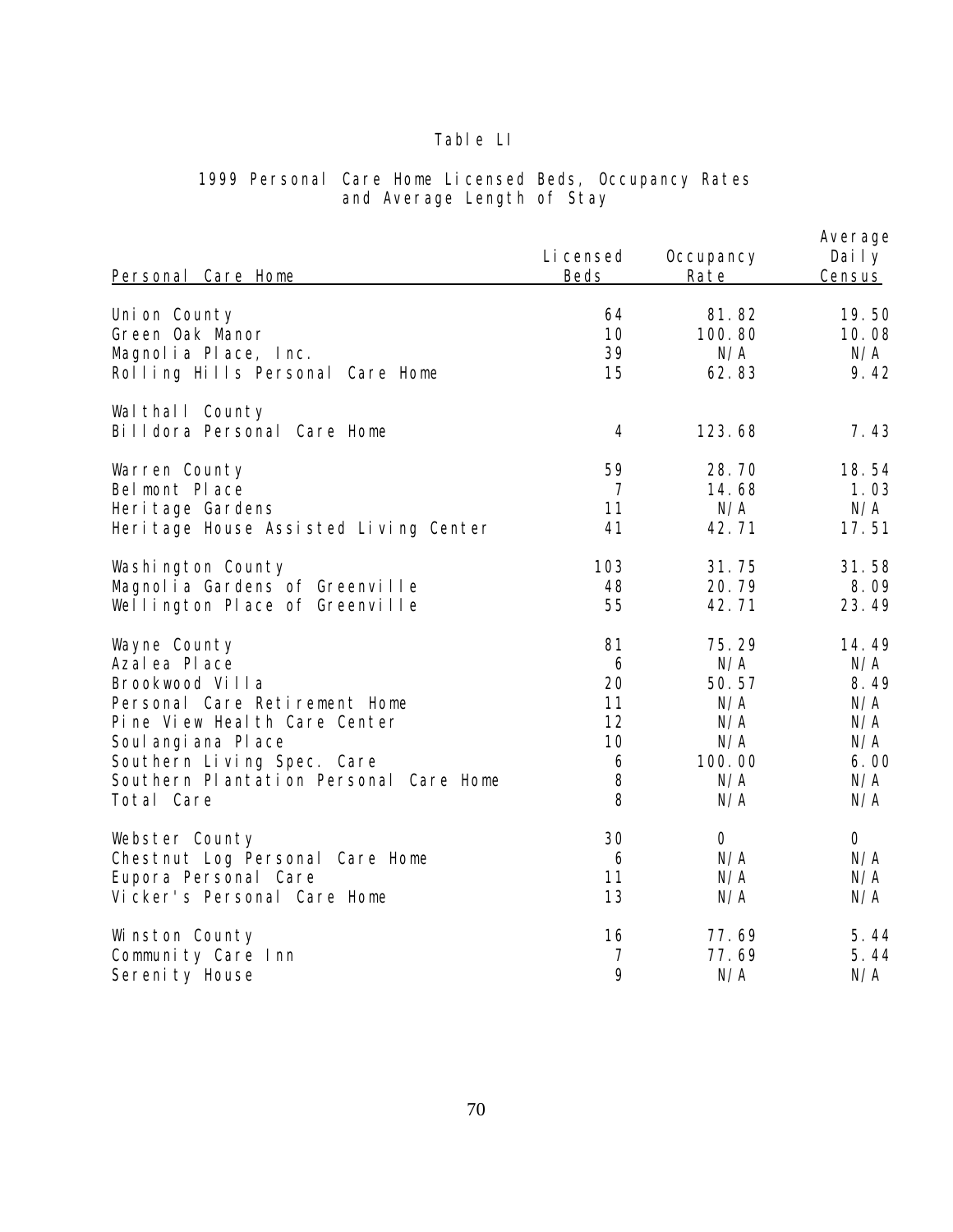### Table LII

| County           | Total<br>Li censed<br><b>Beds</b> | Beds<br>Set up &<br>Staffed | Private          | Semi-<br>Pri vate    | Ward                                      |
|------------------|-----------------------------------|-----------------------------|------------------|----------------------|-------------------------------------------|
| Total            | 4,710                             | 4,083                       | 2,509            | 1, 134               | 440                                       |
| Adams<br>Al corn | 80<br>53                          | 68<br>35                    | 50<br>33         | 14<br>$\overline{c}$ | 4<br>$\bigcirc$                           |
| Ami te           | $\bigcirc$                        | $\bigcirc$                  | $\bigcirc$       | $\overline{O}$       | $\bigcirc$                                |
| Attal a          | 31                                | 31                          | 27               | 4                    | $\theta$                                  |
| Benton           | 39                                | 39                          | 6                | 6                    | 27                                        |
| Bol i var        | 23                                | 23                          | $\overline{7}$   | $\overline{O}$       | 16                                        |
| Cal houn         | 20                                | 14                          | 12               | $\overline{2}$       | $\bigcirc$                                |
| Carrol I         | $\bigcirc$                        | $\bigcirc$                  | $\bigcirc$       | $\overline{O}$       | $\bigcirc$                                |
| Chi ckasaw       | 20                                | 20                          | 6                | 14                   | $\bigcirc$                                |
| Choctaw          | 7                                 | 7                           | 3                | 4                    | $\bigcirc$                                |
| CI ai borne      | $\bigcirc$                        | $\overline{O}$              | $\overline{O}$   | $\overline{O}$       | $\bigcirc$                                |
| CI arke          | 41                                | 41                          | 13               | 28                   | $\bigcirc$                                |
| Cl ay            | 28                                | 28                          | 20               | 8                    | $\bigcirc$                                |
| Coahoma          | 26                                | 24                          | 24               | $\overline{O}$       | $\bigcirc$                                |
| Copi ah          | $\bigcirc$                        | $\bigcirc$                  | $\bigcirc$       | $\bigcirc$           | $\bigcirc$                                |
| Covi ngton       | 29                                | 14                          | 14               | $\overline{O}$       | $\bigcirc$                                |
| DeSoto           | 30                                | 24                          | 24               | $\bigcirc$           | $\bigcirc$                                |
| Forrest          | 273                               | 225                         | 126              | 86                   | 13                                        |
| Franklin         | 30<br>48                          | 16                          | 16               | $\bigcirc$           | $\bigcirc$                                |
| George<br>Greene | $\overline{O}$                    | 45<br>$\overline{O}$        | 25<br>$\bigcirc$ | 14<br>$\bigcirc$     | 6<br>$\bigcirc$                           |
| Grenada          | 78                                | 70                          | 70               | $\bigcirc$           | $\bigcirc$                                |
| Hancock          | 44                                | 41                          | 33               | $\overline{2}$       | 6                                         |
| Harri son        | 187                               | 165                         | 137              | 22                   | 6                                         |
| Hi nds           | 417                               | 399                         | 132              | 134                  | 133                                       |
| Hol mes          | 20                                | 20                          | $\bigcirc$       | 20                   | $\mathcal{O}$                             |
| Humphreys        | $\bigcirc$                        | $\bigcirc$                  | $\bigcirc$       | $\bigcirc$           | $\bigcirc$                                |
| I ssaquena       | $\bigcirc$                        | $\bigcirc$                  | $\bigcirc$       | $\bigcirc$           | $\bigcirc$                                |
| I tawamba        | 14                                | 14                          | $\bigcirc$       | 8                    | 6                                         |
| Jackson          | 249                               | 211                         | 101              | 62                   | 48                                        |
| Jasper           | $\bigcirc$                        | $\bigcirc$                  | $\bigcirc$       | $\bigcirc$           | $\theta$                                  |
| Jefferson        | $\Omega$                          | $\Omega$                    | $\bigcirc$       | $\overline{O}$       | $\Omega$                                  |
| Jeff Davis       | $\bigcirc$                        | $\overline{O}$              | $\bigcirc$       | $\overline{O}$       | $\begin{matrix} 0 \\ 3 \\ 0 \end{matrix}$ |
| Jones            | 139                               | 115                         | 54               | 58                   |                                           |
| Kemper           | 6                                 | 6                           | 6                | $\bigcirc$           |                                           |
| Lafayette        | 24                                | 18                          | 18               | $\overline{O}$       | $\bigcirc$                                |
| Lamar            | 62                                | 62                          | 62               | $\Omega$             | $\bigcirc$                                |
| Lauderdal e      | 256                               | 163                         | 114              | 34                   | 15                                        |
| Lawrence         | 10                                | 6                           | 4                | $\overline{2}$       | $\bigcirc$                                |
| Leake            | 39                                | 39                          | 19               | 20                   | $\overline{O}$                            |
| Lee              | 262                               | 222                         | 150              | 50                   | 22                                        |

#### Personal Care Home Bed Count by County and Type of Accommodation as of December 31, 1999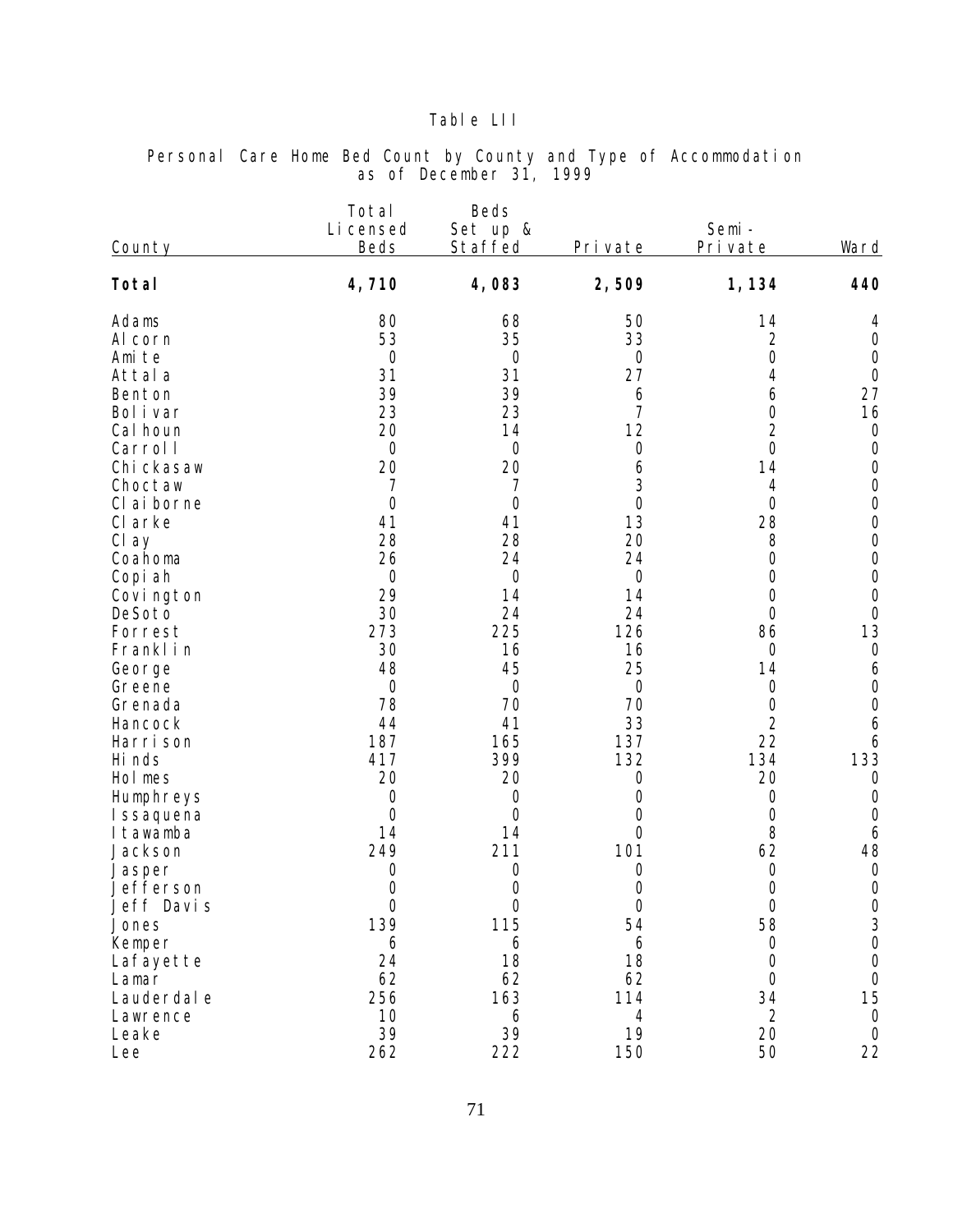|  |  |                         |  | Personal Care Home Bed Count by County and Type of Accommodation |  |
|--|--|-------------------------|--|------------------------------------------------------------------|--|
|  |  | as of December 31, 1999 |  |                                                                  |  |

| LefI ore<br>$\mathcal{O}$<br>$\bigcirc$<br>$\bigcirc$<br>$\overline{0}$<br>52<br>52<br>16<br>36<br>Li ncol n<br>207<br>198<br>58<br>140<br>Lowndes<br>419<br>328<br>263<br>34<br>Madi son<br>83<br>83<br>15<br>44<br>Marion<br>20<br>20<br>20<br>Marshal I<br>$\bigcirc$<br>75<br>75<br>57<br>12<br>Monroe<br>$\bigcirc$<br>$\bigcirc$<br>$\bigcirc$<br>Montgomery<br>0<br>$\overline{2}$<br>$\overline{2}$<br>$\overline{2}$<br>$\overline{O}$<br>Neshoba<br>28<br>56<br>41<br>6<br>Newton<br>15<br>14<br>10<br>Noxubee<br>$\overline{4}$<br>98<br>98<br>84<br>Okti bbeha<br>14<br>32<br>22<br>$\overline{2}$<br>24<br>Panol a<br>34<br>114<br>101<br>64<br>Pearl River<br>$\overline{O}$<br>$\sqrt{a}$<br>$\bigcirc$<br>$\bigcirc$<br>Perry<br>124<br>112<br>88<br>24<br>Pi ke<br>32<br>18<br>Pontotoc<br>64<br>61<br>63<br>57<br>51<br>Prentiss<br>6<br>$\overline{O}$<br>$\bigcirc$<br>$\bigcirc$<br>$\bigcirc$<br>Qui tman<br>186<br>12<br>120<br>108 | County  | Ward                                      |
|------------------------------------------------------------------------------------------------------------------------------------------------------------------------------------------------------------------------------------------------------------------------------------------------------------------------------------------------------------------------------------------------------------------------------------------------------------------------------------------------------------------------------------------------------------------------------------------------------------------------------------------------------------------------------------------------------------------------------------------------------------------------------------------------------------------------------------------------------------------------------------------------------------------------------------------------------------|---------|-------------------------------------------|
|                                                                                                                                                                                                                                                                                                                                                                                                                                                                                                                                                                                                                                                                                                                                                                                                                                                                                                                                                            |         | $\bigcirc$                                |
|                                                                                                                                                                                                                                                                                                                                                                                                                                                                                                                                                                                                                                                                                                                                                                                                                                                                                                                                                            |         | $\bigcirc$                                |
|                                                                                                                                                                                                                                                                                                                                                                                                                                                                                                                                                                                                                                                                                                                                                                                                                                                                                                                                                            |         | $\bigcirc$                                |
|                                                                                                                                                                                                                                                                                                                                                                                                                                                                                                                                                                                                                                                                                                                                                                                                                                                                                                                                                            |         | 31                                        |
|                                                                                                                                                                                                                                                                                                                                                                                                                                                                                                                                                                                                                                                                                                                                                                                                                                                                                                                                                            |         | 24                                        |
|                                                                                                                                                                                                                                                                                                                                                                                                                                                                                                                                                                                                                                                                                                                                                                                                                                                                                                                                                            |         | $\circ$                                   |
|                                                                                                                                                                                                                                                                                                                                                                                                                                                                                                                                                                                                                                                                                                                                                                                                                                                                                                                                                            |         | 6                                         |
|                                                                                                                                                                                                                                                                                                                                                                                                                                                                                                                                                                                                                                                                                                                                                                                                                                                                                                                                                            |         | $\bigcirc$                                |
|                                                                                                                                                                                                                                                                                                                                                                                                                                                                                                                                                                                                                                                                                                                                                                                                                                                                                                                                                            |         | $\bigcirc$                                |
|                                                                                                                                                                                                                                                                                                                                                                                                                                                                                                                                                                                                                                                                                                                                                                                                                                                                                                                                                            |         | $\overline{7}$                            |
|                                                                                                                                                                                                                                                                                                                                                                                                                                                                                                                                                                                                                                                                                                                                                                                                                                                                                                                                                            |         | $\bigcirc$                                |
|                                                                                                                                                                                                                                                                                                                                                                                                                                                                                                                                                                                                                                                                                                                                                                                                                                                                                                                                                            |         | $\bigcirc$                                |
|                                                                                                                                                                                                                                                                                                                                                                                                                                                                                                                                                                                                                                                                                                                                                                                                                                                                                                                                                            |         |                                           |
|                                                                                                                                                                                                                                                                                                                                                                                                                                                                                                                                                                                                                                                                                                                                                                                                                                                                                                                                                            |         | $\begin{matrix} 0 \\ 3 \\ 0 \end{matrix}$ |
|                                                                                                                                                                                                                                                                                                                                                                                                                                                                                                                                                                                                                                                                                                                                                                                                                                                                                                                                                            |         |                                           |
|                                                                                                                                                                                                                                                                                                                                                                                                                                                                                                                                                                                                                                                                                                                                                                                                                                                                                                                                                            |         | $\bigcirc$                                |
|                                                                                                                                                                                                                                                                                                                                                                                                                                                                                                                                                                                                                                                                                                                                                                                                                                                                                                                                                            |         | 11                                        |
|                                                                                                                                                                                                                                                                                                                                                                                                                                                                                                                                                                                                                                                                                                                                                                                                                                                                                                                                                            |         | $\bigcirc$                                |
|                                                                                                                                                                                                                                                                                                                                                                                                                                                                                                                                                                                                                                                                                                                                                                                                                                                                                                                                                            |         | $\bigcirc$                                |
|                                                                                                                                                                                                                                                                                                                                                                                                                                                                                                                                                                                                                                                                                                                                                                                                                                                                                                                                                            | Ranki n | $\bigcirc$                                |
| $\bigcirc$<br>Scott<br>$\bigcirc$<br>$\bigcirc$<br>$\bigcirc$                                                                                                                                                                                                                                                                                                                                                                                                                                                                                                                                                                                                                                                                                                                                                                                                                                                                                              |         | $\bigcirc$                                |
| $\bigcirc$<br>Sharkey<br>$\bigcirc$<br>$\bigcirc$<br>0                                                                                                                                                                                                                                                                                                                                                                                                                                                                                                                                                                                                                                                                                                                                                                                                                                                                                                     |         | $\bigcirc$                                |
| 50<br>50<br>Si mpson<br>4<br>6                                                                                                                                                                                                                                                                                                                                                                                                                                                                                                                                                                                                                                                                                                                                                                                                                                                                                                                             |         | 40                                        |
| Smi th<br>$\bigcirc$<br>$\bigcirc$<br>0<br>$\overline{O}$                                                                                                                                                                                                                                                                                                                                                                                                                                                                                                                                                                                                                                                                                                                                                                                                                                                                                                  |         | $\theta$                                  |
| Stone<br>$\bigcirc$<br>$\overline{O}$<br>$\bigcirc$<br>$\bigcirc$                                                                                                                                                                                                                                                                                                                                                                                                                                                                                                                                                                                                                                                                                                                                                                                                                                                                                          |         | $\bigcirc$                                |
| Sunfl ower<br>28<br>$\bigcirc$<br>24<br>24                                                                                                                                                                                                                                                                                                                                                                                                                                                                                                                                                                                                                                                                                                                                                                                                                                                                                                                 |         | $\bigcirc$                                |
| Tallahatchie<br>$\bigcirc$<br>$\overline{0}$<br>$\bigcirc$<br>$\bigcirc$                                                                                                                                                                                                                                                                                                                                                                                                                                                                                                                                                                                                                                                                                                                                                                                                                                                                                   |         | $\bigcirc$                                |
| $\bigcirc$<br>Tate<br>$\overline{O}$<br>$\bigcirc$<br>$\bigcirc$                                                                                                                                                                                                                                                                                                                                                                                                                                                                                                                                                                                                                                                                                                                                                                                                                                                                                           |         | $\bigcirc$                                |
| $\bigcirc$<br>$\overline{O}$<br>$\bigcirc$<br>Ti ppah<br>$\bigcirc$                                                                                                                                                                                                                                                                                                                                                                                                                                                                                                                                                                                                                                                                                                                                                                                                                                                                                        |         | $\bigcirc$                                |
| 80<br>Ti shomi ngo<br>76<br>70<br>6<br>$\overline{O}$                                                                                                                                                                                                                                                                                                                                                                                                                                                                                                                                                                                                                                                                                                                                                                                                                                                                                                      |         | $\bigcirc$                                |
| Tuni ca<br>$\bigcirc$<br>$\bigcirc$<br>$\bigcirc$<br>60<br>19<br>34<br>64                                                                                                                                                                                                                                                                                                                                                                                                                                                                                                                                                                                                                                                                                                                                                                                                                                                                                  |         | $\bigcirc$<br>$\overline{7}$              |
| Uni on<br>Wal thal I<br>4<br>4<br>$\bigcirc$<br>4                                                                                                                                                                                                                                                                                                                                                                                                                                                                                                                                                                                                                                                                                                                                                                                                                                                                                                          |         | $\bigcirc$                                |
| 59<br>59<br>59<br>$\bigcirc$<br>Warren                                                                                                                                                                                                                                                                                                                                                                                                                                                                                                                                                                                                                                                                                                                                                                                                                                                                                                                     |         | $\overline{O}$                            |
| 103<br>34<br>100<br>Washi ngton                                                                                                                                                                                                                                                                                                                                                                                                                                                                                                                                                                                                                                                                                                                                                                                                                                                                                                                            |         | $\mathcal O$                              |
| 66<br>19<br>81<br>73<br>48<br>Wayne                                                                                                                                                                                                                                                                                                                                                                                                                                                                                                                                                                                                                                                                                                                                                                                                                                                                                                                        |         | 6                                         |
| 30<br>30<br>24<br>Webster<br>6                                                                                                                                                                                                                                                                                                                                                                                                                                                                                                                                                                                                                                                                                                                                                                                                                                                                                                                             |         | $\bigcirc$                                |
| $\bigcirc$<br>Wilkinson<br>$\overline{O}$<br>$\bigcirc$<br>$\overline{0}$                                                                                                                                                                                                                                                                                                                                                                                                                                                                                                                                                                                                                                                                                                                                                                                                                                                                                  |         | $\mathcal O$                              |
| $\,8\,$<br>16<br>16<br>8<br>Wi nston                                                                                                                                                                                                                                                                                                                                                                                                                                                                                                                                                                                                                                                                                                                                                                                                                                                                                                                       |         | $\mathcal O$                              |
| $\bigcirc$<br>Yal obusha<br>$\bigcirc$<br>$\bigcirc$<br>$\bigcirc$                                                                                                                                                                                                                                                                                                                                                                                                                                                                                                                                                                                                                                                                                                                                                                                                                                                                                         |         | $\bigcirc$                                |
| $\overline{O}$<br>$\overline{O}$<br>$\overline{O}$<br>$\overline{O}$<br>Yazoo                                                                                                                                                                                                                                                                                                                                                                                                                                                                                                                                                                                                                                                                                                                                                                                                                                                                              |         | $\mathbf 0$                               |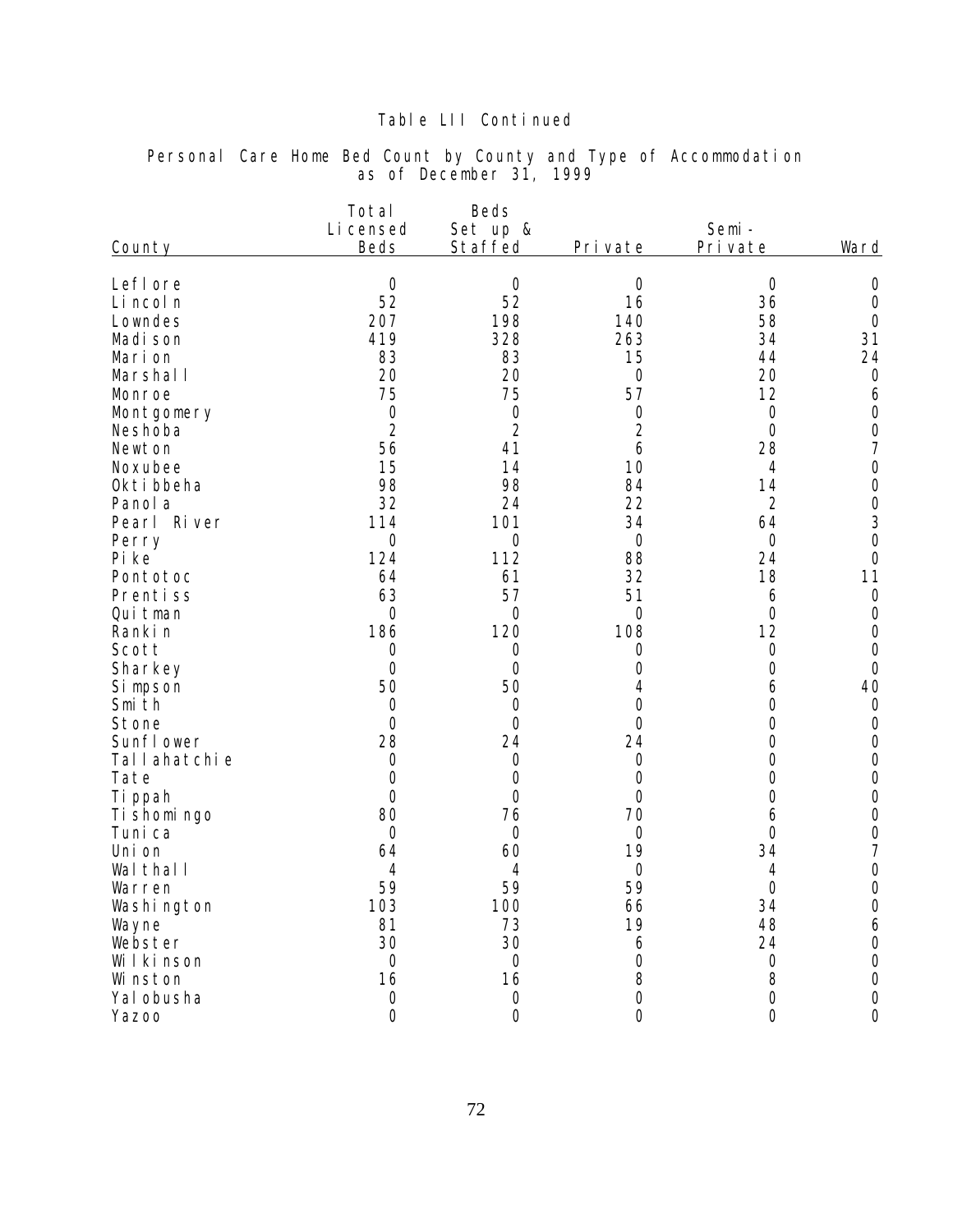# Table LIII

Personal Care Home Bed Count and Percentage Distribution by Type of Accommodation as of December 31, 1999

i<br>L

|                         | Total  | Percent |
|-------------------------|--------|---------|
| Li censed Bed Capaci ty | 4,710  | 100.0   |
| Total Beds Set Up       | 4,083  | 86.7    |
| Pri vate                | 2,509  | 61.4    |
| Semi-Private            | 1, 134 | 27.8    |
| Ward                    | 440    | 10.8    |

Table LIV

Personal Care Homes by Bed Size as of December 31, 1999

| Bed Size | Total | Percent |
|----------|-------|---------|
| Total    | 194   | 100.00  |
| < 15     | 92    | 47.42   |
| 15 to 29 | 50    | 25.77   |
| 30 to 44 | 24    | 12.37   |
| 45 to 59 | 11    | 5.67    |
| $>= 60$  | 17    | 8.76    |
|          |       |         |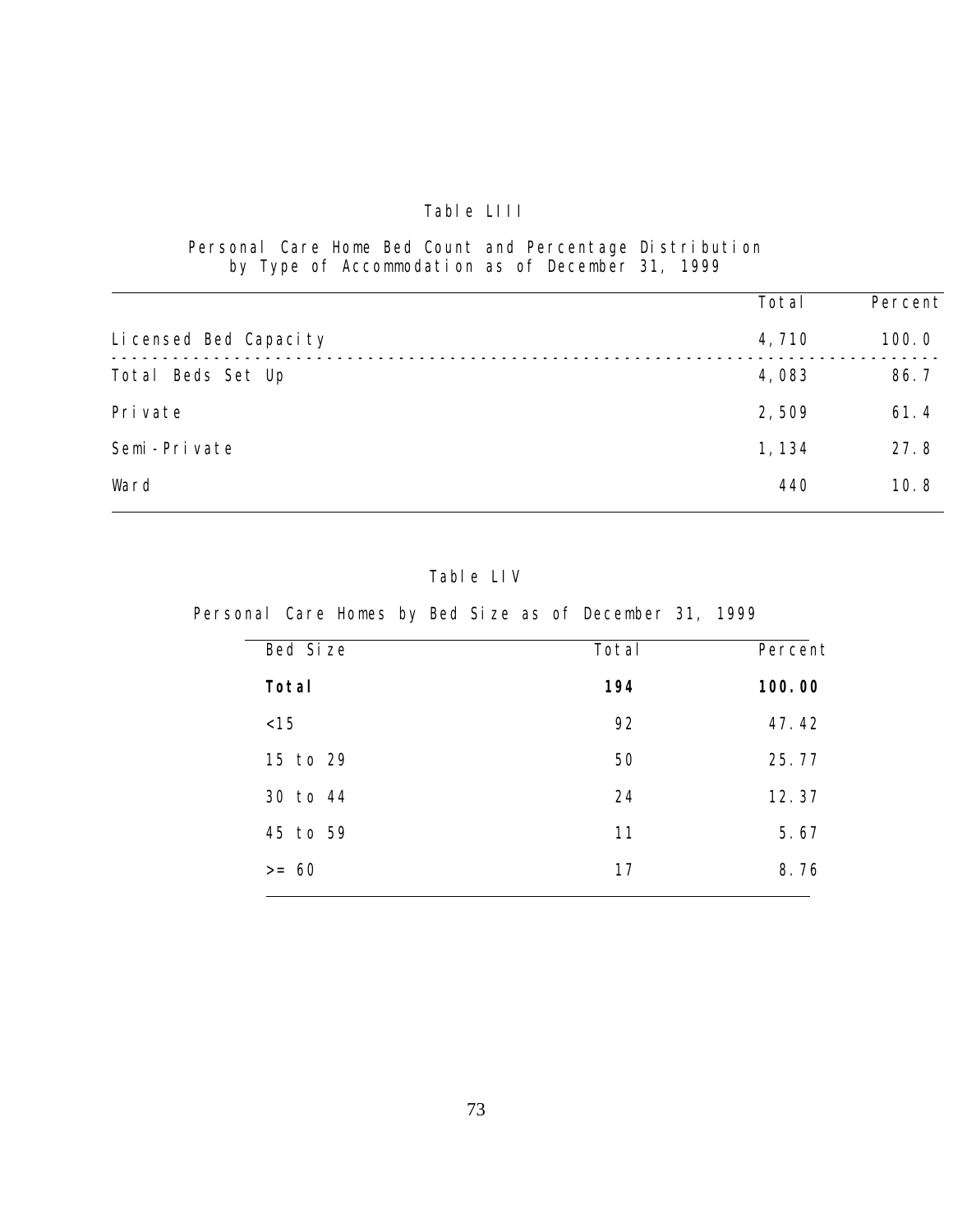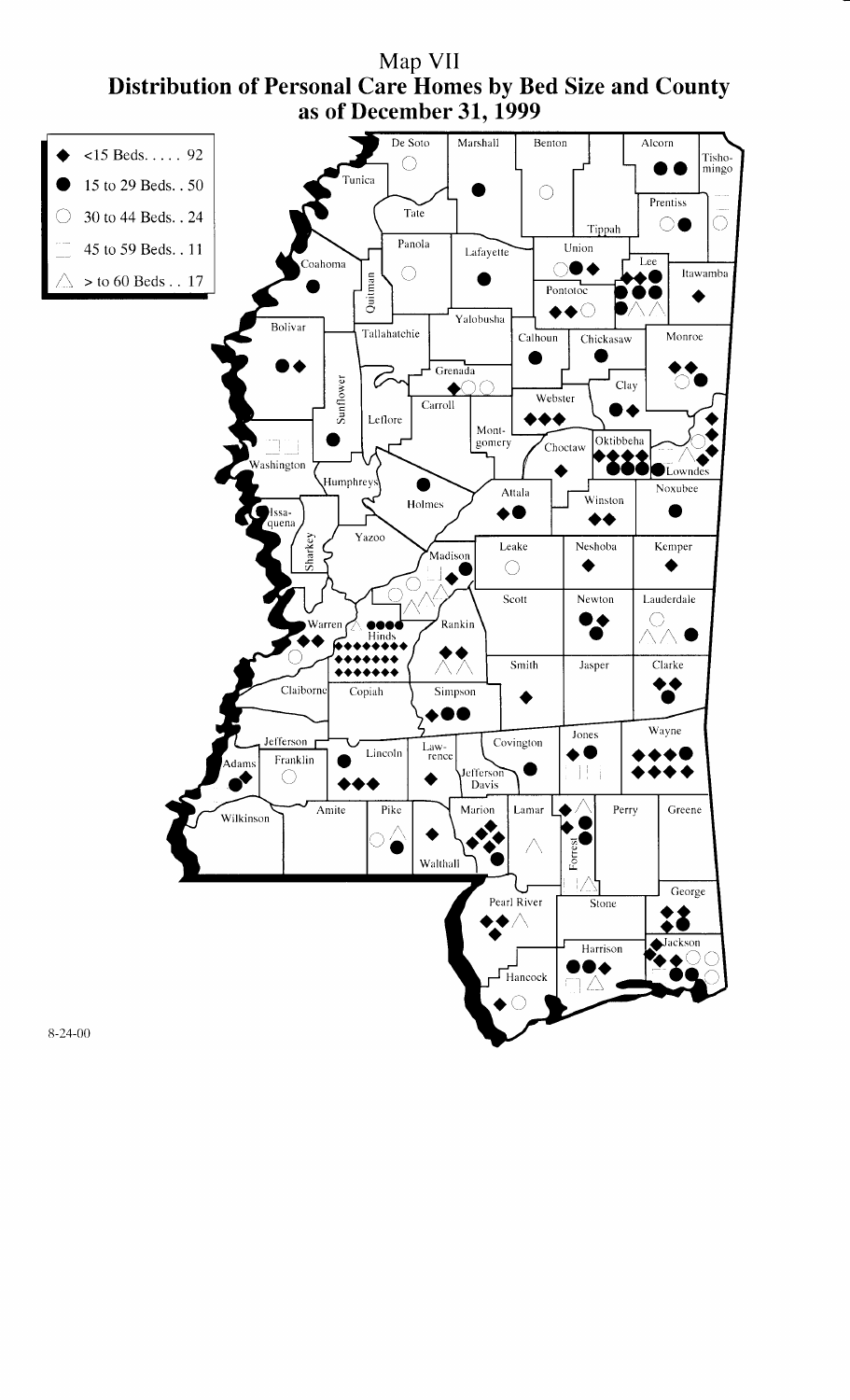# Table LV

|                       | < 15           | 15<br>29<br>$t_{0}$ | 30<br>to 44         | 45<br>to 59      | $>= 60$        | Total          |
|-----------------------|----------------|---------------------|---------------------|------------------|----------------|----------------|
| Total                 | 92             | 50                  | 24                  | 11               | 17             | 194            |
| Adams                 |                |                     | 0                   |                  | $\circ$        | 3              |
| Al corn               | $\overline{O}$ | 2                   | Ω                   | 0                | $\bigcirc$     | $\overline{c}$ |
| Attal a               |                |                     | Ω                   | Ω                | $\overline{O}$ | $\overline{2}$ |
| Benton                | ()             |                     |                     | $\left( \right)$ | $\overline{O}$ | 1              |
| Bol i var             |                |                     | $\left( \right)$    | Ω                | $\overline{O}$ | 2              |
| Cal houn              | Ω              |                     | O                   | $\left( \right)$ | 0              |                |
| Chi ckasaw            | 0              |                     | 0                   | 0                | $\bigcirc$     |                |
| Choctaw               |                |                     | 0                   | 0                | $\bigcirc$     |                |
| CI arke               | $\overline{2}$ |                     | 0                   | 0                | $\bigcirc$     | 3              |
| Cl ay                 | 1              |                     | 0                   | 0                | $\bigcirc$     | $\overline{2}$ |
| Coahoma               | 0              |                     | 0                   | 0                | $\bigcirc$     |                |
| Covi ngton            | 0              |                     | 0                   | 0                | $\bigcirc$     |                |
| DeSoto                | $\overline{O}$ | 0                   |                     | 0                | $\bigcirc$     |                |
| Forrest               | $\overline{2}$ | $\overline{2}$      |                     |                  | $\overline{2}$ |                |
| Franklin              | $\overline{O}$ | 0                   |                     | 0                | $\bigcirc$     |                |
| George                | 3              |                     | 0                   | Ω                | 0              |                |
| Grenada               |                | 0                   | $\overline{2}$      |                  | 0              | 3              |
| Hancock               |                | 0                   |                     |                  | Ω              | $\overline{2}$ |
| Harri son             |                | 2                   | 0                   |                  |                | 5              |
| Hi nds                | 22             |                     | $\overline{2}$      | $\left( \right)$ |                | 29             |
| Hol mes               | $\bigcirc$     |                     | 0                   | Ω                | O              |                |
| I tawamba             |                | $\left( \right)$    | 0                   | Ο                | 0              |                |
| Jackson               |                | 2                   | 3                   |                  | 0              | 10             |
| Jones                 |                |                     | 0                   | $\overline{2}$   | 0              | 4              |
| Kemper                |                | $\left( \right)$    | 0                   | $\overline{O}$   | 0              |                |
|                       | Ω              |                     | 0                   | 0                | 0              |                |
| Lafayette<br>Lamar    | Ω              |                     | Ο                   | 0                |                |                |
| Lauderdal e           | 0              |                     |                     | 0                | $\overline{2}$ |                |
| Lawrence              |                | $\left( \right)$    |                     | 0                | $\bigcirc$     |                |
| Leake                 | 0              | Ω                   |                     | 0                | $\bigcirc$     |                |
| Lee                   | $\overline{2}$ | 5                   | ( )                 | 0                | $\overline{2}$ | 9              |
| Li ncol n             | 3              |                     |                     | 0                | O              |                |
| Lowndes               | $\overline{4}$ |                     |                     |                  |                | 4<br>$\,8\,$   |
| Madi son              |                |                     | $\overline{2}$      |                  | 3              | 8              |
| Marion                | 5              |                     |                     | 0                |                |                |
| Marshal I             | $\overline{O}$ |                     | 0<br>0              | Ω                | O<br>0         | 6              |
| Monroe                | $\overline{2}$ |                     |                     |                  |                |                |
|                       |                |                     |                     |                  | 0              |                |
| Neshoba<br>Newton     |                |                     | Ω                   |                  | 0              |                |
| Noxubee               |                | 2                   |                     |                  | 0              | 3              |
|                       |                |                     | Ω                   |                  | 0              |                |
| Okti bbeha<br>Panol a |                | 3<br>$\bigcirc$     | Ω                   |                  | 0              |                |
| Pearl River           | 0<br>3         | 0                   | 1<br>$\overline{O}$ | 0<br>$\Omega$    | $\circ$        | 4              |
|                       |                |                     |                     |                  |                |                |

### Personal Care Homes by Bed Size and County as of December 31, 1999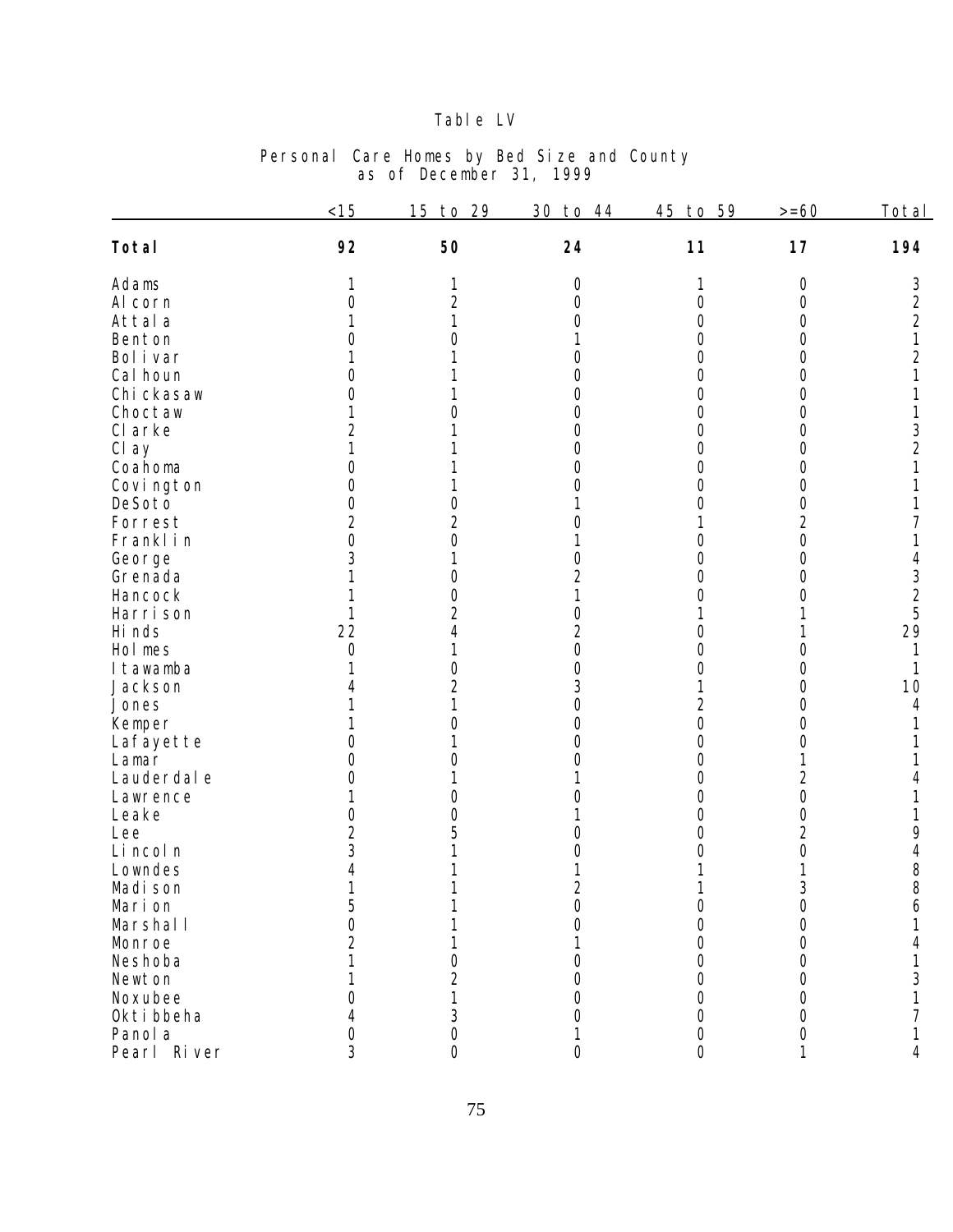# Table LV

|              | < 15 | 15 to 29 | 30 to 44 | 45 to 59 | $>= 60$ | Total |
|--------------|------|----------|----------|----------|---------|-------|
|              |      |          |          |          |         |       |
| Pi ke        |      |          |          |          |         |       |
| Pontotoc     |      |          |          |          |         |       |
| Prentiss     |      |          |          |          |         |       |
| Ranki n      |      |          |          |          |         |       |
| Si mpson     |      |          |          |          |         |       |
| Sunfl ower   |      |          |          |          |         |       |
| Ti shomi ngo |      |          |          |          |         |       |
| Uni on       |      |          |          |          |         |       |
| Wal thal I   |      |          |          |          |         |       |
| Warren       |      |          |          |          |         |       |
| Washi ngton  |      |          |          |          |         |       |
| Wayne        |      |          |          |          |         |       |
| Webster      |      |          |          |          |         |       |
| Wi nston     |      |          |          |          |         |       |

### Personal Care Homes by Bed Size and County as of December 31, 1999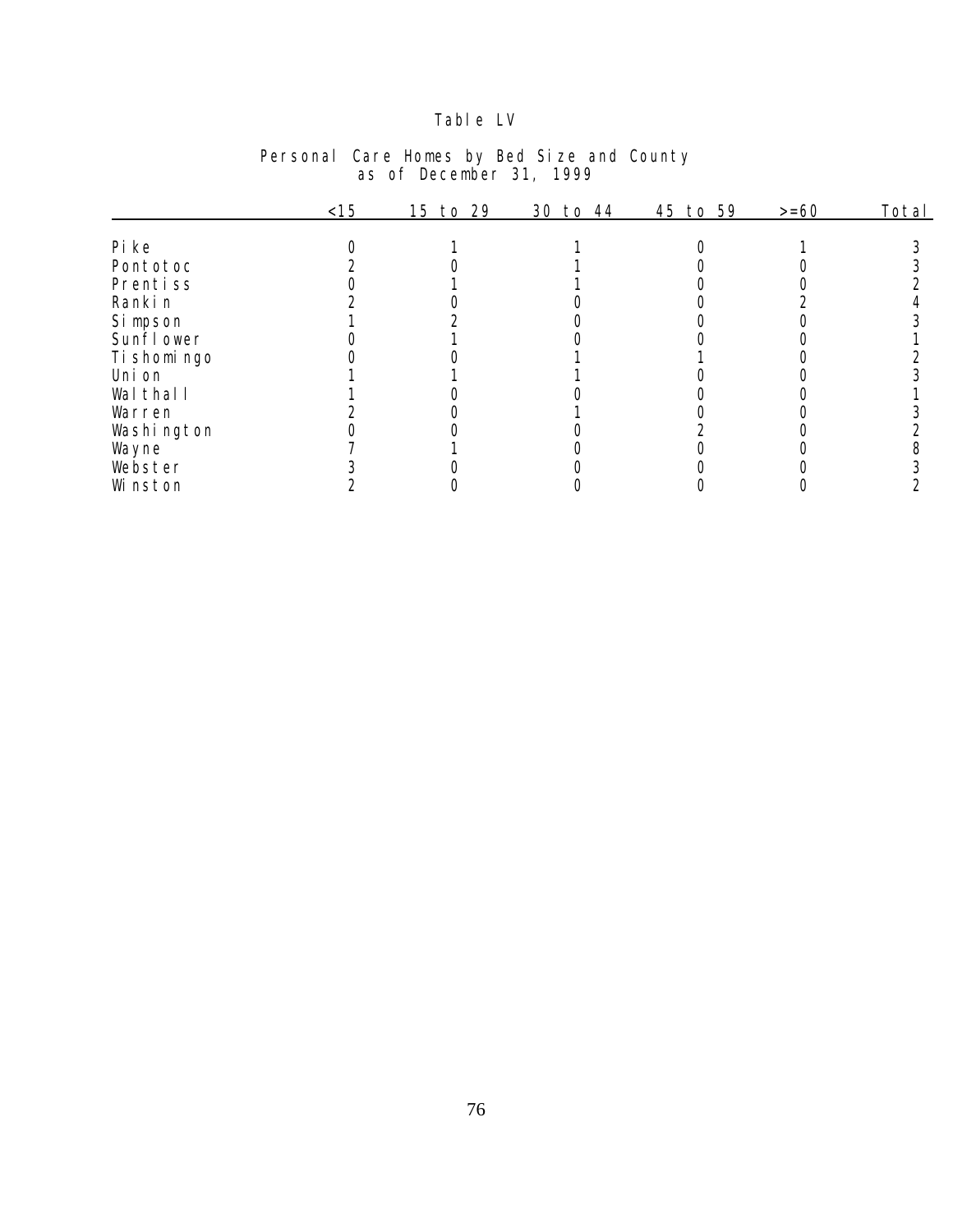| Tabl e | I VI |
|--------|------|
|        |      |

Patients Served During 1999 in Personal Care Homes by Age and Sex

| Age       | Total      | Percent |
|-----------|------------|---------|
| Total     | 4,569      | 100.0   |
| < 18      | $\bigcirc$ | 0.0     |
| $18 - 44$ | 180        | 3.9     |
| $45 - 64$ | 310        | 6.8     |
| $65 - 74$ | 453        | 9.9     |
| $75 - 84$ | 1,666      | 36.5    |
| $>= 85$   | 1,960      | 42.9    |
| Sex       | Total      | Percent |
| Total     | 4,569      | 100.0   |
| Mal e     | 1,235      | 27.0    |
| Femal e   | 3, 334     | 73.0    |
|           |            |         |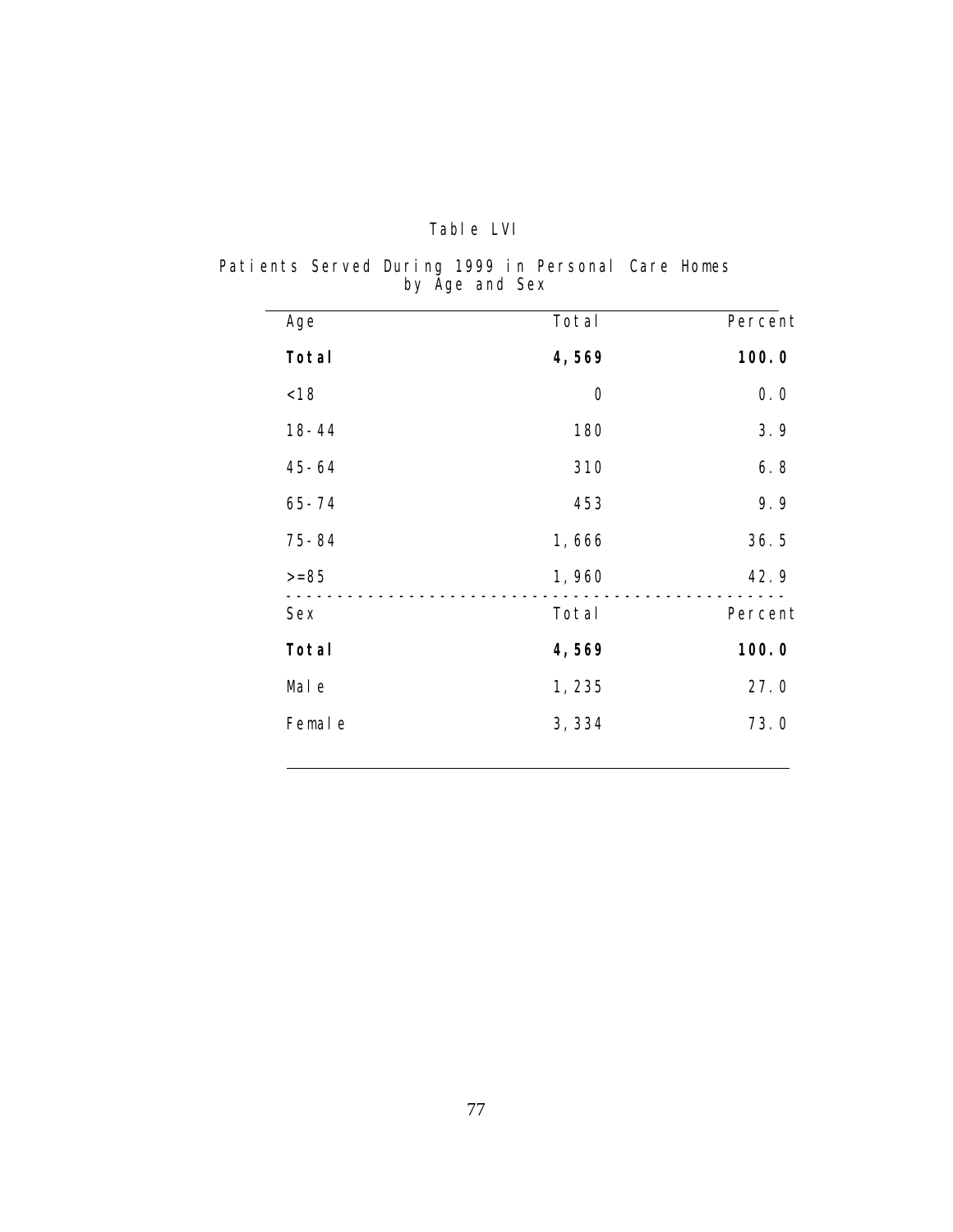## Table LVII

### Number of Personal Care Home Patients by Sex

|                                  | Total  | Mal e | Femal e |
|----------------------------------|--------|-------|---------|
| Total Patients December 31, 1998 | 2,454  | 634   | 1,820   |
| New Admissions 1999              | 2, 115 | 601   | 1,514   |
| Live Discharges 1999             | 1, 265 | 366   | 899     |
| Deaths                           | 230    | 80    | 150     |
| Total Patients December 31, 1999 | 3,074  | 789   | 2,285   |

### Table LVIII

Ambulation Status of Patients in Personal Care Homes as of December 31, 1999 and Total Days of Patient Care During 1999

|                       | Total    | Percent |
|-----------------------|----------|---------|
| Total Patients        | 3,079    | 100.0   |
| Ambulant Patients     | 2,979    | 96.8    |
| Non Ambulant Patients | 100      | 3.2     |
| Total Patient Days    | 713, 486 |         |
|                       |          |         |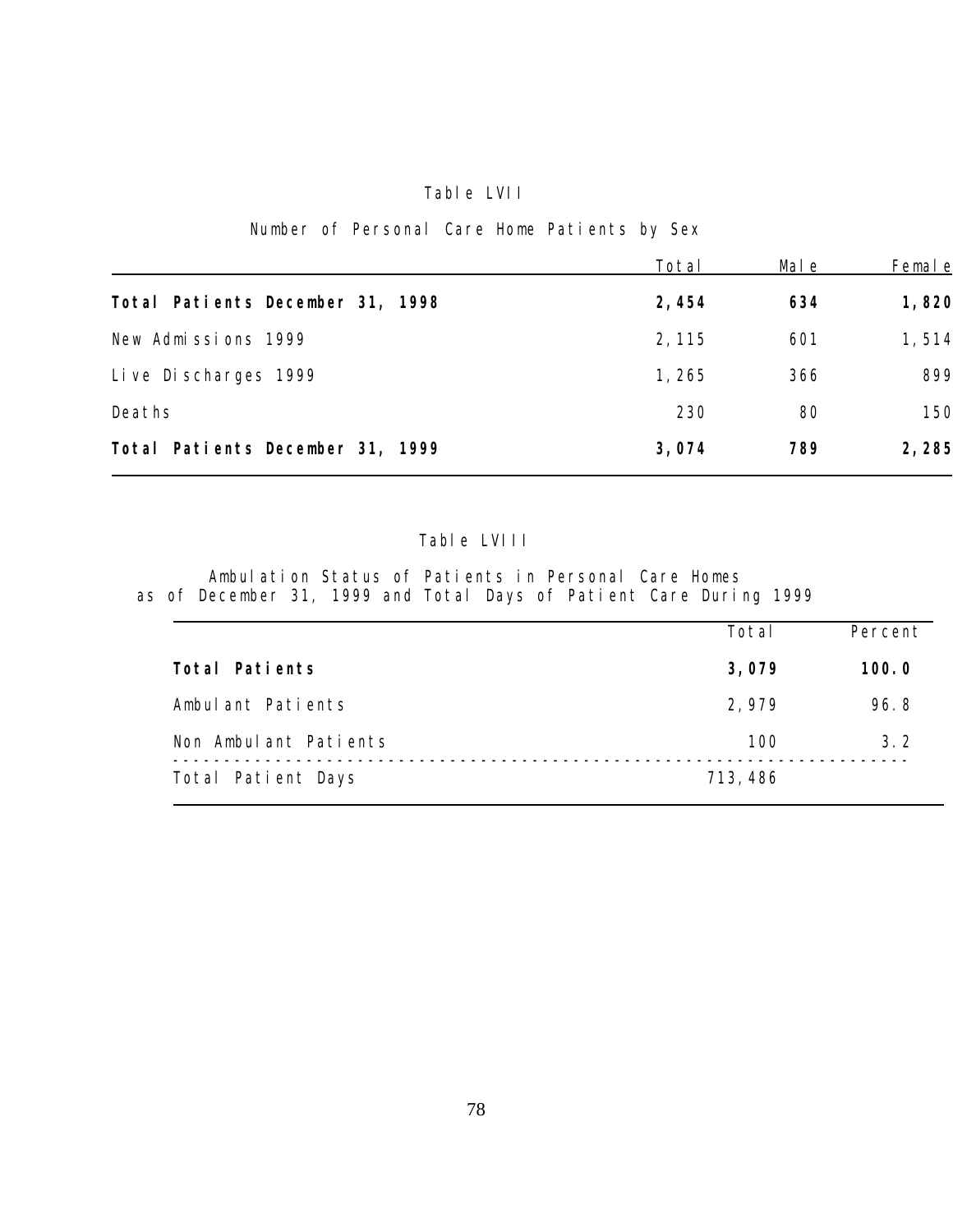# Table LIX

### 1999 Personal Care Home Admissions by Place from Which Admitted

|                        | Total  | Percent |
|------------------------|--------|---------|
| Total                  | 2, 115 | 100.0   |
| Hospi tal              | 456    | 21.6    |
| Another Nursing Home   | 216    | 10.2    |
| Own or Relative's Home | 1,263  | 59.7    |
| Other                  | 180    | 8.5     |

### Table LX

1999 Personal Care Home Admissions by Fee Source

|                            | Total          | Percent |
|----------------------------|----------------|---------|
| Total                      | 2, 115         | 100.0   |
| Medi care                  | $\bigcirc$     | 0.0     |
| Medi cai d                 | $\overline{O}$ | 0.0     |
| Patients and/or Relatives  | 2,071          | 97.9    |
| VA Sponsored               | 6              | 0.3     |
| Wel fare Only              | 10             | 0.4     |
| Wel fare and Other Sources | 14             | 0.7     |
| AI I<br>Other Sources      | 14             | 0.7     |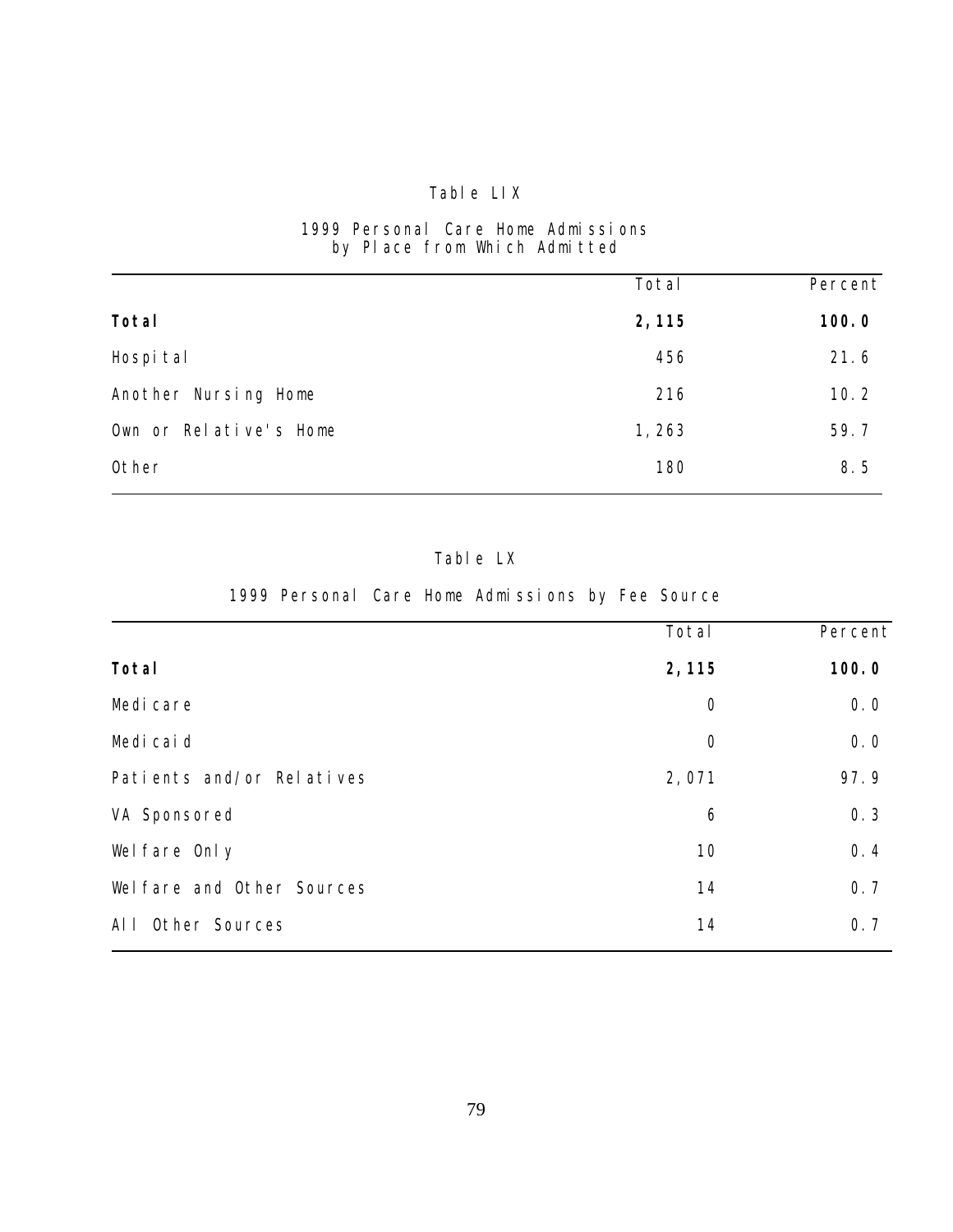# Table LXI

Destination of Patients Discharged from Personal Care Homes During 1999

|                                     | Total | Percent |
|-------------------------------------|-------|---------|
| Total                               | 1,495 | 100.0   |
| Deaths                              | 230   | 15.4    |
| Live Discharges                     | 1,265 | 84.6    |
| Returned to Own or Relatives Home   | 364   | 28.8    |
| Transferred to Hospital             | 298   | 23.6    |
| Transferred to Another Nursing Home | 474   | 37.4    |
| Others<br>AI I                      | 129   | 10.2    |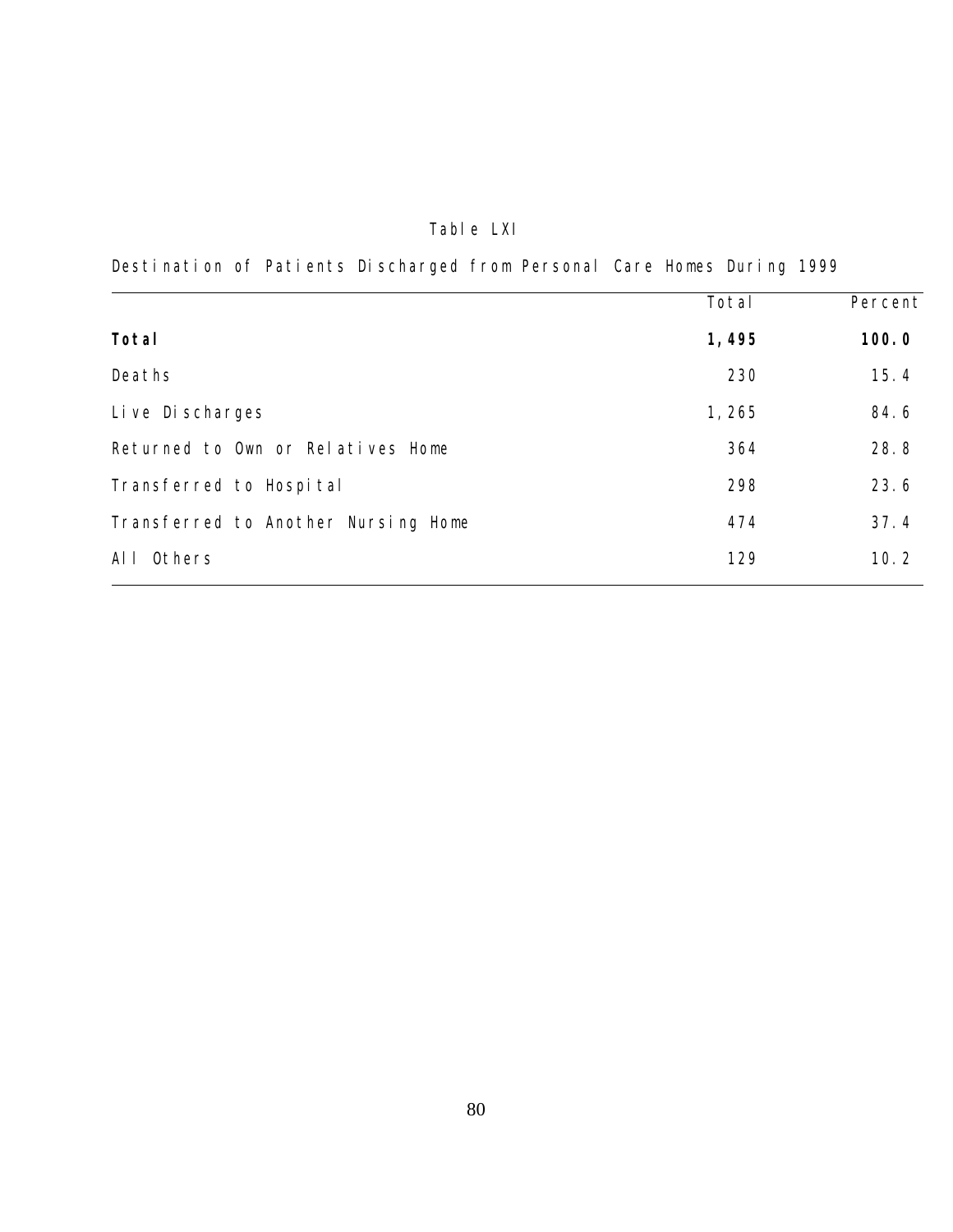# Table LXII

# Selected Personal Care Home Data

| Total<br>710, 785<br>2, 115<br>4,569<br>Adams<br>17,968<br>51<br>97<br>42<br>57<br>Al corn<br>13, 140<br>20<br>Attal a<br>8, 133<br>41<br>23<br>52<br>Benton<br>11,872<br>29<br>17<br>Bol i var<br>O<br>23<br>11<br>4,806<br>Cal houn<br>20<br>30<br>5,329<br>Chi ckasaw<br>Choctaw<br>7<br>10<br>O<br>48<br>10,696<br>10<br>CI arke<br>13<br>31<br>Cl ay<br>6,539<br>12<br>36<br>Coahoma<br>8,384<br>$\circ$<br>18<br>Covi ngton<br>$\circ$<br>33<br>11<br>8,683<br>DeSoto<br>101<br>175<br>22, 266<br>Forrest<br>25<br>Franklin<br>11<br>4,679<br>23<br>51<br>George<br>$\overline{O}$<br>23, 425<br>44<br>102<br>Grenada<br>29<br>58<br>11, 246<br>Hancock<br>128<br>Harri son<br>42,004<br>204<br>351<br>Hi nds<br>24, 452<br>146<br>223<br>Hol mes<br>$\bigcirc$<br>5<br>13<br>3,061<br>I tawamba<br>85<br>233<br>46, 427<br>Jackson<br>19,903<br>45<br>114<br>Jones<br>Kemper<br>$\bigcirc$<br>$\theta$<br>$\circ$<br>7<br>$\overline{0}$<br>25<br>Lafayette<br>15, 118<br>41<br>71<br>Lamar<br>231<br>52, 330<br>105<br>Lauderdal e<br>Lawrence<br>O<br>6<br>6<br>7,890<br>30<br>Leake<br>6<br>125<br>297<br>37,802<br>Lee<br>17<br>Li ncol n<br>9,175<br>46<br>88<br>229<br>32, 812<br>Lowndes<br>195<br>61, 130<br>472<br>Madi son<br>20<br>Marion<br>20, 718<br>65<br>12<br>12<br>Marshall<br>$\circ$<br>47<br>6,883<br>94<br>Monroe<br>$\mathfrak{Z}$<br>$\mathbf{1}$<br>Neshoba<br>730<br>25<br>53<br>6,886<br>Newton<br>$\overline{7}$<br>19<br>Noxubee<br>4,080<br>49<br>29, 930<br>127<br>Okti bbeha<br>24<br>2,928<br>24<br>Panol a | Pati ent<br>Days | Total<br>Admissions | Total<br>Pati ents<br>Served |
|-----------------------------------------------------------------------------------------------------------------------------------------------------------------------------------------------------------------------------------------------------------------------------------------------------------------------------------------------------------------------------------------------------------------------------------------------------------------------------------------------------------------------------------------------------------------------------------------------------------------------------------------------------------------------------------------------------------------------------------------------------------------------------------------------------------------------------------------------------------------------------------------------------------------------------------------------------------------------------------------------------------------------------------------------------------------------------------------------------------------------------------------------------------------------------------------------------------------------------------------------------------------------------------------------------------------------------------------------------------------------------------------------------------------------------------------------------------------------------------------------------------------------------------------------------|------------------|---------------------|------------------------------|
|                                                                                                                                                                                                                                                                                                                                                                                                                                                                                                                                                                                                                                                                                                                                                                                                                                                                                                                                                                                                                                                                                                                                                                                                                                                                                                                                                                                                                                                                                                                                                     |                  |                     |                              |
|                                                                                                                                                                                                                                                                                                                                                                                                                                                                                                                                                                                                                                                                                                                                                                                                                                                                                                                                                                                                                                                                                                                                                                                                                                                                                                                                                                                                                                                                                                                                                     |                  |                     |                              |
|                                                                                                                                                                                                                                                                                                                                                                                                                                                                                                                                                                                                                                                                                                                                                                                                                                                                                                                                                                                                                                                                                                                                                                                                                                                                                                                                                                                                                                                                                                                                                     |                  |                     |                              |
|                                                                                                                                                                                                                                                                                                                                                                                                                                                                                                                                                                                                                                                                                                                                                                                                                                                                                                                                                                                                                                                                                                                                                                                                                                                                                                                                                                                                                                                                                                                                                     |                  |                     |                              |
|                                                                                                                                                                                                                                                                                                                                                                                                                                                                                                                                                                                                                                                                                                                                                                                                                                                                                                                                                                                                                                                                                                                                                                                                                                                                                                                                                                                                                                                                                                                                                     |                  |                     |                              |
|                                                                                                                                                                                                                                                                                                                                                                                                                                                                                                                                                                                                                                                                                                                                                                                                                                                                                                                                                                                                                                                                                                                                                                                                                                                                                                                                                                                                                                                                                                                                                     |                  |                     |                              |
|                                                                                                                                                                                                                                                                                                                                                                                                                                                                                                                                                                                                                                                                                                                                                                                                                                                                                                                                                                                                                                                                                                                                                                                                                                                                                                                                                                                                                                                                                                                                                     |                  |                     |                              |
|                                                                                                                                                                                                                                                                                                                                                                                                                                                                                                                                                                                                                                                                                                                                                                                                                                                                                                                                                                                                                                                                                                                                                                                                                                                                                                                                                                                                                                                                                                                                                     |                  |                     |                              |
|                                                                                                                                                                                                                                                                                                                                                                                                                                                                                                                                                                                                                                                                                                                                                                                                                                                                                                                                                                                                                                                                                                                                                                                                                                                                                                                                                                                                                                                                                                                                                     |                  |                     |                              |
|                                                                                                                                                                                                                                                                                                                                                                                                                                                                                                                                                                                                                                                                                                                                                                                                                                                                                                                                                                                                                                                                                                                                                                                                                                                                                                                                                                                                                                                                                                                                                     |                  |                     |                              |
|                                                                                                                                                                                                                                                                                                                                                                                                                                                                                                                                                                                                                                                                                                                                                                                                                                                                                                                                                                                                                                                                                                                                                                                                                                                                                                                                                                                                                                                                                                                                                     |                  |                     |                              |
|                                                                                                                                                                                                                                                                                                                                                                                                                                                                                                                                                                                                                                                                                                                                                                                                                                                                                                                                                                                                                                                                                                                                                                                                                                                                                                                                                                                                                                                                                                                                                     |                  |                     |                              |
|                                                                                                                                                                                                                                                                                                                                                                                                                                                                                                                                                                                                                                                                                                                                                                                                                                                                                                                                                                                                                                                                                                                                                                                                                                                                                                                                                                                                                                                                                                                                                     |                  |                     |                              |
|                                                                                                                                                                                                                                                                                                                                                                                                                                                                                                                                                                                                                                                                                                                                                                                                                                                                                                                                                                                                                                                                                                                                                                                                                                                                                                                                                                                                                                                                                                                                                     |                  |                     |                              |
|                                                                                                                                                                                                                                                                                                                                                                                                                                                                                                                                                                                                                                                                                                                                                                                                                                                                                                                                                                                                                                                                                                                                                                                                                                                                                                                                                                                                                                                                                                                                                     |                  |                     |                              |
|                                                                                                                                                                                                                                                                                                                                                                                                                                                                                                                                                                                                                                                                                                                                                                                                                                                                                                                                                                                                                                                                                                                                                                                                                                                                                                                                                                                                                                                                                                                                                     |                  |                     |                              |
|                                                                                                                                                                                                                                                                                                                                                                                                                                                                                                                                                                                                                                                                                                                                                                                                                                                                                                                                                                                                                                                                                                                                                                                                                                                                                                                                                                                                                                                                                                                                                     |                  |                     |                              |
|                                                                                                                                                                                                                                                                                                                                                                                                                                                                                                                                                                                                                                                                                                                                                                                                                                                                                                                                                                                                                                                                                                                                                                                                                                                                                                                                                                                                                                                                                                                                                     |                  |                     |                              |
|                                                                                                                                                                                                                                                                                                                                                                                                                                                                                                                                                                                                                                                                                                                                                                                                                                                                                                                                                                                                                                                                                                                                                                                                                                                                                                                                                                                                                                                                                                                                                     |                  |                     |                              |
|                                                                                                                                                                                                                                                                                                                                                                                                                                                                                                                                                                                                                                                                                                                                                                                                                                                                                                                                                                                                                                                                                                                                                                                                                                                                                                                                                                                                                                                                                                                                                     |                  |                     |                              |
|                                                                                                                                                                                                                                                                                                                                                                                                                                                                                                                                                                                                                                                                                                                                                                                                                                                                                                                                                                                                                                                                                                                                                                                                                                                                                                                                                                                                                                                                                                                                                     |                  |                     |                              |
|                                                                                                                                                                                                                                                                                                                                                                                                                                                                                                                                                                                                                                                                                                                                                                                                                                                                                                                                                                                                                                                                                                                                                                                                                                                                                                                                                                                                                                                                                                                                                     |                  |                     |                              |
|                                                                                                                                                                                                                                                                                                                                                                                                                                                                                                                                                                                                                                                                                                                                                                                                                                                                                                                                                                                                                                                                                                                                                                                                                                                                                                                                                                                                                                                                                                                                                     |                  |                     |                              |
|                                                                                                                                                                                                                                                                                                                                                                                                                                                                                                                                                                                                                                                                                                                                                                                                                                                                                                                                                                                                                                                                                                                                                                                                                                                                                                                                                                                                                                                                                                                                                     |                  |                     |                              |
|                                                                                                                                                                                                                                                                                                                                                                                                                                                                                                                                                                                                                                                                                                                                                                                                                                                                                                                                                                                                                                                                                                                                                                                                                                                                                                                                                                                                                                                                                                                                                     |                  |                     |                              |
|                                                                                                                                                                                                                                                                                                                                                                                                                                                                                                                                                                                                                                                                                                                                                                                                                                                                                                                                                                                                                                                                                                                                                                                                                                                                                                                                                                                                                                                                                                                                                     |                  |                     |                              |
|                                                                                                                                                                                                                                                                                                                                                                                                                                                                                                                                                                                                                                                                                                                                                                                                                                                                                                                                                                                                                                                                                                                                                                                                                                                                                                                                                                                                                                                                                                                                                     |                  |                     |                              |
|                                                                                                                                                                                                                                                                                                                                                                                                                                                                                                                                                                                                                                                                                                                                                                                                                                                                                                                                                                                                                                                                                                                                                                                                                                                                                                                                                                                                                                                                                                                                                     |                  |                     |                              |
|                                                                                                                                                                                                                                                                                                                                                                                                                                                                                                                                                                                                                                                                                                                                                                                                                                                                                                                                                                                                                                                                                                                                                                                                                                                                                                                                                                                                                                                                                                                                                     |                  |                     |                              |
|                                                                                                                                                                                                                                                                                                                                                                                                                                                                                                                                                                                                                                                                                                                                                                                                                                                                                                                                                                                                                                                                                                                                                                                                                                                                                                                                                                                                                                                                                                                                                     |                  |                     |                              |
|                                                                                                                                                                                                                                                                                                                                                                                                                                                                                                                                                                                                                                                                                                                                                                                                                                                                                                                                                                                                                                                                                                                                                                                                                                                                                                                                                                                                                                                                                                                                                     |                  |                     |                              |
|                                                                                                                                                                                                                                                                                                                                                                                                                                                                                                                                                                                                                                                                                                                                                                                                                                                                                                                                                                                                                                                                                                                                                                                                                                                                                                                                                                                                                                                                                                                                                     |                  |                     |                              |
|                                                                                                                                                                                                                                                                                                                                                                                                                                                                                                                                                                                                                                                                                                                                                                                                                                                                                                                                                                                                                                                                                                                                                                                                                                                                                                                                                                                                                                                                                                                                                     |                  |                     |                              |
|                                                                                                                                                                                                                                                                                                                                                                                                                                                                                                                                                                                                                                                                                                                                                                                                                                                                                                                                                                                                                                                                                                                                                                                                                                                                                                                                                                                                                                                                                                                                                     |                  |                     |                              |
|                                                                                                                                                                                                                                                                                                                                                                                                                                                                                                                                                                                                                                                                                                                                                                                                                                                                                                                                                                                                                                                                                                                                                                                                                                                                                                                                                                                                                                                                                                                                                     |                  |                     |                              |
|                                                                                                                                                                                                                                                                                                                                                                                                                                                                                                                                                                                                                                                                                                                                                                                                                                                                                                                                                                                                                                                                                                                                                                                                                                                                                                                                                                                                                                                                                                                                                     |                  |                     |                              |
|                                                                                                                                                                                                                                                                                                                                                                                                                                                                                                                                                                                                                                                                                                                                                                                                                                                                                                                                                                                                                                                                                                                                                                                                                                                                                                                                                                                                                                                                                                                                                     |                  |                     |                              |
|                                                                                                                                                                                                                                                                                                                                                                                                                                                                                                                                                                                                                                                                                                                                                                                                                                                                                                                                                                                                                                                                                                                                                                                                                                                                                                                                                                                                                                                                                                                                                     |                  |                     |                              |
|                                                                                                                                                                                                                                                                                                                                                                                                                                                                                                                                                                                                                                                                                                                                                                                                                                                                                                                                                                                                                                                                                                                                                                                                                                                                                                                                                                                                                                                                                                                                                     |                  |                     |                              |
|                                                                                                                                                                                                                                                                                                                                                                                                                                                                                                                                                                                                                                                                                                                                                                                                                                                                                                                                                                                                                                                                                                                                                                                                                                                                                                                                                                                                                                                                                                                                                     |                  |                     |                              |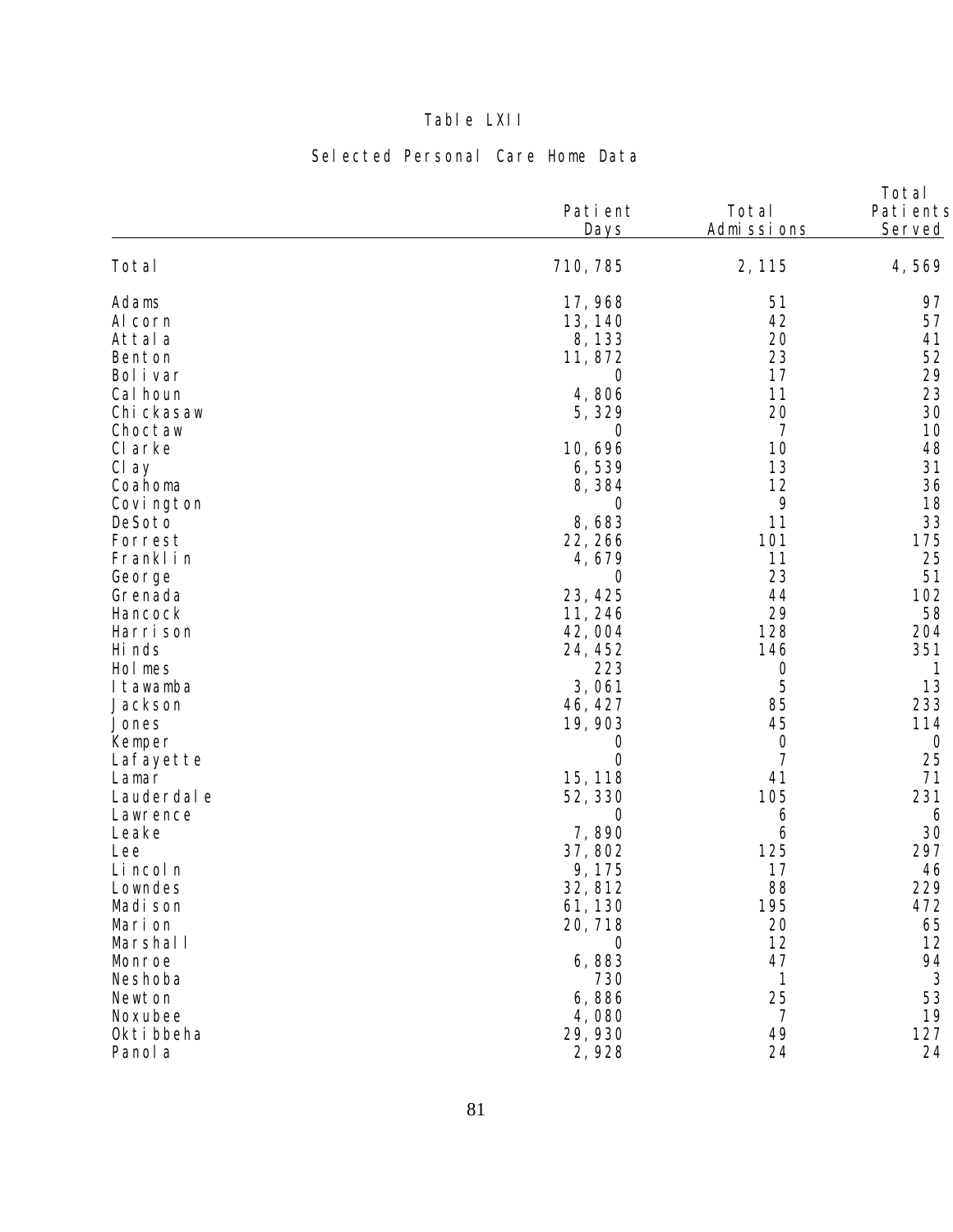# Table LXII

# Selected Personal Care Home Data

|                 |             |            | Total     |
|-----------------|-------------|------------|-----------|
|                 | Pati ent    | Total      | Pati ents |
|                 | <b>Days</b> | Admissions | Served    |
|                 |             |            |           |
| Ri ver<br>Pearl | 6,397       | 42         | 112       |
| Pi ke           | 12, 272     | 21         | 51        |
| Pontotoc        | 11,651      | 37         | 83        |
| Prentiss        | 5,828       | 23         | 54        |
| Ranki n         | 26,016      | 117        | 153       |
| Si mpson        | 15,592      | 8          | 55        |
| Sunfl ower      | 8,095       | 18         | 33        |
| Ti shomi ngo    | 8, 194      | 28         | 84        |
| Uni on          | 7, 119      | 34         | 71        |
| Wal thal I      | 2,711       | 4          | 12        |
| Warren          | 6,576       | 24         | 45        |
| Washi ngton     | 11, 411     | 69         | 69        |
| Wayne           | 5,290       | 24         | 68        |
| Webster         |             | 11         | 19        |
| Wi nston        | 1,985       | 17         | 24        |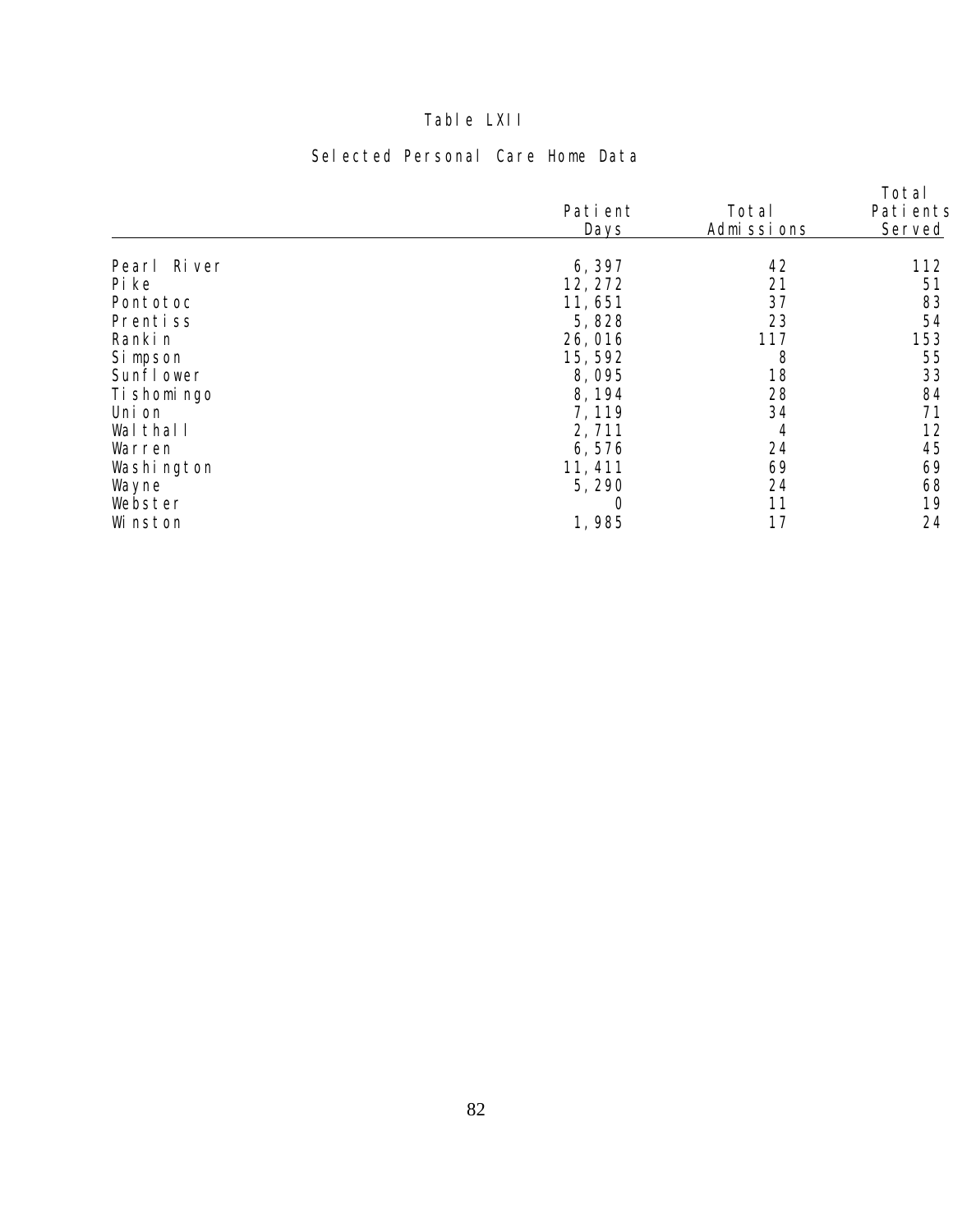#### INSTRUCTIONS FOR PREPARATION

#### OF

#### ANNUAL REPORT FOR INSTITUTION FOR THE AGED OR INFIRM

#### PAGE 1

The information to be entered on Page 1 is mostly self-explanatory with the possib exception of the section regarding "Number of employees as of December 31, 1999." Only those workers who are employees of the institution and are paid by the institution should be shown. A full-time employee is one who works approximately forty (40) hours per week in the institution. A consultant should be counted as part-time.

In reporting the number of employees for the distinct parts - report only those employees that staff the distinct part.

#### PAGE 2

SECTION A. Number of patients by race and sex.

- Line 1. Enter number of patients in the facility at midnight on date shown. Enter race and sex in appropriate column. The entries on Line 1 must correspond with Line 5 of the 1998 report.
- Line 2. Enter number of patients admitted during the year by race and sex. It is possible that a person might have been admitted more than one time during the year.
- Line 3. Enter live discharges by race and sex.
- Line 4. Enter number of patients by race and sex who died in the facility.
- Line 5. Enter the number of patients by race and sex who were in the facility at midnight on date shown. The figures shown on Line 5 must equal the total of Lines 3 and 4 subtracted from the total of Lines 1 and 2. These figures must check both horizontally and vertically.
- SECTION B. Source of fees at the time of admission for all patients admitted in 1999.

The source of fees for patients in 1999 will be the admissions in Section A, Line 2. Enter source of fees for payment at the time of admission. The total shown in Section B, Line 8, must be identical to the total shown in Section A, Line 2. Do not make any entry on Line 7 that will apply in Lines 1 through 6. Explain any entry on line 7 in "Remarks/Comments"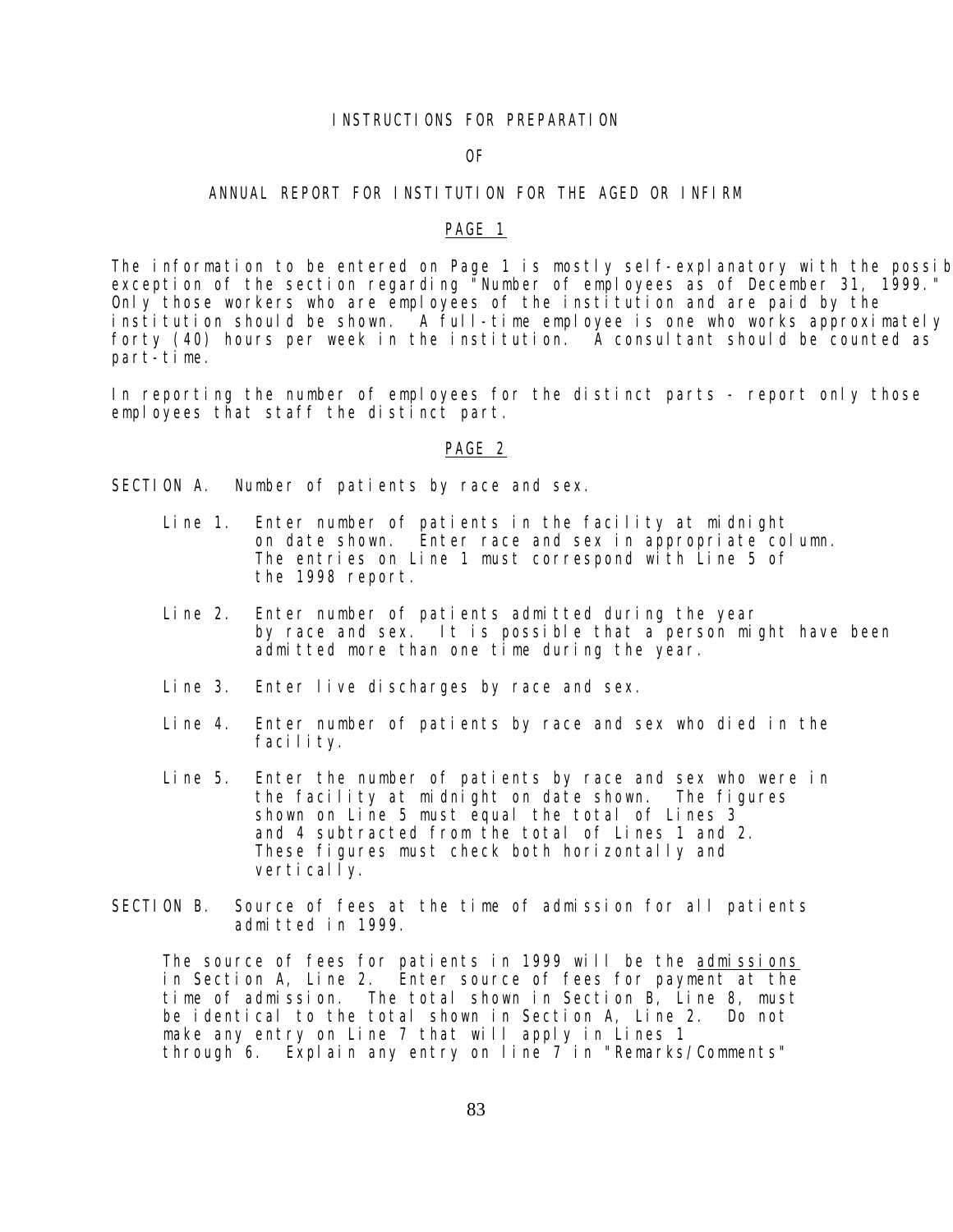section below.

SECTION C. Place from which patients were admitted in 1999.

 Enter number of patients admitted from each of the places shown. Do not make any entry on Line 4 that will apply in Lines 1 through 3. Explain any entry on Line 4 in "Remarks/Comments" section below.

SECTION D. Number of patients served by age group during 1999

 Show all patients served during the calendar year of 1999 in the appropriate age and sex group. This will be the same number of patients shown in Section A, Lines 1 and 2. Line 7 must equal the total of Lines 1 and 2 in Section A.

SECTION E. Total days of patient care rendered by facility during 1999.

 Each day that a patient is in the facility is considered a patient day. Section E is the total of days for all patients served during the day.

SECTION F. Ambulation status of patients in the facility on December 31, 1999.

 Note that Section F asks for ambulation status on one particular day, December 31, 1999. The total on Line 3 must be the same as the total on Line 5, Section A.

SECTION G. Disposition of live discharges in 1999.

 Enter number of patients who were discharged from the facility to each of the places shown. Explain any entry on Line 4 in "Remarks/Comments" section below. The total shown on Line 5 must be the same as shown on Line 3 in Section A.

Please keep a copy of the completed annual report for reference in completing next year's report.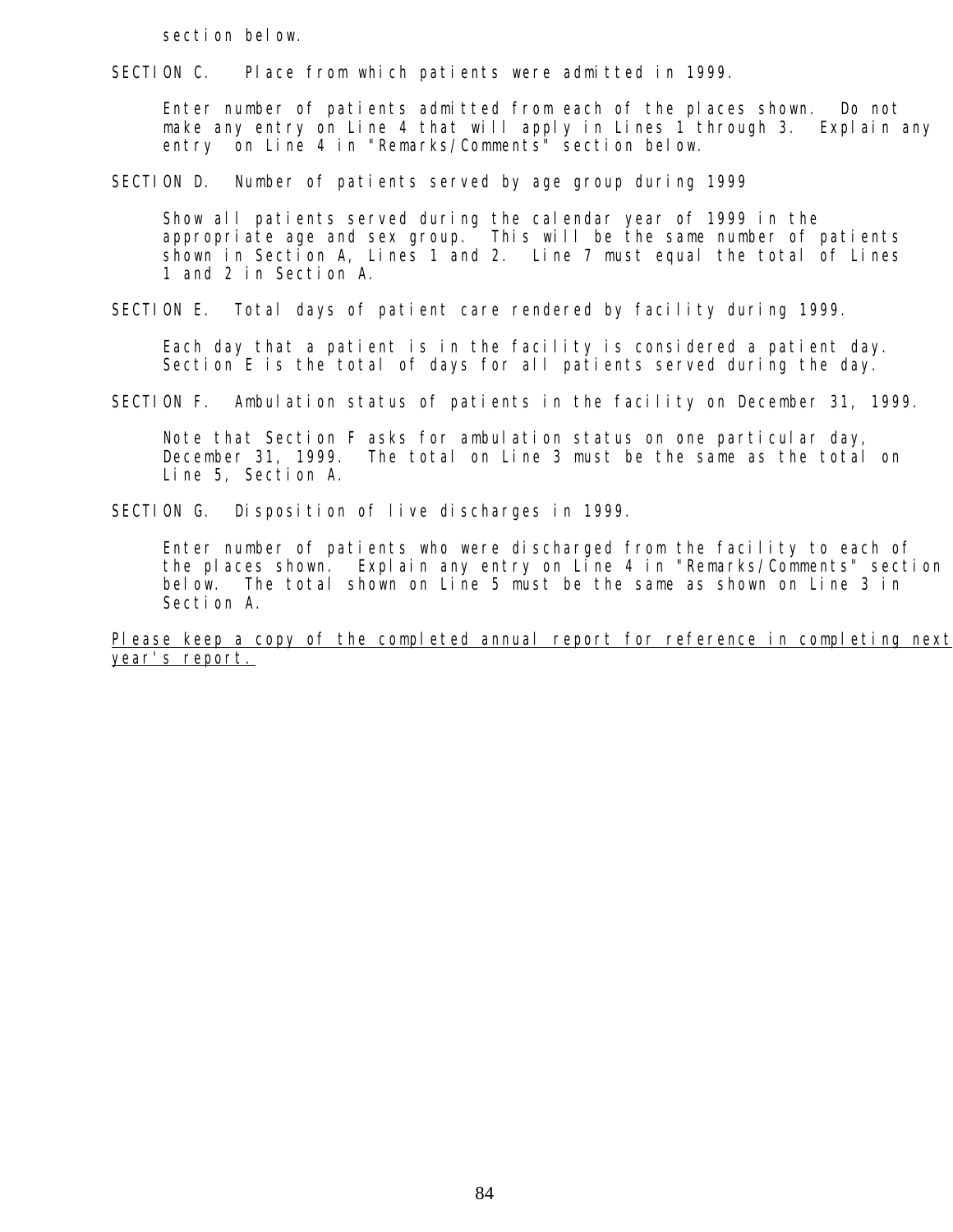|  |  | 1999 ANNUAL REPORT |  |
|--|--|--------------------|--|
|--|--|--------------------|--|

| NAME OF INSTITUTION: University of the MAME OF INSTITUTION:                                                                                                                                                                                                                                                                          |                                                                                                                       |                                                                                                                          |  |                        |  |
|--------------------------------------------------------------------------------------------------------------------------------------------------------------------------------------------------------------------------------------------------------------------------------------------------------------------------------------|-----------------------------------------------------------------------------------------------------------------------|--------------------------------------------------------------------------------------------------------------------------|--|------------------------|--|
|                                                                                                                                                                                                                                                                                                                                      |                                                                                                                       |                                                                                                                          |  |                        |  |
|                                                                                                                                                                                                                                                                                                                                      |                                                                                                                       |                                                                                                                          |  |                        |  |
|                                                                                                                                                                                                                                                                                                                                      |                                                                                                                       |                                                                                                                          |  | <b>EXAMPLE REPORTS</b> |  |
| NAME OF ADMINISTRATOR: CONTRATT ON A CONTRACT OF ADMINISTRATION                                                                                                                                                                                                                                                                      |                                                                                                                       |                                                                                                                          |  |                        |  |
| Medicare Certified Beds ______ Medicaid Certified Beds ______ Total Licensed Beds __                                                                                                                                                                                                                                                 |                                                                                                                       |                                                                                                                          |  |                        |  |
| Bed count-number of beds installed or set up for patients or residents on 12-31-98 (tota<br>number of beds should not exceed bed capacity shown on license).                                                                                                                                                                         |                                                                                                                       |                                                                                                                          |  |                        |  |
| Number of rooms with 2 beds on 12/31/99<br>Number of rooms with 2 beds on 12/31/99<br>Number of rooms with 3 beds on 12/31/99<br>Number of beds<br>Number of beds<br>Number of beds<br>Number of beds<br>Number of beds<br>Other accommodation                                                                                       |                                                                                                                       |                                                                                                                          |  |                        |  |
| Number of employees as of 12/31/99. Enter each employee only in the major category in w<br>he or she functions. If a registered professional nurse or a licensed practical nurse<br>functions as an administrator, enter on administrator line and indicate whether an R.N.<br>L. P. N. A consultant should be counted as part-time. |                                                                                                                       |                                                                                                                          |  |                        |  |
| CATEGORY FULL-TIME PART-TIME                                                                                                                                                                                                                                                                                                         |                                                                                                                       |                                                                                                                          |  | FULL-TIME PA           |  |
| CLERI CAL<br>R. N. ' s<br>L. P. N. 's<br>AI DES & ORDERLIES<br>HOUSEKEEPERS & MAIDS___________________________<br>List as of 12/31/99 ALL R.N.'s by name, registration number and shift worked and all L.P<br>by name, license number and shift worked. List only those who function as a nurse.                                     | <u> 1989 - Johann Barbara, martin amerikan basar dan basa dan basa dan basa dan basa dan basa dalam basa dan basa</u> | FOOD SERVICE SUPERVISOR<br>COOKS & FOOD WORKERS<br>PHYSICAL THERAPIST<br>PHARMACI ST<br>OTHER WORKERS<br>TOTAL EMPLOYEES |  |                        |  |
| <b>NAME</b>                                                                                                                                                                                                                                                                                                                          |                                                                                                                       | REG. NO. FOR R.N. LIC. NO. FOR L.P.N. SHIFT WOR                                                                          |  |                        |  |
|                                                                                                                                                                                                                                                                                                                                      |                                                                                                                       |                                                                                                                          |  |                        |  |
|                                                                                                                                                                                                                                                                                                                                      |                                                                                                                       |                                                                                                                          |  |                        |  |
|                                                                                                                                                                                                                                                                                                                                      |                                                                                                                       |                                                                                                                          |  |                        |  |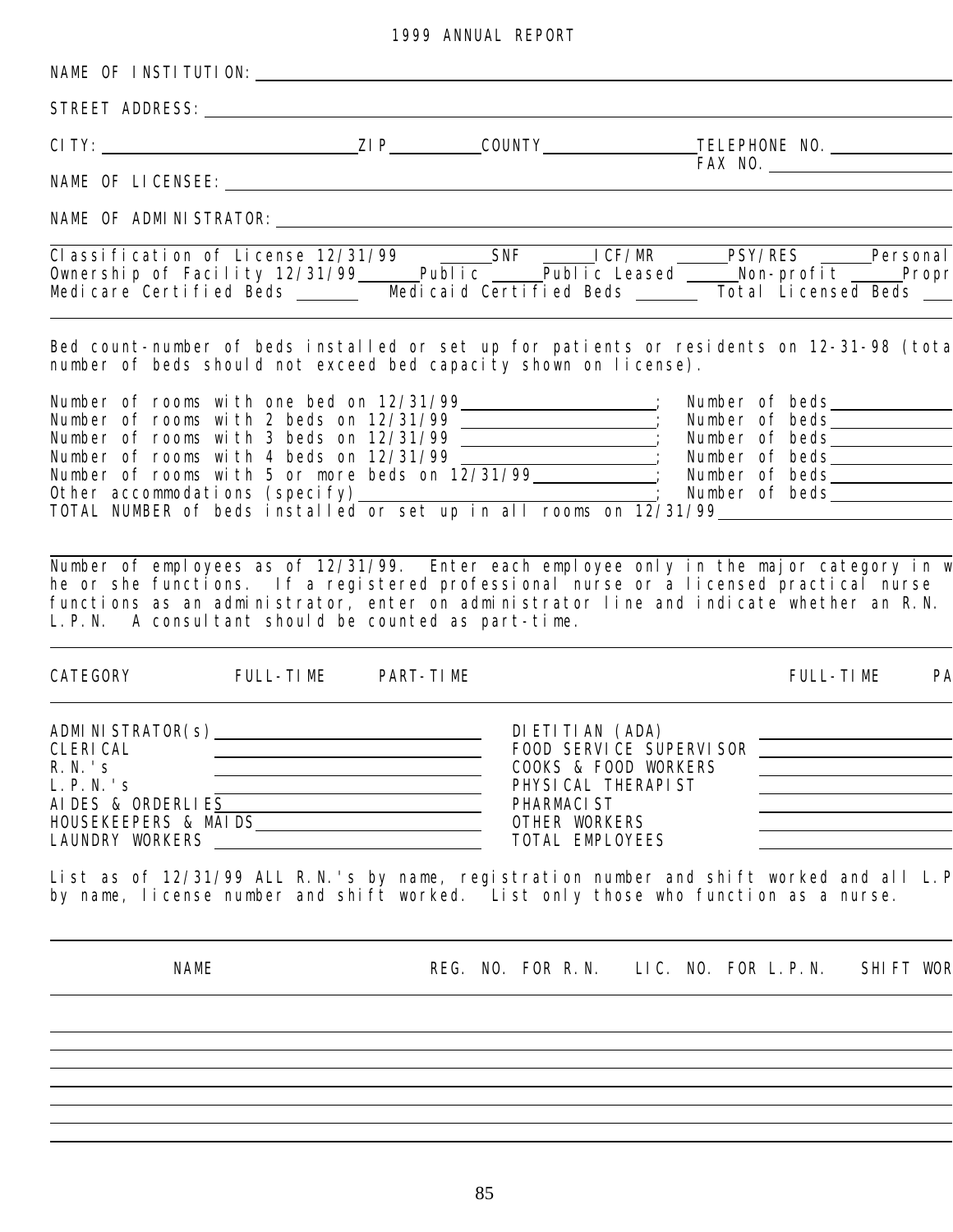| SECTION A. NUMBER OF PATIENTS BY RACE AND SEX                                                                                                                                                                                                               | BLACK WHITE OTHER BLACK WHITE OTHER<br>MALES MALES MALES FEMALES FEMALES FEMALES                                                                                                                                                                                                                                                                                                                                                                                                               |
|-------------------------------------------------------------------------------------------------------------------------------------------------------------------------------------------------------------------------------------------------------------|------------------------------------------------------------------------------------------------------------------------------------------------------------------------------------------------------------------------------------------------------------------------------------------------------------------------------------------------------------------------------------------------------------------------------------------------------------------------------------------------|
| Total Patients 12/31/98<br>1.<br>2.<br>New admissions 1999<br>3.<br>Live discharges 1999<br>4.<br>Di ed<br>5.<br>TOTAL patients 12/31/99                                                                                                                    | <u> 1989 - Johann Stein, marwolaethau a bhann an t-Amhainn an t-Amhainn an t-Amhainn an t-Amhainn an t-Amhainn a</u><br><u> 1980 - Johann Stoff, deutscher Stoffen und der Stoffen und der Stoffen und der Stoffen und der Stoffen und d</u><br><u> 1989 - Johann Stoff, deutscher Stoffen und der Stoffen und der Stoffen und der Stoffen und der Stoffen und der</u><br><u> Alexandria de la contrada de la contrada de la contrada de la contrada de la contrada de la contrada de la c</u> |
| SECTION B. SOURCE OF FEES AT TIME OF ADMISSION<br>FOR PATIENTS ADMITTED IN 1999                                                                                                                                                                             | SECTION E.                                                                                                                                                                                                                                                                                                                                                                                                                                                                                     |
| 1.                                                                                                                                                                                                                                                          | TOTAL days of patient care rendered b                                                                                                                                                                                                                                                                                                                                                                                                                                                          |
| 2.<br>3.<br>4.<br>Wel fare only well fare and other sources well fare and other sources<br>5.<br>6.<br>7.<br>0ther (specify)<br>TOTAL admissions in 1999<br>8.                                                                                              | SECTION F. AMBULATION STATUS OF<br>PATI ENTS IN HOME AS OF 12/31/99<br>1. Ambulant<br>2. Non-ambulant<br>3. TOTAL patients 12/31/99                                                                                                                                                                                                                                                                                                                                                            |
| SECTION C. PLACE FROM WHICH PATIENTS WERE<br>ADMITTED IN 1999.                                                                                                                                                                                              | DI SPOSITION OF LIVE DI SCH<br>SECTION G.<br>IN 1999.                                                                                                                                                                                                                                                                                                                                                                                                                                          |
| Hospital<br>Another nursing home<br>Own or relative's home<br>Other (specify)<br>TOTAL admissions in 1999<br>1.<br>2.<br>3.<br>4.<br>5.                                                                                                                     | 1. Returned to own or relative's hom<br>2. Transferred to a hospital ______<br>3. Transferred to another nursing ho<br>4. Other (specify)<br>5. TOTAL live discharges in 1999 _                                                                                                                                                                                                                                                                                                                |
| SECTION D. NUMBER OF PATIENTS SERVED<br>DURING 1999 BY AGE GROUP:                                                                                                                                                                                           |                                                                                                                                                                                                                                                                                                                                                                                                                                                                                                |
| 1.<br>2.<br>3.<br>65 - 74 years <b>example 14 years</b> and the set of the set of the set of the set of the set of the set of the set of the set of the set of the set of the set of the set of the set of the set of the set of the set of the set o<br>4. | 6. 85 years and older<br>7. TOTĂL patients served                                                                                                                                                                                                                                                                                                                                                                                                                                              |
| Minimum Rate $\frac{1}{2}$ per month: maximum rate $\frac{1}{2}$ per month.<br>Please attach current rate schedule.                                                                                                                                         |                                                                                                                                                                                                                                                                                                                                                                                                                                                                                                |
| I certify that the above information is correct to the best of my knowledge.                                                                                                                                                                                | Signed Later and the state of the state of the state of the state of the state of the state of the state of the                                                                                                                                                                                                                                                                                                                                                                                |
|                                                                                                                                                                                                                                                             |                                                                                                                                                                                                                                                                                                                                                                                                                                                                                                |

86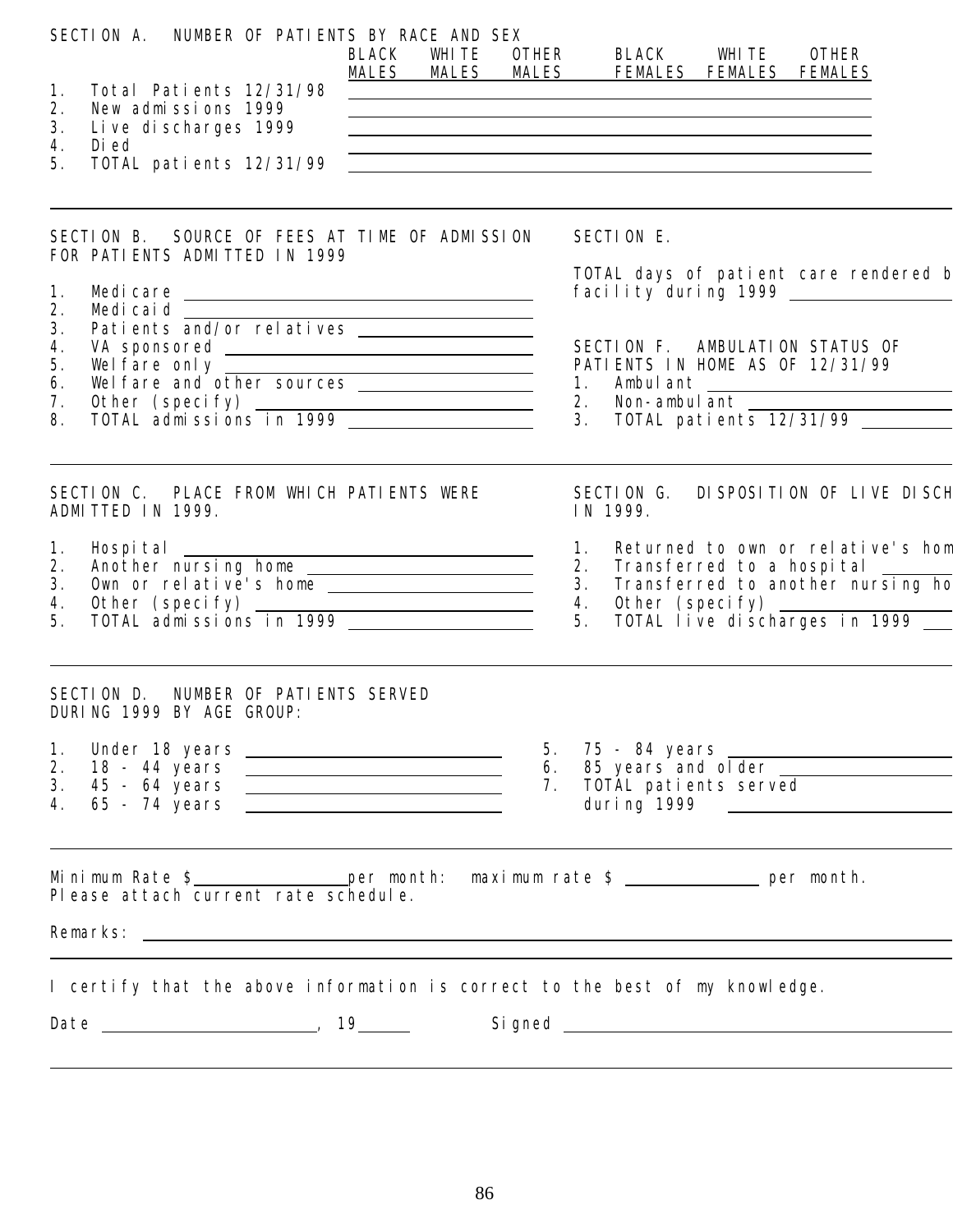#### Nursing Homes, Bed Count, Patient Census, Patients Served, And New Admissions by Type of Nursing Home and Year All as of December 31, 1961-1996

| I tem and Type of Institution                                               | 1961                          | 1962                          | 1963                                | 1964                          | 1965                          |
|-----------------------------------------------------------------------------|-------------------------------|-------------------------------|-------------------------------------|-------------------------------|-------------------------------|
| Counties with Institutions<br>on December 31                                | 36                            | 36                            | 39                                  | 39                            | 39                            |
| Institutions on December 31:                                                | 96                            | 97                            | 102                                 | 99                            | 93                            |
| Intensive Nursing Care<br>Skilled Nursing Care<br>Intermediate Nursing Care | $\star$<br>$\star$<br>$\star$ | $\star$<br>$\star$<br>$\star$ | $\star$<br>$\star$<br>$\star$       | $\star$<br>$\star$<br>$\star$ | $\star$<br>$\star$<br>$\star$ |
| Bed Count on December 31:                                                   | 2,626                         | 2,699                         | 2, 797#                             | 2,811#                        | 2,853                         |
| Intensive Nursing Care<br>Skilled Nursing Care<br>Intermediate Nursing Care | $\star$<br>$\star$<br>$\star$ | $\star$<br>$\star$<br>$\star$ | $\star$<br>$\star$<br>$\star$       | $\star$<br>$\star$<br>$\star$ | $\star$<br>$\star$<br>$\star$ |
| Patients on December 31:                                                    |                               |                               | 1, 958 2, 107 2, 221# 2, 349 2, 382 |                               |                               |
| Intensive Nursing Care<br>Skilled Nursing Care<br>Intermediate Nursing Care | $\star$<br>$\star$<br>$\star$ | $\star$<br>$\star$<br>$\star$ | $\star$<br>$\star$<br>$\star$       | $\star$<br>$\star$<br>$\star$ | $\star$<br>$\star$<br>$\star$ |
| Patients Served during Year:                                                | 3,702                         | 4,025                         | 4,063#                              | 4, 259#                       | 4,234                         |
| Intensive Nursing Care<br>Skilled Nursing Care<br>Intermediate Nursing Care | $\star$<br>$\star$<br>$\star$ | $\star$<br>$\star$<br>$\star$ | $\star$<br>$\star$<br>$\star$       | $\star$<br>$\star$<br>$\star$ | $\star$<br>$\star$<br>$\star$ |
| New Admissions During Year:                                                 |                               |                               | $2,002$ $2,081$ $1,977#$            | 2, 084# 1, 981                |                               |
| Intensive Nursing Care<br>Skilled Nursing Care<br>Intermediate Nursing Care | $\star$<br>$\star$<br>$\star$ | $\star$<br>$\star$<br>$\star$ | $\star$<br>$\star$<br>$\star$       | $\star$<br>$\star$<br>$\star$ | $\star$<br>$\star$<br>$\star$ |

 $\star$ Institutions were not classified by type until 1966.

# Excludes beds or patients in one home for which no information was available.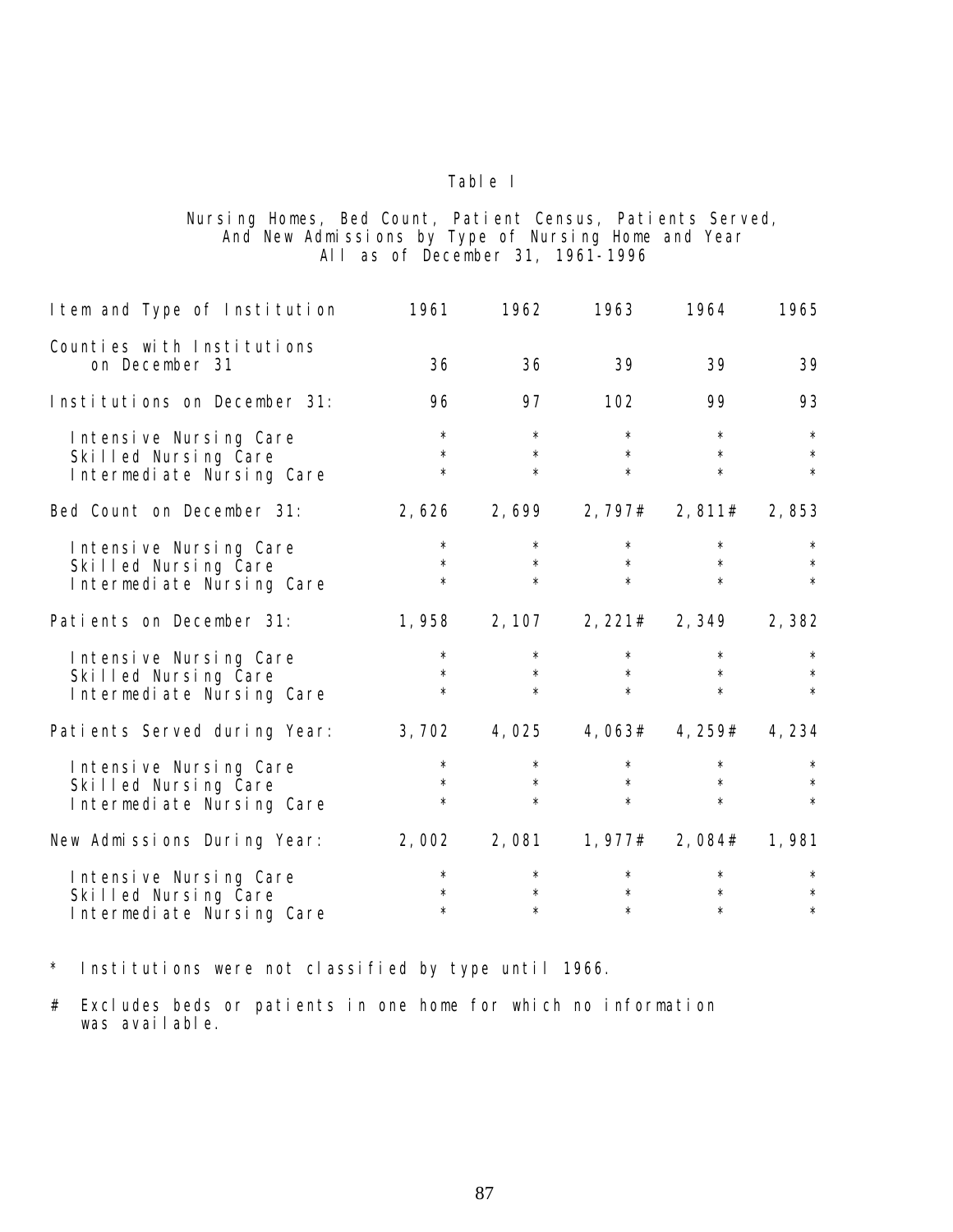# 1961-1996 Continued

| I tem and Type of Institution                                               | 1966                  | 1967                   | 1968                   | 1969                    | 1970                  |
|-----------------------------------------------------------------------------|-----------------------|------------------------|------------------------|-------------------------|-----------------------|
| Counties with Institutions<br>on December 31:                               | 37                    | 40                     | 42                     | 47                      | 51                    |
| Institutions on December 31:                                                | 64                    | 69                     | 83                     | 94                      | 104                   |
| Intensive Nursing Care<br>Skilled Nursing Care<br>Intermediate Nursing Care | 2<br>19<br>43         | 2<br>33<br>34          | 2<br>51<br>30          | 3<br>63<br>28           | 2<br>72<br>30         |
| Bed Count on December 31:                                                   | 2,838                 | 3, 230                 | 4,314                  | 5, 334                  | 6, 126                |
| Intensive Nursing Care<br>Skilled Nursing Care<br>Intermediate Nursing Care | 140<br>957<br>1,741   | 141<br>1,848<br>1, 241 | 171<br>3,008<br>1, 135 | 275<br>3,954<br>1, 105  | 167<br>4,736<br>1,223 |
| Patients on December 31:                                                    | 2, 202                | 2,809                  | 3,642                  | 4,064                   | 4,995                 |
| Intensive Nursing Care<br>Skilled Nursing Care<br>Intermediate Nursing Care | 47<br>648<br>1,507    | 98<br>1,631<br>1,080   | 115<br>2,592<br>935    | 160<br>2,971<br>933     | 91<br>3,861<br>1,043  |
| Patients Served during Year:                                                | 3,846                 | 5,610                  | 7,759                  | 9,806                   | 11,059                |
| Intensive Nursing Care<br>Skilled Nursing Care<br>Intermediate Nursing Care | 90<br>1, 138<br>2,618 | 302<br>3,502<br>1,806  | 527<br>5,756<br>1, 476 | 590<br>7, 791<br>1, 425 | 450<br>9,012<br>1,597 |
| New Admissions During Year:                                                 | 1,894                 | 3,455                  | 4,956                  | 6, 194                  | 7,016                 |
| Intensive Nursing Care<br>Skilled Nursing Care<br>Intermediate Nursing Care | 67<br>620<br>1, 207   | 249<br>2, 497<br>709   | 429<br>4,029<br>498    | 475<br>5, 198<br>521    | 379<br>6,089<br>548   |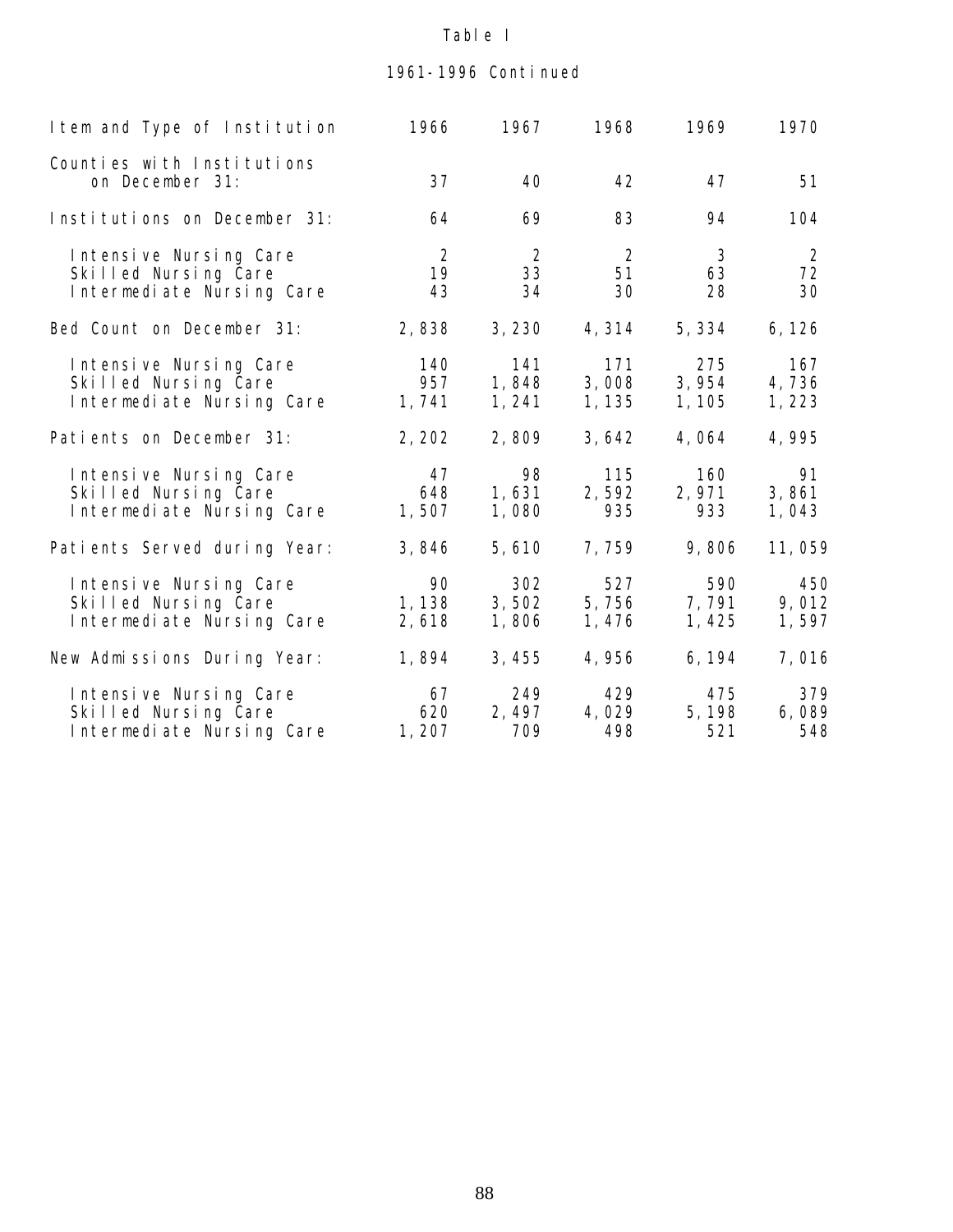# 1961-1996 Continued

| I tem and Type of Institution                                               | 1971                       | 1972                          | 1973                       | 1974                       | 1975                        |
|-----------------------------------------------------------------------------|----------------------------|-------------------------------|----------------------------|----------------------------|-----------------------------|
| Counties with Institutions<br>on December 31:                               | 52                         | 53                            | 54                         | 60                         | 61                          |
| Institutions on December 31:                                                | 109                        | 112                           | 114                        | 126                        | 130                         |
| Intensive Nursing Care<br>Skilled Nursing Care<br>Intermediate Nursing Care | $\overline{1}$<br>73<br>35 | $\overline{1}$<br>79<br>32    | $\overline{1}$<br>84<br>29 | $\overline{1}$<br>99<br>26 | $\overline{1}$<br>102<br>27 |
| Bed Count on December 31:                                                   | 6,710                      | 7,072                         | 7,346                      | 8, 159                     | 8,821                       |
| Intensive Nursing Care<br>Skilled Nursing Care<br>Intermediate Nursing Care | 63<br>4,925<br>1,722       | 64<br>5,426<br>1,582          | 64<br>5,901<br>1,381       | 64<br>6, 792<br>1, 303     | 41<br>7,308<br>1,472        |
| Patients on December 31:                                                    | 5,859                      | 5,866                         | 6,980                      | 7, 737                     | 8,384                       |
| Intensive Nursing Care<br>Skilled Nursing Care<br>Intermediate Nursing Care | 37<br>4, 263<br>1,559      | 31<br>4,953<br>1, 444         | 32<br>5,667<br>1, 281      | 30<br>6,502<br>1,205       | 36<br>6,968<br>1,380        |
| Patients Served during Year:                                                | 11, 775                    | 11, 460                       | 12, 382                    | 13, 572                    | 14, 130                     |
| Intensive Nursing Care<br>Skilled Nursing Care<br>Intermediate Nursing Care | 82<br>2,345                | 55<br>9, 348 9, 222<br>2, 183 | 64<br>10, 441<br>1, 877    | 65<br>11, 728<br>1, 779    | 64<br>12,032<br>2,034       |
| New Admissions During Year:                                                 | 6,898                      | 5,667                         | 5,923                      | 6,345                      | 6,559                       |
| Intensive Nursing Care<br>Skilled Nursing Care<br>Intermediate Nursing Care | 43<br>6,020<br>835         | 18<br>4,868<br>781            | 33<br>5,260<br>630         | 33<br>5,751<br>561         | 34<br>5,600<br>925          |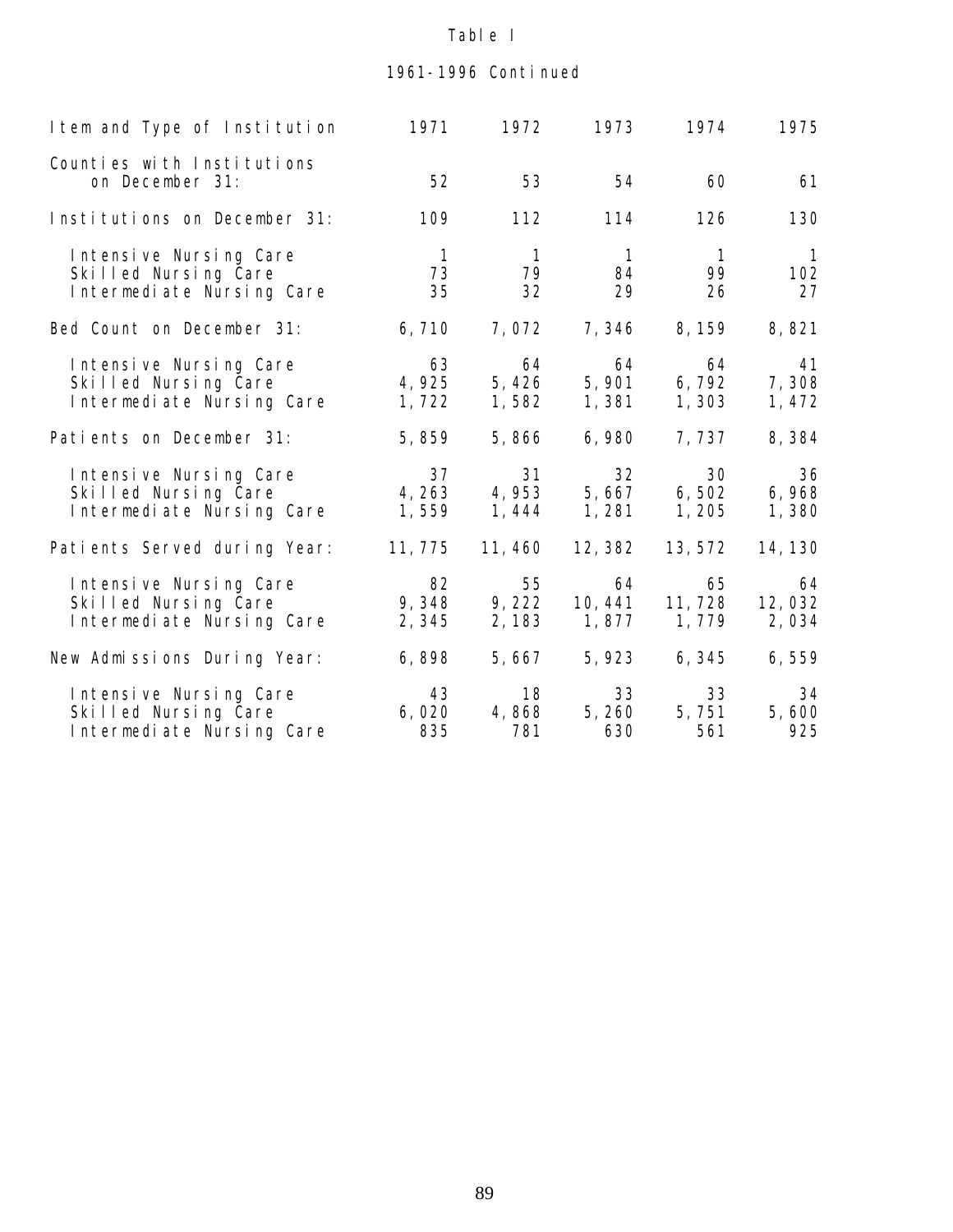### 1961-1996 Continued

| I tem and Type of Institution                                               | 1976                        | 1977                        | 1978                                                                                            | 1979                            | 1980                               |
|-----------------------------------------------------------------------------|-----------------------------|-----------------------------|-------------------------------------------------------------------------------------------------|---------------------------------|------------------------------------|
| Counties with Institutions<br>on December 31:                               | 63                          | 66                          | 67                                                                                              | 67                              | 68                                 |
| Institutions on December 31:                                                | 146                         | 151                         | 158                                                                                             | 163&                            | 165                                |
| Intensive Nursing Care<br>Skilled Nursing Care<br>Intermediate Nursing Care | $\overline{1}$<br>110<br>35 | $\overline{O}$<br>116<br>35 | $\overline{O}$<br>126<br>32                                                                     | $\overline{O}$<br>130<br>32     | $\overline{0}$<br>128<br>37        |
| Bed Count on December 31:                                                   | 10, 393                     | 11, 220                     | 12, 399                                                                                         | 13, 417                         | 14,038                             |
| Intensive Nursing Care<br>Skilled Nursing Care<br>Intermediate Nursing Care | 41<br>2,306                 | 2, 457                      | $\begin{matrix} 0 & 0 & 0 \end{matrix}$<br>8, 046 8, 763 9, 946 10, 920 11, 032<br>2,453        | 2, 497                          | $\overline{O}$<br>3,006            |
| Patients on December 31:                                                    | 9,740                       | 10,600                      |                                                                                                 | 11, 760+ 12, 812                | 13,093*                            |
| Intensive Nursing Care<br>Skilled Nursing Care<br>Intermediate Nursing Care | 2,040                       | 2, 243                      | 35 0 0 0<br>7, 665 8, 357 9, 531 10, 474 10, 631                                                | 2, 229 2, 338 2, 462            | $\overline{0}$                     |
| Patients Served during Year:                                                | 15, 941                     | 17, 161                     | 18, 881+                                                                                        | 19, 925                         | $19,721**$                         |
| Intensive Nursing Care<br>Skilled Nursing Care<br>Intermediate Nursing Care | 51<br>12, 790<br>3, 100     | $\overline{O}$<br>3,225     | $\overline{O}$<br>13, 936  15, 728  16, 724                                                     | $\overline{O}$<br>3, 153 3, 201 | $\overline{O}$<br>16, 319<br>3,402 |
| New Admissions During Year:                                                 | 7,649                       |                             | 7, 478 8, 432+ 8, 148                                                                           |                                 | 7, $185*$ #                        |
| Intensive Nursing Care<br>Skilled Nursing Care<br>Intermediate Nursing Care | 15<br>1, 718                | 1,322                       | $\begin{matrix} 0 & 0 & 0 \end{matrix}$<br>$5,916$ $6,156$ $7,180$ $6,970$<br>$1, 252$ $1, 178$ |                                 | $\overline{O}$<br>5,867<br>1,318   |

& - Excludes patients in three facilities for which no information was available.

+ - In the original 1979 report four facilities which closed during the year were inadvertently included.

\* - Excludes patients in two facilities for which no information was available.

# - Includes patients from one facility which closed during the year.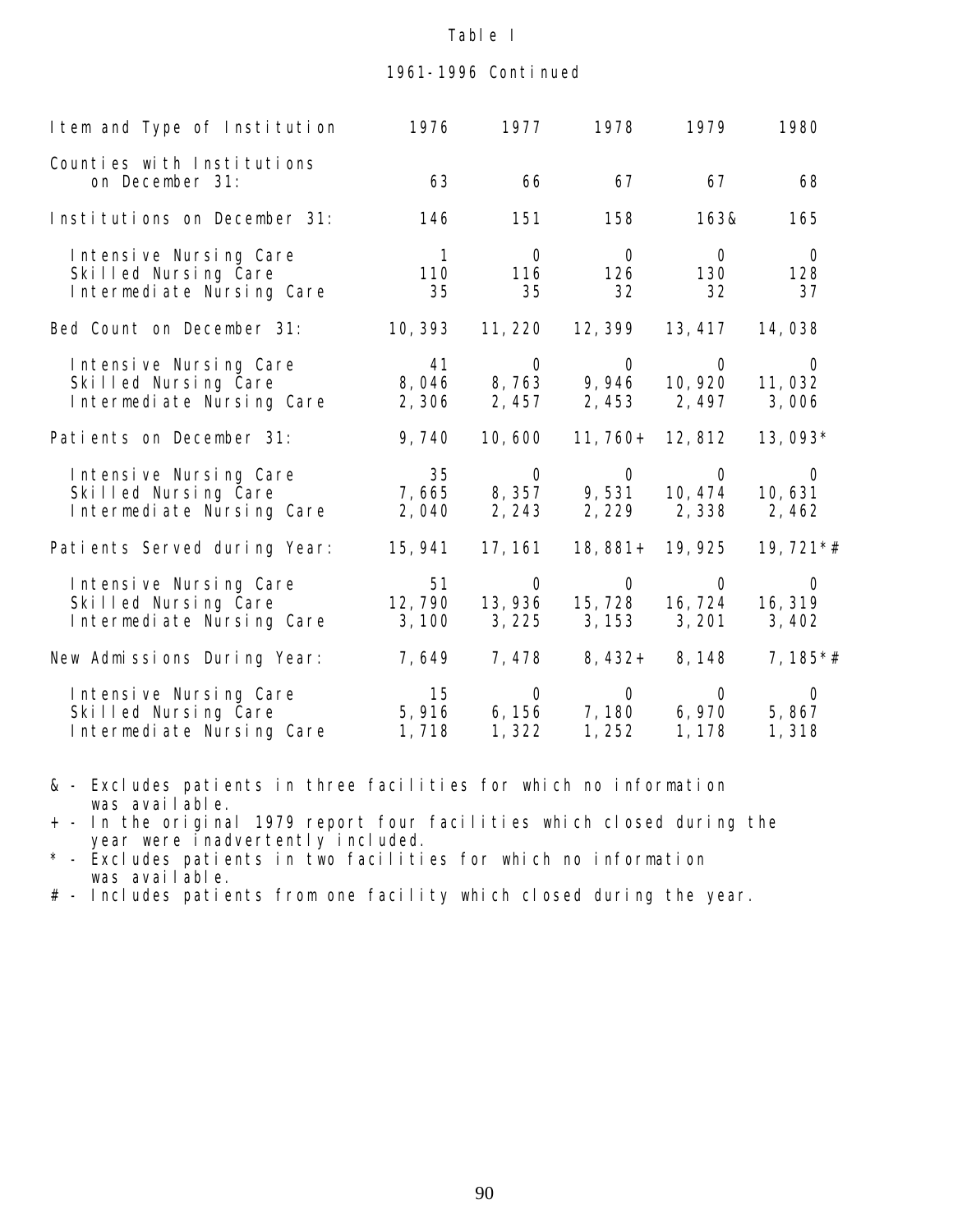# 1961-1996 Continued

| I tem and Type of Nursing Home                                            | 1981                      | 1982                      | 1983                                            | 1984                     |
|---------------------------------------------------------------------------|---------------------------|---------------------------|-------------------------------------------------|--------------------------|
| Counties with Nursing Homes<br>on December 31:                            | 72                        | 72                        | 72                                              | 72                       |
| Nursing Homes on December 31:                                             | 163                       | 165                       | 167                                             | 170                      |
| Skilled Nursing Care<br>Intermediate Nursing Care<br>Skilled/Intermediate | 32<br>29<br>102           | 32<br>27<br>106           | 32<br>28<br>107                                 | 35<br>31<br>104          |
| Bed Count on December 31:                                                 | 13, 455                   | 13, 793                   | 14, 091                                         | 14, 171                  |
| Skilled Nursing Care<br>Intermediate Nursing Care<br>Skilled/Intermediate | 2, 122<br>9,603           | 9,849                     | 2, 285 2, 290<br>1, 730 1, 659 1, 778<br>10,023 | 2,435<br>2,021<br>9,715  |
| Patients on December 31:                                                  | 12, 961                   | 13, 456                   | 13,807                                          | 13,796                   |
| Skilled Nursing Care<br>Intermediate Nursing Care<br>Skilled/Intermediate | 1,998<br>9,327            | 9,634                     | 2, 236 2, 227<br>1,636 1,586 1,640<br>9,940     | 2,356<br>1,906<br>9,534  |
| Patients Served During the Year:                                          | 19, 753                   | 19,866                    | 19,813                                          | 20, 904                  |
| Skilled Nursing Care<br>Intermediate Nursing Care<br>Skilled/Intermediate | 3, 401<br>2,453<br>13,899 | 3,524<br>2,387<br>13, 955 | 3,348<br>2,361<br>14, 104                       | 3,927<br>2,945<br>14,032 |
| New Admissions During the Year:                                           | 7,573                     | 6,831                     | 6, 351                                          | 7, 214                   |
| Skilled Nursing Care<br>Intermediate Nursing Care<br>Skilled/Intermediate | 1,408<br>904<br>5,261     | 1,315<br>853<br>4,663     | 1, 111<br>857<br>4,383                          | 1,700<br>1,099<br>4,415  |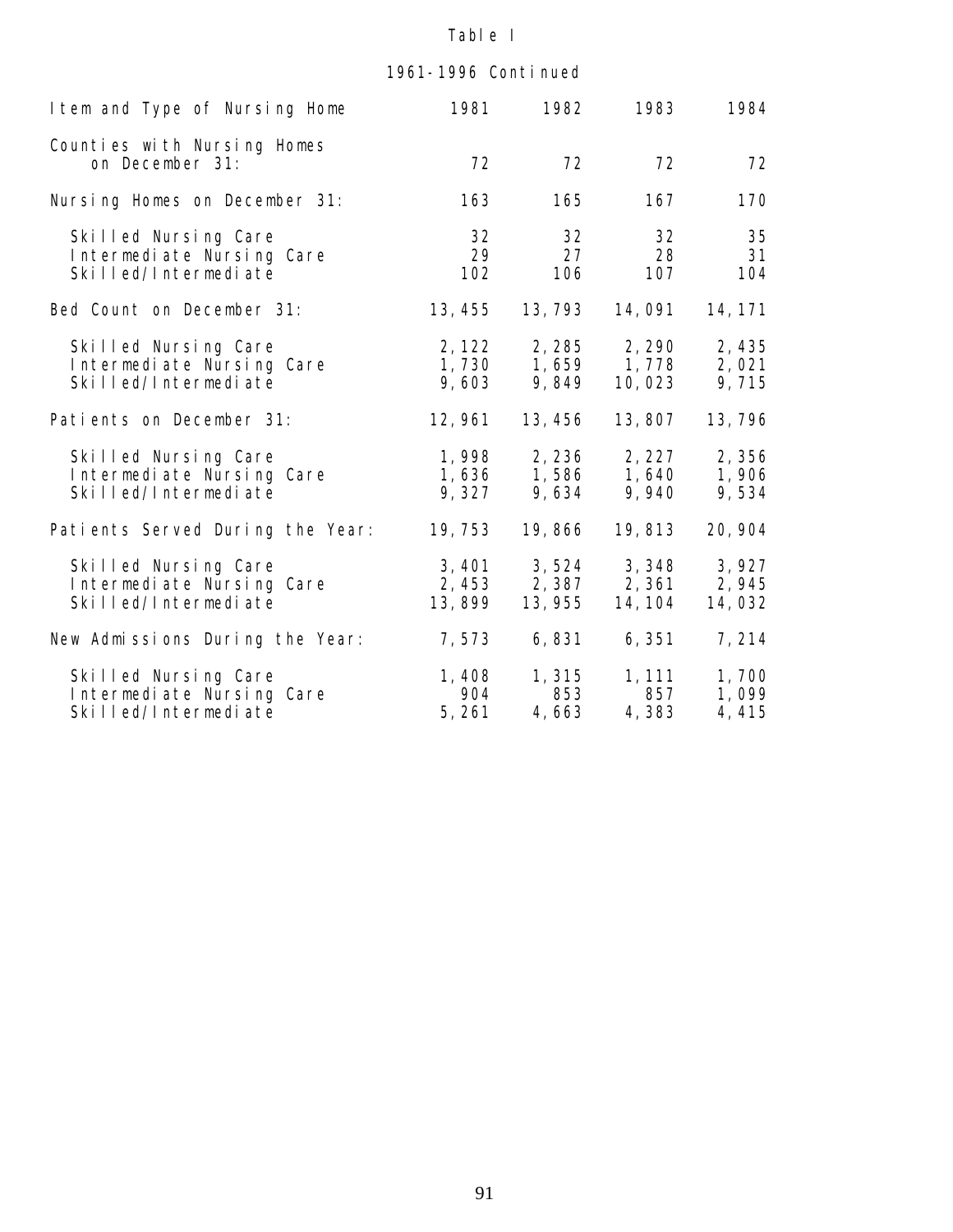# 1961-1996 Continued

| I tem and Type of Nursing Home                                            | 1985                      | 1986                      | 1987                      | 1988                       | 1989                      |
|---------------------------------------------------------------------------|---------------------------|---------------------------|---------------------------|----------------------------|---------------------------|
| Counties with Nursing Homes<br>on December 31:                            | 71                        | 72                        | 72                        | 73                         | 74                        |
| Nursing Homes on December 31:                                             | 174                       | 182                       | 189                       | 163                        | 172                       |
| Skilled Nursing Care<br>Intermediate Nursing Care<br>Skilled/Intermediate | 37<br>36<br>101           | 47<br>44<br>91            | 65<br>47<br>77            | 35<br>21<br>107            | 38<br>21<br>113           |
| Bed Count on December 31:                                                 | 14, 472                   | 14, 613                   | 14, 763                   | 14, 949                    | 15, 450                   |
| Skilled Nursing Care<br>Intermediate Nursing Care<br>Skilled/Intermediate | 2,637<br>2, 216<br>9,619  | 3, 281<br>2,990<br>8,342  | 4,813<br>2,736<br>7, 214  | 4, 451<br>2,816<br>7,682   | 4,012<br>2,408<br>9,030   |
| Patients on December 31:                                                  | 14, 047                   | 14, 128                   | 14, 303                   | 14, 524                    | 14,867                    |
| Skilled Nursing Care<br>Intermediate Nursing Care<br>Skilled/Intermediate | 2,522<br>2,063<br>9,462   | 3, 122<br>2,831<br>8, 175 | 4,668<br>2,586<br>7,049   | 4,310<br>2,740<br>7, 474   | 3,779<br>2,319<br>8,769   |
| Patients Served During the Year:                                          | 21, 142                   | 21,680                    | 21,695                    | 21,684                     | 22, 220                   |
| Skilled Nursing Care<br>Intermediate Nursing Care<br>Skilled/Intermediate | 4,423<br>3,089<br>13,630  | 5,649<br>4,295<br>11, 736 | 8, 120<br>3,638<br>9,937  | 7, 327<br>3,842<br>10, 515 | 6,518<br>3, 162<br>12,540 |
| New Admissions During the Year:                                           | 7,324                     | 7,683                     | 7, 614                    | 7, 475                     | 7,696                     |
| Skilled Nursing Care<br>Intermediate Nursing Care<br>Skilled/Intermediate | 1,949<br>1, 126<br>4, 249 | 2,487<br>1,526<br>3,670   | 3, 173<br>1, 419<br>3,022 | 3,019<br>1, 163<br>3, 293  | 2,806<br>871<br>4,019     |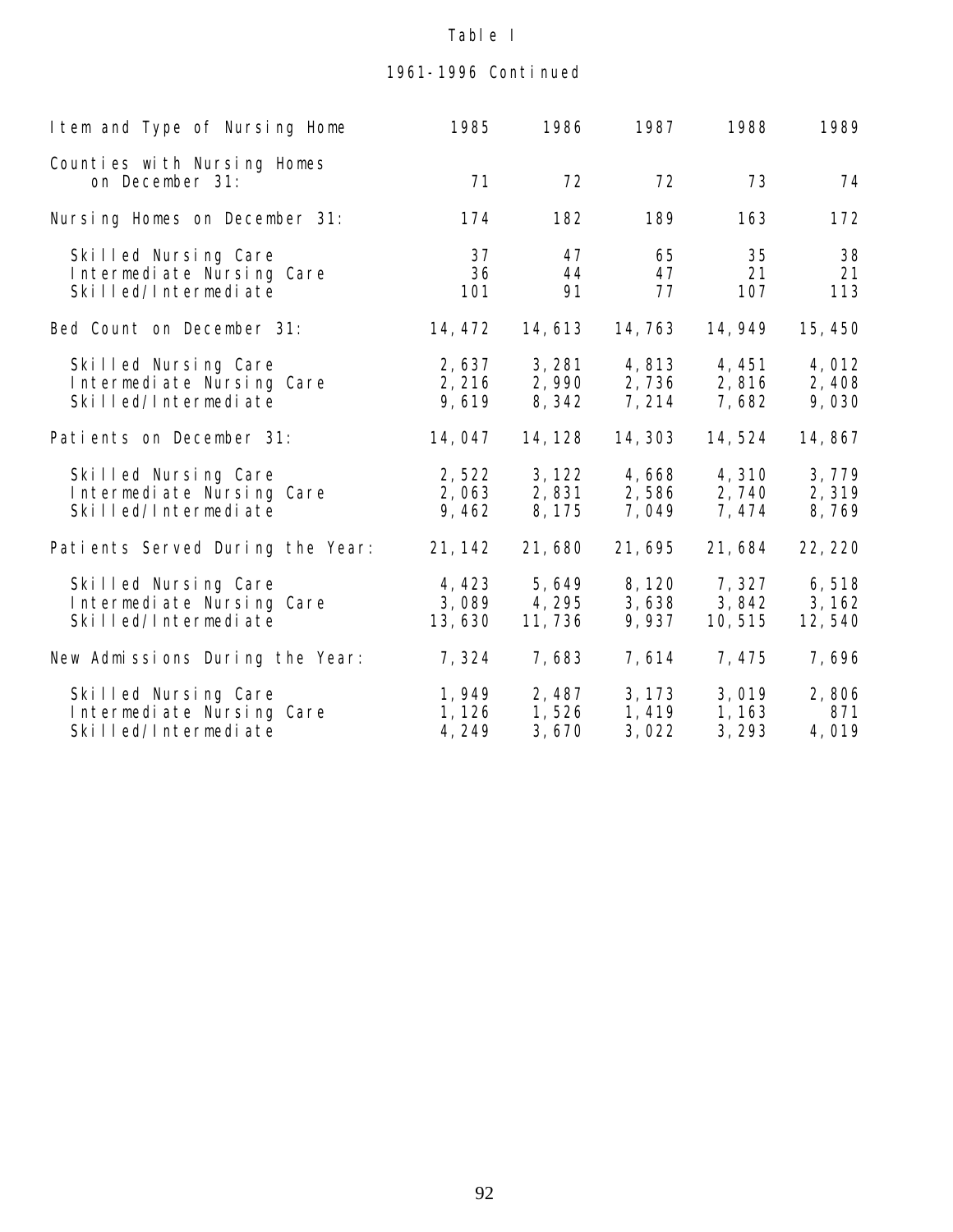1961-1996 Continued

| I tem and Type of Nursing Home                                     | 1990        | 1991                    | 1992        | 1993      |  |  |  |
|--------------------------------------------------------------------|-------------|-------------------------|-------------|-----------|--|--|--|
| Counties with Nursing Homes<br>on December 31:                     | 74          | 77                      | 77          | 78        |  |  |  |
| Nursing Homes on December 31:                                      | 166         | 170                     | 173         | 173       |  |  |  |
| Bed Count on December 31:                                          | 15, 322     | 15,768                  | 16,051      | 16, 251   |  |  |  |
| Patients on December 31:                                           | 15,000      | 15, 374                 | 15,693      | 15, 781   |  |  |  |
| Patients Served During the Year:                                   | 21, 923     | 22, 126                 | 22,084      | 23,007    |  |  |  |
| New Admissions During the Year:                                    | 7,344       | 7, 121                  | 6,713       | 7,361     |  |  |  |
| Live Discharges During the Year:                                   | 3,864       | 3,842                   | 3,486       | 4, 140    |  |  |  |
| Deaths During the Year:                                            | 3,059       | 2,910                   | 2,905       | 3,086     |  |  |  |
| Patient Days During the Year:                                      | 5, 397, 817 | 5, 512, 559             | 5, 682, 504 | 5,703,676 |  |  |  |
| I tem and Type of Nursing Home                                     | 1994        | 1995                    | 1996        |           |  |  |  |
| Counties with Nursing Homes<br>on December 31:                     | 79          | 79                      | 79          |           |  |  |  |
| Nursing Homes on December 31:                                      | 174         | $175*$                  | 179         |           |  |  |  |
| Bed Count on December 31:                                          | 16, 371     | 16,531                  | 17,208      |           |  |  |  |
| Patients on December 31:                                           | 15, 942     | 15,897                  | 16, 326     |           |  |  |  |
| Patients Served During the Year:                                   | 23, 717     | 24, 402                 | 25, 352     |           |  |  |  |
| New Admissions During the Year:                                    | 8,008       | 8,545                   | 9,423       |           |  |  |  |
| Live Discharges During the Year:                                   | 4,568       | 5,285                   | 5,677       |           |  |  |  |
| Deaths During the Year:                                            | 3, 207      | 3, 220                  | 3,349       |           |  |  |  |
| Patient Days During the Year:                                      | 5, 728, 105 | 5, 763, 387 5, 870, 540 |             |           |  |  |  |
| *The Myrtles in Marion County did not submit a 1995 annual report. |             |                         |             |           |  |  |  |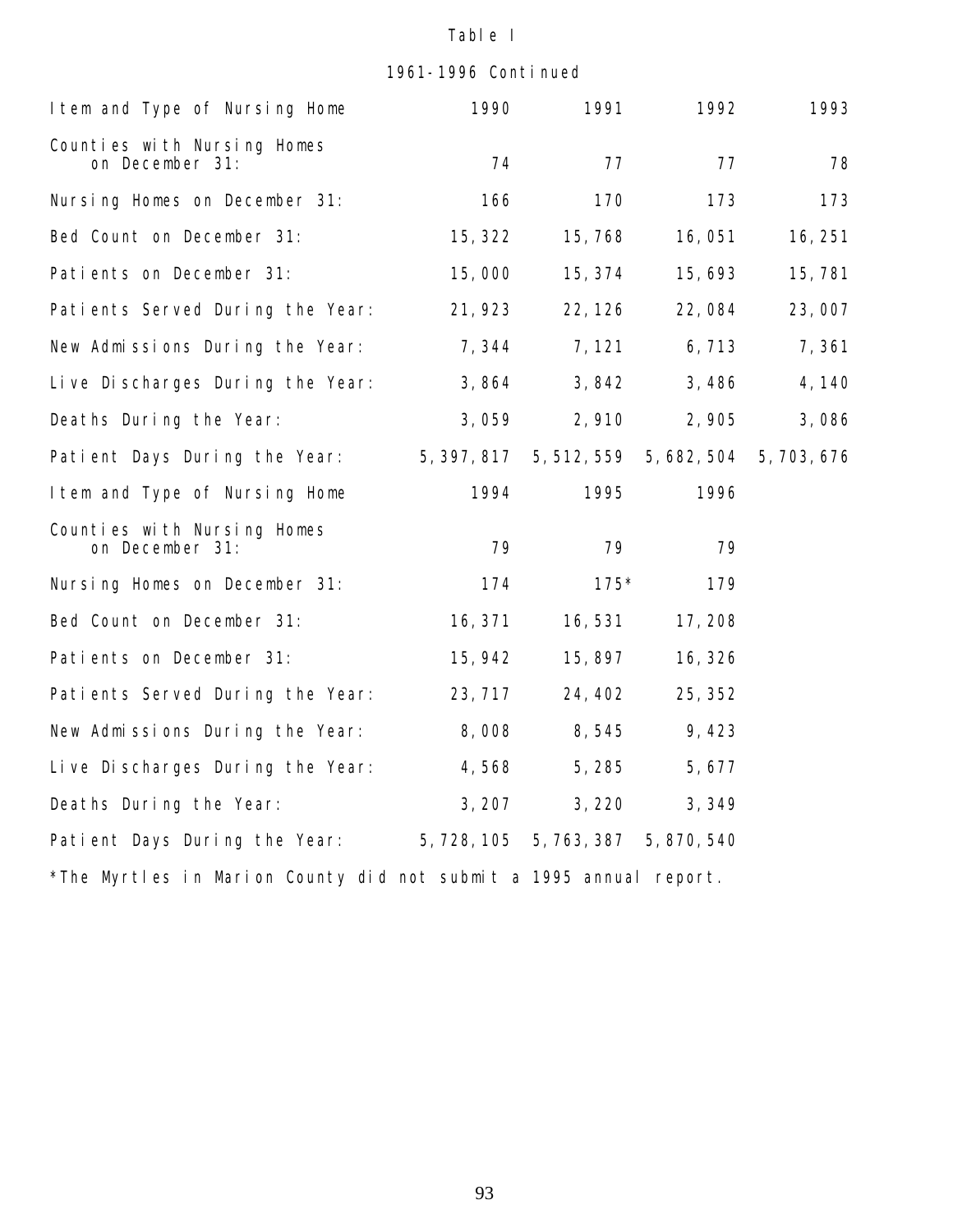#### Table II

#### ICF/MR, Bed Count, Patient Census, Patients Served, And New Admissions as of December 31, 1981-1996

| I tem and Type of Institution            | 1981  | 1982  | 1983  | 1984  |
|------------------------------------------|-------|-------|-------|-------|
| Counties with ICF/MRs<br>on December 31: | 10    | 10    | 10    | 10    |
| ICF/MRs on December 31:                  | 13    | 14    | 14    | 14    |
| Intermediate/Mental Retardation          | 13    | 14    | 14    | 14    |
| Bed Count on December 31:                | 1,338 | 1,577 | 1,582 | 1,582 |
| Patients on December 31:                 | 1,294 | 1,518 | 1,553 | 1,556 |
| Patients Served During the Year:         | 1,503 | 1,791 | 1,812 | 1,771 |
| New Admissions During the Year:          | 511   | 497   | 289   | 218   |

# Table II

| I tem and Type of Institution            | 1985  | 1986  | 1987  | 1988  | 1989  |
|------------------------------------------|-------|-------|-------|-------|-------|
| Counties with ICF/MRs<br>on December 31: | 9     | 9     | 9     | 9     | 9     |
| ICF/MRs on December 31:                  | 13    | 13    | 12    | 12    | 12    |
| Bed Count on December 31:                | 1,565 | 1,572 | 1,622 | 1,622 | 1,622 |
| Patients on December 31:                 | 1,526 | 1.546 | 1,559 | 1.570 | 1,587 |
| Patients Served During the Year:         | 1,759 | 1,824 | 1,832 | 1,820 | 1,850 |
| New Admissions During the Year:          | 225   | 297   | 286   | 260   | 280   |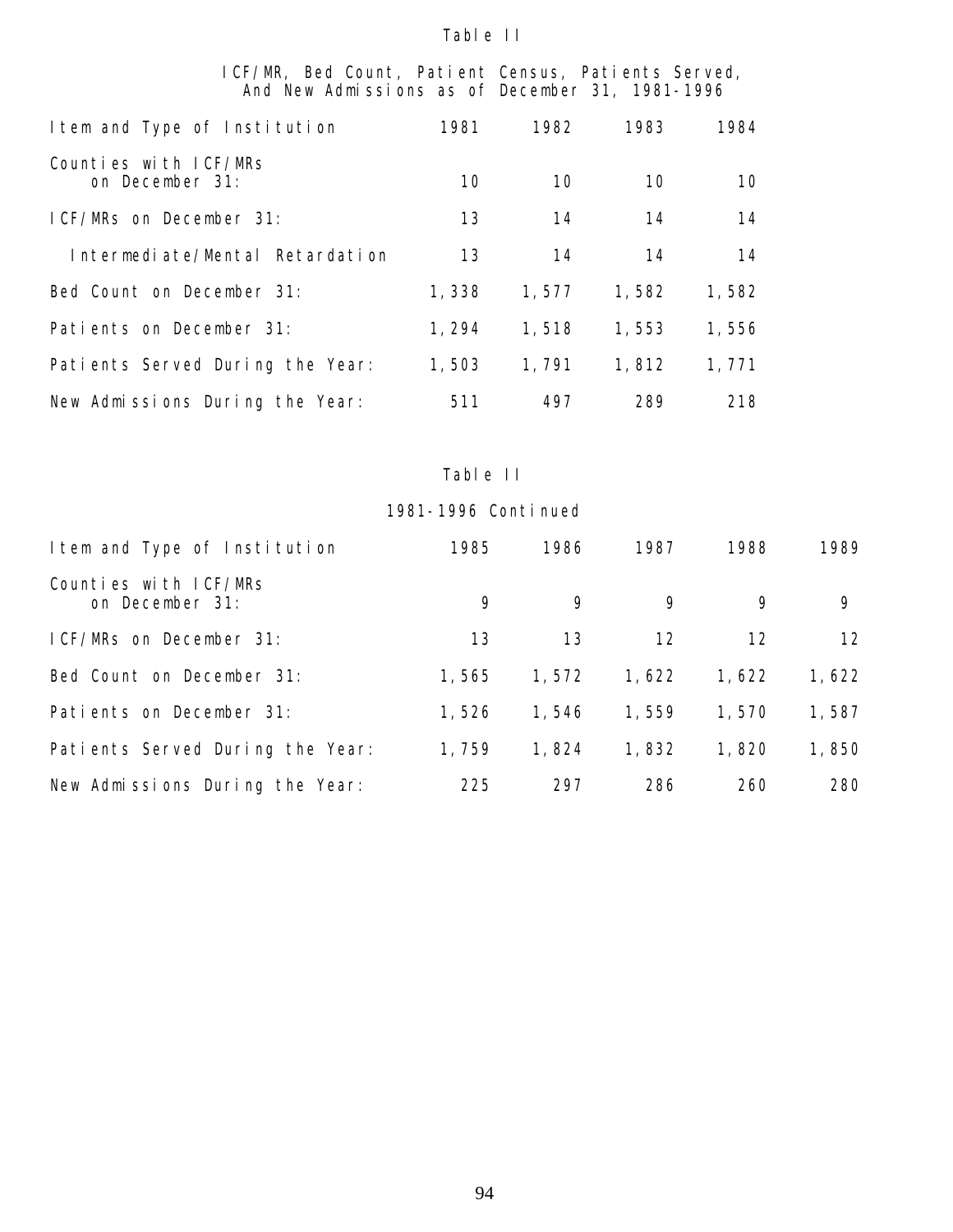# Table II

1981-1996 Continued

| I tem and Type of Institution            | 1990     | 1991     | 1992     | 1993     |
|------------------------------------------|----------|----------|----------|----------|
| Counties with ICF/MRs<br>on December 31: | 9        | 9        | 9        | 9        |
| ICF/MR Facilities on December 31:        | 12       | 12       | 12       | 12       |
| Bed Count on December 31:                | 1,876    | 1,856    | 1,856    | 1,970    |
| Patients on December 31:                 | 1,820    | 1,798    | 1,815    | 1,931    |
| Patients Served During the Year:         | 2,110    | 2,025    | 1,977    | 2, 124   |
| New Admissions During the Year:          | 292      | 205      | 179      | 309      |
| Live Discharges During the Year:         | 281      | 215      | 143      | 176      |
| Deaths During the Year:                  | 9        | 12       | 19       | 19       |
| Patient Days During the Year:            | 655, 672 | 644, 383 | 656, 806 | 690, 919 |
|                                          | 1994     | 1995     | 1996     |          |
| Counties with ICF/MRs<br>on December 31: | 9        | 9        | 9        |          |
| ICF/MR Facilities on December 31:        | 12       | 12       | 12       |          |
| Bed Count on December 31:                | 2,065    | 2, 131   | 2, 225   |          |
| Patients on December 31:                 | 2,020    | 2, 109   | 2,190    |          |
| Patients Served During the Year:         | 2, 202   | 2,321    | 2,394    |          |
| New Admissions During the Year:          | 271      | 301      | 285      |          |
| Live Discharges During the Year:         | 164      | 186      | 174      |          |
| Deaths During the Year:                  | 18       | 26       | 30       |          |
| Patient Days During the Year:            | 717, 814 | 757,021  | 772,670  |          |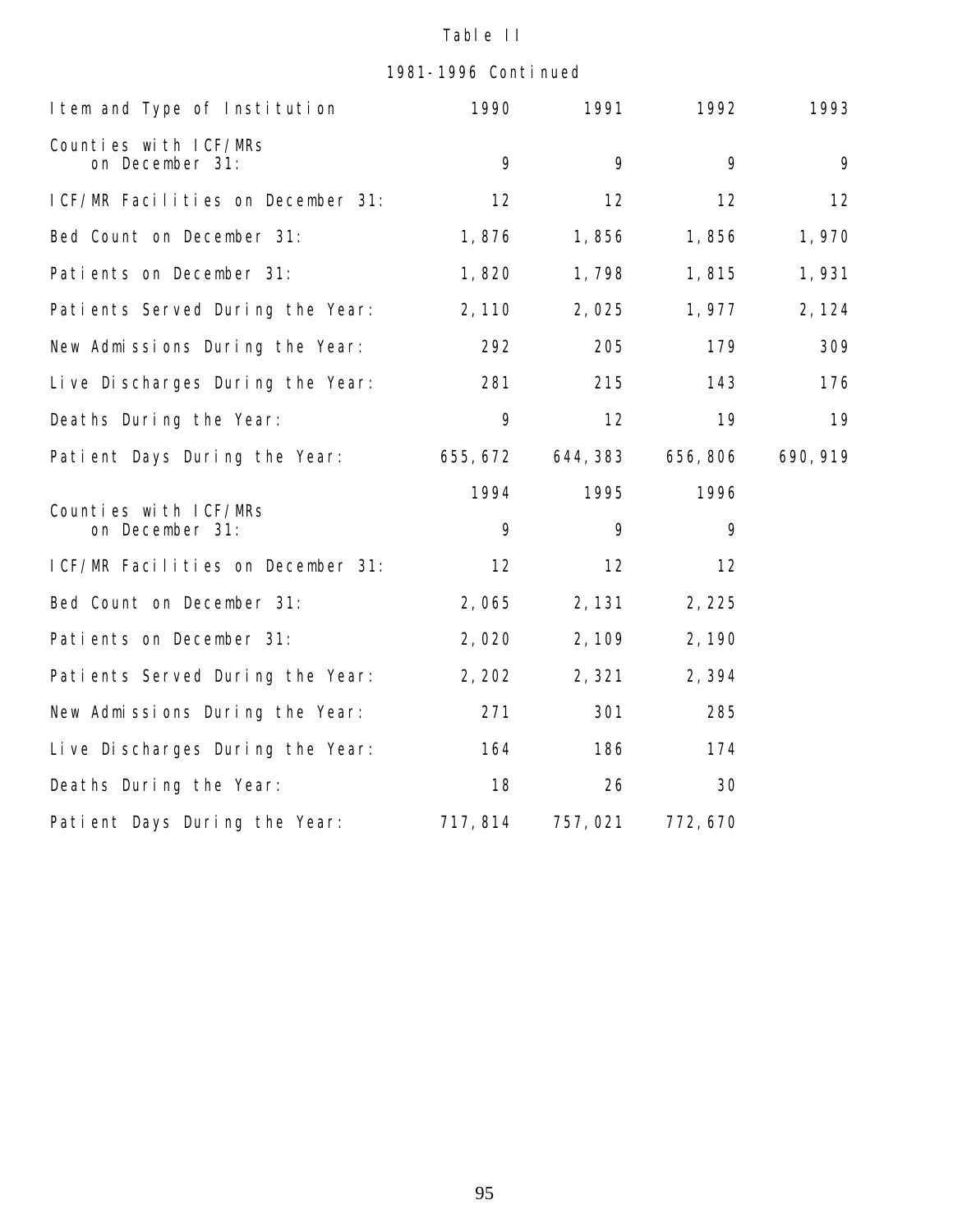#### Table III

Psychiatric Residential Treatment Facility Bed count, Patient Census, Patients Served, and New Admissions as of December 31, 1994-1995

|                                                      | 1994           | 1995           |
|------------------------------------------------------|----------------|----------------|
| Counties with Psy/Res Treatment Fac. on December 31: | 2              | 4              |
| Psy/Res Treatment Fac. on December 31:               | $\overline{2}$ | $\overline{4}$ |
| Bed Count on December 31:                            | 88             | 158            |
| Patients on December 31:                             | 107            | 111            |
| Patients Served During the Year:                     | 170            | 234            |
| New Admissions During the Year:                      | 73             | 147            |
| Live Discharges During the Year:                     | 63             | 123            |
| Deaths During the Year:                              | $\circ$        | $\Omega$       |
| Patient Days During the Year:                        | 8,038          | 35, 103        |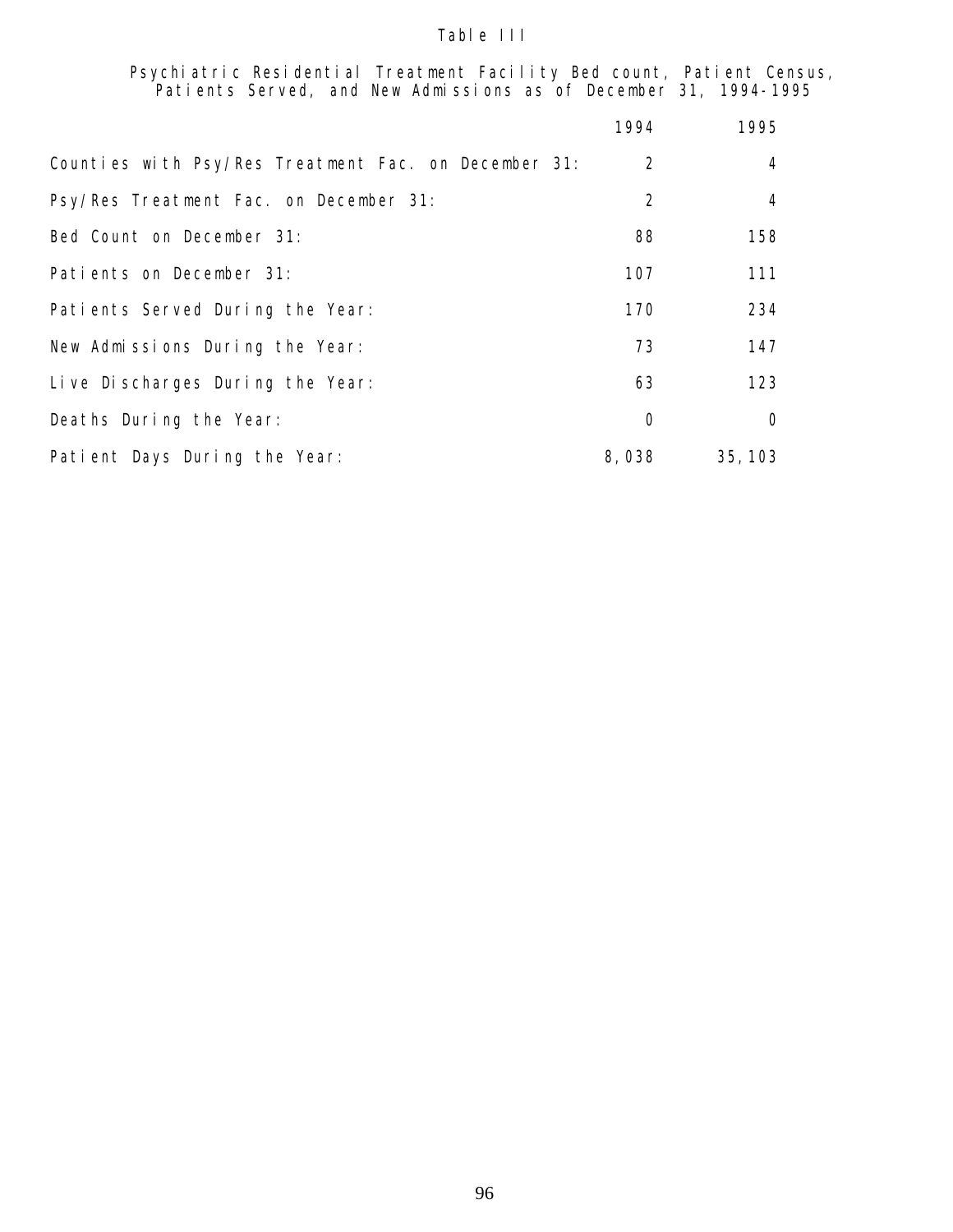#### Personal Care Homes, Bed Count, Patient Census, Patients Served, And New Admissions as of December 31, 1966-1996

|                                                      | 1966     | 1967    | 1968   | 1969   | 1970           |
|------------------------------------------------------|----------|---------|--------|--------|----------------|
| Counties with Personal Care Homes<br>on December 31: | 14       | 13      | 12     | 12     | 11             |
| Institutions on December 31:                         | 22       | 18      | 16     | 15     | 12             |
| Bed Count on December 31:                            | 324      | 277     | 223    | 207    | 165            |
| Patients on December 31:                             | 280      | 235     | 197    | 175    | 150            |
| Patients Served during Year:                         | 597      | 510     | 476    | 248    | 187            |
| New Admissions During Year:                          | 314      | 294     | 277    | 74     | 43             |
| Live Discharges During Year:                         | 92       | 51      | 44     | 65     | 35             |
| Deaths During Year:                                  | 24       | 28      | 9      | 8      | $\overline{2}$ |
| Inpatient Days During Year:                          | 103, 270 | 72, 283 | 60,085 | 63,003 | 52, 363        |

#### Table IV

|                                                      | 1971    | 1972   | 1973    | 1974 | 1975         |
|------------------------------------------------------|---------|--------|---------|------|--------------|
| Counties with Personal Care Homes<br>on December 31: | 12      | 12     | 11      | N/A  | N/A          |
| Institutions on December 31:                         | 13      | 13     | 12      | 8    | $\mathsf{Q}$ |
| Bed Count on December 31:                            | 266     | 272    | 252     | 167  | 189          |
| Patients on December 31:                             | 208     | 201    | 168     | 105  | 111          |
| Patients Served during Year:                         | 263     | 243    | 221     | 130  | 137          |
| New Admissions During Year:                          | 43      | 36     | 29      | 19   | 16           |
| Live Discharges During Year:                         | 42      | 31     | 42      | 19   | 21           |
| Deaths During Year:                                  | 13      | 11     | 11      | 6    | 5            |
| Inpatient Days During Year:                          | 74, 455 | 74,052 | 66, 930 | N/A  | N/A          |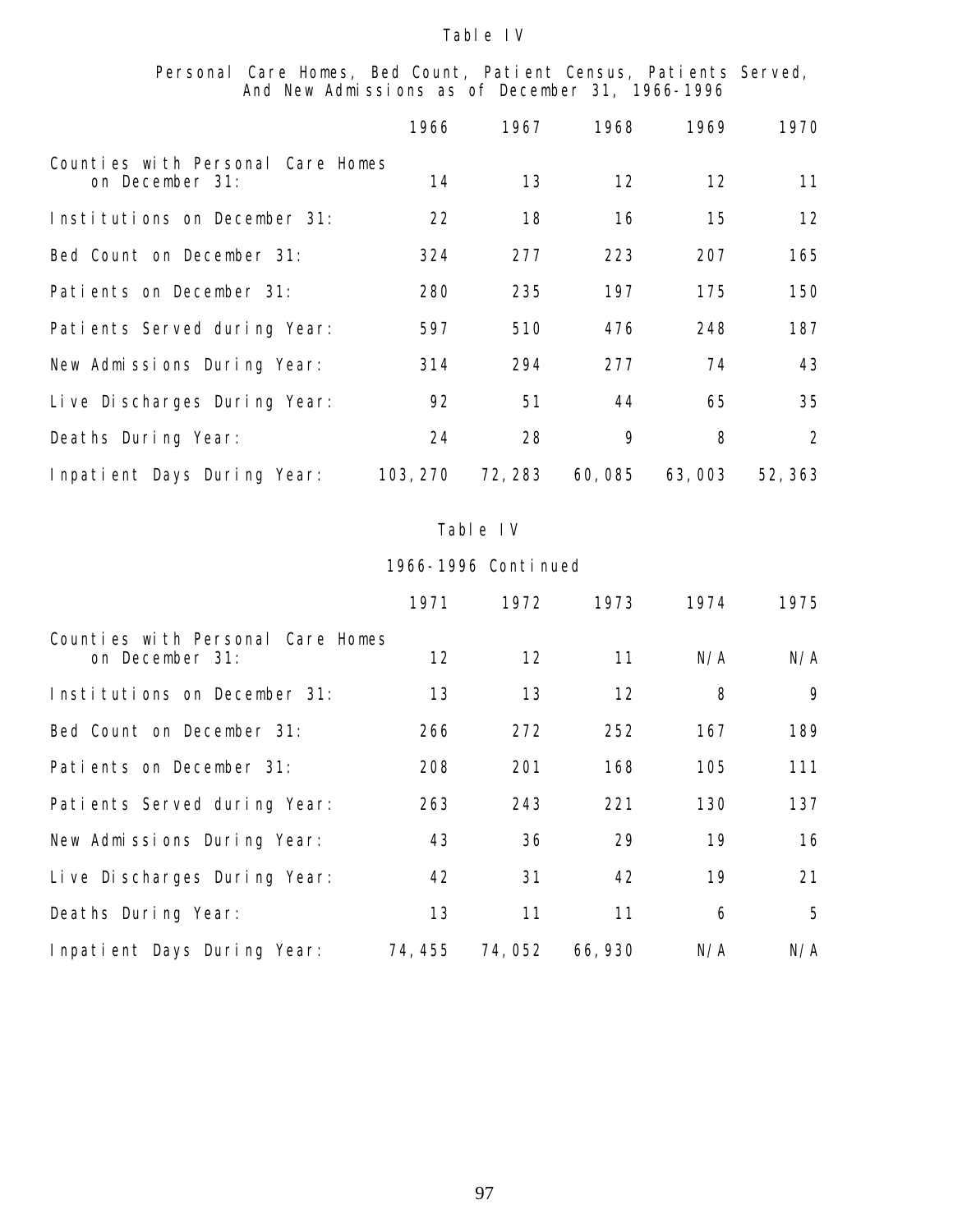# 1966-1996 Continued

|                                               | 1976 | 1977 | 1978   | 1979   | 1980   |
|-----------------------------------------------|------|------|--------|--------|--------|
| Counties with Institutions<br>on December 31: | 9    | 7    | 8      | N/A    | 8      |
| Institutions on December 31:                  | 9    | 9    | 9      | 9      | 11     |
| Bed Count on December 31:                     | 187  | 199  | 161    | 155    | 177    |
| Patients on December 31:                      | 110  | 121  | 107    | 112    | 139    |
| Patients Served During Year:                  | 135  | 159  | 135    | 130    | 188    |
| New Admissions During Year:                   | 24   | 39   | 22     | 20     | 54     |
| Live Discharges During Year:                  | 21   | 35   | 27     | 11     | 40     |
| Deaths During Year:                           | 4    | 3    | 1      | 7      | 9      |
| Inpatient Days During Year:                   | N/A  | N/A  | 40,528 | 39,064 | 47,006 |

#### Table IV

|                                                      | 1981 | 1982           | 1983                      | 1984 |
|------------------------------------------------------|------|----------------|---------------------------|------|
| Counties with Personal Care Homes<br>on December 31: | 6    | $\overline{7}$ | 11                        | 15   |
| Personal Care Homes on December 31:                  | 14   | 18             | 33                        | 41   |
| Bed Count on December 31:                            | 193  | 293            | 509                       | 617  |
| Patients on December 31:                             | 168  | 240            | 421                       | 493  |
| Patients Served During the Year:                     | N/A  | 294            | 586                       | 720  |
| New Admissions During the Year:                      | N/A  | 152            | 337                       | 296  |
| Live Discharges During the Year:                     | N/A  | 52             | 155                       | 217  |
| Deaths During the Year:                              | N/A  | 2              | 12                        | 10   |
| Inpatient Days During Year:                          | N/A  |                | 60, 376 113, 243 171, 367 |      |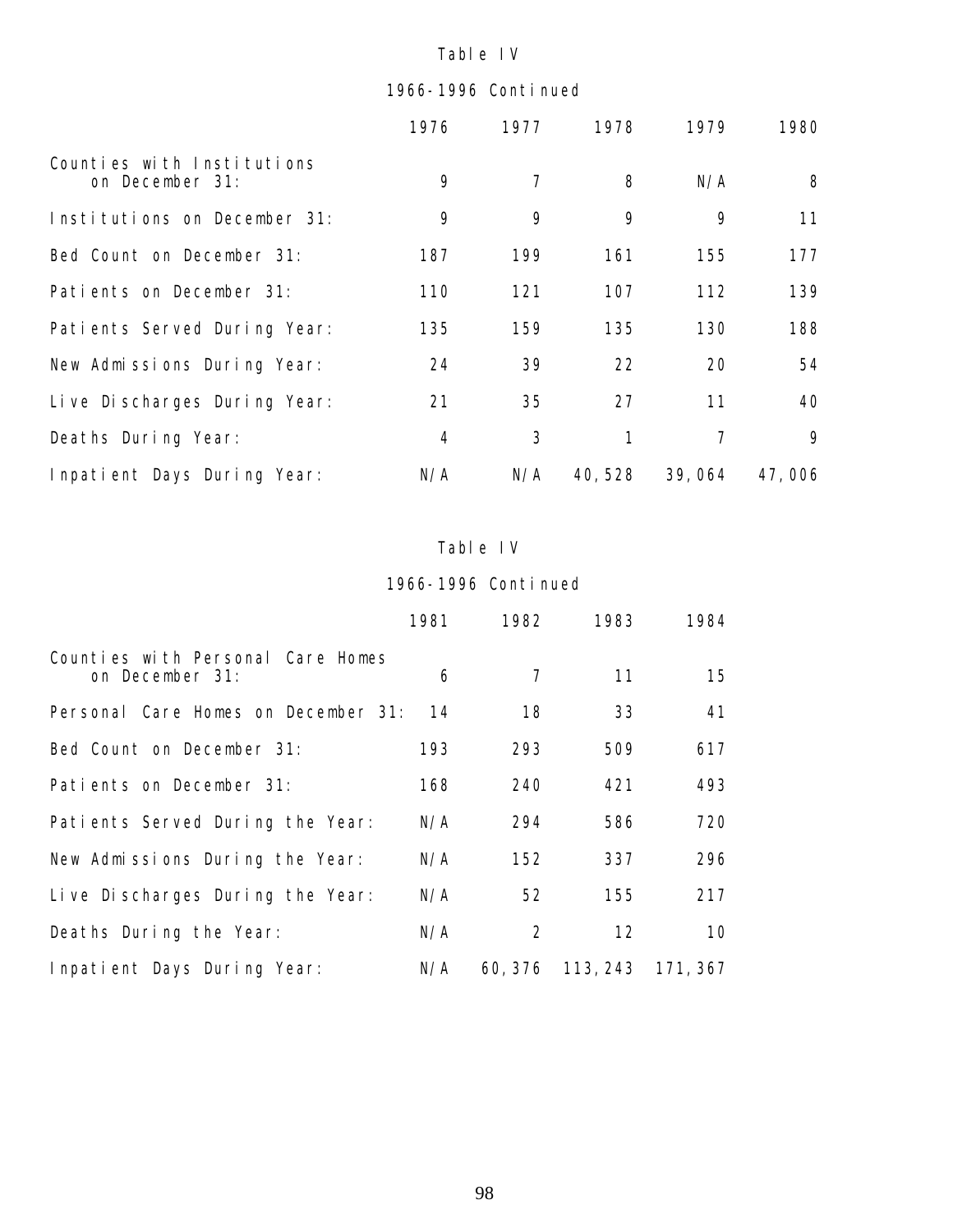# 1966-1996 Continued

|                                                      | 1985     | 1986     | 1987     | 1988     | 1989     |
|------------------------------------------------------|----------|----------|----------|----------|----------|
| Counties with Personal Care Homes<br>on December 31: | 16       | 24       | 24       | 26       | 28       |
| Personal Care Homes on December 31:                  | 48       | 65       | 70       | 76       | 79       |
| Bed Count on December 31:                            | 782      | 1,064    | 1,206    | 1,339    | 1,476    |
| Patients on December 31:                             | 605      | 732      | 906      | 974      | 1,041    |
| Patients Served During the Year:                     | 936      | 1, 173   | 1,415    | 1,510    | 1,610    |
| New Admissions During the Year:                      | 452      | 572      | 733      | 626      | 713      |
| Live Discharges During the Year:                     | 318      | 425      | 471      | 504      | 542      |
| Deaths During the Year:                              | 16       | 17       | 39       | 32       | 27       |
| Patient Days During Year:                            | 199, 945 | 234, 613 | 291, 609 | 332, 713 | 359, 511 |

# Table IV

|                                                      | 1990     | 1991     | 1992     | 1993     |
|------------------------------------------------------|----------|----------|----------|----------|
| Counties with Personal Care Homes<br>on December 31: | 33       | 36       | 37       | 40       |
| Personal Care Homes on December 31:                  | 89       | 102      | 111      | 124      |
| Bed Count on December 31:                            | 1,745    | 2,005    | 2,302    | 2, 477   |
| Patients on December 31:                             | 1,229    | 1,420    | 1,665    | 1,859    |
| Patients Served During the Year:                     | 1,907    | 2,285    | 2,567    | 2,825    |
| New Admissions During the Year:                      | 890      | 1,036    | 1,123    | 1,227    |
| Live Discharges During the Year:                     | 636      | 795      | 824      | 873      |
| Deaths During the Year:                              | 44       | 70       | 78       | 93       |
| Patient Days During the Year:                        | 401, 147 | 486, 542 | 563, 430 | 608, 894 |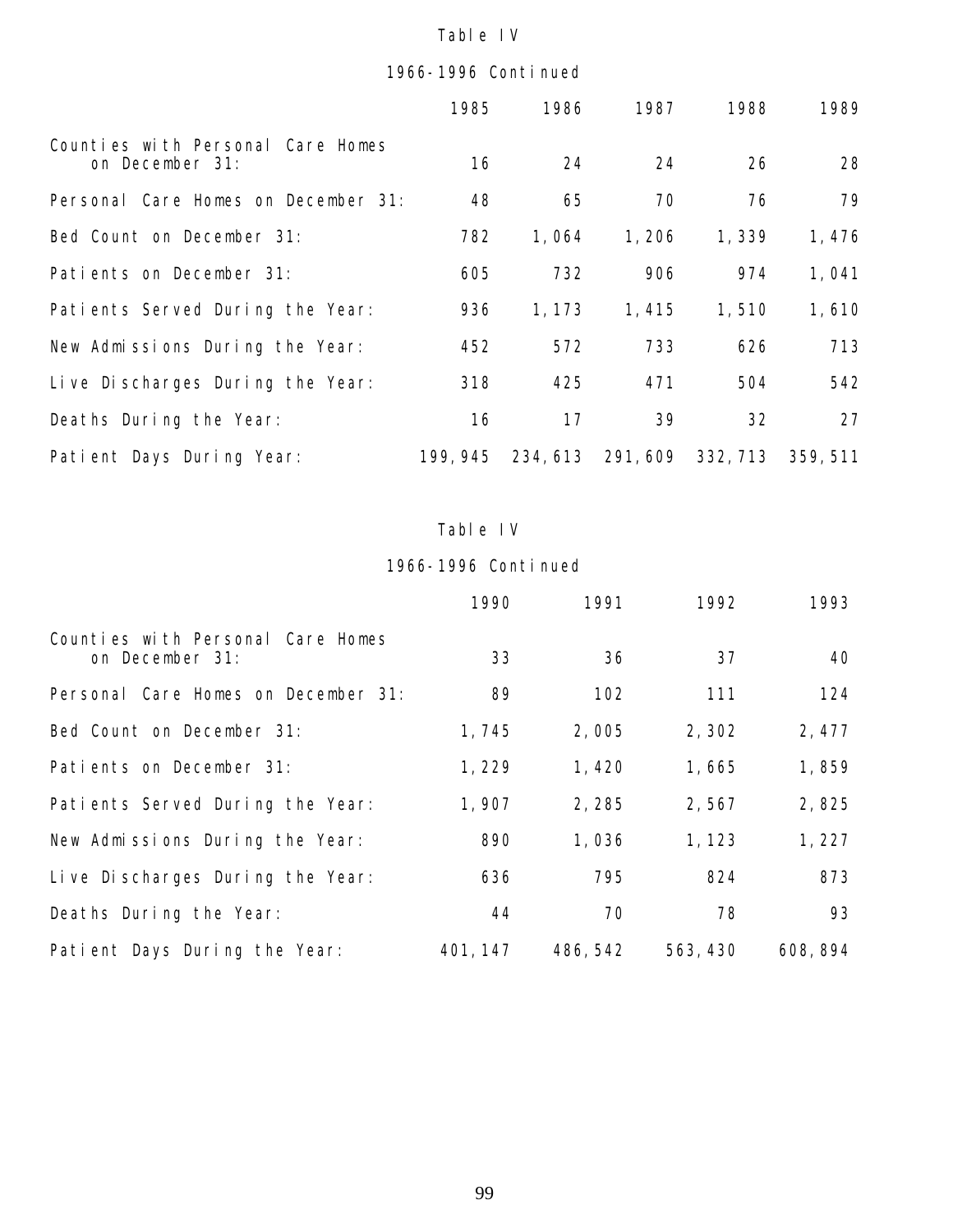|                                                      | 1994     | 1995     | 1996     |
|------------------------------------------------------|----------|----------|----------|
| Counties with Personal Care Homes<br>on December 31: | 39       | 43       | 50       |
| Personal Care Homes on December 31:                  | 128      | 140      | 153      |
| Bed Count on December 31:                            | 2,490    | 2,710    | 2,856    |
| Patients on December 31:                             | 1,798    | 1,976    | 1,821    |
| Patients Served During the Year:                     | 2,910    | 3,090    | 2,950    |
| New Admissions During the Year:                      | 1,273    | 1,353    | 1,229    |
| Live Discharges During the Year:                     | 990      | 1,014    | 990      |
| Deaths During the Year:                              | 122      | 100      | 139      |
| Patient Days During the Year:                        | 592, 642 | 657, 255 | 620, 742 |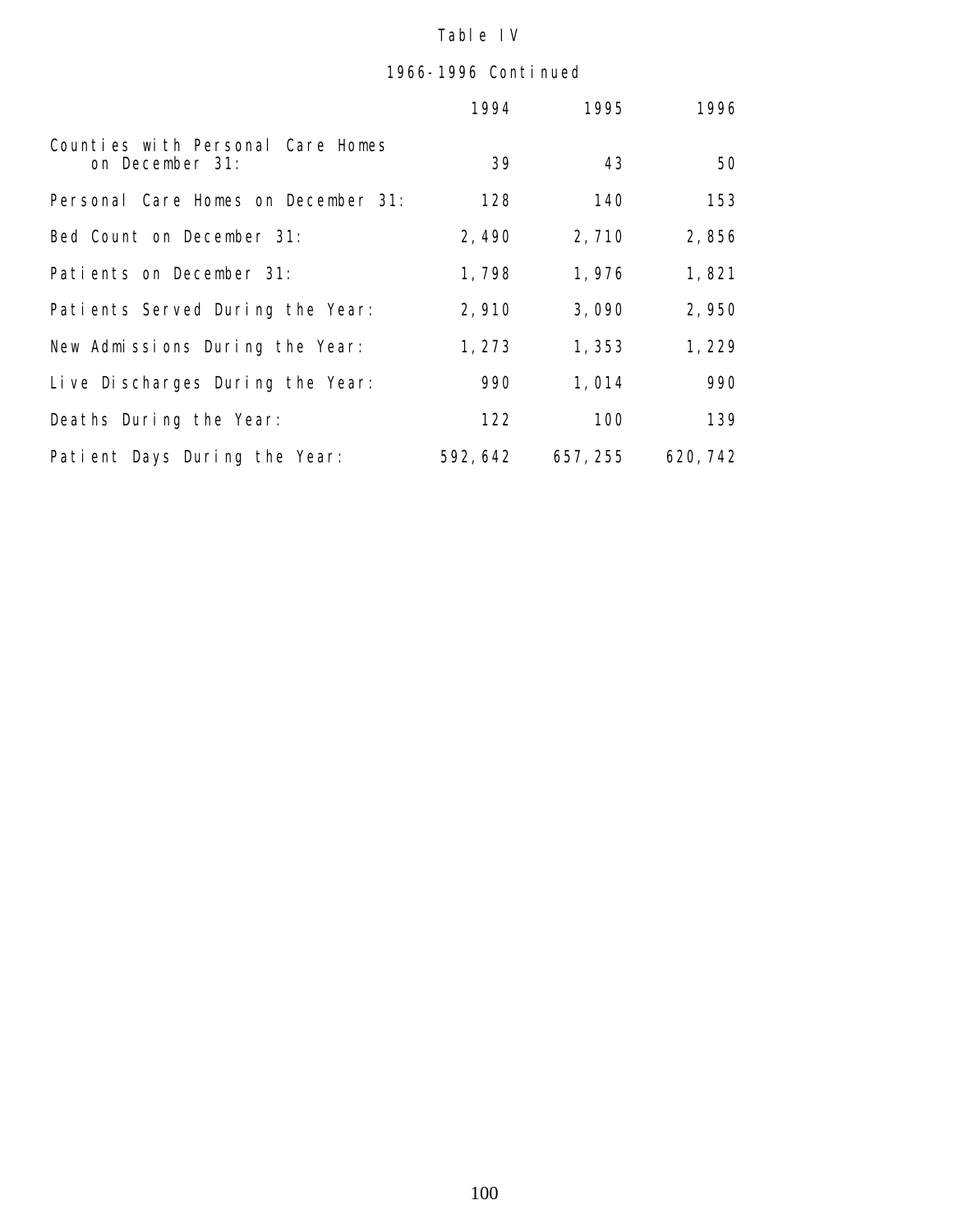# **Licensed and Certified Long-Term Care Facilities**

| Adams County                                                                                                                                                                                                                                                                       | Corinth Health & Rehab. Center<br>302 Alcorn Drive                                                                                                                                                                                                                             |
|------------------------------------------------------------------------------------------------------------------------------------------------------------------------------------------------------------------------------------------------------------------------------------|--------------------------------------------------------------------------------------------------------------------------------------------------------------------------------------------------------------------------------------------------------------------------------|
| Adams County Nursing Center<br>587 John R. Junkin Drive<br>Natchez, Mississippi<br>39120<br>Phone: 601-446-8426  Fax: 601-446-8474  J. D. Lee, Licensee<br>El ton G. Beebe, Jr., Licensee<br>Edward E. Crow, Administrator<br>Proprietary<br>Medi cai d/Medi care<br>Capacity: 120 | P.O. Box 1417<br>Corinth, Mississippi 38834<br>Phone: 662-286-2286    Fax: 662-286-2289<br>James T. Williams, Jr., Administrator<br>Proprietary<br>Medi cai d/Medi care<br>Capacity: 95                                                                                        |
| GI enburney Nursing Home<br>555 John R. Junkin Drive<br>Natchez, Mississippi<br>39120<br>Phone: 601-442-4396<br>Fax:<br>J. Stephen Eaton, Licensee<br>Sammy P. Gore, Administrator<br>Proprietary<br>Medi cai d/Medi care<br>Capacity: 96                                          | Whitfield Nursing Home Inc.<br>2101 East Proper Street<br>P.O. Drawer 1425<br>Corinth, Mississippi 38834<br>601-442-0321 Phone: 662-286-3331    Fax: 662-286-0026<br>Ann J. Whitfield, Licensee<br>Sara J. Whitfield, Administrator<br>Proprietary<br>Medicaid<br>Capacity: 44 |
| Trace Haven Heal th and Rehab                                                                                                                                                                                                                                                      | Attal a County                                                                                                                                                                                                                                                                 |
| 344 Arlington Avenue<br>Natchez, Mississippi 39120<br>Phone: 601-442-4393    Fax: 601-446-8909326    Highway 12    West<br>J.D. Lee, Licensee<br>Linda T. Crain, Administrator<br>Proprietary<br>Medi cai d/Medi care<br>Capacity: 58<br>Al corn County                            | Attal a County Nursing Center<br>Kosci usko, Missi ssi ppi 39090<br>Phone: 662-289-1200    Fax: 662-289-3070<br>El ton Glynn Beebe, Jr., Licensee<br>Robert Harl an Adkerson, Administrator<br>Proprietary<br>Medi cai d/Medi care<br>Capacity: 120                            |
| Al corn County Care Inn<br>3701 Joanne Drive<br>Route 10, Box 17<br>Corinth, Mississippi 38834<br>Phone: 662-287-8071    Fax: 662-287-8073<br>Edward L. Kuntz, Licensee<br>Richard Atkins, Administrator<br>Proprietary                                                            | Miss. State Veteran's Home<br>310 Autumn Ridge Drive<br>Kosci usko, Missi ssi ppi 39090<br>Phone: 662-289-7809    Fax: 662-289-7824<br>Jack Stevens, Licensee<br>James E. Rife, Sr., Administrator<br>Publ i c<br>Capacity:<br>150                                             |

Medicaid/Medicare Capacity: 125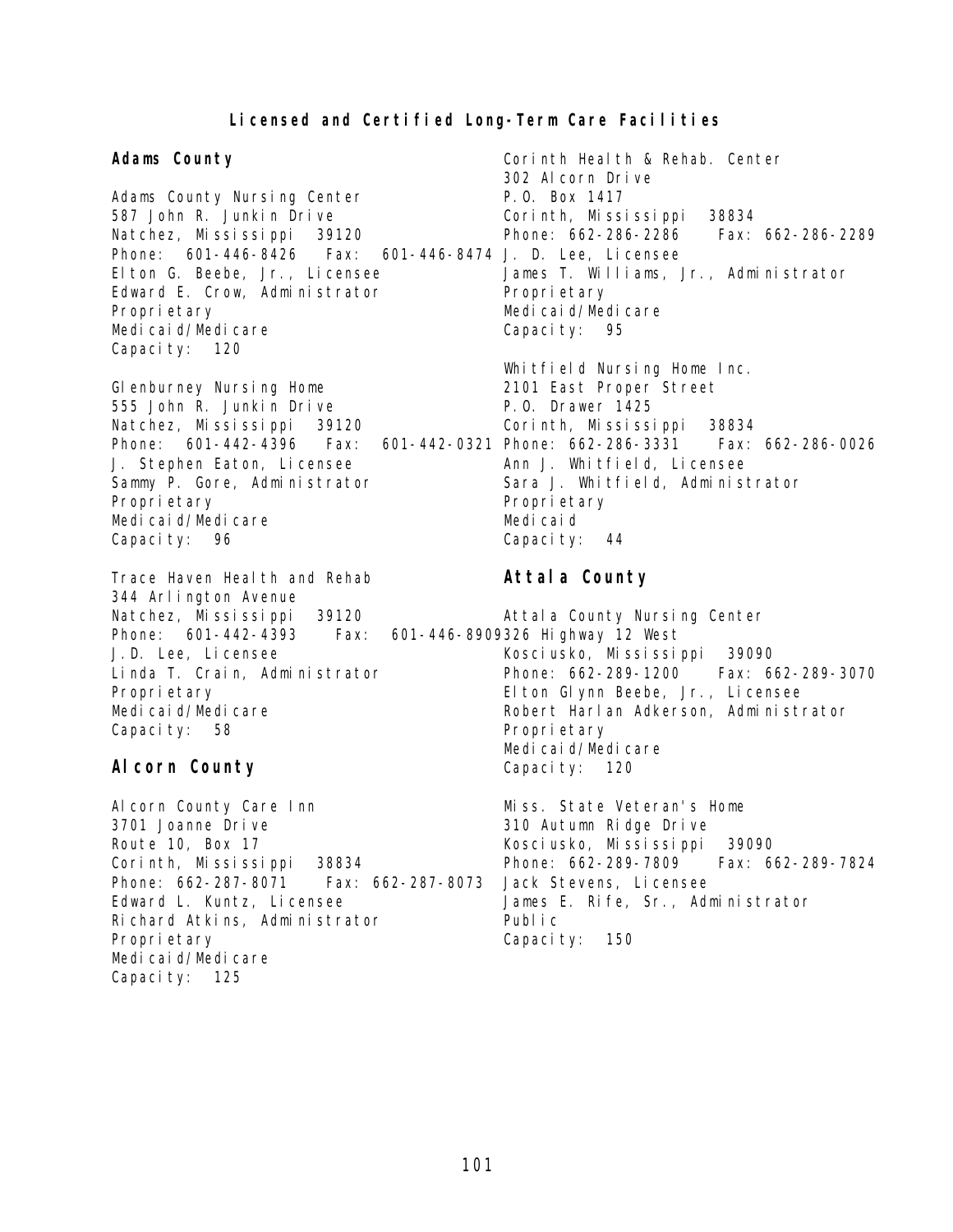#### **Benton County**

Briarcrest Extended Care 16056 Boundary Drive P.O. Box 490 Ashland, Mississippi 38603 Phone: 662-224-6196 Fax: 662-224-6899 Richard J. Wagner, Licensee Shirley Maxine May, Administrator Proprietary Medi cai d/Medi care Capacity: 60

#### **Bolivar County**

Beverly Healthcare Cleveland 4036 Highway 8, East P.O. Box 1688 Cleveland, Mississippi 38732 Phone: 662-843-4014 David R. Banks, Licensee Jeannette McKinion, Administrator Propri etary Medicaid/Medicare Capacity: 120 Fax: 662-843-5401 Capacity: 60

Bolivar Health & Rehab. Center 200 Martin L. King Jr. Drive P.O. Box 430 Cleveland, Mississippi 38732 Phone: 662-843-5347 J. D. Lee, Licensee Peggy A. Mingee, Administrator Public Medicaid/Medicare Capacity: 75 Fax: 662-843-0751 Proprietary

Bolivar Medical Center Highway 8 East P.O. Box 1380 Cleveland, Mississippi 38732 Phone: 662-846-2520 Fax: 662-846-2521 Maurice B. Martin, Administrator Robert Hawley, Jr., Licensee Patricia D. Rowe, Administrator Public Medicaid Capacity: 35

Chateau Manor Nursing Center 1108 Church Street Route 1, Box 3 Shelby, Mississippi 38774 Phone: 662-398-5117 Fax: 662-398-7766 Scott Bell, Licensee Nora Pegues, Administrator Proprietary Medicaid Capacity: 120 Oak Grove Retirement Home 209 Oak Circle P.O. Box 198 Duncan, Mississippi 38740 Phone: 662-395-2576 Fax: 662-395-2568 Charles E. Smith, Licensee & Administrator Proprietary Medicaid

#### **Calhoun County**

Bruce Nursing Center, Inc. Highway 9 South P.O. Box 1280 Bruce, Mississippi 38915 Phone: 662-412-5100 Fax: 662-412-5122 Hugh Franklin, Licensee Thomas Hand, Administrator Medicaid/Medicare Capacity 31 Increased from 28 10/11/99

Cal houn County Nursing Home 152 Burke Road P.O. Box 110 Cal houn City, Mississippi 38916 Phone: 662-628-6651 Fax: 662-628-5707 Bobby Phillips, Licensee Non-Profit Medicaid Capacity: 120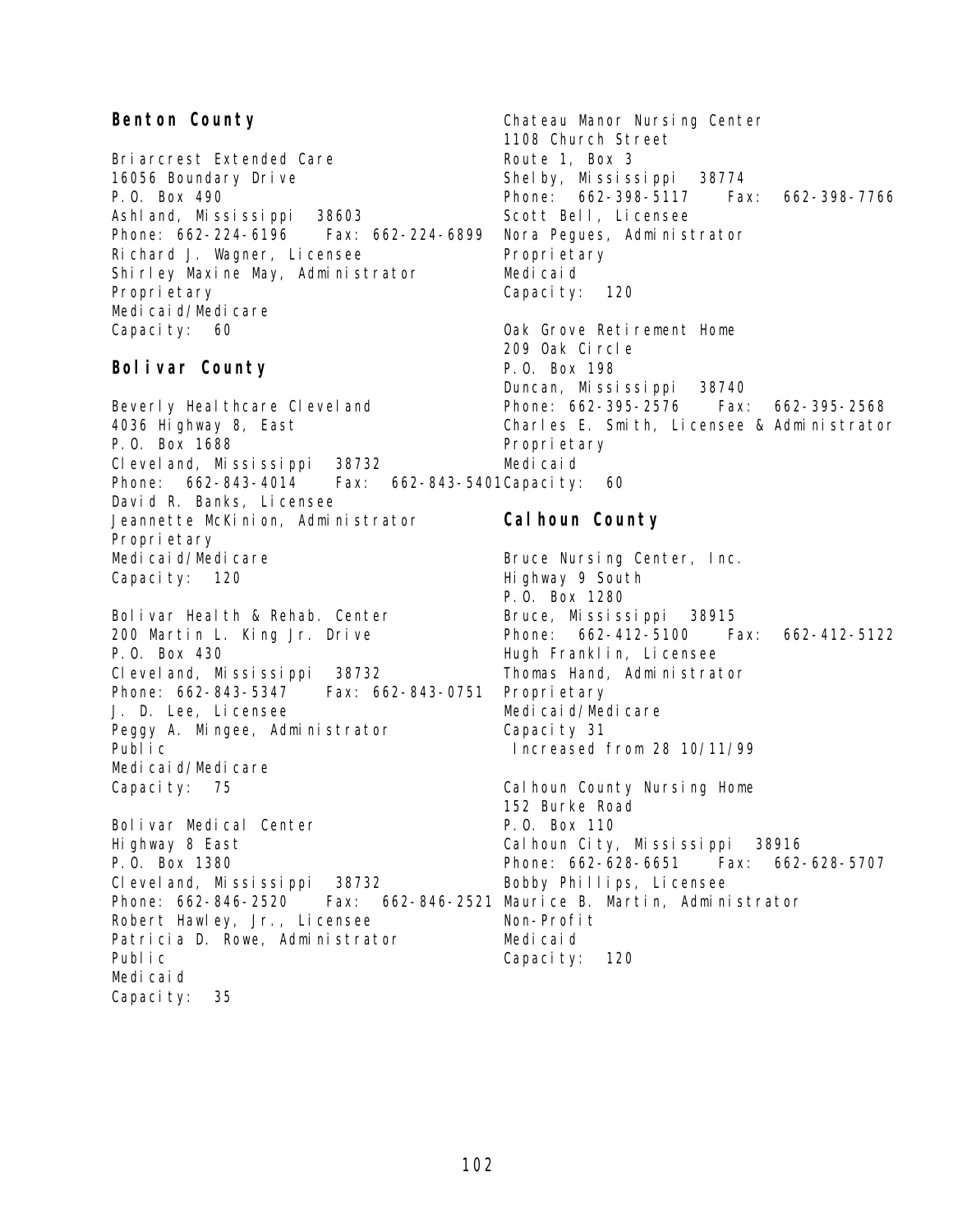#### **Chickasaw County**

Floy Dyer Manor 1000 East Madison Houston, Mississippi 38851 Phone: 662-456-1101 Michael A. Koban, Jr., Licensee Linda S. Boutwell, Administrator Proprietary Medicaid Capacity: 66

Shearer Richardson Memorial Nursing Home 512 Rockwell Drive P.O. Box 419 Okolona, Mississippi 38860 Phone: 662-447-5463 Fax: 662-447-3856 C. Herman Hester, Licensee Brenda G. Wise, Administrator Non-profit Medicaid Capacity: 66

#### **Choctaw County**

Choctaw County Nursing Home 148 West Cherry Street P.O. Drawer 417 Ackerman, Mississippi 39735 J. Stephen Eaton, Licensee Anne D. Frisby, Administrator Proprietary Medicaid Capacity: 68

# **Claiborne County**

**Clarke County**

H.C. Watkins Memorial Hospital Extended Care 605 South Archusa Avenue Fax: 662-456-1106Quitman, Mississippi 39355 Phone: 601-776-6925 Fax: 601-776-3234 Jim Riley, Licensee Thomas G. Bartlett, Administrator Non-Profit Medicaid/Medicare Capacity: 13 Lakeside Living Center 191 Highway 511 East P.O. Drawer 10 Quitman, Mississippi 39355 Phone: 601-776-2141 Fax: 601-776-5782 Scott J. Bell, Licensee Tony Hamrick, Administrator Public Leased

# **Clay County**

Capacity: 120

Medicaid

Phone: 662-285-6235 Fax: 662-285-2744 Phone: 662-494-3640 Fax: 662-494-3641 Dugan Memorial Home 804 East Main Street West Point, Mississippi 39773 Tom N. Braddock, M.D., Licensee Stanley C. Maynard, Administrator Non-profit Non-Participating Capacity: 60

Claiborne County Nursing Center 2124 Old Highway 61 P.O. Box 1018 Port Gibson, Mississippi 39150 Phone: 601-437-8737 Fax: 601-437-4470 Lisa C. Hosford, Administrator C. Bruce Kelly, Licensee Benita D. Cribb, Administrator Proprietary Medicaid/Medicare Capacity: 75 Increased from 73 beds 1/29/99 West Point Nursing Home Old Aberdeen Road P.O. Box 817 West Point, Mississippi 39773 Phone: 662-494-6011 Fax: 662-494-6926 Douglas M. Wright, Sr., Licensee Proprietary Medicaid/Medicare Capacity: 120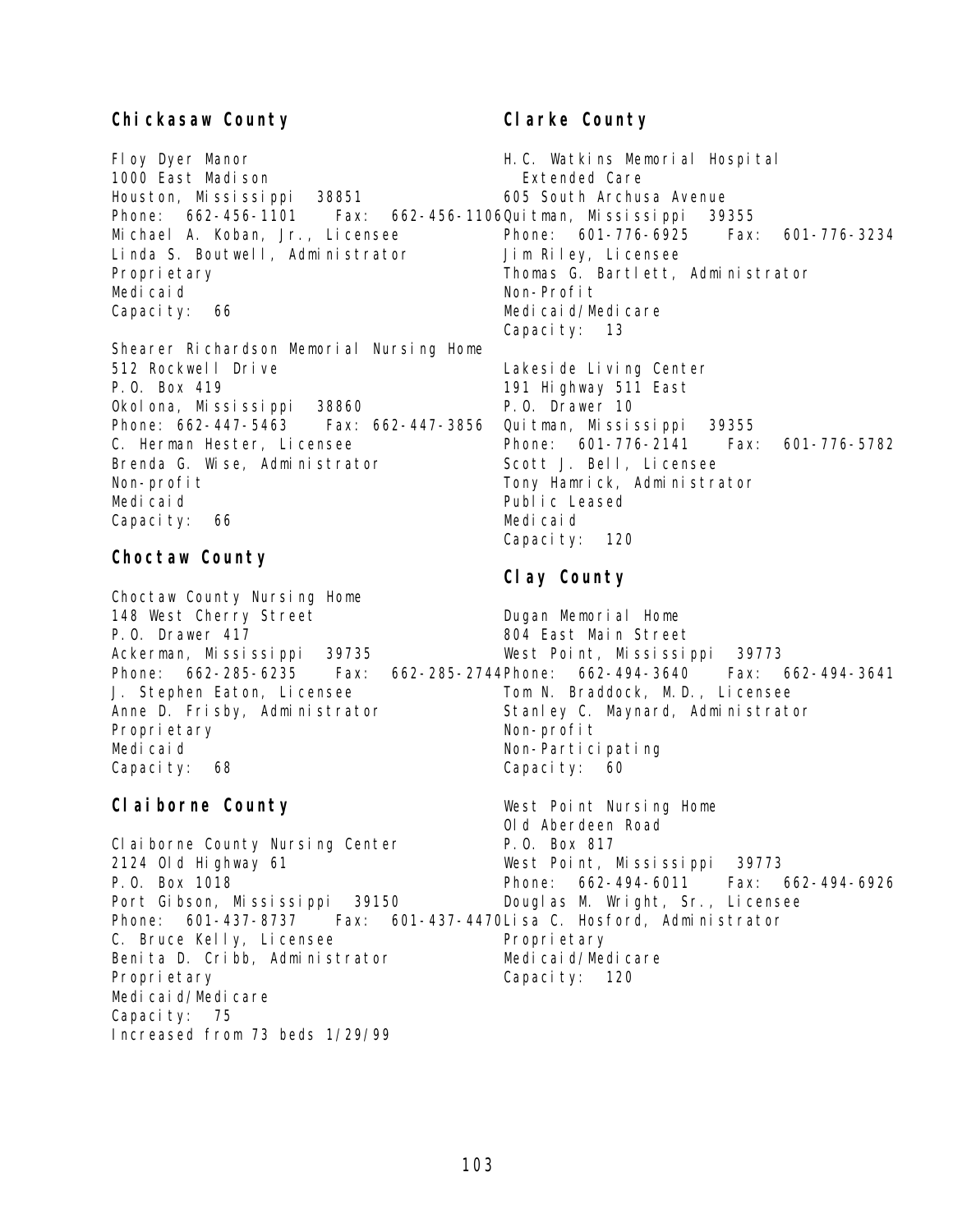#### **Coahoma County**

Greenbough Nursing Center 340 DeSoto Avenue, Extended P.O. Box 939 Clarksdale, Mississippi 38614 Phone: 662-627-3486 Fax: 662-627-5654 Scott J. Bell, Licensee William S. Trevvett, Administrator Proprietary Medicaid Capacity: 66

Northwest MS Regional Medical Center 1970 Hospital Drive P.O. Box 1218 Clarksdale, Mississippi 38614 Phone: 662-624-3563 Fax: 662-624-3299 William J. Schoen, Licensee Samuel L. Miller, Administrator Proprietary Medicaid/Medicare Capacity: 20

River Oaks Convalescent Center 1120 Ritchie Avenue Clarksdale, Mississippi 38614 Phone: 662-627-2591 Fax: 662-624-6233 Phone: 662-349-7500 Fax: 662-349-7509 Roscoe Word, Jr., Licensee Charles F. Vincent, Administrator Proprietary Medicaid Capacity: 120 7805 Southcrest Parkway Southaven, Mississippi 38671 Cameron Dean, Licensee Robert R. Clark, Administrator Non-profit Medicaid/Medicare Capacity: 120

#### **Copiah County**

Pine Crest Guest Home Inc. 133 Pine Street Hazlehurst, Mississippi 39083 Phone: 601-894-1411 Paul H. Holmes, Licensee Ellen Harringill, Administrator Proprietary Medicaid/Medicare Capacity: 120

# **Covington County**

Covington County Nursing Center 1207 South Fir Street P.O. Box 1089 Collins, Mississippi 39428 Phone: 601-765-8262 Fax: 601-765-4716 Elton G. Beebe, Jr., Licensee Connie Eubanks, Administrator Propri etary Medi cai d/Medi care Capacity: 60

Mississippi State Veterans Home 3261 Highway 49 Collins, Mississippi 39428 Phone: 601-765-0403 Fax: 601-765-5045 Jack R. Stephens, Licensee D. L. Westbrooks, Administrator Public Capacity: 150

# **DeSoto County**

Baptist Progressive Care Center - DeSoto

Beverly Heal thcare Southaven 1730 Dorchester Drive Southaven, Mississippi 38671 Phone: 662-393-0050 Fax: 662-393-5179 David Banks, Licensee Fax: 601-894-3282 Rosal M. Burden, Administrator Proprietary Medicaid/Medicare Capacity: 120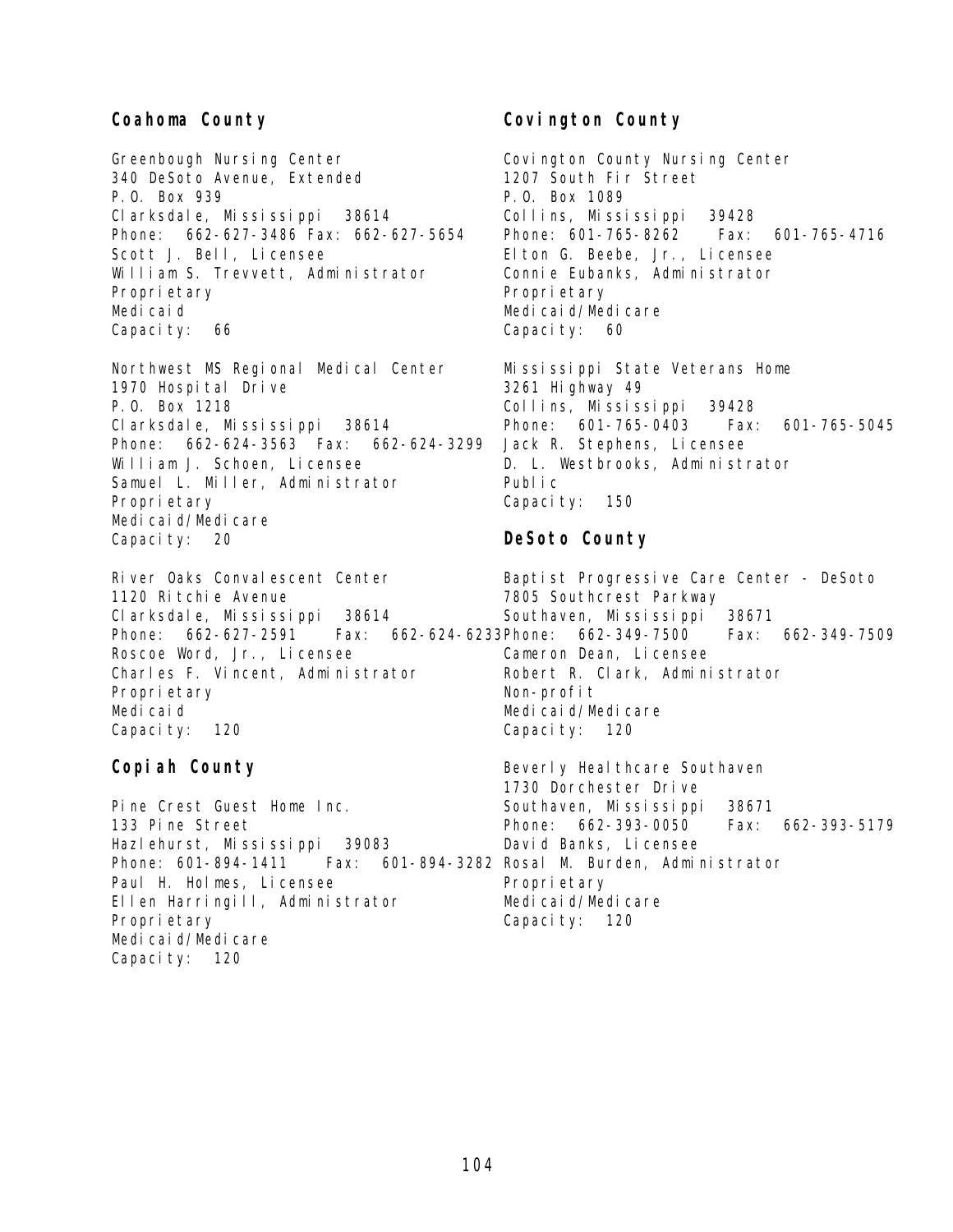# **Forrest County**

Conva-Rest of Hattiesburg #10 Medical Boulevard Hattiesburg, Mississippi 39401 Phone: 601-264-3709 Michael E. McElroy, Sr., Licensee & Administrator Proprietary Medicaid/Medicare Capacity: 192

Conva-Rest of Hattiesburg at Northgate Warren Hall/Monroe Hall 298 Cahal Street Hattiesburg, Mississippi 39401 Phone: 601-582-9157 Fax: 601-582-2639 Lucedale, Mississippi 39452 Michael E. McElroy, Sr., Licensee Gina F. Simonetti, Administrator Proprietary Medicaid/Medicare Capacity: 220

Conva-Rest of Petal 201 West Tenth Avenue Petal, Mississippi 39465 Phone: 601-544-7441 Michael E. McElroy, Licensee Elaine F. Brannan, Administrator Proprietary Medicaid/Medicare Capacity: 60

Hattiesburg Convalescent Center 514 Bay Street Hattiesburg, Mississippi 39401 Phone: 601-544-4230 Fax: 601-582-2480 Jewell C. McMahan, Licensee & Administrator Proprietary Medicaid Capacity: 184

# **Franklin County**

Meadville Convalescent Home Route 2, Box 66 Roxie, Mississippi 39653 Phone: 601-384-5861 Fax: 601-384-5862 Paul H. Holmes, Licensee Carolyn H. Cole, Administrator Propri etary Medicaid/Medicare Capacity: 60

#### **George County**

Glenoaks Nursing Center 55 Susanne Street Phone: 601-947-2783 Fax: 601-947-6182 Royce DeLaney, Licensee Teresa Crabtree, Administrator Proprietary Medicaid/Medicare Capacity: 60

#### **Greene County**

Fax: 601-582-3217Brookwood Manor Nursing Center McLeod Avenue P.O. Box 640 Leakesville, Mississippi 39451 Phone: 601-394-2331 Fax: 601-394-2337 Royce DeLaney, Licensee Lisa Crager, Administrator Propri etary Medicaid/Medicare Capacity: 60 Greene Rural Health Center 1017 Jackson Avenue P.O. Box 490 Leakesville, Mississippi 39451 Phone: 601-394-2371 Fax: 601-394-5495 A. J. Huff, Licensee Rebecca E. Fairley, Administrator Non-Profit Medicaid/Medicare Capacity: 60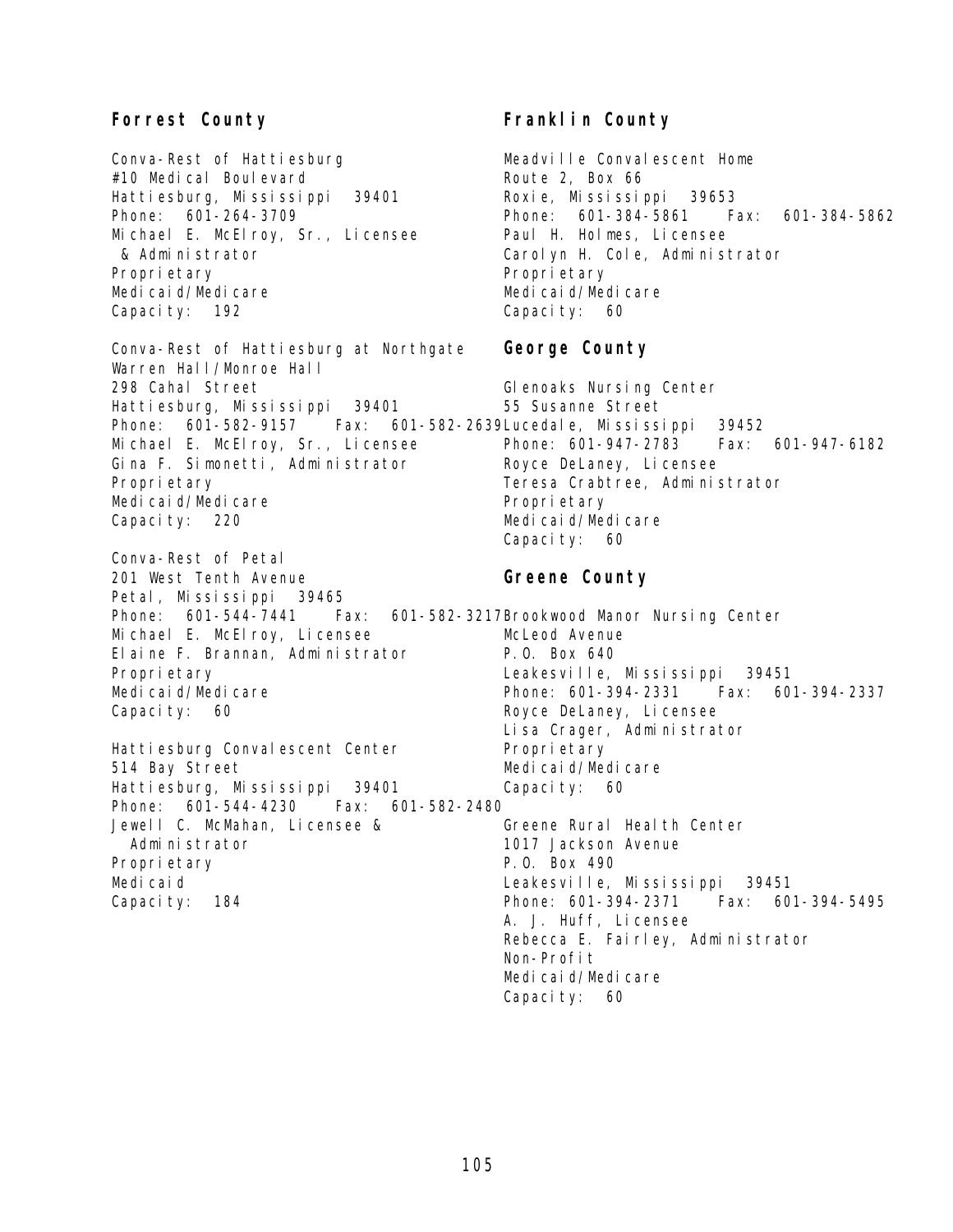#### **Grenada County**

Beverly Healthcare Grenada 1950 Grandview Drive Grenada, Mississippi 38901 Phone: 662-226-9554 David Banks, Licensee Jeffery A. Eads, Administrator Proprietary Medicaid/Medicare Capacity: 120

Grenada Health & Rehab. Center 1966 Hill Drive Grenada, Mississippi 38901 Phone: 662-226-2442 Fax: 662-226-7000 Pass Christian, Mississippi 39571 J.D. Lee, Licensee Delores R. Goode, Administrator Proprietary Medicaid/Medicare Capacity: 137

#### **Hancock County**

Dunbar Village Terrace 725 Dunbar Avenue Bay St. Louis, Mississippi 39520 Phone: 228-466-3099 Fax: 228-466-3994 Robert K. Goddard, Licensee Reita Hall, Administrator Proprietary Medicaid/Medicare Capacity: 60

Hotel Reed Nursing Center 400 North Beach Boulevard Bay St. Louis, Mississippi 39520 Phone: 228-467-5462 Fax: 228-467-5463 Douglas M. Wright, Jr., Licensee H.T. Cain, Licensee Wanda Fay Hunt, Administrator Proprietary Medicaid/Medicare Capacity: 89 Proprietary Capacity: 240

Woodland Village Nursing Center 5427 Gex Road Diamondhead, Mississippi 39525 Phone: 228-255-4832 H. Ted Cain, Licensee Julie Cain, Administrator Proprietary Medicaid/Medicare Capacity: 60

#### **Harrison County**

The Boyington Nursing Facility 1530 Broad Avenue Gulfport, Mississippi 39501 Fax: 662-226-5537 Phone: 228-864-6544 Fax: 228-868-8544 Scott Bell, Licensee Elizabeth L. Herndon, Administrator Proprietary Medicaid/Medicare Capacity: 120 Dixie White House Nursing Home 538 Menge Avenue P.O. Box 515 Phone: 228-452-4344 Fax: 228-452-2264 Scott J. Bell, Licensee Dennis S. Forsyth Jr., Administrator Proprietary Medicaid Capacity: 60 Driftwood Nursing Center

1500 Broad Avenue Gulfport, Mississippi 39501 Phone: 228-868-1314 Fax: 228-868-9660 H. Conner Cain, Licensee Pricilla Thompson, Administrator Proprietary Medicaid Capacity: 151

The Kare Centre 2279 Atkinson Road Biloxi, Mississippi 39531 Phone: 228-388-1805 Fax: 228-388-9617 Joe Meadows, Administrator Medicaid/Medicare Lakeview Nursing Center 16411 Robinson Road Gulfport, Mississippi 39503

Phone: 228-831-3001 Fax: 228-831-0408 Fax: 228-255-4833Brian Cain, Licensee Jeanette Laree Walker, Administrator Proprietary Medicaid/Medicare

Capacity: 60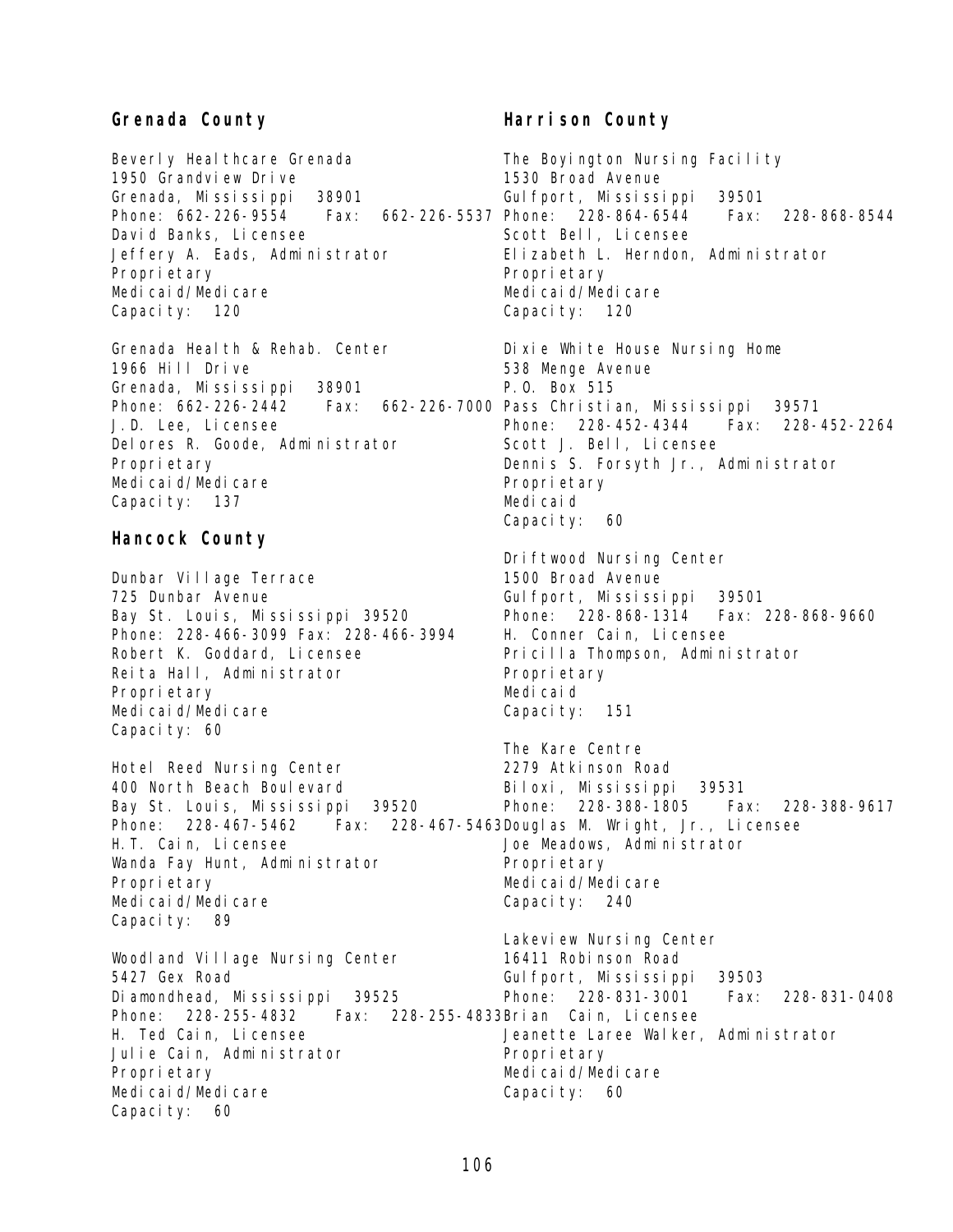Miramar Lodge Healthcare Facility 216 West Beach Boulevard Pass Christian, Mississippi 39571 Phone: 228-452-2416 Fax: 228-452-3155 Scott J. Bell, Licensee Robert M. Perry, Administrator Proprietary Medicaid/Medicare Capacity: 180

# **Hinds County**

Belhaven Nursing Home 1004 North Street Jackson, Mississippi 39202 Phone: 601-355-0763 Fax: John L. Suter, Licensee Becky Huff, Administrator Proprietary Medicaid Capacity: 60

Beverly Healthcare Inglewood 1900 Chadwick Drive Jackson, Mississippi 39204 Phone: 601-372-0231 Fax: David Banks, Licensee William D. Hill, Administrator Proprietary Medicaid/Medicare Capacity: 102

Beverly Health Care Center Lakeland (Formerly Lakeland Nursing Center) 3680 Lakel and Lane Jackson, Mississippi 39216 Phone: 601-982-5505 Fax: 601-362-1883 Derwood Boyles, Licensee David Banks, Licensee Debbie Spence, Administrator Proprietary Medicaid/Medicare Capacity: 105

Beverly Healthcare Manhatten 4540 Manhattan Road Jackson, Mississippi 39206 Phone: 601-982-7421 Fax: 601-366-7121 Hugh C. Franklin, Licensee David Banks, Licensee Bobbie Blackard, Administrator Proprietary Medicaid/Medicare Capacity: 180

Beverly Heal thcare Northwest 3454 Albermarle Road Jackson, Mississippi 39213 Phone: 601-362-5394 Fax: 601-366-9276 David Banks, Licensee Chuck Sinclair, Administrator Proprietary Medicaid/Medicare Capacity: 119 Care Center of Clinton (Formerly Pinehaven Care Center) 1251 Pinehaven Road Clinton, Mississippi 39056 Phone: 601-924-2996 Fax: 601-924-6447 601-355-0765 John W. Jamison, Licensee Marjorie H. Guthrie, Administrator Proprietary Medicaid Capacity: 121 Clinton Health and Rehab. Center 101 West Northside Drive Clinton, Mississippi 39056 Phone: 601-924-7043 Fax: 601-924-8633 601-372-0234 J.D. Lee, Licensee Charles William Frances, III, Administrator Proprietary Medicaid/Medicare Capacity: 135 Community Nursing Home 1129 Langley Avenue Jackson, Mississippi 39204 Phone: 601-355-0617 Fax: 601-948-7506 Shirley V. Graham, Administrator Non-profit Medicaid Capacity: 60 Compere's Nursing Home 865 North Street Jackson, Mississippi 39202 Phone: 601-948-6531 Fax: 601-948-6166 Christopher Plumlee, Administrator Proprietary Medicaid/Medicare Capacity: 60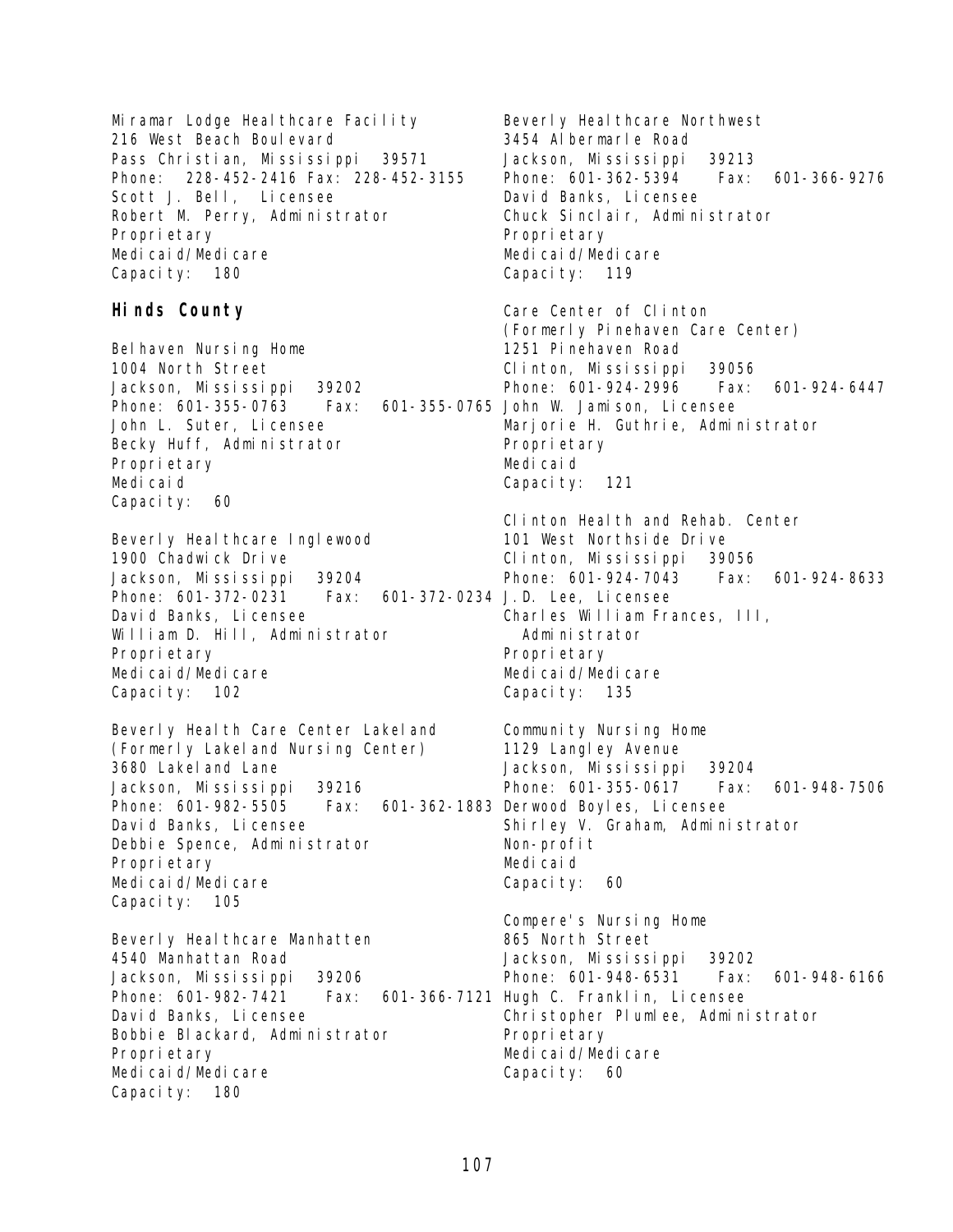Cottage Grove Nursing Home 1116 Forest Avenue Jackson, Mississippi 39206 Phone: 601-366-6461 Fax: Jaudine Cleveland, Licensee & Administrator Proprietary Medicaid Capacity: 120 Crawford Nursing Home 927 Cooper Road Jackson, Mississippi 39212 Phone: 601-372-8662 Fax: 601-373-9032 Al Thomas, Licensee Verna Cook, Administrator Proprietary Medicaid/Medicare Capacity: 79 Magnolia Nursing Home 3701 Peter Quinn Drive Jackson, Mississippi 39213 Phone: 601-366-1712 Fax: 601-366-1715 John L. Suter, M.D., Licensee Daniel Logan, Administrator Proprietary Medicaid Capacity: 60 Mississippi State Veterans Home 4607 Lindbergh Drive Jackson, Mississippi 39209 Phone: 601-353-6142 Fax: Jack Stephens, Licensee Julie E. Edwards, Administrator Public Capacity: 150 Pleasant Hills Nursing Home 1600 Raymond Road Jackson, Mississippi 39204 Phone: 601-371-1700 Fax: Douglas M. Wright, Jr., Licensee Stephanie Sinclair, Administrator Proprietary Medicaid/Medicare Capacity: 120 601-362-4041 56 Rockport Road 601-969-1386 Capacity: 60

# **Holmes County**

Lexington Manor, Inc. Lexington, Mississippi 39095 Phone: 662-834-3021 Fax: 662-834-4848 C. Bruce Kelly, Licensee Tina Pierce, Administrator Proprietary Medicaid/Medicare Capacity: 66

University Hospital Nursing Center-Durant 15481 Bowling Green Road Durant, Mississippi 39063 Phone: 662-653-4106 Fax: 662-653-3940 A. Wallace Conerly, M.D., Licensee Jan Maddux, Administrator Public Leased Medicaid/Medicare Capacity: 60

# **Humphreys County**

Humphreys County Nursing Home, Inc. 500 C.C.C. Road P.O. Box 523 Belzoni, Mississippi 39038 Phone: 662-247-1821 Fax: 662-247-2078 Glynn Beebe, Licensee Linda Yarborough, Administrator Proprietary Medicaid

# **Itawamba County**

The Courtyards Nursing & Rehab Center 907 East Walker Street P.O. Box 69 Fulton, Mississippi 38843 Phone: 662-862-6140 Fax: 662-862-6143 601-371-1006 Douglas M. Wright, Jr., Licensee Sherry A. South, Administrator Propri etary Medicaid/Medicare Capacity: 66 Increased from 60 beds 4/1/00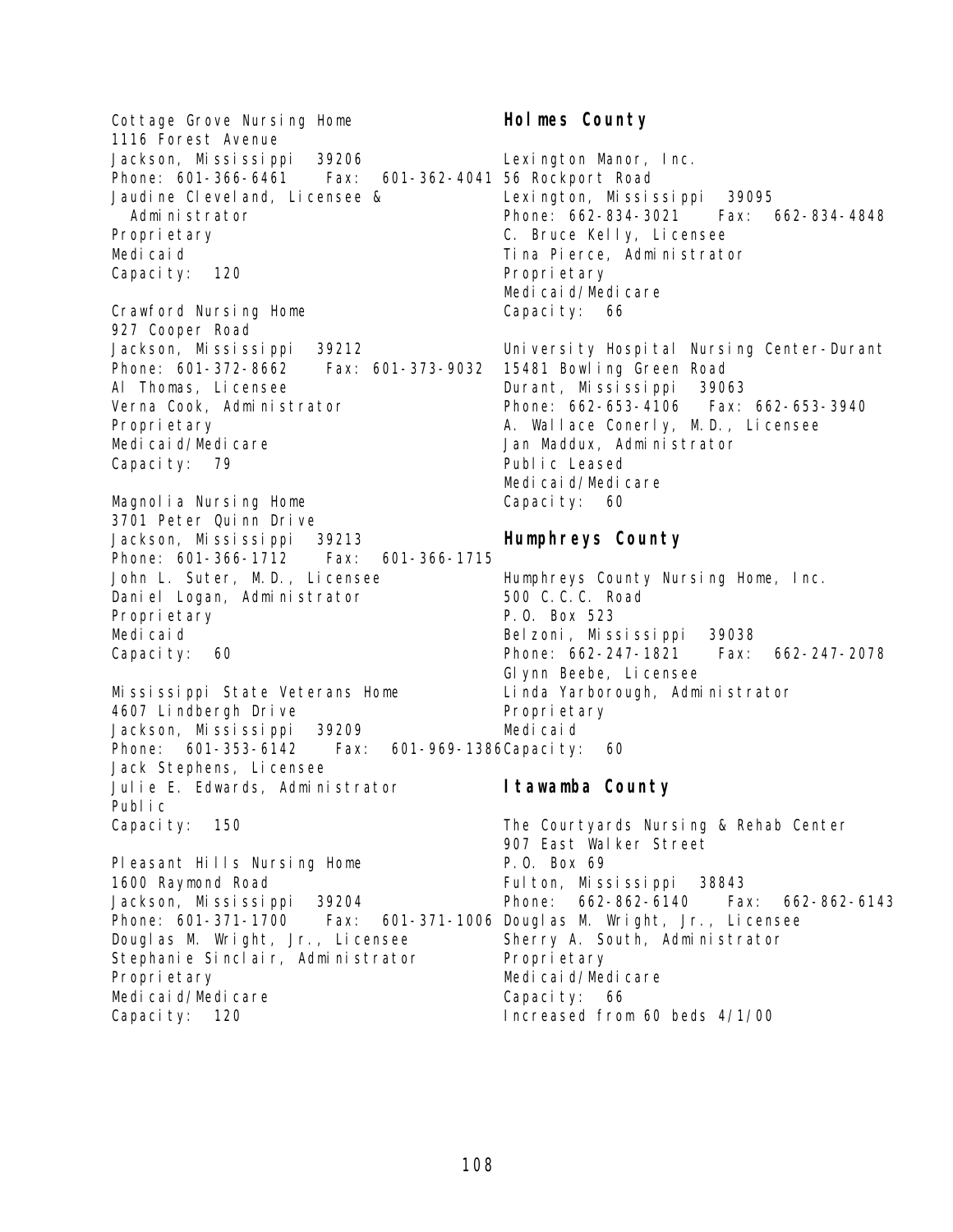Daniel Health Care Complex 804 South Adams Street P.O. Drawer 127 Fulton, Mississippi 38843 Phone: 662-862-2165 Fax: 662-862-2167 P.O. Box 527 James C. Holland, Licensee & Administrator Bay Springs, Mississippi 39422 Proprietary Medicaid/Medicare Capacity: 130 **Jasper County** Jasper County Nursing Home 15 South Sixth Street

#### **Jackson County**

Chateau Deville Nursing Center 3401 Main Street Moss Point, Mississippi 39563 Phone: 228-762-7451 Fax: 228-769-2294 Scott J. Bell, Licensee Susan Griffin, Administrator Proprietary Medicaid/Medicare Capacity: 160

Ocean Springs Nursing Center 1199 Ocean Springs Road Ocean Springs, Mississippi 39564 Phone: 228-875-9363 Fax: 228-872-4500 Scott J. Bell, Licensee William E. Daves, Jr., Administrator Proprietary Medicaid/Medicare Capacity: 105

Plaza Nursing Center 4403 Hospital Road Pascagoula, Mississippi 39581 Phone: 228-762-8960 Fax: 228-769-1810 Douglas M. Wright, Licensee Teri L. Reynolds, Administrator Proprietary Medicaid/Medicare Capacity: 120

Sunplex Subacute Center 6520 Sunscope Drive Ocean Springs, MS 39565 Phone: 228-875-1177 Fax: 228-875-1149 Douglas M. Wright Sr., Licensee Sandra J. Reid Bassett, Administrator Proprietary Medicare/Medicaid Capacity: 66

Phone: 662-764-2101 Fax: 662-764-2930 James D. Blackledge, Licensee Marshall Kenneth Posey, Administrator Public Leased Medicaid Capacity: 107 Increased from 104 12/9/99

#### **Jefferson County**

Jefferson County Nursing Home 809 South Main Street P.O. Box 1089 Fayette, Mississippi 39069 Phone: 601-786-3888 Fax: 601-786-9400 Jeanette Travis, Licensee Montina Fletcher-Bolton, Administrator Non-Profit Capacity: 55

#### **Jefferson Davis County**

Prentiss Regional Extended Care Facility 1320 Winfield Street P.O. Box 1288 Prentiss, Mississippi 39474 Phone: 601-792-2868 Fax: 601-792-1295 Marlan L. Roberts, Licensee Michael Boleware, Administrator Non-Profit Medicaid/Medicare Capacity: 60

#### **Jones County**

Care Center of Laurel Nursing Home 935 West Drive Laurel, Mississippi 39440 Phone: 601-649-8006 John Jamison, Licensee Brenda Leone, Administrator Proprietary Medicaid/Medicare Capacity: 130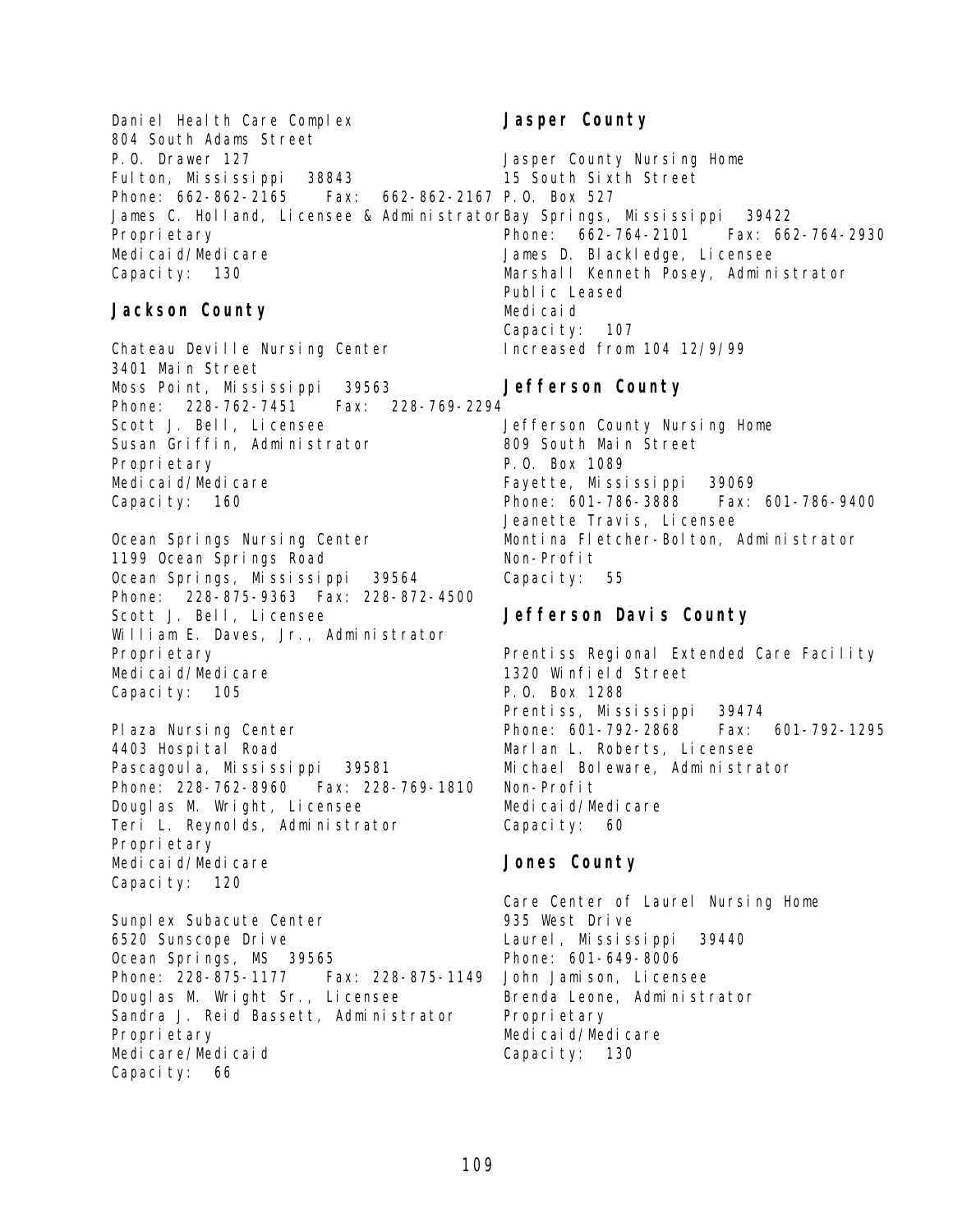Comfort Care Nursing Center 1100 West Drive Laurel, Mississippi 39440 Phone: 601-422-0022 Ladd R. Hatten, Licensee & Administrator Public Medicaid/Medicare Capacity: 60 Jones County Rest Home 683 County Home Road Ellisville, Mississippi 39437 Phone: 601-477-3334 Fax: 601-477-3458 Donna D. Zumwalt, Licensee & Administrator 120 Veterans Drive Proprietary Medicaid Capacity: 122 Laurelwood Manor 1036 West Drive Laurel, Mississippi 39440 Phone: 601-425-3191 Fax: Douglas M. Wright, Jr., Licensee Sylvia D. Staples, Administrator Proprietary Medi cai d Capacity: 60 **Kemper County** Kemper Community Hospital/ Nursing Facility Highway 39 North & 16 East P.O. Box 246 DeKalb, Mississippi 39328 Phone: 601-743-5851 Royce D. Brough, Jr., M.D., Licensee Jimmy Myrick, Administrator Proprietary Medicaid/Medicare Capacity: 21 Increased from 19 9/20/99 Mississippi Care Center of DeKalb Willow Avenue P.O. Box 577 DeKalb, Mississippi 39328 Phone: 601-743-5888 Fax: 601-743-4506 Michael Overstreet, Licensee Patty C. Nester, Administrator Proprietary Medicaid/Medicare Capacity: 60 **Lafayette County** Graceland Care Center of Oxford Fax: 601-422-05861301 Belk Blvd. Oxford, Mississippi 38655 Phone: 662-234-7821 Fax: 662-234-0294 Larry Overstreet, Licensee John B. (Ley) Falkner, Administrator Propri etary Medicaid Capacity: 180 Mississippi State Veterans Home Oxford, Mississippi 38655 Phone: 662-236-1218 Fax: 662-236-7863 Jack Stephens, Licensee Jerry South, Administrator Public Capacity: 150 **Lamar County** Adventist Health Center 6428 Highway 11 Lumberton, Mississippi 39455 Phone: 601-794-8566 Fax: 601-794-8859 Melvin K. Eisele, Licensee Patricia B. Lee, Administrator Non-Profit Medicaid/Medicare Capacity: 120 **Lauderdale County** Fax: 601-743-5818 Benchmark Health Care, Inc. 6434 Dale Drive P.O. Box 307 Marion, Mississippi 39342 Phone: 601-482-5606 Fax: 601-482-7801 Guy J. Howard, Licensee Joyce Howard, Administrator Propri etary Medicaid/Medicare Capacity: 119 Increased from 109 9/27/99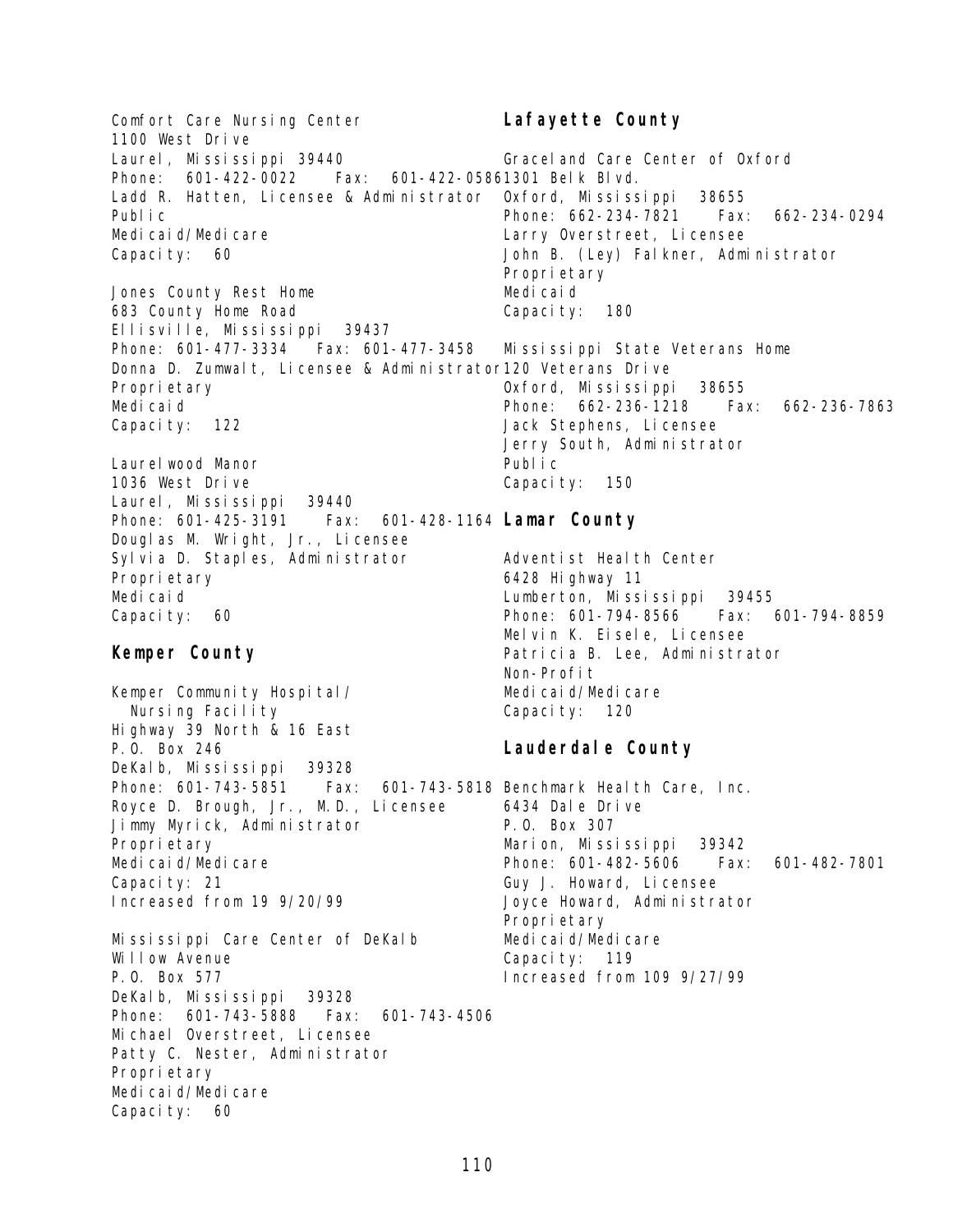Beverly Heal thcare Broadmoor 4728 Highway 39 North P.O. Box 3604 Meridian, Mississippi 39301 Phone: 601-482-8151 David Banks, Licensee Chance Cortez Becnel, Administrator Proprietary Medicaid/Medicare Capacity: 120 Kings Daughters & Sons Rest Home, Inc. 6615 Poplar Springs Drive P.O. Box 3623 Meridian, Mississippi 39305 Phone: 601-483-5256 Fax: 601-483-5246 Mike Hatten, Licensee & Administrator Non-profit Non-Participating Capacity: 130 Increased from 120 beds 2/8/99 Meridian Convalescent Home 517 33rd Street Meridian, Mississippi 39305 Phone: 601-483-3916 Fax: 601-483-3965 Douglas M. Wright, Jr., Licensee Pamela L. Tollisen, Administrator Proprietary Medicaid Capacity: 58 Queen City Nursing Center 1201 28th Avenue Meridian, Mississippi 39301 Phone: 601-483-1467 Fax: 601-483-1483 Capacity 99 Michael W. Howard, Licensee Barbara Howard Alexander, Administrator Leake Memorial Extended Care Unit Proprietary Medicaid/Medicare Capacity: 84 Riley Nursing Center 3716 Highway 39 North Meridian, Mississippi 39301 Phone: 601-482-7164 J. Stephen Eaton, Licensee Reynolds Fortenberry, Administrator Proprietary Medicaid/Medicare Capacity: 82 Reginald P. White Nursing Center 4555 Highland Park Drive P.O. Box 4128, West Station Meridian, Mississippi 39302 Fax: 601-483-6333 Phone: 601-482-1236 Fax: 601-483-5543 Albert Randel Hendrix, Licensee Kerry Bynum, Administrator Public Medicaid Capacity: 228 **Lawrence County** Lawrence County Nursing Center 700 Jefferson Street P.O. Box 398 Monticello, Mississippi 39654 Phone: 601-587-2593 Fax: 601-587-5352 Elton G. Beebe, Jr., Licensee Linda S. Davis, Administrator Proprietary Medicaid/Medicare Capacity: 60 **Leake County** Carthage Health Care Center, Inc. 1101 East Franklin Street P.O. Box 576 Carthage, Mississippi 39051 Phone: 601-267-4551 Fax: 601-267-7242 David Banks, Licensee Robert Faulkner, Administrator Proprietary Medicaid/Medicare 310 Ellis Street P.O. Box 557 Carthage, Mississippi 39051 Phone: 601-267-4511 Fax: 601-267-4580 Morris Bradley, Licensee John Crumpton, Administrator Public Leased Fax: 601-482-5305 Medicaid Capacity: 44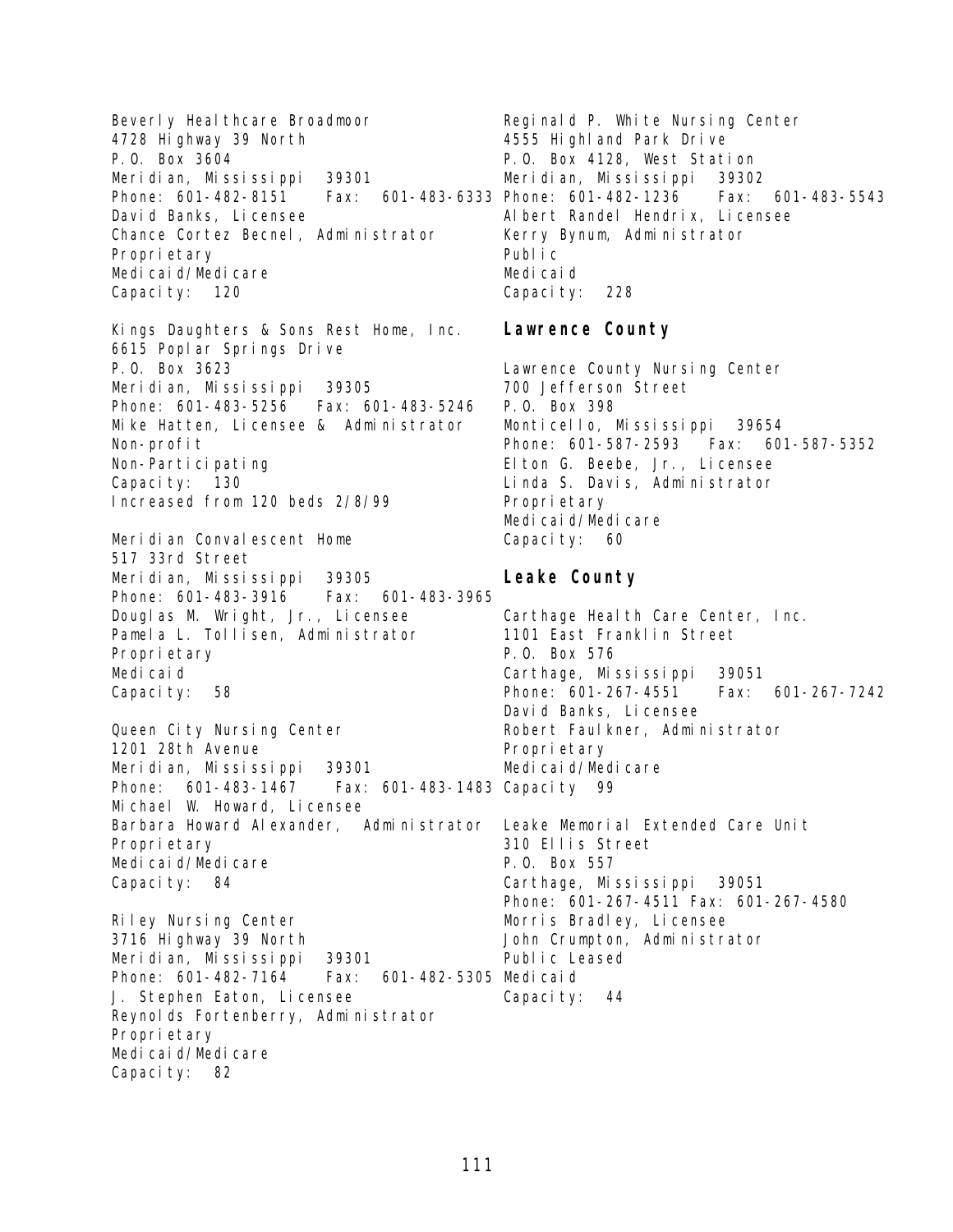#### **Lee County**

Beverly Healthcare Eason Boulevard 2273 South Eason Boulevard Tupelo, Mississippi 38804 Phone: 662-842-2461 Fax: David Banks, Licensee Douglas Michael Bass, Administrator Proprietary Medicaid/Medicare Capacity: 120

Beverly Heal thcare Tupelo 1901 Briar Ridge Road Tupelo, Mississippi 38804 Phone: 601-844-0675 Fax: David Banks, Licensee Lewis G. Sewell, Administrator Proprietary Medicaid/Medicare Capacity: 120

Cedars Health Center 2800 West Main Street Tupelo, Mississippi 38801 Phone: 662-844-1441 Stephen L. McAlilly, Licensee William Earnest Mounce, Administrator Non-profit Medicaid Capacity: 140

North Mississippi Medical Center Baldwyn Nursing Facility 739 45th Street South Baldwyn, Mississippi 38824 Phone: 662-365-4091 Fax: 662-365-4142 Jeff B. Barber, Licensee Robert M. Corban, Administrator Non-Profit Medicaid/Medicare Capacity: 99 Increased from 97 10/15/99

# **Leflore County**

Golden Age Nursing Home Highway 82 East P.O. Box 853 662-841-2884 Greenwood, Mississippi 38930 Phone: 662-453-6323 Fax: 662-455-9686 Alfio Rausa MD, Licensee Thomas E. Hill, Jr., Administrator Non-profit Medicaid Capacity: 180 Greenwood Health & Rehab. Center 907 Highway 82 West 662-842-6838 P.O. Box 1670 Greenwood, Mississippi 38930 Phone: 662-453-9173 Fax: 662-455-4933 J. D. Lee, Licensee Angela M. Whittingham, Administrator Propri etary Medicaid/Medicare Capacity: 110 Pemberton Manor Nursing Home Fax: 662-841-8769 1600 West Claiborne Extended P.O. Box 1958 Greenwood, Mississippi 38930 Phone: 662-453-8140 Fax: 662-455-3973 Richard T. Daspit, Sr., Licensee Charles S. Small, Administrator

Non-Profit Medicaid/Medicare Capacity: 120

#### **Lincoln County**

Beverly Heal thcare Brookhaven 519 Brookman Drive Brookhaven, Mississippi 39601 Phone: 601-833-2881 Fax: 601-835-0001 David Banks, Licensee Carolyn Wilson, Administrator Propri etary Medicaid/Medicare Capacity: 58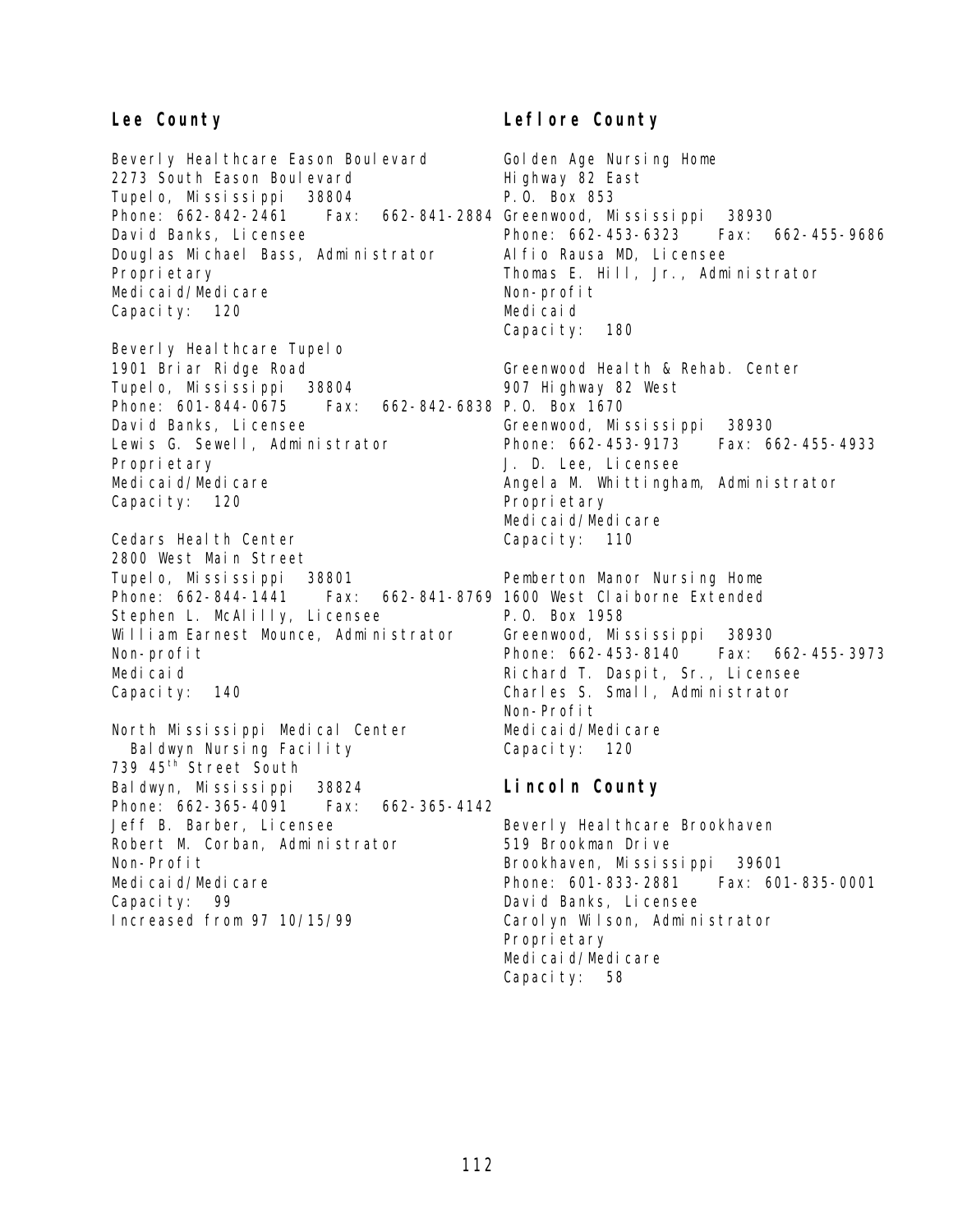Country Brook Living Center 525 Brookman Drive Brookhaven, Mississippi 39601 Phone: 601-833-2330 Fax: 601-835-2358 J.D. Lee, Licensee Joyce Curlin Foster, Administrator Proprietary Medicaid/Medicare Capacity: 121

Haven Hall Healthcare Center 101 Mills Street P.O. Box 848 Brookhaven, Mississippi 39601 Phone: 601-833-5608 Fax: 601-833-5285 Phone: 662-241-5518 Fax: 662-241-5590 Richard T. Daspit, Sr., Licensee Gordon Dickinson, Administrator Non-Profit Medicaid/Medicare Capacity: 73 Increased from 66 beds 2/05/99

Silver Cross Home 503 Silver Cross Drive Brookhaven, Mississippi 39601 Phone: 601-833-2361 Louise Cox, Licensee Gussie W. Ashley, Administrator Non-profit Medicaid/Medicare Capacity: 60 Fax: 601-833-3115 P.O. Box 281

#### **Lowndes County**

Aurora Australis Lodge, Inc. 310 Emerald Drive Columbus, Mississippi 39702 Phone: 662-327-8021 Richard J. Wager, Licensee Bettye Meadows, Administrator Proprietary Medicaid/Medicare Capacity: 120

Trinity Healthcare Center 230 Airline Road Columbus, Mississippi 39702 Phone: 662-327-9404 Fax: 662-328-1445 Stephen L. McAlilly, Licensee Michael A. Mahan, Administrator Non-Profit Medicaid/Medicare Capacity: 60

Vineyard Court Nursing Center 2002 5th Street North Columbus, Mississippi 39705 Phone: 662-328-1133 Fax: 662-328-0774 Larry Fortenberry, Licensee Mark Clay, Administrator Propri etary Medicaid/Medicare Capacity: 60

The Windsor Place Nursing and Rehab Center 81 Windsor Blvd. Columbus, Mississippi 39702 Oliver L. Phillips, Jr., Licensee Sherry E. Davis, Administrator Medi care Capacity: 60 Licensed 2/2/99

# **Madison County**

Madison County Nursing Home 3260 South Liberty Street Canton, Mississippi 39046 Phone: 662-859-1172 or 601-948-6960 Fax: 662-859-8780 G. Wayne Schuler, Licensee David A. Flippin, Administrator Non-Profit Medicaid Capacity: 60

St. Catherine's Village-Siena Center 200 Dominican Drive Fax: 662-329-3088 Madison, Mississippi 39110 Phone: 601-856-0100 Fax: 601-856-0109 Sister Mary Dorothea Sondgeroth, Licensee Mary Margaret Judy, Administrator Non-Profit Non-Participating Capacity: 120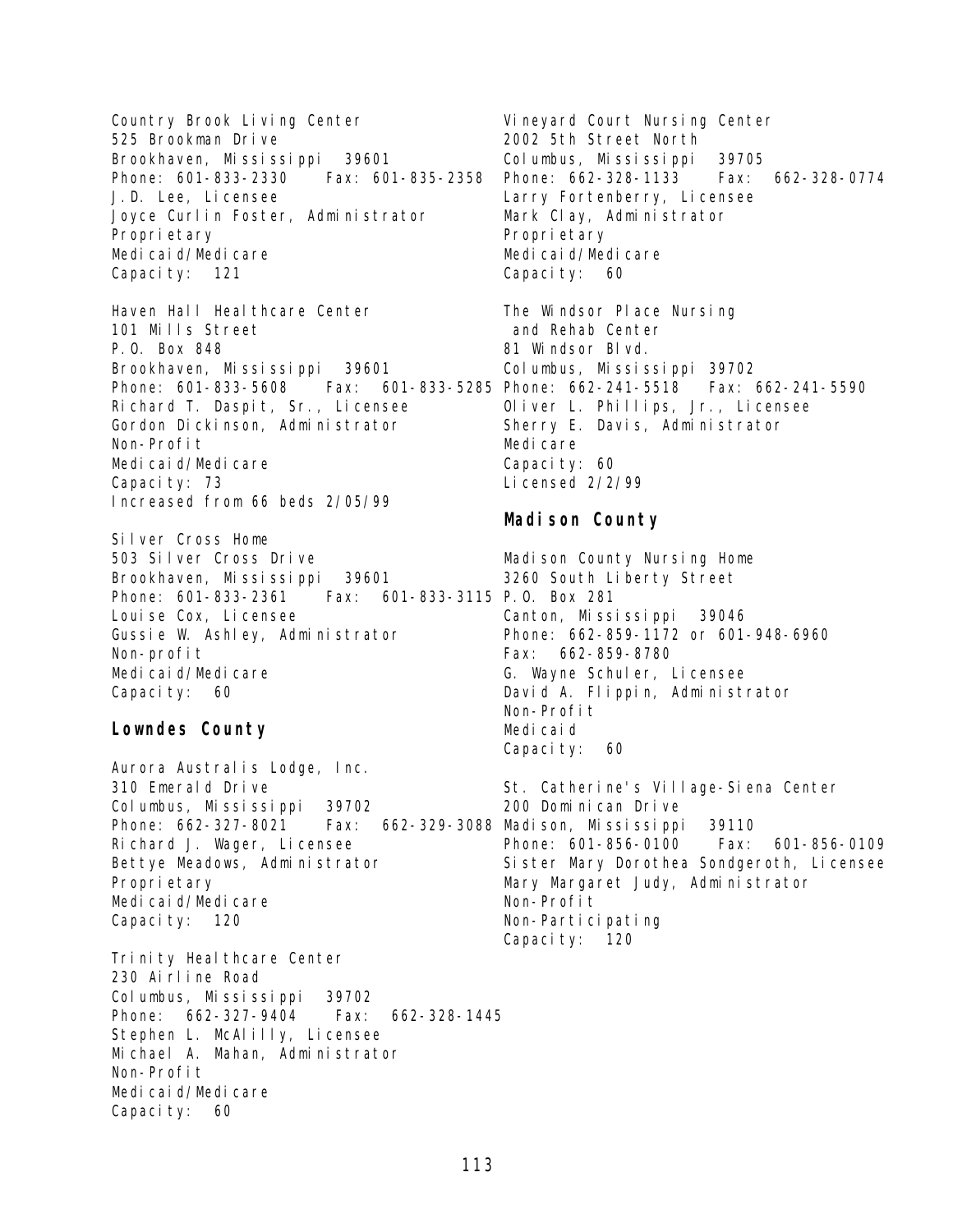Willard F. Bond Home 7521 Old Canton Road P.O. Box 720 Madison, Mississippi 39110 Phone: 601-856-8041 Fax: Warren A. Hood, Licensee Lucille H. Nichols, Administrator Non-profit Medicaid Capacity: 60

#### **Marion County**

Columbia Health & Rehab. Center 1506 North Main Street P.O. Box 70 Columbia, Mississippi 39429 Phone: 601-736-9557 Fax: 601-736-7523 Amory, Mississippi 38821 J. D. Lee, Licensee Rhonda K. Tolar, Administrator Proprietary Medicaid/Medicare Capacity: 119

The Grove 11 Pecan Drive P.O. Box 151 Columbia, Mississippi 39429 Phone: 601-736-4747 Fax: 601-736-4073 Aberdeen, Mississippi 39730 Jack Bradshaw, Licensee & Administrator Proprietary Medicaid/Medicare Capacity: 66

The Myrtles Health Care Facilities, Inc. 1018 Alberta Avenue Columbia, Mississippi 39429 Phone: 601-736-8040 Fax: 601-736-7832 Douglas M. Wright, Jr., Licensee Jeanette M. Crain, Administrator Proprietary Medicaid/Medicare Capacity: 89 Increased from 81 beds 8/25/99

# **Marshall County**

Holly Springs Health & Rehab. Center 960 Highway 4 East 601-856-1270 P.O. Box 640 Holly Springs, Mississippi 38635 Phone: 662-252-1141 Fax: 662-252-4936 J.D. Lee, Licensee Paul W. Martin, Administrator Propri etary Medi cai d/Medi care Capacity: 120

# **Monroe County**

Beverly Healthcare Amory 1215 Earl Frye Blvd. Phone: 662-256-9344 Fax: 662-256-9991 David Banks, Licensee Colin K. Faulkner, Administrator Public Medicaid/Medicare Capacity: 120

Care Center of Aberdeen 505 Jackson Street P.O. Box 211 Phone: 662-369-6431 Fax: 662-369-6473 John Jamison III, Licensee Alieen Holt, Administrator Proprietary Medicaid/Medicare Capacity: 120

# **Montgomery County**

Winona Manor Nursing Home 627 Middleton Road Winona, Mississippi 38967 Phone: 662-283-1260 Fax: 662-283-4704 J. Stephen Eaton, Licensee Marvell Morgan, Administrator Propri etary Medicaid/Medicare Capacity: 120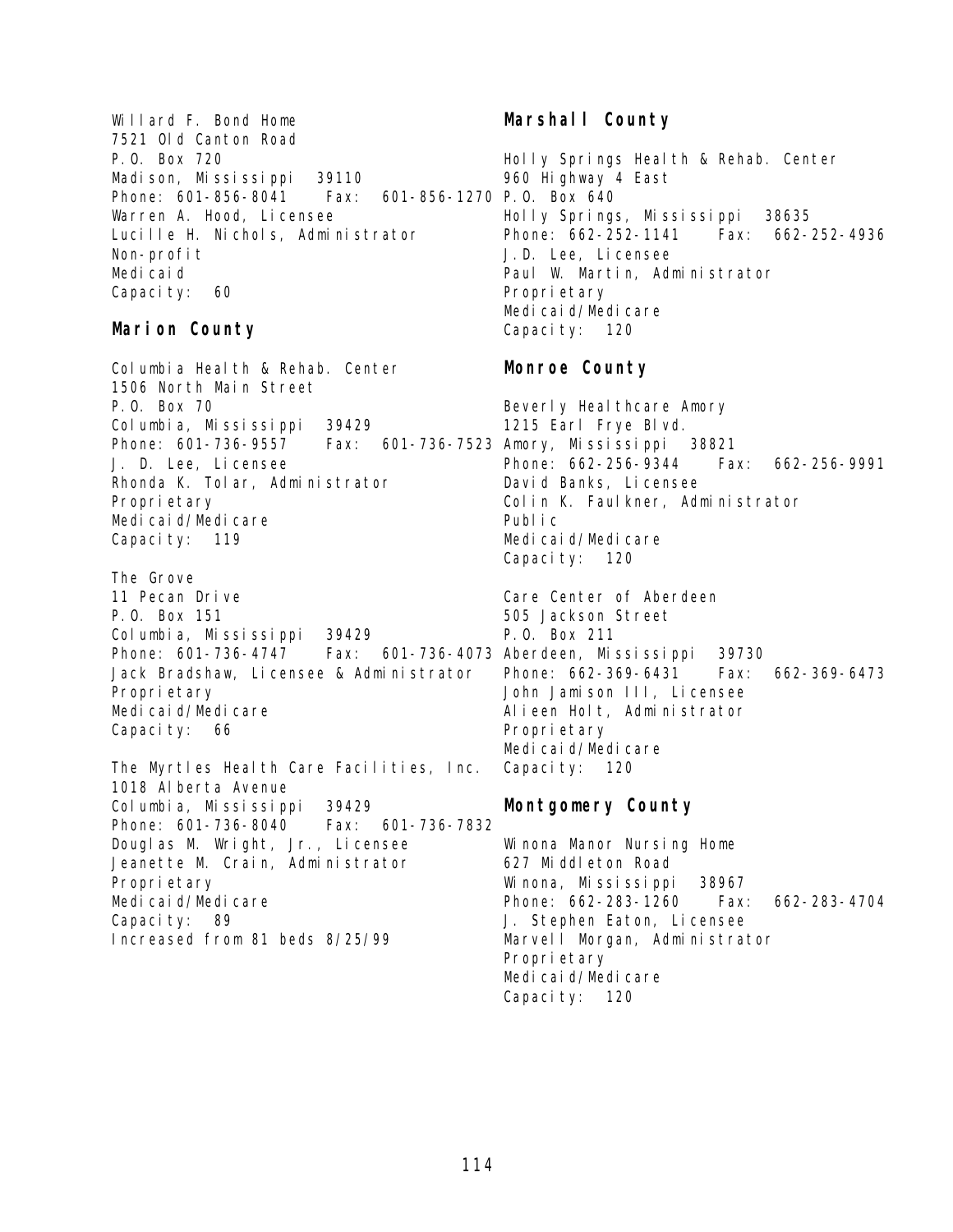#### **Neshoba County**

Choctaw Residential Center 1335 Hospital Circle Route 7, Box R-51 Philadelphia, Mississippi 39350 Phillip Martin, Licensee Judy I. Rudolph, Administrator Proprietary Medicaid Capacity: 120

Hilltop Manor, Inc. 101 Kirkland Street P.O. Box 266 Union, Mississippi 39365 Phone: 601-774-8233 J. Stephen Eaton, Licensee Dewanda S. Page, Administrator Non-Profit Medicaid/Medicare Capacity: 60 Fax: 601-774-5177 P.O. Box 1466

Neshoba County Nursing Home 1001 Holland Avenue P.O. Box 648 Philadelphia, Mississippi 39350 Phone: 601-663-1200 Fax: 601-663-1497 Beverly Healthcare of Batesville Marvin Page, Licensee Lawrence C. Graeber, Administrator Public Medicaid/Medicare Capacity: 118

#### **Newton County**

Conva-Rest of Newton, Inc. 1009 South Main Street Newton, Mississippi 39345 Phone: 601-634-6601 Fax: 601-683-2280 Michael E. McElory, Licensee Rhonda Bounds, Administrator Proprietary Medicaid/Medicare Capacity: 120

#### **Noxubee County**

Phone: 601-656-2582 Fax: 601-656-0670 Phone: 662-726-2097 Fax: 662-726-5784 Noxubee County Nursing Home 606 North Jefferson Street P.O. Box 480 Macon, Mississippi 39341 Richard McCann, Licensee Arthur M. Nester, Administrator Public Medicaid/Medicare Capacity: 60

# **Oktibbeha County**

Starkville Manor Nursing Home 1001 Hospital Road Starkville, Mississippi 39759 Phone: 662-323-6360 Fax: 662-323-4413 J. Stephen Eaton, Licensee John C. Thomas, Administrator Proprietary Medicaid/Medicare Capacity: 119

#### **Panola County**

154 Woodland Road P.O. Drawer 553 Batesville, Mississippi 38606 Phone: 662-563-5636 Fax: 662-563-5815 James T. McCauley, Licensee & Administrator Propri etary Medicaid/Medicare Capacity: 130

Sardis Community Hospital Nursing Home 613 East Lee Street P.O. Drawer 330 Sardis, Mississippi 38666 Phone: 662-487-2720 Fax: 662-487-0040 Glen Beebe, Licensee Brenda D. Riley, Administrator Non-profit Medicaid Capacity: 60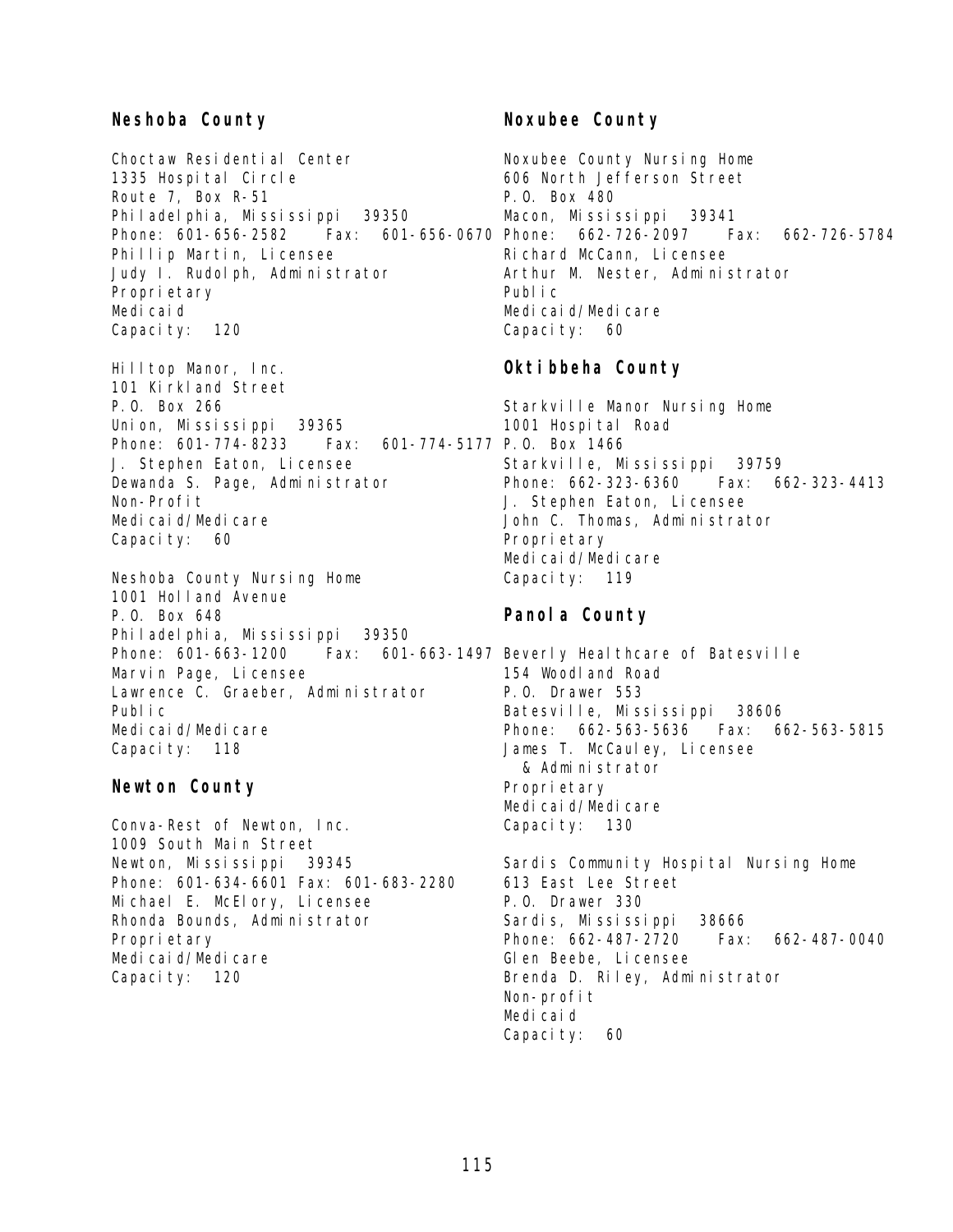# **Pearl River County**

Pearl River County Nursing Home 305 West Moody Street P.O. Box 392 Poplarville, Mississippi 39470 Phone: 601-795-4543 Fax: 601-795-9863 Charles Fallaw, Administrator Harry S. Garrett, Licensee Dorothy C. Bilbo, Administrator Non-Profit Medicaid Capacity: 66

Pi cayune Conval escent Center 1620 Read Road Picayune, Mississippi 39466 Phone: 601-798-1811 George T. Johnson, Licensee Keri H. Ladner, Administrator Propri etary Medicaid/Medicare Capacity: 120

#### **Perry County**

Perry County Hospital Nursing Center 206 Bay Avenue P.O. Drawer Y Richton, Mississippi 39476 Phone: 601-788-6316 Fax: Gaines R. Newell, Jr. Licensee Bobby Welborn, Administrator Public Medicaid/Medicare Capacity: 73 Increased from 66 5/13/99

# **Pike County**

Beverly Heal thcare Southwest 415 Marion Avenue P.O. Box 1169 McComb, Mississippi, 39648 Phone: 601-684-8700 Fax: David Banks, Licensee Gary Stafford, Administrator Proprietary Medicaid/Medicare Capacity: 130

McComb Extended Care & Nursing Home 501 South Locust Street P.O. Box 1386 McComb, Mississippi 39648 Phone: 601-684-8111 Fax: 601-684-2881 Stephen Eaton, Licensee Propri etary Medicaid/Medicare Capacity: 145

# **Pontotoc County**

Gracelands Care Center of Pontotoc 278 Eight Street West Pontotoc, Mississippi 38863 Fax: 601-798-2362 Phone: 662-489-6411 Fax: 662-489-8498 Larry Overstreet, Licensee Karen L. Clayton, Administrator Propri etary Medicaid Capacity: 60

> North Mississippi Medical Center/ Pontotoc Nursing Home 176 South Main Street P.O. Box 790 Pontotoc, Mississippi 38863 Phone: 662-488-7640 Fax: 662-488-7675 601-788-9241 Jeff Barber, Ph.D., Licensee Fred B. Hood, Administrator Propri etary Medicaid/Medicare Capacity: 44

> > Sunshine Rest Home 1677 Highway 9 North Pontotoc, Mississippi 38863 Phone: 662-489-1189 Fax: 662-489-6634 James Westmoreland, Licensee & Administrator Proprietary Medicaid/Medicare

#### 601-249-2982 Capacity: 60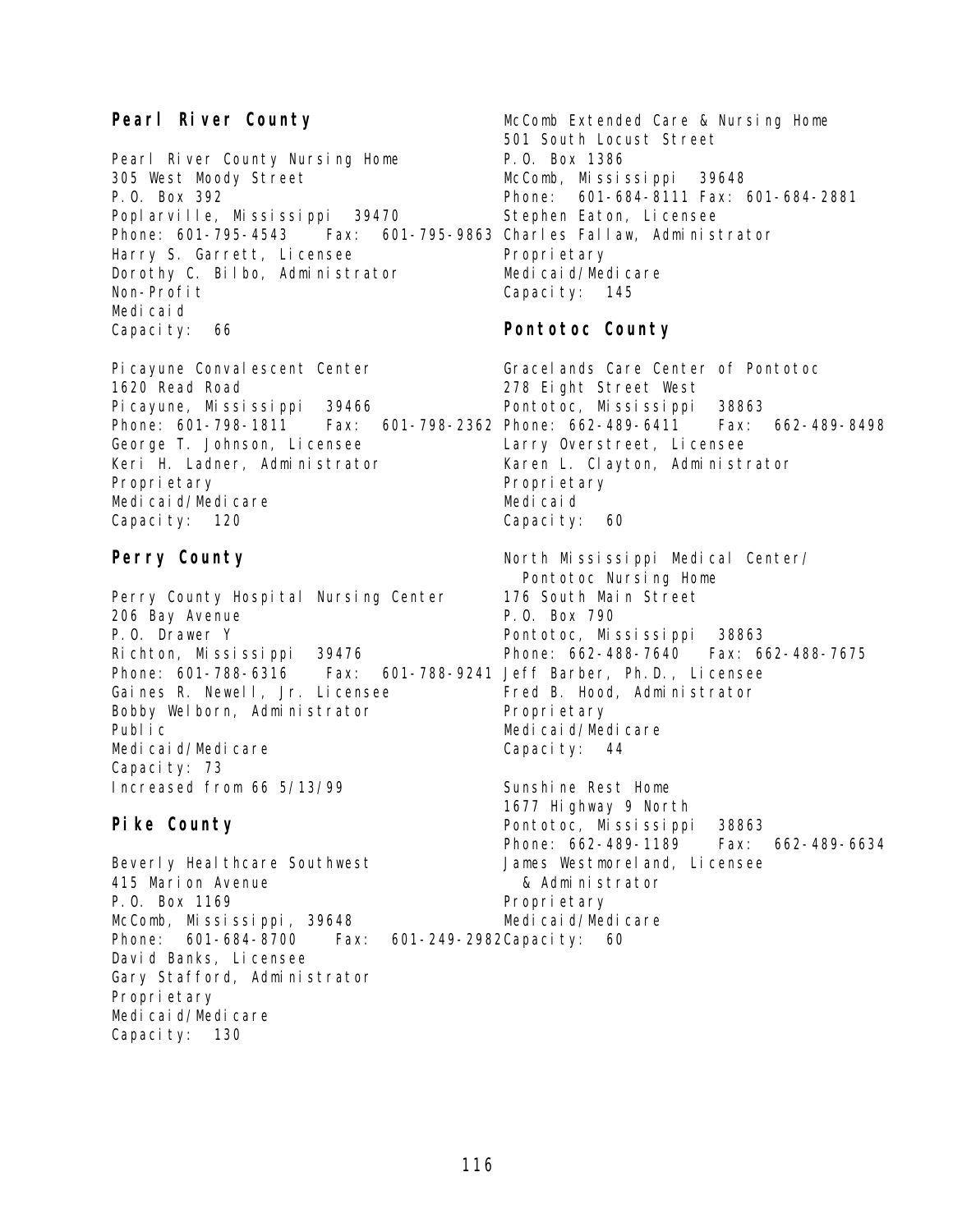# **Prentiss County**

Longwood Manor Nursing Home 200 Long Street P.O. Box 326 Booneville, Mississippi 38829 Phone: 662-728-6234 Fax: 662-728-1916 James G. Chastain, Administrator Douglas M. Wright, Licensee Lori Wright, Administrator Proprietary Medicaid Capacity: 64

#### **Quitman County**

Quitman County Nursing Home 1350 Getwell Drive P.O. Box 330 Marks, Mississippi 38646 Phone: 662-326-8031 Fax: 662-326-2717 Joe S. McNulty, III, Licensee Richard Waller, M.D., Licensee Patricia A. Yates, R.N., Administrator Proprietary Medicaid Capacity: 60

# **Rankin County**

Beverly Heal thcare Crossgates 355 Crossgate Boulevard Brandon, Mississippi 39042 Phone: 601-825-3192 Fax: David Banks, Licensee Margaret Heggins, Administrator Proprietary Medicaid/Medicare Capacity: 230

Briar Hill Rest Home Inc. 1201 Gunter Road Florence, Mississippi 39073 Phone: 601-939-6371 Fax: 601-939-9996 Rolling Fork, Mississippi 39159 Barbara M. Bridges, Licensee & Administrator Proprietary Medicaid Capacity: 60

Jaquith Nursing Home Adams Inn P.O. Box 7 Whitfield, Mississippi 39193 Phone: 601-351-8015 Fax: 601-351-8243 A. Randal Hendrix, Ph.D., Licensee Public Medicaid Capacity: 479 Increased from 452 beds 1/19/99

# **Scott County**

Lackey Conval escent Home 266 First Avenue Forest, Mississippi 39074 Phone: 601-469-4151 ext. 3190 Fax: 601-469-3681 Donna G. Riser, Administrator Public Non-Participating Capacity: 30

Miss. Care Center of Morton 96 Old Highway 80 East P.O. Box 459 Morton, Mississippi 39117 Phone: 601-732-6361 Fax: 601-732-2220 Michael Overstreet, Licensee 601-825-6398 Garry H. Pace, Administrator Propri etary Medicaid/Medicare Capacity: 120

# **Sharkey County**

Heritage Manor of Rolling Fork 506 West Race Street P.O. Box 279 Phone: 662-873-6218 Fax: 662-873-6050 Elton Glynn Beebe, Jr., Licensee Mena T. Andrews Duthu, Administrator Public Leased Medicaid/Medicare Capacity: 60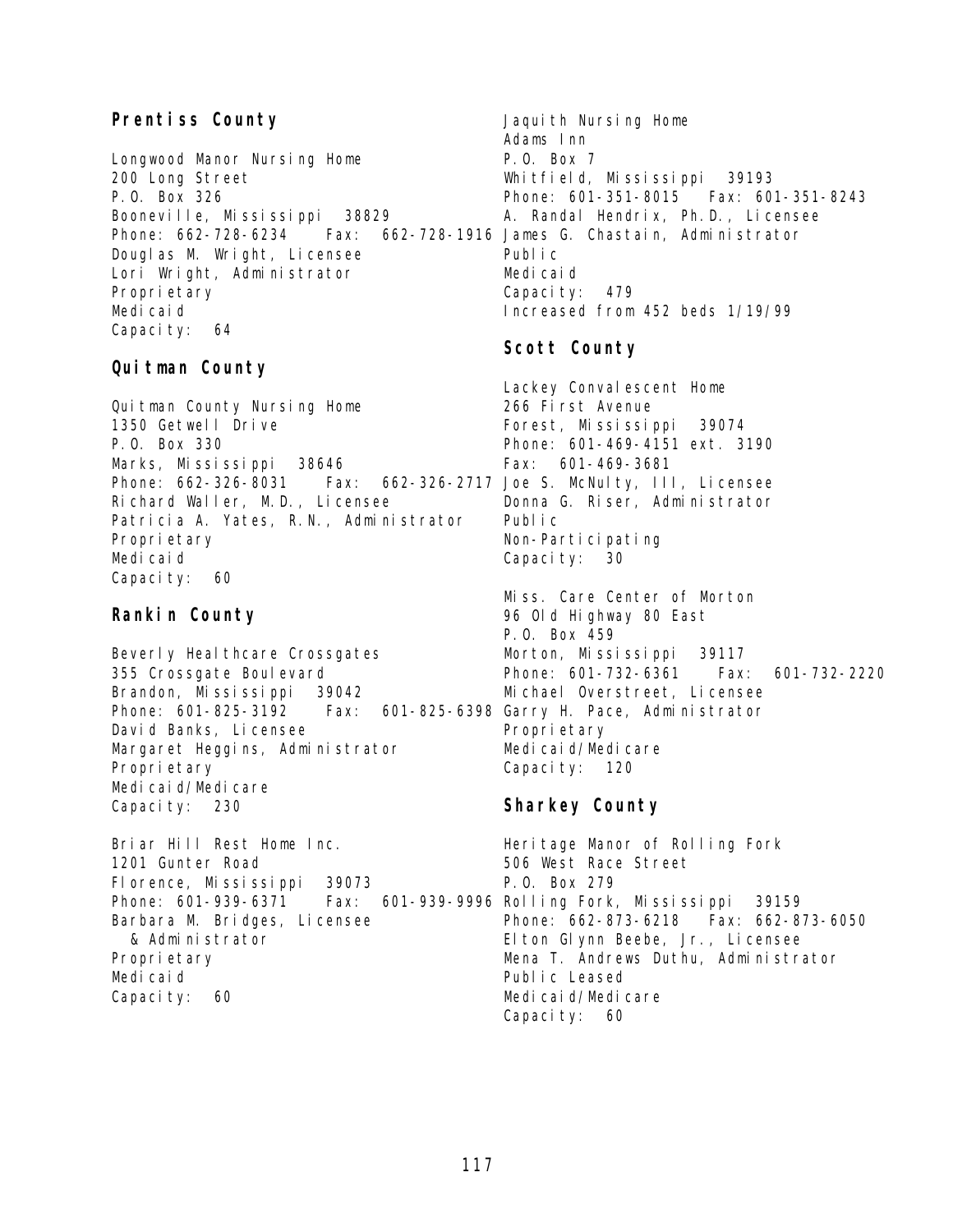# **Simpson County**

Conva-Rest of Mendenhall 925 West Mangum Avenue Mendenhall, Mississippi 39114 Michael E. McElroy, Licensee Carolyn Davis, Administrator Proprietary Medicaid/Medicare Capacity: 60

Hillcrest Health Center 1401 First Avenue, N.E. Magee, Mississippi 39111 Phone: 601-849-5443 Fax: 601-849-5445 Douglas M. Wright, Jr., Licensee Debra Herring, Administrator Proprietary Medicaid/Medicare Capacity: 120

#### **Smith County**

Rolling Acres Retirement Center 309 Magnolia Drive, Highway 35 South P.O. Box 128 Raleigh, Mississippi 39153 Phone: 601-782-4244 Cynthia B. Culliver, Licensee Cleta Mullins, Administrator Proprietary Medicaid/Medicare Capacity: 121

# **Stone County**

Azalea Gardens Nursing Center 530 Hall Street Wiggins, Mississippi 39577 Phone: 601-928-5281 Fax: 601-928-9956 Charleston, Mississippi 38921 H. C. Cain, Licensee Brian Cain, Administrator Non-Profit Medicaid/Medicare Capacity: 149

# Sunflower County

Phone: 601-847-1311 Fax: 601-847-0857 Phone: 662-746-4361 Fax: 662-756-2788 Beverly Healthcare Ruleville 800 Stansel Drive Ruleville, Mississippi 38771 David R. Banks, Licensee Kathy Hopkins, Administrator Propri etary Medicaid/Medicare Capacity: 99

> Indianol a Health & Rehab. Center 401 Highway 82 West Indianola, Mississippi 38751 Phone: 662-887-2682 Fax: 662-887-3817 J. D. Lee, Licensee Robin C. Skelton, Administrator Propri etary Medicaid/Medicare Capacity: 75

Walter B. Crook Nursing Facility 840 North Oak Avenue P.O. Box 369 Ruleville, Mississippi 38771 Phone: 662-756-2711 Fax: 662-756-4114 Robert L. Crook, Licensee Carolyn Wilson, Administrator Public Medicaid/Medicare Capacity: 47 Increased from 42 beds 5/25/99

# **Tallahatchie County**

Tallahatchie General Hospital Extended Care Facility 201 South Market Street P.O. Box 230 Phone: 662-647-5535 Fax: 662-647-3677 F. W. Ergle Jr., Licensee & Administrator Public Medicaid Capacity: 61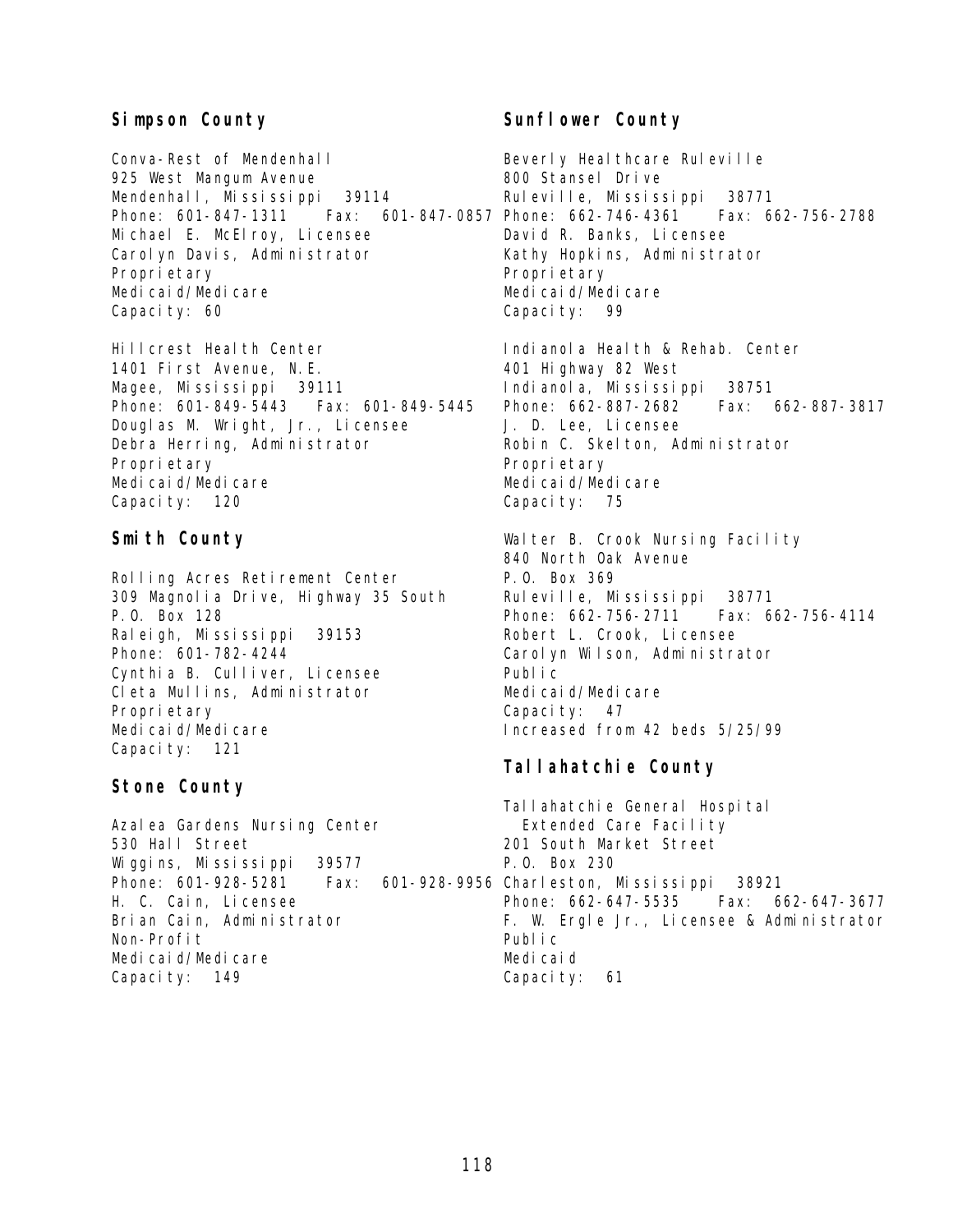# **Tate County**

Senatobia Convalescent Center 402 Getwell Drive Senatobia, Mississippi 38668 Phone: 662-562-5664 Fax: 662-562-0054 Iuka, Mississippi 38852 Denver Northrip, Licensee William J. Lukacs, Administrator Proprietary Medicaid/Medicare Capacity: 120

# **Tippah County**

Beverly Heal thcare Ripley 101 Cunningham Drive Ripley, Mississippi 38663 Phone: 662-837-3011 David Banks, Licensee David Seay, Administrator Proprietary Medicaid/Medicare Capacity: 120

Rest Haven Nursing Home 103 Cunningham Drive Ripley, Mississippi 38663 Phone: 662-837-3062 Fax: 662-837-1395 Tunica, Mississippi 38676 Richard J. Wager, Jr., Licensee Carl B. Parrish, Administrator Proprietary Medicaid/Medicare Capacity: 60

Tippah County Nursing Home 1005 City Avneue North P.O. Box 499 Ripley, Mississippi 38663 Phone: 662-837-9221 Barry Hobson, Licensee Jerry Y. Green, Administrator Non-Profit Medicaid/Medicare Capacity: 40

# **Tishomingo County**

Tishomingo Living Center 1410 West Quitman Street P.O. Box 562 Phone: 662-423-3422 Fax: 662-423-5259 Douglas M. Wright, Sr, Licensee Debra C. Sullivan, Administrator Propri etary Medi cai d/Medi care Capacity: 66

Ti shomi ngo Manor 230 Khaki Street Iuka, Mississippi 38852 Phone: 662-423-9112 Fax: 662-423-9121 Fax: 662-837-0230 Elton G. Beebe, Jr., Licensee Max Knickerbocker, Jr., Administrator Proprietary Medicaid/Medicare Capacity: 120

# **Tunica County**

Tunica Convalescent Center 1024 Highway 61 South Phone: 662-363-3164 Fax: 662-363-4191 Richard Waller, M.D., Licensee Barbara W. Lenard, Administrator Proprietary Medicaid Capacity: 60

# **Union County**

Graceland Care Center of New Albany Fax: 662-837-2110118 South Glenfield Road New Albany, Mississippi 38652 Phone 662-534-9506 Fax: 662-534-2407 Larry Overstreet, Licensee Ann H. Thomas, Administrator Proprietary Medicaid Capacity: 120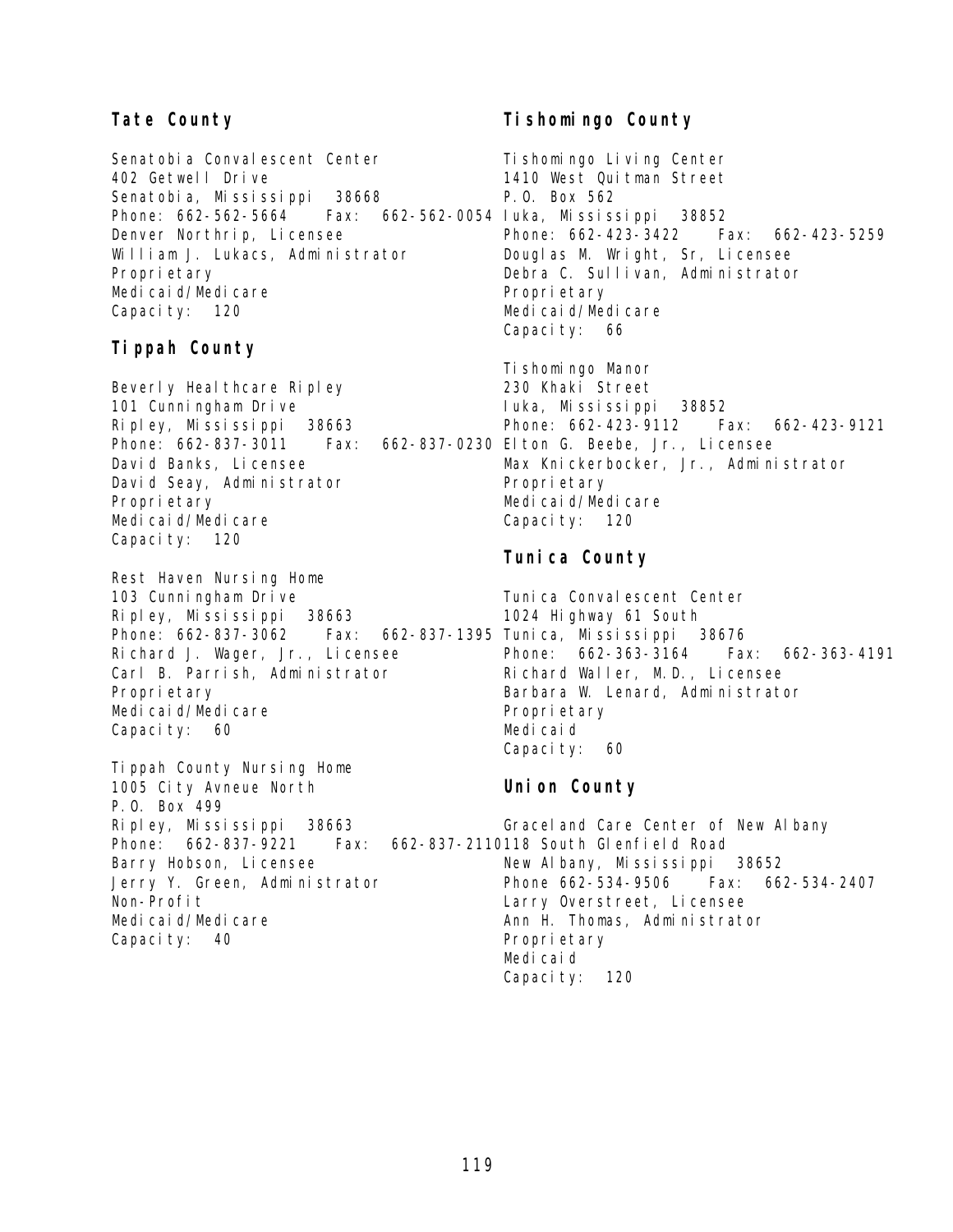#### **Walthall County**

Beverly Heal thcare Tylertown 200 Medical Circle P.O. Box 112 Tylertown, Mississippi 39667 Phone: 601-876-2107 Fax: 601-876-5990 Proprietary David Banks, Licensee Glenn A. Canty, Administrator Proprietary Medicaid/Medicare Capacity: 60

Billdora Nursing Home 314 Enochs Street Tylertown, Mississippi 39667 Phone: 601-876-2173 Fax: 601-876-4904 Proprietary C. Bruce Kelly, Licensee Bentley A. Pittman, Administrator Proprietary Medicaid/Medicare Capacity: 73 Increased from 66 9/01/99

#### **Warren County**

Heritage House Nursing Center 3103 Wisconsin Avenue P.O. Box 820485 Vicksburg, Mississippi 39180 Phone: 601-638-1514 Fax: 601-638-4111 **Washington County** Elton Glynn Beebe, Jr., Licensee Robert Greer, Administrator Proprietary Medi care Capacity: 60

River Region Skilled Nursing Facility 100 McAuley Drive Vicksburg, Mississippi 39180 Phone: 601-631-2731 Fax: 601-631-2794 Capacity: 60 Alan Daugherty, Licensee Mary Dale Greer, RN, NHA, Administrator Proprietary Medi care Capacity: 31

Shady Lawn Nursing Home, Inc. 60 Shady Lawn Place Vicksburg, Mississippi 39180 Phone: 601-636-1448 Fax: 601-636-8811 J. Larry Williams, Licensee Starann H. MacDonald, Administrator Medicaid/Medicare Capacity: 100

Vicksburg Convalescent Home 1708 Cherry Street Vicksburg, Mississippi 39180 Phone: 601-638-3632 Fax: 601-638-3998 J. Larry Williams, Licensee Frank D. Lamier, Administrator Medicaid/Medicare Capacity: 100

Vicksburg Trace Haven 2850 Porter's Chapel Road Vicksburg, Mississippi 39180 Phone: 601-638-9211 Fax: 601-636-4986 George T. Johnson, Licensee Eva Williams, Administrator Propri etary Medicaid/Medicare Capacity: 120

Arnold Avenue Nursing Home 402 Arnold Avenue Greenville, Mississippi 38701 Phone: 662-332-0318 Fax: 662-335-7892 Richard T. Daspit, Sr., Licensee Diane Oltremari, Administrator Non-Profit Medicaid/Medicare

Autumn Leaves Nursing Home 570 North Soloman Street P.O. Box 4842 Greenville, Mississippi 38703 Phone: 662-335-5863 Fax: 662-335-5874 Richard T. Daspit, Sr., Licensee Sharon W. Sauerwein, Administrator Non-profit Medicaid/Medicare Capacity: 60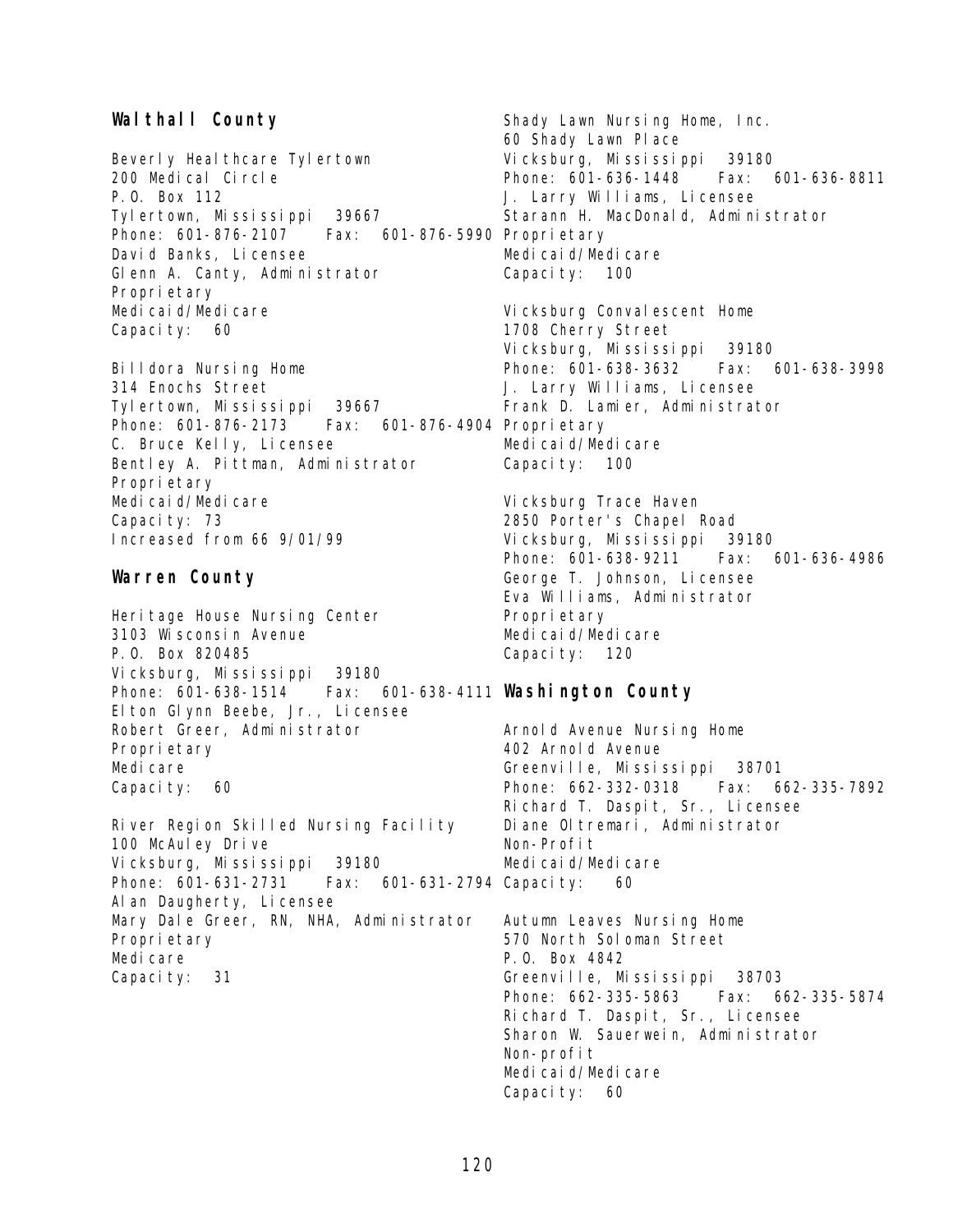Greenville Convalescent Home 1935 North Theobald Street Extended P.O. Box 4645 Greenville, Mississippi 38704 Phone: 662-334-4501 Fax: 662-335-4989 Jeff Barber, Ph.D., Licensee Doris R. Barioa, Licensee Evan Ann Boschert, Administrator Proprietary Medicaid Capacity: 120

Miss. Extended Care of Greenville, Inc. 1221 East Union Street Greenville, Mississippi 38701 Phone: 662-335-5811 Fax: 662-332-2551 166 South Lafayette Street Michael Overstreet, Licensee Tessa Cooper, Administrator Proprietary Medicaid/Medicare Capacity: 116

# **Wayne County**

Pine View Health Care Center (Formerly Restful Acres, Inc.) 1304 Walnut Street Waynesboro, Mississippi 39367 Phone: 601-735-9025 Fax: 601-735-0813 543 East Main Street Scott Bell, Licensee Joan V. Stanford, Administrator Proprietary Medicaid Capacity: 81

#### **Webster County**

Beverly Heal thcare Eupora 200 Walnut Avenue Eupora, Mississippi 39744 Phone: 662-258-8293 Fax: 662-258-2345 P.O. Box 967 David Banks, Licensee Gerald C. Gary, Administrator Proprietary Medicaid/Medicare Capacity: 109 Increased from 99 beds 11/6/99

Webster Health Services Inc. 500 Veterans Memorial Blvd. Eupora, Mississippi 39744 Phone: 662-258-6221 Fax: 662-258-6659 Harold H. Whitaker, Administrator Non-Profit Medicaid/Medicare Capacity: 36

# **Wilkinson County**

Beverly Healthcare Center Centreville (Formerly Centreville Health Care Center) P.O. Box 69 Centreville, Mississippi 39631 Phone: 601-645-5253 Fax: 601-645-6389 David Banks, Licensee Johnnie Walters, Administrator Public Leased Medicaid/Medicare Capacity: 105

# **Winston County**

Care Center of Louisville P.O. Box 542 Louisville, Mississippi 39339 Phone: 662-773-8047 Fax: 662-773-2530 John Jamison, III, Licensee Bruce Stone, Administrator Propri etary Medicaid/Medicare Capacity: 60

Winston County Nursing Home 562 East Main Street Louisville, Mississippi 39339 Phone: 662-773-6211 Fax: 662-773-6223 Allen Watts, Licensee W. Dale Saulters, Administrator Non-profit Medicaid/Medicare Capacity: 120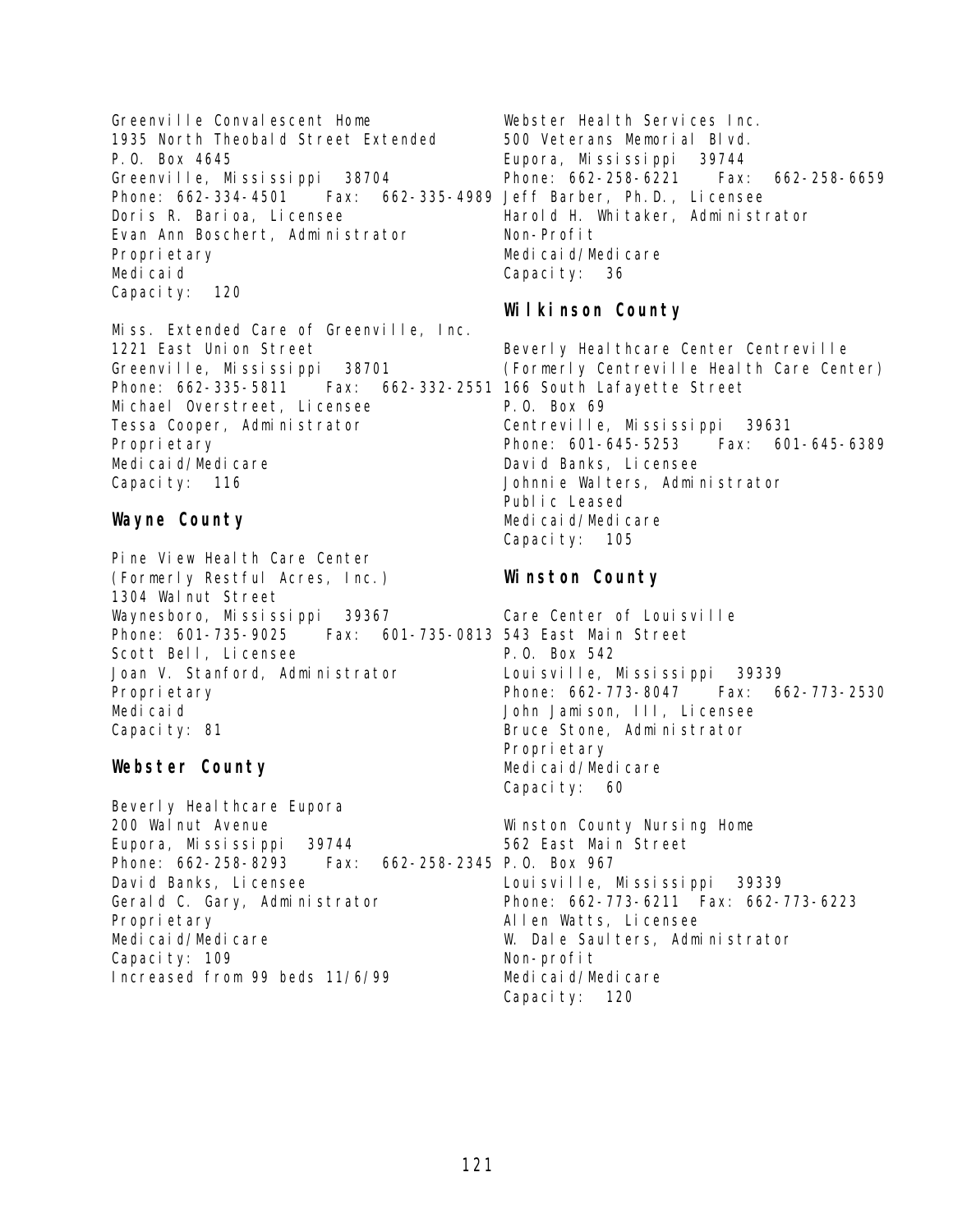# **Yalobusha County**

Yal obusha County Nursing Home Highway 7 South P.O. Box 728 Water Valley, Mississippi 38965 Phone: 662-473-1411 Fax: 662-473-4922 Smiley Arlington, Licensee Bob Jones, Administrator Public Medicaid Capacity: 65

#### **Yazoo County**

Martha Coker Convalescent Home 401 East Ninth Street Yazoo City, Mississippi 39194 Phone: 662-746-4621 Fax: 662-746-5709 Jean T. Baskin, Licensee Julie M. Hoffman, Administrator Non-Profit Non-Participating Capacity: 41

Yazoo City Health & Rehab. Center 925 Cal houn Avenue Yazoo City, Mississippi 39194 Phone: 662-746-6651 Fax: 662-746-6090 J. D. Lee, Licensee Angela Kuntz, Administrator Proprietary Medicaid/Medicare Capacity: 180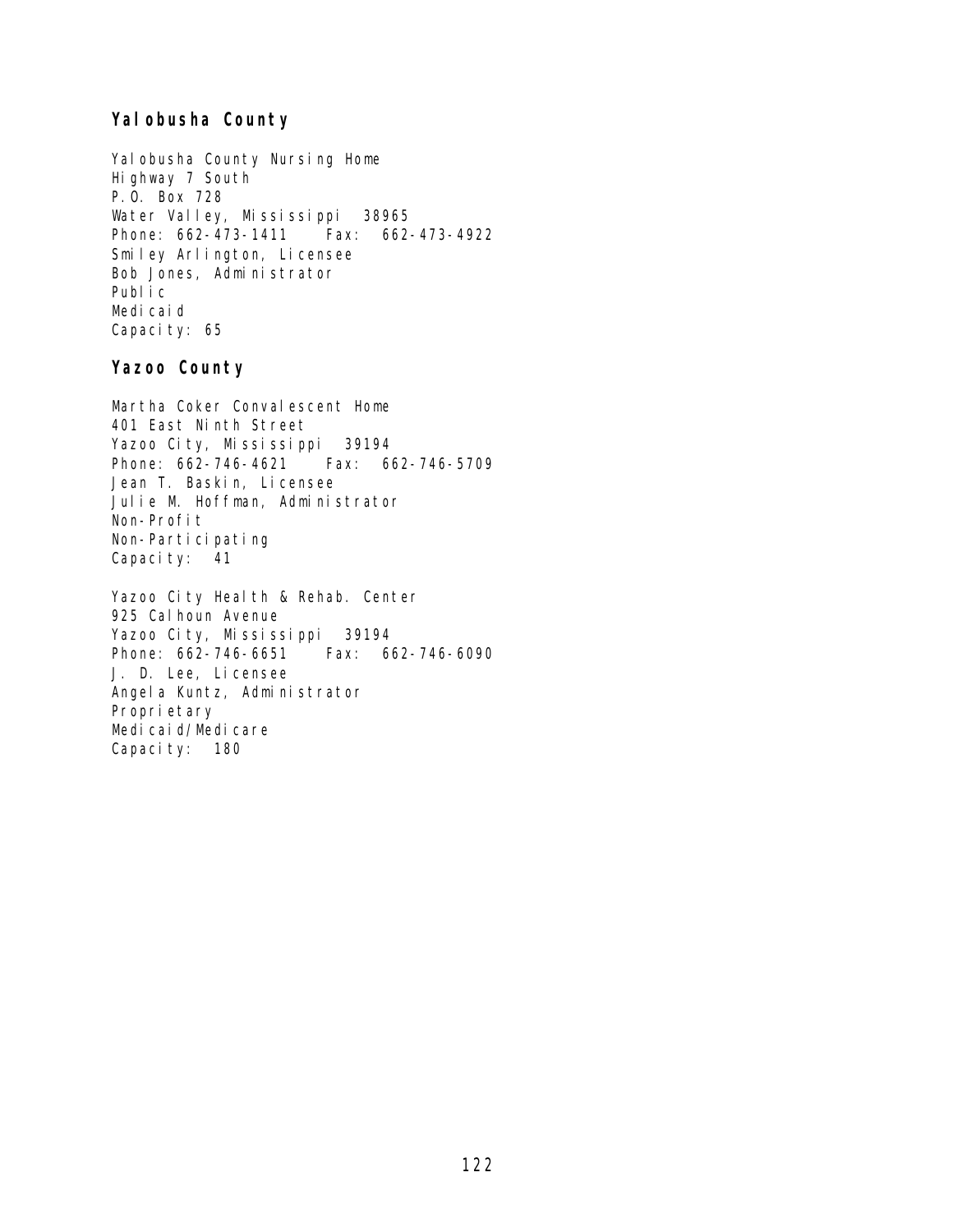#### **Licensed ICF/MRs**

**Coahoma County** Del ta Manor 701 Highway 322 West Clarksdale, Mississippi 38614 Phone: 662-627-2212 Fax: 662-627-1727 A. Randal Hendrix, Ph.D., Licensee Thomas D. Scott, Licensee Linda M. Brady, Administrator Proprietary Medicaid Capacity: 132 Meadow Manor ICF/MR Ellisville State School 1101 Highway 11 South Ellisville, Mississippi 39437 Phone: 601-477-9384 Fax: 601-477-9123 Margaret Greene, Administrator Public Medicaid Capacity: 138

#### **Harrison County**

South Mississippi Regional Center 1170 West Railroad Street Long Beach, Mississippi 39560 Phone: 228-868-2923 A. Randal Hendrix, Ph.D., Licensee Pamela C. Baker, Ph.D., Administrator Public Medicaid Capacity: 260

#### **Jones County**

Lakeview ICF/MR

Clover Circle ICF/MR Ellisville State School 1101 Highway 11 South Ellisville, Mississippi 39437 Phone: 601-477-9384, Ext. 294 Fax: 601-477-9123 A. Randal Hendrix, Ph.D., Licensee James Walters, Administrator Public Medicaid Capacity: 162

Pecan Grove ICF/MR Ellisville State School 1101 Highway 11 South Ellisville, Mississippi 39437 Phone: 601-477-5865 Fax: 601-477-9123 A. Randal Hendrix, Ph.D., Licensee Fax: 228-865-9364 Willie Jefferson, Administrator Public Medicaid Capacity: 267 Increased from 256 beds 10/22/99

#### **Lafayette County**

Woodlane ICF/MR North Mississippi Regional Center 967 Regional Center Drive P.O. Box 967 Oxford, Mississippi 38655 Phone: 662-234-1476 Fax: 662-234-1699 A. Randal Hendrix, Ph.D., Licensee Carole B. Haney, Administrator Public Medicaid Capacity: 390

# **Lincoln County**

Ellisville State School 1101 Highway 11 South Ellisville, Mississippi 39437 Phone: 601-477-9384 A. Randel Hendrix, Ph.D. Licensee Roger Jordan, Administrator Public Medicaid Capacity: 94 Lincoln Residential Center 524 Brookman Drive Brookhaven, Mississippi 39601 Fax: 601-477-9123Phone: 601-835-1884 Fax: 601-833-0430 Thomas Scott, Licensee Charlyn Stafford, Administrator Propri etary Medicaid Capacity: 140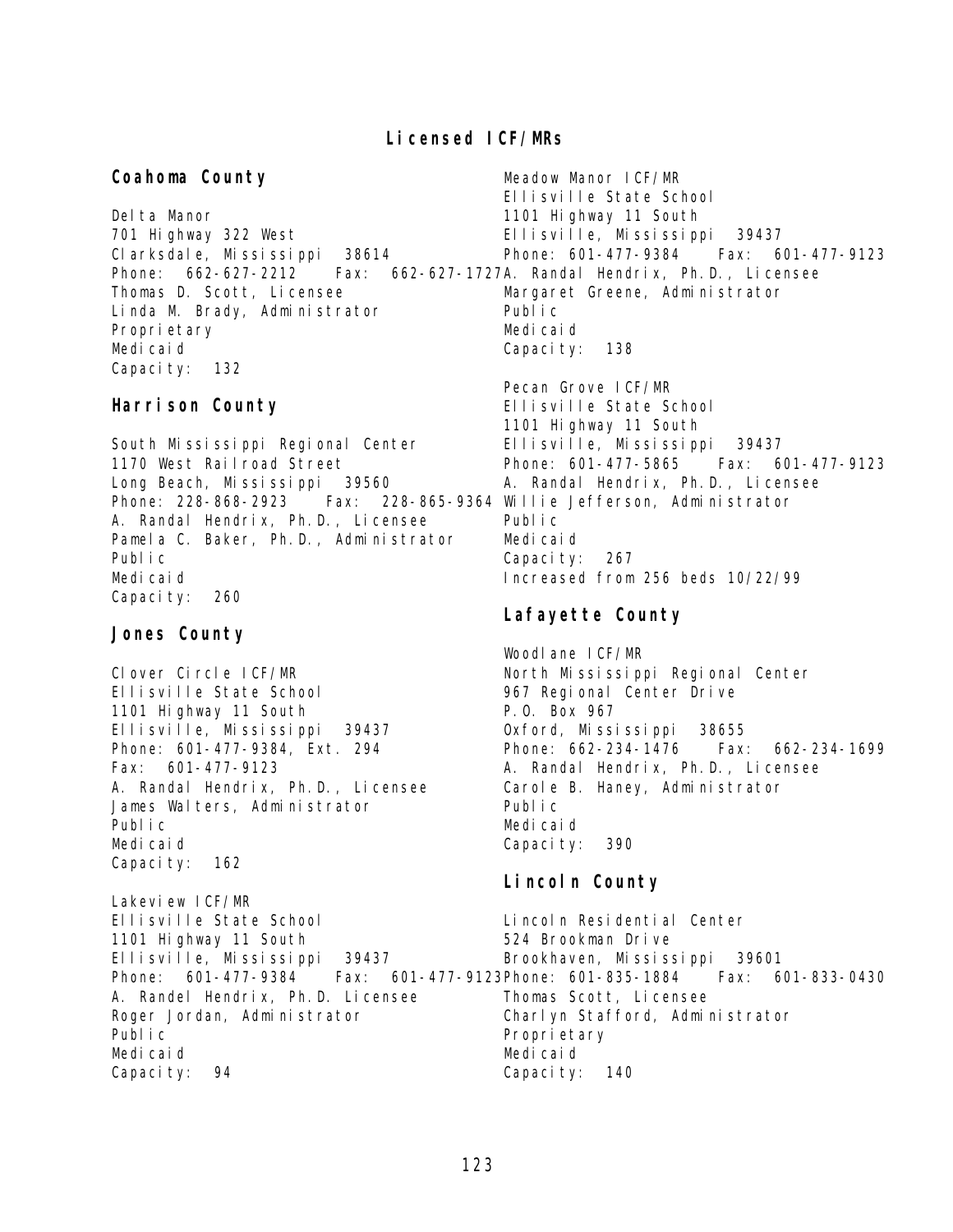# **Madison County**

Canton Manor 1145 East Tisdale Avenue P.O. Box 269 Canton, Mississippi 39046 Phone: 662-859-6712 or 662-859-6713 Fax: 662-859-2355 Thomas D. Scott, Licensee Eric McMillan, Administrator Proprietary Medicaid Capacity: 132

#### **Oktibbeha County**

Rolling Hills Development Center 200 Womack Road P.O. Drawer 15656 Starkville, Mississippi 39759 Phone: 662-323-9183 Thomas D. Scott, Licensee Candyce Womack, Administrator Proprietary Medicaid Capacity: 132 Fax: 662-323-1089 Medicaid

#### **Rankin County**

Hudspeth Regional Center Highway 475 South P.O. Box 127-B Whitfield, Mississippi 39193 Phone: 601-664-6000 Fax: 601-354-6945 A. Randal Hendrix, Ph.D., Licensee John P. Lipscomb, Ph.D., Administrator Non-Profit Medicaid Capacity: 375 Increased from 355 beds 2/02/99

# **Simpson County**

Millcreek, ICF/MR 900 First Avenue, Northeast Magee, Mississippi 39111 Phone: 601-849-4221 Fax: 601-849-7194 Kevin P. Sheehan, Licensee Margaret F. Tedford, Administrator Proprietary Medicaid Capacity: 118

W. L. Jaquith ICF/MR Boswell Regional Center P.O. Box 128 Sanatorium, Mississippi 39112 Phone: 601-867-3321 Fax: 601-849-2586 A. Randal Hendrix, Ph.D., Licensee Bruce W. Womack, Administrator Public Capacity: 198 Increased from 190 beds 6/03/99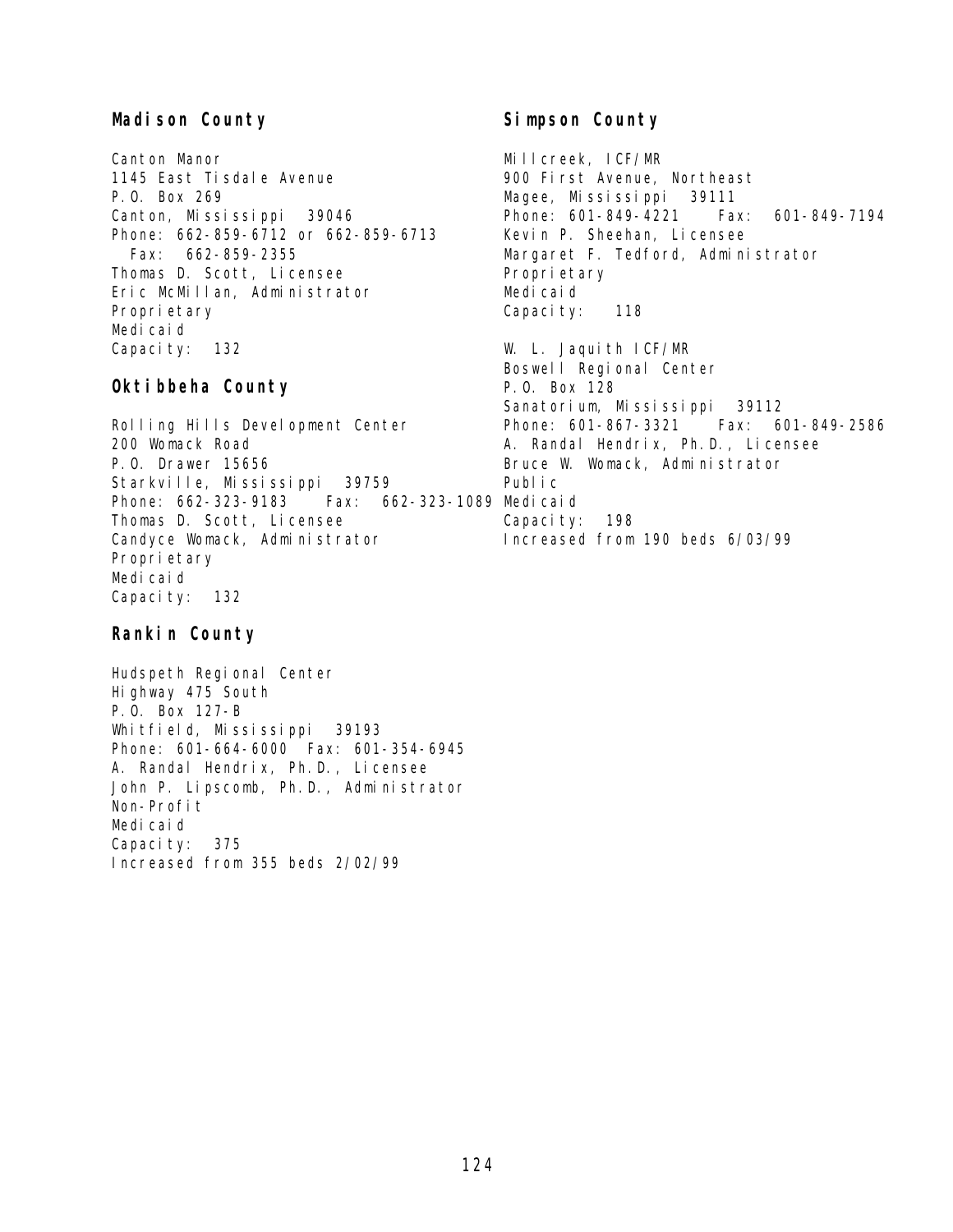# **Licensed Psychiatric Residential Facilities**

#### **DeSoto County**

Charter Parkwood Behavioral Health System 8135 Goodman Road P.O. Box 766 Olive Branch, Mississippi 38654 Phone: 662-895-4900 Fax: 662-895-4403 M. Andrew Mayo, Licensee & Administrator Proprietary Medicaid Capacity: 40

#### **Hinds County**

Cares Center, Inc. 402 Wesley Avenue Jackson, Mississippi 39202 Phone: 601-360-0583 Fax: 601-360-0585 David Sanders, Licensee John D. Damon, Administrator Non-profit Capacity: 30

#### **Simpson County**

Millcreek Psychiatric Residential Treatment Facility 900 First Avenue, Northeast Magee, Mississippi 39111 Phone: 601-849-4221 Fax: 601-849-7194 Kevin P. Sheehan, Licensee Margaret F. Tedford, Administrator Proprietary Medicaid Capacity: 66

#### **Winston County**

Diamond Grove Center 2311 Highway 15 South P.O. Box 848 Louisville, Mississippi 39339 Phone: 601-779-0119 Fax: 601-779-0126 Jackie Edwards, Licensee Ken O'Rourke, Administrator Non-Profit Capacity: 30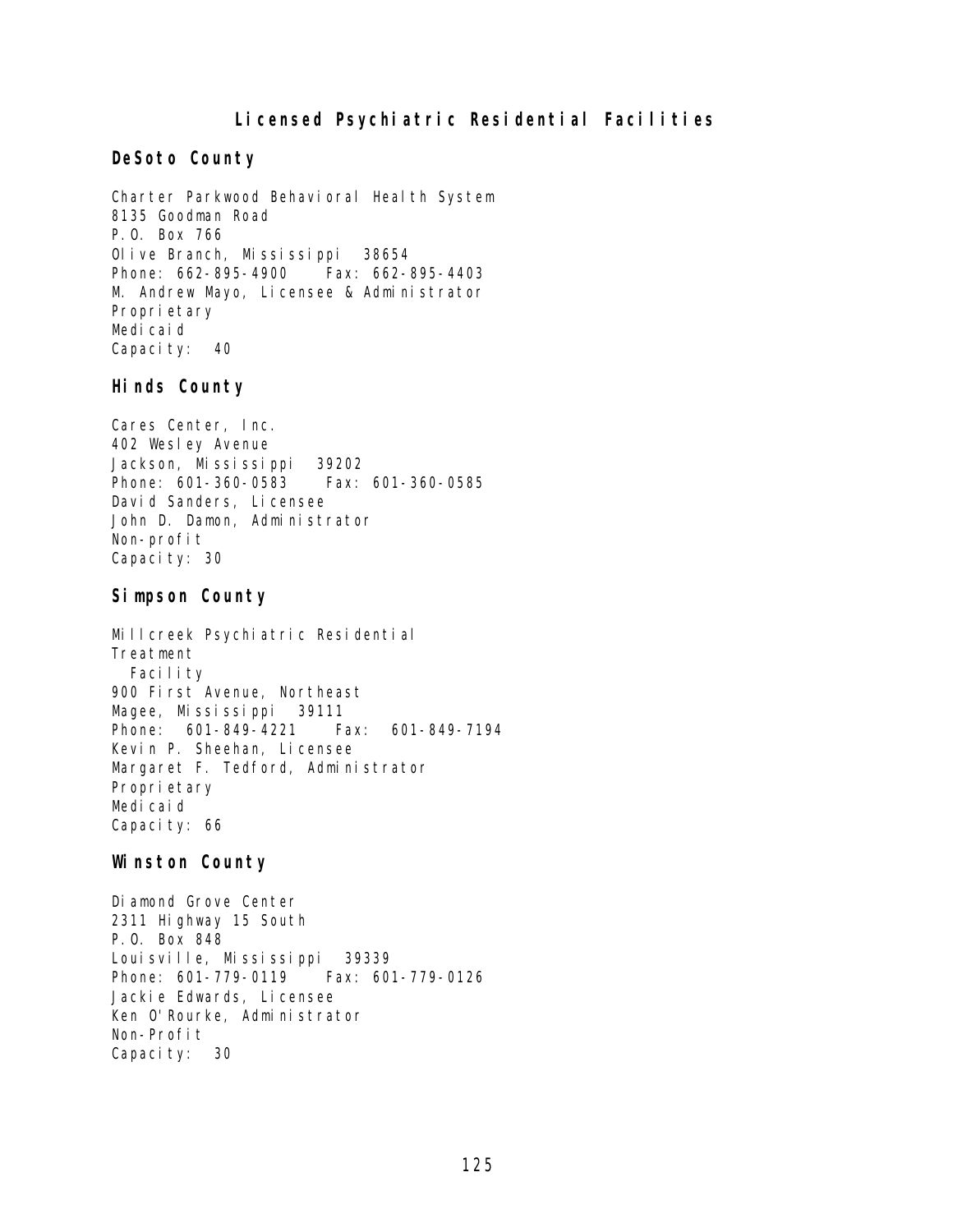# **Licensed Personal Care Homes**

#### **Adams County**

Arnold's Personal Care Home 722 North Rankin Street Natchez, Mississippi 39120 Phone: 601-442-7519 Billie N. Arnold, Administrator & Licensee Proprietary Capacity: 15 Decreased from 16 beds 4/01/99

Magnolia House Inc. 311 Highland Boulevard Natchez, Mississippi 39120 Phone: 601-446-5097 Chris Cheek, Licensee Bennie Boone, R.N., Administrator Proprietary Capacity: 53

Prosperity House 886 Kingston Road Natchez, Mississippi 39120 Phone: 601-304-2060 Vernadine Bradford, Licensee & Administrator Proprietary Capacity: 12 Licensed 5/24/99

#### **Alcorn County**

Country Cottage Assisted Living 3002 North Polk Corinth, Mississippi 38834 Phone: 662-287-7811 Wade C. White, Licensee Pamela Hatcher, Administrator Proprietary Capacity: 29 Licensed 4/5/99

Dogwood of Corinth 1101 Levee Road Corinth, Mississippi 38834 Phone: 662-286-7021 Fax: 662-286-7074 DuJuana Frazier Thompson, Licensee & Administrator Proprietary Capacity: 24

#### **Attala County**

Atwood Personal Care Home I 406 North Jackson Street Kosciusko, Mississippi 39090 Phone: 662-289-2790 Mark P. Atwood, Licensee Debra Atwood, Administrator Proprietary Capacity: 8 Increased from 7 beds 4/01/00

Atwood Personal Care Home II 328 Goodman Street Kosciusko, Mississippi 39090 Fax: 601-442-5930Phone: 662-289-2547 Fax: 662-289-3334 Mark P. Atwood, Licensee Debra Atwood, Administrator Proprietary Capacity: 24 Increased from 14 beds 6/14/99

#### **Benton County**

Oak Hill Personal Care Home Highway 5 P.O. Box 160 Ashland, Mississippi 38603 Phone: 662-224-8152 Doris Hopkins, Licensee & Administrator Proprietary Capacity: 39

#### **Bolivar County**

Cornerstone Personal Care Home 102 East McWilliams Street P.O. Box 126 Winstonville, Mississippi 38781 Phone: 662-741-2703 Charline Brandon, R.N., Licensee & Administrator Public Leased Capacity: 16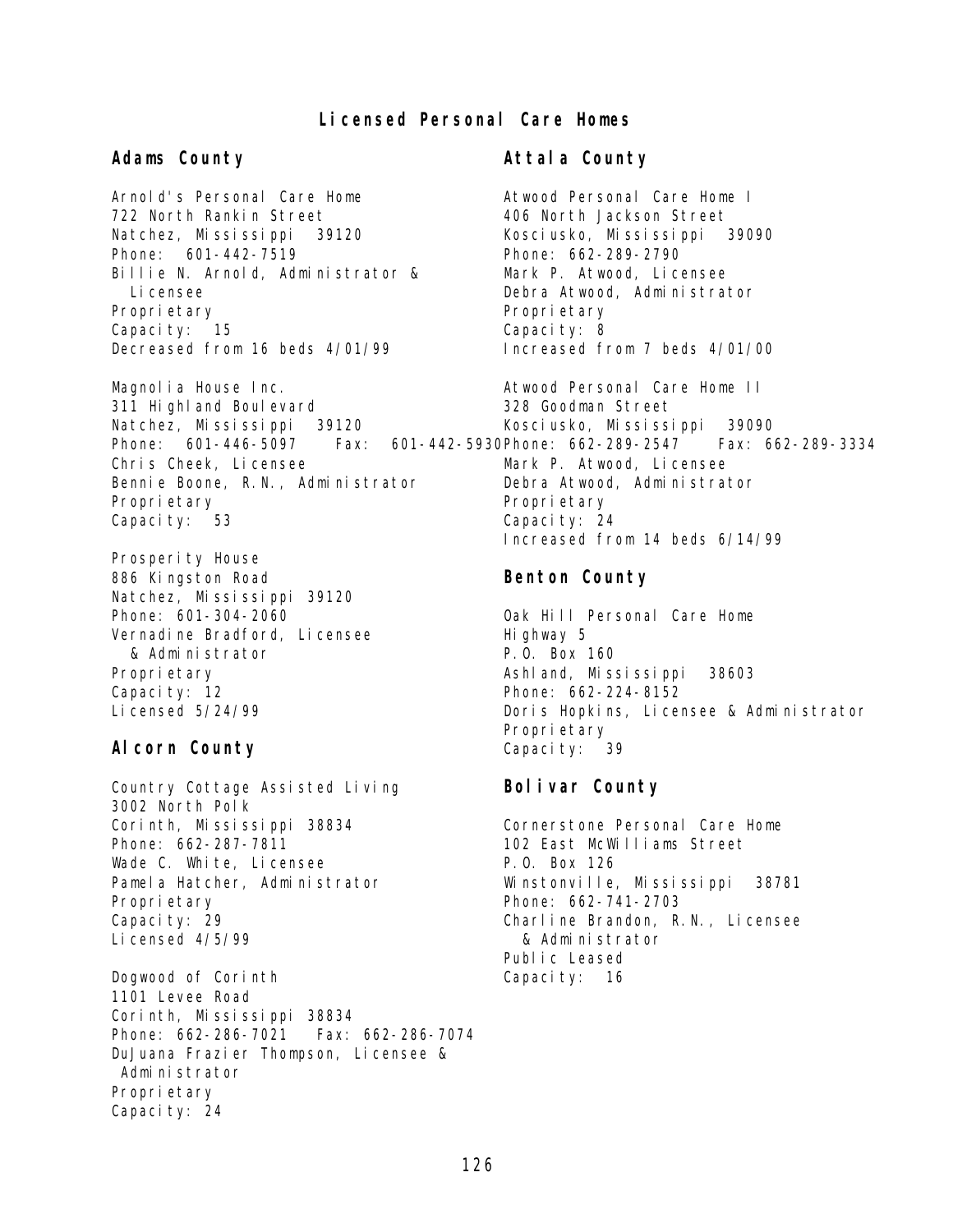Lawson Personal Care Home 407 Old Highway 61 Shaw, Mississippi 38773 Phone: 662-754-3278 Proprietary Capacity: 7 Licensed 8/11/99

# **Calhoun County**

Bruce Personal Care Home Highway 9 South P.O. Box 1280 Bruce, Mississippi 38915 Phone: 662-412-5100 Fax: 662-412-5122 Gaye Stokes, Administrator Hugh C. Franklin, Licensee Thomas Hand, Administrator Public Leased Capacity: 20

# **Chickasaw County**

Langford's Magnolia Personal Care Home 127 CR 31 Houston, Mississippi 38851 Phone: 662-456-9400 Fax: Nancy A. Langford, Licensee & Administrator Proprietary Capacity: 20

# **Choctaw County**

Box Personal Care Home Route 3, Box 135B Ackerman, Mississippi 39735 Phone: 662-285-3607 Benita Box, Licensee & Administrator Public Capacity: 7

# **Clarke County**

Golden Meadow Specialty Care 4043 Country Road 110 Route 2 Box 208 Shubuta, Mississippi 36355 Phone: 601-735-2643 Fax: 601-735-5180 Keith Winters, Licensee & Administrator Proprietary Capacity: 23

Helen F. Lawson, Licensee & Administrator Phone: 601-776-6925 Fax: 601-776-3234 H. C. Watkins Memorial Hospital Personal Care Home 605 South Archusa Avenue Quitman, Mississippi 39355 Jim Riley, Licensee Thomas G. Bartlett, Administrator Non-Profit Capacity: 5

> Magnolia Plantation Easy Living 115 East Donald Street Quitman, Mississippi 39355 Phone: 601-776-0008 Lesia Graham, Licensee Proprietary

# Capaciaty: 13

# **Clay County**

Fondern's Personal Care Home Route 1, Box 912 Pheba, Mississippi 39755 Phone: 662-494-7119 Betty Fondern, Licensee & 662-456-7197 Administrator Proprietary Capacity: 7 Waverly Care Home

315 West Broad Street West Point, Mississippi 39773 Phone: 662-494-0074 Fax: 662-494-7189 Robin B. Foster, Licensee & Administrator Propri etary Capacity: 21

# **Coahoma County**

Flowers Glen Personal Care 1251 Lee Drive Clarksdale, Mississippi 38614 Phone: 662-627-2222 Fax: 662-627-1703 Steve McAllily, Licensee Eudora Danehower, Administrator Non-profit Capacity: 26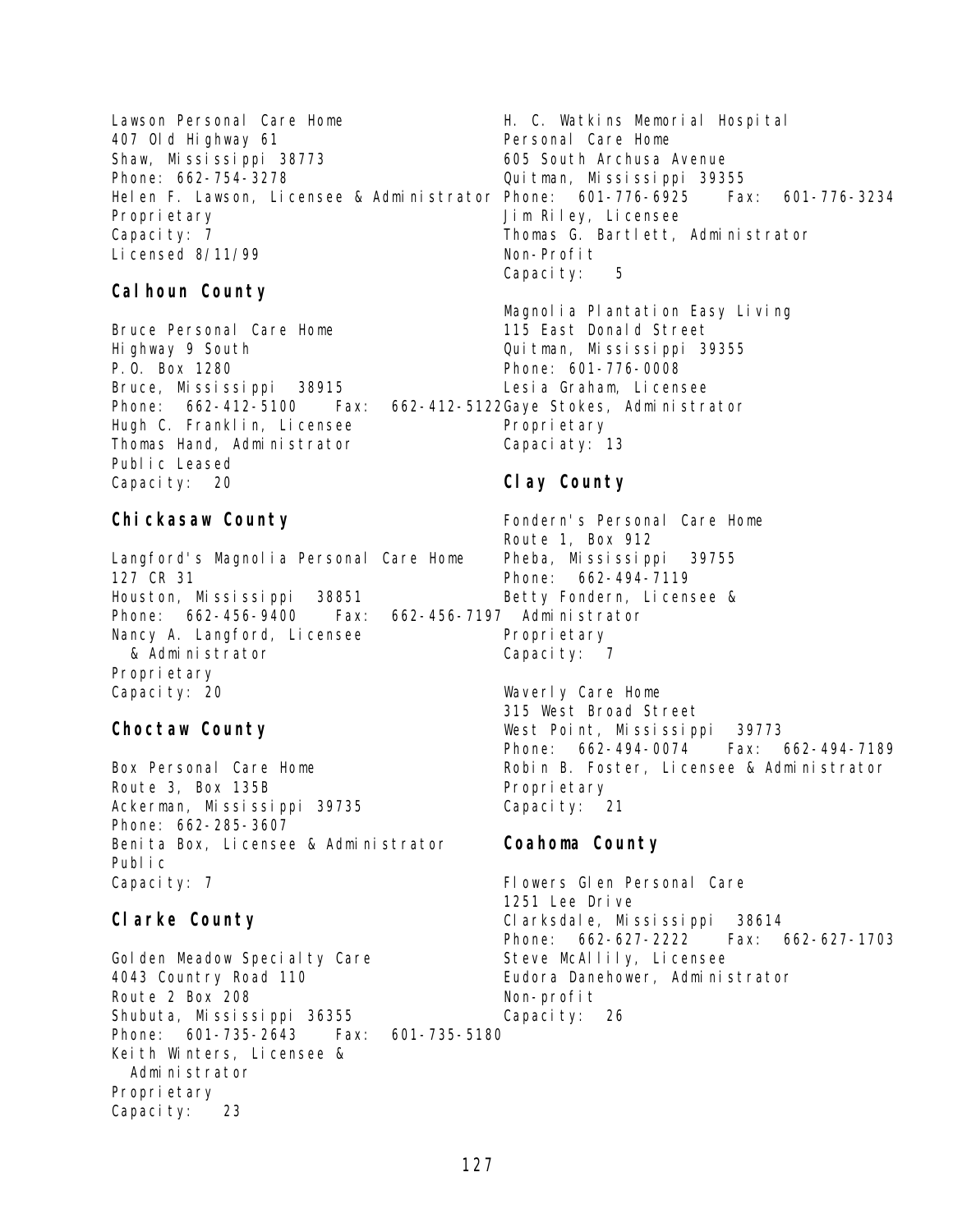# **Covington County**

Covington Ridge Retirement Personal Care Home 100 Covington Ridge Place #30 Collins, Mississippi 39428 Phone: 601-765-1100 Billy R. Pickering, Licensee & Administrator Capacity: 29

#### **DeSoto County**

Wesley Meadows Personal Care Home 1325 McIngvale Road Hernando, Mississippi 38632 Phone: 662-429-2070 Fax: 662-429-2496 Stephen L. McAlilly, Licensee L. Joy Allen, Administrator Non-Profit Capacity: 30

# **Forrest County**

The Arlington 2807 Arlington Loop Hattiesburg, Mississippi 39402 Phone: 601-288-8100 Fax: 601-288-8116 Barry P. Haywood, Licensee & Administrator TLC Personal Care Home Public Capacity: 72

Evergreen Personal Care 2606 Adeline Street Hattiesburg, Mississippi 39401 Phone: 601-271-6507 Fax: 601-268-2592 Vicki Williams, Licensee & Administrator Proprietary Capacity: 10 Decreased from 18 beds 4/1/00

Hartford Place Personal Care 705 Hall Avenue Hattiesburg, Mississippi 39401 Phone: 601-545-8333 Gary H. McMahan, Licensee & Administrator Capacity: 30Proprietary Capacity: 20

Jamison Personal Care Home 515 James Street Petal, Mississippi 39465 Phone: 601-545-9085 Pauline Jamison, Licensee & Administrator Non-profit Capacity: 10 Loyal ton of Hattiesburg 103 Fox Chase Drive Hattiesbsurg, Mississippi 39402 Phone: 601-271-2177 Fax: 601-271-2411 Charles Trefzger, Licensee Lisa H. Bean, Administrator Propri etary Capacity: 83 Licensed 7/27/99 Pine Meadow Personal Care Home 107 Fox Chase Drive Hattiesburg, Mississippi 39401 Phone: 601-271-8480 Fax: 601-271-2510 Jerry Erwin, Licensee Katie Dunaway, Administrator

Proprietary Capacity: 56

Licensed: 12/1/99

121 College Street Hattiesburg, Mississippi 39401 Phone: 601-582-0006 Randall Williams, Licensee & Administrator Propri etary Capacity: 14 Increased from 7 beds 12/8/99

#### **Franklin County**

The Plantation House Route 2, Box 48-7 Meadville, Mississippi 39653 Phone: 601-384-4226 Fax: 601-384-4453 Linda Fay Cupit, Licensee & Administrator Propri etary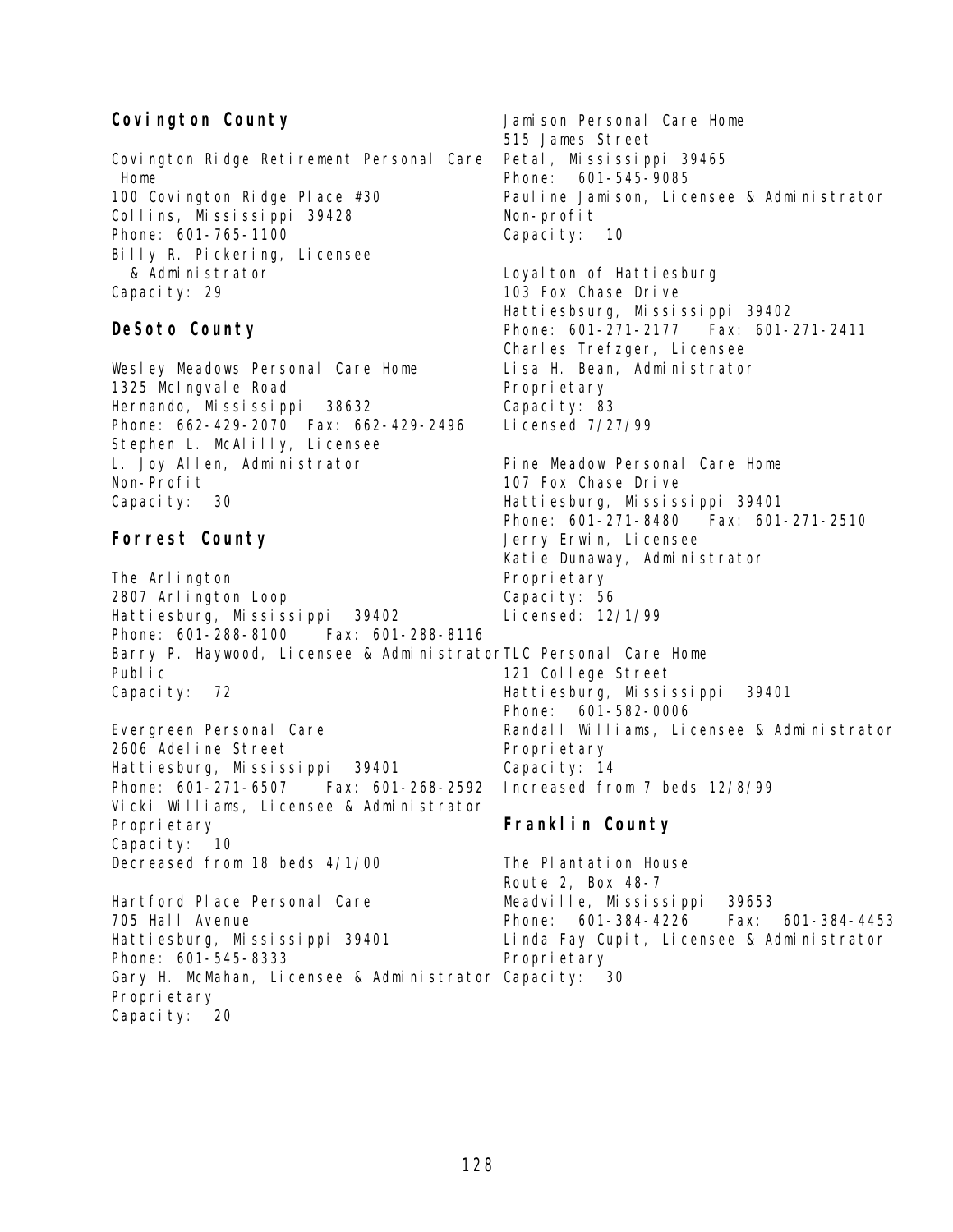#### **George County**

Benndale Personal Care Home 114 golden Years Drive Lucedale, Mississippi Phone: 601-945-5100 Juani ta Marre Casey, Licensee & Administrator Proprietary Capacity: 10

George County Retirement Center 578 Park Street Lucedale, Mississippi 39452 Phone: 601-947-2152 Mary E. Banks, Administrator Public Leased Capacity: 10

Ramsey Springs Village Personal Care Home Capacity: 36 258 Vestry Road Perkinston, Mississippi 39573 Phone: 601-945-2862 Bronlyn Parker, Licensee & Administrator Capacity: 31 Increased from 17 beds 2/16/00

Silvercrest Adult Care 1272 Highway 98 West Lucedale, Mississippi 39452 Phone: 601-947-9312 Fax: 601-947-8066 Proprietary Rita L. Perkins, Licensee & Administrator 24389 Highway 43 South Capacity: 9

Smith Manor 15255 Highway 613 Lucedale, Mississippi 39452 Phone: 601-947-7796 Sherry Smith, Licensee & Administrator Proprietary Capacity: 12 Increased from 8 beds 9/13/99

# **Grenada County**

Fairfield of Grenada 21 Rosemont Drive P.O. Box 1298 Grenada, Mississippi 38901 Phone: 662-226-3363 Fax: 662-226-5406 John F. Phillips, III, Licensee Becky C. Adams, Administrator Propri etary Capacity: 36

Graceland of Grenada, Inc. 1855 Hill Drive Grenada, Mississippi 38901 Phone: 662-226-8556 Fax: 662-229-0556 John F. Phillips, Licensee Melanie Caulder, Administrator Proprietary

Stanford House Personal Care, Inc. 759 Hickory Drive Grenada, Mississippi 38901 Phone: 662-226-2493 Jane P. Stanford, Licensee & Administrator Propri etary Capacity: 6

#### **Hancock County**

Country Living Too Personal Care Home Picayune, Mississippi 39466 Phone: 601-799-2777 Fax: 601-749-9018 Marion Fletcher, Licensee Susan Yager, Administrator Proprietary: 9

Dunbar Village Courtyard 725 Dunbar Avenue Bay St. Louis, Mississippi 39520 Phone: 228-466-3099 Fax: 228-466-3994 Robert K. Goddard, Licensee Rieta Hall, Administrator Propri etary Capacity: 35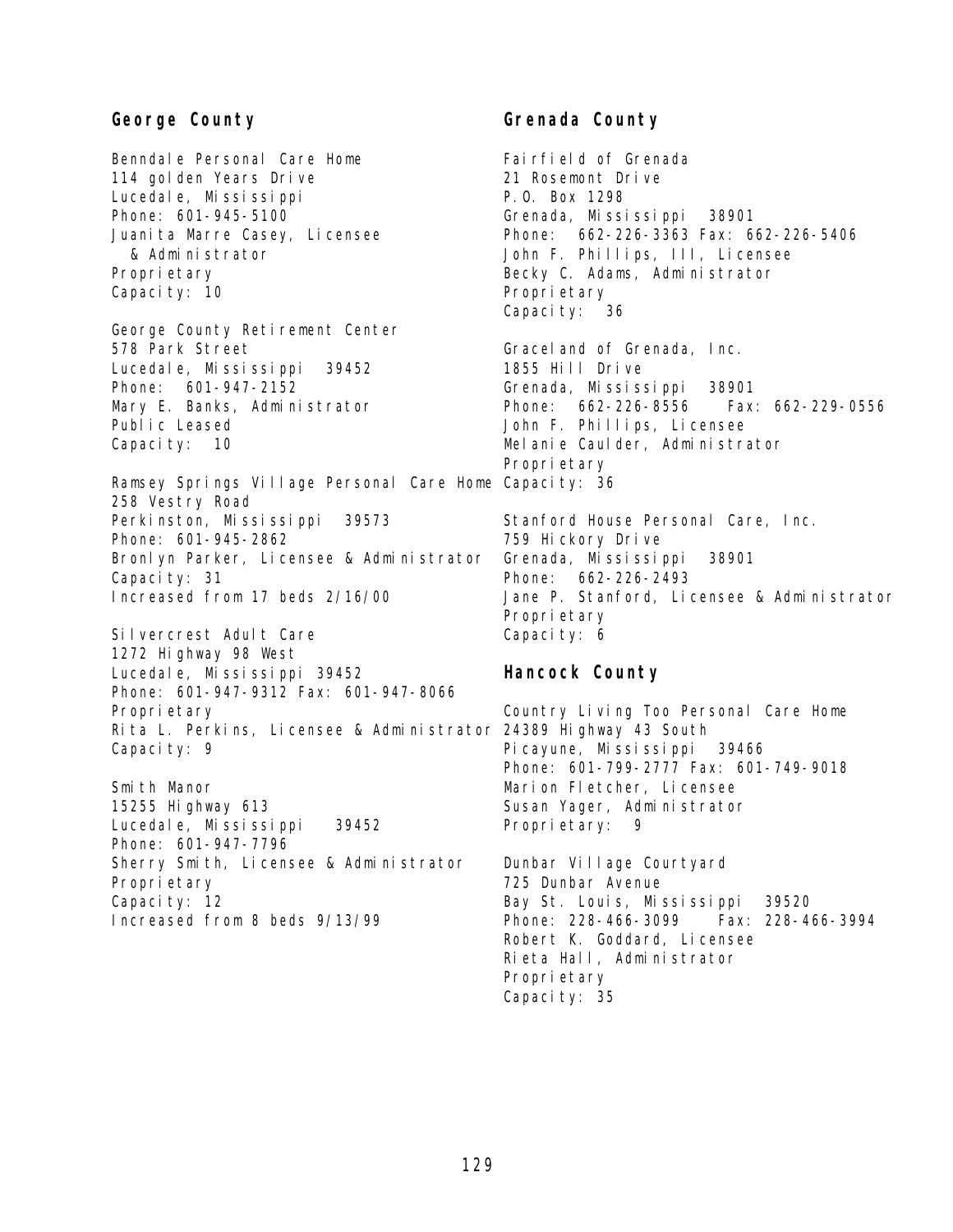#### **Harrison County**

Alpha Personal Care Home 2521 21st Street Gulfport, Mississippi 39501 Phone: 228-863-1105 Paul Sullivan, Licensee & Administrator Proprietary Capacity: 14

Chapman Oaks, Inc. 210 Robert Street Long Beach, Mississippi 39560 Phone: 228-868-7199 Fax: 228-864-0015 Brenda Chapman, Licensee & Administrator Phone: 601-354-2171 Non-Profit Capacity: 20

Dorcester West Personal Care Home 305 Church Avenue Long Beach, Mississippi 39560 Phone: 228-863-4337 Emmanuel G. DeFraites, Jr., Licensee Rebecca Kay DeFraites, Administrator Proprietary Capacity: 23

Jackson's Personal Care Home 620 Moss Avenue Gulfport, Mississippi 39507 Phone: 228-896-8858 Malcolm M. Jackson, Jr. Licensee & Administrator Proprietary Capacity: 6 Decreased from 11 beds 4/1/00

Loyal ton of Biloxi 2120 Enterprise Drive Biloxi, Mississippi 39531 Phone: 228-388-0946 Charles Trefzger, Licensee Nancy Hayden, Administrator Public Capacity: 83 Licensed 2/1/99

Seashore Personal Care Center 1450 Beach Boulevard Biloxi, Mississippi 39530 Phone: 228-435-3860 Fax: 228-435-9957 Steve McAllily, Licensee Paul W. Young, Administrator Non-profit Capacity: 50

#### **Hinds County**

Alpha & Omega Personal Care Home 131 South Prentiss Street Jackson, Mississippi 39203 Rev. Myrtle McAllister, Licensee & Administrator Non-Profit Capacity: 13

Ammons Personal Care Home 538 Earl Street Jackson, Mississippi 39203 Phone: 601-969-9531 Viola F. Ammons, Licensee Non-profit Capacity: 8 Licensed 6/14/99

Ann's Personal Care Home 3137 James Hill Street Jackson, Mississippi 39213 Phone: 601-981-5963 Ann Berry Fleming, Licensee & Administrator Non-profit Capacity: 18

Autumn Light Inc. 1458 Moncure Marble Road Terry, Mississippi 39170 Phone: 601-878-9684 Edna Poe, Licensee & Administrator Non-Profit Capacity: 23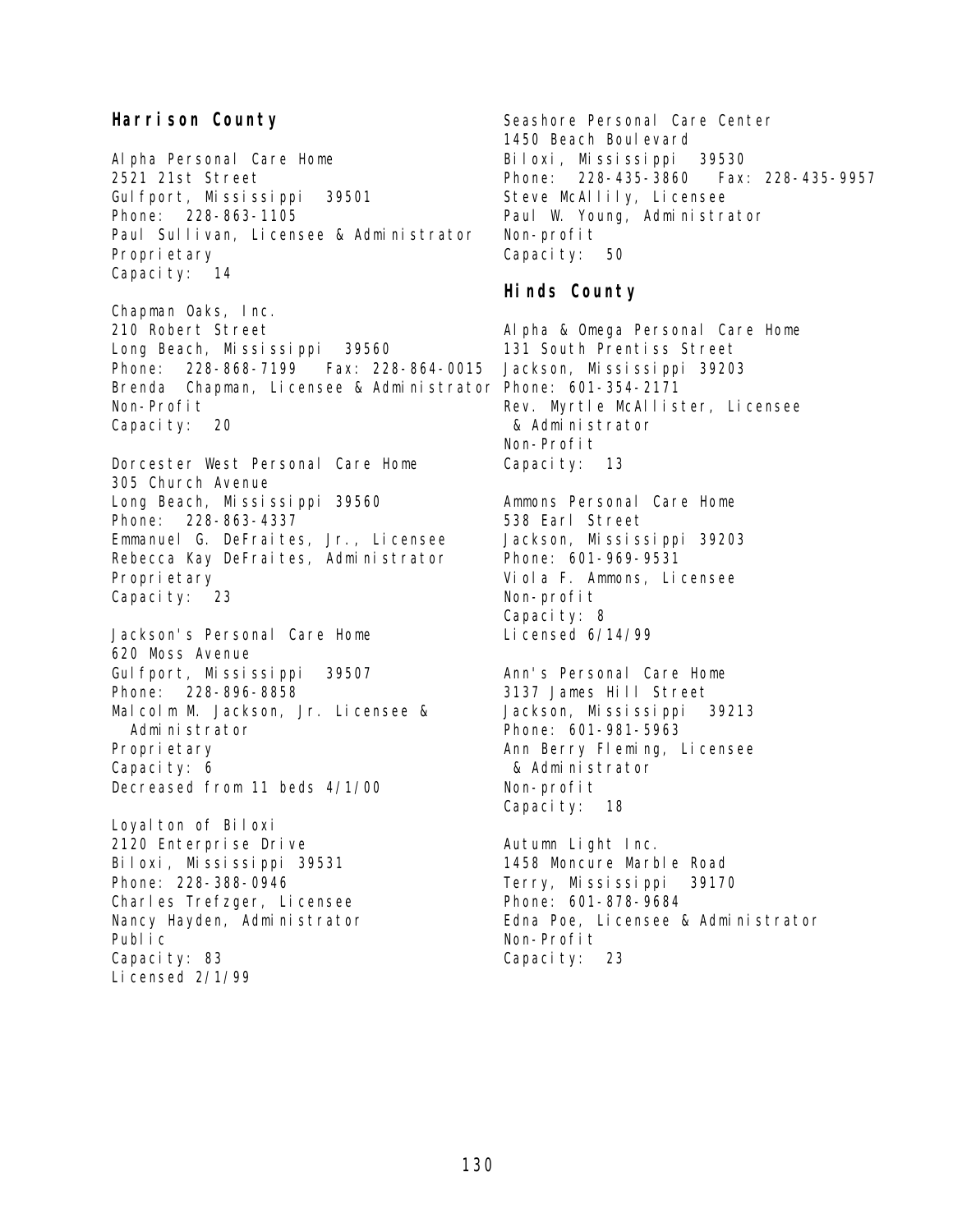Catherine's Personal Care Home, Inc. 852 Crawford Street Jackson, Mississippi 39203 Catherine Taylor, Licensee & Administrator Phone: 601-852-9300 Phone: 601-968-9977 Proprietary Capacity: 6 Licensed 4/13/99 Central Mississippi Personal Care Home (Formerly Bradley/Cain Personal Care Home) Phone: 601-352-6161 915 Hunt Street Jackson, Mississippi 39203 Phone: 601-355-8076 Robert E. Ward, Licensee Alisa Q. Brown, Administrator Proprietary Capacity: 13 Community Welfare and Health Center 1208 Wiggins Street Jackson, Mississippi 39203 Phone: 601-352-4721 Jimmie C. Robinson, Sr., Licensee Linnie West, Administrator Non-Profit Capacity: 14 Eldercare Personal Care Home 232 Moss Avenue Jackson, Mississippi 39209 Phone: 601-969-2273 LaFrances Evans, Licensee & Administrator Non-Profit Capacity: 11 Erie Personal Care Home 606 Erie Street Jackson, Mississippi 39203 Phone: 601-948-6862 Laura Lee Henry, Licensee & Administrator Capacity: 11 Non-Profit Capacity: 5 F & K Personal Care Home 3729 Parkway Avenue Jackson, Mississippi 39213 Phone: 601-366-4334 Frankie Lee Roberts, Licensee & Administrator Non-profit Capacity: 4 Gena's Four Season 103 Jackson Street Edwards, Mississippi 39066 Jeanette Weeden, Licensee & Administrator Capacity: 8 Izora's Personal Care Home 430 Earle Street Jackson, Mississippi 39203 Eula Warner, Licensee & Administrator Non-Profit Capacity: 12 Jordan's Personal Care Home 1243 Kennington Avenue Jackson, Mississippi 39213 Charlie F. Jordan, Sr., Licensee Mary Jordan Smith, Administrator Proprietary Capacity: 13 Licensed 5/7/99 Lou's Personal Care Home 551 Earle Street Jackson, Mississippi 39203 Phone: 601-353-1144 Ester R. Stapleton, Licensee & Administrator Non-Profit Capacity: 6 Rev. McAllister's Personal Care Home 425 Earle Street Jackson, Mississippi 39203 Phone: 601-354-2171 Rev. Myrtle McAllister, Licensee & Administrator Non-Profit Meena's Personal Care Home 2227 Old Vicksburg Road Clinton, Mississippi 39056 Phone: 601-624-4739 Muhammad A. Harisuddin, Licensee & Administrator Proprietary Capacity: 16 Licensed 6/1/99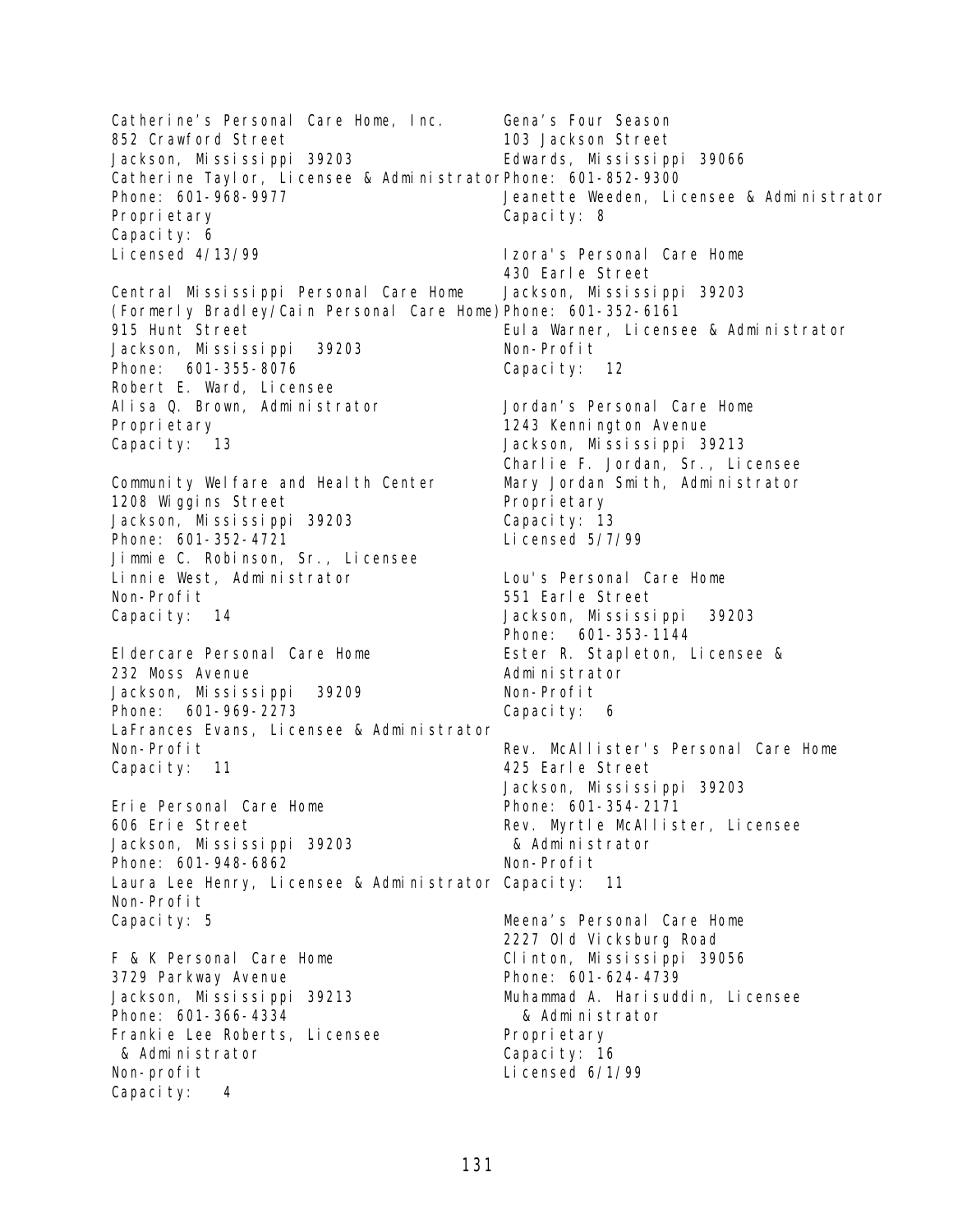Moore Personal Care Home 253 Broadview Street Jackson, Mississippi 39209 Phone: 601-355-7539 Lula M. Moore, Licensee & Administrator Proprietary Capacity: 6

North Grove Personal Care Home 641 Flag Chapel Road Jackson, Mississippi 39209 Phone: 601-922-2008 Freddie L. Davis, Licensee Audrey B. Wiley, Administrator Proprietary Capacity: 34

Parker's Personal Care Home 532 Earle Street Jackson, Mississippi 39203 Phone: 601-355-2030 Ruby T. Parker, Licensee & Administrator Phone: 601-944-1208 Non-Profit Capacity: 16

Pope's Personal Care Home 4314 Sunset Drive Jackson, Mississippi 39213 Phone: 601-982-4012 Linda R. Pope, Licensee & Administrator Non-profit Capacity: 6

R & R Personal Care Home 939 Hunt Street Jackson, Mississippi 39203 Phone: 601-355-5089 Robert Thomas, Licensee & Administrator Non-Profit Capacity: 10

Ramsey's Personal Care Home 438 Earle Street Jackson, Mississippi 39204 Phone: 601-949-3935 Richard Ramsey, Licensee & Administrator Non-Profit Capacity: 12

Riggs Manor Retirement Community 2300 Seven Springs Road Raymond, Mississippi 39154 Phone: 601-857-5011 Fax: 601-857-8131 Steven L. McAlilly, Licensee Sara M. Slatery, Administrator Non-Profit Capacity: 32

St. David's Personal Care Home 714 Rose Street Jackson, Mississippi 39203 Phone: 601-354-0690 Joyce Morgan, Licensee & Administrator Propri etary Capacity: 8 Increased from 5 beds 4/1/00

Strickland's Personal Care Home 516 Melba Street Jackson, Mississippi 39203 Christina Strickland, Licensee & Administrator Proprietary Capacity: 6

T's Personal Care Home 3651 Mosley Avenue Jackson, Mississippi 39206 Phone: 601-366-6484 Fax: 601-366-4052 Mary E. Tillman, Licensee & Administrator Non-profit Capacity: 10

Trace Point Assisted Living 501 East Northside Drive Clinton, Mississippi 39056 Phone: 601-926-1224 Fax: 601-926-2070 Dan Baty, Licensee Brady Stewart, Administrator Proprietary Capacity: 88 Licensed 11/04/99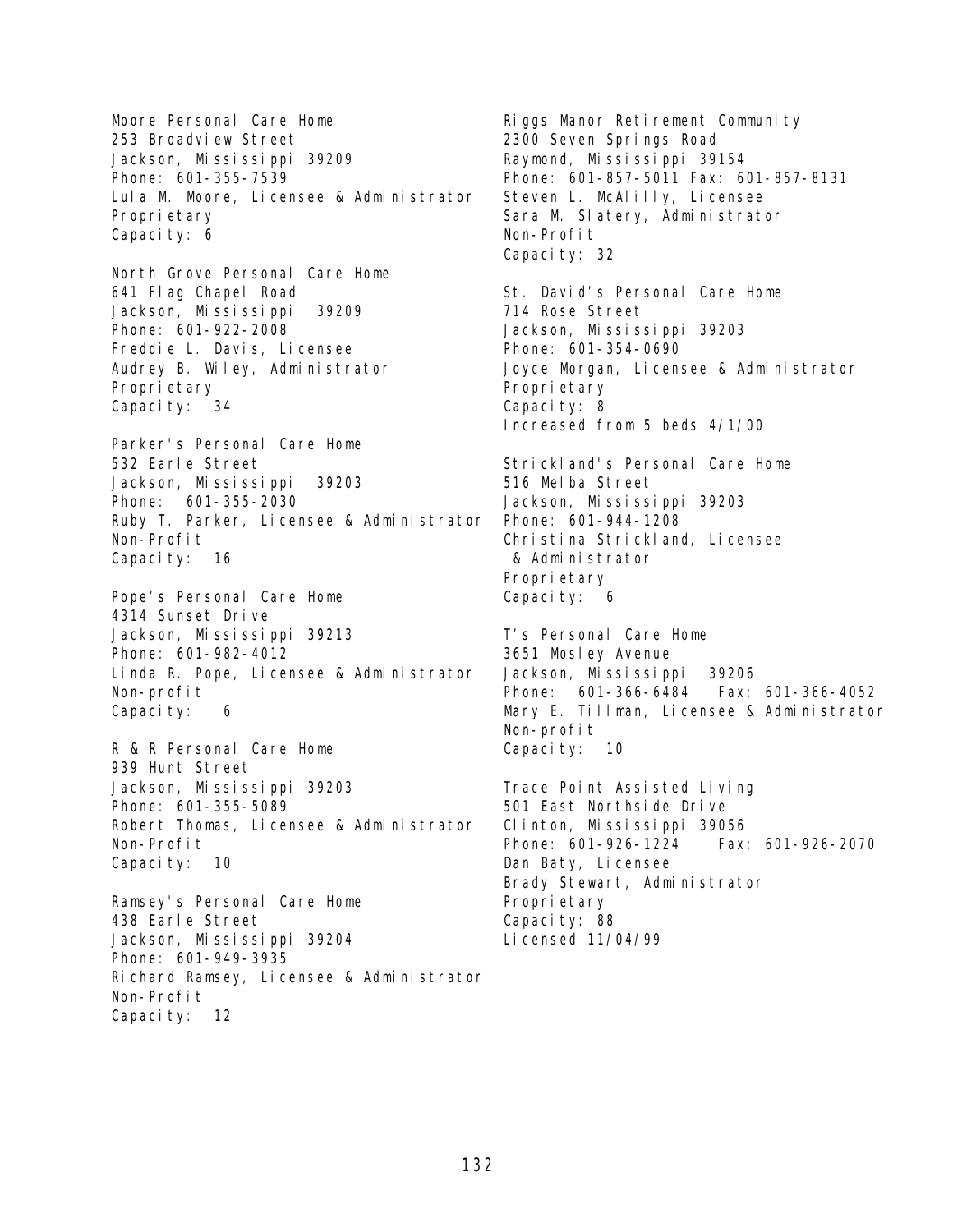Virgie Care Assisted Living Center 723 West Silas Brown Street Jackson, Mississippi 39204 Phone: 601-969-6043 Joyce D. Abston, Licensee & Adminstrator Proprietary Capacity: 6 Licensed 4/02/99 Walker's Personal Care Home

533 Earle Street Jackson, Mississippi 39203 Phone: 601-355-2847 Eletha Walker, Licensee & Administrator Non-Profit Capacity: 8

Wells Personal Care Home 2403 Rutledge Avenue Jackson, Mississippi 39213 Phone: 601-981-3356 Eddie Wells, Licensee & Administrator Proprietary Capacity: 5

Emma Wheeler's Personal Care Home 438 Derrick Street Jackson, Mississippi 39203 Phone: 601-353-3050 Emma Wheeler, Licensee & Administrator Proprietary Capacity: 8

#### **Holmes County**

15481 Bowling Green Road Durant, Mississippi 39063 Phone: 662-653-4106 A. Wallace Conerly, M.D., Licensee Jan Maddux, Administrator Public Leased Capacity: 20 **Itawamba County**

Phillips Personal Care Home 1207 Sandlin Road Fulton, Mississippi 38843 Phone: 662-862-2665 Dwight Phillips, Licensee Proprietary Capacity: 14

#### **Jackson County**

Al ternative Personal Care Home 6816 Washington Avenue Ocean Springs, Mississippi 39564 Phone: 228-872-7022 Jackie B. Breland, Licensee Lynda G. Austin, Administrator Proprietary Capacity: 12 Licensed 11/8/99

Bay Towers Personal Care Home 1203 Market Street Pascagoul a, Mississippi 39567 Phone: 228-762-4881 Fax: 228-762-4843 Alan Lichetstein, Licensee Rita J. Dykes, Administrator Propri etary Capacity: 57

Dorcester Arms, Inc. 2820 Government Street P.O. Box 6698 Ocean Springs, Mississippi 39564 Phone: 228-875-0668 Theodore S. Johnson, Licensee Sonia R. Johnson, Administrator Propri etary Capacity: 34

University Hospital Nursing Center Durant Thomas A. Miller, Licensee & Administrator The Gardens Assisted Living Facility 1260 Ocean Springs Road Ocean Springs, Mississippi 39564 Phone: 228-818-0650 Fax: 228-818-4856 Propri etary Capacity: 7 Licensed 10/21/99

> Gautier Personal Care Home, Inc. 330 Highway 90 Gautier, Mississippi 39553 Phone: 228-497-6338 William D. Bridges, M.D., Licensee Charles D. Bridges, Administrator Proprietary Capacity: 39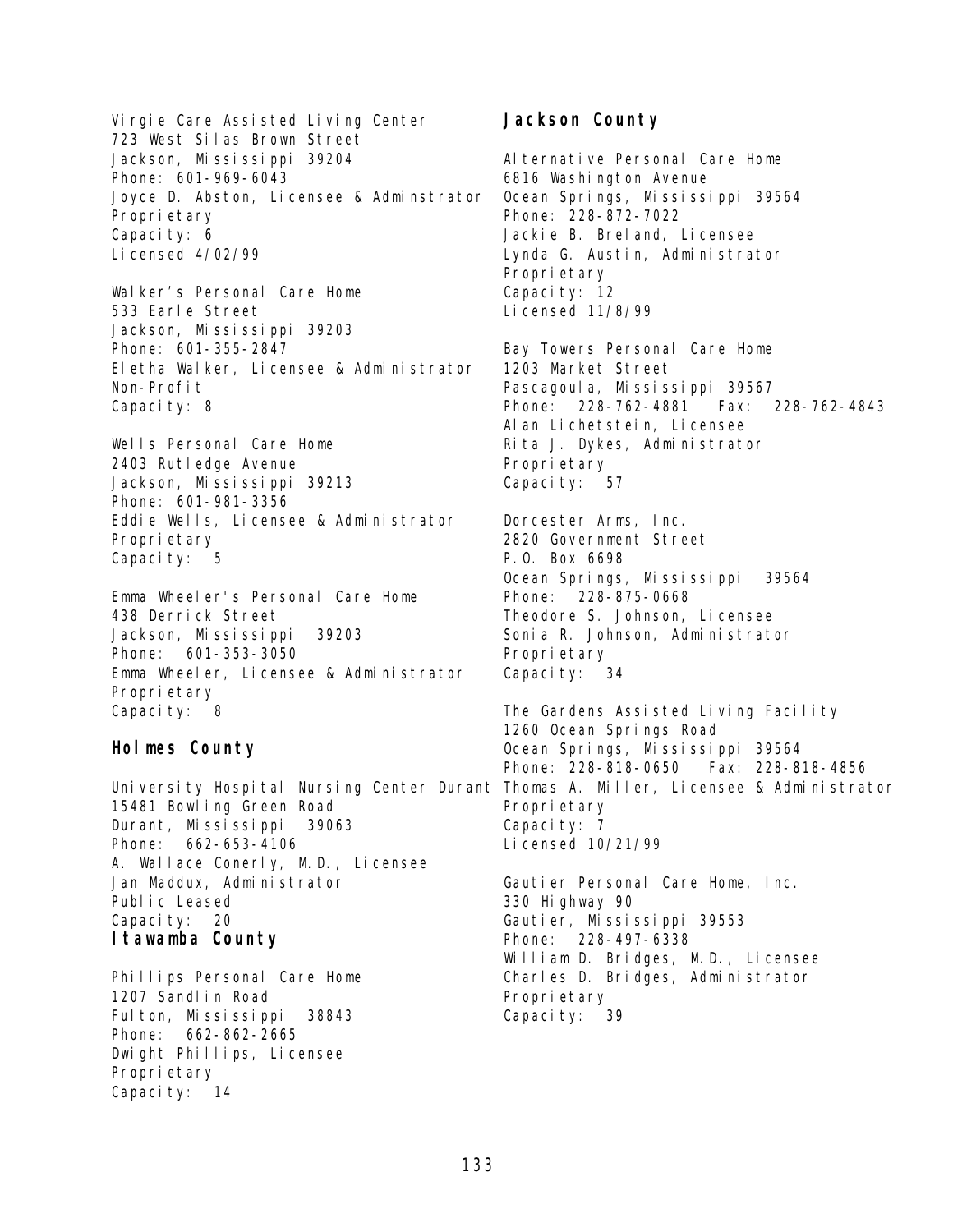HomeShare of Ocean Springs, Inc. 7400 Fountainbleau Road Ocean Springs, Mississippi 39564 Phone: 228-872-4663 Claudia I. Loving, Licensee & Administrator Proprietary Capacity: 10

The Gardens of Hurley (Formerly Jackson County Personal Care ) 21701 County Home Road Moss Point, Mississippi 39562 Phone: 228-588-6227 Manley Barton, Licensee Michelle Baxter, Administrator Non-Profit Capacity: 20

Majestic Personal Care Home, Inc. 2821 Ingalls Avenue Pascagoula, Mississippi 39567 Phone: 228-762-8866 Cynthia Long Evans, R.N., Administrator & Licensee Proprietary Capacity: 20

Restoration Adult Extended Care 2803 Criswell Avenue Pascagoula, Mississippi 39567 Phone: 228-762-7280 Nettie Johnson, Licensee & Administrator Non-profit Capacity: 11

Settlers Point 13625 Wilfred Seymour Road Ocean Springs, Mississippi 39564 Phone: 228-872-1746 Margret Kellum, Licensee & Administrator Proprietary Capacity: 10 Licensed 10/29/99

## **Jasper County**

South Magnolia Care 59 CR 111 Heidelburg, Mississippi 39439 Phone: 601-787-2765 Terry Gambrell, Licensee Capacity: 9

# **Jones County**

Cottonwood Manor, Inc. 3147 Old Amy Road Laurel, Mississippi 39443 Phone: 601-425-0095 Fax: 601-425-9902 Linda Dawn Payne, Licensee & Administrator Proprietary Capacity: 24

Northview Villa Personal Care 625 Northview Drive Laurel, Mississippi 39440 Phone: 601-426-3782 Fax: 601-583-0825 R. G. Hancock, Licensee & Administrator Proprietary Capacity: 54

Pillars of Laurel 945 West Drive Laurel, Mississippi 39440 Phone: 601-649-6660 Fax: 601-428-4685 John W. Jamison, III, Licensee Janis Cooley, Administrator Proprietary Capacity: 52

Stat Manor Personal Care 806 South 16th Avenue Laurel, Mississippi 39440 Phone: 601-649-7453 Barbara J. Hurst, Licensee & Administrator Proprietary Capacity: 9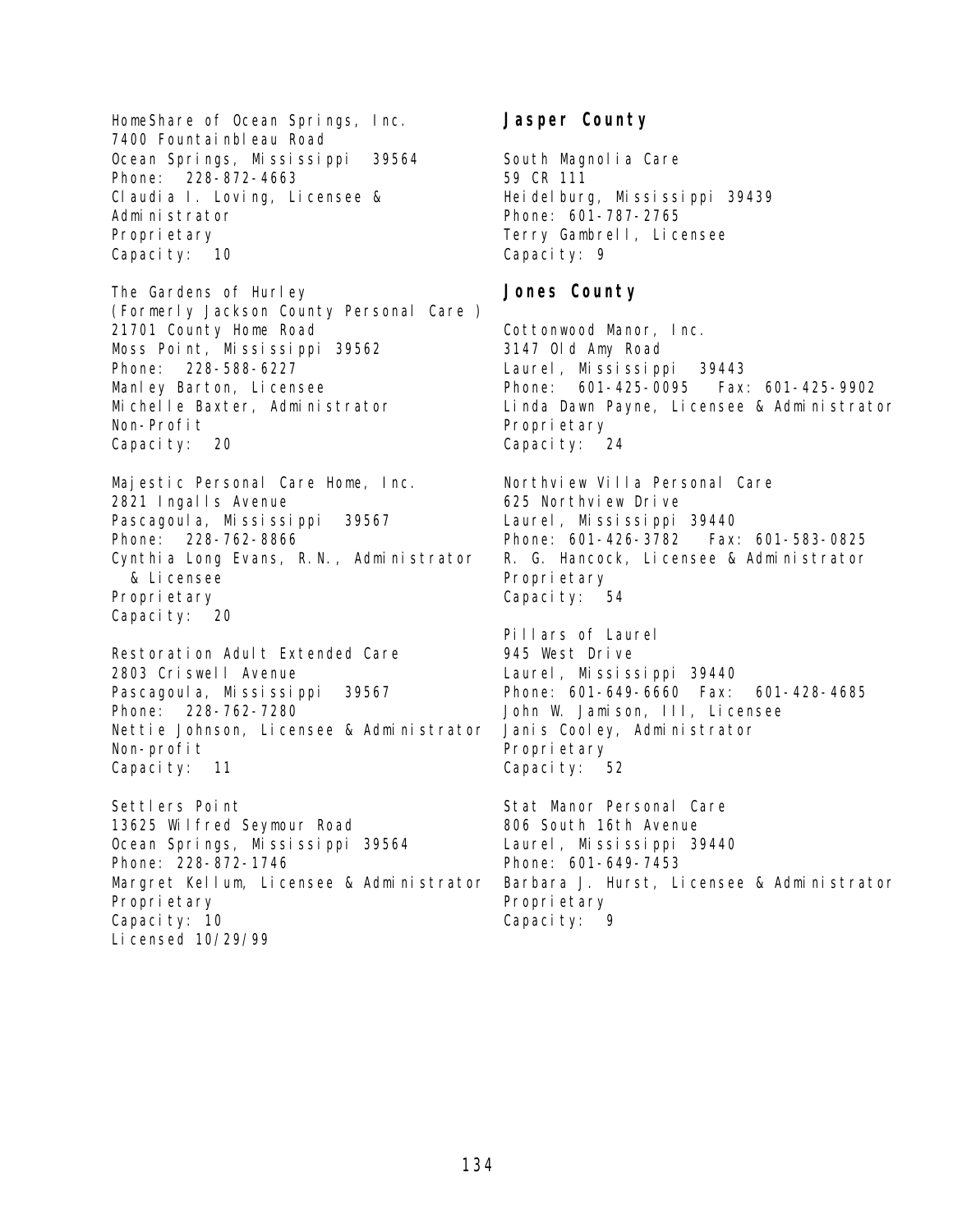# **Kemper County**

Kemper Community Personal Care Home Highway 16 & 39 DeKalb, Mississippi 39328 Phone: 601-743-5851 Fax: 601-743-5818 Royce D. Brough, Jr., M.D., Licensee Penny W. Waqlker, Administrator Proprietary Capacity: 6 Licensed 11/12/99

# **Lafayette County**

Azalea Villas 100 Azalea Drive Oxford, Mississippi 38655 Phone: 662-234-9600 Richard Doty, Licensee Linda Campbell, Administrator Proprietary Capacity: 24

#### **Lamar County**

Windham House of Hattiesburg 37 Hillcrest Drive Hattiesburg, Mississippi 39402 Phone: 601-264-0058 Fax: 601-264-7329 Elton Beebe, Licensee Jules Guilbeau, Administrator Proprietary Capacity: 62

## **Lauderdale County**

Aldersgate Personal Care Home 6600 Poplar Springs Drive Meridian, Mississippi 39305 Phone: 601-485-9484 Fax: 601-482-5567 Steve McAlilly, Licensee Lawona Broadfoot, Administrator Non-Profit Capacity: 60

Benchmark Personal Care, Inc. 6434 Dale Drive P.O. Box 307 Marion, Mississippi 39342 Phone: 601-482-5606 Fax: 601-482-7801 Guy J. Howard, Licensee Joyce Howard, Administrator Propri etary Capacity: 33 Decreased from 43 beds 9/27/99

McCoy Personal Care Home 919 35th Avenue Meridian, Mississippi 39301 Phone: 601-693-4104 Mary Cleo McCoy, Licensee & Administrator Non-Profit

Fax: 662-234-9670 Capacity: 15

Queen City Personal Care Home 1201 28th Avenue Meridian, Mississippi 39301 Phone 601-483-1467 Fax: 601-483-1483 Michael W. Howard, Licensee & Administrator Proprietary Capacity: 2 Closed

Silverleaf Manor 4555 35<sup>th</sup> Avenue Meridian, Mississippi 39305 Phone: 601-483-4566 Fax: 601-483-1447 Dan Baty, Licensee Suzie Gibson, Administrator Proprietary Capacity: 148

## **Lawrence County**

Heritage Manor Personal Care Home 2051 Ferguson Mill Road Silver Creek, Mississippi 39663 Phone: 601-886-7251 Carroll Ann Hudspeth, Licensee & Administrator Propri etary Capacity: 10 Licensed 6/07/99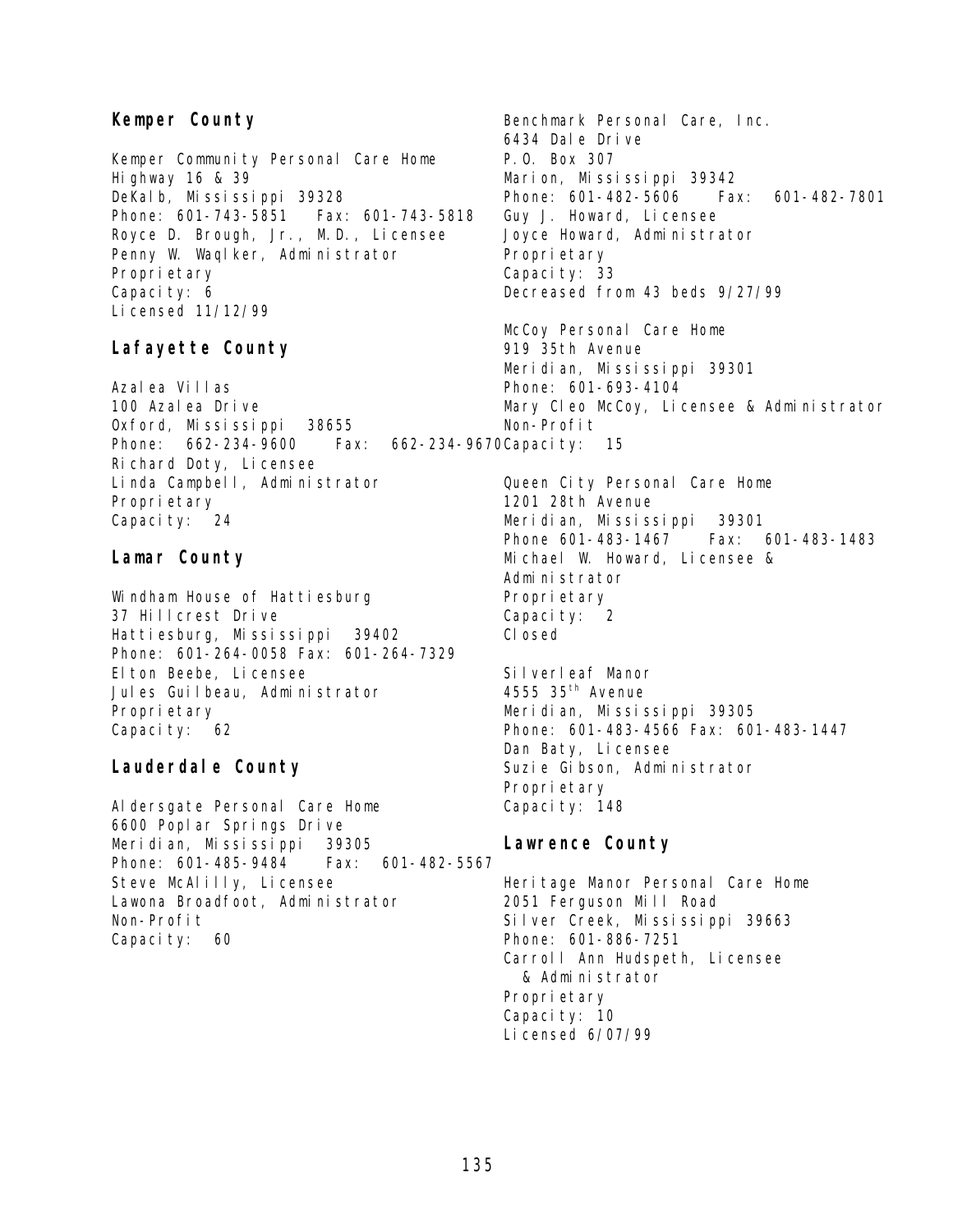#### **Leake County**

Madden Memories Personal Care Home 240 Thaggard Road P.O. Box 70 Madden, Mississippi 39109 Phone: 601-298-1000 Fax: 601-298-0710 Shirley Jones, Licensee Patsy Green, Administrator Proprietary Capacity: 39

#### **Lee County**

Dogwood Plantation Assisted Living 200 Knight Drive P.O. Box 901 Saltillo, Mississippi 38866 Phone: 662-869-7009 Fax: 662-869-1016 James B. Shannon, IV, Licensee & Administrator Proprietary Capacity: 24

Dogwood Plantation #2 196 Knight Drive P.O. Box 901 Saltillo, Mississippi 38866 Phone: 662-869-7009 James B. Shannon IV, Licensee & Administrator Propri etary Capacity: 24

Dogwood Plantation #3 196-A Knight Drive Saltillo, Mississippi 38866 Phone: 662-869-7009 Fax: 662-869-1016 James B. Shannon IV, Licensee & Administrator Proprietary Capacity: 17

Family Estates Personal Care Home 2847 Highway 178 East Tupelo, Mississippi 38804 Phone: 662-841-0102 Anna L. Yancey, Licensee & Administrator Non-Profit Capacity: 10

Mitchell Center Personal Care Home 2800 West Main Street Tupelo, Mississippi 38801 Phone: 662-842-8555 Fax: 662-841-9516 Steve McAllily, Licensee Ben Orr, Administrator Non-Profit Capacity: 60 Riverbirch Residence 2554 Main Street P.O. Box 159 Plantersville, Mississippi 38862 Phone: 662-844-3451 Fax: 662-844-3450 Robert J. Lemmons, Licensee & Administrator Proprietary Capacity: 22 Increased from 11 beds 9/23/99 Rosewood Residence Personal Care Home 2441 McCullough Blvd. Belden, Mississippi 38826 Phone: 662-844-5856 Fax: 662-680-4700 Marilyn B. Hicks, Licensee & Administrator Propri etary Capacity: 75 Fax: 662-869-1016 Samaritan Garden Personal Care/ Assisted Living 2603 South Gloster Tupelo, Mississippi 38804 Phone: 662-566-9974 Fax: 662-566-9921 George R. Pulliman, Licensee Sally Townsend, Administrator Propri etary Capacity: 20 Licensed 6/9/99 Sanders Personal Care Home 2895 Highway 178 Tupelo, Mississippi 38804 Phone: 662-844-3888 Sharon Sanders, Licensee & Administrator Propri etary Capacity: 10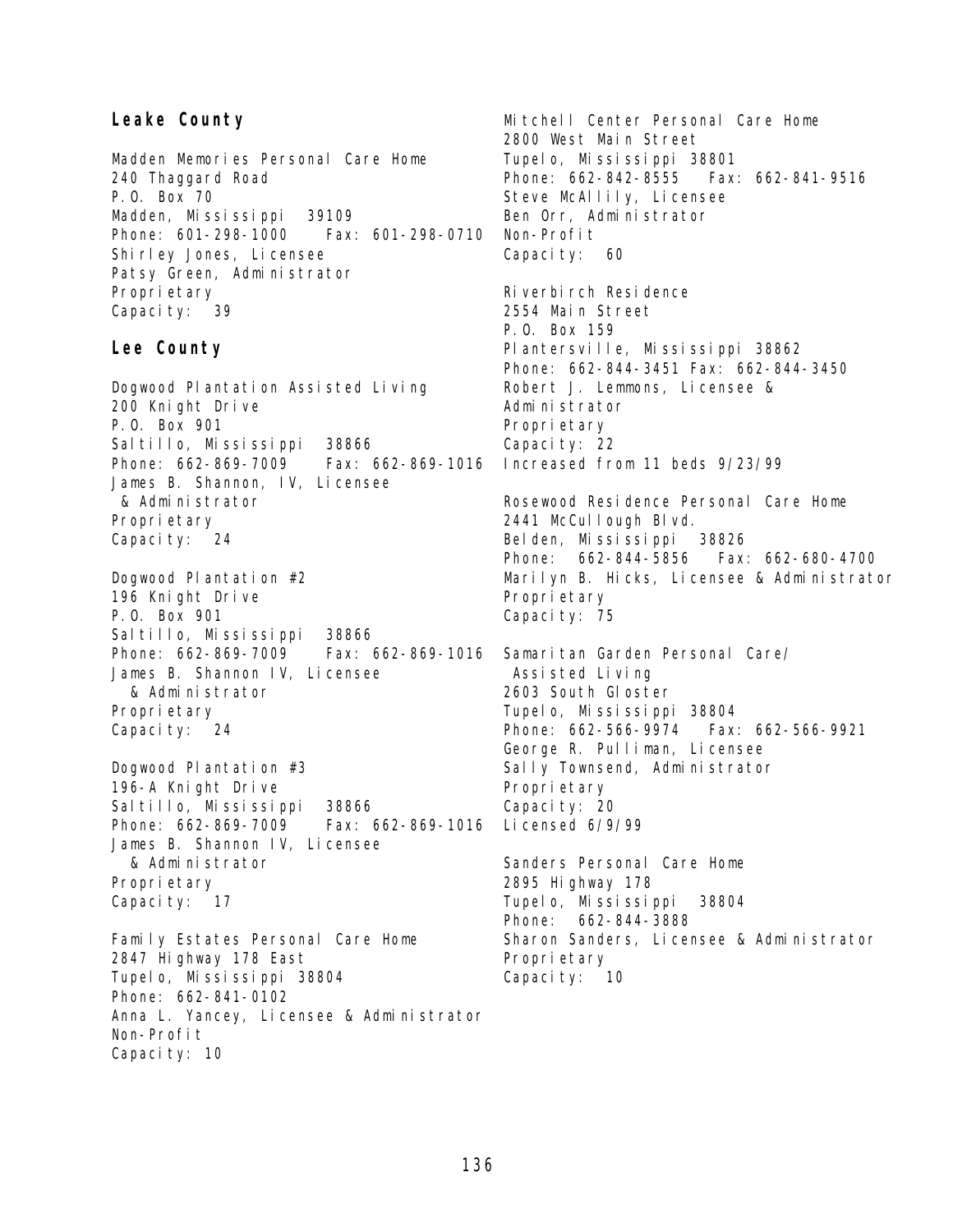#### **Lincoln County**  Haven Hall Healthcare Center 101 Mills Street Brookhaven, Mississippi 39601 Phone: 601-833-5608 Richard T. Daspit, Sr., Licensee Gordon Dickinson, Administrator Non-profit Capacity: 23 Decreased from 30 beds 2/5/99 New Dawn Retirement Center 3987 Silverton Trial SE Ruth, Mississippi 39662 Phone: 662-835-0522 Elaine Davis, Licensee & Administrator Proprietary Capacity: 7 Licensed 8/6/99 Serenity Personal Care Home 1519 East Lincoln Road SE Brookhaven, Mississippi 39601 Phone: 601-833-5072 Carolyn A. Crump, Licensee & Administrator Dale Personal Care Home #1 Proprietary Capacity: 9 Shady Oaks Personal Care Home 617 North Whitworth Avenue Brookhaven, Mississippi 39601 Phone: 601-835-1366 Bobbie D. Boyd, Licensee & Administrator Proprietary Capacity: 13 **Lowndes County** The Arrington at Plantation Pointe 234 Windsor Blvd. Columbus, Mississippi 39702 Phone: 662-241-0001 Fax: 662-241-0091 Oliver Phillips, Licensee Tom Wolford, Administrator Propri etary Capacity: 42 Best Quality Care (Formerly Quality Care Personal Care Home) 200 Molly Lane Columbus, Mississippi 39702 Phone: 662-328-4214 Fax: 601-833-5285 Loyette Lollar, Licensee & Administrator Propri etary Capacity: 18 Cherubs Personal Care Home 289 Sanders Mill Road Steens, Mississippi 39702 Phone: 662-356-4227 Vera Taylor, Licensee & Administrator Proprietary Capacity: 10 Collegeview Personal Care Home 1323 College Street Columbus, Mississippi 39701 Phone: 662-327-9463 Fax: 662-327-1419 Carolyn P. Reed, Licensee Administrator Proprietary Capacity: 6 26 Cheryl Drive Columbus, Mississippi 39702 Phone: 662-327-4097 Diann W. Dale, R.N., Licensee & Administrator Propri etary Capacity: 10 Dale Personal Care Home #2 2082 Yorkville Road East Columbus, Mississippi 39702 Phone: 662-329-2772 Fax: 662-329-2889 Diann W. Dale, R.N., Licensee John N. Dale, Administrator Propri etary Capacity: 53 Increased from 30 beds 1/12/99 Golden Age Care Home 2566 Trinity Road Crawford, Mississippi 39743 Phone: 662-327-5591 Silva Graber, Licensee & Administrator Propri etary Capacity: 9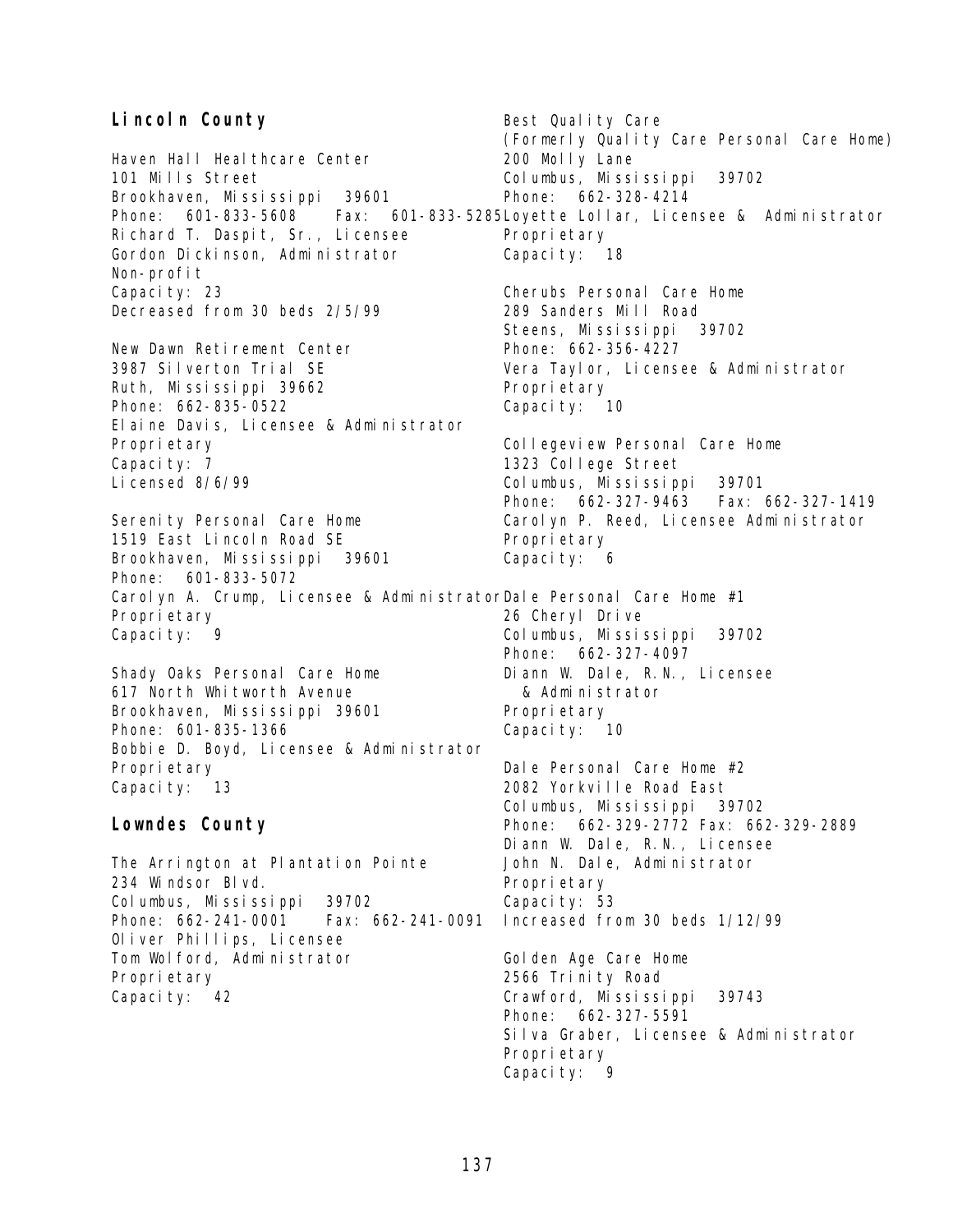Lakewood Personal Care 641 Pennington Lake Road Columbus, Mississippi 39705 Phone: 662-329-5227 Harvey Dowdle, Licensee Betty Dowdle Administrator Proprietary Capacity: 7

Trinity Personal Care Center 250 Airline Road Columbus, Mississippi 39702 Phone: 662-327-6795 Steve L. McAlilly, Licensee Mike Mahan, Administrator Non-Profit Capacity: 62

#### **Madison County**

Care and Love Personal Care Home 507 Harvey Watkins Drive Canton, Mississippi 39046 Phone: 662-859-3867 Stacy Blout, Licensee & Administrator Proprietary Capacity: 6

Chateau Ridgeland Retirement Residence 745 South Pear Orchard Road #112 Ridgeland, Mississippi 39157 Phone: 601-956-1331 Fax: 601-956-9965 William E. Colson, Licensee Betty Beall, Administrator Proprietary Capacity: 45

Christian Care Assisted Living Center 399 Cauthen Street Canton, Mississippi 39046 Phone: 601-859-8414 Fax: 601-981-4233 Mail: 4772 Village Drive Jackson, Mississippi 39201 Gladys F. Johnson, Ph.D. Licensee & Administrator Non-Profit Capacity: 31

Old Ladies Home 7521 Old Canton Road Madison, Mississippi 39110 Phone: 601-856-1085 Fax: 601-856-1270 Mrs. Harl and Knight, Licensee Anne Thompson Administrator Proprietary Capacity: 20

The Orchard Personal Care Home 600 South Pear Orchard Road Ridgeland, Mississippi 39157 Fax: 662-327-3039Phone: 601-856-2205 Fax: 601-856-8905 W. Thad McLaurin, Licensee Sandra Garvin, Administrator Propri etary Capacity: 61

> Ridgeland Point Assisted Living 410 Orchard Park Ridgeland, Mississippi 39157 Phone: 601-957-0727 Fax: 601-957-0756 Daniel R. Baty, Licensee Mike Davis, Administrator Proprietary Capacity: 160

St. Catherine's Village/Campbell Cove 200 Dominican Drive Madison, Mississippi 39110 Phone: 601-856-0100 Fax: 601-856-0160 Sister Mary Dorothea Sondgeroth, Licensee Charlotte Walker, Administrator Non-Profit Capacity: 36

St. Catherine's Village/Marian Hall 200 Dominican Drive Madison, Mississippi 39110 Phone: 601-856-0100 Fax: 601-856-0109 Sister Mary Dorothea Sondgeroth, Licensee Mary Margaret Judy, Administrator Non-profit Capacity: 60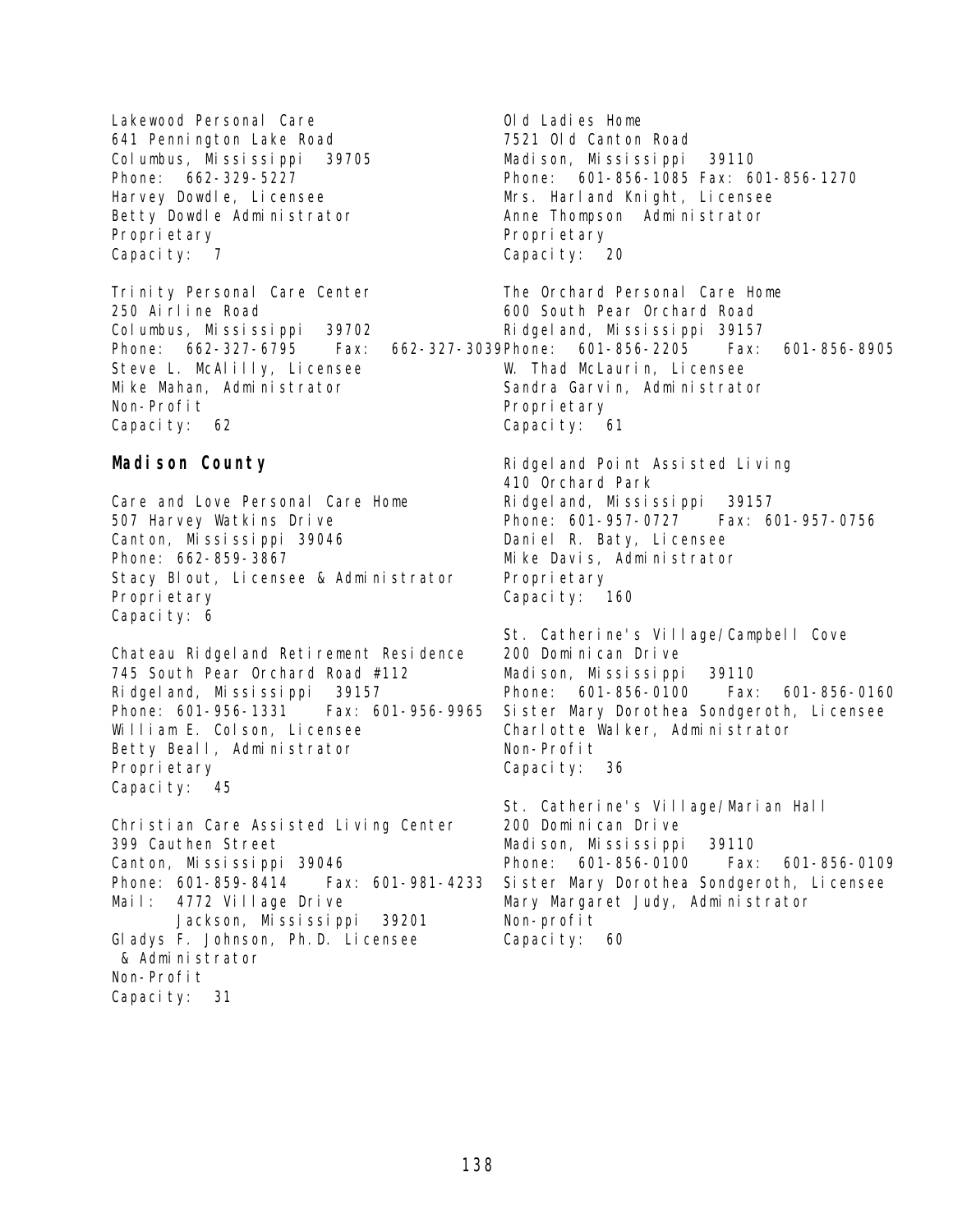# **Marion County**

Bar-Sel Personal Care Home 608 Branton Avenue Columbia, Mississippi 39429 Phone: 601-736-7355 Jo Selman, Licensee Non-Profit Capacity: 11 The Grove 11 Pecan Drive Columbia, Mississippi 39429 Phone: 601-736-4747 Fax: 601-736-4073 Jack Bradshaw, Licensee & Administrator Proprietary

Capacity: 10

Haven House Personal Care Home 1448 North Main Street P.O. Box 212 Columbia, Mississippi 39429 Phone: 601-736-8143 Julie Radomski, Licensee Nana S. Spencer, Administrator Non-profit Capacity: 14

The Myrtles Personal Care Home 1018 Alberta Avenue Columbia, Mississippi 39429 Phone: 601-736-8040 Douglas Wright, Jr., Licensee Jeanette M. Crain, Administrator Proprietary Capacity: 11 Decreased from 37 beds 8/25/99 Fax: 601-736-7832 Capacity: 19

Sandy Hook Estate, Inc. 1403 Highway 35 South Sandy Hook, Mississippi 39478 Phone: 601-731-2273 Fax 601-736-0944 Yvonne R. Fortenberry, Licensee Proprietary Capacity: 14

Star B. Rest Personal Care Home 101 Ward Loop P.O. Box 667 Columbia, Mississippi 39429 Phone: 601-736-3262 Fax: 601-736-0407 Jimmie D. Breakfield, Licensee & Administrator Proprietary Capacity: 23 Increased from 15 beds 4/22/99

# **Marshall County**

Christopher's Personal Care Home 885 Highway 178 East Holly Springs, Mississippi 38635 Phone: 662-551-1122 Fax: 662-551-1635 Daniel C. Houck, Licensee & Administrator Propri etary Capacity: 20 Licensed 4/12/99

# **Monroe County**

Garden Suites Assisted Living 400 South Chestnut Street Aberdeen, Mississippi 39730 Phone: 662-369-2455 Fax: 662-369-7998 Frank W. Harrington, Licensee & Administrator Non-Profit Licensed 6/22/99 Magnolia Plantation 203 South Main Street

Amory, Mississippi 38821 Phone: 662-256-9573 Bonita Sue Brown, Licensee & Administrator Non-profit Capacity: 10

Monroe County Rest Home 50051 County Home Road Aberdeen, Mississippi 39730 Phone: 662-369-4485 Barbara E. Mabry, Licensee & Administrator Public Leased Capacity: 12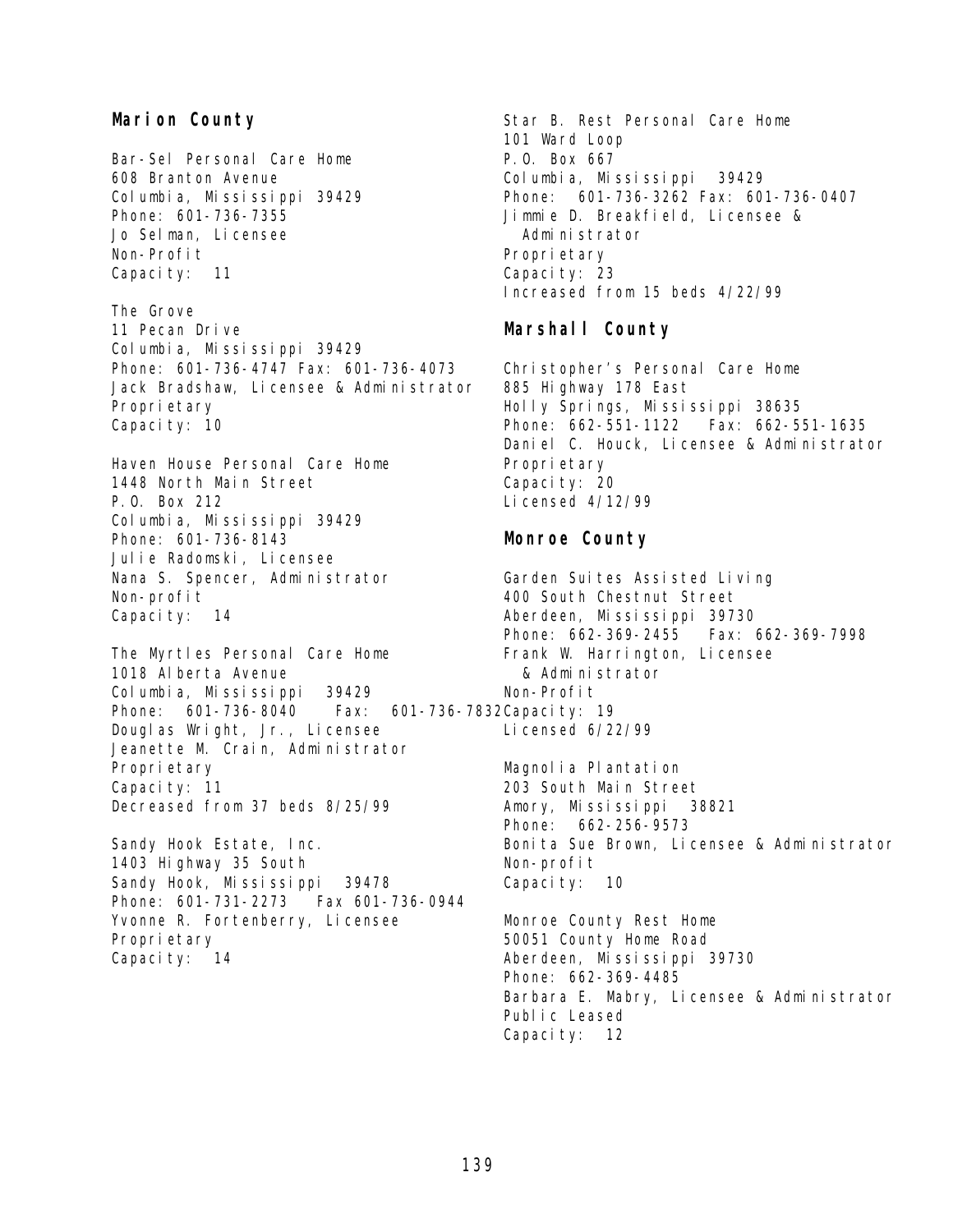Oak Tree Plantation 60139 Cotton Gin Port Road Amory, Mississippi 38821 Phone: 662-256-8406 Ben Wright, Licensee Judy L. Sanders, Administrator Proprietary Capacity: 34

#### **Neshoba County**

Neshoba County Nursing Home Personal Care 1001 Holland Avenue Philadelphia, Mississippi 39350 Phone: 601-663-1200 Fax: 601-663-1497 Starkville, Mississippi 39759 Marvin Page, Licensee Lawrence C. Graeber, Administrator Public Capacity: 2

#### **Newton County**

Magnolia Regional Personal Care Home 606 East Jackson Road Union, Mississippi 39365 Phone: 601-774-9961 Hilda Brantely, Licensee & Administrator Proprietary Capacity: 14

Magnolia South Personal Care Home (Formerly Angel Personal Care Home) 19740 Highway 489 Union, Mississippi 39365 Phone: 601-774-9330 Hilda Brantley, Licensee & Administrator Proprietary Capacity: 18

Woodland Court Personal Care 260 Northside Drive P.O. Box 949 Newton, Mississippi 39345 Phone: 601-683-2330 Fax: Shirley Jones, Licensee & Administrator Proprietary Capacity: 24 601-683-3043 Capacity: 12

# **Noxubee County**

Elderly Care Center, Inc. 1016 Magnolia Drive Macon, Mississippi 39341 Phone: 662-726-2630 Fax: 662-726-2229 Carol Pruitt, Licensee & Administrator Proprietary Capacity: 15

## **Oktibbeha County**

Cantrell's Personal Care Home 1279 Highway 12 West Phone: 662-323-5948 Vicki Rushing, Licensee & Administrator Proprietary Capacity: 15

Country Care Personal Care Home 2537 Stallings Road Starkville, Mississippi 39579 Phone: 662-320-9600 Ollie S. Deloach, Licensee & Administrator Proprietary Capacity: 8

Maben Personal Care Home 3934 2nd Avenue P.O. Box 190 Maben, Mississippi 39750 Phone: 662-263-5511 Donald W. Avent, Licensee Propri etary Capacity: 13

O'Brian Personal Care Home 1357 Old West Point Road Starkville, Mississippi 39759 Phone: 662-323-1571 Fax: 662-323-5876 Betty O'Brian, Licensee & Administrator Proprietary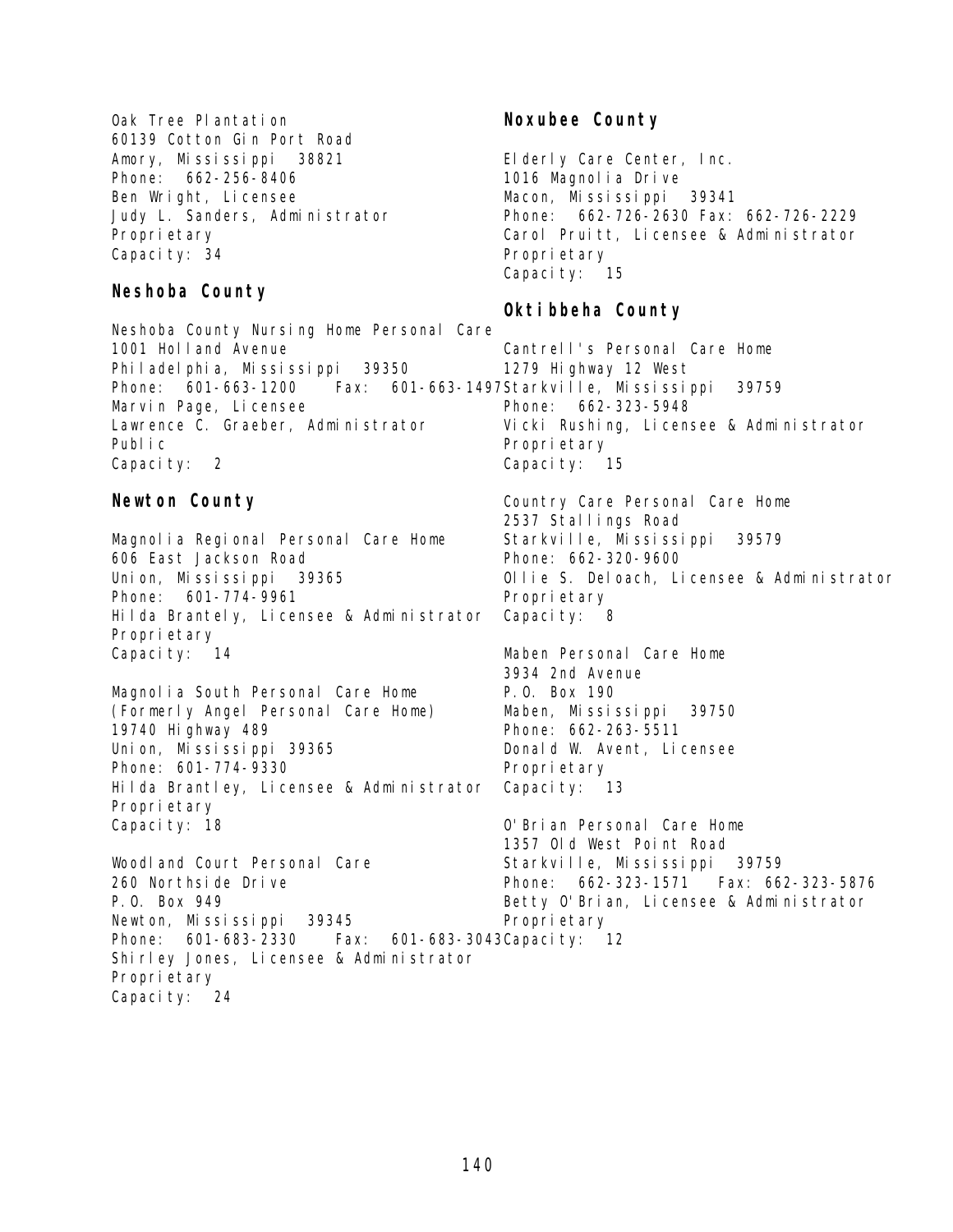O'Brian Personal Care Home East ( Formerly Fulgham's Personal Care Home) 1587 Old Highway 82 East Starkeville, Mississippi 39579 Phone: 662-323-5876 Betty O'Brian, Licensee George O'Brian, Sr., Administrator Proprietary Capacity: 22

Scribners Personal Care Home 114 North Montgomery Street Starkville, Mississippi 39759 Phone: 662-323-4617 Annie Laura Morgan, Licensee Betty Lyle, Administrator Proprietary Capacity: 18

TLC Personal Care Home #1 1648 Red Holly Starkville, Mississippi 39759 Phone: 662-323-1736 Gloria Marsh, Licensee & Administrator Proprietary Capacity: 10

TLC Personal Care Home #2 1648 Red Holly Street Starkville, Mississippi 39759 Phone: 662-323-1736 Gloria Marsh, Licensee & Administrator Proprietary Capacity: 8

#### **Panola County**

Fairfield of Batesville 640 Keating Road P.O. Box 1632 Batesville, Mississippi 38606 Phone: 662-563-2345 Fax: 662-563-5678 John F. Phillips, Licensee Sandra Cobb, Administrator Proprietary Capacity: 32 Licensed 6/25/99

# **Pearl River County**

Magnolia Personal Care Home 174 Cliff Mitchell Road Picayune, Mississippi 39466 Phone: 601-798-4007 Fax: 601-798-9306 James H. Alison, Licensee & Administrator Proprietary Capacity: 78 New Country Living Personal Care Home, Inc. 258 George Ford Road

Route 4, Box 416-B Carriere, Mississippi 39426 Phone: 601-798-5673 Fax: 601-749-9018 Marion Carolyn Fletcher, Licensee & Administrator Propri etary Capacity: 14

Our Place Personal Care Home 27 Alsobrooks Road Picayune, Mississippi 39466 Phone: 601-799-3303 Carolyn Loveless-Blythe, Licensee & Administrator Propri etary Capacity: 12

Senior Retreat 321 Williams Avenue Picayune, Mississippi 39466 Phone: 601-798-0820 Margaret E. Kinna, Licensee & Administrator Non-Profit Capacity: 5

Southern Pines Assisted Care 340 Sycamore Road Carriere, Mississippi 39426 Phone: 601-798-9969 Betty Fletcher, Administrator Propri etary Capacity: 10 Licensed 7/2/99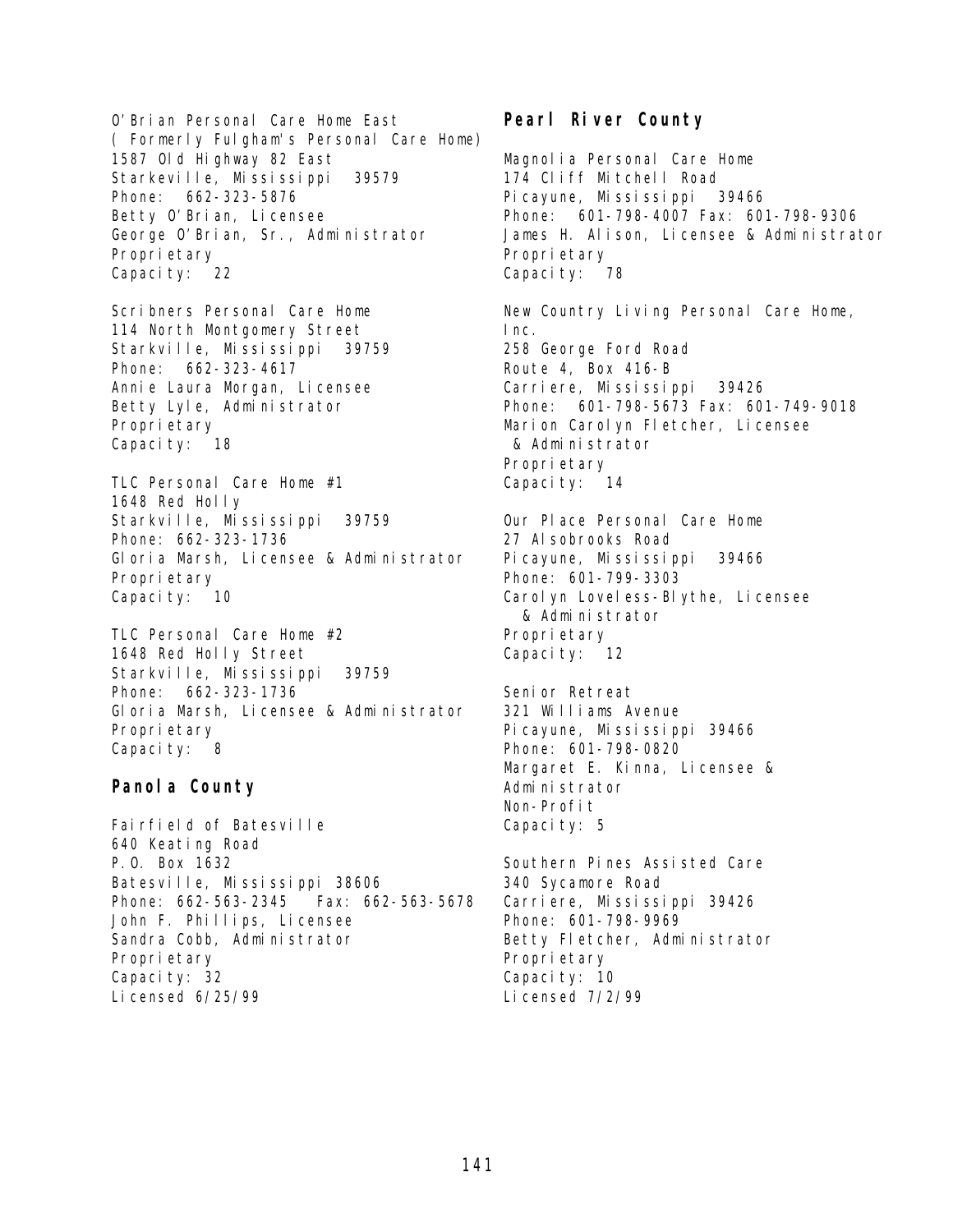#### **Pike County**

Aston Court Retirement Community, Inc. 222 Aston Avenue McComb, Mississippi 39648 Phone: 601-249-0023 Fax: Ronald H. Lock, Licensee Staci Ann Lock, Administrator Proprietary Capacity: 50 Increased from 35 beds 4/1/00

Beverly Healthcare Southwest Personal Care 701 West Church Street 415 Marian Avenue McComb, Mississippi 39648 Phone: 601-684-8700 Fax: 601-249-2982 David Banks, Licensee Gary Stafford, Administrator Proprietary Capacity: 20 Licensed 8/20/99

Camellia Estates 1714 White Street McComb, Mississippi 39648 Phone: 601-250-0066 Fax: 601-250-0640 Bobby L. Beebe, Jr., Licensee Stephanie Burton, Administrator Proprietary Capacity: 69

#### **Pontotoc County**

Church Street Personal Care Home 407 Church Street Pontotoc, Mississippi 38863 Phone: 662-488-0443 Beth Mapp, Licensee & Administrator Proprietary Capacity: 14

Heritage House Personal Care Home 127 West Oxford Street Pontotoc, Mississippi 38863 Phone: 662-489-8700 Shirley Bingham, Licensee Nikki Curry, Administrator Proprietary Capacity: 10

Windham House Inc. Main Unit 36 Elm Lane Ecru, Mississippi 38841 Phone 662-489-6462 Fax: 662-489-6491 Betty S. Windham, R.N., Licensee 601-249-3106Cl ara S. Bennett, Administrator Propri etary Capacity: 40

#### **Prentiss County**

The Landmark Community Personal Care Home Booneville, Mississippi 38829 Phone: 662-728-3539 Fax: 662-728-5000 Travis W. Childers, Licensee Proprietary Capacity: 40

Magnolia Bend Personal Care Home 1101 West Chambers Drive P.O. Box 837 Booneville, Mississippi 38829 Phone: 662-728-5395 Rita Jones, Licensee & Administrator Proprietary Capacity: 23

## **Rankin County**

Briar Hill Rest Home 1201 Gunter Road Florence, Mississippi 39073 Phone: 601-939-6371 Fax: 601-939-9996 Barbara M. Bridges, Licensee & Administrator Propri etary Capacity: 4

Heri tage House of Castlewoods 140 Castlewoods Blvd. Brandon, Mississippi 39047 Phone: 601-919-1208 Fax: 601-919-1174 Royce Delaney, Licensee Tony West, Adminstrator Proprietary Capacity: 100 Licensed 4/1/99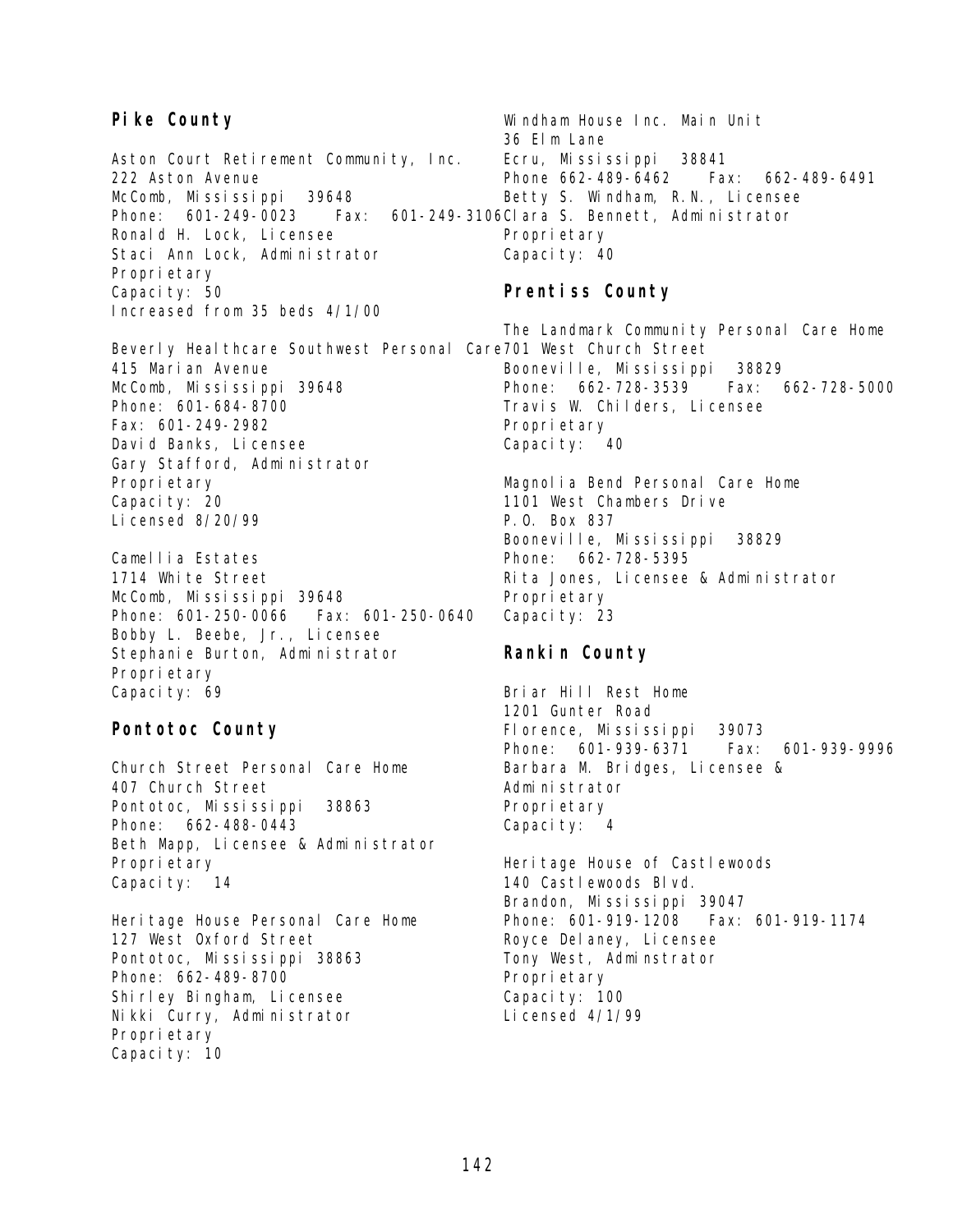O'McDougle's Love & Care Home 319 North Avenue Pelahatachie, Mississippi 39145 Phone: 601-854-7925 Fax: 601-362-2207 Charlene M. Brown, Licensee & Administrator Proprietary Capacity: 11

Peach Tree Village 6100 Old Brandon Road Brandon, Mississippi 39042 Phone: 601-933-1100 Fax: 601-933-1113 Robert Goddard, Licensee Mary Kim Smith, Administrator Proprietary Capacity: 71

#### **Simpson County**

Bryant's Residential Care Facility 1310 Highway 541 South P.O. Box 972 Magee, Mississippi 39111 Phone: 601-849-6160 Yvonne Bryant, Licensee & Administrator Non-Profit Capacity: 21

The Castin Home, Inc. 219 Bass Road Florence, Mississippi 39073 Phone: 601-845-8836 Fax: 601-845-6479 Maye Necaise, Licensee & Administrator Public Capacity: 15

Chateau Ray Personal Care Home, Inc. 219 Bass Road Florence, Mississippi 39073 Phone: 601-845-8836 Fax: 601-845-6479 Maye Necaise, Licensee & Administrator Proprietary Capacity: 14

## **Smith County**

Meadow Ridge Personal Residence 347 Magnolia Drive P.O. Box 577 Raleigh, Mississippi 39153 Phone: 601-782-9966 Fax: 601-782-9099 Randol ph Spear, Li censee Mike Clegg, Administrator Propri etary Capacity: 10

#### **Sunflower County**

Indywood Personal Care Home 541 Dorsett Drive Indianola, Mississippi 38751 Phone: 662-887-3005 Fax: 662-887-3057 Proprietary Capacity: 28

# **Tishomingo County**

Southern Magnolia Estates 1308 North Pearl Street Iuka, Mississippi 38852 Phone: 662-424-0023 Fax: 662-424-0199 Trev Clark, Licensee & Administrator Proprietary Capacity: 34

Tishomingo Living Center 1410 West Ouitman Street P.O. Box 562 Iuka, Mississippi 38852 Phone: 662-423-3422 Fax: 662-423-4177 Douglas M. Wright, Licensee Debra C. Stanley, Administrator Propri etary Capacity: 46

## **Union County**

Best Friends Personal Care Home 1151 County Road 100 New Albany, Mississippi 38652 Phone: 662-538-0604 Paula Jean Young, Licensee & Administrator Non-Profit Capacity: 21 Increased from 7 beds 1/21/99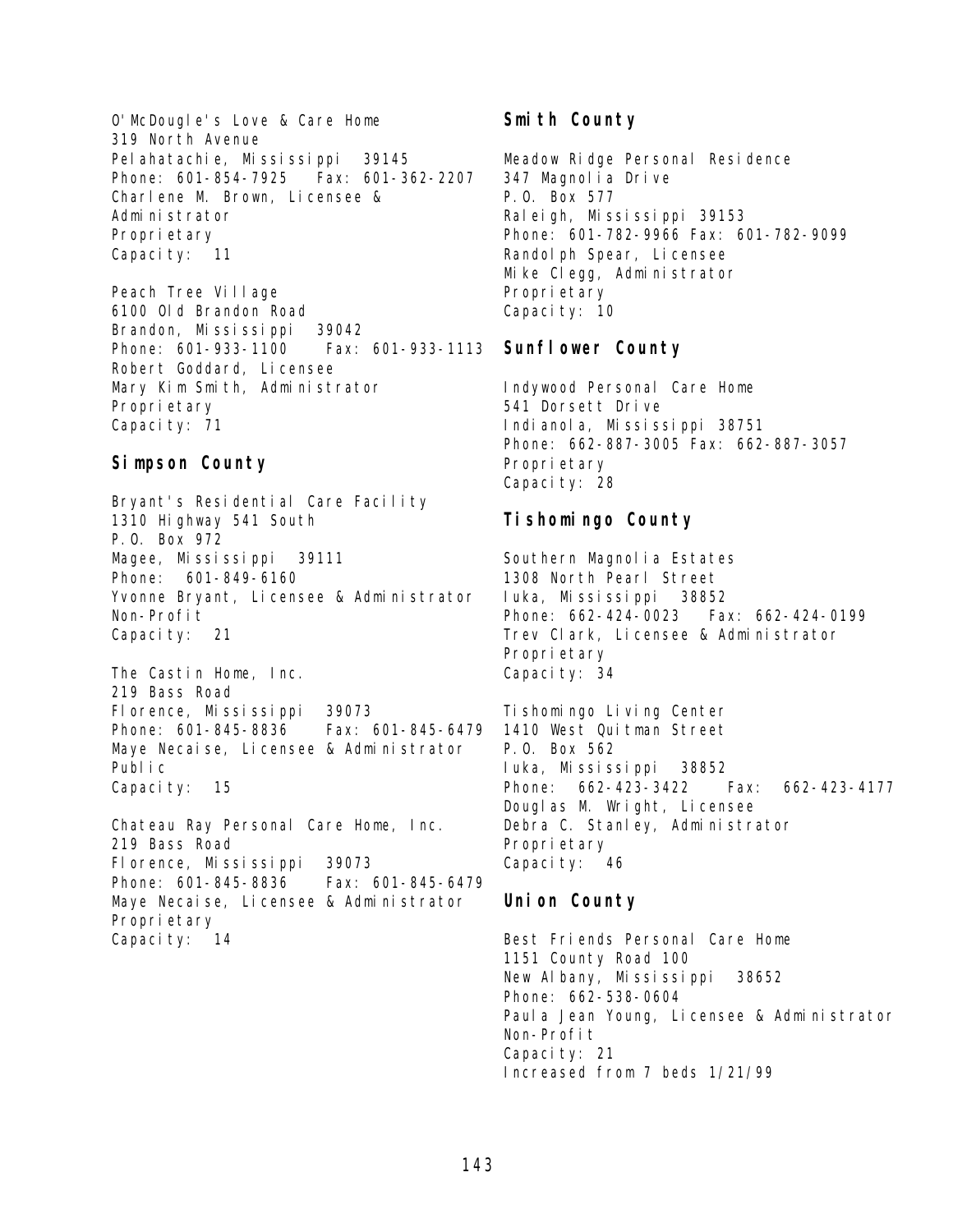Green Oak Manor 600 Highway 30 West New Albany, Mississippi 38652 Phone: 662-534-5602 Yvonne Mosely Mann, Licensee Robert Vail, Administrator Proprietary Capacity: 10 Haven Hill 867 CR 115 New Albany, Mississippi 38652 Phone: 662-534-8443 Cindy Mitchell, Licensee & Administrator Proprietary Capacity: 12 Magnolia Place, Inc. 1515 CR 337 New Albany, Mississippi 38652 Phone: 662-534-0046 Mike Powell, Licensee

Helen Powell, Administrator Proprietary Capacity: 39 Increased from 26 beds 4/1/99

Rolling Hills Personal Care Home 514 Hillcrest Drive New Albany, Mississippi 38652 Phone: 662-534-9509 Fax: 662-534-2407 Proprietary Larry Overstreet, Licensee Ann H. Thomas, Administrator Proprietary Capacity: 15

## **Walthall County**

Billdora Personal Care Home 314 Enochs Street Tylertown, Mississippi 39667 Phone: 601-876-2173 Fax: C. Bruce Kelly, Licensee Bentley A. Pittman, Administrator Proprietary Capacity: 4 Decreased from 10 beds 9/01/99

## **Warren County**

Belmont Place 1002 Belmont Street Vicksburg, Mississippi 39180 Phone: 601-636-3004 Fax: 601-636-7391 Joe M. Ross, Licensee Tracy Beers, Administrator Propri etary Capacity: 7 Licensed 7/23/99

Heri tage Gardens 3201 Wisconsin Avenue P.O. Box 820485 Vicksburg, Mississippi 39182 Phone: 601-636-8006 Royce Delaney, Licensee Cyndi McKay, Administrator Proprietary Capacity: 11 Licensed 4/1/99

Heritage House Assisted Living Center 3101 Wisconsin Avenue P.O. Box 820485 Vicksburg, Mississippi 39182 Phone: 601-638-1514 Fax: 601-638-4111 Royce Delaney, Licensee Robert Greer, Administrator Capacity: 41

Lovin Care Personal Care Home 1118 Harrison Street Vicksburg, Mississippi 39180 Phone: 601-634-6844 Irene S. Beasley, Licensee & Administrator Proprietary Capacity: 14

## **Washington County**

Magnolia Gardens of Greenville 1644 South Colorado Street Greenville, Mississippi 38703 Phone: 662-335-9699 Bobby BeeBe, Jr., Licensee Alicia Bariola, Administrator Proprietary Capacity: 48 Licensed 3/11/99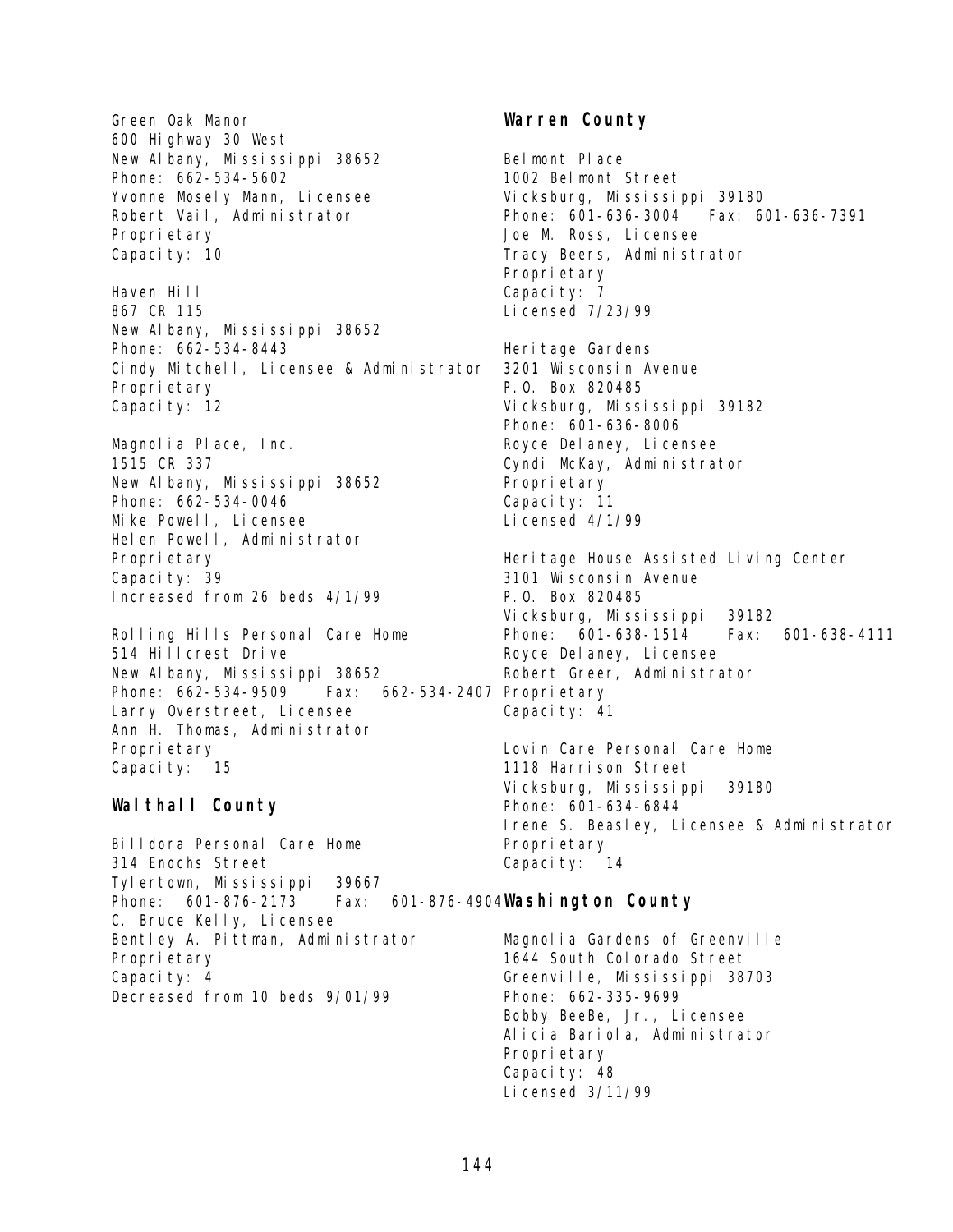Wellington Place of Greenville 1880 Fairgrounds Road Greenville, Mississippi 38703 Phone: 662-334-4646 Fax: 662-334-4691 William J. Stout, Jr., Licensee Joy Lehman, Administrator Proprietary Capacity: 55 Licensed 1/6/99

#### **Wayne County**

Azalea Place 915 Azalea Drive Waynesboro, Mississippi 39367 Phone: 601-735-4806 Fax: 601-735-5180 Stan Trigg, Licensee & Administrator Proprietary Capacity: 6 Licensed 10/21/99

Brookwood Villa Personal Care Home 915 Wayne Street Waynesboro, Mississippi 39367 Phone: 601-735-0264 Fax: 601-735-3612 Sherry Busby, Licensee & Administrator Proprietary Capacity: 20 Increased from 7 beds 4/01/99

Magnolia Haven 907 Bradley Street Waynesboro, Mississippi 39367 Phone: 601-735-0705 Thomas Cochran, Licensee & Administrator Public Capacity: 9

Pine View Health Care Personal Care Home (Formerly Restful Acres) 1304 Walnut Street Waynesboro, Mississippi 39367 Phone: 601-735-9025 Fax: 601-735-0813 Scott Bell, Licensee Joan V. Stanford, Administrator Proprietary Capacity: 12

Personal Care Retirement Home 1034 Azalea Drive Waynesboro, Mississippi 39367 Phone: 601-735-9245 Gennieve Taylor, Licensee Audra Newburn, Administrator Propri etary Capacity: 11

Soul angi ana Pl ace 1503 Azalea Drive Waynesboro, Mississippi 39367 Phone: 601-735-4806 Fax: 601-735-5180 Stan Trigg, Licensee & Administrator Propri etary Capacity: 10 Increased from 9 beds 10 9/20/99

Southern Living 1504 Azalea Drive Waynesboro, Mississippi 39367 Phone: 601-735-4806 Fax: 601-735-5180 Stan Trigg, Licensee & Administrator Propri etary Capacity: 6

Southern Plantation Personal Care Home 225 Carson Road Buckatunna, Mississippi 39322 Phone: 601-648-9248 Fax: 601-648-2824 Fred Carr, Administrator Propri etary Capacity: 8

Total Care of Waynesboro 1502 Azalea Drive Waynesboro, Mississippi 39367 Phone: 601-735-4806 Fax: 601-735-5180 Stan Trigg, Licensee & Administrator Propri etary Capacity: 8

## **Webster County**

Chestnut Log Personal Care Home Highway 15 North Maben, Mississippi 39750 Phone: 662-263-4473 Laura Pepper, Licensee & Administrator Propri etary Capacity: 6 Licensed 10/15/99